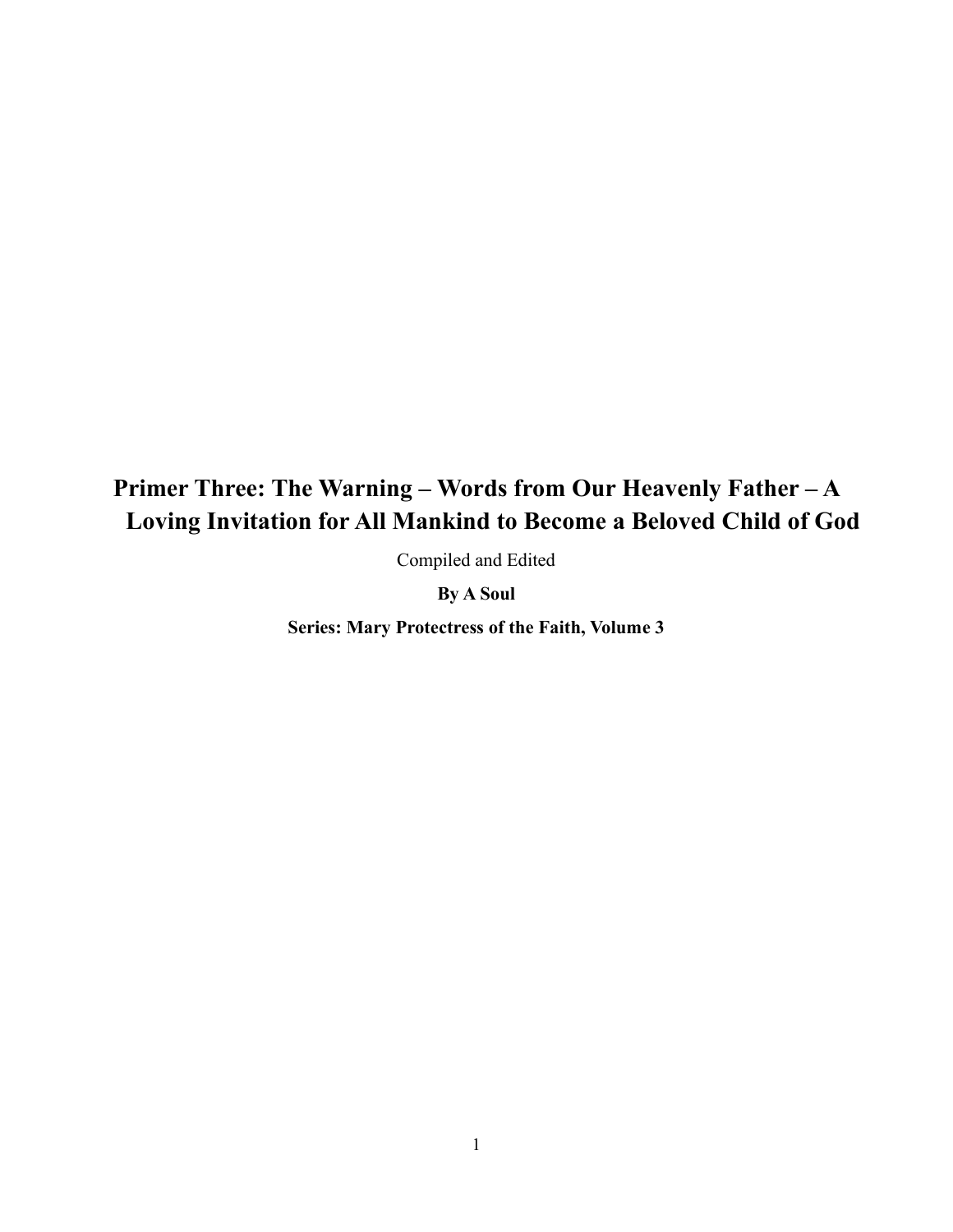#### **Copyright © 2017 By** *a soul*

All Rights Reserved

\*\*\*

His Holiness, Pope Urban VIII stated:

*"In cases which concern private revelations, it is better to believe than not to believe, for, if you believe, and it is proven true, you will be happy that you have believed, because our Holy Mother asked it. If you believe, and it should be proven false, you will receive all blessings as if it had been true, because you believed it to be true."*

(Pope Urban VIII, 1623-44)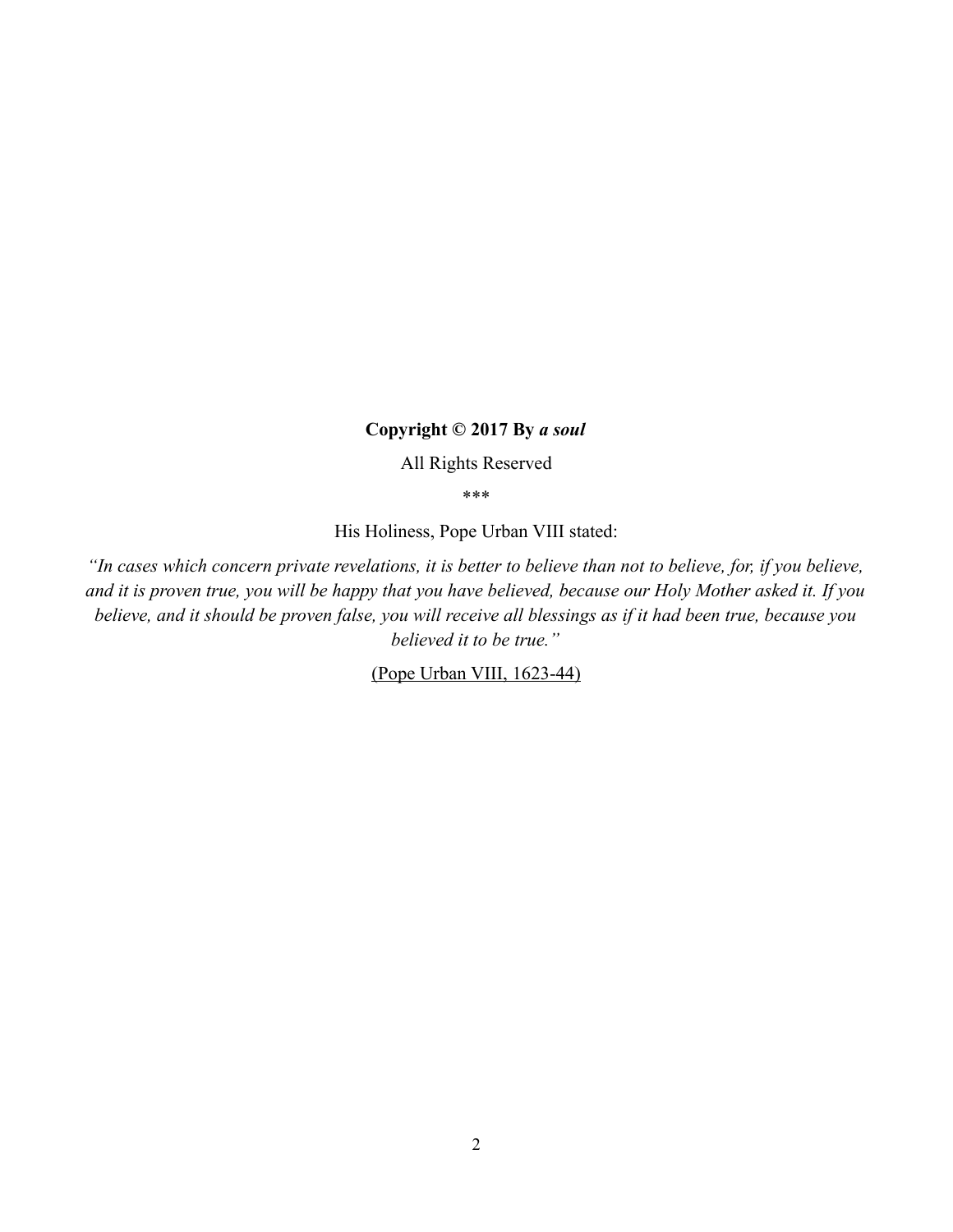# **Dedication**

*For the Glory of God The Father, The Son, and The Holy Spirit Through The Heart of The Blessed Mother of God For the edification and salvation of all living souls on earth May The Complete Blessing of The United Hearts of The Most Holy Trinity*

*And*

*The Immaculate Heart of Our Lady Be bestowed upon you dear reader*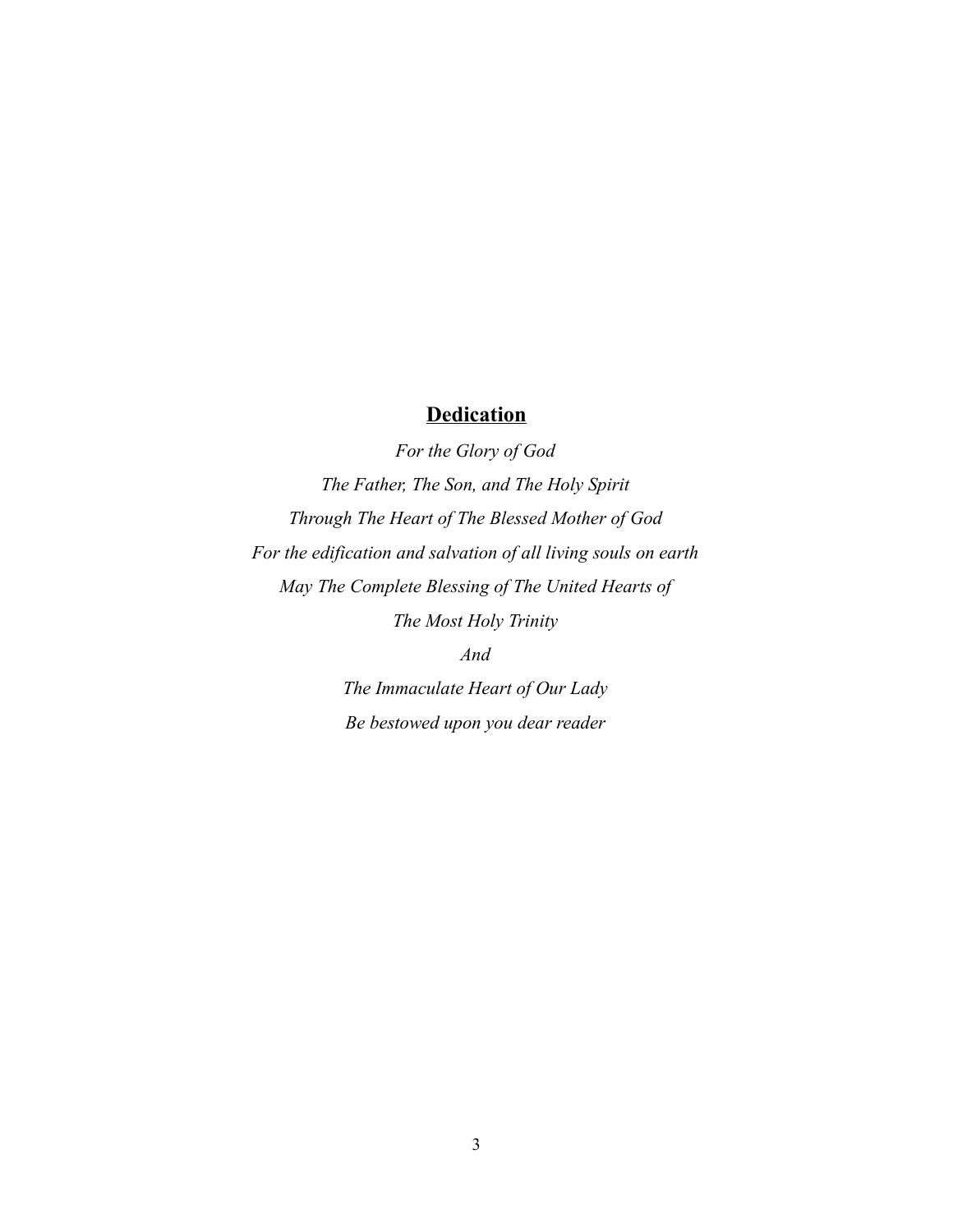# **Acknowledgments**

*Our Heavenly Father Our Savior, Jesus Christ Our Lord, The Holy Spirit The Blessed Mother of God, The Immaculata, Mary The chosen messengers who provide these heavenly messages to the world The guardian angels of the world Heaven AMEN*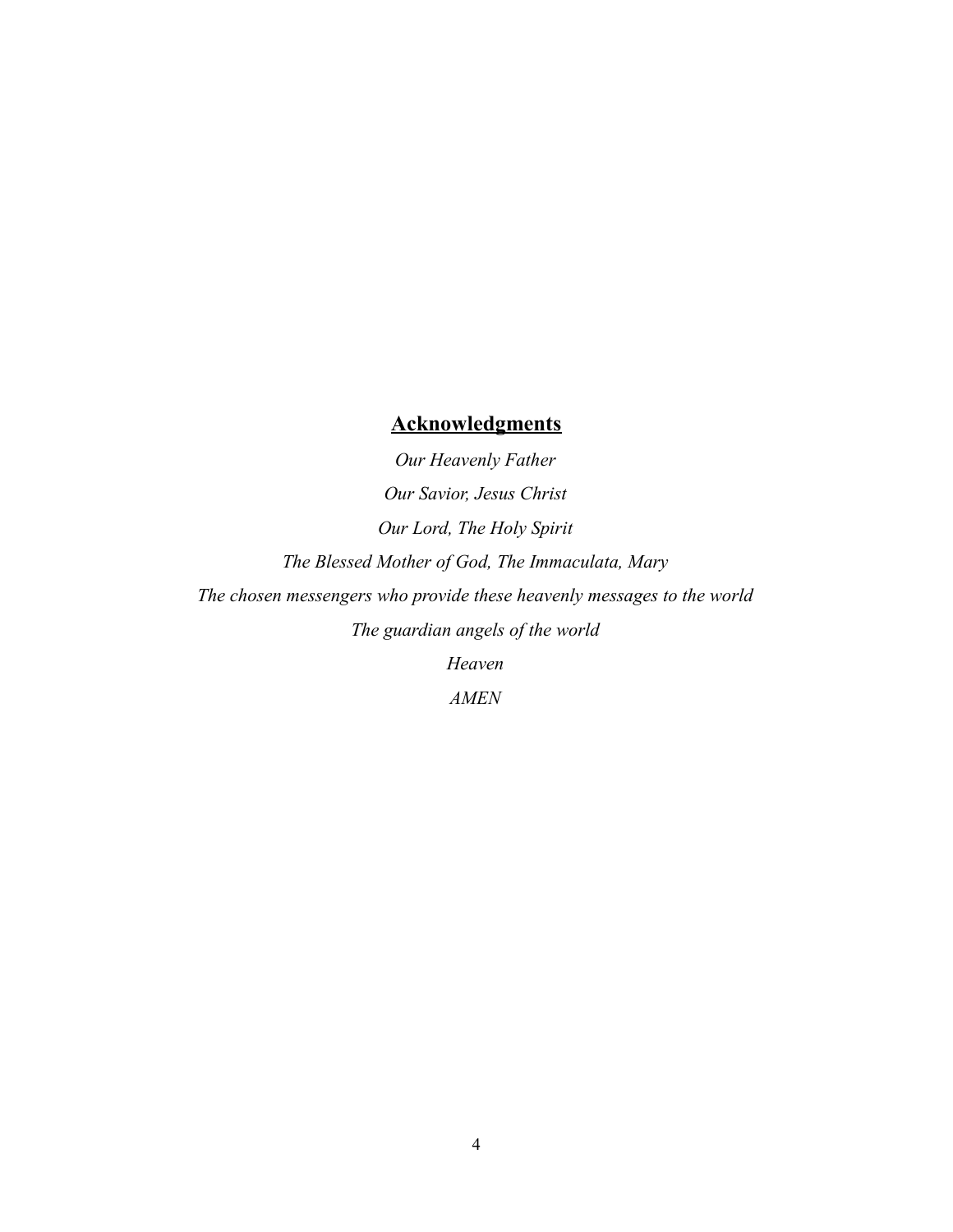| <b>Father's Love Letter</b>                                                                     |  |
|-------------------------------------------------------------------------------------------------|--|
|                                                                                                 |  |
|                                                                                                 |  |
|                                                                                                 |  |
|                                                                                                 |  |
| The Spiritual Journey Through the Most Sacred Chambers of the United Hearts of Jesus and Mary60 |  |
|                                                                                                 |  |
|                                                                                                 |  |
|                                                                                                 |  |
|                                                                                                 |  |
|                                                                                                 |  |
|                                                                                                 |  |
|                                                                                                 |  |
|                                                                                                 |  |
|                                                                                                 |  |
|                                                                                                 |  |
|                                                                                                 |  |
|                                                                                                 |  |
|                                                                                                 |  |
|                                                                                                 |  |
|                                                                                                 |  |

# **Table of Contents**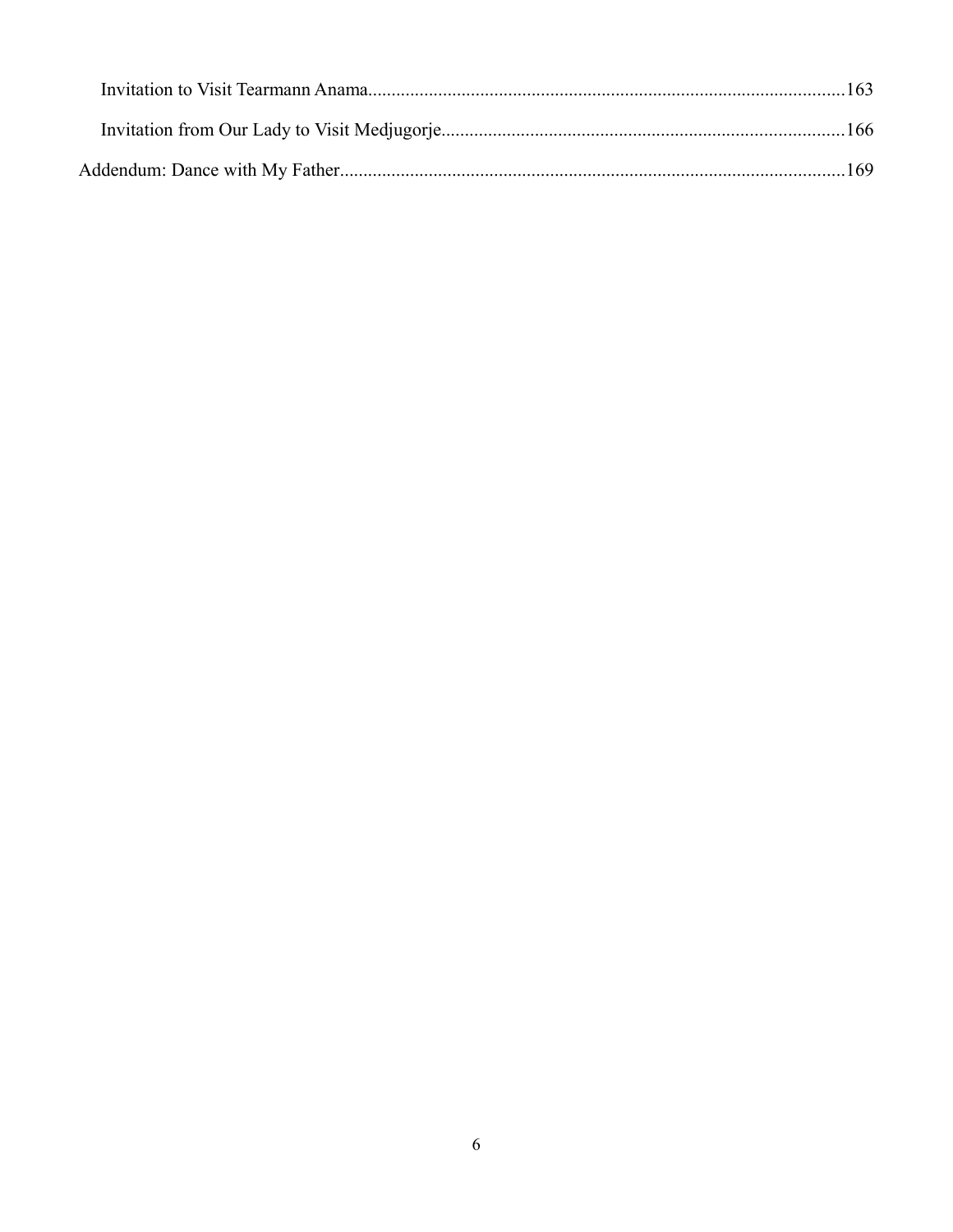# **Prologue**

# *(Vigil of the Feasts of Queenship of Mary and Our Lady Mediatrix of All Graces 2017)*

This book is a compilation of several heavenly messages from Our Heavenly Father that can be found on the blog, *MaryRefugeOfHolyLove.***com** It also contains the complete text of the small book, *"The Secret of the Rosary,"* by Saint Louis de Montfort.

This book is the third volume in the series, *"Mary Protectress of the Faith."* This book is a "Primer" as it is meant to be a simple introduction to the Christian faith and the spirituality of the Immaculate Heart of Mary. It is meant to be an "Invitation" from God and Our Lady to you, *dearest reader,* to enter into the Divine Heart and Divine Will of Our Heavenly Father.

You can embark on this spiritual journey of salvation and personal holiness by following the "roadmap" given by Our Lord, Jesus Christ, and Our Lady, the Blessed Virgin Mary, through the Most Sacred Chambers of the United Hearts of the Most Holy Trinity in Union with the Immaculate Heart of Mary. The Immaculate Heart of Mary is the first Chamber—the first step—into this lifetime journey. The "roadmap" is given through messages at **Holy Love Ministries (Maranatha Spring and Shrine, Ohio, USA).**

The heavenly messages relied upon by the editor in this book come primarily from these sources:

# **The Book of Truth (Maria Divine Mercy)**

**Direction For Our Times, Jesus Christ, The Returning King [\(http://www.directionforourtimes.com\)](http://www.directionforourtimes.com/)** 

**Our Lady of Emmitsburg [\(http://centeroftheimmaculateheart.org\)](http://centeroftheimmaculateheart.org/)**

**Holy Love Ministries [\(http://www.holylove.org\)](http://www.holylove.org/)**

# **Locutions To The World**

The heavenly messages relied upon by the editor may or may not be approved currently by the Catholic Church. However, the editor believes in the genuine authenticity of the heavenly messages provided in this book, which has come about through much prayer to the Holy Spirit.

The editor offers the words of His Holiness, Pope Urban VIII (1623-44) as a means of discernment for the reader:

*"In cases which concern private revelations, it is better to believe than not to believe, for, if you believe, and it is proven true, you will be happy that you have believed, because our Holy Mother asked it. If you believe, and it should be proven false, you will receive all blessings as if it had been true, because you believed it to be true."*

The editor offers this book as a continuation of divine graces from the Holy Spirit so God may bless others as the editor has been blessed in believing these heavenly messages.

Although the chosen messengers as sources of these heavenly messages are Catholic Christians, the intended audience is for all peoples of all faiths and non-believers.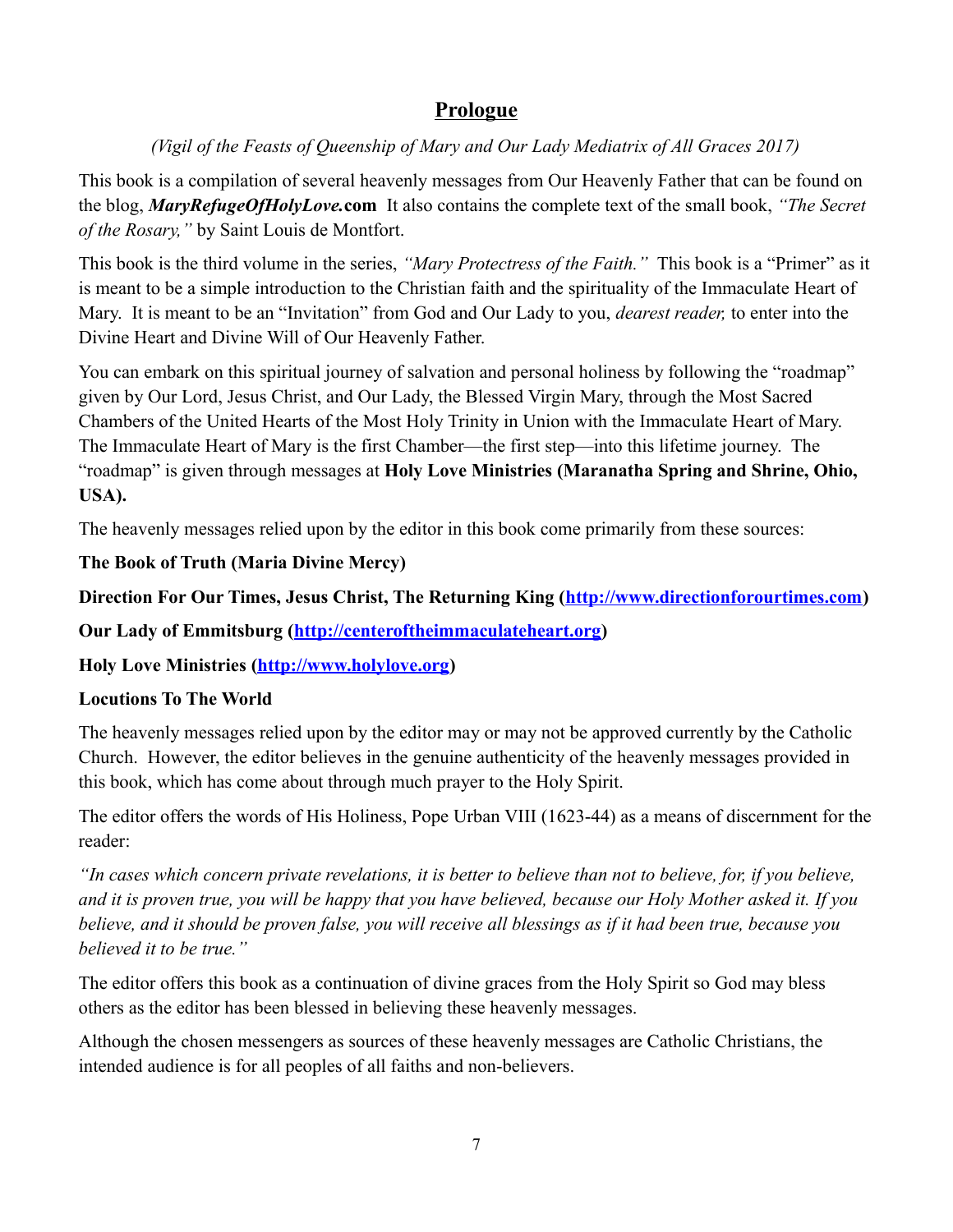It is the sincere hope of the editor that all readers will be inspired by the spirituality contained within the book's pages, which the editor believes comes directly from God's Own Paternal Heart.

Readers are invited to visit the editor's blog, **[www.MaryRefugeOfHolyLove.com](http://maryrefugeofholylove.com/)** to learn more.

Pax Christi.

*–a soul*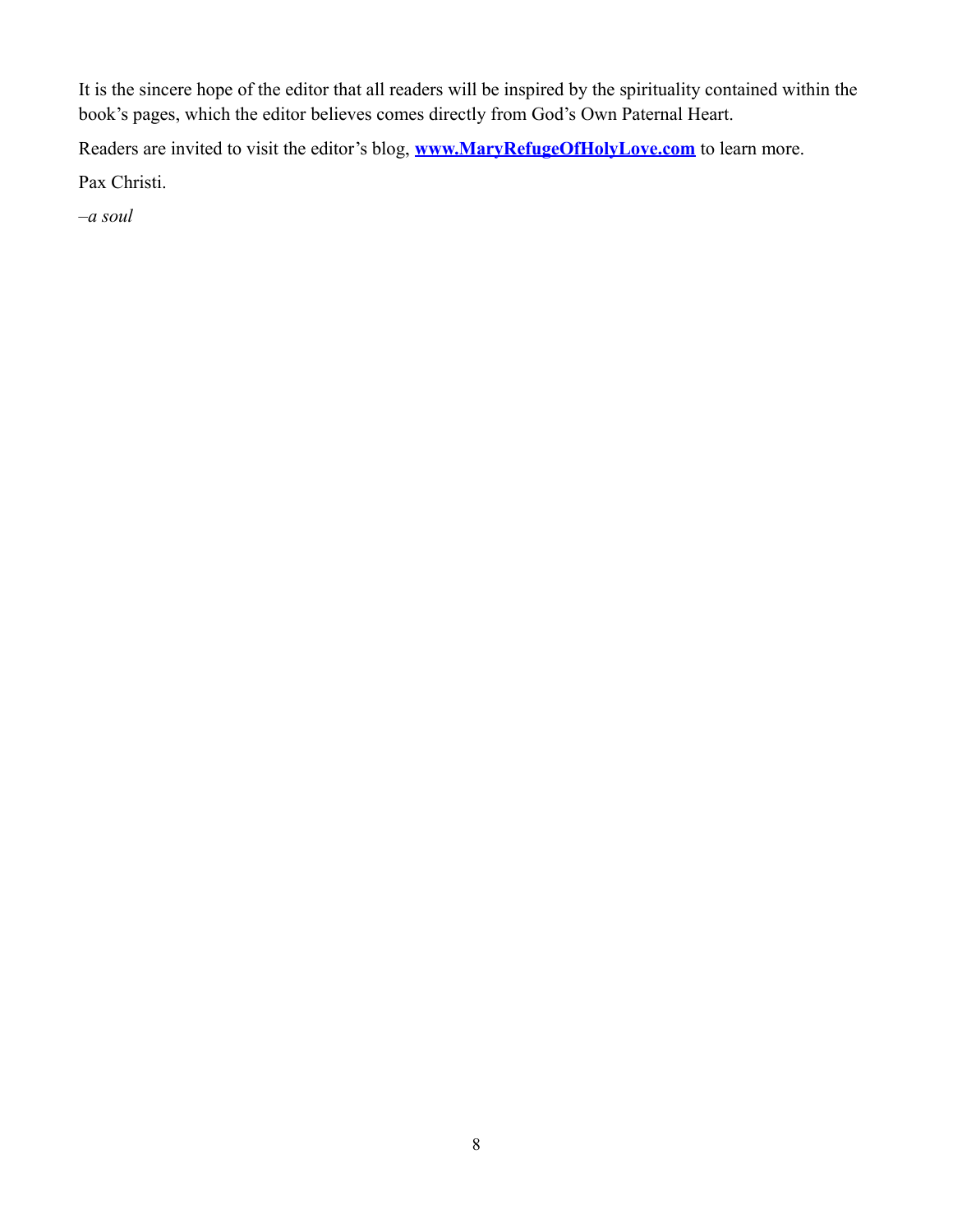**Father's Love Letter**

*An intimate message from God to you…*

**My Child,**

**You may not know me, but I know everything about you.** Psalm 139:1

**I know when you sit down and when you rise up.** Psalm 139:2

> **I am familiar with all your ways.** Psalm 139:3

**Even the very hairs on your head are numbered.** Matthew 10:29-31

> **For you were made in my image.** Genesis 1:27

**In me you live and move and have your being.** Acts  $17.28$ 

> **For you are my offspring.** Acts 17:28

**I knew you even before you were conceived.** Jeremiah 1:4-5

**I chose you when I planned creation.** Ephesians 1:11-12

**You were not a mistake, for all your days are written in my book.** Psalm 139:15-16

**I determined the exact time of your birth and where you would live.** Acts 17:26

> **You are fearfully and wonderfully made.** Psalm 139:14

**I knit you together in your mother's womb.** Psalm 139:13

**And brought you forth on the day you were born.** Psalm 71:6

**I have been misrepresented by those who don't know me.** John 8:41-44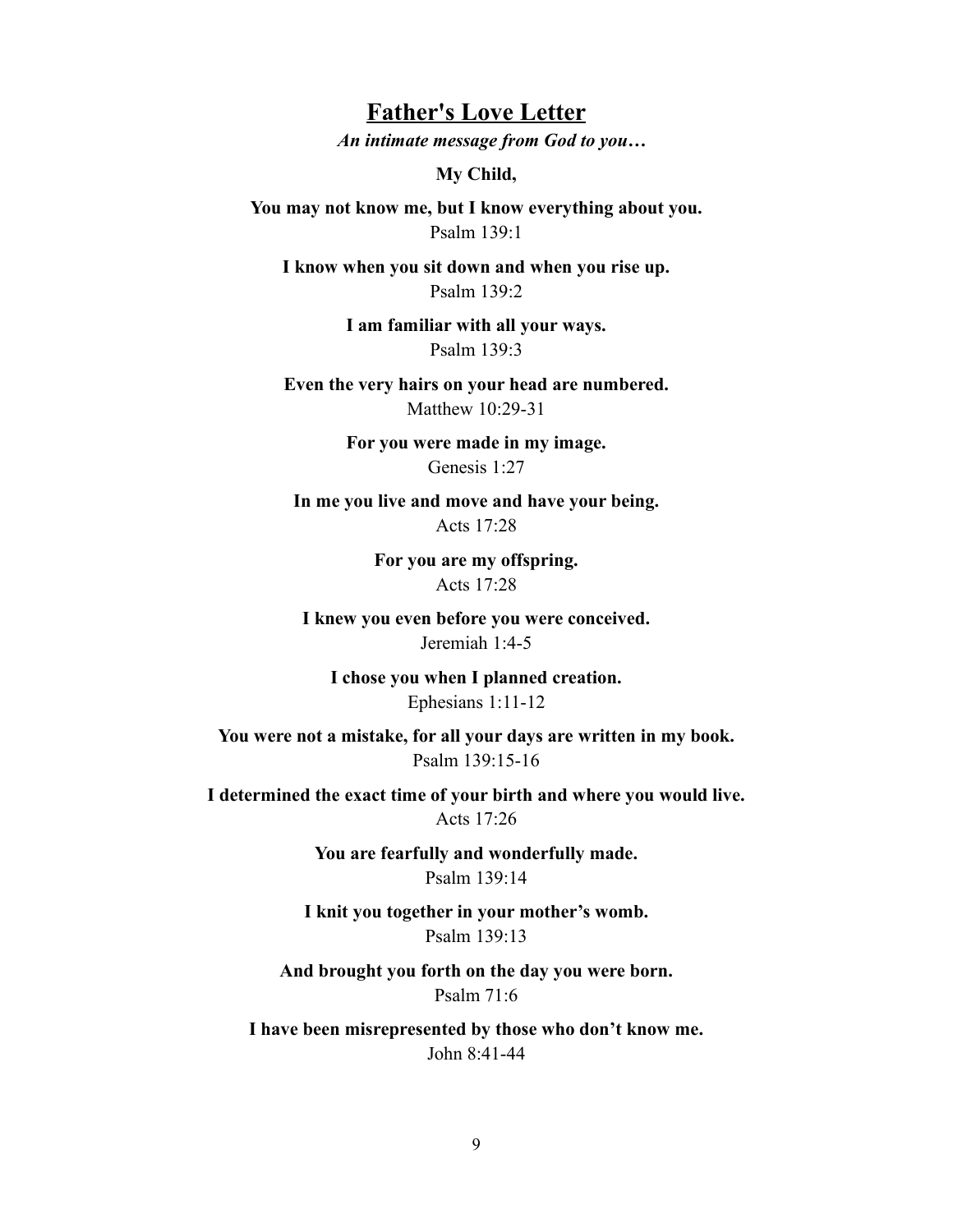**I am not distant and angry, but am the complete expression of love.** 1 John 4:16

> **And it is my desire to lavish my love on you.** 1 John 3:1

**Simply because you are my child and I am your Father.** 1 John 3:1

**I offer you more than your earthly father ever could.** Matthew 7:11

> **For I am the perfect father.** Matthew 5:48

**Every good gift that you receive comes from my hand.** James 1:17

**For I am your provider and I meet all your needs.** Matthew 6:31-33

**My plan for your future has always been filled with hope.** Jeremiah 29:11

> **Because I love you with an everlasting love.** Jeremiah 31:3

**My thoughts toward you are countless as the sand on the seashore.** Psalms 139:17-18

> **And I rejoice over you with singing.** Zephaniah 3:17

**I will never stop doing good to you.** Jeremiah 32:40

**For you are my treasured possession.** Exodus 19:5

**I desire to establish you with all my heart and all my soul.** Jeremiah 32:41

**And I want to show you great and marvelous things.** Jeremiah 33:3

**If you seek me with all your heart, you will find me.** Deuteronomy 4:29

**Delight in me and I will give you the desires of your heart.** Psalm 37:4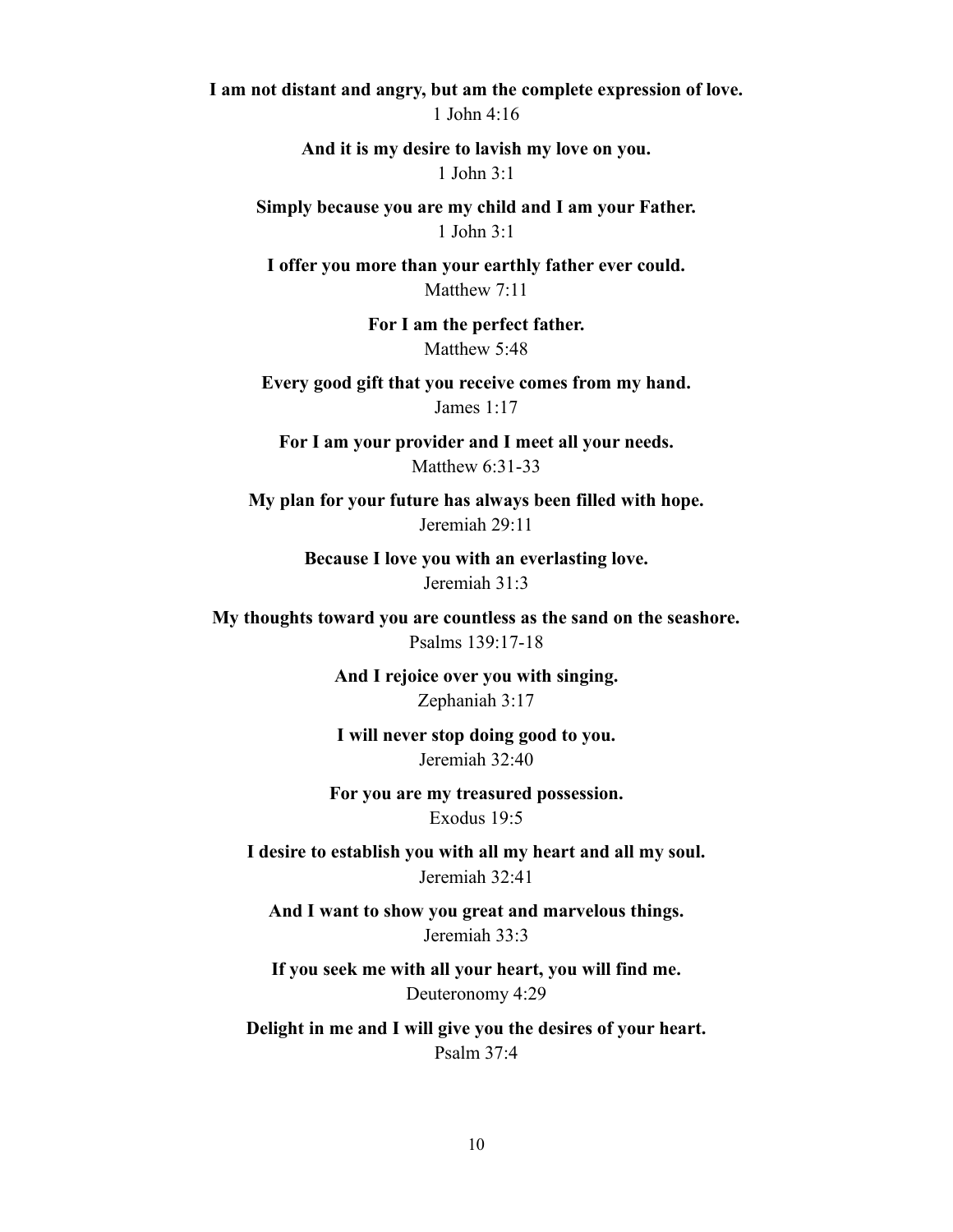**For it is I who gave you those desires.** Philippians 2:13

**I am able to do more for you than you could possibly imagine.** Ephesians 3:20

> **For I am your greatest encourager.** 2 Thessalonians 2:16-17

**I am also the Father who comforts you in all your troubles.** 2 Corinthians 1:3-4

**When you are brokenhearted, I am close to you.** Psalm 34:18

**As a shepherd carries a lamb, I have carried you close to my heart.** Isaiah 40:11

> **One day I will wipe away every tear from your eyes.** Revelation 21:3-4

**And I'll take away all the pain you have suffered on this earth.** Revelation 21:3-4

**I am your Father, and I love you even as I love my son, Jesus.** John 17:23

> **For in Jesus, my love for you is revealed.** John 17:26

**He is the exact representation of my being.** Hebrews 1:3

**He came to demonstrate that I am for you, not against you.** Romans 8:31

**And to tell you that I am not counting your sins.** 2 Corinthians 5:18-19

**Jesus died so that you and I could be reconciled.** 2 Corinthians 5:18-19

**His death was the ultimate expression of my love for you.** 1 John 4:10

**I gave up everything I loved that I might gain your love.** Romans 8:31-32

**If you receive the gift of my son Jesus, you receive me.** 1 John 2:23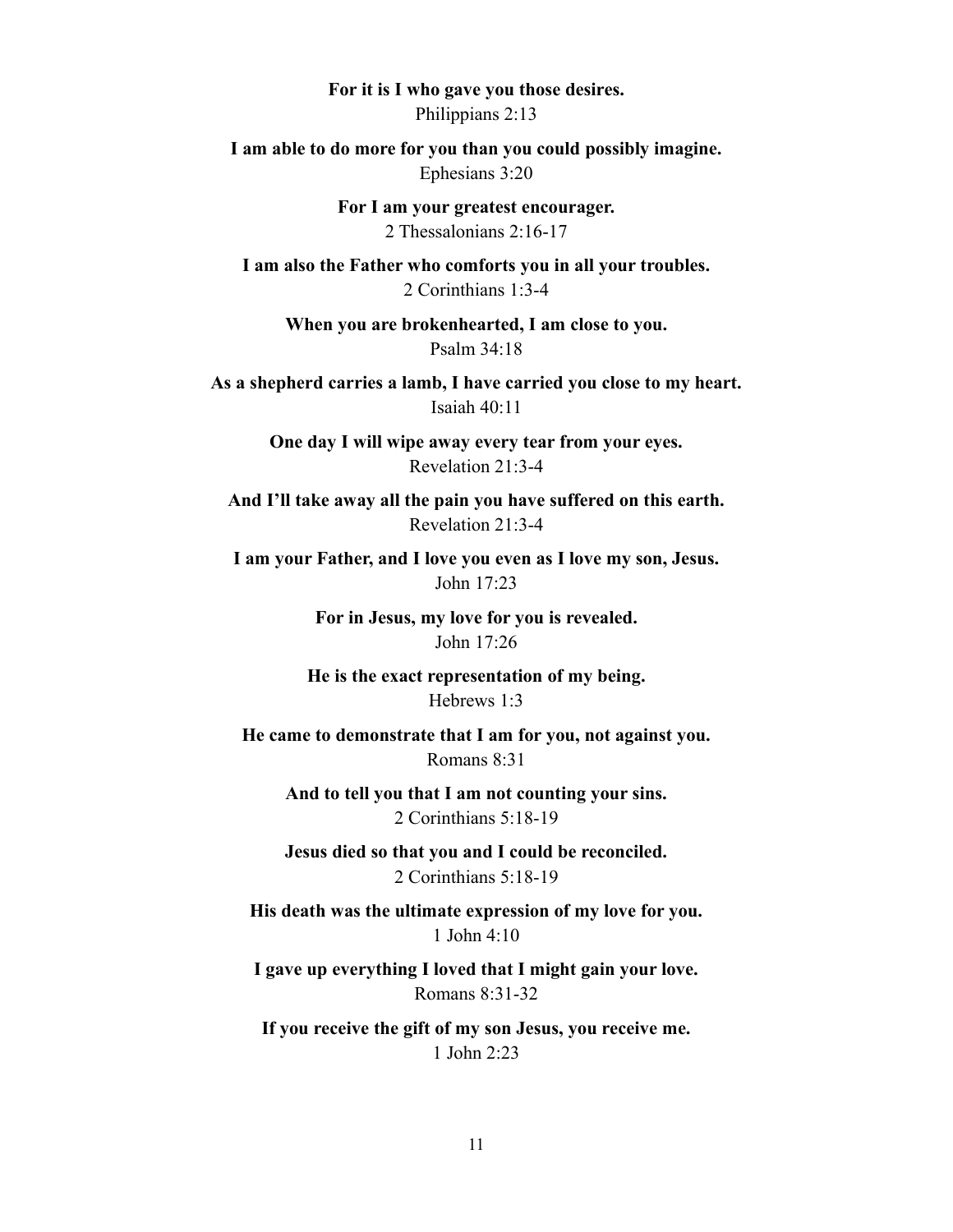**And nothing will ever separate you from my love again.** Romans 8:38-39

> **Come home and I'll throw the biggest party heaven has ever seen.** Luke 15:7

**I have always been Father, and will always be Father.** Ephesians 3:14-15

> **My question is…Will you be my child?** John 1:12-13

> > **I am waiting for you.** Luke 15:11-32

> > > **Love, Your Dad Almighty God**

Father's Love Letter used by permission ©1999 Father Heart Communications FathersLoveLetter.com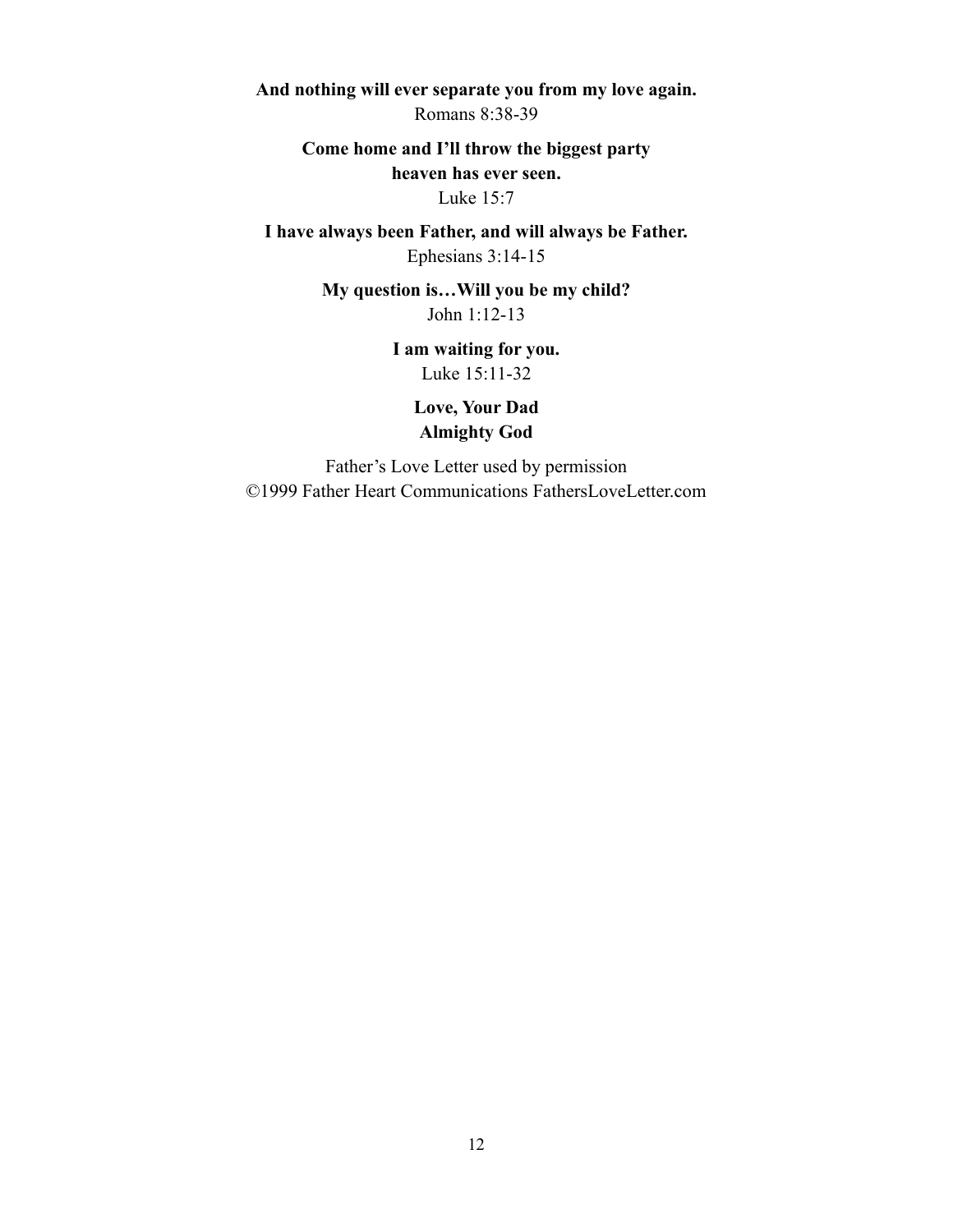**Part One: Our Heavenly Father**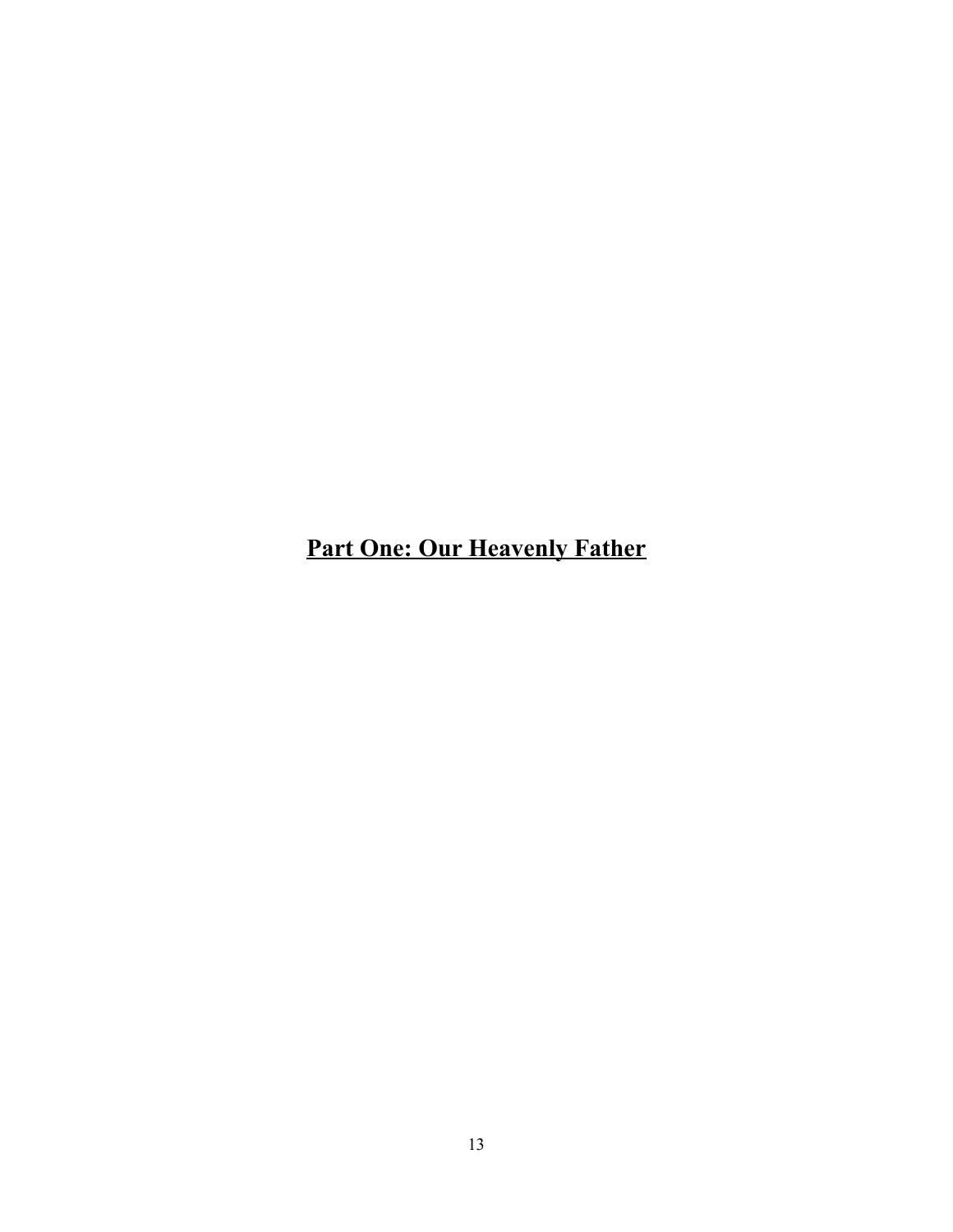# **The Invitation for All Souls from God the Father**

**From The Book of Truth (Maria Divine Mercy)**

# **"First Message from God the Father: The time has come now for Me to reclaim My Glorious Kingdom – New Paradise on Earth will last 1,000 years" Saturday, June 25th, 2011 @ 16:00**

Note from visionary: Just before I received this Message, I had just finished reciting the Divine Mercy when suddenly the Holy Spirit announced to me that I was to receive a Message from God the Father. I was trembling with nerves. I then asked the question "In whose Name do you come?" This was the response:

*I come in the Name of My beloved Son, Jesus Christ, Saviour of mankind. I Am God the Father and I Am speaking to you for the first time. My chosen daughter, I speak to you today so that I can inform mankind of the Love I have for all.*

*Many do not know Me. They think they do, but for millions of My children I Am merely a faceless entity. So little do they know of My desire to allow them to let Me Love them in the way in which it was meant to be.*

*My Name is used loosely in the world, by many who don't acknowledge that it was by My Hand that the world and its creatures were made. For those that do, they are confused as to Who I Am and are somewhat fearful of Me. I Am not to be feared for My Love is Pure for all of My children. So much do I love you that I made the greatest Sacrifice of all to bring you back into My Arms and give you the opportunity to be saved from the deceiver. I sent My beloved Son, Jesus Christ, into the world so that you could understand the Truth of Love. This Love, when you accept it, will save you all.*

*My Heart is broken by the way so many of you will not turn to Me and show Me your love. I yearn for you to simply turn and ask Me for help. There is no need to fear My Love for it was through My Love that you were given your first breath. I created each of you in My Likeness so that I could have a family. I created the world out of Pure Love so that you, My children, could share this Paradise with Me. So lovingly was this created that every single detail was so carefully constructed. So happy was I when Paradise on Earth was created that the angels rejoiced and Heaven was alight with the flames of love, that no human being could ever possibly fathom. And then it was destroyed by sin, caused by the serpent.*

*My children, let Me explain. The time has come for Me to reclaim the Paradise I lovingly created so that we can, again, become one family.*

*A family that will become close because of the powerful bonds of love that will hold it together.*

*This New Paradise on Earth is now being planned for all of My children.*

*It will last 1,000 years on Earth and no one must be excluded, for that would break My Heart. My beloved Son, Jesus Christ and the Holy Spirit are trying hard to bring you back into My loving fold so that the*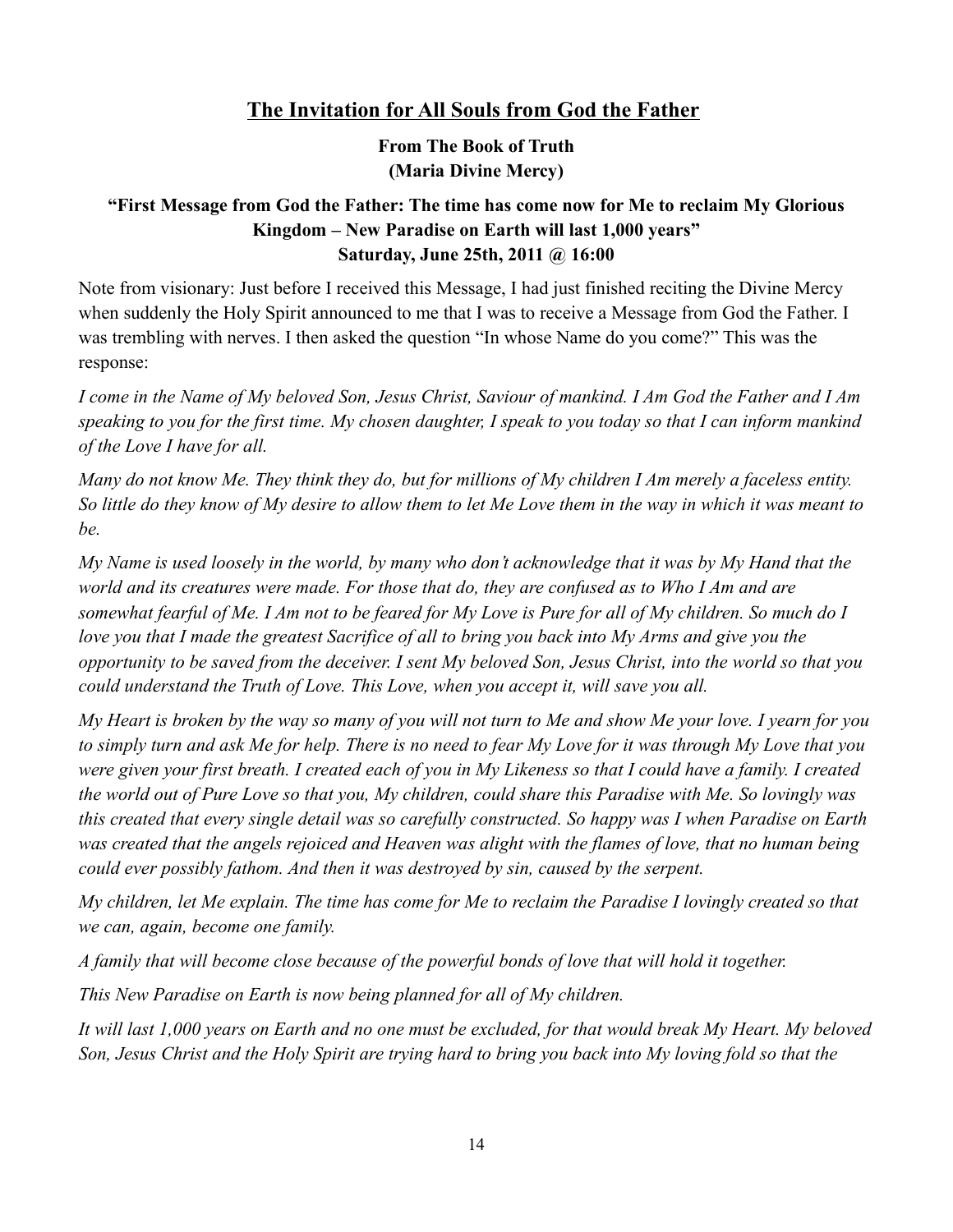*Paradise, created in the beginning, can once again, emerge as the greatest Gift of all for My children to enjoy.*

*This Paradise will be a place of love, beauty, glory, and will be home to all who are pure of heart and soul. It is for every single soul on Earth and is the goal that is contained within each and every single soul on Earth, including those who do not realise this.*

*My Son speaks to the world and prepares to show His great Mercy during The Warning, to give all sinners a chance to enjoy the New Paradise on Earth.*

*You must hear My Voice. I call on all of you to pay attention. Turn back to Me. Accept that I Exist, that I Am the Source of all life, all Creation, all glory. When you do, you will be welcomed into My Paradise on Earth which offers everything you could ever dream of. Listen to My Son and the Message He gives to the world to convert you all. For those who will not listen even then, or who continue on the path of heinous sin, no Mercy will be shown.*

*I Am the God of all Creation. I Am the God of Love, of Compassion. I Am also the God of Justice. My Hand will fall on humanity, who through the evil allegiance to the evil one, refuse to follow the path of Love and Truth.*

*For the time has come now for Me to reclaim My Glorious Kingdom, which no man, through sin, will stop. Should they try they will be lost forever.*

*I Am your God, your Creator. My Love never dies. It is aflame and full of deep tenderness for you to bring you back to Me, to the inheritance I so lovingly created. Because of sin many of My children will have to forfeit their right to this inheritance and step back to allow those who truly love Me to enter the doors without hindrance.*

*Please, children, do not dismiss My Plea to mankind. Accept the Mercy now being offered by My beloved Son.*

*Accept it with open arms.*

#### **GOD THE FATHER**

#### **CREATOR AND MAKER OF ALL THINGS**

# **"Prepare the world for the arrival of My beloved Son Jesus Christ" Wednesday, October 19th, 2011 @ 14:00**

*My daughter, prepare the world for the arrival of My beloved Son, Jesus Christ, for He now comes, as foretold, to save mankind once again.*

*His arrival will be heralded by the trumpets in Heaven and the choirs of angels who will sing in praise to announce this Great Event.*

*My great Gift to mankind is being presented to you in the form of My dearly beloved Son, Who is being sent to save you before the Final Judgment.*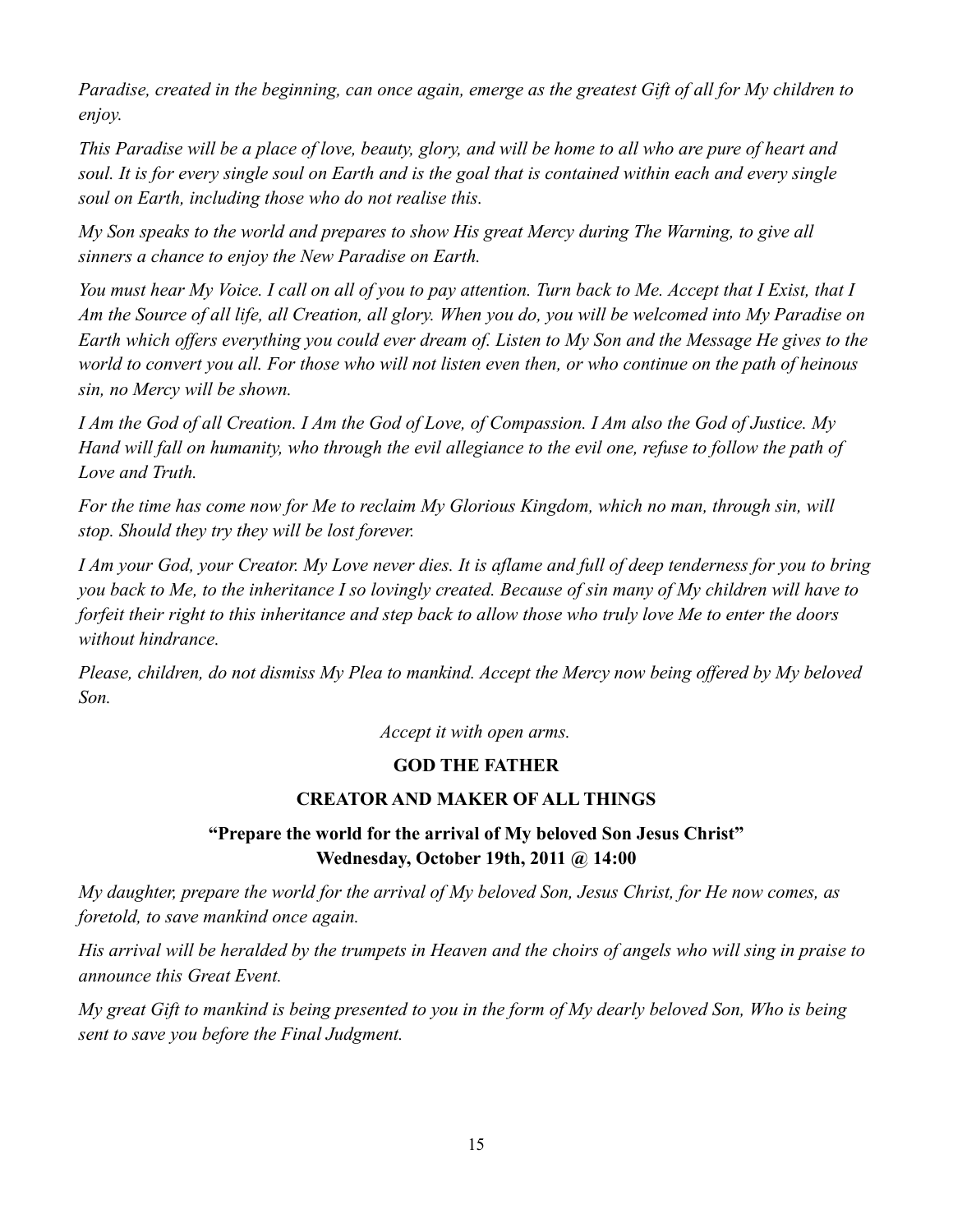*Prepare your souls, for when your sins are revealed to you, I command you to fall in humility at the feet of My Son and beg for Mercy. You must ask Him to forgive you and you must accept the punishment required to cleanse your souls.*

*His Mercy is so great that no sin, no matter how grievous, cannot be forgiven if true remorse is shown. Humility is required of all of you so that you will be worthy to enter the New Glorious Era of Peace on Earth, the time of which is very close. Only those souls who truly repent and show true allegiance to My beloved Son will be fit to enter the gates. For you must be free of sin to enter this wonderful New Paradise on Earth.*

*My dearly beloved children, I have prepared this Paradise with great Love for each of you. This is the inheritance you have been waiting for. This is the way in which the Gift of the Earth was originally presented to Adam and Eve. Any man who rejects this Paradise on Earth, where no evil will exist in any form, is turning his back on salvation.*

*This is your final chance to free your souls from the grip of Satan and the evil influence he has on your lives.*

*Embrace this wonderful Gift of great Mercy. Through this Gift you are being offered a chance of true salvation and a Glorious Paradise, which you could not possibly fathom.*

*For those poor sinners who reject My Son's offer of forgiveness, you will be afforded more time to turn back to your faith. However, you will not be given too much time, for My Patience is running out.*

*Await now My Son's return to save you once again from sin and to bring you to eternal salvation.*

#### **GOD THE FATHER**

# **"As the Father of all humanity I am ready to send My Son to reclaim His rightful throne" Saturday, April 28th, 2012 @ 15:40**

*My daughter, these months have been a difficult time, not only for you, but for all of My beloved children.*

*I am the Father of Creation and love, with a deep passion for each child of mine, no matter how they offend Me.*

*There is so much preparation required to help prepare souls for the coming of My beloved Son Jesus Christ.*

*Much of humanity is suffering at this time because of persecution. This persecution not only consists of poverty and lack of money but hunger of spirit.*

*As the Father of all humanity I am ready to send My Son back to reclaim His rightful throne.*

*Only I know of this time. Not even My Son is aware of the date.*

*I can tell you it will be soon and that most of this generation, alive in the world today, will live for the day of My Son's return in great glory.*

*I now prepare to gather all of My children as I take them away from the terrible abyss of suffering they have had to endure in the wilderness.*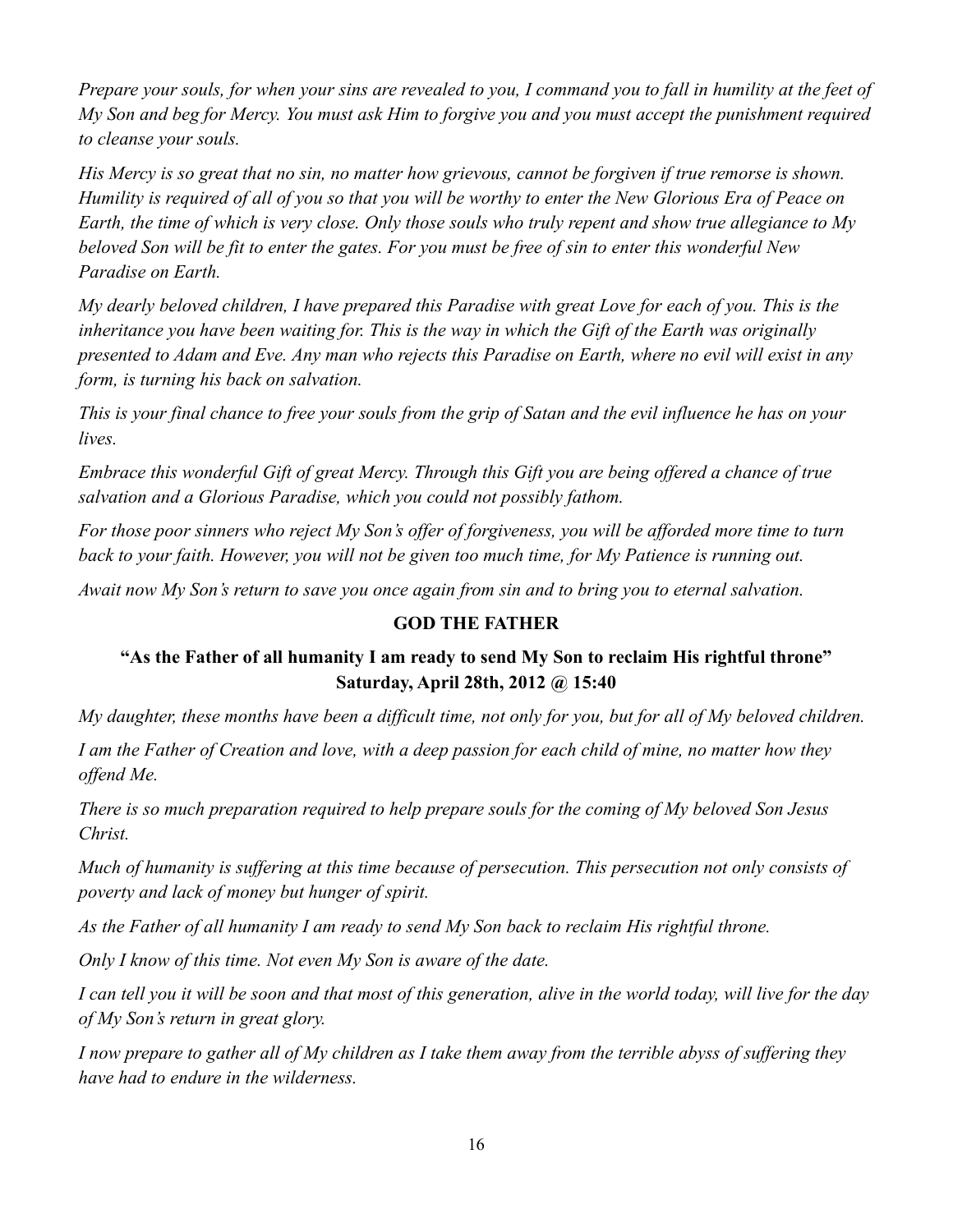*This wilderness was created by the hand of Lucifer and all his fallen angels who have roamed the earth since the fall of Adam and Eve.*

*Today many of My children find it impossible to believe in Me, God their Creator and Father.*

*I have blessed My children with intelligence and an independent free will where they can choose whatever way they decide to live their lives.*

*To guide them towards My Kingdom I gave them the Ten Commandments which are cast in stone.*

*They have never changed, yet My children feel they were smarter than they are and created new meanings which are unacceptable to Me.*

*This time for the end of the reign of all of the demons cast out, and who flood the earth, is almost at an end.*

*I call out to all My children to listen. Your time on earth, as you know it, is drawing to an end.*

*Yet there is a new earth, a New Paradise waiting for you.*

*It will surpass anything you could ever imagine and it has been prepared for some time with love for every single man, woman and child.*

*At last I will unite all of My precious family and we will all live in harmony, peace, love and joy for eternity.*

*For those who refuse to enter the New Paradise I will do everything in My Power to stop you from turning your back on the inheritance which is rightfully yours.*

*Because of the gift of your free will, which I will never take away from you, the choice is yours.*

*All it takes is a turn of your head and the opening of your heart.*

*Then you must run into My arms so I can take you home.*

*This is My dearest and most treasured wish, to take all of My cherished children home to the rightful place to which they belong.*

# **YOUR LOVING FATHER**

# **GOD THE MOST HIGH**

# **"God the Father: I reveal My future plans for the New Heavens and the New Earth" Wednesday, June 27th, 2012 @ 20:00**

*My dearest daughter today I reveal to all My Children My future plans for the New Heavens and the New Earth.*

*When they merge into one glorious Paradise there will be twelve nations.*

*These nations will consist of some nations in the world who have shown allegiance to Me, God the Father, My Son Jesus Christ and the Mother of God, Queen of Heaven.*

*Those scattered will be brought together to join those other nations as one, united as one Holy Family.*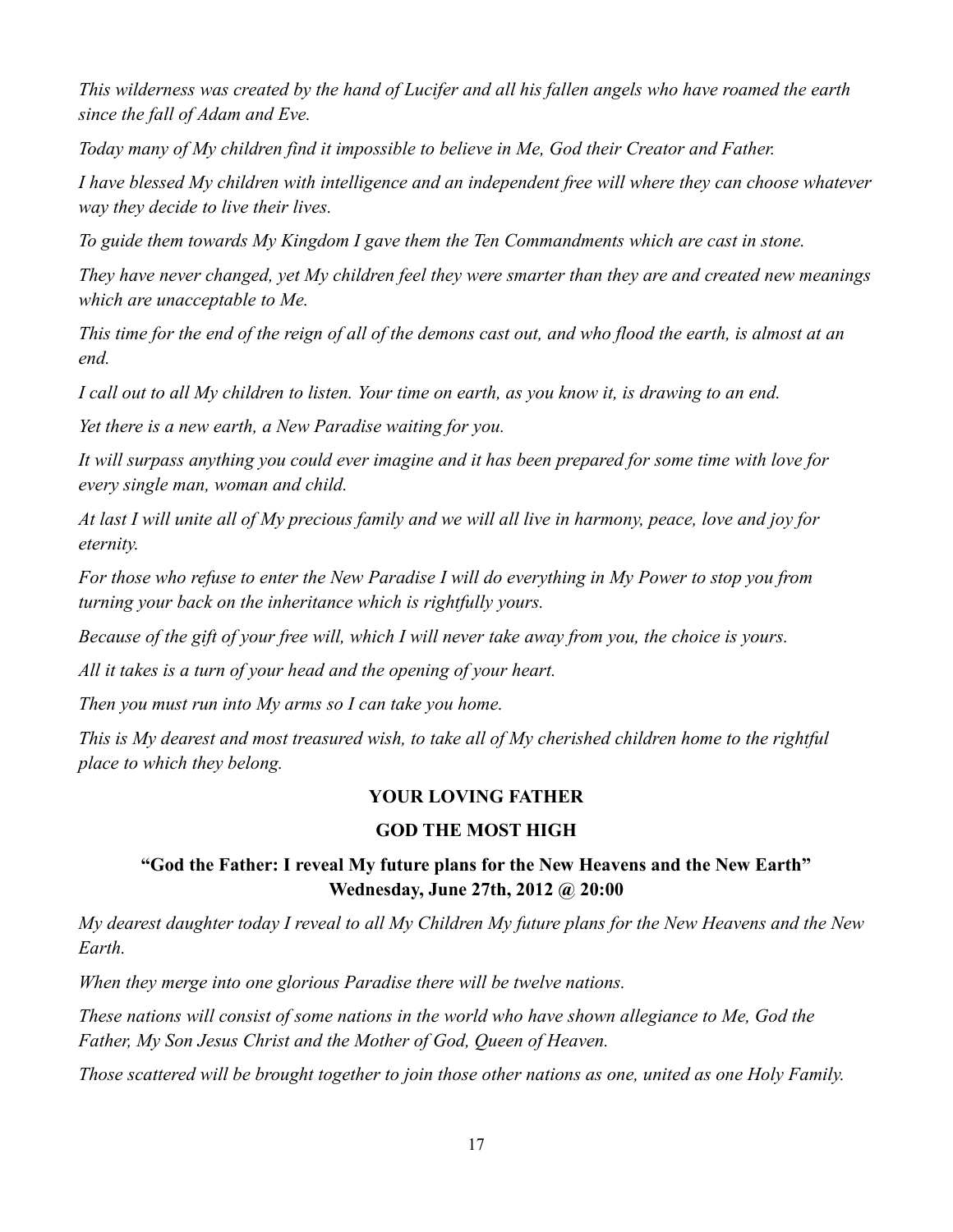*My Will, will be honoured. You will all have the gift of free will but it will be entwined with Mine. Only then will the truth of Paradise be truly revealed.*

*My Twelve nations are signified in the twelve stars on the woman in the Book of Revelation.*

*The woman is the Mother of God and she wears the twelve stars to signify two things.*

*The twelve apostles helped My Son to set up His Church on Earth.*

*The twelve specially chosen nations will form the one true apostolic Church on the New Earth when Heaven and Earth merge as one in My New Glorious Paradise.*

*This is the moment I have been waiting patiently for.*

*My Divine Will, which created Paradise for Adam and Eve and which was thrown aside caused by temptation by the evil one, will now be done and the this time Paradise will be perfect.*

*My Son, King of Mankind, King of the Universe, will reign over My New Paradise on Earth.*

*He will appoint leaders in every nation all joined together by My Divine Will.*

*The people of those nations will honour My Son in the way in which He must be, the only way, in peace and love for one another.*

*His Blessed Mother, the Mother of Salvation, was crowned Queen of Heaven and will also reign as Queen of the New Paradise.*

*Her Coronation in Heaven was a very special Divine Manifestation of her role in the future of the salvation of the world.*

*She was crowned in great honour and splendour for the role she played, not only as the Mother of God and as spouse of the Holy Spirit, but as the Mother of Salvation given the power to destroy Satan.*

*It was My Beloved Son who lovingly placed the crown of twelve stars on the head of the Mother of God at her Coronation.*

*It will be My Son who will place the crown on her head in the New Paradise as Queen of all God's children.*

*My Divine Plan to save humanity has already begun.*

*It is My desire that this Mission will help Me gather lost souls in every corner of the earth and save them from the enemy before it is too late.*

*My Divine intervention will prove My love for all of My children.*

*Nothing is impossible. Nothing is hopeless in My battle against Satan's army.*

*I will bring you a new world that will astound you in all its magnificent glory. It is ready.*

*Its beauty and splendour is beyond your human capacity to envisage.*

*When you do witness it, you will have eternal life.*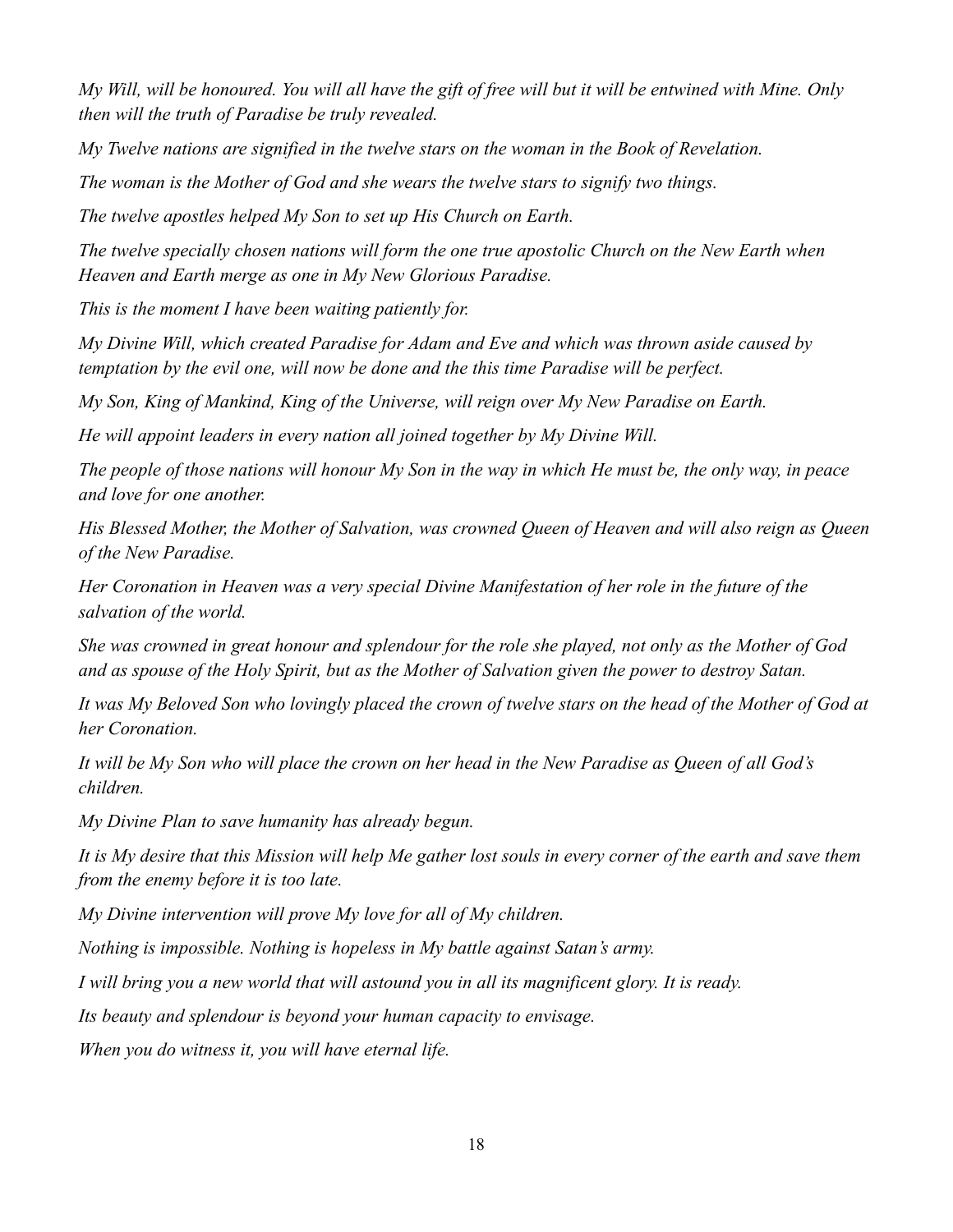*Pray that those poor children of mine who do not believe in Me, God the Most High, who do not obey My Laws and who commit terrible atrocities against each other, repent.*

*I do not want to lose one child of Mine.*

*Help Me to bring them this wonderful glorious inheritance. Unfortunately it must be by their own free will.*

*I love you children with a passion unknown to humanity.*

*Come to Me through My Son as one.*

*The time for the New Paradise on earth is very near but you have been accorded the time to help convert humanity through this Mission of the 7th Angel on earth who works with My Son to bring My family to Me.*

# **YOUR LOVING FATHER**

# **CREATOR OF ALL THINGS VISIBLE AND INVISIBLE**

# **GOD THE MOST HIGH**

# **"God the Father: Soon, My Son will be sent to unveil the Truth of the Creation of humanity" Thursday, October 18th, 2012 @ 18:00**

*My dearest daughter, the time for Me to send My only Son, Jesus Christ, back, to gather all of My children into My Heart, is close.*

*My Heart, the fountain of all Life, will open to gather all of My children as one.*

*My Promise, to salvage all of my little ones, is almost complete.*

*My greatest desire is to reveal Myself to every single person, including those who do not understand why or how they were created by My Hand.*

*Soon, My Son will be sent to unveil the Truth of the Creation of humanity.*

*This day has been prepared for so many decades. It could not have taken place, up to now, for the loss of so many of My children, would have been too great.*

*Soon, My children will be shown the Truth of their creation, their existence, and the immortality of their souls.*

*While this event will create great hope and joy in many souls, for others, it will be a torment, which they will not be able to bear.*

*My Fountain of Love and Mercy is to be showered upon the whole of humanity through My Son, Jesus Christ.*

*After this will come the great divide, when the souls who respond to His Mercy will be taken aside.*

*The remaining souls will be given every opportunity to hear My Call from Heaven.*

*I, their Father, will make Myself known by the power of the climates. My Hand will be witnessed as I reach out to each of My children, to save them from death.*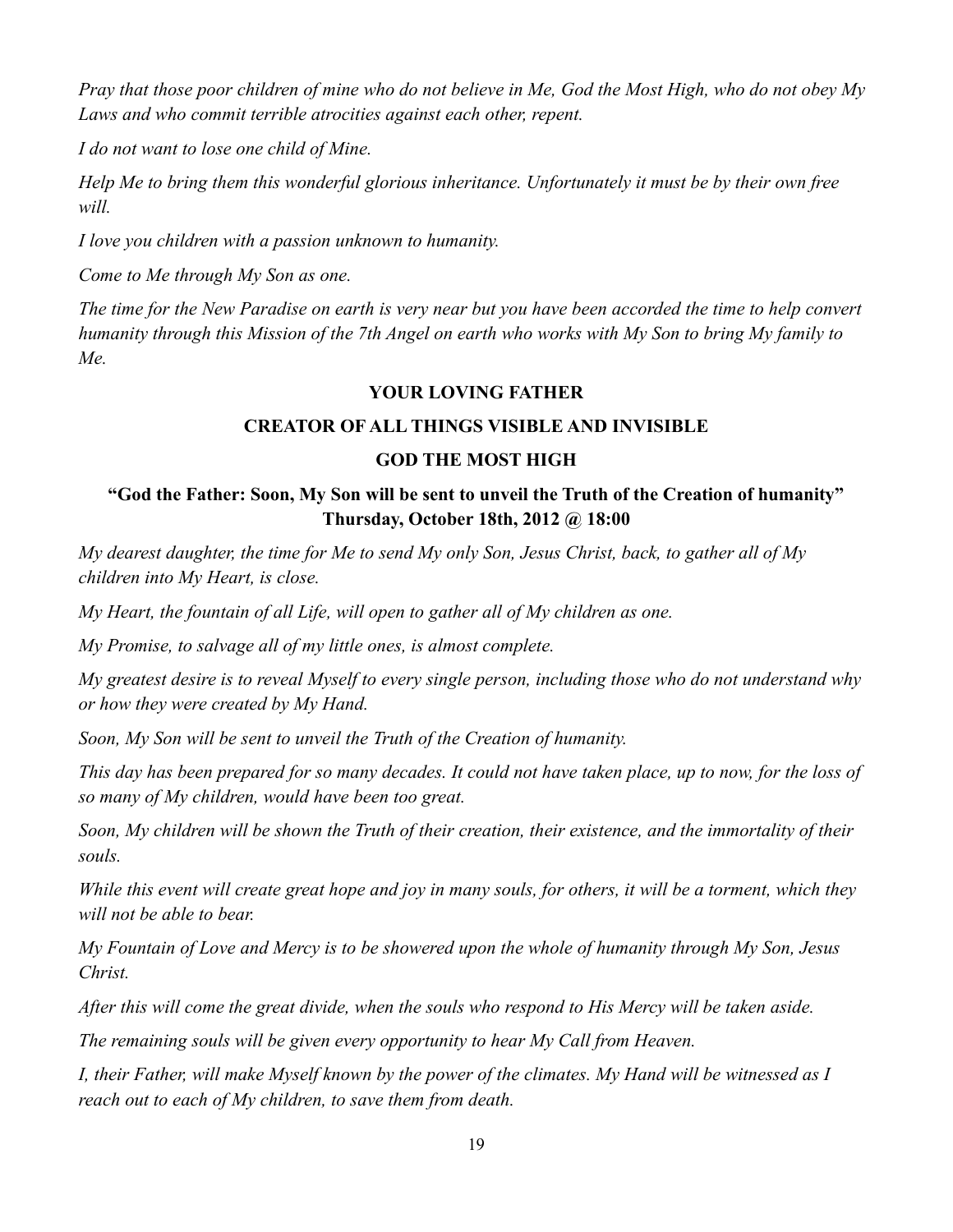*My Call will be heard, but not by all. Those souls will be shown My Love, through My prophets, in a last attempt to draw them into My Heart.*

*The skies will unfold and be pulled back. Like a scroll, they will roll over, until the signs of the Heavens are revealed. The sounds of My Angels will entice these poor little souls of Mine, until the very end.*

*I now pledge that My Fountain of Love will cover the whole earth, as I unite My Heart with the hearts of all of My children.*

*My Divine Intervention will be witnessed by billions and many will run into My Sacred Arms in relief. The Truth of My Divine Plan, and the mystery of life on earth, will be laid bare for all to see. Only then will man accept the Truth of the existence of Eternal Life.*

*The end of suffering on earth is near. The final persecution, where the evil one reigns over My children, is completed.*

*Then, the freedom I have yearned for, My children, since the beginning, will be theirs at last.*

*Look to Me, children, your beloved Father, for I hold you in My Hands. I am coming, through My Son, to take you into My New Kingdom on earth.*

*This is the legacy I have promised My Son. This is My promise to all of My children.*

*The time, for these great miracles, is drawing very close.*

*I bless each and every one of My children.*

*I love you.*

*I cover you and unite you to My Heart.*

#### **YOUR FATHER**

#### **GOD THE MOST HIGH**

#### **"God the Father: I Am the Truth. Take My Hand and follow Me. All Life comes from Me" Thursday, July 3rd, 2014 @ 16:40**

*My dearest daughter, man is in control of his own destiny, because he has been given freedom of choice, as a Gift from Me.*

*Some choose the correct path towards My heavenly Kingdom, which is through My Only-Begotten Son, Jesus Christ. Others choose unwisely. Because of man's gifts, which include intelligence, knowledge and free will, many become proud. Others seek falsehoods and great material gifts, which the world makes possible, until eventually, only their immediate desires become important to them. By adhering to selfish acts and deeds; by becoming self-obsessed and by seeking out personal fulfillment, at the expense of others, they condemn themselves to the sins, which will enslave them.*

*By refusing to accept the Gift of Eternal Life, which I bring to all of you, who will share in My Kingdom, you, dear children, will separate from Me for eternity. I come to intervene at this time because the selfabsorption in the world has eradicated all love in your hearts for Me. I come to bring you the Truth; the knowledge of My Kingdom and a reminder of the two choices, which you will be presented with. The first*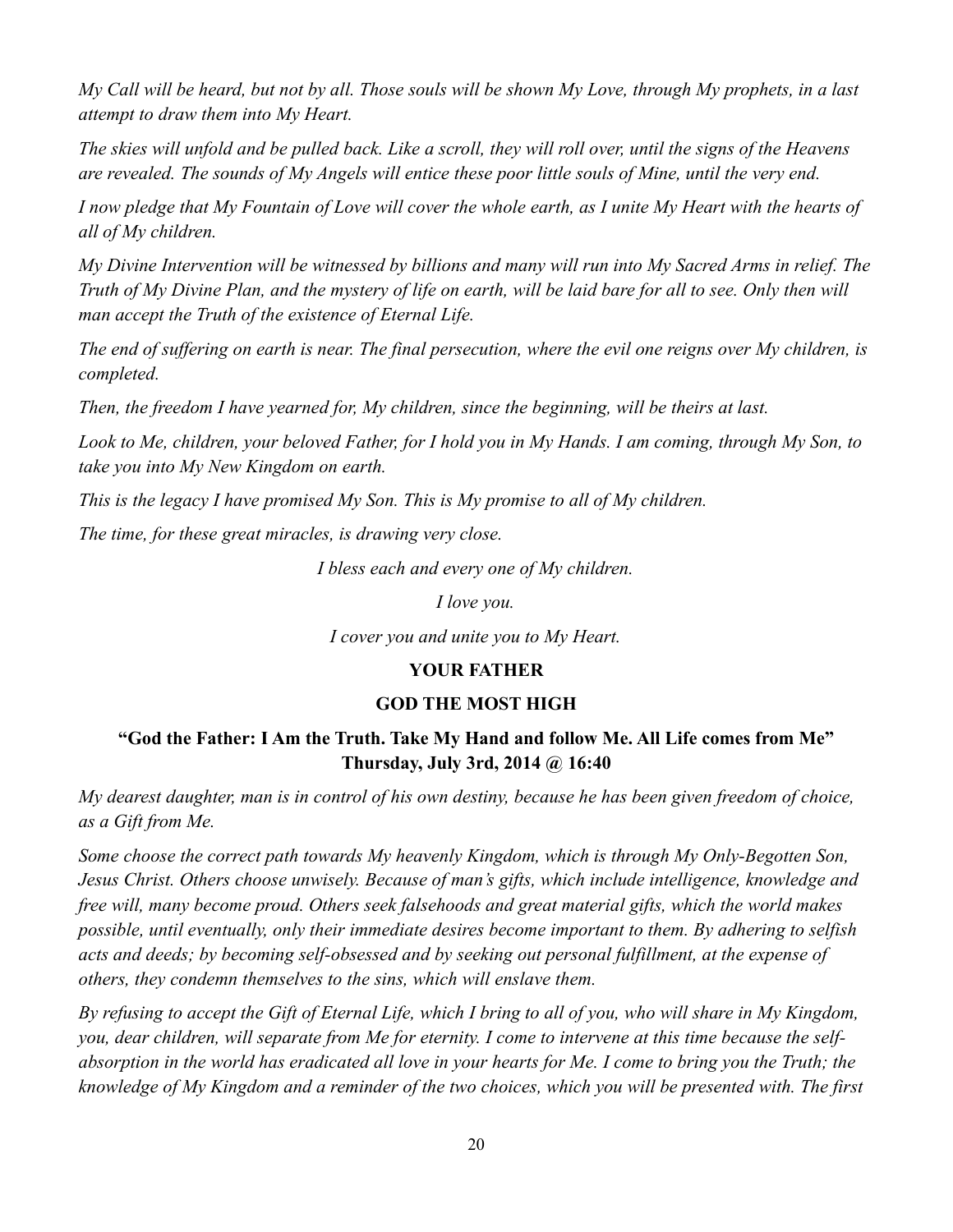*choice is to accept My Hand of Mercy and live a glorious life by sharing in the Divine Life of My New Kingdom. The second choice is to choose eternal darkness and become slaves to the abyss, where Satan will remain forever.*

*So many of you refuse My Love, the knowledge I gave you through My Holy Word, and the warnings given to you by the prophets. Do not believe that the world today is any different to time on Earth up to now. Humanity has not changed. Sin is still your curse and it will only be by fighting the enemy – which brings you misery and sorrow – that you will become capable of accepting the Life I have created for you.*

*Listen now as I remind you of My Promise. I have created an Eternal Paradise, which belongs to you. It will provide you with Eternal Life of the body and the soul. It awaits you. Do not squander your inheritance. This will break My Heart if you do and you will regret this decision for eternity.*

*Hear now My Call, for I will send every sign; every Miracle and every Grace, so as to awaken your jaded hearts until I stir, within you, the knowledge of the Truth.*

*I Am the Truth. Take My Hand and follow Me. All Life comes from Me.*

#### **YOUR ETERNAL FATHER**

#### **GOD THE MOST HIGH**

#### **"God the Father: Love Me as I love you" Wednesday, September 10th, 2014 @ 03:00**

*My dearest daughter, let it be known that every time a man sins against Me, I will forgive him. Sin may separate him from Me but I still love the sinner. Let it be known that I love those who are oblivious to Me. I desire all those who may feel that I do not exist to listen now.*

*I Am within your grasp. Please call out to Me. I want you. I love you. I need you, for you are part of My Flesh. And, as part of My Flesh I feel lost when you do not respond to Me. Like a parent who gives life to a child, I await your response. A baby naturally responds to a parent. A parent naturally loves its child for this is part of the Gift that I bestow upon humanity.*

*I Am your Father. I Am your Creator. I Am Who I Am. Don't you know that I love you all with a longing that is only known to those of you have become parents? I cry tears of great sorrow when you do not know Who I Am. My Heart is heavy as I call out to you now.*

*Love Me as I love you.*

#### **YOUR ETERNAL FATHER**

#### **GOD THE MOST HIGH**

#### **"God the Father: I will embrace every person, race, creed and religion" Sunday, January 25th, 2015 @ 15:45**

*My dearest daughter, My Intervention to open the eyes of My children to the Love of My beloved Son, Jesus Christ, is drawing closer.*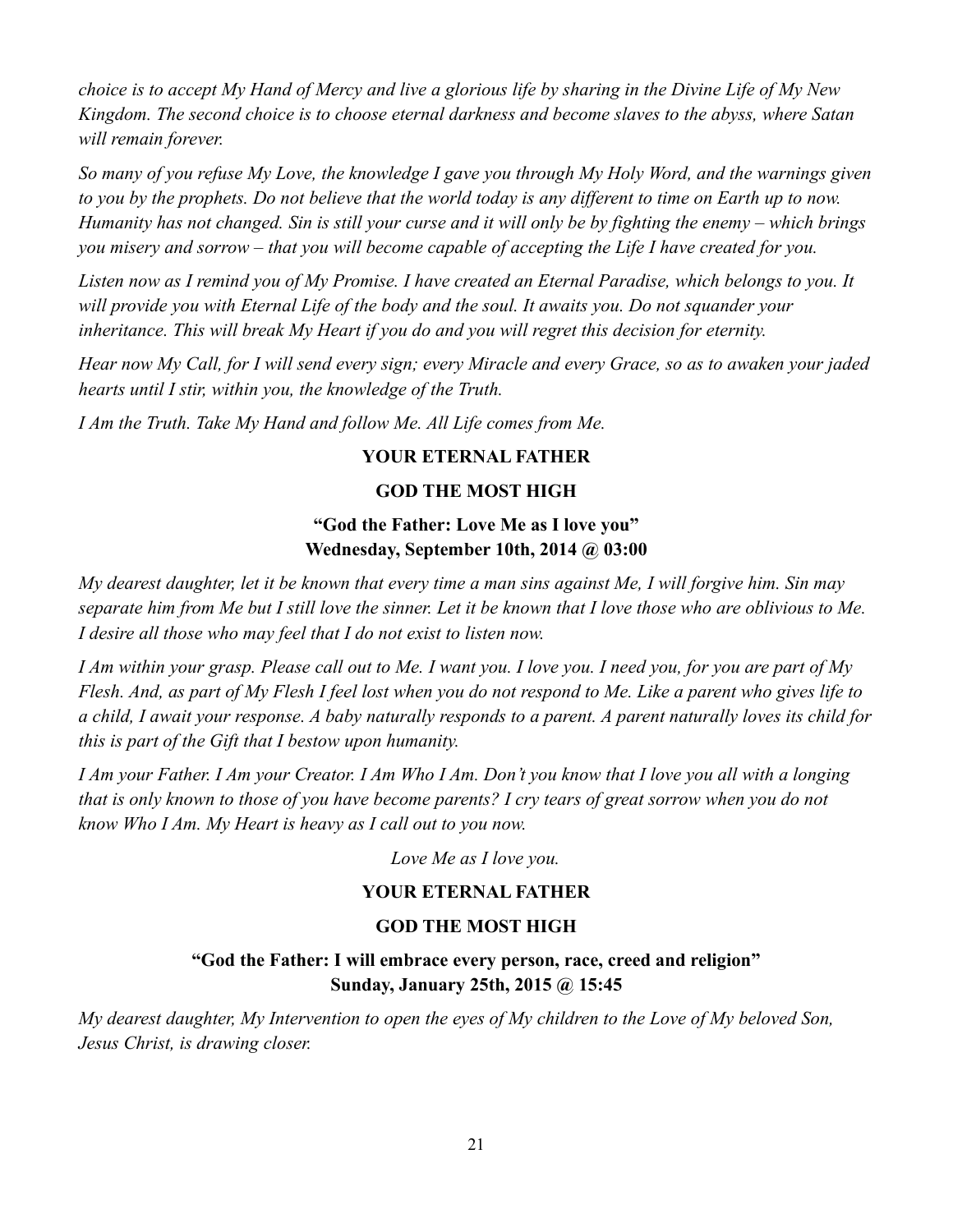*I love all of My children and I will call every man, woman and child over the age of seven years, into the Light of My Son's Mercy. Prepare for My Intervention for it is sooner than you think and be thankful for this Great Gift. The spiritual warfare you are witnessing in the world is manifested on earth and the battle will arise between My enemies, who try to silence all those who refuse to be drawn into falsities, and those who do not betray My Son.*

*When the Hand of My Justice falls it will test the faith of all those who say they are for My Son, and only those who are willing to follow the Cross will remain strong enough to proclaim the Truth. Soon the cobwebs will be drawn back and the full extent of your inheritance will be made known to you. My Enemies will, for the most part, reject this Intervention and they will fight to the bitter end to deny Jesus Christ.*

*I will embrace every person, race, creed and religion into the Light of My Son and many will see Him. As a result this will mean many will convert and ask for the right to live eternal life in the Glory of My Son's Kingdom on earth.*

*I have promised that My Son will take up His Seat on His Throne and this will come to fruition. Those who do not want to become part of His Kingdom will make their choice based on the free will I have given to each of you.*

*I, your beloved Father, Creator of all that is and will be, beg that you do not squander your birthright. If you do, you will be devoured by Satan who is merciless as much as he is a liar, deceiver and accuser. You are being given a Gift that no generation before you has been accorded and you must pray that you will be given the Graces to accept My Favour.*

*Come into the Light for if you do not then you will be blinded by darkness for eternity. This would tear My Heart in two and I do not desire to lose any of you.*

*I Bless you. I guide you through this Holy Mission, which is given to you by the Holy Blessed Trinity as foretold.*

# **YOUR BELOVED FATHER**

# **GOD THE MOST HIGH**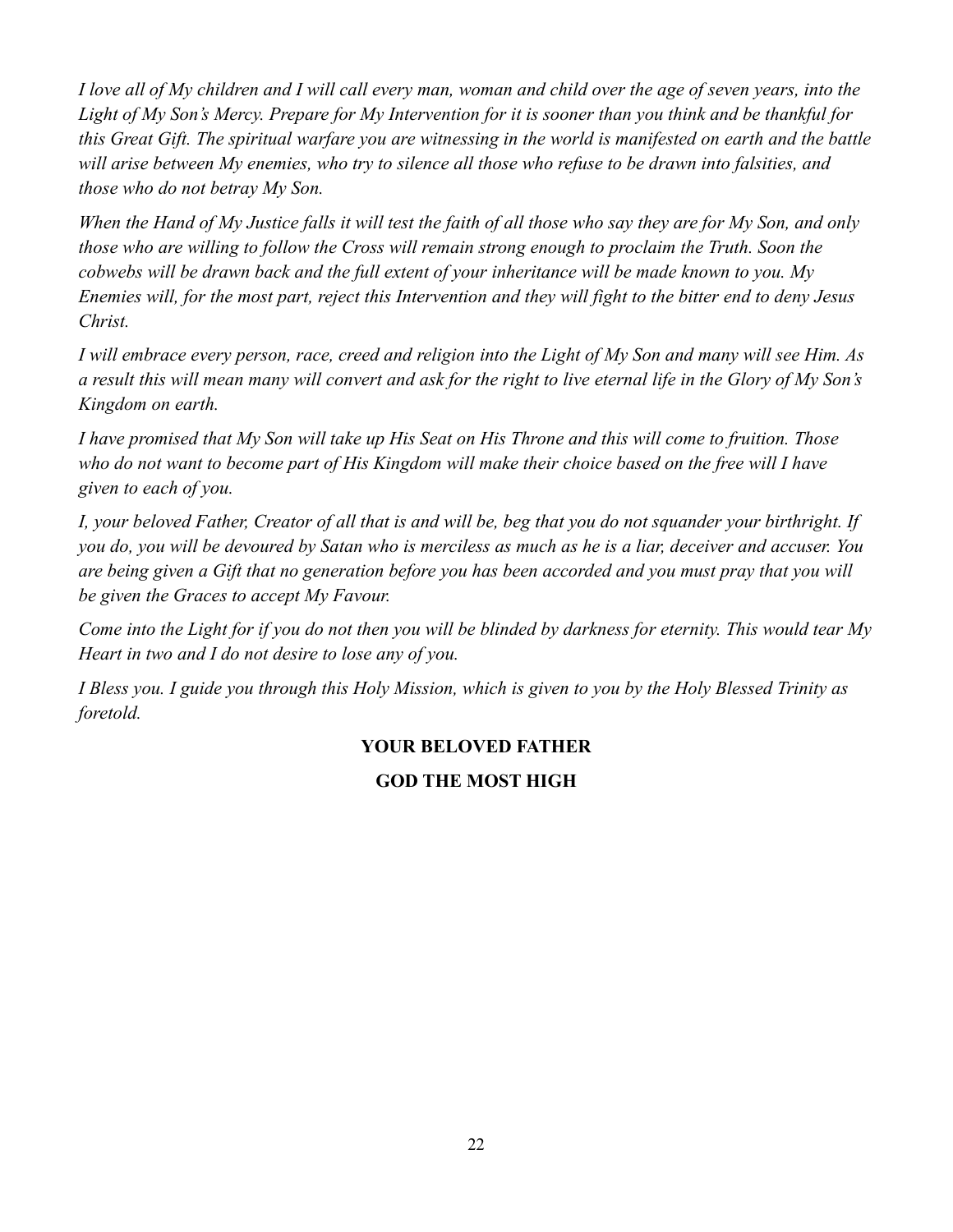#### **God the Father Speaks to His Children**

# **DIRECTION FOR OUR TIMES JESUS CHRIST THE RETURNING KING**

**[http://www.directionforourtimes.com](http://www.directionforourtimes.com/)**

# **VOLUME THREE Part One: God the Father Speaks to His Children**

#### **December 17, 2003**

#### **God the Father**

*Greetings to you, little soul who seeks to do My will. I am with you and thank you for your beautiful prayers from the heart. It is My intention to speak with you and have you also record My words. Anne, I intend to give you messages for the world. All of this is My work. Jesus, who guides you so specifically and carefully, is united to My plan. It is this plan I intend to reveal to you in greater detail and from the unique perspective that only the Father of All Creation can share with His children. Anne, do not be afraid. When We are finished with these few words, I want you to describe My voice for your brothers and sisters, so that they can come to know their God. What will you say? Listen to My voice, little servant of heaven. Are you frightened of Me? Why do you want to cry? Is it because you fear My justice?*

ANNE: No. I want to cry because His voice, which is male, is so kind and loving. It does not sound persuasive, as Jesus sometimes does. It does not sound entreating or a little frustrated, as our Blessed Mother sometimes does. It sounds quiet and authoritative. You get the feeling that He has no questions, if you know what I mean. All is clear to Him. He could be speaking at a million times higher level but stoops to speak our humble, limited language so this small, small, being, me, can understand. He is being careful not to frighten me. He is being careful to speak clearly so that I can record for Him. He has authority. There is no question. He carries it with no effort. It rolls off Him and into His words. It makes me cry because He is so good and I am not. Being confronted with this incredible source of love and goodness, I wish so badly that I was better, more worthy, that I brought more to this table of the divine. Oh my dear brothers and sisters, I've just gotten a taste of what it is going to feel like when we die and meet God. It's going to break our hearts if we have nothing to offer this wonderful, sweet, kind Father. Do not delay. Serve now, at this moment, in this day. The tears stream down my face as He is not a God of justice at this moment, but a God of love. This is how He is looking at you this moment, as you read this. Serve now. Delay no longer. Please believe that you will only be eternally grateful for anything you do for this God of Love.

*Anne, My creature, whom I created to serve, do not cry. You have characterized Me accurately in a few words. How many can say that? Be consoled that if you do nothing else for Me while you live, you have done that. You must stop crying now for a moment while We work and then I will comfort you. Anne, every soul was created to serve in My Kingdom. Each has glorious qualities that will flourish when they follow Me. Souls think they have little to offer. That is because they are not doing My will, but their own. When*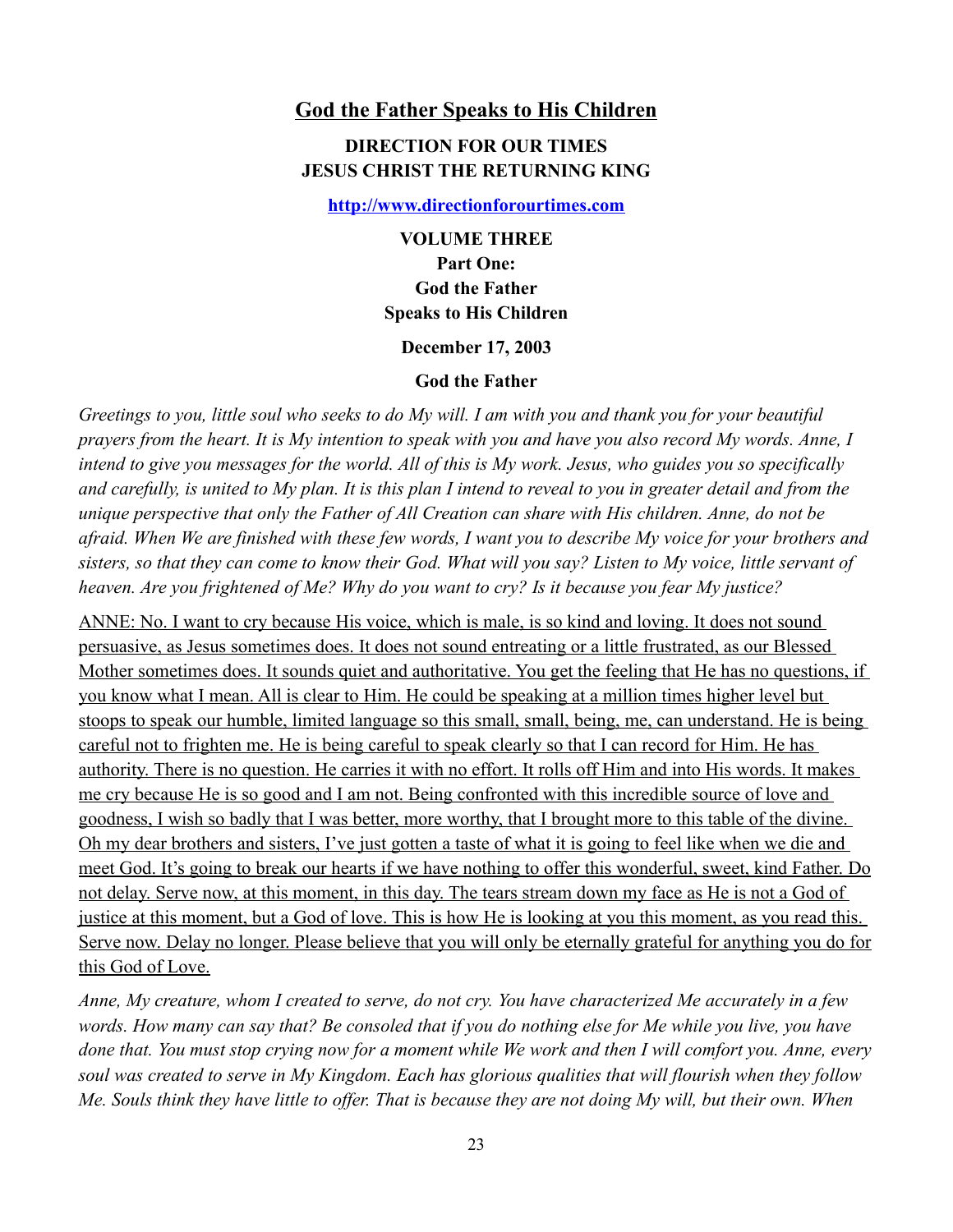*they ask Me for guidance, they will get it. I will guide the soul to their rightful role in My Kingdom and their gifts will explode into development under My watchful and guiding eye. Souls feel undernourished spiritually. They are actually starving, My little one, and that is because they do not come to Me for nourishment. They seek worldly nourishment which leaves them terribly unwell because they think they should be fed and wonder why the hunger pangs continue. They hunger for Me. Well, as I have been from the beginning of time, I am here. I am here, dear little children. Your God loves you with a love that will set you to sobbing in joy, as this little soul has done. Do not fear Me. You need only fear Me if you are My enemy. If you are My enemy, you will lose everything. Do not be My enemy. You were created to be My friend and to have everything that I have to offer. In the days to come, We will discuss what it is I offer you, My children. Your inheritance is too glorious to deal with in a few pages. It will take time. But My little recording soul has graciously agreed to allow Me to write through her so we will proceed. This work is My Christmas gift to your world. You see that your God participates in all on earth. In this season of giving, I also give. Be at peace now, little souls of the world. I am here.*

#### **December 18, 2003 God the Father**

*It is I, the Father of All, who speaks to this small soul. I wish to give My children both notice and direction. If you are following Me, continue to follow Me, but in a more dedicated fashion. Ask yourself on this day, "What can I do for My Father in heaven?" I will put the answer in your heart, little souls, and you will have My request. Then you must step out in faith and complete the task I have asked of you. Through this first step, you will discover how I am going to work through you. Ask Me for direction, and in an enhanced way, you will be directed.*

*For those souls who are not following Me, but who understand that they must change, begin by prayer. Pray the Lord's Prayer, as given to you by My Son. Pray this prayer often because through it you are acknowledging My dominion over this world. You are giving Me the praise that justly belongs to Me. This, little soul, is an act of humility and a good first step. Do this now and your God will stoop down to you and collect you. Do not be afraid. I am not to be feared at this time. Pray this prayer and all will be well.*

*Souls who are working against Me, I speak to you now with the greatest of gravity. You know who you are and you understand that you have pitted yourself against all that is Light. You must cease now. The time is quickly approaching when you will be compelled to abandon all hope. Read the words of My Son in this series of revelations. He wants to rescue you. I have willed it. I have willed that you, in all your sinfulness, should repent and join Me in heaven forever. You see, dear little sinner, I love you. Sinners with far blacker souls than yourself have repented, been washed clean, and reside here in heaven with the greatest of saints. That is what I want for you. You will not be reproached. You will be loved. It will be difficult for you to accept this love but it will cleanse you. You are Mine, like it or not. Come back to Me. Do not reject Me this time as I seek your salvation. Your pain is My personal business and I will eradicate it. That is My promise to you.*

*Souls who have waited for this time, your wait is nearly over. You have struggled valiantly. Continue to do so for the moment, knowing that your God is grateful. How happy you will be that you served heaven while you remained on earth. I cannot reveal all of heaven's secrets because your humanity would not*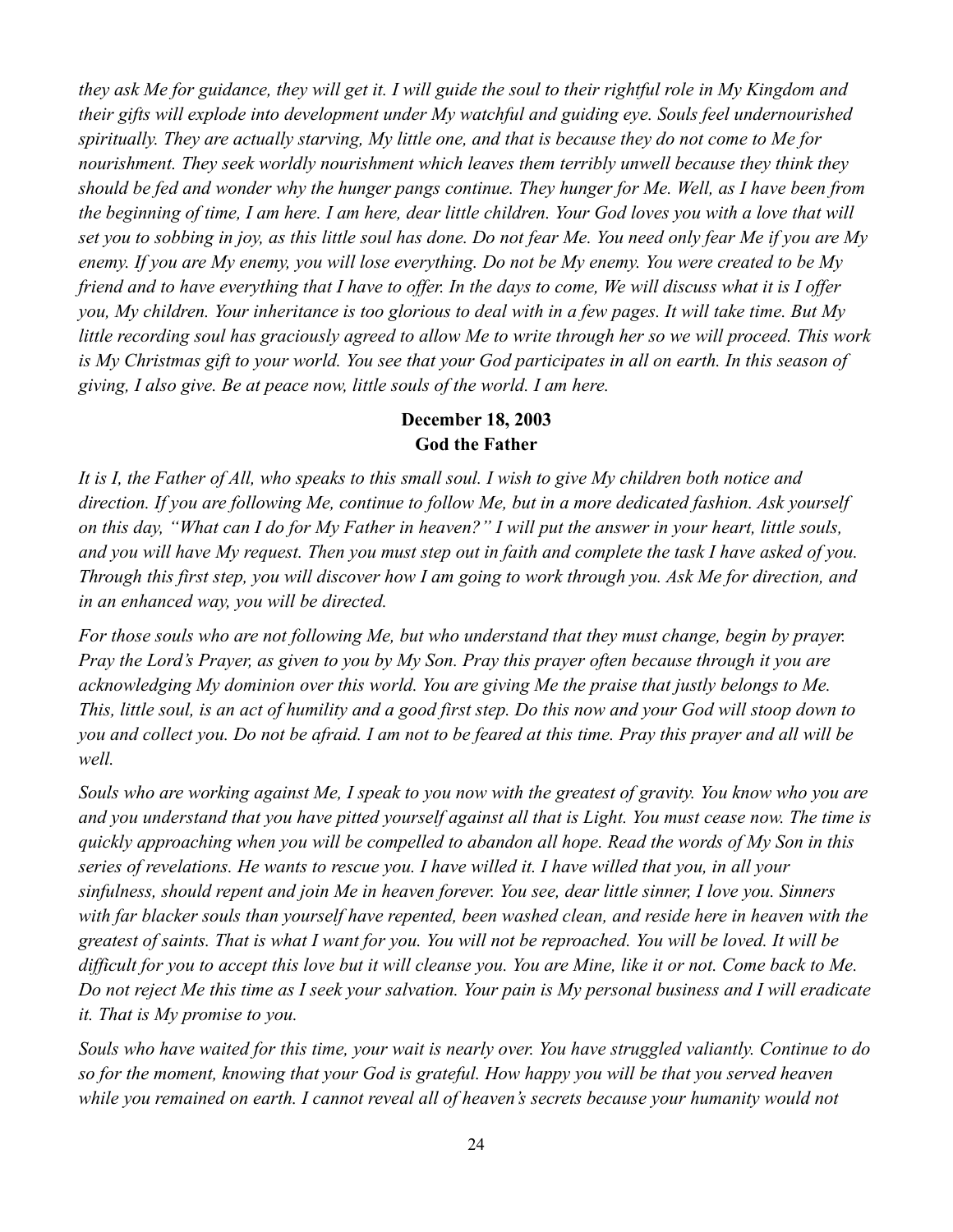*withstand such knowledge and truly, you would insist on coming home immediately. But I will reveal some of the joys that await you. It is My will to do this because in this time, souls on earth doubt the very existence of heaven. This spiritual starvation has left many without hope, so in response, I have willed that Jesus, Mary, His mother, and many saints give you both guidance and heavenly information. I Myself am speaking to you now to give you the path or map to these times. I will not leave souls abandoned in such darkness. I have always provided My children in earthly exile with prophets and I do so now in many areas of the world. You must see with your eyes, dear souls. Do not turn away from My heavenly direction as through it I give the extra help that many need. If you are called upon to assist with the spreading of these words, do so in all joy. Your reward will not disappoint you.*

#### **December 19, 2003 God the Father**

*My little ones feel great joy in communicating with Me. That is the smallest foretaste of heaven. In heaven, you will have instant and constant communication with Me. We will take such joy in each other, dear children. There is a complete absence of want in heaven. You will search in vain for the poor, the troubled, and the sick. Everywhere you look you will view another tableau of peace and serenity. Souls will seek knowledge and find it. Souls will seek wisdom and obtain it. Souls will seek understanding from others and others will instantly understand them. Such sympathetic listening will take place in heaven, My children. You will know nothing of anxiety for loved ones in heaven because all will be well and all*  will be decided. There will be no uncertainty in the hearts of My children. Dear ones, this is your destiny. *This is your inheritance for which you were created. Your time on earth is a small capsule of time designed to give you the opportunity to obtain your place in heaven. Use the gifts I have given you and you will find no limit to what you can achieve on earth. All heavenly help is available. "But we cannot see it," reply My children in their poor little hearts. Dear children, as you have been told, you cannot see the wind, but you see the power of the wind and you see the beautiful things that can be achieved when you harness that power. I am the same. How does one harness God? Simply by praying. As you are My servants, I am also your servant, in the sense that a father wants all for his children and gives all to his children. If a child continually refuses a gift from his father, the father knows to stop forcing the gift on that child. The wise father knows that the child cannot be given the gift until the child is ready to see the value of the gift and accept it. This may not be the father's wish. The father wishes to give the child every gift available and every gift that is valuable to that child. But the wise father waits for the opportunity to direct the child and that opportunity comes when the child begins to listen. Listen to Me, children. I have many graces to give you that you require for your salvation. How sad for Me that My graces are refused and rejected as though they are worthless. I created your world for your pleasure and edification. I did not create your world so that you could sin against each other and sin against Me. Look carefully into your life now. Say to Me, "God, My Father, help me to understand." I will not refuse this prayer, dearest child destined to be held against My heart. I will not refuse you. I will help you to understand exactly what keeps you from Me. And together, with all of the assistance of heaven, We will bring you to your rightful place. My courage is boundless and I give you a share of that courage. The world will pass away, dear ones, but you will be with Me.*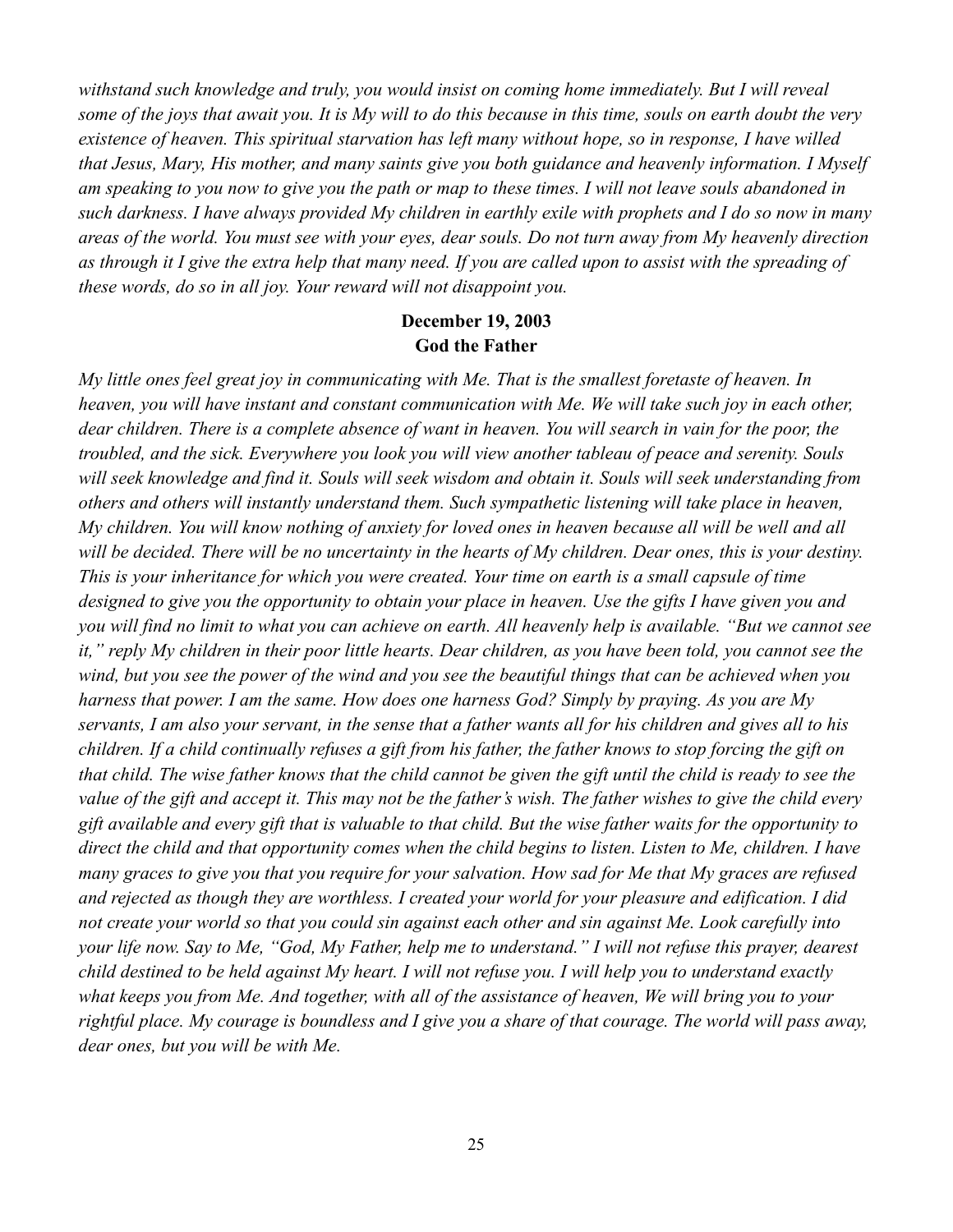#### **December 19, 2003 God the Father**

*My children, as your Father, I retain a certain amount of authority over you. It is good when you acknowledge this and bow before Me. I do not want souls to bow before Me because they have been forced. I prefer My children to serve Me from motives of love and loyalty. Loyalty to God is something that has fallen by the wayside in your world. I gaze upon My creatures, looking for faces that look up to Me in love, and I find so few in this time. Many of you have been caught up in the noise of your current world. I do not speak of the natural noises of wind through trees, water from streams, lakes, and oceans, and the noises of animals as they serve their God in all their busyness. I speak of the artificial noise that you surround yourself with, in an effort to feel safe. Sit in silence, please. Remove this clamor from your life. I say this with all authority and understanding of the needs of the creatures I have created. Your spirits suffocate under the attack of all of this noise. In silence comes peace, the peace within which I would speak to you. Dearest little ones, destined for heaven, you will not know how to conduct yourselves in the next world with its beautiful quiet. There will be sounds in heaven, but beautiful, organized sounds, destined to bring joy to the spirits of My little ones. How you will weep for joy at the sound of the angels as they combine their voices to praise Me and entertain the saints. And you will all be saints, dear ones, if you listen to My voice within you. There are also the beautiful sounds of My creation. Children, if there is a sound that gives you joy, you will experience it in heaven in the most profound way that you can imagine. Indeed, you cannot imagine it, but you can dream about it and every so often I will give you a sample of heavenly sound in your life. Watch for these little experiences, children. You will find them on your earth. Because of your limited vision, which is My will for you at this time, you cannot experience heaven in its fullness. But your God often visits you with a portion of your inheritance. When you experience these things, look to Me in joy and, truly, you will find Me looking back at you in all love and tenderness. Thank Me for these gifts. They are intended to encourage you. Children, close your eyes for a moment. Open them. That is how quickly it will seem to you that you and I will meet. Your life is but a blink in time compared to eternity. Will you not give Me the smallest bit of credit? Look up to Me now and tell Me you love Me. Perhaps you are uncomfortable because you do not feel you know Me. I want you to remember that I know you. I have always known you because I created you. I chose to send you to earth now. I had reasons for My choice of your birth time and those reasons still exist. So serve, little one. Serve. I will reveal Myself to you if you invite Me. Tell Me you would like to know Me better. I will not refuse such a request. You will become My intimate friend if you make such a prayer to Me with your heart. Even if you have the smallest interest in knowing Me, I will come to you. I love you. I see your soul in all its future beauty. You cannot imagine what you are capable of doing for the heavenly Kingdom if you will allow Me to work through you. In this time of peace, allow Me to put My love in your soul. You will not regret coming to know Me. Such a thing is not possible. You will only thank Me for coming to you. So do not delay, little child. Come to your Father, who wants only your happiness and welfare.*

#### **December 20, 2003 God the Father**

*My children of the world, look for Me. Look for the signs in your world that I am present. Some would have you believe that I am no longer actively directing the outcome of this time. Children, can you believe*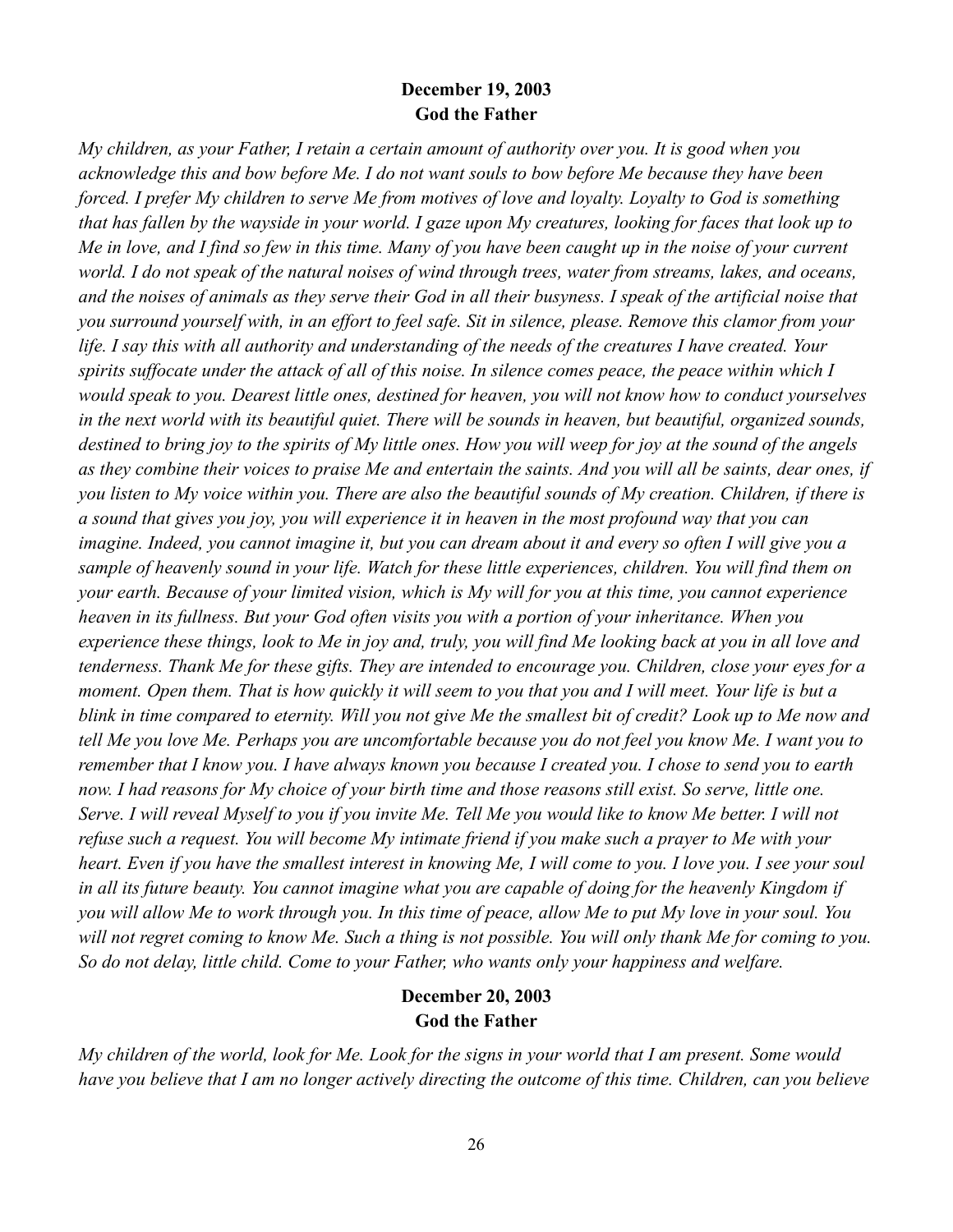*that I would lovingly lead My children for centuries, since the beginning of the world, and then leave? Would I really turn away from My precious creatures? This idea is fooling many souls today. They proceed in their lives as though I do not exist and as though there will be no reckoning for decisions against Me, against others, and at times even against nature, as I created nature. I see all. I will judge every action. I will reward every decision made by one soul for the benefit of another. In the same way, I will challenge every decision made by one soul to the detriment of another. Children, all is being recorded. You will account for your life. I am merciful. I am merciful to a degree that will astound you. But you must allow Me to be merciful. You must accept My mercy. You cannot scorn My mercy, child. Allow Me to exercise My mercy in your life. "How must we do that, Father?" you ask. I will tell you. You must say this to Me:*

# **"God, my Father in heaven, You are all mercy. You love me and see my every sin. God, I call on You now as the merciful Father. Forgive my every sin. Wash away he stains on my soul so that I may once again rest in complete innocence. I trust You, Father in heaven. I rely on You. I thank you. Amen."**

*I am acting as the merciful Father in these days, children. Pray this prayer to Me and I will respond in mercy. Your soul will be washed clean. Little children of My Church on earth, you must not neglect the sacraments. Experience the sacramental graces of the confessional, and say this prayer. In this way the residue of sin will be removed from your souls painlessly. Trust My words, children. Do as your Father says. The wise one understands that a Father acts only in the best interest of His children. And so I act at this time.*

# **December 20, 2003 God the Father**

*My children of the earth, remain in the awareness that I am with you. You should always know that God, your heavenly Father, is present. In every action, know that I am with you. In every joy and in every suffering, I am with you. I am not just watching, dear ones. I participate with you if I am allowed. To clarify, I live your life on earth intimately united with you if I am welcomed. What benefits does this union with God give you? You make holy and wise decisions. You treat other souls justly. You keep to the path that leads you to spiritual advancement. And most mercifully for you, you serve the Kingdom of God and obtain eternal benefit for your soul. My presence in your life does not guarantee that you will not suffer. Suffering is part of your experience in exile. It means, though, that you view suffering with clarity and wisdom. You view suffering as transient, understanding that it passes. You should be at peace with every earthly experience, even the experiences that cause you pain. Children, a reality that you should grasp is that suffering does not pull you away from Me. It can pull you closer if you are far from Me because it pulls you away from things of this world. I created this world for your joy, as I have told you. But the misuse of My gifts can confuse you and lead you away from your path to Me. It is then that I allow suffering for some souls. Do not be angry with Me when you suffer. Unite your suffering to the suffering of My Son and you will find that your ascent to holiness is swift and consoling. Children of God, children of the light, you are Mine. All that occurs in your life has a heavenly purpose. If you do not see the purpose in what you are experiencing now, it is a good sign that you are far from Me and not in communication with Me. Come back to Me and I will explain all of these experiences for you. I want you*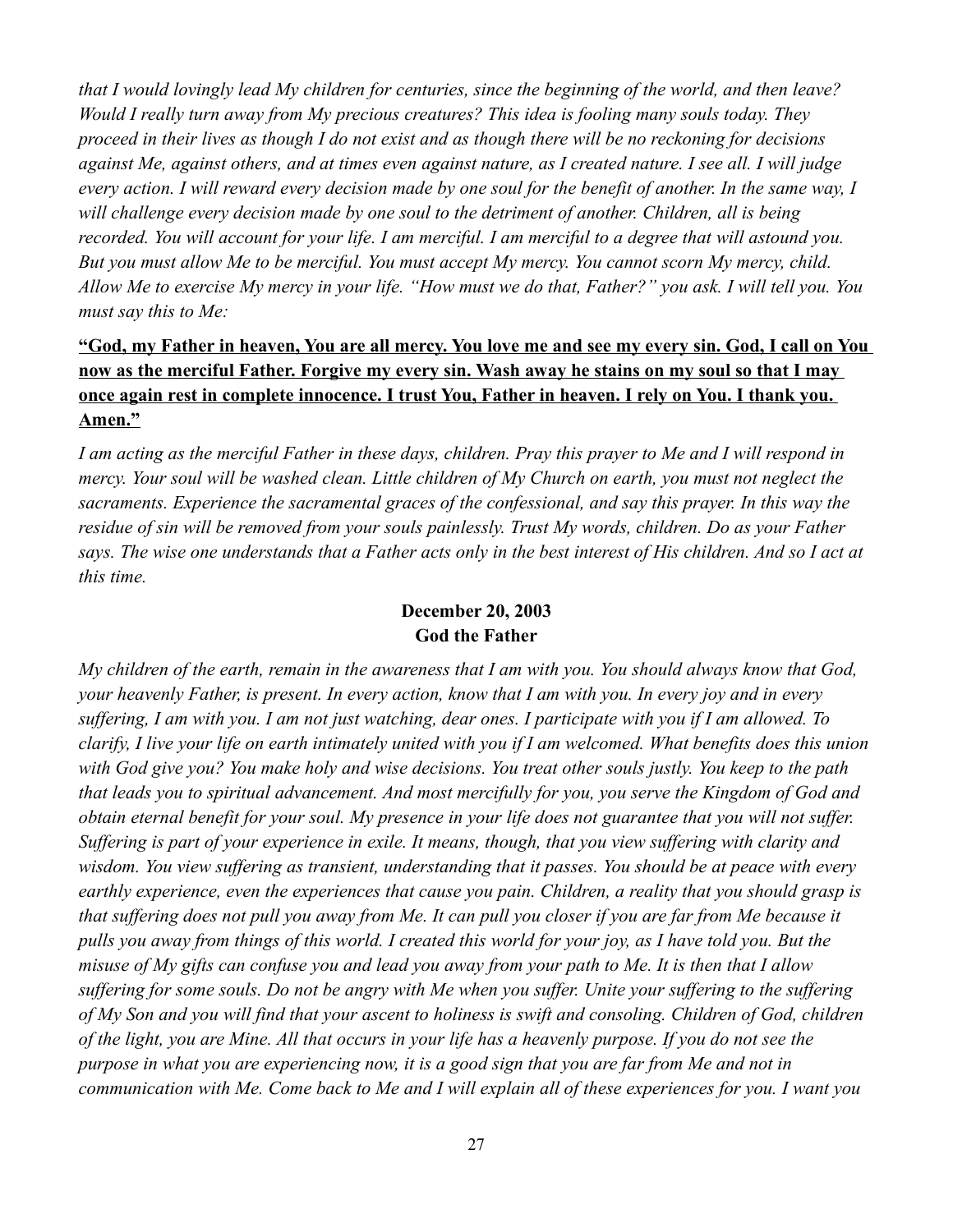*to have faith, it is true. But I will reveal Myself to you in such a way as to help you to understand what I am attempting to do through you. I am a fair and just God. I will treat all with divine wisdom and mercy if I am asked.*

#### **December 21, 2003 God the Father**

*My children, you await union with Me, even though you do not realize this. There is always something lacking, something you are longing for, while you remain on earth. Those who are close to Me, and who attempt to serve Me in their daily lives, feel less of the emptiness. Those who are far from Me, particularly those who once knew Me and then moved away from Me, feel it to a greater degree. I do not care how you have tried to fill that emptiness in the past. What I am saying to you now is that I wish to fill the void you are experiencing. Souls close to Me, I refer to you too. I want to renew you. Souls far from Me, turn to Me, pray to Me, and I will fill you with such gladness that you will not regret your decision against the false gods the world uses to distract you. Souls undecided, I gently call out to you. Do you hear Me? Do you hear the voice of your Creator within your soul? It is I. Have faith, little ones. I am calling out to you all. To some I call gently and quietly. To some I call with a thunderous command. What do I say? I say turn away from insulting your God. Turn away from sin. Come back to Me now, while I can salvage your earthly experience. Soon your time here will run out and you will have made your decision. Do you want Me? Truly, I want to be with you. I want to rejoice in you, My little one. I want to give you great joy, great peace, great security and safety. There is no substitute for the one true God and I am He. I have given you instruction on how to return to Me. My Son has explained how you fall away, how you stay away, and how you must eradicate habits that lead you away. Your heavenly mother, Mary, shows you nothing but love and care. She has brought many souls to heaven and will bring legions of them now in these times. Follow these lights. Follow these words. Follow this call and come to Goodness. Children, please, your Father wants each and every one of you. I want you to be with Me. I can say this no differently. When you turn to Me, I will give you a sample of My love. To many I have already done so. This is the very tip. This is the very beginning. I do not reprimand you. Because of the Sacrifice of My Son, your sins will be forgiven. They will be forgotten. I am issuing you a pardon from your sins, little ones. That is the kind of Father I am. I have a short memory of your sins, particularly for these current struggling souls who have contended with a time of great darkness. So there is nothing left to consider except the love that I have for you. There is nothing standing in the way of you, My beloved child, and Me, your merciful Father.*

# **December 21, 2003 God the Father**

*My children of light, how filled with joy I will be when I welcome you home to your reward. It is always My will that you return to Me. Children, you will be struck by how comfortable you feel in heaven. You will feel as though you are in your true home for the first time. Once you follow Me and become My servant, you have an advanced awareness that the earth holds no true home for you. My servants must be prepared to serve in whatever place I call them. They must serve whatever people I require them to serve. My servants may be called at any time to do whatever the Kingdom requires. This is the way it is in a family. You are in My family. As members of the heavenly family, you are to be interested in the welfare of the other members, your brothers and sisters. Children of the Light, consider each and every soul on this*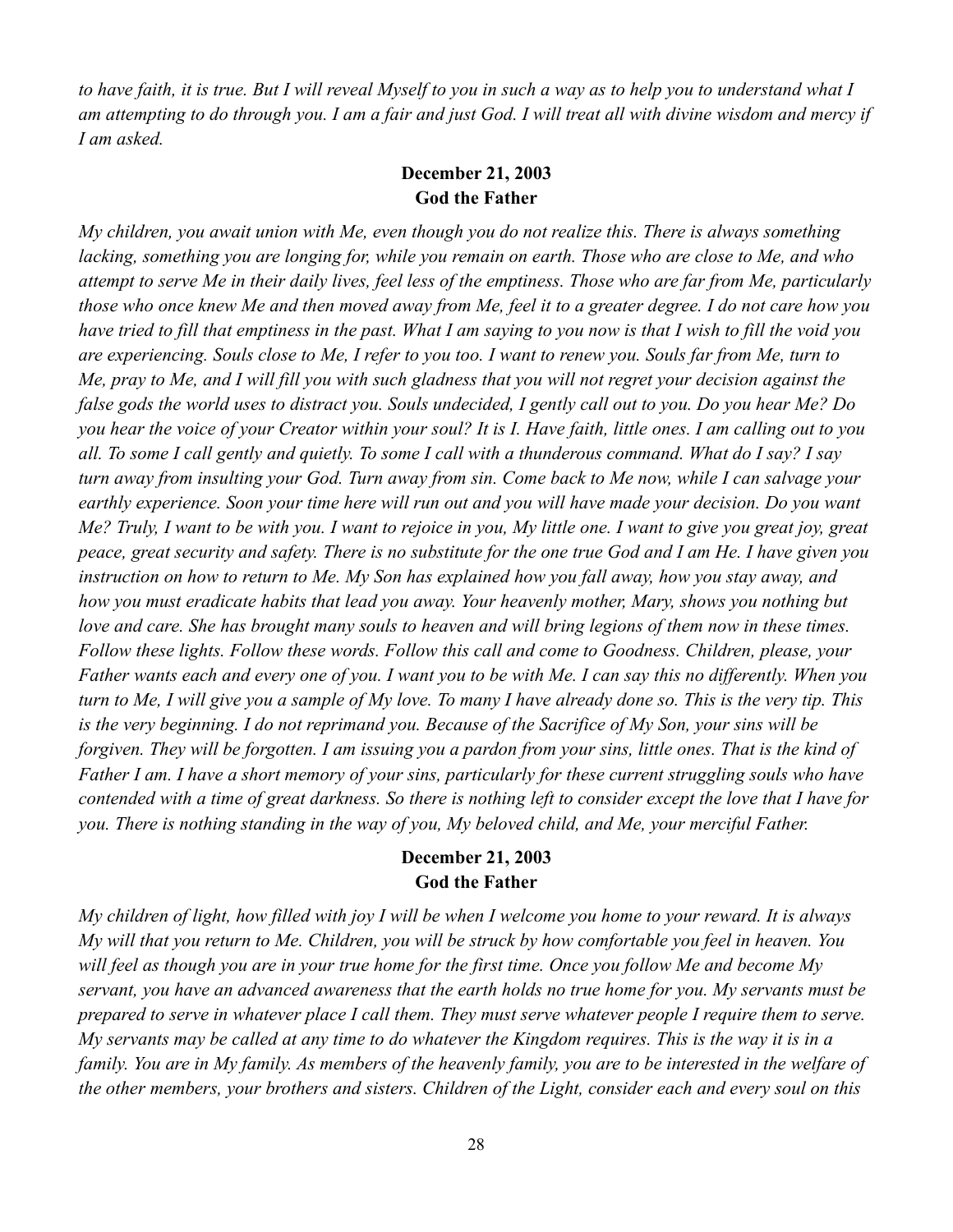*earth your brother and sister. Your concern should be how to bring each soul on earth home to heaven with you. "This is far too big, Father," you say. Well, dear little one, that is My goal. And because it is My goal, it must be your goal. A good child, an obedient child, always looks out for the interests of his Father. And that is what My servants must do. Now instead of finding this a frightening, overwhelming task, I want you to say, "This task will be an easy thing, because My Father will do all of the work. All I need do is rise each day with a spirit of willingness. If I do that, My Father, along with His Son, and the Holy Spirit, and all of the inhabitants of heaven, will work through me in a miraculous way and souls will be saved." A word here, a smile there, a kindness there, an act of humility when pride would be tempting, these small acts bring souls back to the family and I can then bring them to heaven. My dearest little ones, your Father is calling out to you in hope and in love. Hear My voice on this day, this day when mercy is being extended to your world. The sacrifices of many of your brothers and sisters are what obtained this day of mercy when only justice was called for. I, your heavenly Creator, wish you to make the fullest possible use of this time of grace. Join Me now, join the saints, join the souls of the just on earth, and together, all united, we will bring the souls of many back to My heart before the time of upheaval.*

#### **December 21, 2003 God the Father**

*I wish to speak to My children about heaven. The coming of My Kingdom is the coming of heaven or the expansion of heaven to earth. This is part of My plan and this is what the future holds for My children. Can you see it, dear ones? True happiness can be found only in the union of a soul's will to the Divine Will. When your will is united to the Divine Will, there is no conflict, no struggle. Only a very few find such union on earth. The seeking of this union is the path to holiness that you follow in your obedience to My commandments. You are making decisions. You are moving forward along the road. You are making corrections. This is the process. At times in the history of mankind, most souls on earth were moving in the general direction of heaven. At this time, most souls are languishing along the way. Many are wasting their time on earth and are not coming in this direction at all. In this way, souls are lost. As a God of mercy, I send all manner of signs and warnings. In this time, however, most of My signs are being ignored. Such is the level of distraction, that My souls no sooner see a sign and experience My call, then they allow themselves to be distracted and pulled back into the world. Children, pay attention. You must focus on Me and on your path. You must be disciplined if you are to remain on the path to salvation. And believe Me when I say that all other roads lead nowhere. My children belong with each other, loving Me. Hear My call of love, now, while I can offer you a soft and gentle transition to holiness. There is coming a time, as you have been told, when the transition will only be possible with violence. It will be a shock to you if you do not respond now. Children, if you are not following My words, if you are not united with Me, if you do not acknowledge and respect My dominion over both you and your world, you are going to be uncomfortable and frightened. These times are over. My time is coming. There will be gladness, it is true. It is what My children have prayed for. But change is difficult for those without a firm understanding and belief in the next world. If you were asked to hand your life to Me this day, and account for it fully, how would you feel? Would you feel calm? Would you feel confident that while you have made mistakes, you have done your best and can offer Me a fair trade for your eternal reward? Could you even say, "God, I have wasted much of My time here on earth but I see that you are the Creator and I bow before you?"*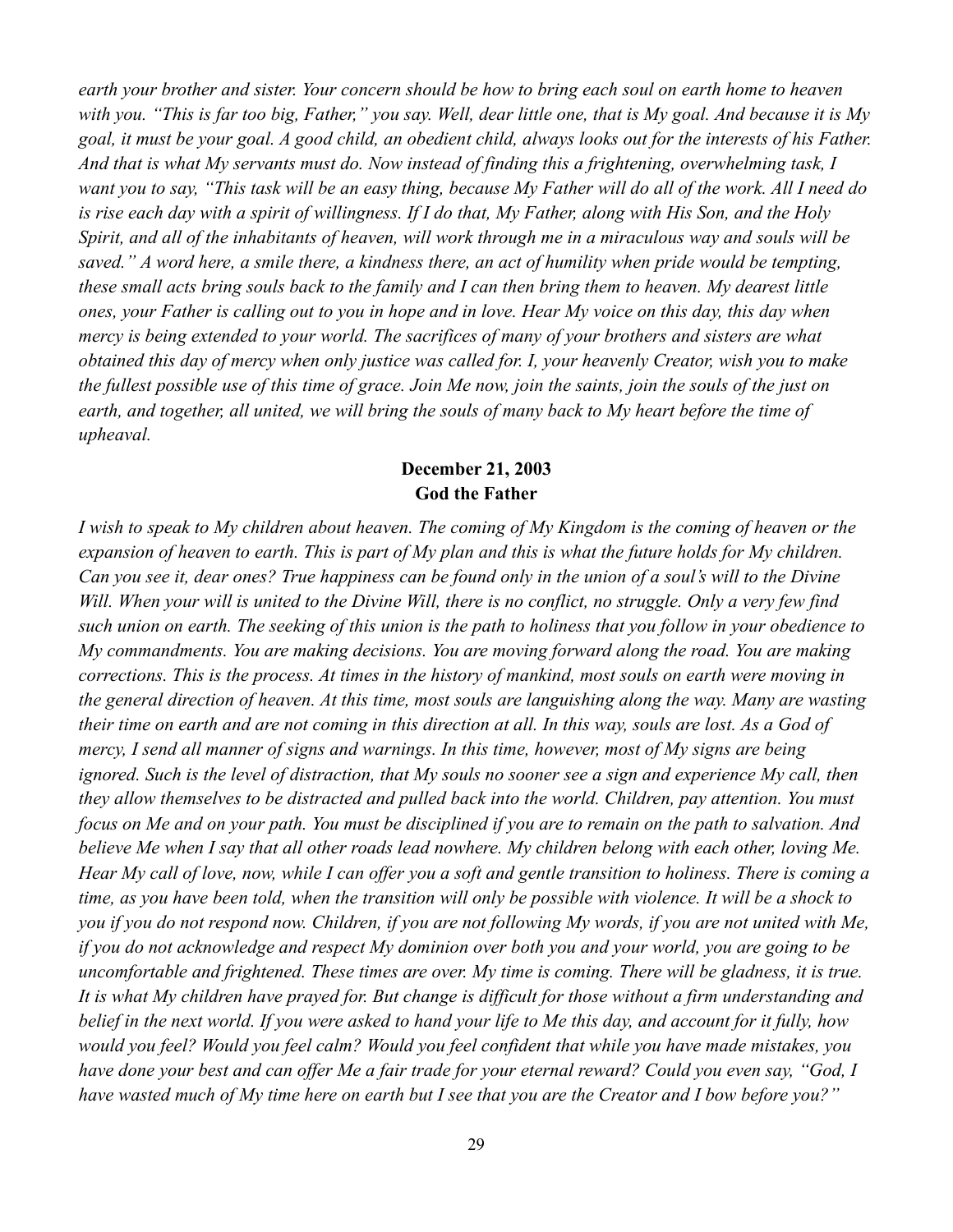*That is all that is necessary for your salvation, child, but you are going to wish that you had a small bit of something to give Me. You might give Me your years parenting your children. You might offer Me your service in your job or your obedience and respect for your parents. You might give Me your patience with sickness or depression. You might say, "God, I have risen every day and tried not to be dishonest or hurtful to others, despite my pain and misery." To all of these things, and to nearly every life that holds dignity and some measure of effort to be honest, I will say, "Welcome. Well done. It is over now and you are safe and loved." I will hold you against Me and heal all of your wounds and pain. You will be lovingly prepared to enter into the Kingdom. Children, do not be afraid of leaving this world and entering the next. I will be there, waiting to receive each one of you.*

#### **December 22, 2003 God the Father**

*All children of this earth, hear My call. Your God communicates with you in all majesty. I will do anything to save a soul and I have great power. The only thing I cannot overturn is your free will. If a soul chooses darkness over Me, there is nothing I can do, for your free will is My gift to you and the Father will never take back a gift once given. It would be alien to the very nature of God. But you will return to Me. Return now, in your heart. I am speaking to you in this way because I want you to be in heaven with Me for your eternity. Is anything above this as a priority? Could there possibly be anything more important? No. There is nothing more important than this one simple thing, to gain heaven. Put aside all else right now. Sit with Me as I minister to your heart and prepare you to meet Me. I want only your salvation. I am sending the greatest graces through My words to you and as God I would have you back in My heart from this moment on. Will you remain with Me, dearest soul? Do not go away from Me again. You have sampled the world's offerings and you have been left unloved and in darkness. I offer you all that is light and good. I offer you safety and confidence. I will nourish you in times of hunger and console you in sadness. You need nothing, only Me. There is no reason to languish. Your God has called you by name. Come to Me.*

#### **December 22, 2003 God the Father**

*My child, for so long I have watched you. In some deep area of your soul, you knew I was there with you. I choose to be more active in your life now. I choose to lead you more directly, if you will allow Me. I want My children to be united with Me, but also with each other. I require a legion of souls who are living in union with Me, their God, and who are responding to My directives. Children, along with My Son, and Mary, his mother, I am giving you every assurance of your welcome. You are being guided in an unprecedented fashion and this guidance will continue. We will shepherd you through all difficulties. Many souls think that they do not have to return to Me now because they will have time later. They procrastinate. Children, this is not what I want. This is not what I am asking of you. I say, Enough. Come to Me now. In order to enter heaven, you must accept Jesus, My Son. You know this. Do this now. Do I ask this of you so that I will have greater glory? Am I a selfish God who seeks My own comfort? Children, surely you know this is not the case. If your God is calling out to you, if your God is sending all manner of signs and warnings, you must assume and understand that your God is trying to spare you difficulty and upset. I want My children at peace. I want My children to be detached from the world, understanding that*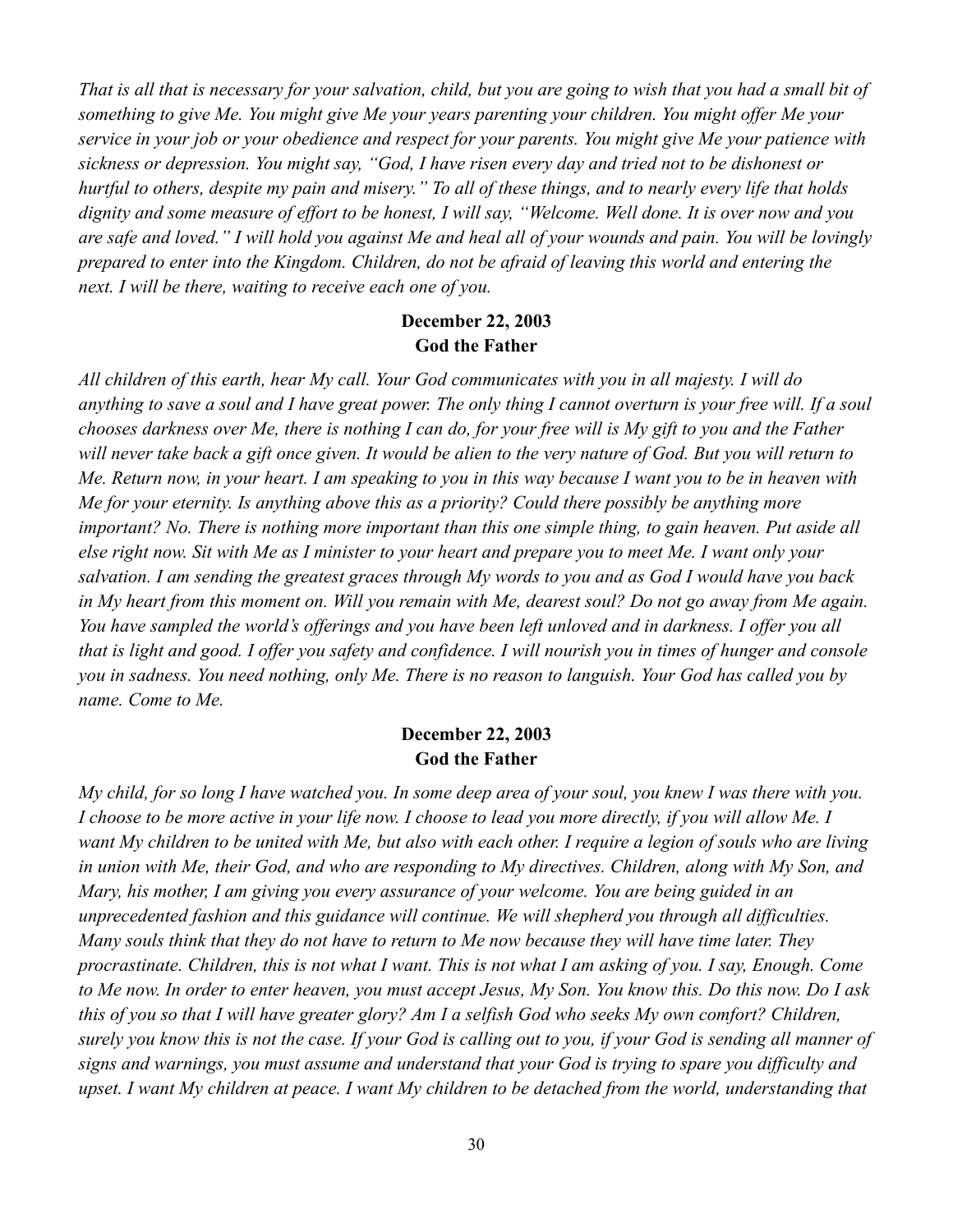*the heavenly kingdom is their home and their destination. If you are on a journey, a long journey, and suddenly you arrive at your destination, do you not celebrate? Of course you do, children. You do not say, "No thank you, we do not wish to arrive at our goal. We prefer to continue traveling." The longer and more difficult the journey, the more relieved you feel at its end. Such celebration greets the end of a journey. Can you imagine, children, what celebrations will be waiting for you when you reach the end of your journey on earth and arrive home in Our Kingdom? You will not be disappointed. Your God, I, your Father, have prepared the most glorious banquet with everything that is beautiful in creation. Children, earthly delights are nothing in comparison. Do not cling to the things of this earth. You will leave them eventually. Your humanity dictates that your time on earth is finite. Dearest, the earth itself is finite. Only I am infinite. If you plan to choose Me eventually, choose Me now. If somewhere in your heart you recognize that I am your God and you are My creature, come to Me now. I want your soul to be preserved and protected.*

#### **December 22, 2003 God the Father**

*Children of the world, you are precious to Me. Each one of you was created with infinite forethought and love. Each one of your characteristics is an act of My mercy. "My God," you may say, "not all of my characteristics are lovable". I know that, My child. You have certain flaws to overcome. Do you think I love you less for them? Is not a favored plaything often marked? Does it not bear the signs of a child's love and interest? Children, I love you in all of your imperfection. I love you with all of the scars and marks you carry as the result of your flaws and mistakes. They mean nothing to Me in the sense that I did not make you to be perfect. I made you to overcome your weaknesses, and, utilizing your free will, to choose Me. I made you to assist each other. I created you to adorn heaven and, little one, I want you here with Me. There is a place I have prepared. It is for only you. You have a home here forever and I would have you prepare to complete your journey. Do I frighten you? I do not intend to frighten you and it is not to frighten that I come. On the contrary, dear ones, I come to explain to each of you that you are always one breath away from eternity. It is the same for each soul who has ever been on earth. From this moment to the next, your journey may be complete. I will decide. In times past, souls would remind themselves of this fact and use those thoughts to keep themselves detached from the world. Because of the many gifts and advances I have given and allowed, My children delude themselves into thinking I am passé and that My time has gone. Dear ones, have you ever heard of anything so absurd and arrogant? You may say, "Surely not, God. No soul breathing the air You have given us would think that way." And yet they do. If you are a soul who thinks you have no need for your divine Creator, pause for a moment. Stop breathing. I want you to realize that at any time, I can will this. Such is My power. Do not think you are independent of Me. If not for Me, you would cease to exist. I am God. I am omnipotent. My own know Me. You are My own and I want your allegiance.*

#### **December 22, 2003 God the Father**

*My children, I have called you. I have pleaded with you. I have explained to you why you must return to Me. You should come back to My heart and remain with Me now in the spirit of loyalty and love. If you have a difficult time and feel pulled by the world, know that this conflict is your portion. You are earning*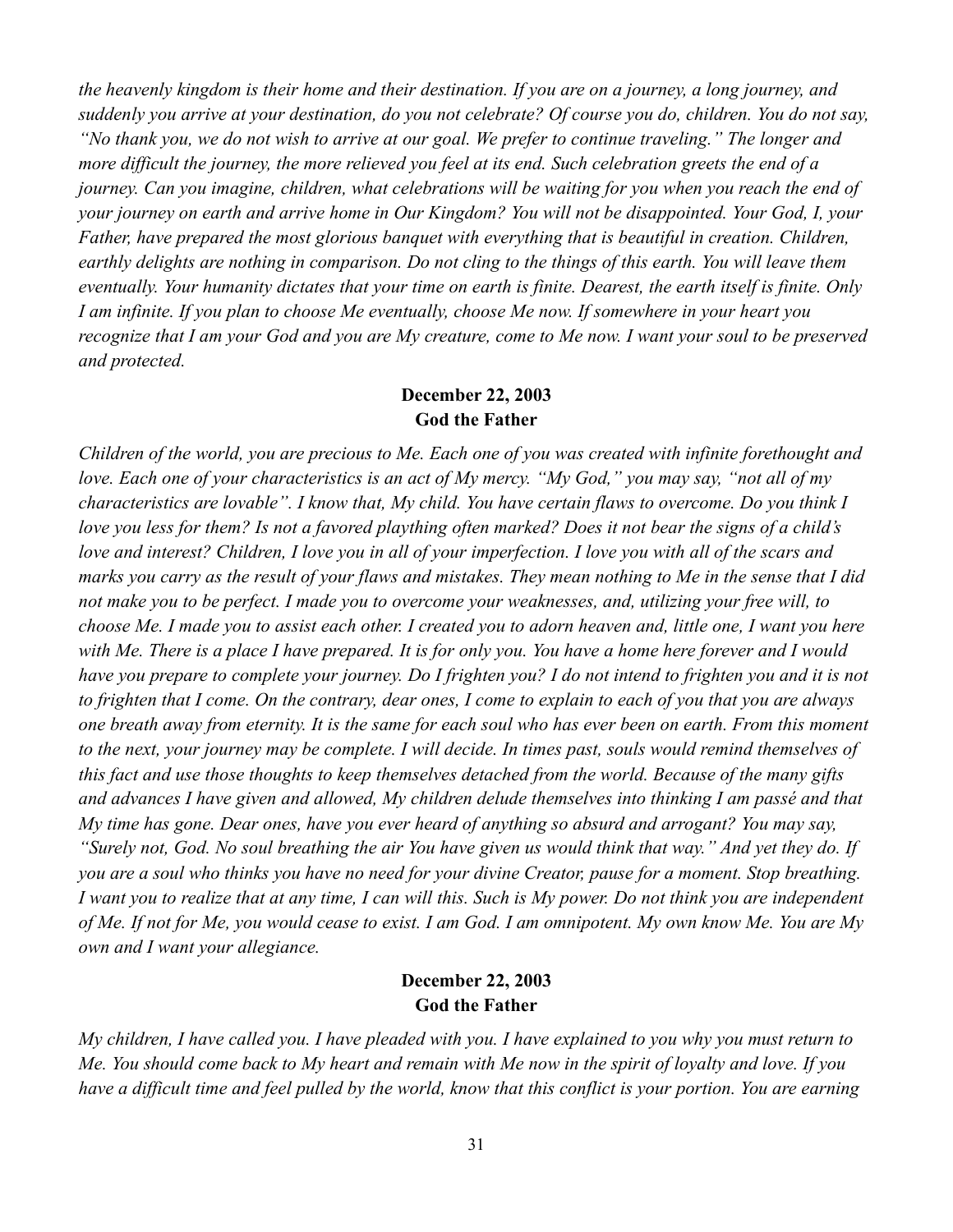*your heaven by your detachment from the earth. You are showing Me that you are trying to become worthy of heaven and that you are preparing yourself. Children, the smallest efforts on your part will be rewarded in a truly unprecedented manner. The children of the world have been led far astray at this time but I come now to bring them back. I do not judge you at this time. I love you. I come to you in all patience and understanding. Come to Me in the spirit of obedience and you will move swiftly on a straight path that leads directly to holiness. No fear now, My children. I have only good intentions for you. Be at peace in everything. Your God will protect you and preserve you.*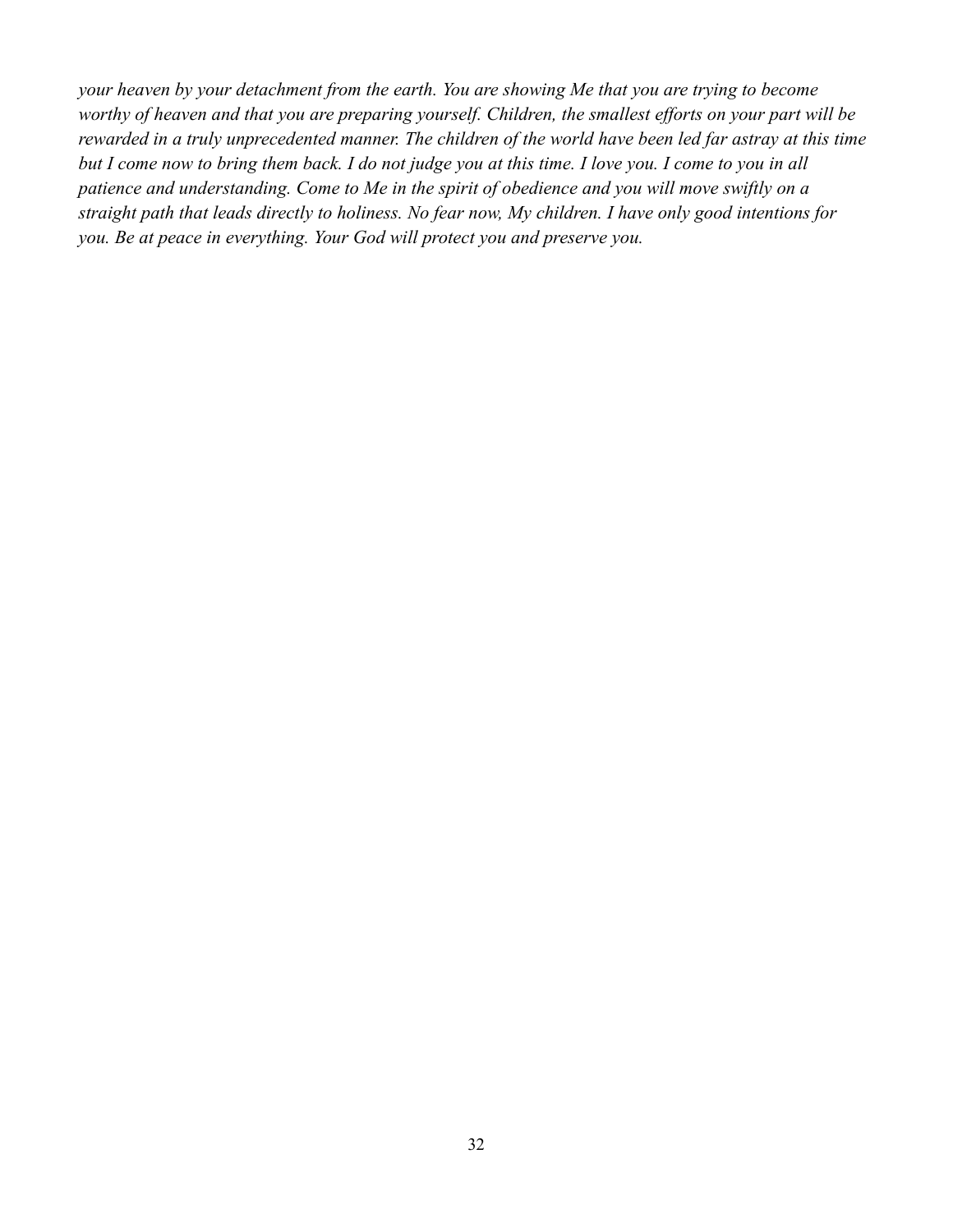# **Words of God the Father**

**The Words of God the Father December 2005 – October 2008 (Our Lady of Emmitsburg) [http://centeroftheimmaculateheart.org](http://centeroftheimmaculateheart.org/)**

**\*\*\***

# **The Words of God the Father Given on May 22, 2005 Trinity Sunday for release on December 8, 2005 The Feast of the Immaculate Conception of Mary**

*Dear children of humanity,*

*From the inception of time the Triune God, Father, Son and Holy Spirit, the Holy Trinity, gathered together. In this meeting Creation unfolded; and the Eyes of this Triune Godhead, the Father, released a plan of Goodness and Joy, filled with all the good works that were to unfold in this Creation.*

*However, man went against My Word. Man needed to repent and atone for sin. From the inception of this most beautiful Plan of the Holy Trinity, it was determined that My Son would later come in human flesh to redeem the world which, created by My Hands, would come back to Me.*

*There at the same time was created the most beautiful, sinless Immaculate Soul, whose Heart would be pierced with a sword. This sword would not only pierce her Heart, but also the hearts of those who would follow her. She was always the Sorrowful and Immaculate Heart who had dedicated her life to the Truth. No woman has ever been created, nor shall ever be created, as pure and holy as this most Immaculate Virgin.*

*She now pleads on your behalf and has come to the Foot of the Throne of God. She implores Our assistance and My intervention. Now, for the sake and safety of humanity and through the prayers of this most pure Creature, I come to you with Words of freedom.*

*I am a loving God, a holy God. I am your God. There is only One. There shall never be another. The Mercy I give to you is the Mercy from the Womb, the Womb where my Son first became Flesh. I am a God of kindness, and I am a God Who is loyal and faithful to those who love the Truth.*

*All may live in My Peace. Even the birds in the air find rest for their heads; however, my Son Who was given to you was tormented. My Peace now resides in the world because the Trinity is there with you, for those who seek to live in the Truth of God the Father, the Son and the Holy Spirit.*

*Seek refuge in the most Sorrowful and Immaculate Heart of Mary, which is united to the Most Sorrowful and Loving Heart of my Son. You cannot have One without the Other, for the Flesh in the Womb was the*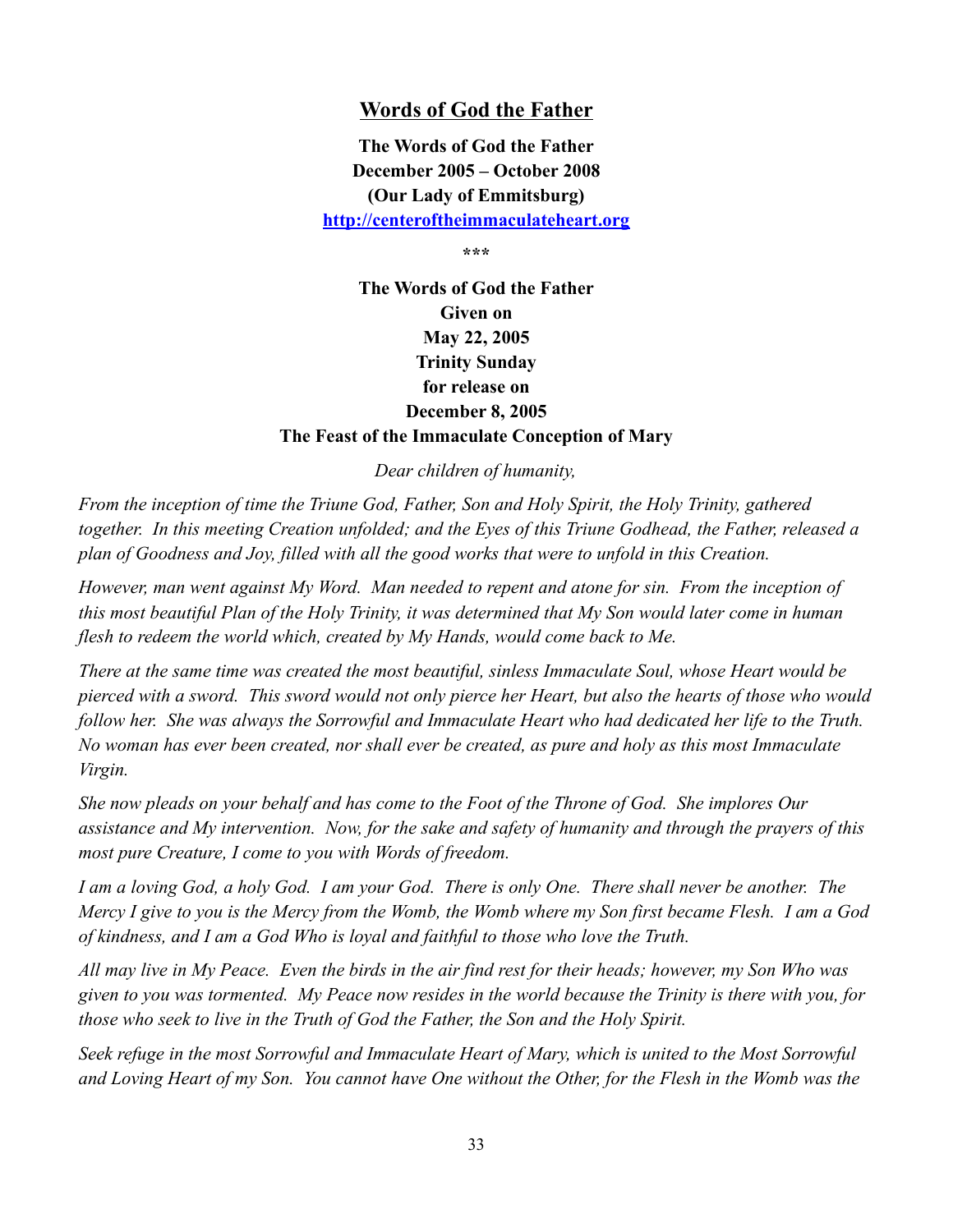*Flesh of humanity. The Blood was her blood. In His Glory is her glory, in which you are invited to share because she cannot fully come into Heaven without drawing her children with her. She is imploring My help in all of this for those who desire to be consecrated to Me; and I will now intervene and want all to seek refuge in her.*

*Peace for those who desire it! Peace for those who need it! Peace, peace* (fading whisper).

# **The Words of God the Father Given on December 12, 2005 The Feast of Our Lady of Guadalupe for release on January 8, 2006 The Epiphany of the Lord**

#### *Dear children of humanity,*

*I am a God Who is a God! A Merciful God is One Who loves His children and One Who loves life. So as your God, I created life for all to behold.*

*When you are young, you gird your loins, clothe yourselves, and entertain yourselves; because when you are young, you do not think of the future. All is good. There is no need to pray and no need to repent. You can have it your way, all the things that you desire. On another day you can always make up for what was lost. Then you grow older; and as you grow older, the body becomes weaker, even beginning to decay. You become set in your ways. It becomes difficult to praise your Creator. With suffering it becomes more difficult for you to pray and to plead your cause.*

*I, as God your Father, mercifully waiting, gaze upon humanity. Yet another plea comes in. It seems you want more, more of something else that you have not received. But there are few songs of praise for what you have gained.*

*Truly there is a lack of wisdom and a lack of humility on your part for not being able to see with the eyes of the heart the gift that has been handed to you. Here you have the treasure of my Son's Mother who pleads your cause on your behalf, determined that all might be brought safely and freely to eternal rest. Look to her and she will plead your cause, because in her humility, she knows the gift of Life. O' how fortunate you are, children of humanity, to have been given such a treasure who so often is taken for granted, overlooked, and dismissed with indifference and ingratitude. How fortunate you are for her "fiat"!*

*Yet, as a Merciful Father, I listen and I will intervene. For what father would hand his children a snake or poison them or do them harm? A father who loves is a father who gives; and I am a Father Who is waiting and will give, just as in My Son's parable of the prodigal son who was redeemed through grace.*

*I wait; I watch; I listen; and My Judgment is a judgment of Justice. You, children of humanity, know not the day, the hour nor the time, not the place nor the event. Perhaps then, it is time for you to amend your lives and to be enlightened, as if today was your last. Perhaps, it is time for you to love, as if today was*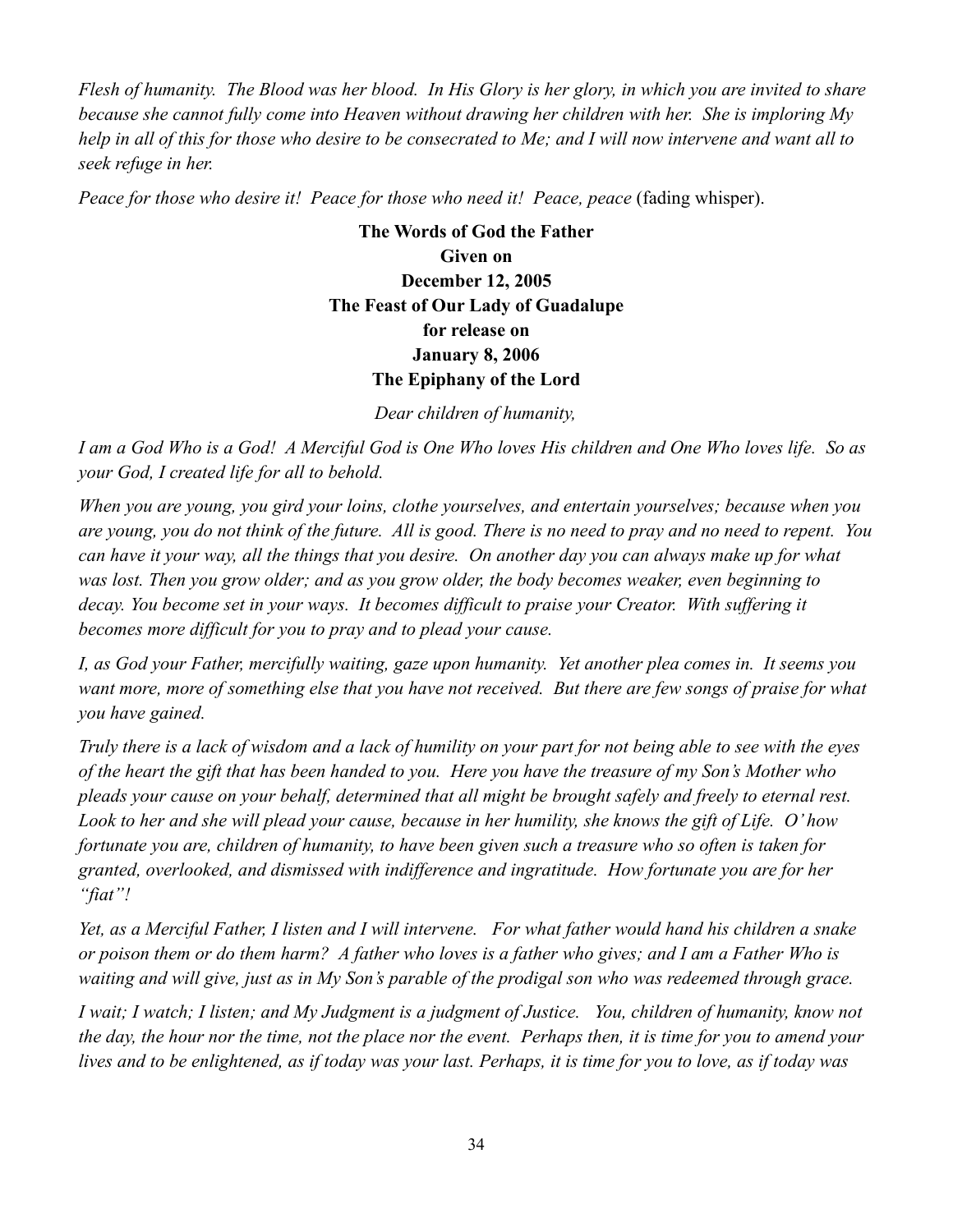*your last opportunity to love; and perhaps it is time for you to be grateful, as if today was your last chance to give praise and thanksgiving to Me for your life.*

*Yes, just perhaps today!*

*Peace.*

# **The Words of God the Father through Gianna Sullivan February 8, 2006**

*Dear children of humanity,*

*I have given you words throughout the generations; and yet, you do as you please. You choose what you desire to do, and you continue on your way. When in times of trouble, and when things get rough and your shield crumbles, many of you look for a place where you will be safe, a safe haven where you can protect your own desires.*

*There are also those whom I have called, those who do not seek their own ways, but seek first the Kingdom of God. Without understanding the mystery, they fulfill within their hearts the faithfulness of living the Truth, without seeing, without hearing and without knowing. They have become the "chosen" ones. All are invited; but few truly choose to walk, to be guided, and to live in Faith.*

*Why are you called "children" of humanity? You are called "children" because faithfulness needs to be developed. So children of faith, which is what you are called to be, come to know the Truth of My Son's Humanity and the Truth of His Divinity. Come to know the Truth of salvation and redemption, and the Truth of sacrifice, of Love and of total abandonment to My Will, even to the point of death. Come to love so much that your every vein and artery, and every cell in your body lives, breathes, dies, and ceases to be, all for My sake and that of My Creation.*

*Without the tremendous gift of your Mother, you would be nothing! Here she is, gathering her children continually, pleading on your behalf, and prodding for change. Who could move the Throne of God if not her, who is so pure and Immaculate, so obedient and humble, so gentle and meek, and so filled with virtue and knowledge as to be called the Seat of Wisdom? Who else but her could do this on your behalf?*

*O' you children of humanity, regardless of your focus in chasing the truth in different religions, if you but knew to look to her, you would then know that there in her Heart and protected within her womb, the Son of Man came into humanity maintaining His Divinity; and you would then live for this very moment.*

*Use this time wisely. There are many called and very few chosen; and yet, the door is still open for all who desire to come.*

# **The Words of God the Father through Gianna Sullivan March 8, 2006**

*Dear children of humanity,*

*Time was created so that all children would know the Truth and so that all children would know what was available to them to see, to live and to breathe. Tremendous hardship unveiled; and as it unfolded, a most*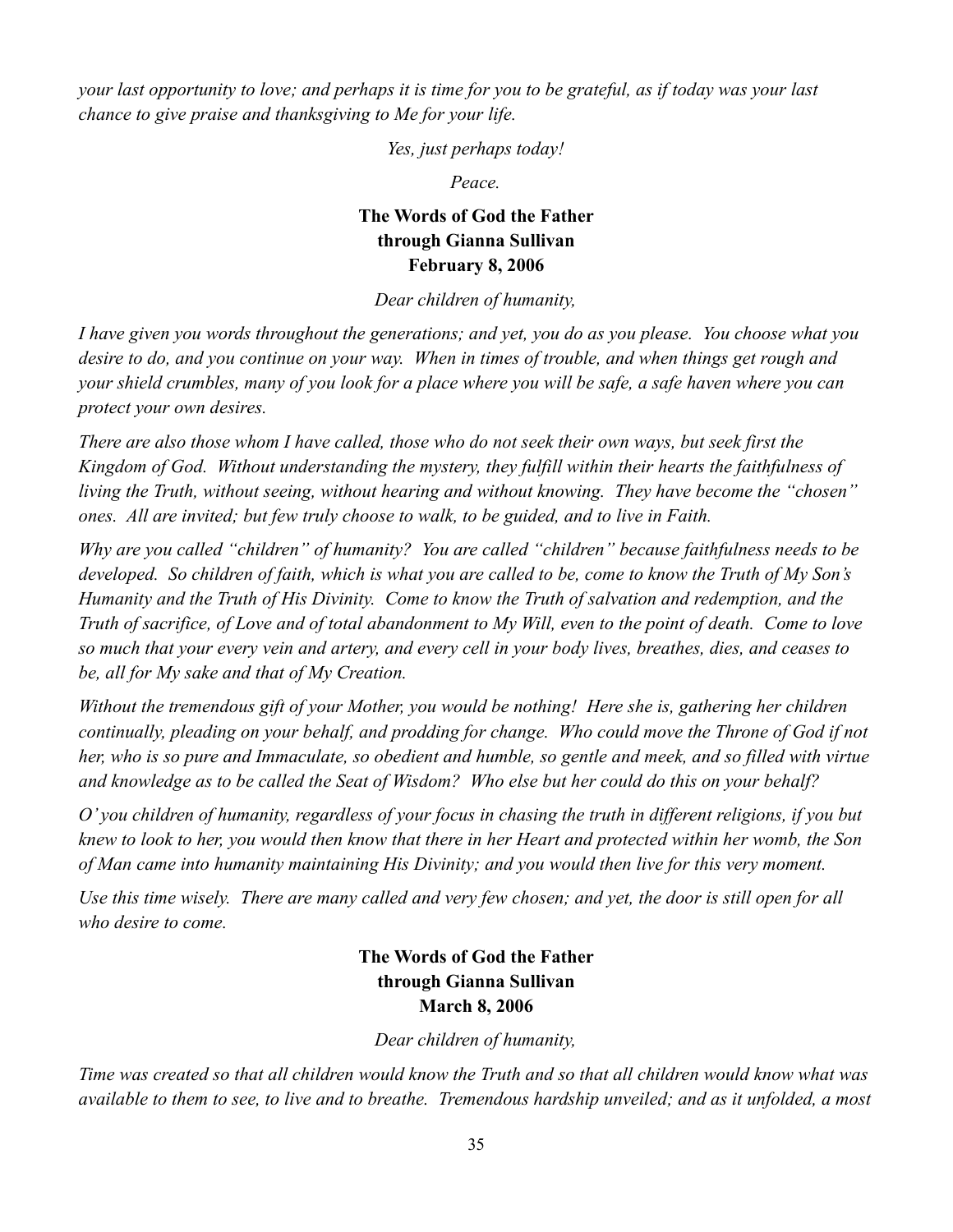*precious soul was created, a soul created Immaculate. She was created from My Hand. This soul's "fiat" came into the world, and she devoutly gave her undivided attention with songs of prayer and praise and joyous exclamation to "Abba", knowing that good fruit was about to unfold.*

*This woman deemed Immaculate and pure gave a "fiat" of her own free will to live for all people for one purpose, that being to present to the world the Truth of God. Within her womb immaculately came the Truth.*

*As any little Child, He grew; and this Immaculate woman had to endure many sorrows, and yet many joys. One of her greatest joys was that of having her husband beside her, joined in a family and rearing a Child in prayer and with Love.*

*This Child was condemned, persecuted, tormented, ridiculed and rejected; and this woman, she too was condemned, persecuted, ridiculed and rejected.*

*You think you bear insults from one another in humanity; but, children of humanity, perhaps you should*  look to this woman who first bears the brunt of all your pain, as she did for my most beloved Son. In the *Most Blessed Trinity, He accepted to come into this world as a human being, and she encouraged Him and bore His pain. If you think His Heart was pierced, you had best look to this woman to see the larger piercing that went first through her Heart and then through her Son's.*

*Children of humanity, do you think you really know who she is? Do you really believe that you know her as I do? If you knew her, then My Church would know her; and yet, she is willing to die for you to save you, present you and protect you. You may think you know a person. You may read and learn about the history of a person. What have you read about her? Do you know her, or do you only know about her? I know her as she knows you. There is no other purer being, besides my Son, who loves you so unconditionally that she would give her life for you.*

*Be on guard against those who desire to celebrate in the death of someone so Immaculate. Joy and Peace, silence and Love will tell you the Truth; and yet, she will continue to lay her life down unto death for you, only so that you may know fully the Truth of God my Son, the Second Person of the Holy Trinity, born through her womb. The Truth has to be made known.*

# **The Words of God the Father through Gianna Sullivan April 8, 2006**

*Dear children of humanity,*

*Look at your Queen! She is the Empress of the World! There is no one as pure as she is pure. She has a direct link to the Holy Trinity; and there she presents your petitions and pleads on your behalf. O' it would be wise, children of humanity, to look to her and to invite and welcome her into your communities and into your homes.*

*There is no so august a Princess, most pure and elevated even higher than Esther, to the level of Empress. As she desires and as she implores on your behalf for your salvation, so We listen and are moved.*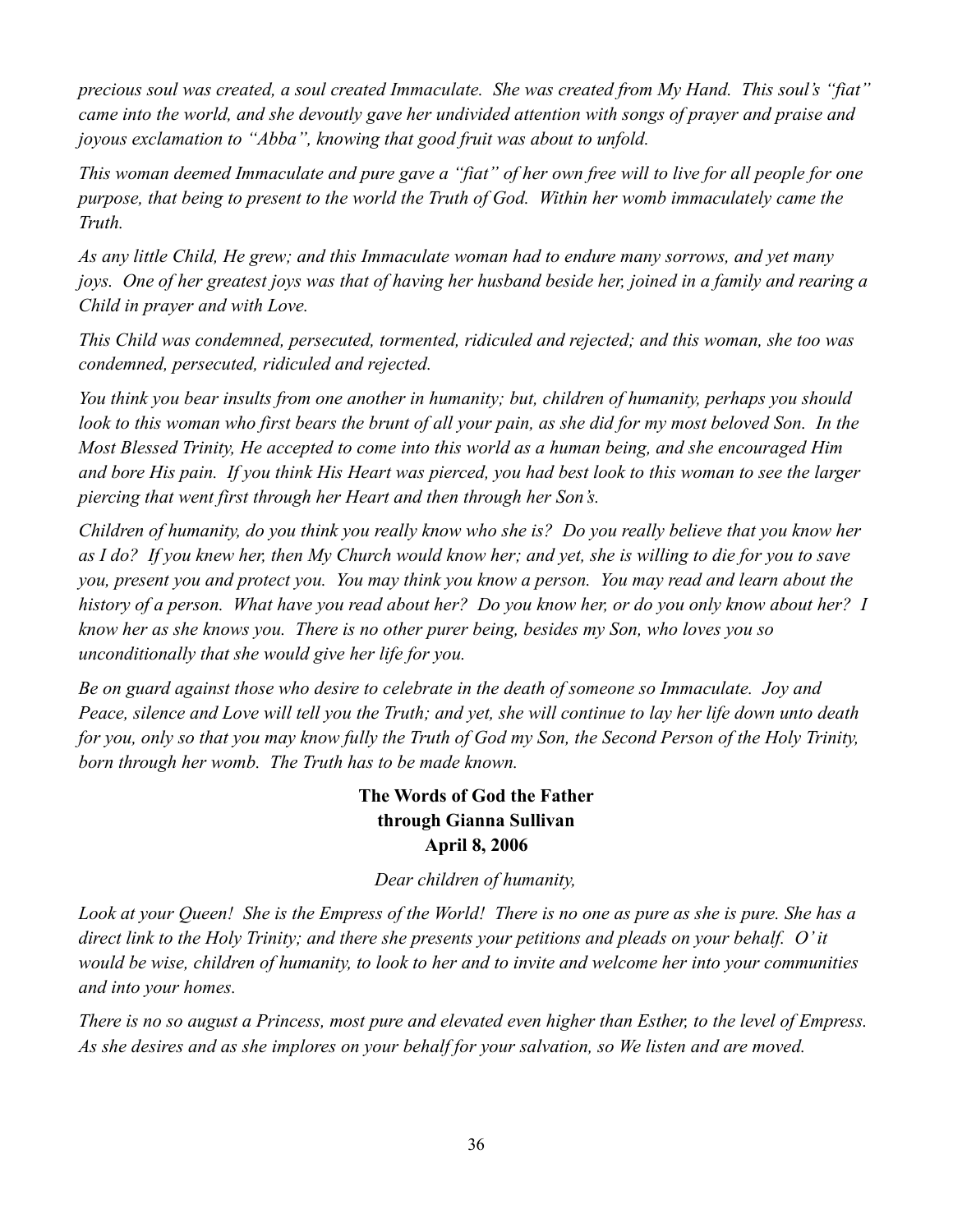*What a foolish notion it would be to not give the proper reverence in due course to such a Queen! Had it not been for this most beautiful and pure Empress, the Hand of your Almighty Creator would have dealt harsher blows. She is the one who holds back the angels' wings through her purity, her innocence, and her unconditional Love for you.*

*Regardless of your creed, you must know that man develops and creates these areas of difference; and that God, your God, the only Almighty One, is the One Who distributes the graces accordingly with Divine Justice. He reprimands, purges, prunes and vindicates.*

*O' that you would be as humble as she, and perhaps your God would lend you a listening ear. Thank her, and come to Me. For the day will come when We shall meet face to face!*

*Peace to you.*

# **The Words of God the Father through Gianna Sullivan May 8, 2006**

*Dear children of humanity,*

*I look down upon you in graciousness because of this great Queen, a most pure and holy servant of the Throne of God, Immaculate in all ways, who looks only to cleanse you, to purify you, and to bring you to the Throne. Her cloak of humility is one that speaks volumes and volumes of Truth and enlightenment. It tells the entire story, chapter by chapter, of your lives.*

*Yet, here she is, so pure and humble. It would behoove you to look with graciousness, humility and with all due respect to her in thanksgiving that she, through her "fiat", has been moved to graciously receive the Word of God in her womb. The Son of Man came forth to suffer and to purify and to die for you because of Love.*

*All has come because of her one "fiat". All can join in this "fiat". You can say "yes" as this pure virgin said "yes". You are graced and can accomplish all that was offered to her through your free will.*

*Do not be mistaken about whether I am God. I am the God of not only the universe, but of all the cosmos, and of every human being's soul. Look to me! Receive Peace, and know what Truth entails. Because of free will you will never have everything outlined for you; but what you will have is the Covenant of protection and direction, of Love and everlasting Life!*

# **The Words of God the Father through Gianna Sullivan June 8, 2006**

# *Dear children of humanity,*

*If you are seeking a "god" different than I, then what would that entail? Would it be a "god" of your choice, of your liking? Pause for a moment and think. What would you like? In each of your minds and hearts, due to your free will, you are given many graces and options. Perhaps you would want more material means, power and prestige.*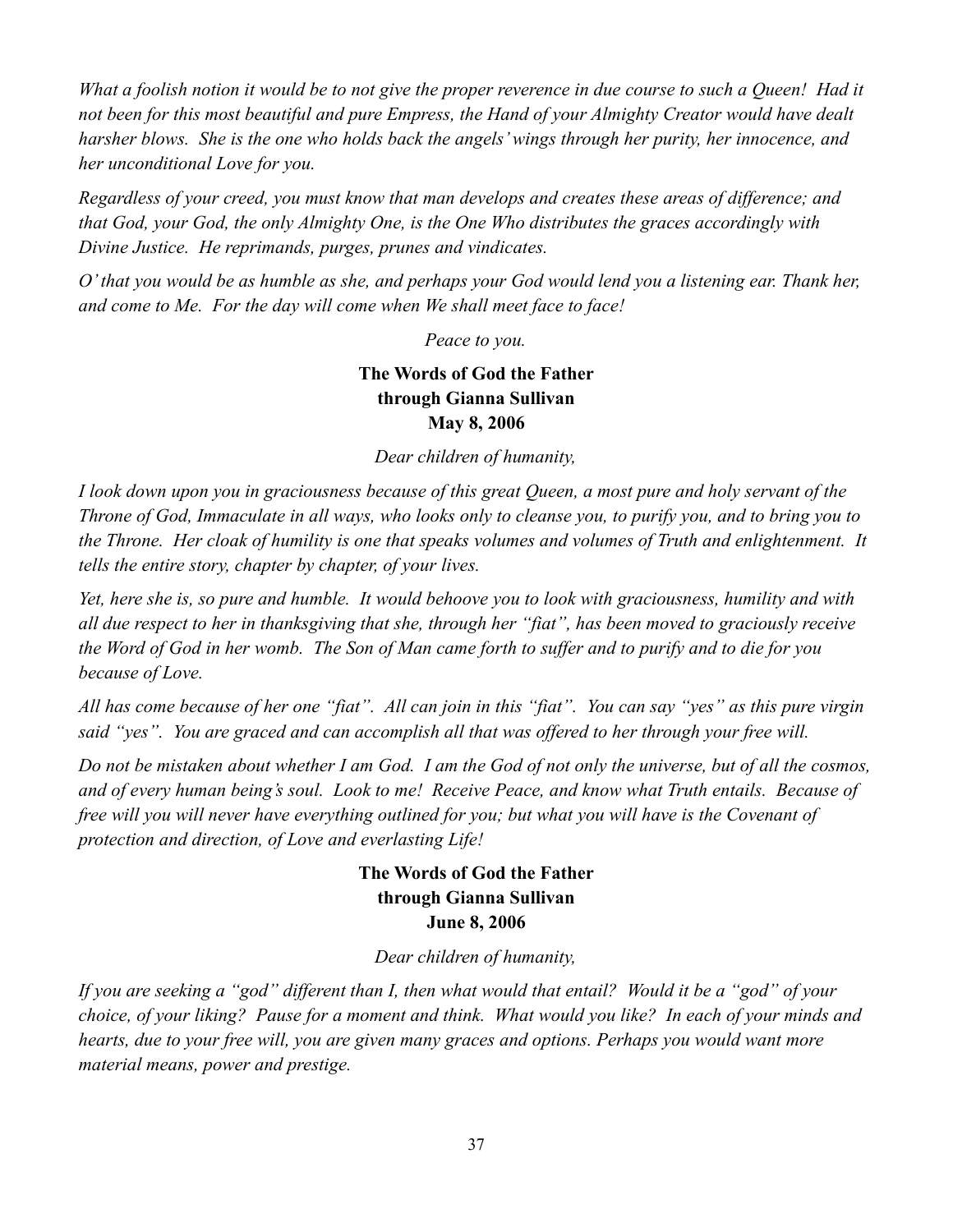*As God your Father, why was it that I sent my Son, Who obliged me and humbled Himself to save humanity, to suffer on a Cross? The mystery, yes indeed, the mystery of the Cross! Why was it that He could have anything He wanted? Why was it that He wanted you?*

*Have you ever thought what you truly wanted, not just for now, but overall, for your entire life? Is it for your children and family? Is it for those whom you love? Is it for that which you seek to maintain or to give most charitably to other people from what you gain? What is the true reason?*

*There is only one reason! Look to your Mother, pure and Immaculate, wholesome, humble and most wise. Did she not receive the better gift? She made the ultimate choice! It was nothing other than to be in Union with My Will, to live, to breathe and to die for only one purpose. For that purpose she is given the greatest and most holy title, Mother of God, even though she does not seek titles. However, she is given it. Look to her. There you will find the entrance, the security, the protection, the wisdom and the treasure.*

*Peace to you, children. Peace is what you can have. Is it what you want?*

*Look to her! Peace.*

# **The Words of God the Father through Gianna Sullivan July 8, 2006**

*Dear children of humanity,*

*I sent My Son, your Savior Jesus, the Second Person of the Blessed Trinity, Who agreed to humble Himself and to come and be born in the womb of a Virgin. He agreed to become Flesh and to suffer for you so that all of the children of humanity would know that their sins were forgiven through His one Redemptive Act of salvation.*

*He taught and preached and proclaimed the Good News that I His Father am a Father of Mercy and Love, of kindness and tenderness, filled with compassion; and that My Heart was large enough to contain all of the sins of the world. It was so large that it could contain not only your sins, but all of your imperfections as well as all of your acts of sacrifice and penance.*

*Before my Son, Moses came and preached the Good News also, taking My Words of the Ten Commandments, and urging and assisting the children of humanity to reflect and to change their ways and to return back to their "Abba".*

*Before Moses, remember Noah and that great day! People waiting for a sign mocked him and his family as they prepared, listened to and obeyed Me, not for just simply a few years, but for several hundred years. But no one ever knew the day or the time.*

*I patiently waited for Noah to prepare, although everyone around him except a few did not listen to him. They were making merry in many ways, in the form of adultery and other sweet enticements and good pleasures. Then that one great day fell upon the people on earth and wiped out their existence, which I promised not to do again. From that time to this time, tell me, "What change has there been?"*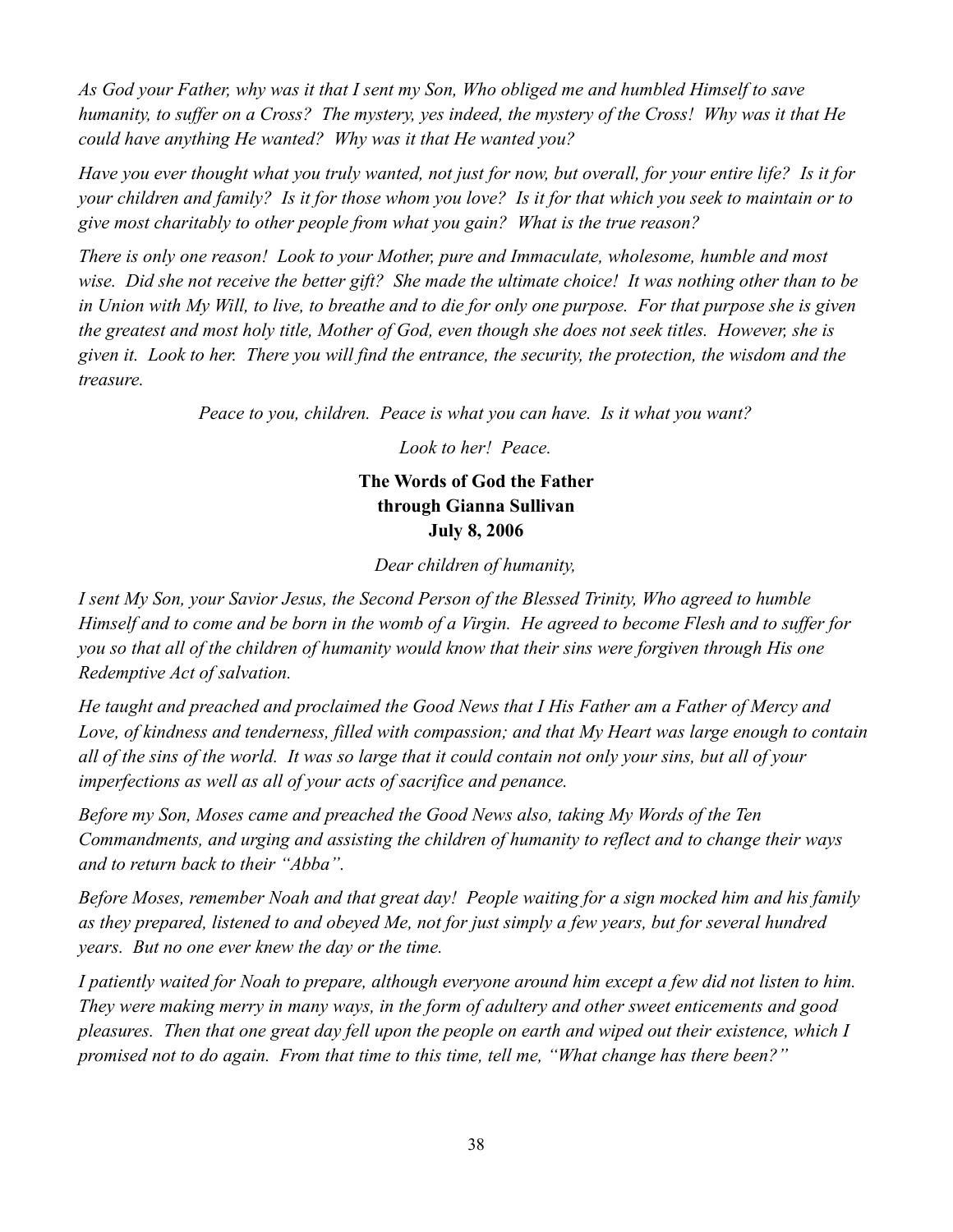*My sweet beloved Mary, a humble servant and spouse to the Holy Spirit, continues to hold back the sword of the Angel, preventing it from striking and revealing the bowls of purification. However, even my sweet Mary could not do this unless I allowed her, for I have been a patient and loving God. But now, without revealing a time or a date or a place, I will forewarn humanity to take a cautious look at your very selves. Tell me, "What have you done to desecrate My Sanctuary?" And, "What have you done to repent, as you continue to ignore My Words, the Words of my Blessed Son and those of My dearly beloved Mary? As you continue to ignore them, you continue to entice yourselves and become blind to the Truth.*

*If you followed the Word of the Gospel of My Son, there would be no need for any prophet or seer. There has never been so great a prophet or seer or leader as my beloved John the Baptist, no other above him except for My Son. But humanity has not followed the Word of the Gospel and has not responded as requested. Humanity is not living My Words and praying as My beloved Mary has asked.*

*What will it take for the children of humanity to realize that their focusing on their petty ways and their ignoring and dismissing the Words of My Son and My beloved Mary, cannot continue without consequence?*

*I speak to you now because I am a tender and loving Father. I am the Father, your God, along with My Son, the Second Person of the Blessed Trinity, and along with the Holy Spirit, the Third Person of the Blessed Trinity Who enlightens you to discern the Truth. Foolishness arises when people try to change the Truth. It only reflects selfishness, lack of knowledge, lack of humility and lack of respect for the Truth.*

*You cannot change the Word of God! Just because the times change, you cannot change the Word of God. You do not even pay attention to the "signs of the times"; so how can you claim to change the Word based on what you believe to be a change in the times?*

*Regardless of your religion, all children of humanity, know that I am your God, with the gender of "father", Who allowed His Son to be born of a Virgin. No human birth can occur unless it is through a woman; and as a "father", I remain just that, the Father.*

*No one knows how long I will allow my beloved Mary to continue to hold back the sword of the Angel. Her pleading on your behalf is nearing its end; and when that time comes, you best be prepared. For as you have known from the Old Testament, the "children of Israel" were saved.*

*How many "children of Israel" are there today?*

*Peace.*

**The Words of God the Father through Gianna Sullivan August 8, 2006**

*My Dear "Children of Israel,"*

*I look to this new horizon as I have before, and I give you My most gracious blessing and invitation, and the good will to fulfill My Divine Will which I outlined for you at the inception of time. All are invited!*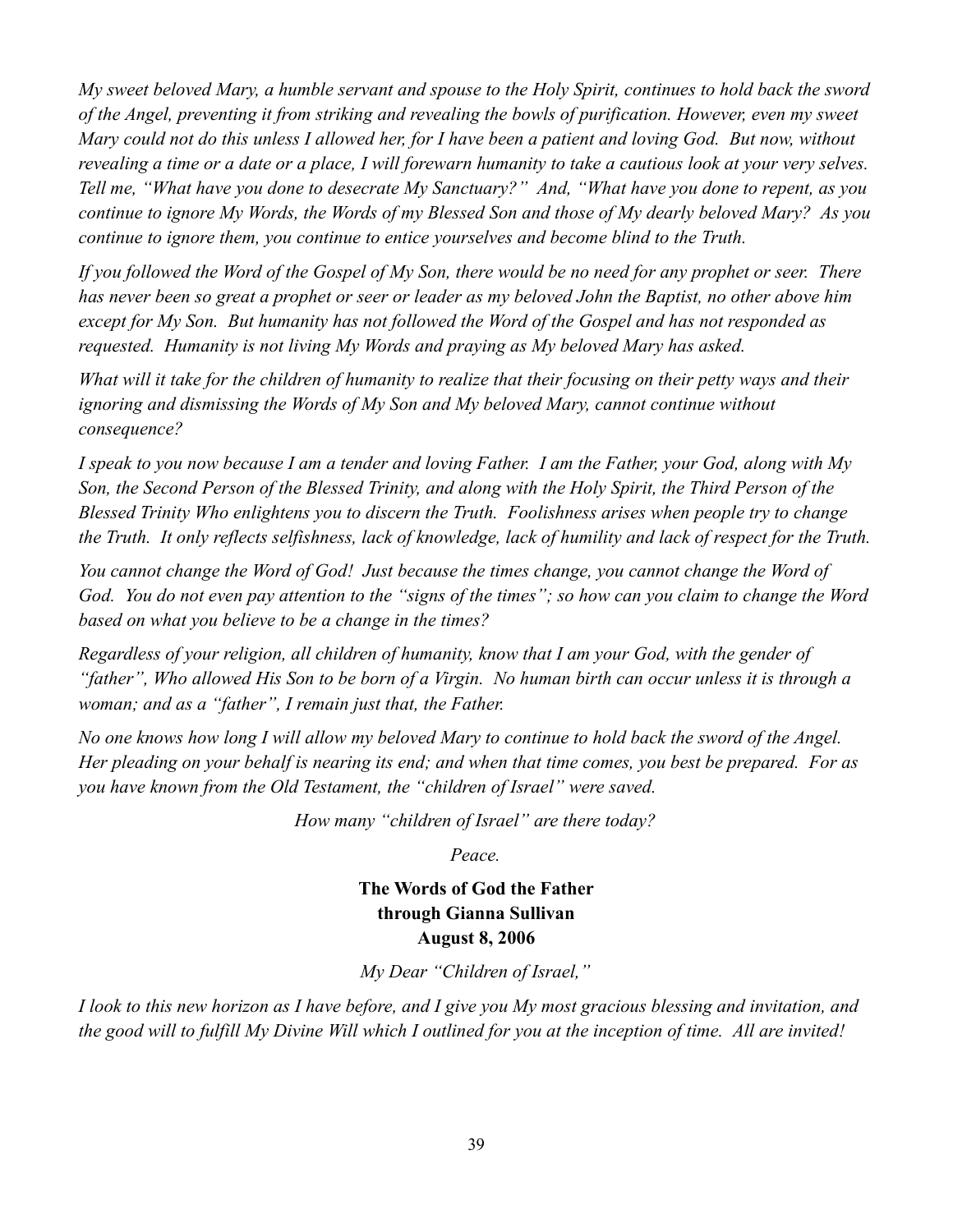*In this time period of corruption and confusion and war and division, so much unfolds among peoples of different cultures and races, of different beliefs and understandings, all of which they believe will bring them to eternal glory.*

*I am the God of Abraham! I am the God of every religion foretold. Was not I the One Who brought you out of slavery? Was it not I Who gave you good things and food to eat and water to drink? Is it not I Who should receive the glory? How soon you forget and seek other means and diversions and enticements! What have I done to be treated thusly?*

*Yet, as your God, I initially give you another opportunity. If you do not accept it, then you are foolish. For when you find out the Truth, will not even you be saying, "May God have mercy on me for my error?"*

*Perhaps you had better look to the Truth now and discern it so that you do not commit the sin of omission, but rather reap the benefits and fruits and graces and gifts and healings and the miraculous, awesome, omnipotent blessings.*

*Perhaps you, who think that you know how God chooses and thinks, believe how wise you are. However, perhaps even those who are ignorant in your eyes, but who know My Love, will surpass even your knowledge because they are wise in My Eyes. No human being or creature on this planet or in the cosmos can know the breadth and depth of the Mind and Wisdom that I your Father have.*

*Be distracted now, as you may wish to do. Pay attention to other things. However, you cannot escape the one day, the awesome day, on which I shall call upon you. Then, then tell Me in your wisdom the reasons why you persuaded and led My people away from Me because you thought you knew when and to whom and how I would communicate. How it was with the prophets, so too it is today!*

*I would prepare and love and be at peace with Me. Peace can exist in your world if you really desire it. I have outlined the Way. If you would but stop and look within and beyond the human mind, you will see the Truth. It takes cooperation and unity. It takes a commitment and affirmation to allow Justice and what is right, in their fullest sense, to unfold.*

*Receive my blessings; and know that I am with you, waiting for your mercy, not sacrifice.*

# **The Words of God the Father through Gianna Sullivan September 8, 2006 The Feast of the Birth of the Blessed Virgin Mary**

# *My Children of Humanity,*

*The Kingdom created for you to dwell in is one which is both glorious and wonderful! However, my first children (Adam and Eve) chose not to follow the way of the Truth. So they were exiled, as was the angel before them who fell from Heaven.*

*There are so many of you who pray and who are committed; and everyday as you do your prayers, you lift your eyes up to Heaven in ejaculations of praise and thanksgiving. Yet, there are so many more who do not.*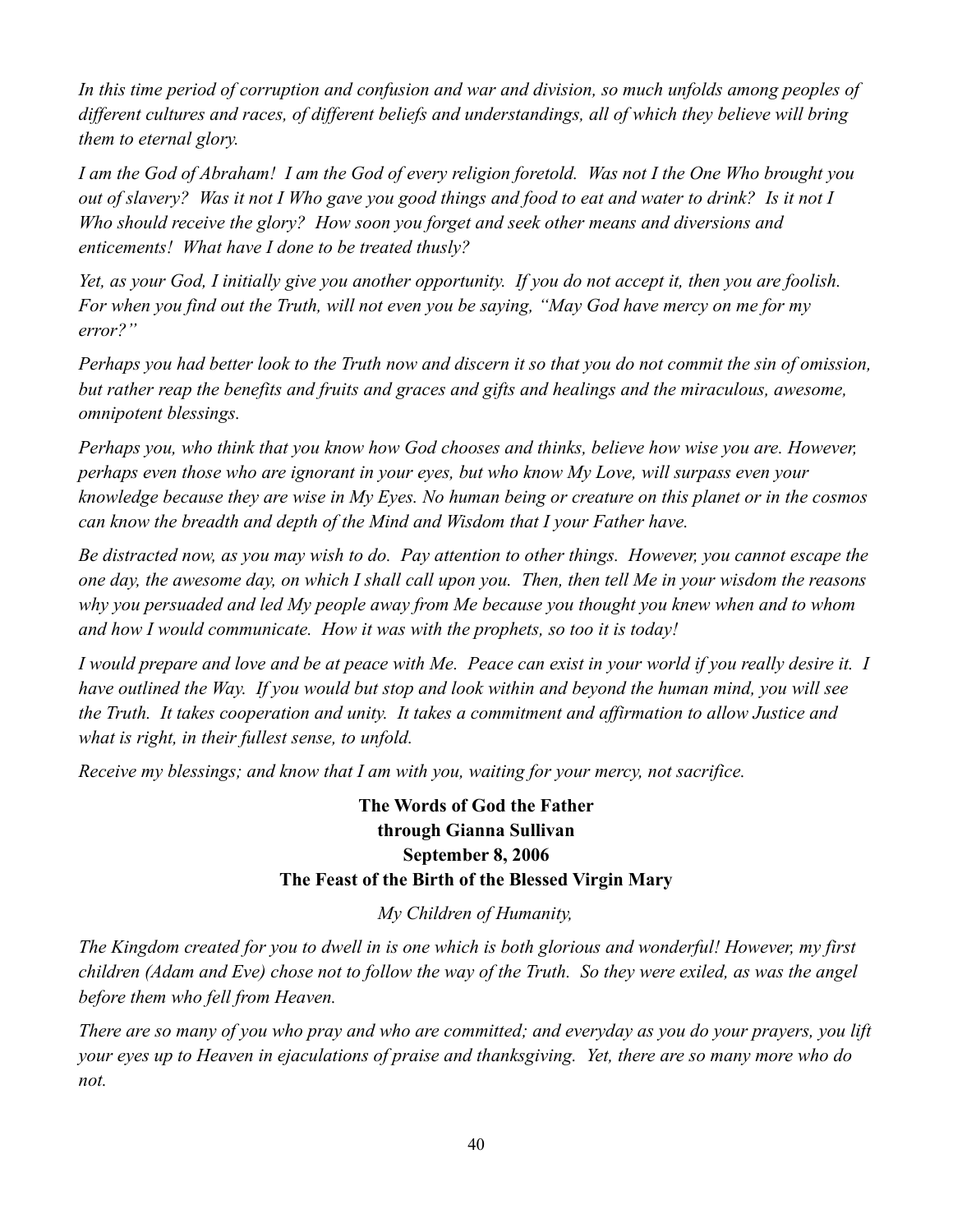*My Son warned you that a time was coming when you would see wars and famines and earthquakes and fires and weather changes, but that these would not mark the end of the world. This time would be only the beginning, the labor pains of a new birth. He wanted you not to see this as an end to the world.*

*How wonderful it is that so many of you pray! However, if at this very moment you see yourself as one of the elect, perhaps you should look within yourself and see your own self-righteousness. See that it is better to have the fear of God than to be so secure in your dwelling place. For if you are so sure that you are safe, perhaps you should look closer at your own sin, and then you may gain the fear of God.*

*There is no foretelling humanity who will be welcomed into My Kingdom. It depends on your life and how you now live it. If you live your life as if it is just passing by, day to day, and you think that you are blanketed from all harm, then perhaps you had best look to see how in a moment's notice your life could be stripped from you.*

*On that awesome day when you bear nothing, who will be around you? It is best to find within your heart the true treasure, that being God your Father. If you go about preparing as if you are one who should survive, preparing with those among you to eat and be merry, then perhaps you too should be more aware. For if all your preparations are stripped from you, then what do you have left, but nothing? For it is only within your heart that you will find what shall sustain you–that being the true and glorious wonder of God!*

*How secure you can be at one moment; and then have your "freedom"–which you call it–be stripped from you, or at least threatened. But true freedom is found only in those who are enveloped in the Holy Trinity. Yes, true freedom is for you to be had!*

*You may not understand My Words now, even though I do not speak in parables as did my Son.*

*But I assure you, children of humanity, that awesome day will come when you will understand them fully, not only the depth and the breadth of My Words, but also of your life.*

*Come! Do not delay!*

# **The Words of God the Father through Gianna Sullivan October 8, 2006**

*Dear Children of Humanity,*

*I am God, your Father of Love and Mercy! I tend to your souls. As your Creator, I give to you all things that are good, just as I have given before to your first parents, Adam and Eve.*

*I have continued to be merciful through the Death and Resurrection of My Son.*

*How pleased I am that you come to Him, and through Him you come to Me! The sinless Virgin only directs the Way. She purifies and cleanses you, as a Mother makes ready her children for a most glorious event. I have waited and longed for you, children of humanity, to draw close to Me and to reap the tremendous gifts and fruits of my Most Merciful Love.*

*Throughout the generations and ages, time and time again, My most awesome Hand has had to purify you because of your lack of attention. How easily you became preoccupied and swayed away from My Word;*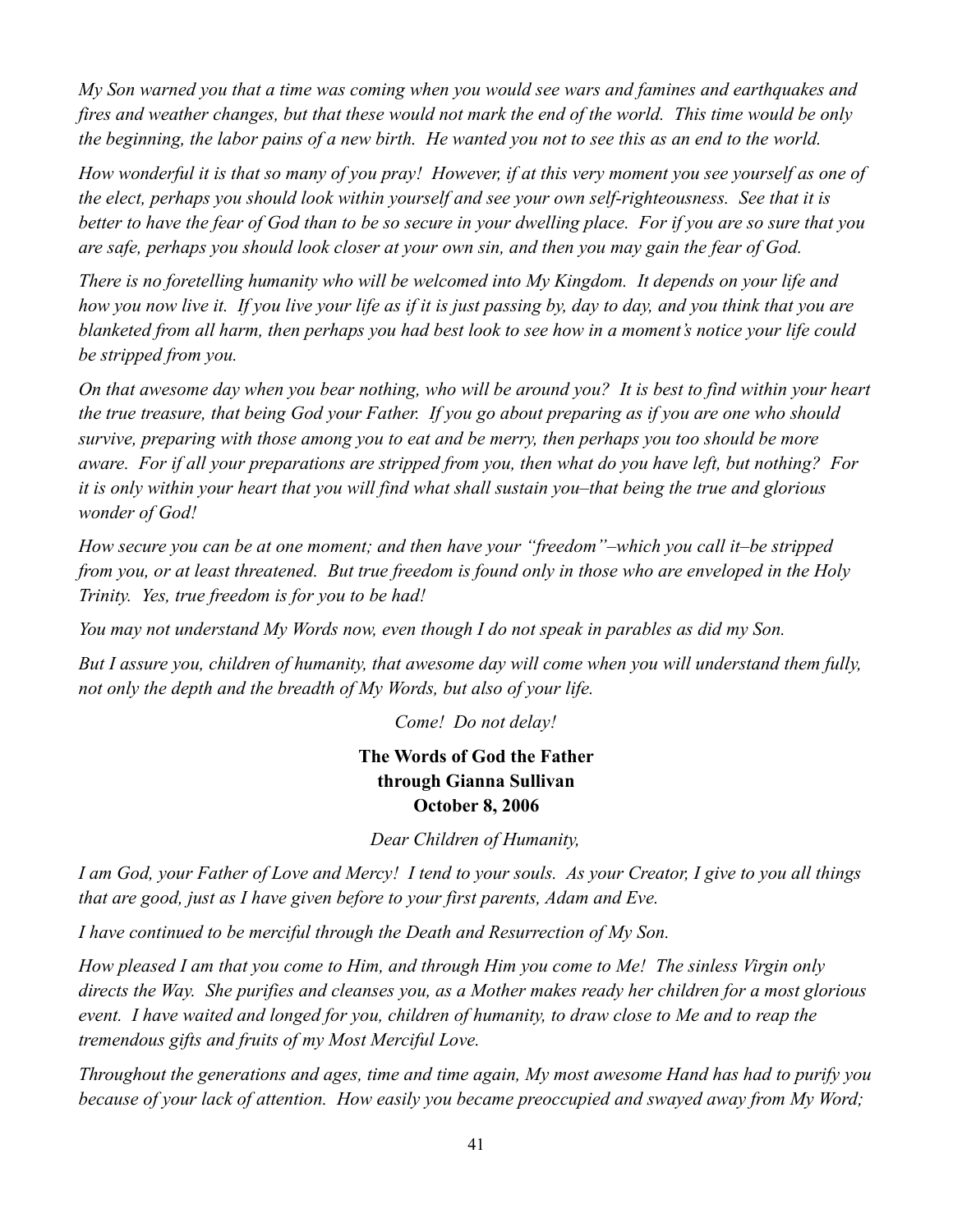*but through My Merciful Love, I brought you back. Is it not the same today? Is it not now like it was back in the ages of Babylon, with the fighting between sons of Ishmael and Isaac? The division is tremendous, but My Love is Awesome and has been procured for all the people in the world.*

*You, children of Abraham, be not foolish! Do you not see the Truth of your God at hand? Evil begets evil, and Love conquers all! No treaty or bartering tool can ever be exchanged for my Most Merciful Love, which will bring you all together to the One True God. There is no victory in death caused by human hands. The only victory in death is that which rests in the Triune God!*

*Peace to you. Children, come! Come to rest in True Peace!*

# **The Words of God the Father through Gianna Sullivan November 8, 2006**

#### *Dear Children of Humanity,*

*Your will must be what My Will is for you. You cannot have My Will be what your will is. It is like what happened to Jacob, who struggled with the angel at night, across the river.* (Gen. 32:23-33). *He pleaded to know who the angel was; because if he knew, perhaps he could persuade him to accomplish his own desire. The name was never revealed, and so Jacob struggled because he did not conform to My Will, but rather wanted My Will to be conformed to his.*

*This is not unlike the situation with My Son, your Savior, the Second Person of the Holy Trinity, Who also struggled at night, across the river. There He, in anguish during the night of His Agony in the Garden and Passion, struggled and pleaded, "Let this cup pass from me; yet, not as I will, but as You will."* (Mt. 26:39).

*The difference here is that My Son did not try to make the human will bend away from My Will. Instead, He allowed the human will to bend towards My Will. So He accomplished My Will, instead of pleading with Me and having Me conform to the human desire. The difference: Jacob did not have the Power of God, and Jesus had the Power and is all-powerful.*

*This is an important lesson for you to learn, for today many are seeking to persuade others to conform to their human will and their desires. However, all of you, to be free, must at all costs conform to My Will, the Will of your Father. Then, you too will receive the Power of God. Peace.*

> **The Words of God the Father Given on November 26, 2006 The Feast of Christ the King for release on December 8, 2006 The Feast of the Immaculate Conception of the Virgin Mary**

> > *My Dear Children of Humanity,*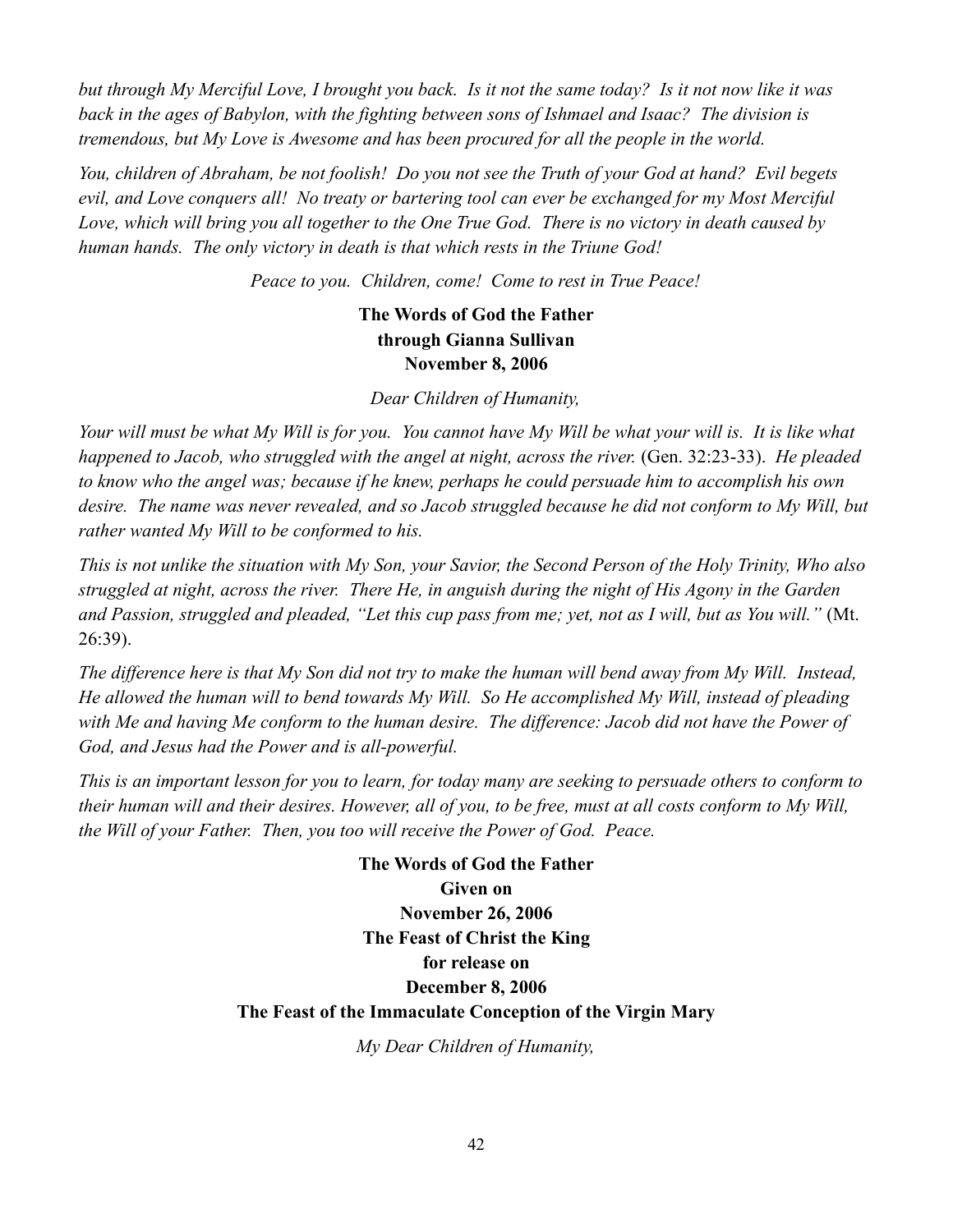*Know how loved you are through my great Love and Mercy! Know that you are children, all "children of Abraham." So many children, far greater than the number of stars in the sky!*

*Those who come to know and desire Truth will come to know true "freedom." For this great gift today is a blessing from My Hands. This blessing belongs to you through My Son Who is King.*

*"Kingdom" is the word, for I say to all of you that My Kingdom is one that dwells here and now. My Kingdom come, My Will be done on earth as it is at My Throne! My Kingdom, now on earth with you, is for those who desire to live it. It is a time, a new time, a renewal for you. For all those who desire to receive, your loving Father desires to give.*

*My Son, Who was forsaken and Who gave His Life on the Cross, redeemed you. My beloved daughter, Mary, spouse of the Third Person of the Holy Trinity, who was beside Him pleading for you, joins in this great gift of bringing and inviting all of you to "freedom."*

*A battle in the Heavens commences and a spiritual renewal of life embarks upon the world with the Grace of My Hand shedding loving Mercy and Kindness into your souls. How great it is to live in My Kingdom now, where I dwell! Come all, and know your Merciful Father is One who loves and One Who gives, not One Who takes away.*

*I love you. In the Palm of My Hand, there is the world, desperate, searching, grieving, sorrowful, fighting, and mourning; and in My other Palm is the new clay, inviting, replenishing, (long pause), rejuvenating,* (long pause), *freeing,* (long pause), *joyfully gifting,* (long pause), *forgiving,* (long pause), *protecting,* (long pause), *fulfilling,* (long pause), *and remolding all of you.*

*Come,* (very long pause), *come,* (very long pause), *come to Me* (fading whisper).

# **The Words of God the Father through Gianna Sullivan January 8, 2007**

### *Dear Children of Humanity,*

*Through the great blessings and joy given to you by such a pure Virgin, Immaculate in all ways, I come blessing you in Peace. When all the world seems to be going in another direction, those who follow My Words given to you from My Throne will not be left behind without Truth being fulfilled.*

*Many initially decide to listen and hear My Words, but then put them aside and do not pay attention to them. Yet, there are others who listen, hear My Words, devour them, and put them into practice. For them, their safe haven and redemption are at hand.*

*Perhaps the world has heard too many messages to believe that the Truth is about to unfold on those of humanity who continue in their own ways. Those who devote themselves in prayer, in charity, and in love and kindness are redeemed. Those who displace and push Me aside, and who do not pay attention nor even care, acting as if another century or two or even hundreds of years will unfold before any happenings, are misled.*

*It is far better for you to live today as if it is your last. It is far better for you to give of yourself as if it is your only opportunity. It is far better for you to love your family members more than ever before, as if*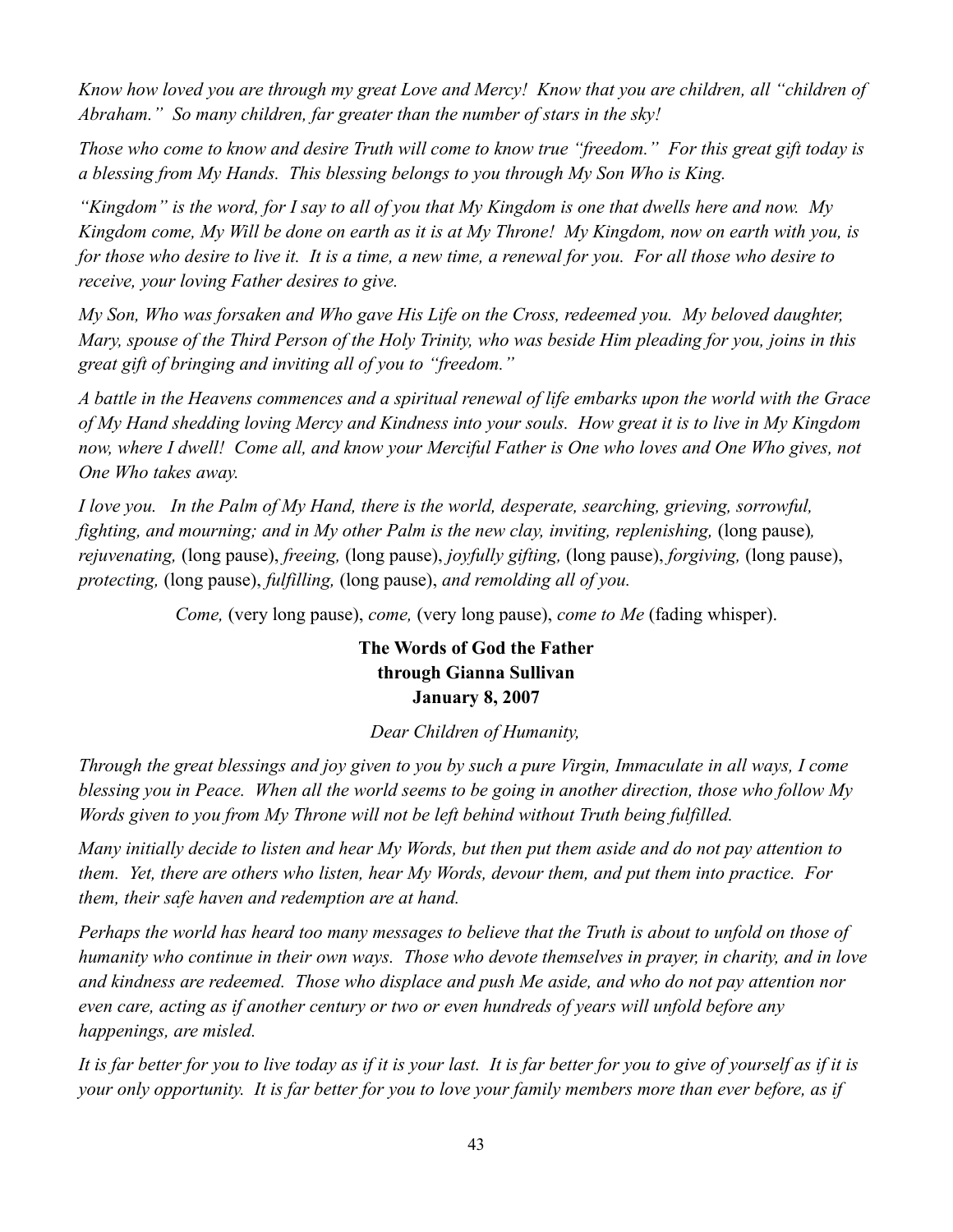*one will be taken away instantly. It is far better for all of you to join together as a community in love and to work together in the fruition of My Holy Will.*

*Words I have said throughout the generations; and each time they are said, it seems there is less attention paid to them. If you cannot heed My Words of Truth now, then how will you heed the words in the human world, coming from governments–from counties, states, and nations? How will you heed their words?*

### *Chaos!*

*Prepare as if today is your last, and in joyful anticipation for those who are children of Mine, the sons of Abraham, Isaac and Jacob. For you, your preparation is at hand and welcomed. The reward of your redemption and safety and a new dwelling place is now.*

*Peace, the choice you have. Regardless, I am there with you always in fidelity and faithfulness.*

# **The Words of God the Father through Gianna Sullivan February 8, 2007**

#### *Dear Children of Humanity,*

*I love you as your Father; and most importantly, I have given you everything that is good. If you come to Me with open hearts, all is made anew. If you come, even with skepticism, I can make all anew. But if you come blaspheming, especially blaspheming the tremendous gift of the Holy Spirit, then you cannot be made anew. You cannot desire evil, for you must desire love and that what is pure.*

*Look to this most precious, Immaculate Virgin, the Mother of your Savior, and there you shall see no guile and that as she grew, Wisdom grew within her. She gave all that she had and listened even more intently, giving and giving in joy to Me.*

*I created a world to be free. However, it has become apparent that "freedom" is now defined in a way different from what it was originally created to mean. You think that there is time to spare; but if you look within your lives and at what you yourself have done, there is not time to despair or to spare. There is only time to be made anew and to be cleansed.*

*Make no mistake about it; you will know the Truth, whether it be in this your life now or when you meet my Son, your Savior. When you see Me face to face, you will know the absolute Truth. Yet, the time to see Me face to face can only happen after your purgation.*

*Think wholeheartedly now; and if there is any doubt, then perhaps you should make your amends now. For only those, who can rejoice in My tremendous glory, can survive forever. Those of you who desire to live your lives in your own way now, instead of as your soul was created to be, enjoy it; but do not ask why the Truth was not presented to you, for I have outlined the entire Truth. It is your free will that has rejected it.*

*I remain faithful, at all costs. The choice is yours.*

**The Words of God the Father through Gianna Sullivan March 8, 2007**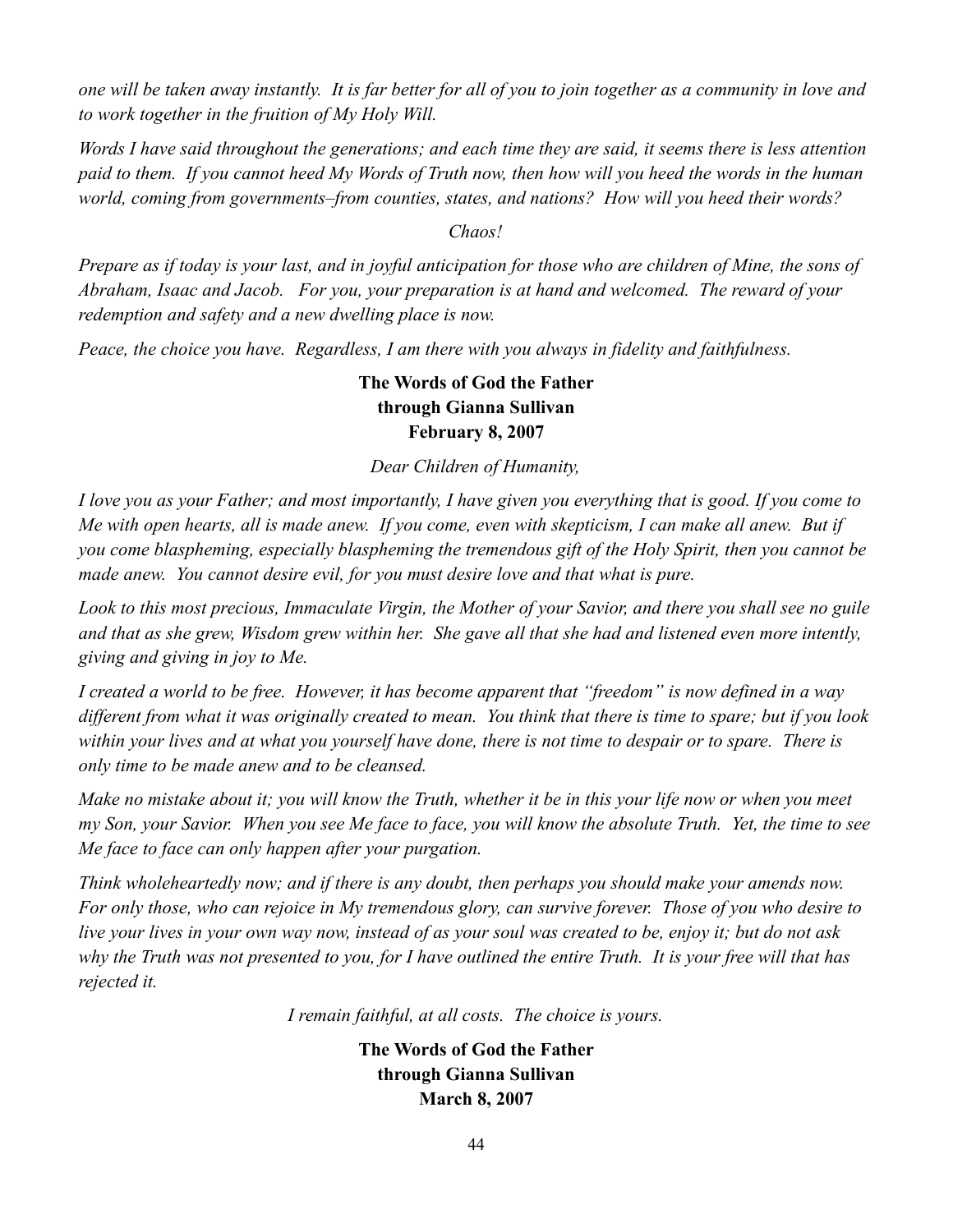# *Children of Humanity,*

*How gracious a God I am Who created a soul as precious as each of you, created in the likeness of God, man and woman! In all the cosmos, nothing greater is created than that here as man and woman. When the time for your redemption was at hand, My Son, Who contemplated in the most Glorious and Holy Trinity–Three Persons: Father, Son, and Holy Spirit–decided back too many years ago for you to know the date and time, to come in human form, pure and holy, for you.*

*Through His pain and suffering, His condemnation by the three judges (Caiaphas, Herod and Pilate), and His betrayal by three witnesses (Judas, Peter and the bad thief), He suffered torment in anguish and despair. He cried out on the Cross, "Father, why have You forsaken Me?"*(Mt. 27:46); *and before His last breath, "It is consummated"* (Jn 19:30); *and in surrendering, "Into Thy Hands I commend My Spirit."* (Lk 23:46).

*How many are there of you, children of humanity, who cry out, "Father, why have You forsaken me?" Perhaps,* (long pause) *perhaps the most joyous, merciful and glorious events of your lives are unfolding. If My Son Who was torn in his Body, naked and mocked, and Who died out of Love for you, cried out to Me; and if His ultimate outcome was beyond that of the Cross, but was the fulfillment of a joyful Resurrection, then would you not also be counted among the chosen? Only you can deny this grace and gift!*

*I bless you with tears of cleansing at every moment that your souls may be uplifted and inebriated with the Joy of My Son, and there joined to the Triune God, pure and undefiled, gracious and whole, glorious and unending, magnificent and omnipotent!*

*All are welcome! How many of you dare to walk through this darkness to see that the Light was always there and the darkness was that which you created?*

*Peace.*

**The Words of God the Father through Gianna Sullivan April 8, 2007 Easter Sunday**

*Children of Humanity,*

*I have waited so long to tell you and to share with you all the good works and fruits created for you through My Hands. However, through sin, man rejected all that was good by choosing ways materially and physically pleasing to the body. So for many generations and years the people of humanity have been broken and unfulfilled.*

*Now this period is the time when My Son's Mercy unfolds; and through His Mercy, Justice comes. All who belong to me must stand tall and raise their heads and unite with one another. There is nothing to fear!*

*I love you and wanted to know of your love; and yet, so many are afraid. How is it that you could be afraid of the Truth, but not afraid of deception?*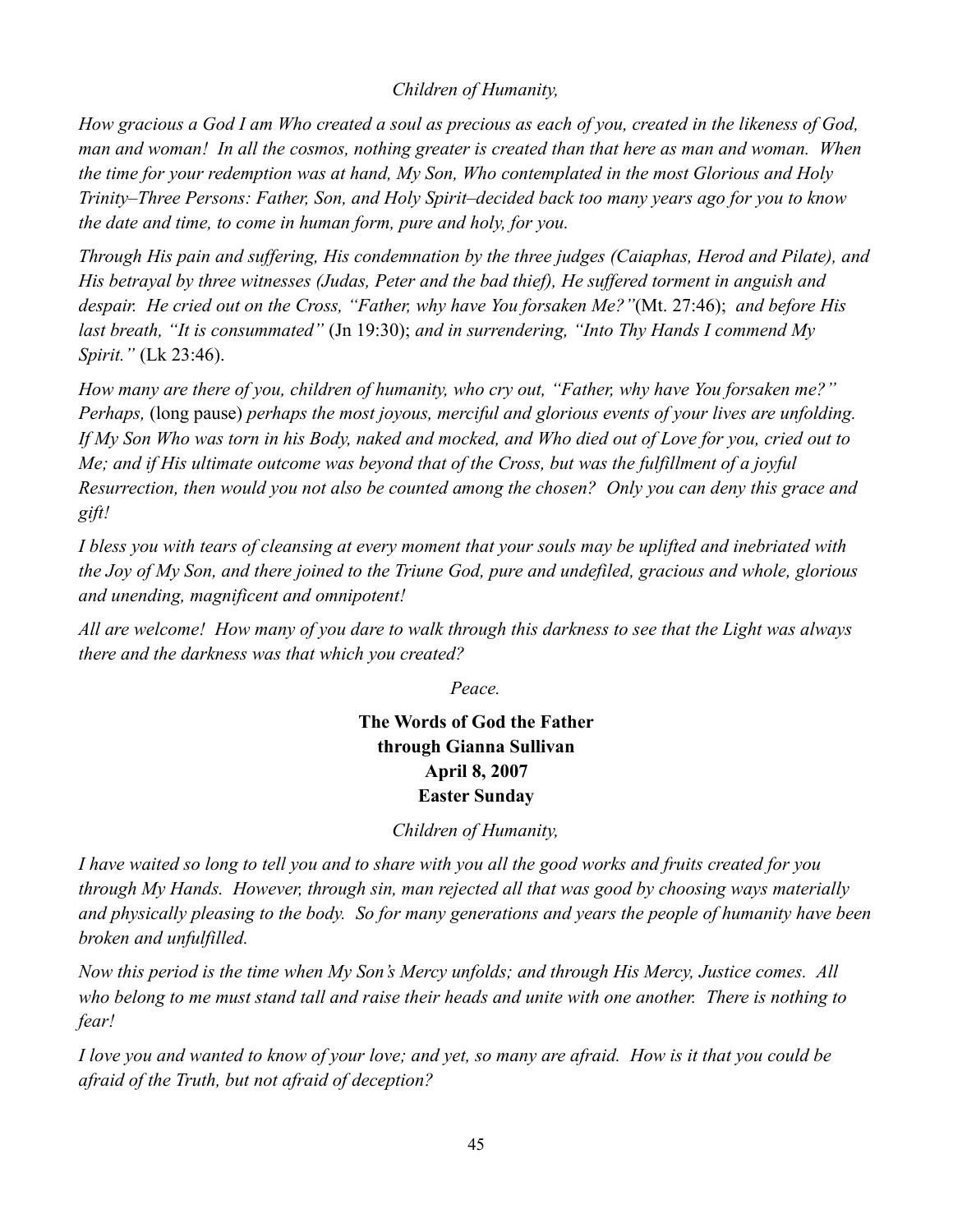*Do not let the eye deceive you. For what you cannot see does not mean that it is not true; and what the eye can see may mean other motives and incentives are enticing you to become distracted. Be stoic in your love of prayer. Stand firm on the grounds of Truth. Fear not those around you who dine with you, and yet may accuse you. You belong to One Creator, One Father, not a "god" of punishment, but a God Who is your Father.*

## (Long pause)

*You belong to Me!*

*How is it that you are so preoccupied with life and not from where life commenced? I gave you your soul and your life. I desire you to enjoy life. Why is it you cannot enjoy the Source from where life came? All can be made anew because of both My great Love for you and the freedom I give you through your choice. Nature and humanity can change the new tomorrow into something beautiful, from what it is today, a day of mistrust and superficial friendliness.*

*Be genuine. Be genuine! Look to me. Open your hearts and I will fill you through My Son–through His goodness and His ways which are both Divine and human–so that you may know in your human ways how to seek and reach for the holiness and goodness of My Divinity.*

# **The Words of God the Father through Gianna Sullivan May 8, 2007**

*Children of Humanity,*

*From all My Love for My creation you came forth to bear good fruit, to live in peace and harmony, to reap all the great benefits, and to enjoy the gift of life. Through your free will you interrupted that process and your own joy to live in freedom. However, through that same process, by your free will, you could regain it and live together in that beauty I created.*

*So many of My people cry out to Me for assistance; and being a patient and loving God, most merciful and most compassionate, I await them. You see so many natural events which are catastrophic, and you see many other events caused by humans which are also catastrophic. Do you not see in your midst that through your free will you are creating your own devastation by your own hands?*

*My creation was beautiful! Your creation will destroy itself. It is only a matter of time. With your continual rebellion against My Word and with your rebellious hearts against other people, with your indifference and demeaning ways and actions towards one another, you will find sooner rather than later the world you live in filled with fear, chaos, anxiety, crime, anger, violence, perversion and deception.*

*Then, this world as you know it will turn one day, through My intervention, into a world of beauty, not as you know it, but as I created it to be. But sorrowful will you be through a change that is painful and filled with suffering, because of the lack of trust, even by those around you.*

*Return and know the Truth! Stop judging. Stop condemning. Stop humiliating and tainting good names. How sad the day for you when you find out the Truth and your error is revealed! Do not wait, for you do not know the time or the day.*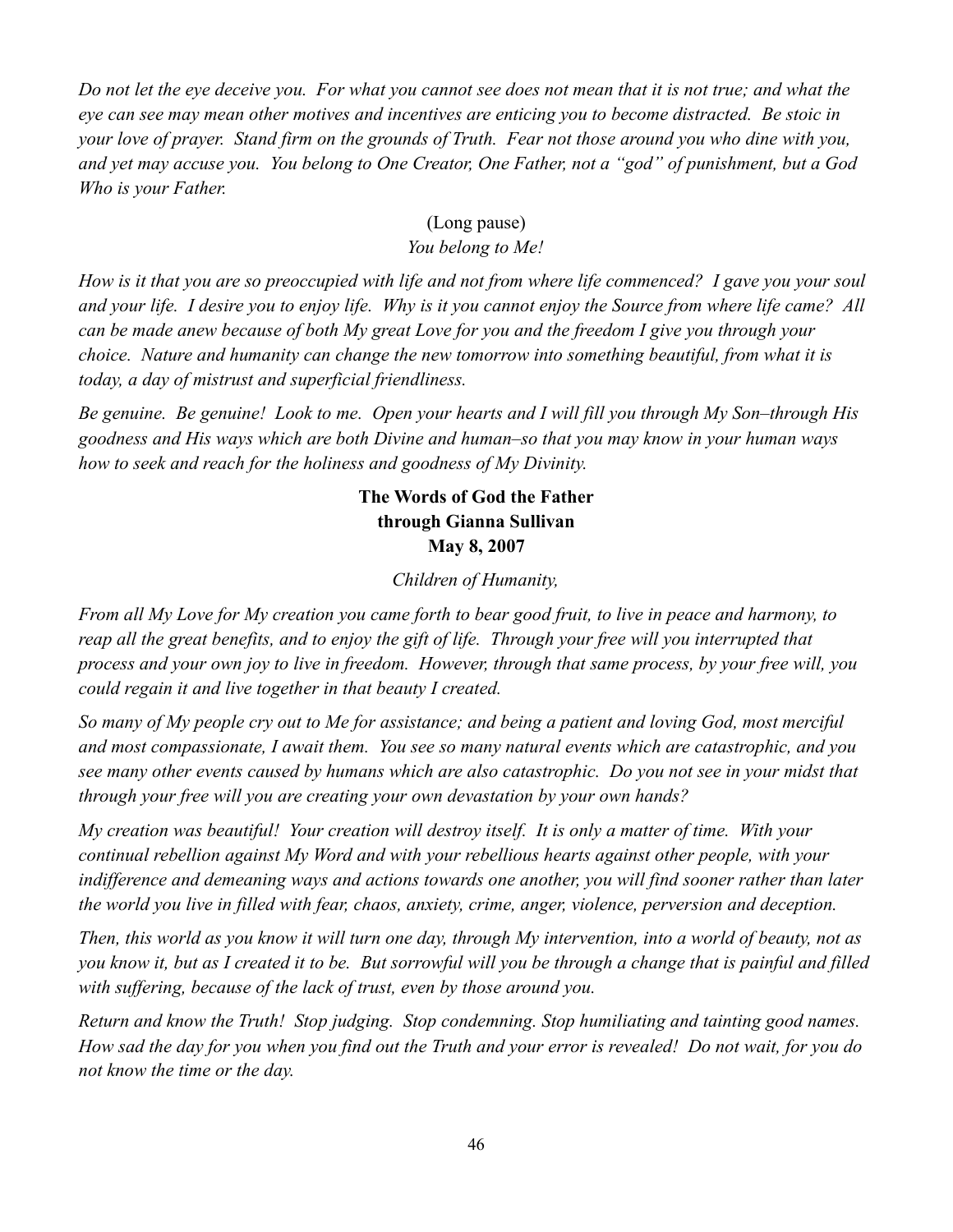*Listen to My most beloved servant and handmaiden of My Son. Listen to her* (Mother Mary)*. She is a gift, and you are wasting precious moments with her. How sad the time for you when you are revealed the Truth!*

# **The Words of God the Father through Gianna Sullivan Given on Pentecost Sunday for release on June 8, 2007**

*Children of Humanity,*

*It was My Son Who invoked My Name in His final words, "My God, My God, why have you forsaken Me?"* (Mt. 27:46). *He was all alone, feeling abandoned as He gasped for His last breaths.*

*Yet, after His death He came to you again, sending the most glorious Holy Spirit, the Spirit of the Triune*  God, to enlighten your minds and hearts, and to give you tremendous gifts, especially the one beautiful *gift of Piety, so that all His children would remain faithful and totally dependent on Me, your Father.*

*I do not desire for the world to be divided or for my children to become stranded. No one should stray away from the Truth. But so many forget what it means to be a "child of God," seeking good Counsel and Knowledge and Understanding, and the awesomeness of Fear, so as to know how wonderful your Father really is. The Piety of children is a great gift, one for all ages to understand and to trust, to have such confidence that all you desire and pray for will be fulfilled because you know a Father of Love will never leave you.*

*Come and realize and grasp this wonderful Understanding and receive these gifts of the Holy Spirit, sent to enlighten and to give you tremendous Wisdom, good Counsel and Fortitude.*

*I love you as I have always loved you. I will never forsake you. The one act of redemption was completed for you. You need simply to trust and to believe without fear that I your Father will care for you always. Any doubt blocks the reception of My Joy.*

*Peace. Little ones, be at peace. You will need this to discern in the future when you cannot do anything without Me. Even if you choose to walk away and there is chaos, complete joy is not possible without living in peace with Me.*

# **The Words of God the Father through Gianna Sullivan July 8, 2007**

*Dear Children of Humanity,*

*Hear this:*

*My Son said, "To You I commend My Spirit, O' Lord,"* (Luke 23:46); *and with that, no strength left in His Body, He bowed His Head and willingly suffocated, shaking violently till every breath was gone.*

*"My God, My God, why have You forsaken Me?"* (Mt 27:46); *and then, "To You I commend My Spirit," willingly offering every breath for you, children of humanity; and yet, you dissect My every Word.*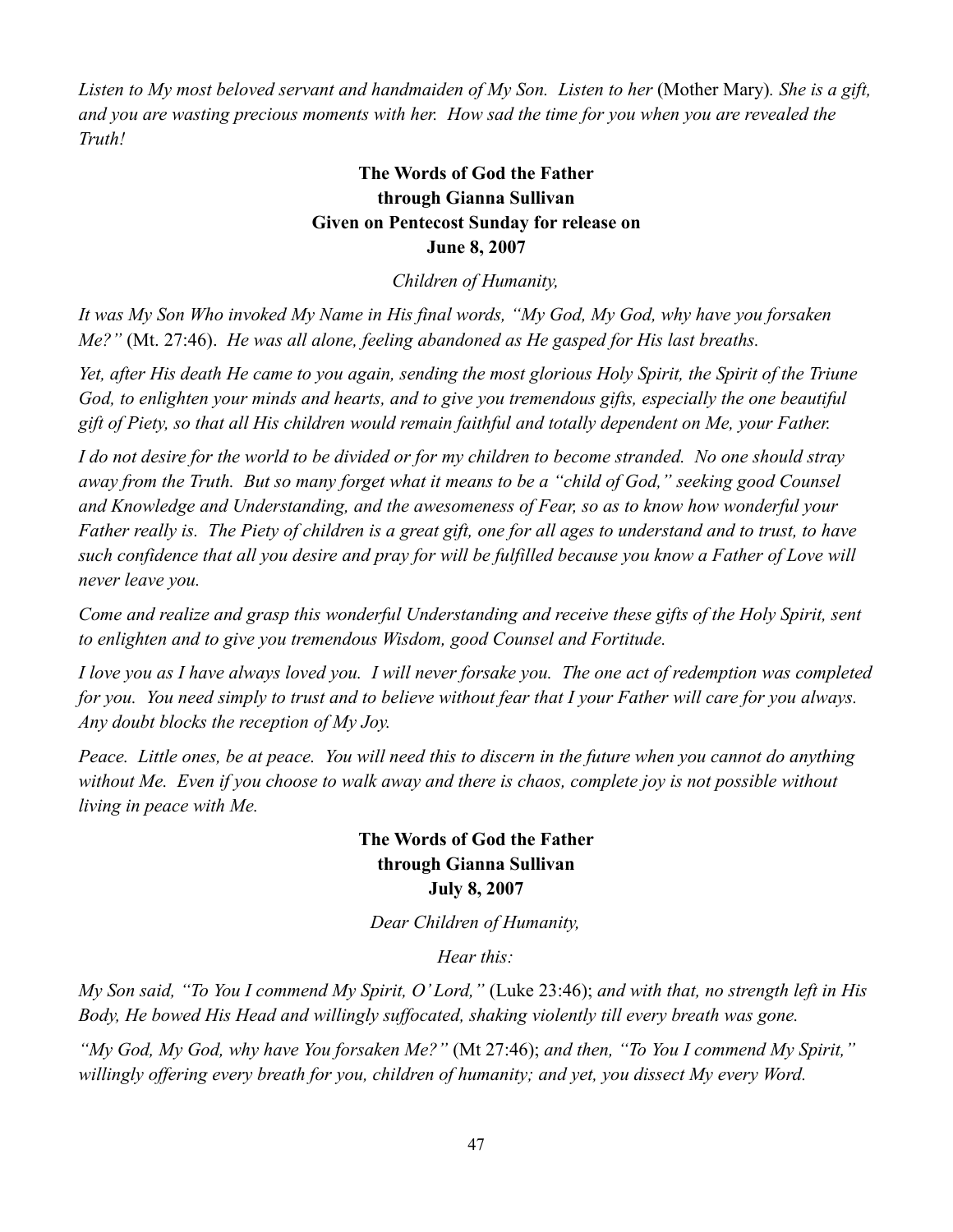*Prudence, yes, is necessary; but be open to God's grace as a Father looks to His Son Who humbly gave His Life for you. Today you have the joy of receiving that grace as often as you desire.*

*An ounce of pain within your flesh is nothing compared to the cry of My Son. The burden He carried on His shoulders and every drop of Blood He lost for you, redeem every cry in your spirit and the misery of your soul.*

*"Rejoice!" is what you should do, in thanksgiving; for your day is at hand. Open your hearts to be revealed a new life, an invitation. For those who do not know change, it is an invitation to change; for those who have changed and know not where else to go, a new revelation and an unveiling of a new door.*

*Come, all you, come to your Father Who desires you to receive Peace, serenity of soul, and jubilation, and to bless your good works given to the Holy Trinity. Blessings on those who hear My Word and keep it; and as an extension of My Son's Most Sacred Heart, I am calling those in doubt to come, come and see, and live in Peace.*

*You can make a new tomorrow. The option is yours.*

# **The Words of God the Father through Gianna Sullivan August 8, 2007**

## *Dear Children of Humanity,*

*Blessed be life, life that I created for your good will and your good pleasure, life that you may live it fully and reap most copiously from the fruit of the land! This time is a time of joy. Joy is what you should be grasping. You should grasp it fully.*

*If you are not reaping the benefits of joy, then look interiorly. Maybe your attention should be focused more on what you have now than on what you could have. Then, perhaps you will be joyful.*

*When the Archangel Gabriel went to my humble servant, Mary, he said, "Rejoice, O' most highly favored one"; and then, once again, "Rejoice, the Lord's favor is upon you."* (Lk 1:26-30)

*When my Son was presented to Anna and Simeon at the temple in Jerusalem, Simeon rejoiced, "My soul can now rest in peace, for I have seen the glory of God."* (Lk 2:29-32)

*Days before my Son entered Gethsemane in prayer* (Mk 14:32), *He rode on a donkey into Jerusalem; and there they sang, "Rejoice!" with palms upraised to God.* (Mt 21:9)

*How wonderful to live in a time when praise and thanksgiving should be directed to your Creator! With all the wonderful gifts you receive, it is a joyful time. All the angels sing songs of joy.*

*Joy, joy is yours to be had!*

*Take a moment, just one moment, and you can also receive joy. This gift is in you. It is graced to you at your Baptism. It is a gift. Keep it, and never lose it.*

*I love you as your Creator, and I will always love you.*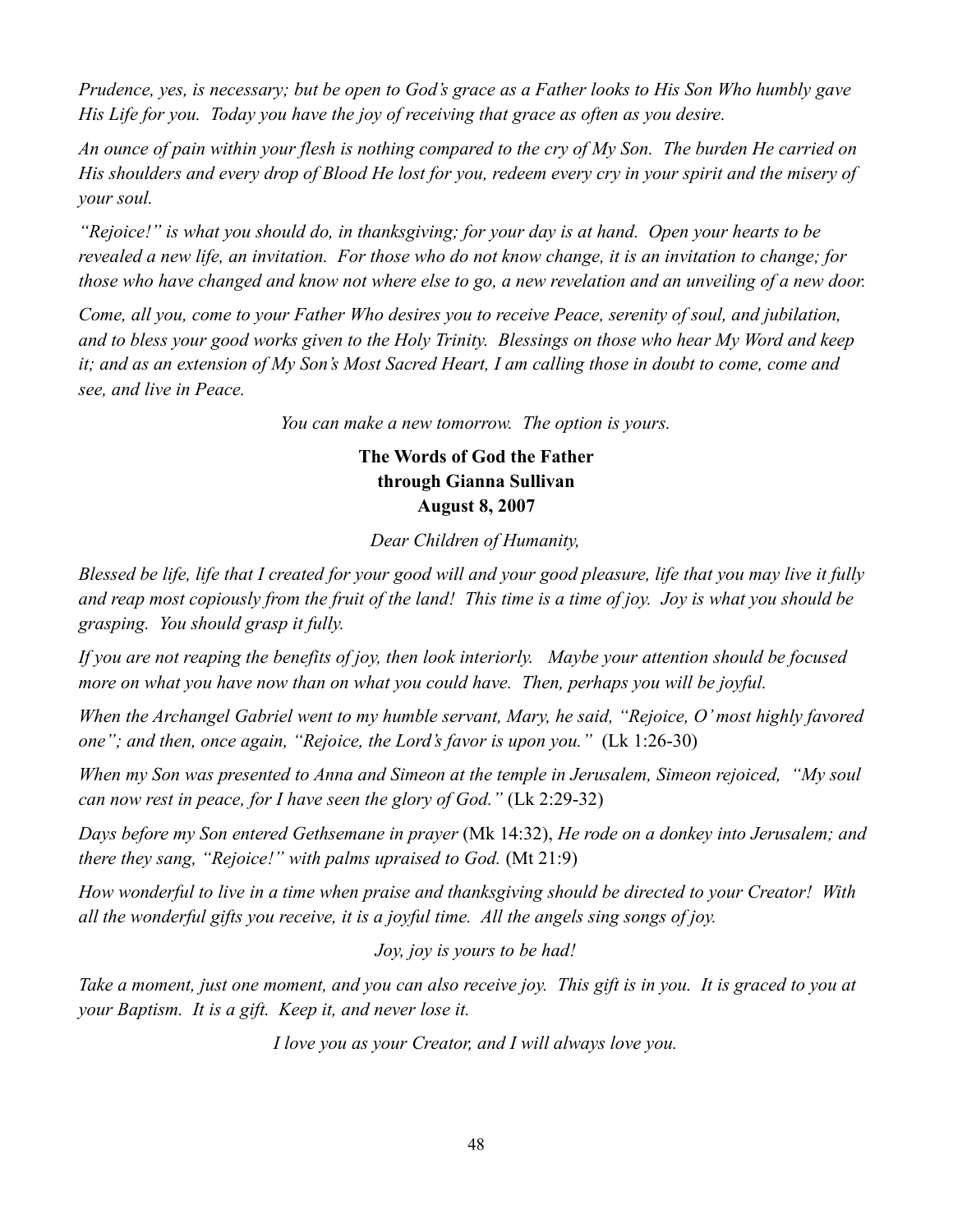# **The Words of God the Father through Gianna Sullivan September 8, 2007**

## *Dear Children of Humanity,*

*Joy is given to you, at a great cost to My Son. You are able to reach and to do all you do with the gift of Joy. Yet, many reflect interiorly that Joy is not there. What is it, and how is it that Joy is not within you?*

*Let us look and ponder at some of the circumstances and ways–even though you are good and are praying–how it is that Joy is not embedded within your heart.*

*Firstly, is God, your Father, the God of your love and your life, for ever and above all things, without your own agenda or your seeking consolation, and with your acceptance of all that comes? Is this your God, the God of Abraham, Isaac and Jacob?*

*If your answer is "yes," then there is another step. As you give yourself unconditionally, do you give and then retrieve because you are met with circumstances not quite pleasing to you? Do you discern and pray to be relieved of troublesome matters or people who are in your way, causing you grief?*

*If your answer is "no" to that, then perhaps going further: Are there many issues interiorly within you that you keep hidden and are afraid to release so that the eye can see in human ways, but that God's Way would be able to penetrate and heal? Are you yet trying to hide from the Divine what has been present from your inception?*

*If the answer is "no," then perhaps even deeper: Is your soul at rest within your body, desiring to be unified with the Triune God, freely, unconditionally and without reservation, even unto death?*

*If the answer is "no," then let us look further. If your life is not given unconditionally, without reservation to God your Father, then*

# "WHY?"

*Only you can answer that question, and you are the obstacle to yourself.*

*I am a God that loves, forgives, heals, calls, raises, praises, changes, comforts, and ultimately and openheartedly invites without repercussions so that you may be free. If you cannot within all these measures "Come," then perhaps you had best ask yourself,*

"WHY?"

*Peace.*

# **The Words of God the Father through Gianna Sullivan October 8, 2007**

*Dear Children of Humanity,*

*Not an hour, a moment, or even a second goes by that My Love for you does not intensify. You think that I am not with you; and in all your hardships, you feel that you walk alone. But I am there. I have always*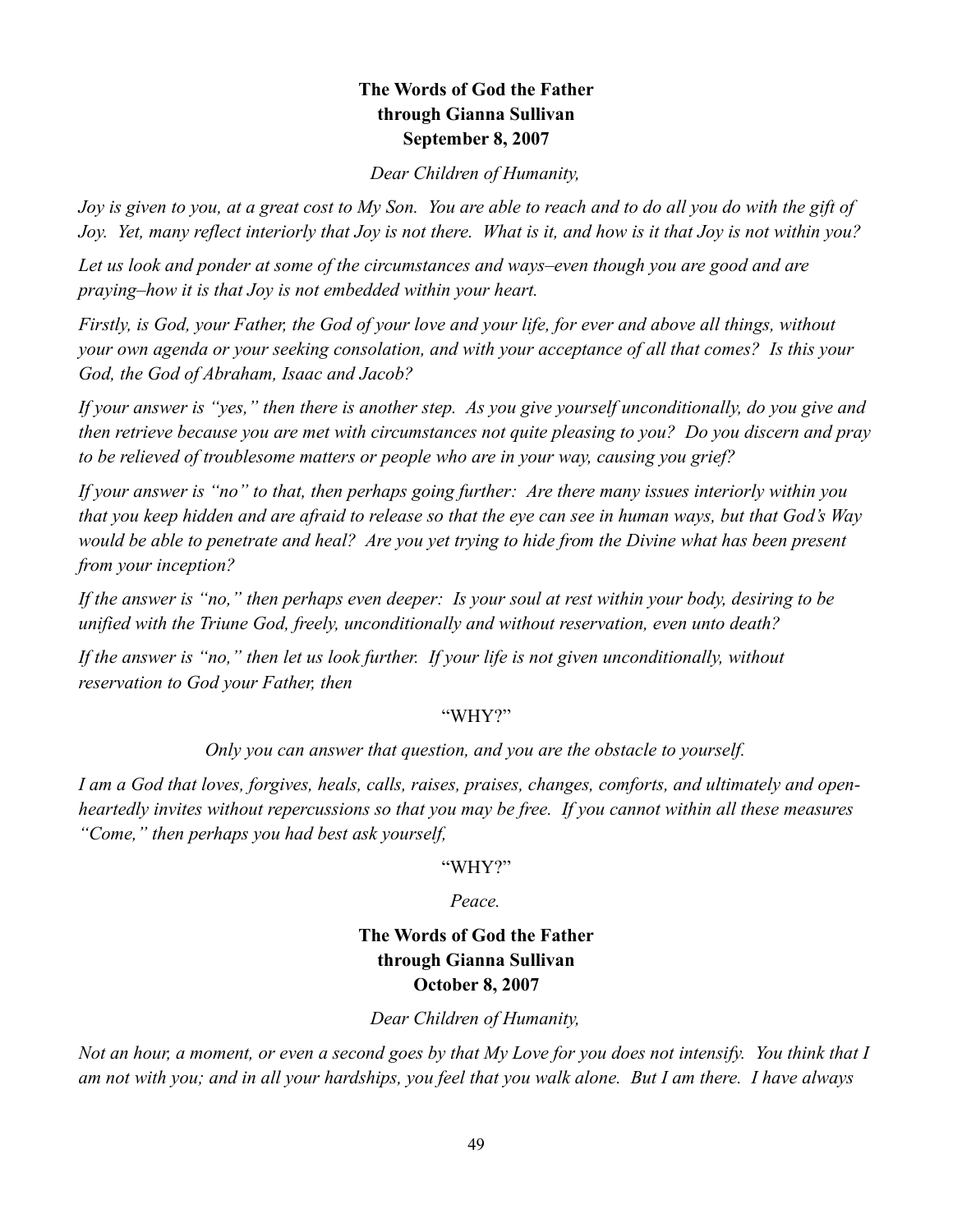*been there. Your future course oftentimes rests in your free will and in what you desire and what you will allow as assistance from Heaven. In all those moments, I still remain by you.*

*Life is precious! I have so much to give; and yet, in the freedom given to humanity, much is abused, disregarded and oftentimes disrespected. I have prepared you over centuries and thousands of years to invite and ask you to be vigilant in your works and to keep your hearts pure.*

*You cannot see your whole lifetime of work in the midst of what you are currently living. But yet, at the same time, you desire answers immediately. It takes time for the trees in the forest to grow; but once they are fully grown, how beautiful they are! However, if the trees turn bad, a flame of fire will devour them, only to allow more trees to grow, fertilizing the ground so as to bear more good fruit.*

*Your time of visitation is now! How grateful you should be to reap the benefits, to listen and to pray with all your hearts to receive the blessings I desire right now to give to you.*

*If you think you are alone, you are not. If all the world is against you, I am not. I have the ultimate say; and My motive in My Presence with you and My "Words" for you are to guide you in My Way of Peace and to encourage you and assist you so that your good works will follow through to their full fruition. This is the beauty–to encourage you and to enlighten you–because as the times increasingly worsen, you will feel more neglected and in need of more attention; and I want you to know that I am here by you and with you to give you hope.*

*Read My "Words," pray My "Words," live My "Words," and know that I created you and that O' so many angels surround you to protect you. Be at peace, and live in peace, and strive always to do and to be better. Peace, children.*

# **The Words of God the Father through Gianna Sullivan November 8, 2007**

# *My Dear Children of Humanity,*

*You are given life. What you do with your life is the end of the story. This world was given life to use it, to build on it, and to graciously develop all good things. What you do with your life, through the gifts given to you, is the end point of all of your life and its worth.*

*If you people listen to My Words and receive My gifts, and yet ignore the events surrounding them, whether it be an awakening or whether it be perdition, then how can it be that you and so few recognize the Creator's Hand?*

*My Love for you and for all in creation has been but a footprint of My Love because so many people ignore Me and My gifts, and because of free will. The outcome results in the destruction by human hands. If all would but receive the grace and recognize the Source from where Life and Love stem, then all would be safe.*

*What is it that you desire–that you are afraid to receive because you are afraid to ask or because of your sinful ways?*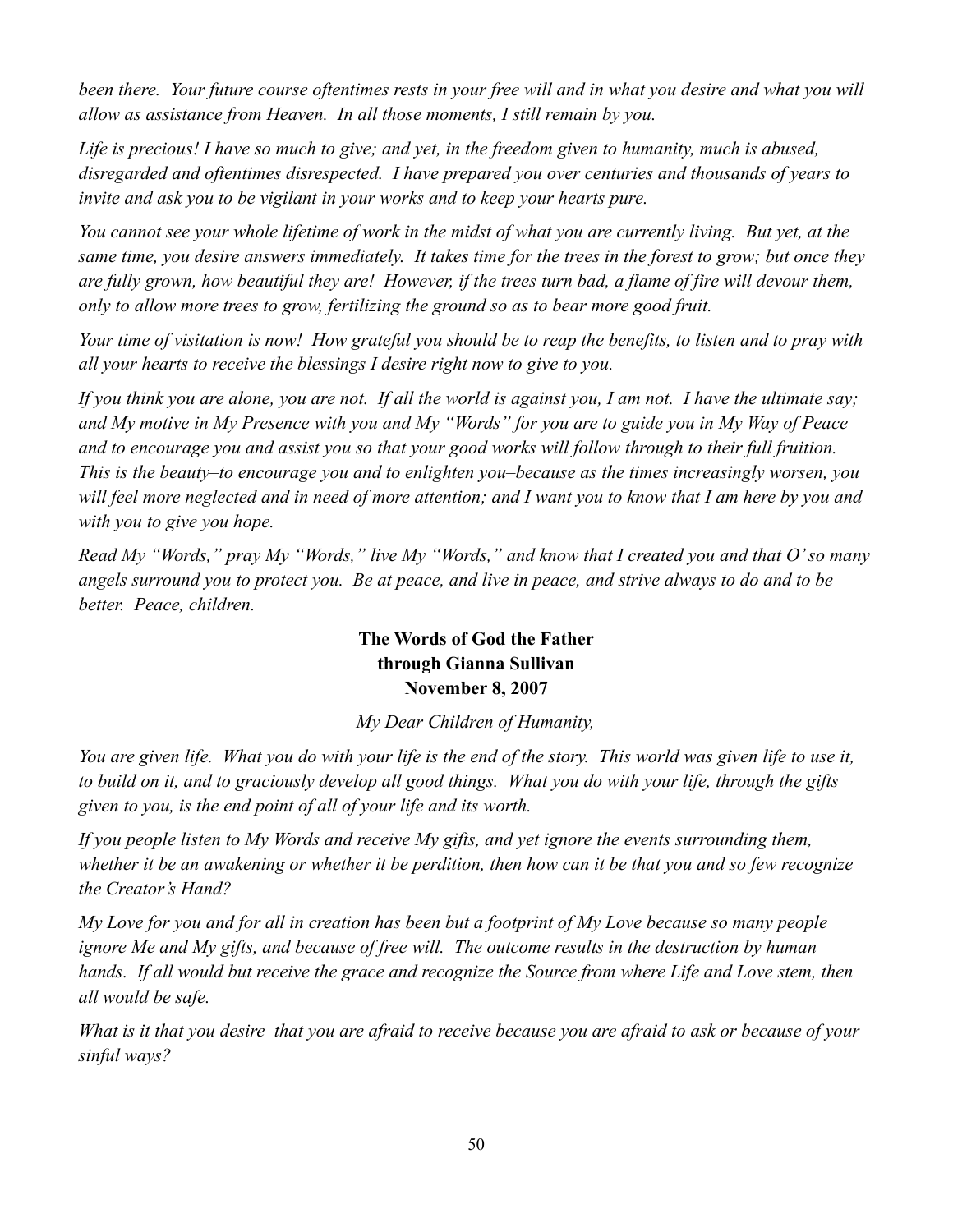*I am a God Who loves and continues to give and mercifully will forgive. I will give and give, and will forgive and forgive; but what I ask for is attention and action. If all are indifferent in their ways, then I have no choice other than to get humanity's attention.*

*So much to give, and so few willing to receive. Yet, so many of you say, "Yes" you are with me and desire to receive; but then when I ask, you are afraid. "Is it from God or is it of me?" or "I will, but…"–and then you turn inwardly and out of fear do not respond.*

*When I ask and I give, then I expect. If you do not give in return, then you lose the little you have. Those who give and trust gain more, and they will be expected to give and give even more. More is given to those who ask and respond. To those who do not, the little they receive will be taken away.*

*I love you, and I bless you. The end of the story, the final chapter depends on your free will.*

# **The Words of God the Father through Gianna Sullivan December 8, 2007 The Feast of the Immaculate Conception of Mary**

#### *Dear Children of Humanity,*

*My Son's Heart is aflame, reaching out to the entire world with Love for you. I am with you; and even as I am with you, My Son and the Holy Spirit are with you, for we are One in the Holy Trinity.*

*Yet, so many differences! Even if there are differences, why is not there the possibility that as Christian people, children of Abraham whom I created, humanity cannot be blessed, give praise to their God Almighty, and form in unity and Love? How much longer will it be–day after day–that so many of you initially receive My Words, listen to them with your hearts aflame, and then, instead of practicing them, move forward and get enveloped in a different dimension which further divides the world.*

*My desire is for Love, love of you, love for you, and the Love within you. This Love within you goes forth to meet everyone out in the world. Anyone who desires to receive it receives God! Too much emphasis is placed on the miraculous, the signs of the times, and the desires and hopes of private intentions.*

*I am the God of yesterday and the God of today. I am Alpha and Omega. I am! No one can divide Me from yesterday or today or with their private intentions. I see within; and there, through your strength you have the ability, if you so choose, to rise and be the new column and pillar of Light.*

*Bring all–all to the Throne of God! For all are important. Every soul is important. It is not what you say, but what you do. It is not necessary to debate what is true and what is not. What is necessary is to live with the continuity of Love. If you know Love, and if Love knows you, then embraced as One you can only move forward in the Light of Love. Words mean nothing. Today your friend is near. Tomorrow your friend may disappear. What is important is the Love, there forever, cherishing and living in the Light and Truth of God.*

*Vigilance, prudence, temperance, patience, humility and the complete surrender to My Divine Will are the ultimate end of gratification and the ultimate beginning.*

*I love you, and I bless you. I thank you for your patience in reading and listening to My Words.*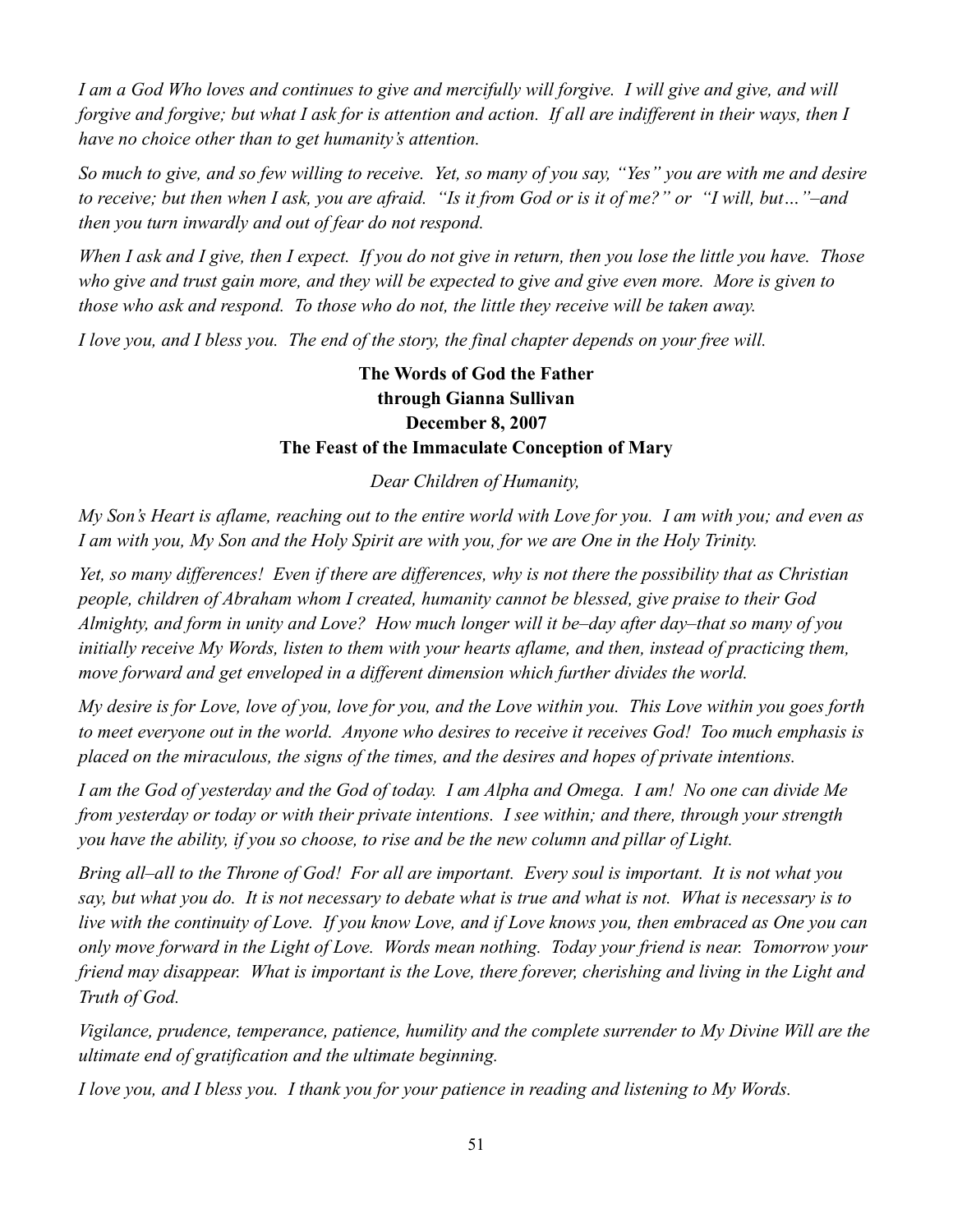# **The Words of God the Father through Gianna Sullivan To the World January 8, 2008**

*Children of Humanity,*

*Peace and blessings from Heaven!*

*I your Father love you, come to you and bless you. I give you everything that is good. I am your Creator, desiring you to be created for the fulfillment of the ultimate Truth–that being my Son Whom I gave to you unreservedly to be martyred, to be completely humiliated, to be beaten until nearly His last breath, and then to carry His own Cross to His execution which would be your freedom.*

*This explosion of Light is the Love of God! It is a "forestep" of the warmth of God to allow you to know how precious you are, how real God is, and how and why you were created–ultimately to fulfill the Plan of this world's creation. It is a step beyond, yet a step before an enlightenment, when all shall know and will have to choose. This Light is a Light of Love–an invitation.*

*And how do you prepare? Perhaps its best to look within, within your wounds, within life, and within your relationships and friendships. Look at how you want and desire to live. If it is at peace, you shall attain Peace. If it is with power, you shall fight the forces of humanity for this power. If it is with the Power of God, most dignified and loving, then you shall embrace humility. If it is in the Truth, you shall stand by the Truth until death. If it is a surrendering and abandonment, then you shall be fulfilled most abundantly and will be led at all levels to become a pillar of Light and an ambassador of Peace, a lamp that shall never be extinguished. And all shall move forward towards you for change, counseling and strength.*

*I love you. I love you so much that I have given My Son for you; and if you think this is not important enough to understand and you disregard it, then My special blessings are upon you for your strength when you realize the opportunity you have missed.*

*Peace.*

**The Words of God the Father through Gianna Sullivan To the World February 8, 2008**

*Children of Humanity,*

*Blessings and grace to you! Receive and cooperate with this grace.*

*You act as if you know so much of the future's events and what is needed for change; but truly, within yourselves, you do not! No one knows the future events or what really needs to be changed other than Myself, your Father.*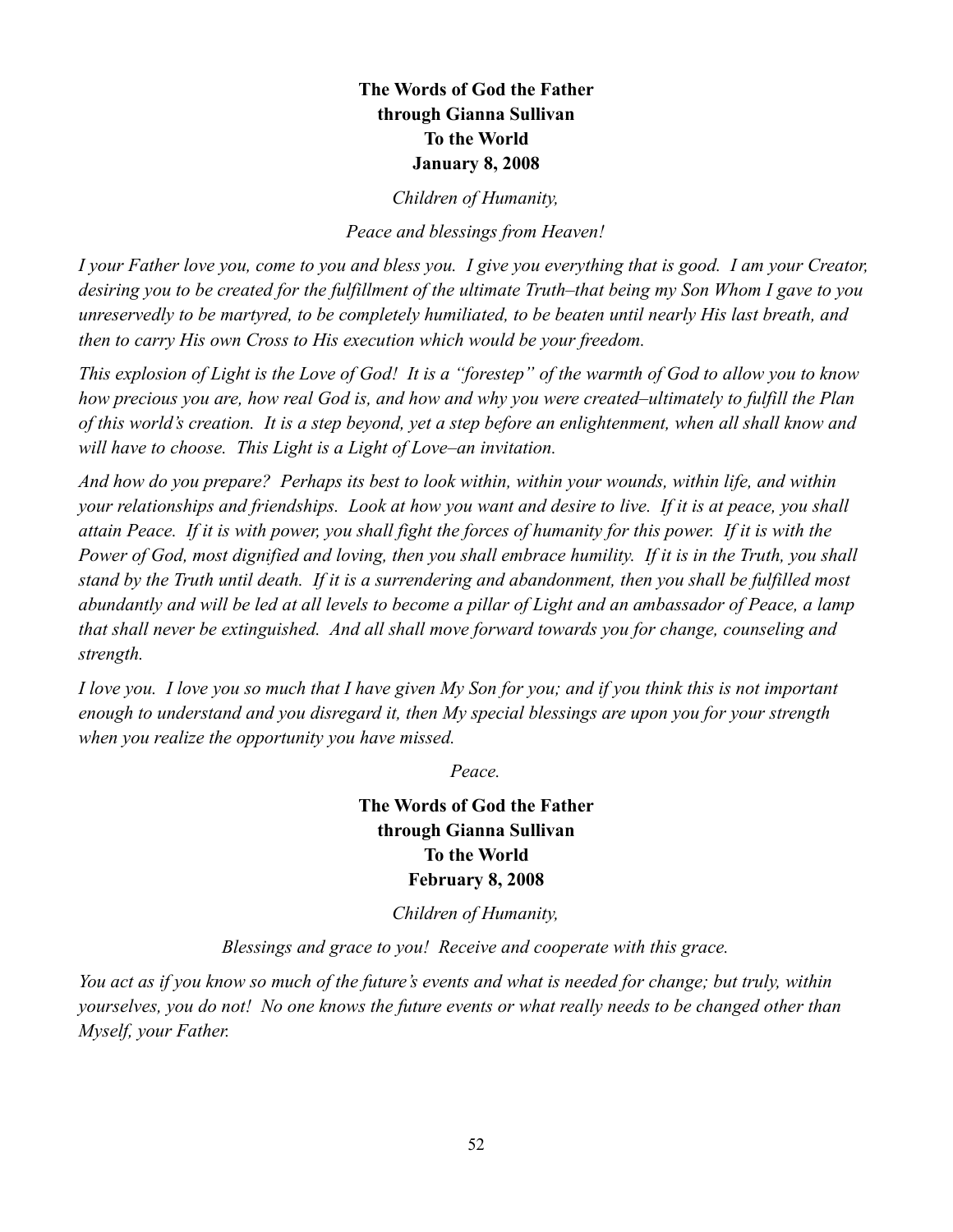*You have been welcomed, invited and encouraged to unite in harmony, not to live in division; to live in ways of good moral values and ethics; and to slay your vices and silence your anger. And yet, so many of you pass this off and do not believe that My Words are for you.*

*It is better to believe than to doubt; for once you doubt, you allow forces to enter that will betray you and deceive you. If you doubt, then the enemy can overpower you, as has happened throughout history, even to my beloved ones. In times of war with the Philistines, when my beloved ones were to protect my Ark, they doubted and were overthrown. And yes, the Ark went into the hands of the enemy.* (Sam 4:1-11)

*You must believe and live your faith, for the Truth will be revealed. Guard yourself in My Truth and be confident, so you will be able to be protected in all ways.*

*Peace. Do not receive my blessings in vain.*

# **The Words of God the Father through Gianna Sullivan To the World March 8, 2008**

*My Dear Children of Humanity,*

*Here we are, another day, a gift to you. So many people suffering, wounded, searching, grasping each breath for life! Each day is another day, an opportunity for you to live in Truth; and yet, with all the many other distractions and circumstances in this world, very few come back to the Truth.*

*This is why there is chaos–because there is no peace in your heart. There is no freedom or joy, no comfort or holy indifference. So people scatter and do not gather. Peace and Justice meet, yes indeed, but the lack of faithfulness cannot allow it to fulfill its proper measure.*

*You have all been given an opportunity in Christianity, and your own world is dwindling away. Because of your free will, there is only so much that I will force on you. I give you gifts, and I protect you. At a moment's plea, I come to grasp you and save you; but I cannot force more than that. If you do not desire the Truth and the Peace and the gift of Faith to live, then you are open to many other sources of persuasion.*

*Every day is a new opportunity to give yourself unconditionally to the Truth, regardless of your sinful ways. I, your God of Mercy, am that indeed! If you do not, then the pain and suffering, the fear and panic and confusion, and the division and scandals will only escalate.*

*As the prophets before and as the prophets now all join in unity to give glory to God through My Son, there will explode a wondrous tomorrow! Painful it might be for those who do not know the Truth and for those who do and refuse to accept it. For those who do know it and accept it, painful it might be; but the overall safety of their souls will be preserved, and the world will be brought forth to its proper place from its inception in Creation.*

*I love you. I am a patient God. I am a jealous God Who desires your heart. My Love for you is so immense that My own Son was sacrificed for your salvation.*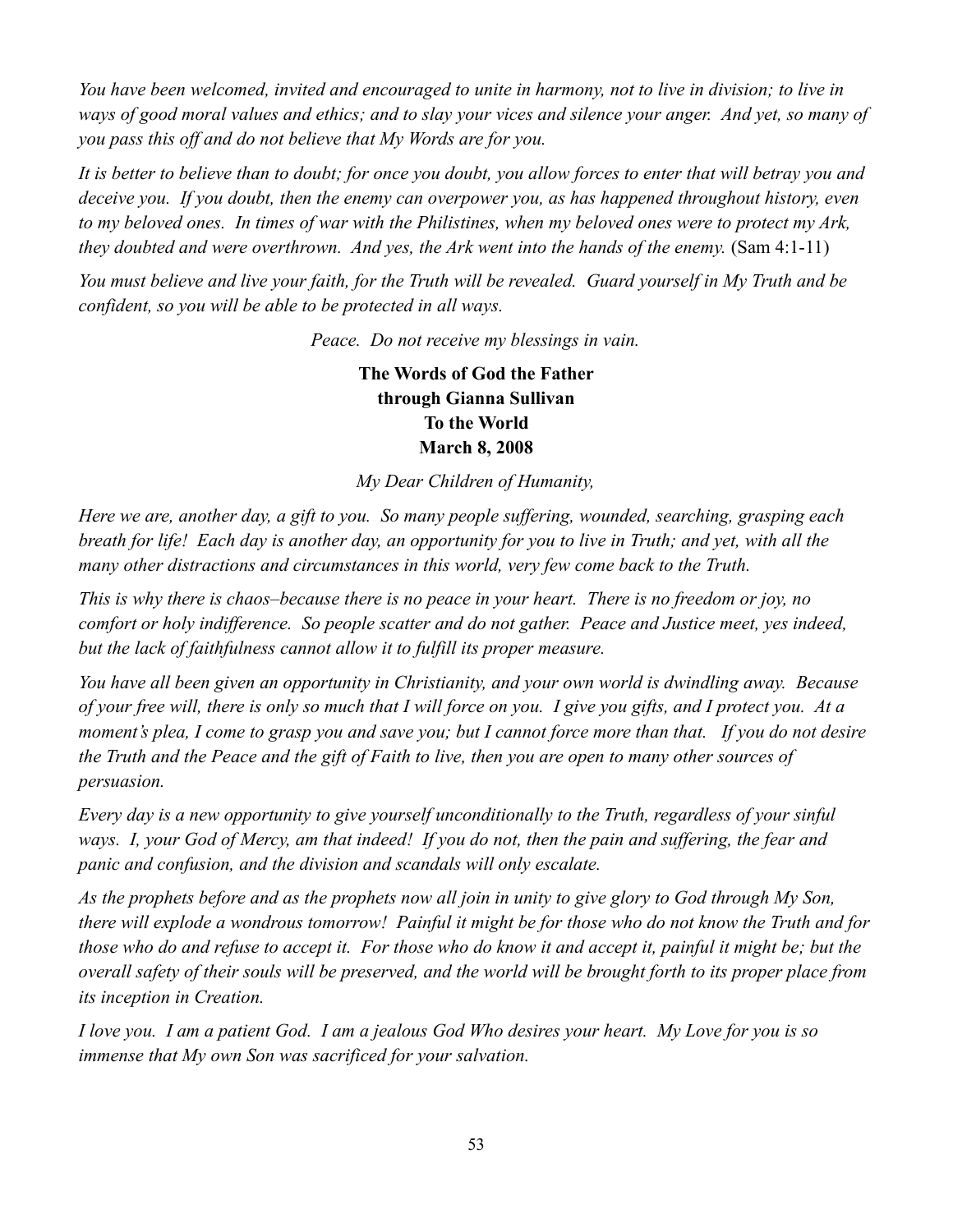# **The Words of God the Father through Gianna Sullivan To the World April 8, 2008**

*My Children of Humanity,*

*The day of creation was a blessed one indeed! The day of your salvation was blessed indeed! The day of your invitation is blessed and ongoing. The day of Life is now to be had, not that you die and are resuscitated; but it is through the Death My Son endured that was salvific, redemptive, real, and eternal so that He would die no more.*

*You have every port of glory at your fingertips if you but know how to access, retrieve, utilize and submit. In all of your passion and suffering, even unto death, you are renewed in Life, not in words but in Truth. Can you not see how special and savored by Heaven you are?*

*I am relinquishing all graces unto you, not one by one, but as if a floodgate was to open to you so that you can be inebriated by My Love and come drown in the Precious Blood of My Son, protected and full of Life.*

*Or, if you do not desire that, then the floodgates of the human natural world will pour forth and overtake you; and there, at the mercy of nature, you will have the same opportunity to drown in another world.*

*Make no mistake about how precious is the soul that is within you, created from Me. I am Who am, your Alpha, your Omega, the same Who was and Who is, forever! Learn of Me! Pray, accept your gift, and be humble.*

> **The Words of God the Father Given on May 1, 2008 The Feast of the Ascension of Our Lord through Gianna Talone Sullivan To the World For Distribution on May 8, 2008**

> > *My Children of Humanity,*

*At what cost I would give a Life for your life! At what cost would you give a life for Life? Do you not understand the depth and breadth of the most hideous torture My Son endured for you? O' yes, as a human being, Divine and free of sin! But He took it upon Himself for your freedom. Is that but "words" to you?*

*O' silly race, are you more knowledgeable than God? Are you far beyond the heavens? Are you now undefiled, infinite and most glorious? or Are you at the mercy of objects that you cannot control–perhaps nature, perhaps humans, perhaps creatures of all sorts?*

*Do you understand what it means to die? Do you understand what it means to rise? How could you rise without first descending to another place? You cannot rise until you die.*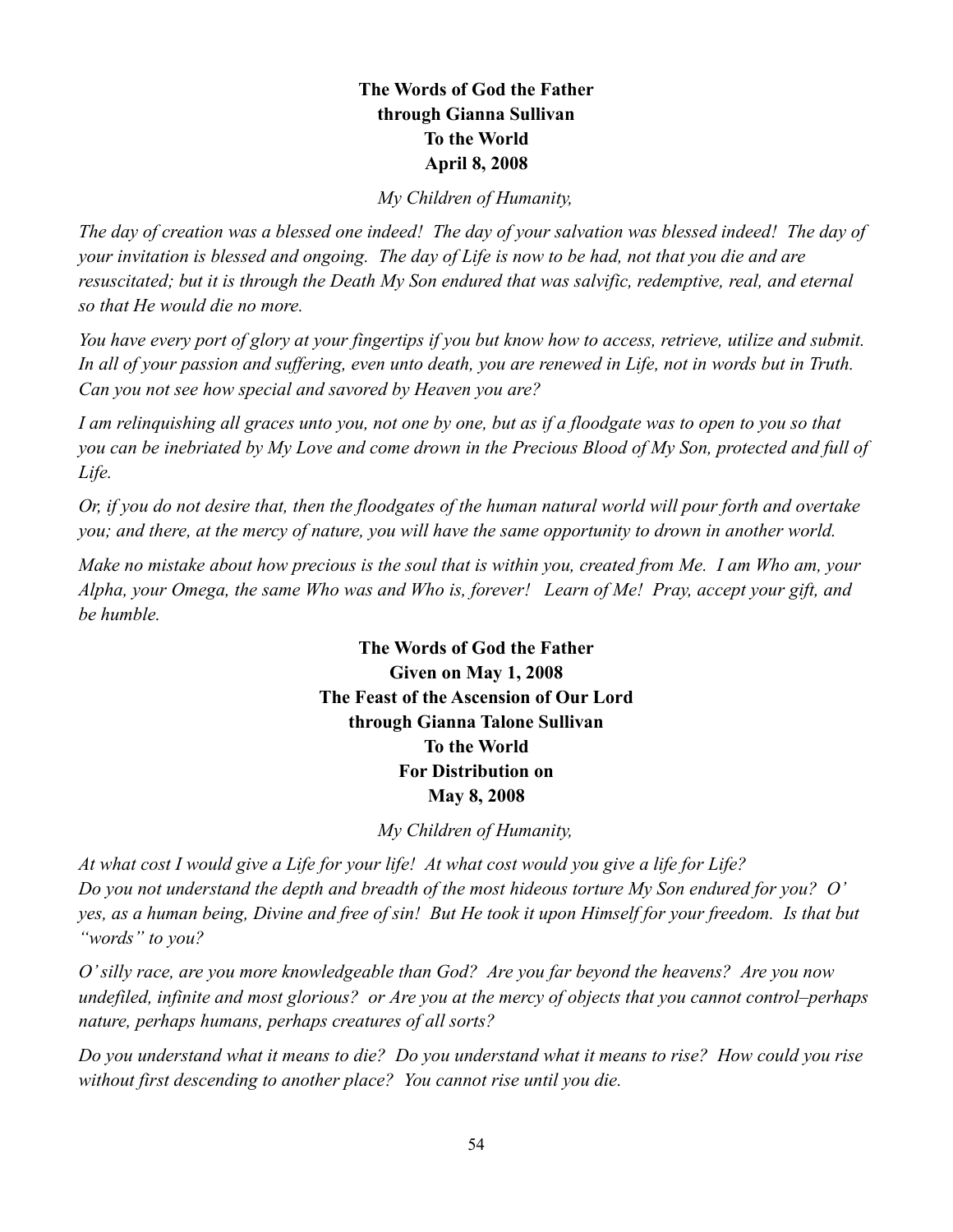*And if you die, do you know what means to rise? Do you know what it means for the soul to bring the spirit to life, and to where that soul and spirit ascend?*

*What if My Son had died and did not rise? There would be no hope for you. Every breath and word of praise whispered from your lips should give honor and glory to the Son of Man Who gave His Life to die for you so that you could rise with Him! For He had to descend only to ascend; and because of this, now when you die, you are able to ascend.*

*Those, who have ears to hear, will hear! You do not know the blessing at hand. If you did, life as you know it would be lived differently. So, because of this, life as you know it will change to become a life for the few who know it as it is. They will have full grasp of all of its glory and fruitfulness.*

*No one knows the time. Many may mock my Words, for no one desires to know the Truth before them. But there will be those who will desire it, as in ages past, who will see it unfold; and they will be the glorious ones to rejoice because they listened, responded and gave praise for Life!*

*I am there for those who want Me and who have listened along the Way. But for those who at the last moment cry out to their God, perhaps…*

(And that is the end of the story. The sentence is not finished.)

# **The Words of God the Father through Gianna Talone Sullivan To the World June 8, 2008**

*My Children of Humanity,*

*I love you, and I thank you for all of your prayers. As the God of your fathers and forefathers, I am your God of Light, always there to be by you, to protect you and to intervene. I am a good, loving Father; and yet, so many are afraid to come to Me.*

*Please, children, in all my messages to you, whether they be warnings or challenges, I am still a compassionate Father, full of Mercy and Love. Look to me, and change your ways. What "father" would deny a son or a daughter for straying from the Truth?*

*Let us celebrate and know, with all of your hearts and with love, a great new beginning awaits you, one where I will be with you.*

*Peace to you, and receive My blessings. You are never alone, in all that you do and in all that you say. In everything that you are, I am!*

*Peace.*

**The Words of God the Father through Gianna Talone Sullivan To the World July 8, 2008**

*My Children of Humanity,*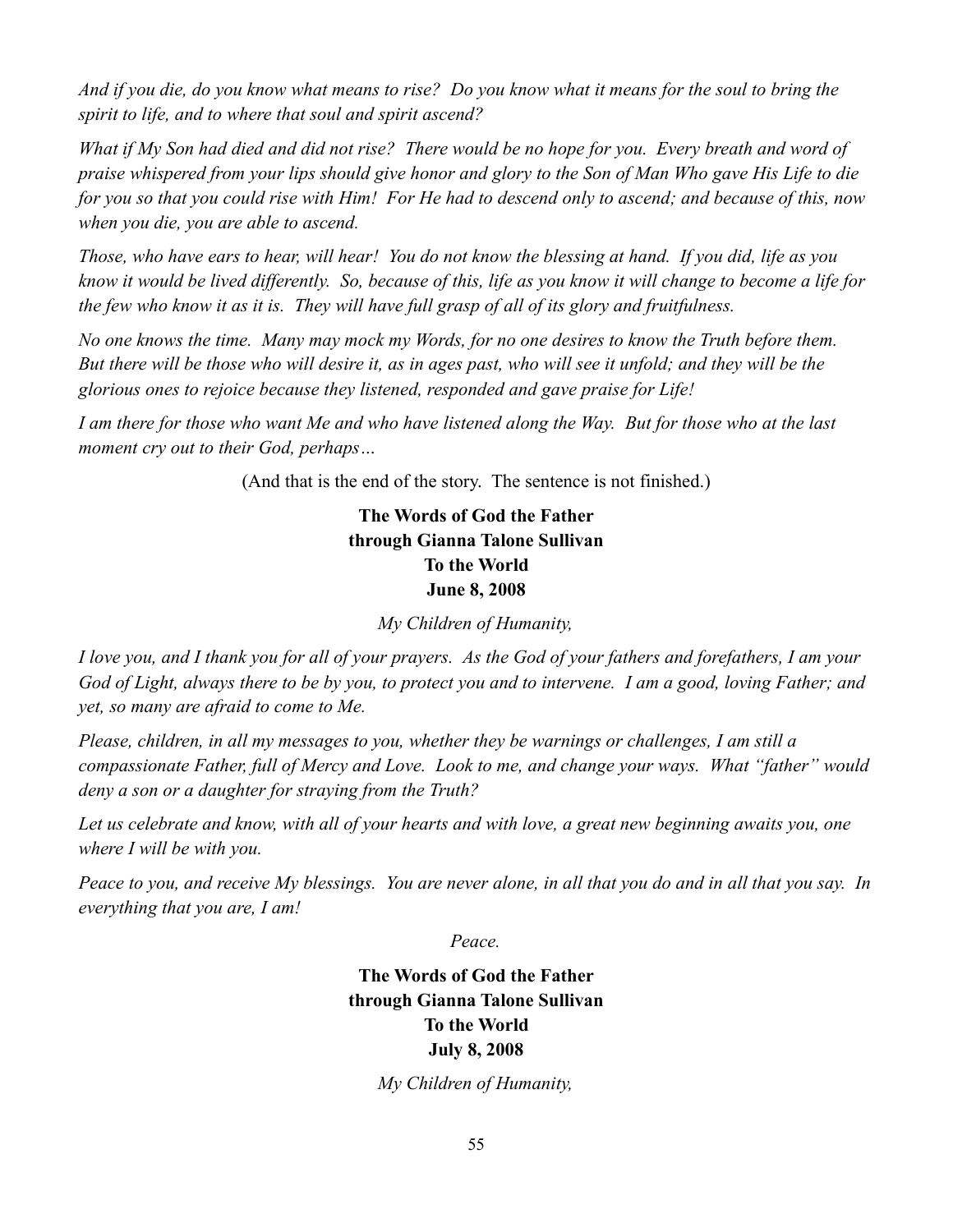*As a gracious God, I love you with a Love no parent or human being could endure. I see from afar; and yet, I see very closely. There you are. I am here with you, inviting you in a special way to pray with your heart and to be strong enough to move forward without fear.*

*So many are afraid of the Father. They have no idea how gracious a "father" is: his love, his perseverance, his patience, his endurance, his fortitude, his own fear of God, his piety and his righteousness. A father is one who gives at all times, at every moment, unconditionally and without exception.*

*Time is moving forward, and so few seem to pay attention to My great Love for all. When the time comes where there is chaos and hardships, how can you run to a Father looking for advice if you have not listened or put into practice the advice I have given before? You would be filled with yourself; and if you are filled with "self" knowledge, and the distance from your mind to your heart is great, how will you hear the quiet words, the few I will give, of instruction to help you?*

*When you hear My words, you cry in fear and you are frightened; but have you ever thought to put into practice My words to truly be athletically fit to endure spiritually? If you haven't, then do not cry; for the negligence is not on the part of your Father, but rather in your lack of response.*

*I love you. I am with you, but I will always invite you every day, more and more, to do more and to be more prepared.*

*There are two lives, a life in Me and a life as you live in the world. Choose one! You can live in the world and still belong to Me; and if you do that, you will still be prepared. But if you do not pay heed to Me, and you live your life without Me, then that is the graciousness of the reward of life you get. The payment due will be forthcoming. Your choice: one life!*

*Peace.*

**The Words of God the Father through Gianna Talone Sullivan To the World August 8, 2008**

### *Children of Humanity,*

*As a Father of Love I graciously come again in the midst of you, as I am always present, but in a different way, to rekindle a new Love with you. Through My Son and the Gift of the Holy Spirit, you have all things at your side and in reach.*

Use, ask, and devote all the graces on your own behalf and to help others. Evangelize in the way of *Love. Obey My Commandments. Do not bear false witness against your brother. Love God above all, and love your neighbor as yourself.*

*The time of great importance is here. Throughout the centuries I have led my people through trials, tribulations and persecutions. They have been victorious in war and have been defeated through lack of response and prayer or through disobedience.*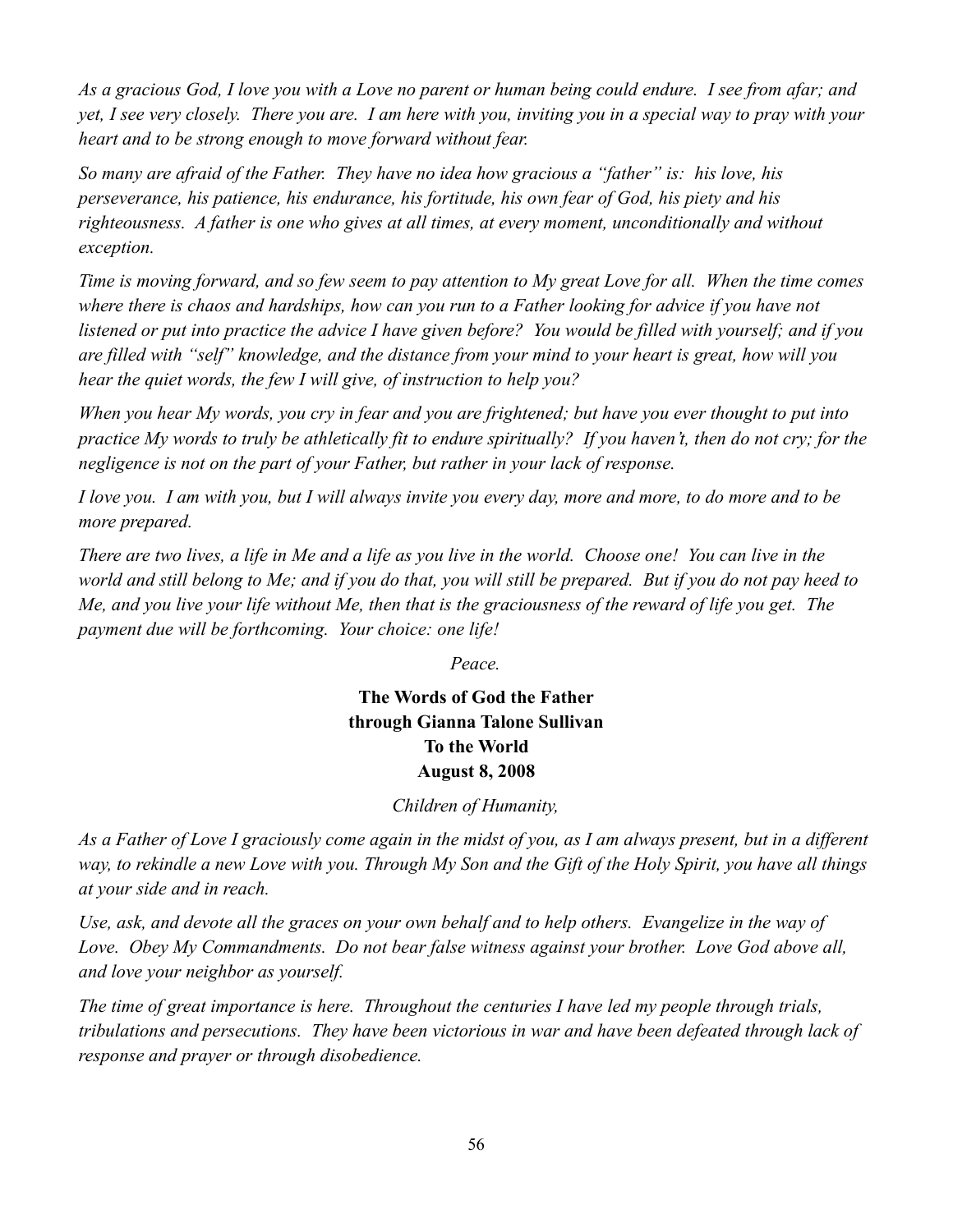*Love your God with all your heart. This time is so important. You cannot stop the Hand of God! I do what I desire. I give, and I take away. I am the Alpha and the Omega. I am the fire at night to lead in darkness, and the cloud in day to protect from danger.*

*Come and know that now, more than ever before, there is much to gain in life, protection and the virtues of Love through My Son and through the spouse of the Holy Spirit, whom the Blessed Trinity has allowed to come. For you she pleads.*

*I am Who am. I see and cannot dismiss. I forgive even if you cannot. I am faithful even if you are not. There is truly a day, when you will know; and you will miss not only this opportunity that at least my prophets before and my people believed, but you will miss the opportunity that you could have had and the graces and the protection of your soul.*

*Life* (physical life) *is only dust–a life that is breathed into you. The soul is accountable and lives for all eternity. Where the soul goes depends on your free will. In the days of old, the good and the bad fought and killed. Who won? Life went to dust. The soul went to eternity (Heaven or hell). The opportunity– freedom—was based on free will and faithfulness to Me.*

*Thou shall not kill. If you hate, then you have killed; for you have sinned already. As a rule for your own fate: reconcile and love, for I am a God Who is Just and Merciful. Only I weigh out the ultimate Truth.*

# **The Words of God the Father through Gianna Talone Sullivan To the World September 8, 2008 The Feast of the Nativity of the Blessed Virgin Mary**

# *Children of Humanity,*

*As your Father and your God, I always invite you to come before Me with open arms, willing to receive and willing to give. My "Words" are for all peoples of all faiths. They are not for a select few.*

*Be careful how you judge; for even in the time of My Son, prophets were ridiculed and mocked. The ancestors of the Pharisees and Scribes washed their hands of the blood of the prophets; and then in turn, those who followed later wondered about the outcome.* (Mt: 23:29-32) *Is it not the same today? If you can now wash your hands of the blood of My prophets who both listen and give, then who will be responsible for what comes later? Will there not still then be the same blood which you are now dismissing yourself from dealing with? My Son said, "Woe to you!"–to those of you who now kill the prophets and then later try to redeem yourselves. Is that not hypocrisy? Can you not even live and learn from the past?*

*I have given you very much–My most treasured Son, the gift of the Holy Spirit to lead and guide you, and the most pure and Immaculate Mother, Mary. To what extent will you desecrate her, only to go ahead and lift up your own self? It would be most wise and prudent for you to look to her and learn, O' you of little faith. Learn from her conviction, her devotion, her meekness, her kindness, her fidelity and loyalty to God, at all costs, living in Truth.*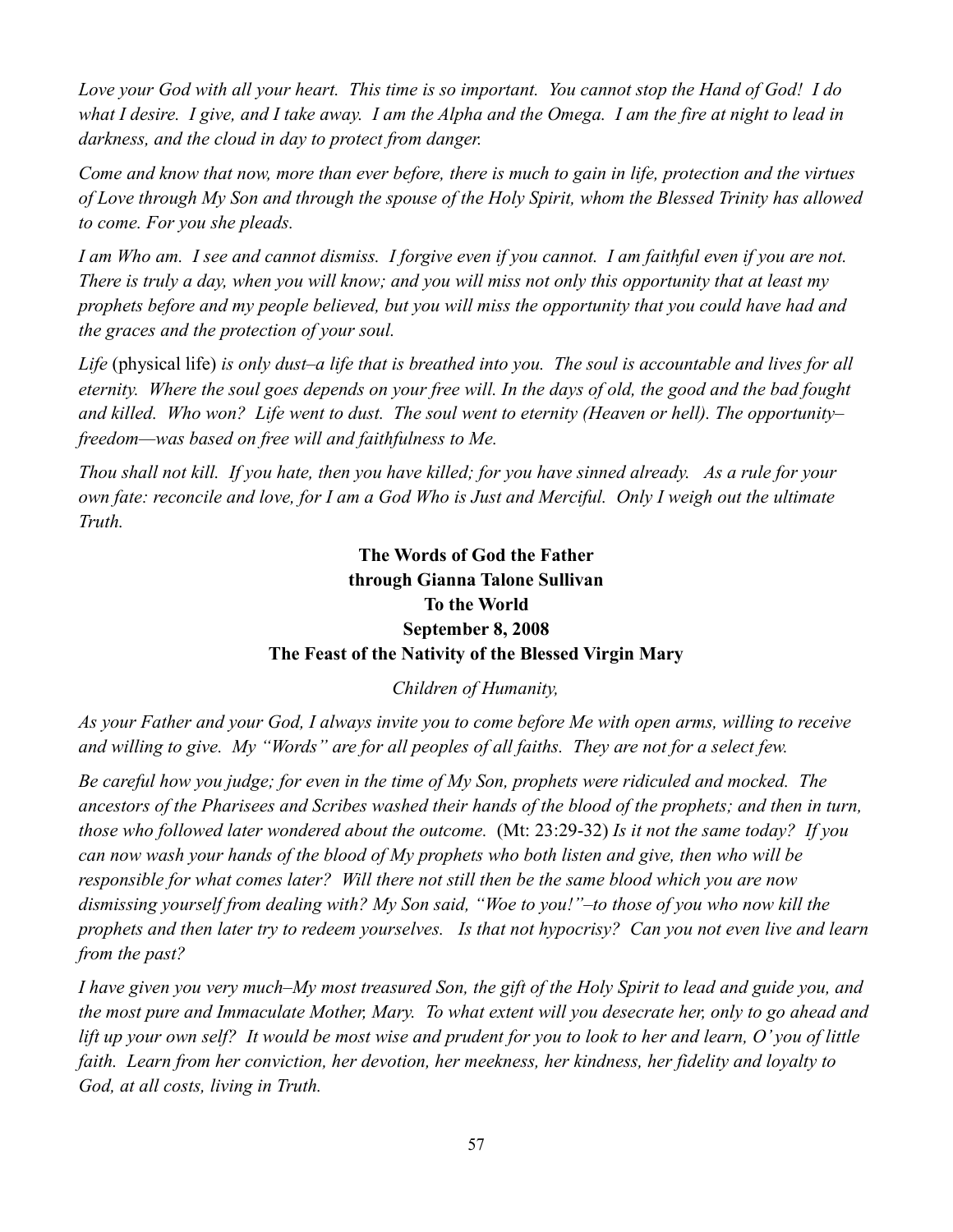*I am a patient God. I am a loving God. I have only wanted, from the inception and creation of time, for you to dwell in complete happiness and total freedom. It was through the hands of humans who bowed to evil that mankind was therefore thrown out of Paradise. That was not My doing.*

*Initially, life was created forever to be lived in Paradise. You now have that opportunity once again by avoiding temptation. Through your free will, you can reject evil and be the Truth and the Light through compassion, kindness, love and fidelity.*

*Nothing goes unnoticed. For those who have eyes to see and ears to hear, you have been given a gift. If you drape a cloth of negligence over your eyes and block your ears from hearing the Truth, then your own fate is what you make of it; for you do not allow Mercy from Heaven. Justice and Peace shall meet; and all must be held accountable. It is best to surrender and to have nothing in this world than to lose everything in the next.*

*Your time, as you know it, is limited; for the body only survives so long. The soul will have to answer, and yet cries out for Justice. You have the complete control over your vices, your thoughts, your muscles, your words, what you see and what you hear, how you act, what you say, where you walk and what you do, what you receive and what you give, how you give and how you receive.*

*For those who have eyes to see and ears to hear, this is for you to behold. Peace.*

**The Words of God the Father through Gianna Talone Sullivan To the World October 8, 2008**

*Dear Children of Humanity,*

*Allow Me to speak about the most fair and purest woman, so Immaculate and preserved without stain. She is your mentor, an advocate for the Truth. She directs you to My Son, enlightens you to know and to love the Trinity and to follow without knowing the way. How beautiful this fair Queen–so fair and beautiful that the angels plead that she would commission them on her behalf to your aid. They desire to hold your petitions and embrace them, to lay them at the Foot of the Throne.*

*How pure and loving a woman–so astute, wise and kind; so united through suffering, holy and humble, meek and patient! How blessed you are that the Most Holy Trinity has given to you the gift of this fairest Queen in this time of your need, to strengthen and to guide you, to point the way, to outline a safe path, to preserve you from harm, and to protect you from evil. In all of history throughout ages past, never has there been a Queen as pure as she! Esther led the way; Mary fulfilled the way.*

*For you who have eyes to see and ears to hear, could you be more blessed than to receive and to listen? All she has unveiled to you is unfolding! Are you dismayed, or perhaps, many even frightened? Are you astounded, or do you not care? Do you continue to desecrate, or do you change and have hope fulfilled with the faith of Love?*

*Do you not know that the angels in Heaven desire to have the power you have to suffer like unto My Son and shared by this most beloved, fair and humble servant and Queen? To love, in its purest form, is to*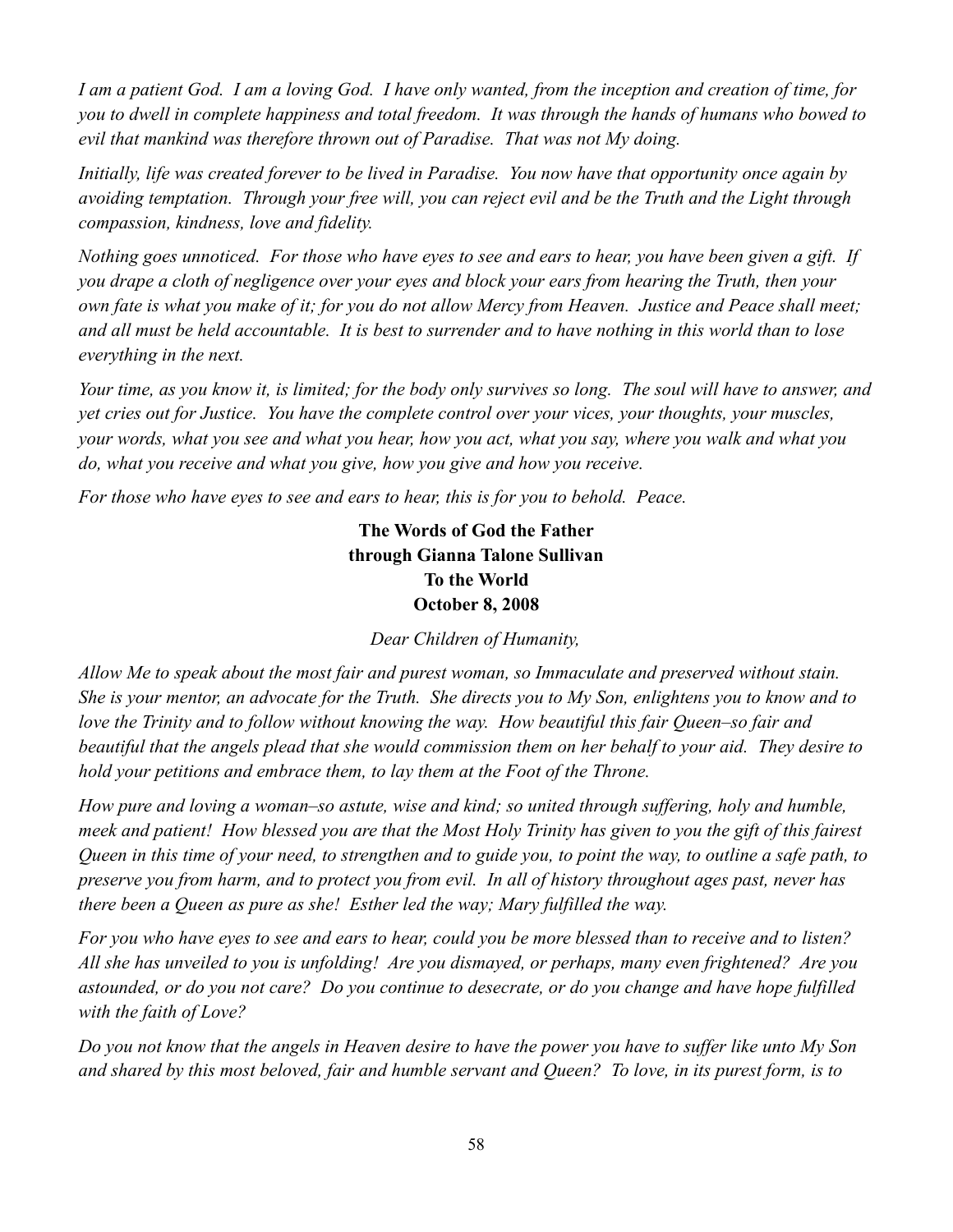*suffer–not being distracted by fear, not being cowardly in times of challenge, but being strong, faith-filled, hopeful people of God.*

*Look to your most wonderful intercessor, the spouse of the Holy Spirit, who bore the Most Precious One of God!*

*The gift of life is given to you for all eternity by means of the woman whose "fiat," sorrow, and suffering are greater than what the mind can comprehend. United to God and her Son, she is inseparable in suffering from Him Who redeemed the world. She, who in silence gave to the world, is your hope; and He is your salvation!*

*Look within and ponder, and it will be revealed to you a most wonderful enlightenment of your mind and heart.*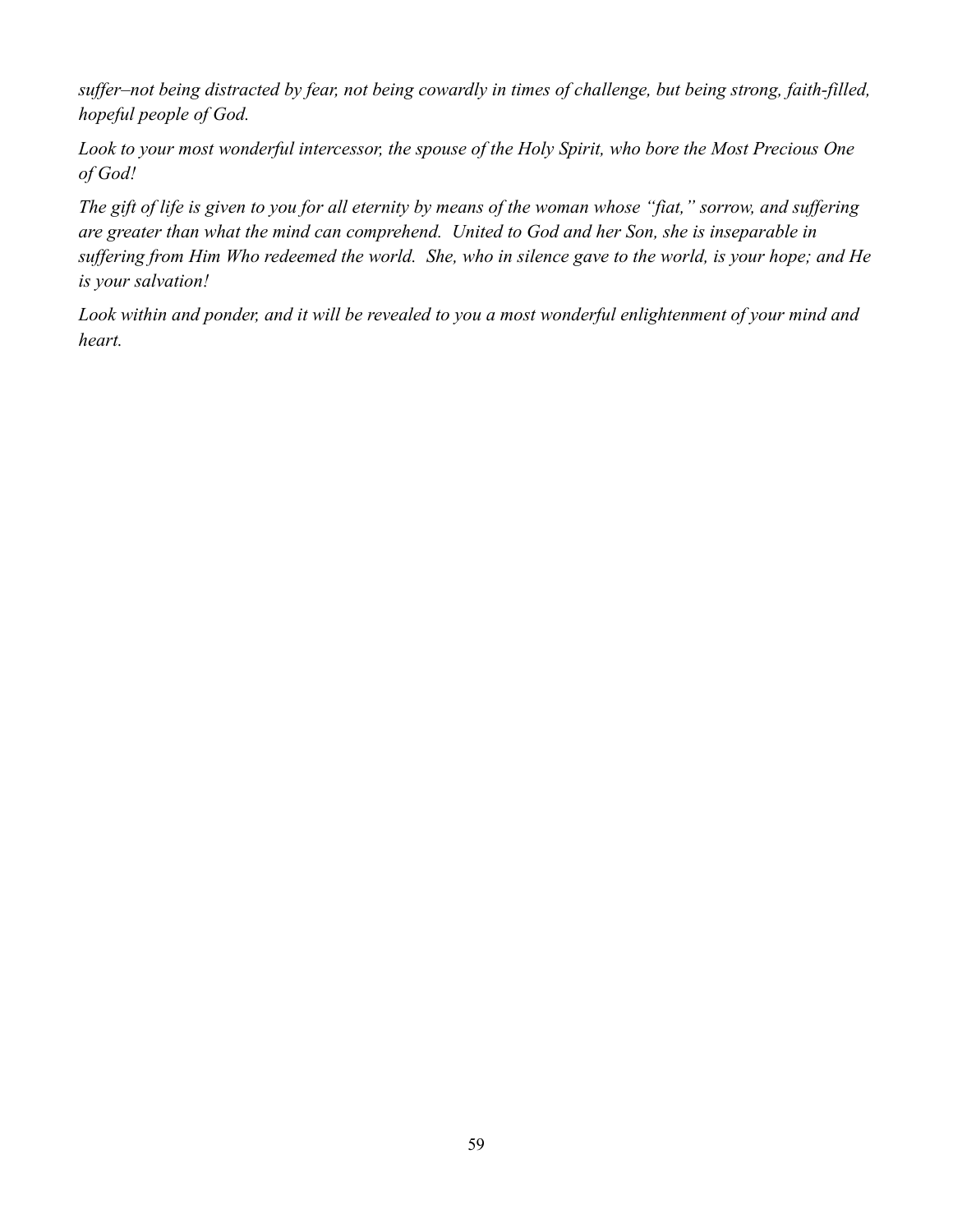# **The Spiritual Journey Through the Most Sacred Chambers of the United Hearts of Jesus and Mary**

# **Holy Love Ministry**

**[http://www.holylove.org](http://www.holylove.org/)**

This writing is adapted from **"The Way to Heaven Through the United Hearts"** found here: **[http://www.holylove.org/way\\_to\\_heaven.php](http://www.holylove.org/way_to_heaven.php)** And from **"The Revelation of Our United Hearts – The Secrets Revealed"** found here: **[http://www.holylove.org/files/med\\_1192731622.pdf](http://www.holylove.org/files/med_1192731622.pdf)**

Also see for more information:

**"Messages from Saint Thomas Aquinas on the Chambers of the United Hearts – Holy Love – Divine Love" (76 pages)**

**[http://www.holylove.org/files/med\\_1192731459.pdf](http://www.holylove.org/files/med_1192731459.pdf)**

\*\*\*

# **The Spiritual Journey Through The Most Sacred Chambers of The United Hearts of Jesus and Mary**

*"Here is the way of salvation, holiness, perfection, and sanctity, simply put."* –The Blessed Mother

## **Step 1: Salvation.**

Surrender to Holy Love, which is the two great commandments of love.

In this surrender the soul is taken into the Immaculate Heart of Mary. Her Heart is the Spiritual Refuge of all mankind and the gateway to the New Jerusalem which is the Heart of Jesus.

In this surrender the soul begins to see his greatest sins and faults.

Also in this Heart of Mary the soul begins to recognize the power and importance of the present moment.

*"I call attention, in particular, to this universal call by sounding the trumpet blast universally into the First Chamber. Do not be mistaken—the First Chamber cannot be bypassed. It is the basis and foundation of all the others. No one progresses spiritually without first being purified in the Flame of My Mother's Heart. Who amongst you can become more holy without knowing himself better?"*

(Jesus / August 12, 2007)

# **Step 2: Holiness.**

Entrance into the Sacred Heart of Jesus (Divine Love) through deeper surrender to love. Soul begins to equate Holy and Divine Love with the Divine Will of God. He aspires to personal holiness by greater surrender to God's Will, which is always Holy Love in the present moment. He begins to understand that his will is directed by what he holds in his heart.

# **Step 3: Perfection.**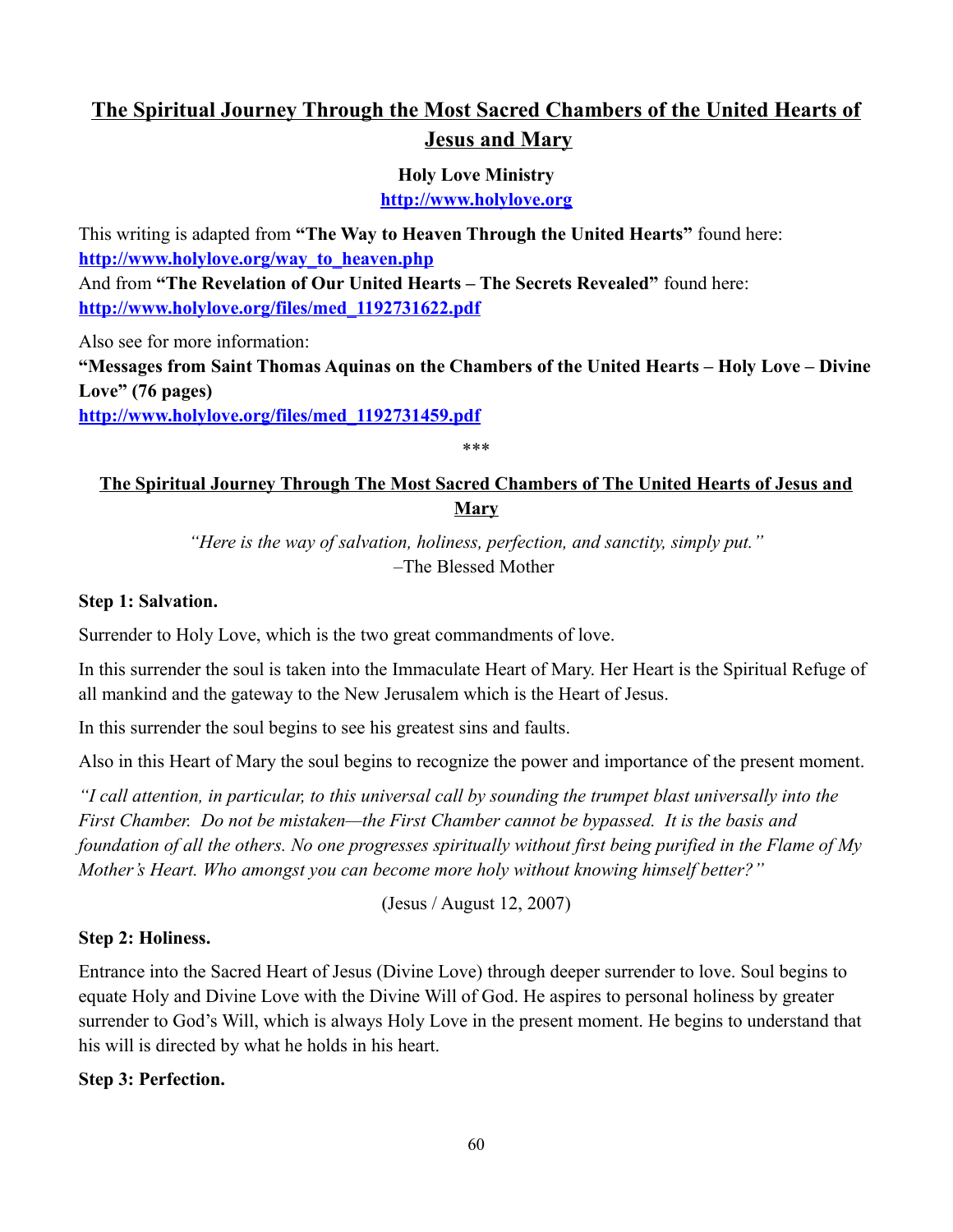The soul, now rooted in Holy and Divine Love, puts all his effort into being perfected in the virtues. He practices the virtues diligently, prays for them in his soul, and when God sees a worthy effort, He infuses the soul with these virtues.

# **Step 4: Sanctification.**

This Chamber of Jesus' Divine Heart embraces those who have successfully conformed to the Divine Will of God. There are still two entities: the soul who continually seeks conformity and is successful in this; and the Divine Will of God.

## **Step 5: Union with the Divine Will.**

Few reach this inner sanctum of Our Lord's Heart.

There is now only one entity. Self is no longer present. The soul is one with God and His Divine Will. This is the New Jerusalem.

(St. Anthony / May 20, 2000)

# **Step 6: Immersion in the Divine Will.**

*"I have come to explain to you the Sixth Chamber. It is the Heart of the Eternal Father. It embraces all the other Chambers of Our United Hearts. In this Chamber is God's promise—a new covenant of love. The souls that pass into this Sixth Chamber have reached the highest Heaven. In this life it is reserved for those who have already reached sanctity. In eternal life the saints and martyrs of love who reached the Fifth Chamber move into the highest Heaven."*

*"Since My Father's Heart embraces all the Chambers of Our United Hearts, realize He calls each soul to be immersed in this highest Heaven. For to him who has faith, all things are possible."*

# (Jesus / April 1, 2003)

*"The Sixth Chamber is the embrace of the Heart of God which is the Divine Will. The soul feels the embrace of the Father's Heart increase as his soul is drawn deeper into the Chambers of the United Hearts. This being so, please see that as the soul is drawn into the First Chamber, he feels the Father's embrace begin. Each subsequent Chamber allows the soul to feel the Father's embrace increase. The Eternal Father tries to draw each soul into the highest Heaven."*

(St. Margaret Mary Alacoque / April 2, 2003)

\*\*\*

# **INTRODUCTION**

### **June 13, 2001**

*"I am your Jesus, born Incarnate."*

*"This Revelation of the Chambers of My Heart is the greatest gift I could have given you outside of the Eucharist itself. It is a sign of My Coming Victory. It is a sign of My Victorious Reign in hearts, and in the world."*

*"To choose the journey into the Chambers of My Heart is to choose to be sanctified."*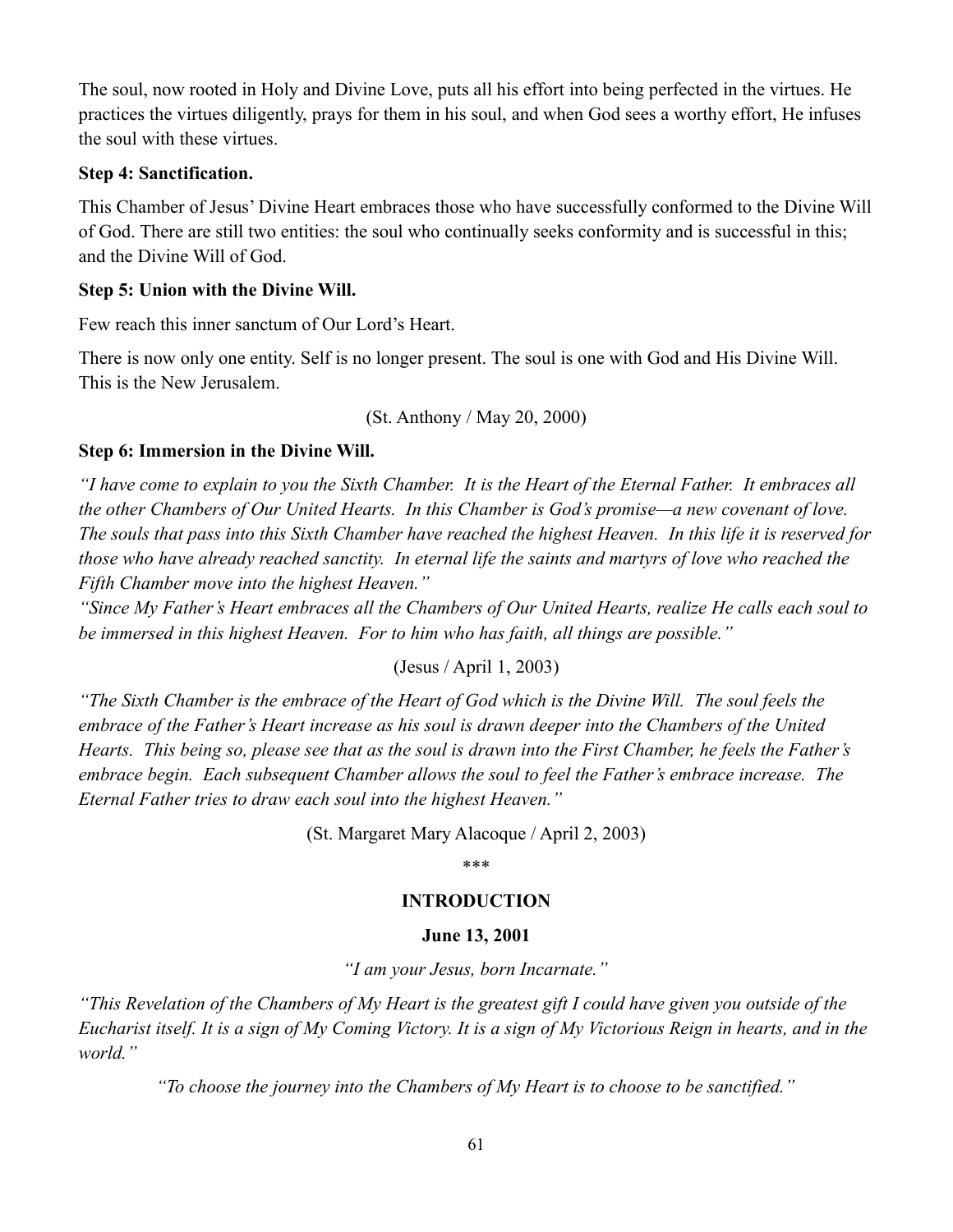*"Make it known."*

#### **August 28, 2001**

St. Thomas Aquinas comes and says:

*"Praise be to Jesus."*

*"Child, I have come to help you understand that the Revelation of the Chambers of the United Hearts is a school of theology. If you searched the depths of Scripture or the heights of theological study, you would not find a more concise path towards salvation culminating in union with the Divine Will."*

*"Jesus has given the world a seemingly simple spiritual road map. He has only just begun to expound upon the depths of this journey. You may never understand yourself the complexities of this Revelation, but I am here to tell you that the entire journey is based on trustful surrender through love."*

*"If you remember this, you will begin to ferret out all that opposes this maxim in your own heart. Then you will see the obstacles Satan places before you that hinder your journey through these Sacred Chambers."*

*"You can make this known."*

### **October 16, 2006**

#### **Feast of St. Margaret Mary Alacoque**

Jesus and Blessed Mother are here with Their Hearts exposed, and St. Margaret Mary Alacoque is to the front of them, only she is very tiny. Blessed Mother and St. Margaret Mary Alacoque say:

*"Praise be to Jesus."*

Jesus says:

*"I am your Jesus, born Incarnate."*

Jesus:

*"There are many Chambers in My Heart of Hearts,"* and He smiles.

Jesus then says to Maureen:

*"That was the first thing I said to you about the Chambers of My Sacred Heart seven years ago on this date."*

*"Now at this property, at this Prayer Site and within this Mission, the Chambers of My Heart are laid*  bare. The doors of each Chamber are open to all humanity, all people and all nations. It is by merit of *mankind's pursuit of these Chambers that peace will come into the world, and We will be triumphant."*

*"We're blessing you with the Blessing of Our United Hearts."*

\*\*\*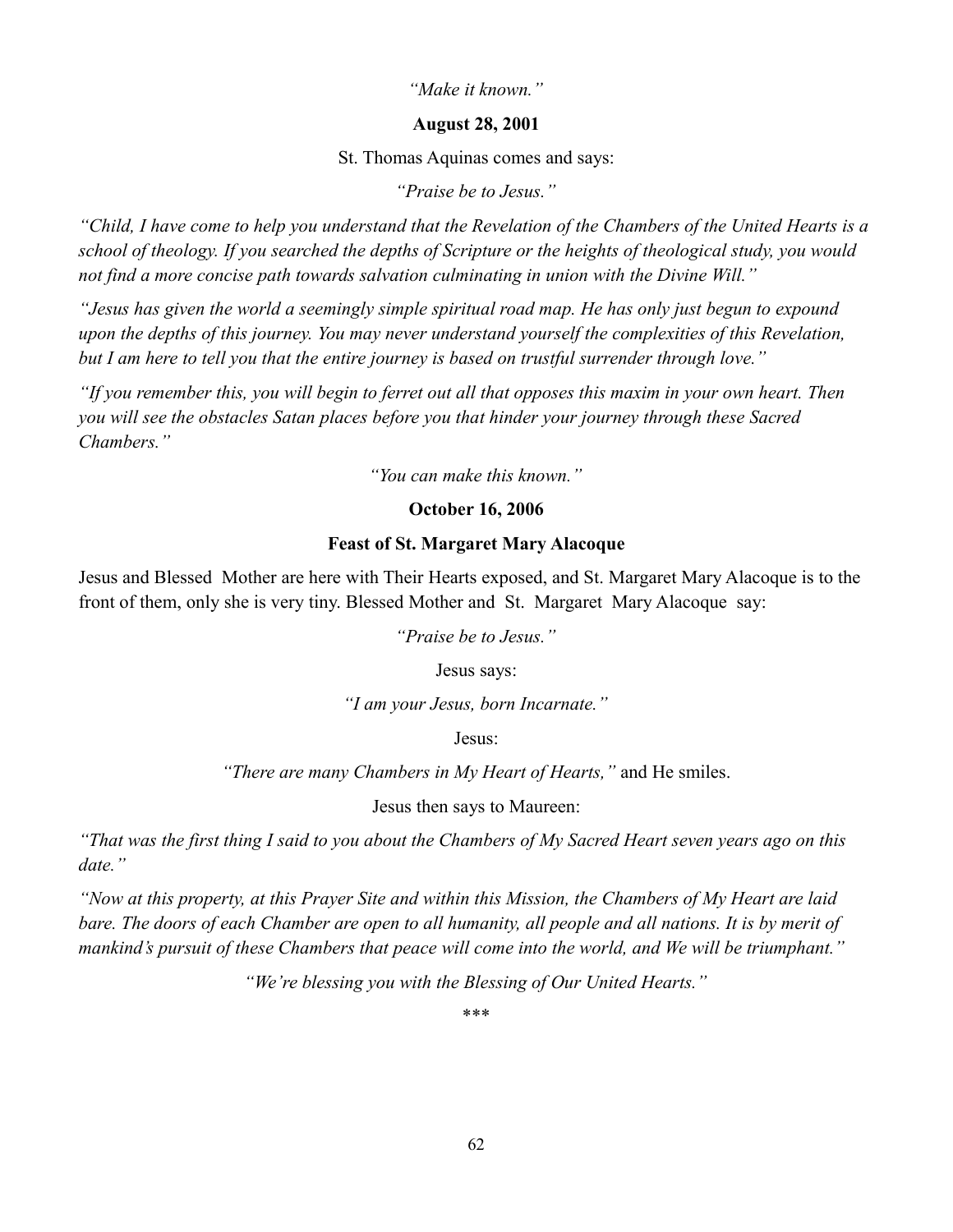### **The Revelation of Our United Hearts – The Secrets Revealed**

In January and February of 2001, Jesus dictated the following series of messages to the visionary, Maureen Sweeney-Kyle, in which He revealed the "secrets" of the five Chambers of the United Hearts.

## **INTRODUCTION**

*"I am your Jesus, born Incarnate."*

*"In the beginning My Father created heaven and earth. He created man and formed the first woman from his rib in order that they love, honor, adore and obey Him. Because of their sin, I was sent as Redeemer."*

*"But today, man continues in his sin. Many fail to discover the path of salvation and fall prey to Satan's deceit. Therefore, I have sent My Mother ahead of Me with the message of Holy Love. I have come after Her, revealing the message of Divine Love and the complete message of Our United Hearts."*

*"This is the way of salvation, holiness, perfection, conformity and unity."*

(Jesus 01/24/2001)

#### **FIRST CHAMBER – SALVATION**

*"I am your Jesus, born Incarnate."*

*"I have come to further dictate to you the secrets of Our United Hearts – salvation, holiness, perfection, conformity and unity."*

*"In the world today the vast majority of the world's population remains unconverted; that is, they do not pursue their own salvation. Conversion comes through the grace of My Mother's Heart. Thus, the Immaculate Heart of Mary is the First Chamber of Our United Hearts. It is the antechamber to holiness, perfection, conformity and unity."*

*"The Heart of My Mother is Holy Love – the two great commandments – to love God above all else and his neighbor as himself. No one attains salvation who will not abide by these commandments. And so, with or without knowing this, the soul who seeks his own salvation must gain entrance to the First Chamber of Our United Hearts – Holy Love – My Mother's Heart."*

*"Once the soul gains admittance to My Mother's Immaculate Heart, his most glaring faults are brought to light through the Flame of Holy Love – The Flame of Her Heart. If he perseveres in grace, these faults will be burned away and the soul will be allowed to pass into the Second Chamber of Our Hearts which is personal holiness. Now he is entering Divine Love and My Divine Heart."*

(Jesus 01/25/2001)

#### **SECOND CHAMBER – HOLINESS**

*"I have come to you – your Jesus, born Incarnate."*

*"I invite you to see that each Chamber of My Sacred Heart is approachable only through a greater submission of free will. Thus, as the soul approaches the Second Chamber of My Heart, he begins his martyrdom of love; that is, he dies to his own free will as a sacrifice of love."*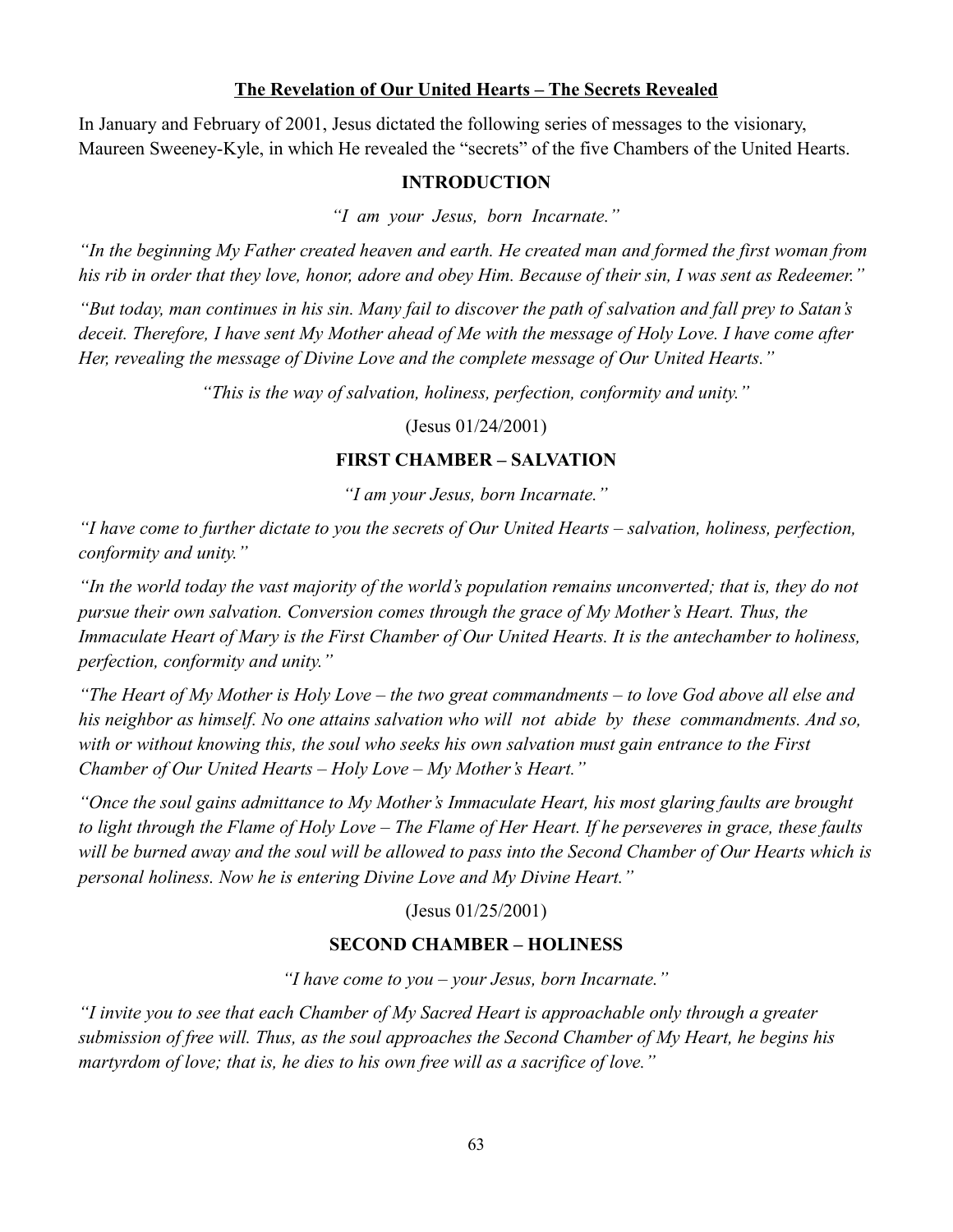*"In the Second Chamber of My Majestic Heart – The Flame of My Heart – the soul pursues holiness. The Flame of Divine Love reveals small flaws of character that separate the soul from Me. In this Chamber of My Heart the soul is more aware of the present moment. He understands the past must be committed to My Mercy – the future to My Provision. He opens himself up to the grace of the present moment."*

*"The souls in the Second Chamber of My Heart are becoming more aware of the Eternal Father's Will for them and most accepting of My Father's Will. Then as they surrender more and more to the Divine Will in the present moment, they prepare themselves for entrance into the third Chamber of My Sacred Heart."*

#### (Jesus 01/26/2001)

#### **THIRD CHAMBER – PERFECTION IN VIRTUE**

*"I am your Jesus, born Incarnate."*

*"As the soul decides to pursue holiness, he is made more aware of the depth or lack of depth of the virtues in his heart. Every virtue proceeds from love and humility. Therefore, the depth of love and humility in the heart dictates the depth of every virtue."*

*"Every virtue originates from the power of the Holy Spirit. A person may know how to behave lovingly and humbly, but it is all pretense unless these virtues are alive and thriving in the heart. No virtue originates in the intellect. Further, the one who desires to be known as humble, holy, virtuous is practicing false virtue. The practice of virtue needs to be between the soul and his Creator."*

*"As the soul attempts to polish the virtues in his heart and refine them in the eyes of God, he enters the Third Chamber of My Heart. In this Chamber the soul finds himself tested over and over in every virtue, for it is the test that strengthens or weakens virtue according to the soul's response."*

*"This is the Chamber that fine-tunes holiness by testing the virtues as gold in the Flame of Divine Love. As the gold is refined, the soul is prepared for the next Chamber of My Heart."*

(Jesus 01/27/ 2001)

#### **FOURTH CHAMBER – CONFORMITY WITH THE DIVINE WILL**

*"I am your Jesus, born Incarnate."*

*"I have come to describe to you the Fourth Chamber of Our United Hearts. This is the Chamber of sanctification. The soul that seeks conformity with the Will of God enters this fourth Chamber after he has successfully surrendered his will to a virtuous life of Holy Love in the present moment."*

*"In this, the Fourth Chamber of Our United Hearts, there are still two distinct wills – man's will and the Divine Will. Man's will can be likened to gelatin in a mold. An effort is being made in this Fourth Chamber to overcome every semblance of sin – even small sinful habits – in order to transform the human will into the likeness of the Divine Will. The soul is able to accept all things as from the hand of God."*

(Jesus 01/29/2001)

## **FIFTH CHAMBER – UNION WITH THE DIVINE WILL**

*"Behold! I am your Jesus, born Incarnate."*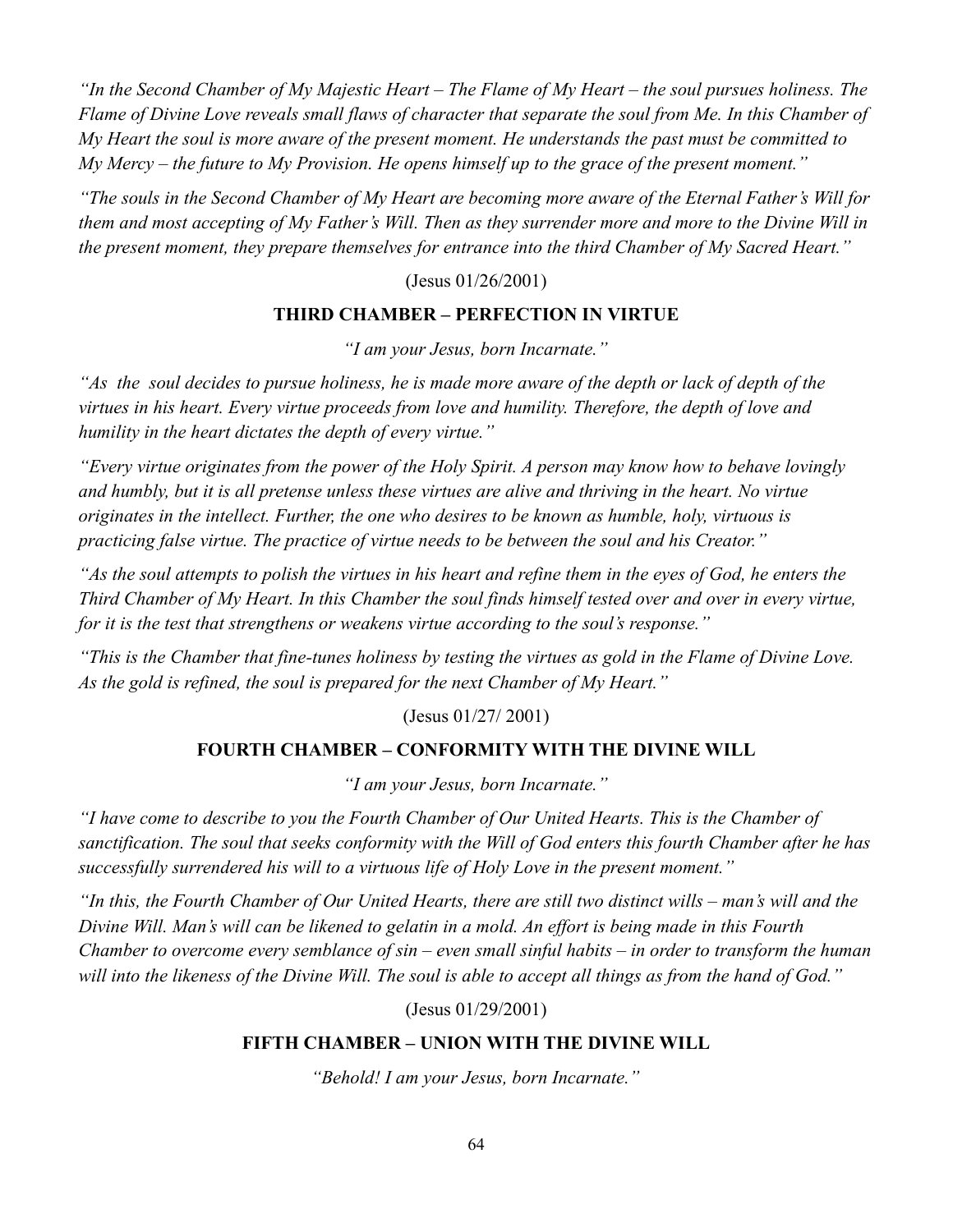*"I have come to describe to you the Fifth and most intimate Chamber of My Divine Heart. In this Chamber the soul is consumed with the desire to love Me – to please Me. In this love the soul is taking a giant step beyond conformity to the Divine Will. In conforming to the Will of God there are still two wills – God's Will and the human will. The soul is making the effort to accept all things as from the Hand of God."*

*"But in this most elite and intimate Fifth Chamber of My Heart, the soul not only accepts, but loves God's Will for him. It is in this love that has been perfected in the greatest degree possible that the soul comes to union with the Divine Will. Few reach this fifth Chamber of My Heart."*

*"See then that it is love that invites you into the First Chamber – the Immaculate Heart of My Mother. It*  is love that invites you into the Second Chamber seeking greater purification and holiness. It is love that *desires perfection in the virtues – the Third Chamber. It is love that takes the soul into the Fourth Chamber conforming the human will to the Divine. It is love which brings the soul into union with God in the Fifth Chamber. It is the depth of the soul's surrender to love that determines his eternity."*

(Jesus 01/31/2001)

## **CONCLUSION**

*"I am your Jesus, born Incarnate."*

*"If love is the entrance to each Chamber of My Heart, please understand then, that it is only by a deeper surrender to love that the soul can be transported from one Chamber to another."*

*"In the First Chamber the soul must decide to love God more than sin. That is his salvation – the Heart of My Mother. In the Second Chamber the soul loves God and neighbor even more and seeks holiness. In the Third Chamber through a purer love the soul seeks perfection in every virtue. In the Fourth Chamber the purified soul, now more perfected in virtue, desires to conform his will to the Will of God. And those precious souls who reach the Fifth Chamber of My Heart, live in union with God's Will. God lives in them and they in Him. My Father establishes His Kingdom within the hearts of those who enter the Fifth Chamber of Our United Hearts."*

*"Pray this prayer:"*

"Dear United Hearts of Jesus and Mary, I desire to surrender to Holy and Divine Love in all things, in all ways and in every present moment. Send me the grace so that I may do this. Help me as I try to respond to this grace. Be my protection and provision. Take up Your Reign in my heart. Amen."

(Jesus 02/01/2001)

# **THE SIXTH CHAMBER – THE HEART OF GOD THE FATHER**

The revelation of a Sixth Chamber – the Heart of God the Father – the Highest Heaven – began in April of 2003.

# **April 1, 2003**

*"I am your Jesus, born Incarnate…"*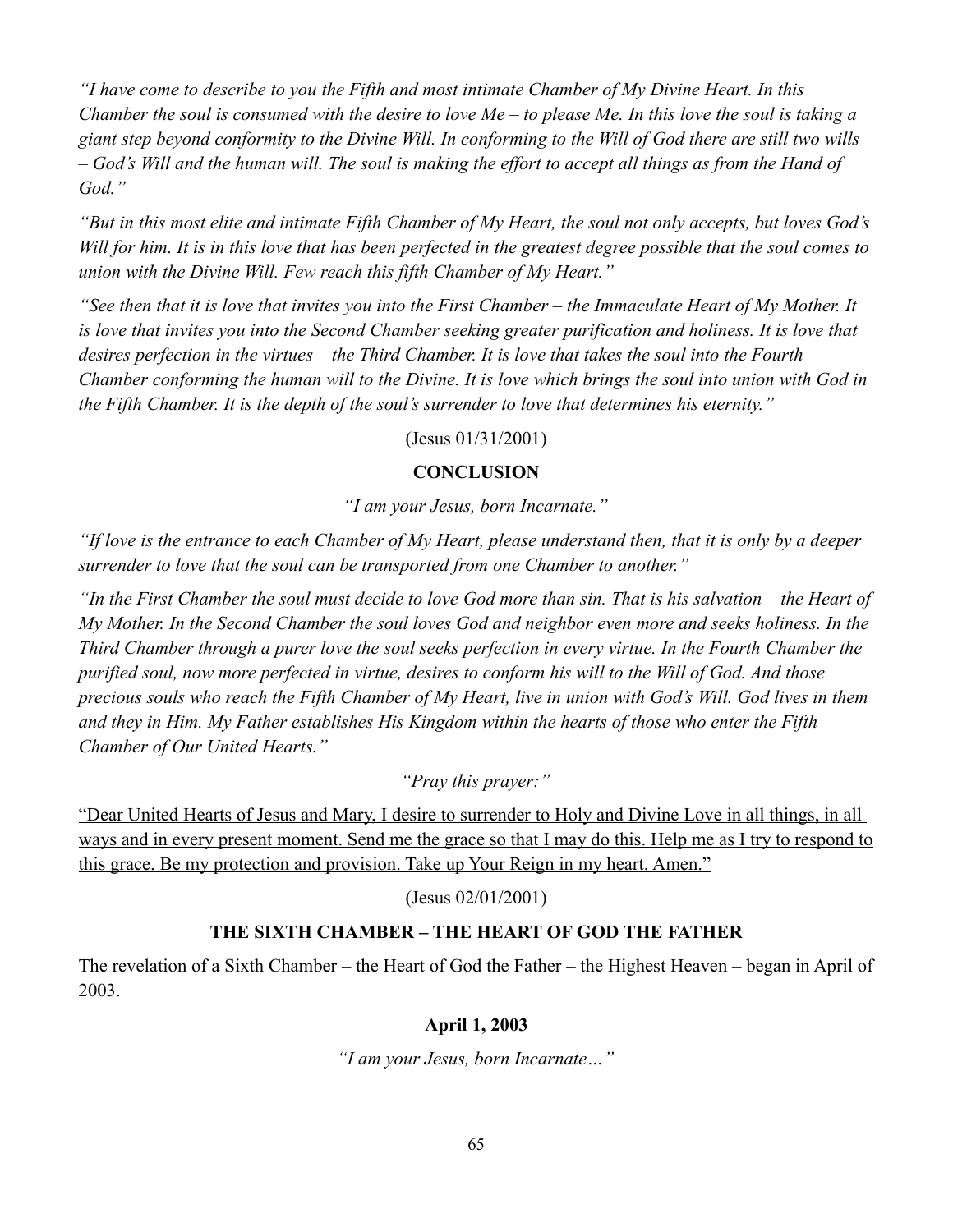*"I have come to explain to you the Sixth Chamber. It is the Heart of the Eternal Father. It embraces all the other Chambers of Our United Hearts. In this Chamber is God's promise — a new covenant of love. The souls that pass into this Sixth Chamber have reached the Highest Heaven. In this life it is reserved for those who have already reached sanctity. In eternal life the saints and martyrs of love who reached the Fifth Chamber move into the Highest Heaven."*

*"Since My Father's Heart embraces all the Chambers of Our United Hearts, realize He calls each soul to be immersed in this Highest Heaven. For to him who has faith, all things are possible."*

#### **April 2, 2003**

*"Praise be to Jesus."*

*"I am Margaret (Mary Alacoque). I have come to explain the Sixth Chamber as easily as I can."*

*"The Sixth Chamber is the embrace of the Heart of God which is the Divine Will. The soul feels the embrace of the Father's Heart increase as his soul is drawn deeper into the Chambers of the United Hearts. This being so, please see that as the soul is drawn into the First Chamber, he feels the Father's embrace begin. Each subsequent Chamber allows the soul to feel the Father's embrace increase. The Eternal Father tries to draw each soul into the Highest Heaven."*

#### **January 28, 2005**

St. Thomas Aquinas comes and says:

*"Praise be to Jesus."*

*"Let us explore the Sixth Chamber — the Heart of God. In this Chamber the Heart of God comes alive in the soul. The soul then becomes a living tabernacle of the Divine Will. Such a soul is always at peace, for he has overcome the temptation to pride resulting in impatience, greed, anger and every sort of debauchery born of pride."*

*"Such a soul exists in the Heart of God at every moment and with every breath. He lives to appeal to God alone and to please others as they are pleasing to God."*

*"Strive for this — it is attainable!"*

#### **CONCLUDING THOUGHTS**

#### **June 27, 2006**

St. Thomas Aquinas comes. He says:

*"Praise be to Jesus."*

*"Jesus and Mary have sent me to help you understand this final teaching about the United Hearts. The Sacred Heart of Jesus and the Immaculate Heart of Mary are sealed together for all eternity through the Divine Will of the Eternal Father. It is the Divine Will, which is One with the Heart of the Father, that embraces — encapsulates — the United Hearts. The Chambers of the United Hearts represent the various levels or depths that the soul embraces of God the Father's Will."*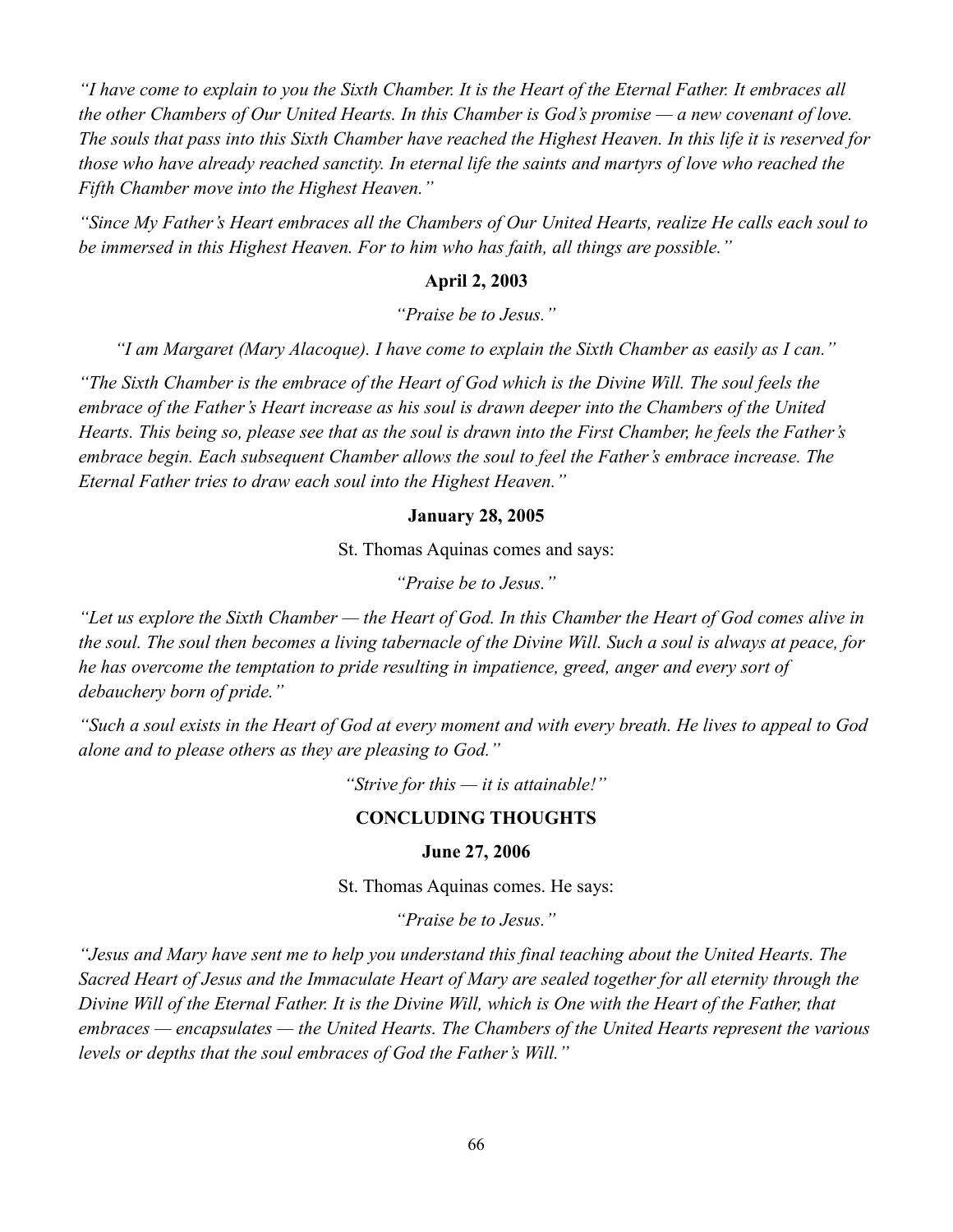*"So you see, the entire spiritual journey that Heaven has revealed here is a journey — beginning to end — into the Divine Will of God."*

## **February 23, 2007**

I (Maureen) see a large Flame form around the tabernacle and then advance towards me. I understand that It is the Heart of God the Father. He says:

*"Let us give praise now to Jesus, My Son, ever present in the tabernacles of the world."*

*"Realize, My child, that it is by My Hand and through My Divine Will, every grain of sand is formed, every drop of water is put in the ocean, every ray of sunlight brightens your day. I control the movement of the waves upon the shore. It is I Who regulate the formation of every cloud and their place in the sky. If I can do all of this, understand that there is no present moment in its passing that I have not created and given to you. As I give you each moment, I design the circumstances, the crosses and the graces that come with it. Knowing all of this now, see how foolish it is of mankind not to trust in Me."*

*"Further, I tell you, while there is much talk about living in My Divine Will, most do not understand how to accomplish this goal. This is why the Revelation of the United Hearts has been given to the world. The Chambers of the United Hearts are a step by step journey into My Divine Will and the Flame of My Heart. You cannot jump from the ground to the top of the ladder without climbing the ladder. You cannot jump into My Divine Will by saying you are there without surrendering to the spiritual journey first. Today there is too much talk about the goal and not enough talk about how to attain it."*

*"The spiritual journey through the United Hearts must become familiar to all."*

*May God bless you with the Complete Blessing of The United Hearts!*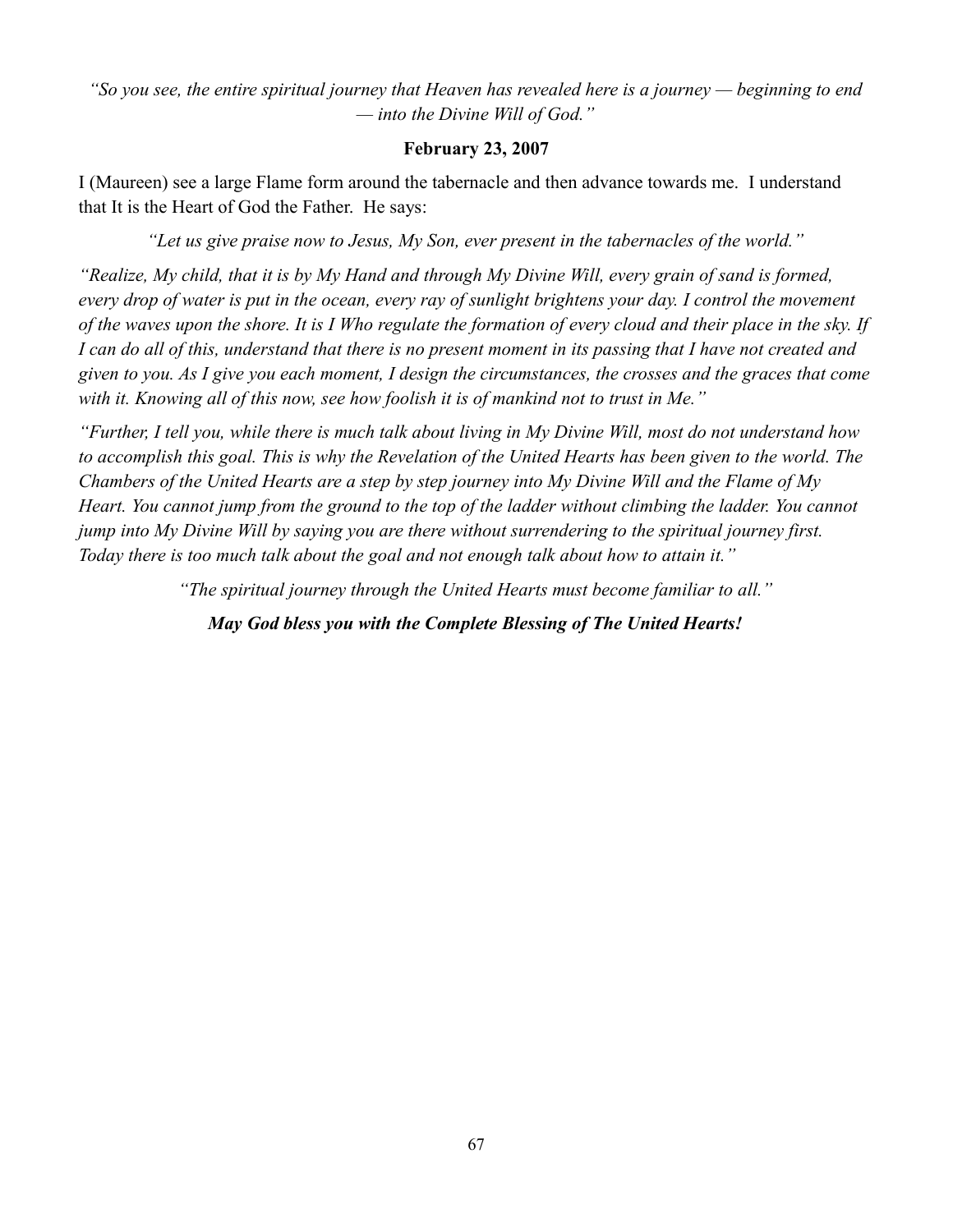# **The Goal of All Humanity: Messages on the Sixth Chamber of the Heart of God**

*The Sixth Chamber of The United Hearts of The Most Holy Trinity & Our Lady Unitive Love in The Loving Divine Heart of The Heavenly Father*

**Heavenly Messages as provided through Holy Love Ministry**

# **[http://www.holylove.org](http://www.holylove.org/) April 1, 2003 At Adoration of the Blessed Sacrament**

"Thank you, Jesus, for letting me come here today."

*"I am your Jesus, born Incarnate."*

*"My daughter, when you long to be here with the burning love that rises up in your heart, it is itself worth more to Me than the ones who come but carry the problems of the world in with them. I seek singularity of heart."*

*"I have come to explain to you the Sixth Chamber. It is the Heart of the Eternal Father. It embraces all the other Chambers of Our United Hearts. In this Chamber is God's promise–a new covenant of love. The souls that pass into this Sixth Chamber have reached the highest Heaven. In this life it is reserved for those who have already reached sanctity. In eternal life the saints and martyrs of love who reached the Fifth Chamber move into the highest Heaven."*

*"Since My Father's Heart embraces all the Chambers of Our United Hearts, realize He calls each soul to be immersed in this highest Heaven. For to him who has faith, all things are possible."*

### **April 2, 2003**

*"I have come to help you understand this Sixth Chamber of Our United Hearts. When you try to comprehend what I tell you on your own, you get into trouble. I am your Jesus, born Incarnate."*

*"The Sixth Chamber – the Will of My Father – clothes all the other Chambers, and yet to reach it you must pass through all the other Chambers – for the Sixth Chamber is the highest Heaven. So, how can you pass through it but not be contained in it? In order to get into the First Chamber which is Holy Love, the soul must, to some degree, pass into My Father's Will – for Holy Love is the Divine Will as is every Chamber."*

*"At the beginning, the Will of My Father acts as a sieve – filtering out iniquity and self-will, and helping the soul to hang onto the Will of God. With each successive Chamber more of the soul's own will slips through the 'sieve', and more of the Divine Will fills the soul. The souls that do reach the Sixth Chamber – the highest Heaven – either, in this life or the next – are consumed with the Divine Will and no longer exist alone – only in God."*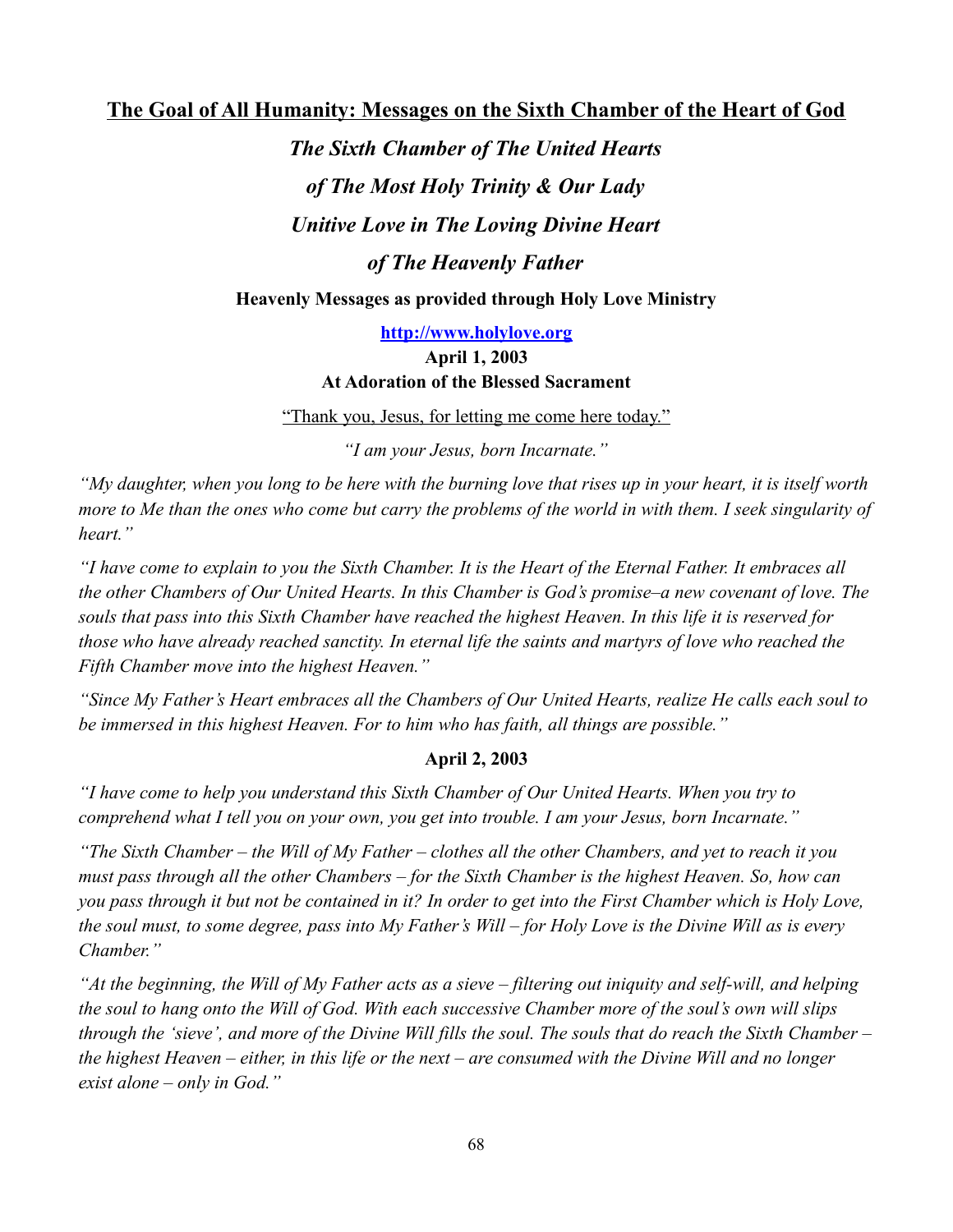*"You ask Me to explain the concept – the highest Heaven. I cannot explain it in human terms. It is not a concept or a place. It is more of an experience. Certain ones may come close to this experience, but most never reach it."*

### **April 2, 2003**

## *"Praise be to Jesus."*

*"I am Margaret (Mary Alacoque). I have come to explain the Sixth Chamber as easily as I can."*

*"The Sixth Chamber is the embrace of the Heart of God which is the Divine Will. The soul feels the embrace of the Father's Heart increase as his soul is drawn deeper into the Chambers of the United Hearts. This being so, please see that as the soul is drawn into the First Chamber, he feels the Father's embrace begin. Each subsequent Chamber allows the soul to feel the Father's embrace increase. The Eternal Father tries to draw each soul into the highest Heaven."*

### **April 2, 2003**

St. Thomas Aquinas comes. He says:

*"Praise be to Jesus."*

*"Understand that God's Divine Will is at work even outside of the First Chamber. For it is His Will that draws the soul into purgation – the Chamber of Holy Love. Moreover, the Divine Will never changes; it is always pulling the soul into the Sixth Chamber which is the Highest Heaven. It is the soul's response to the Divine Will of God which changes from one Chamber to the next – always deepening and perfecting until it is conformed, and then, hopefully, united to the Will of God."*

# **April 3, 2003**

St. Thomas Aquinas comes. He says:

*"Praise be to Jesus. Praised be His Eucharistic Heart."*

*"I have come to help you understand more fully this latest Revelation. The Heart of the Father is One*  with His Divine Will. The Divine Will is One with the Sacred Heart of Jesus and the Immaculate Heart of *Mary. Therefore, the Heart of the Eternal Father embraces all Five Chambers of the United Hearts. Furthermore, you must see that Holy and Divine Love, as well as Divine Mercy, are the Will of the Father."*

*"But the Will of God reaches out to those souls outside of the First Chamber–the Immaculate Heart of Mary. Jesus said in scripture: 'No one can come to Me unless the Father draws them'."*

*"To take the understanding still farther, the Holy Spirit is also One with the Heart of God and His Divine Will. Therefore, the Holy Spirit engulfs every Chamber of the United Hearts. He gives His gifts according to the Will of God."*

*"The Sixth Chamber, then, is attainable to few on earth in its entirety, as it is immersion–not just union in the Will of God. However, because the Will of God cradles all the other Chambers and even pulls the soul into the First Chamber, we can say that the essence of the Sixth Chamber–the Divine Will–is ever present. The Father's goal is to draw all souls into the highest Heaven."*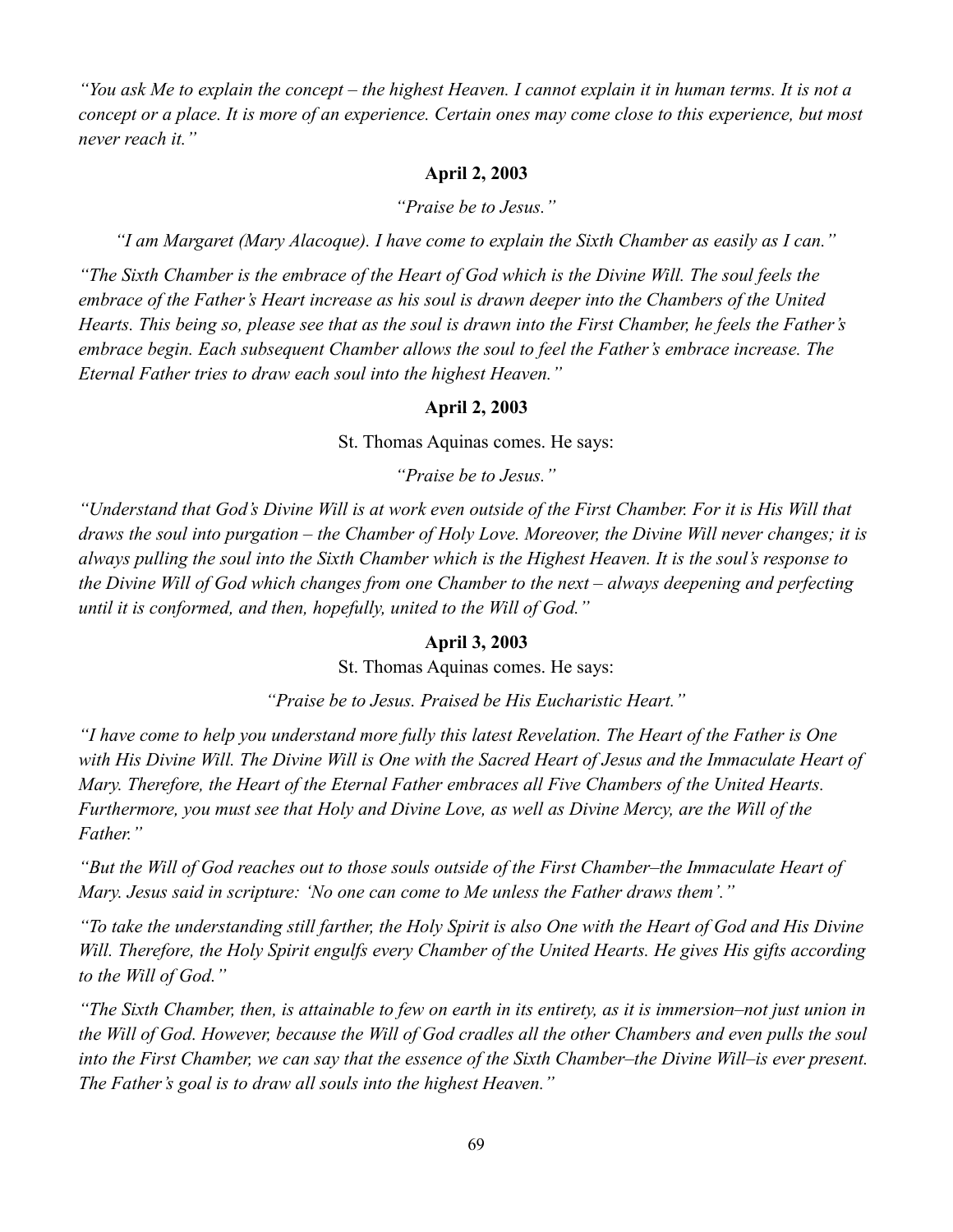#### He winks and leaves, saying: *"Make it known."*

#### **April 4, 2003**

I saw a beam of Light with angels alongside of it. Jesus stepped out of the Light. He said:

*"I am your Jesus, born Incarnate."*

*"This Light is the Heart of My Father in Heaven – His Divine Will. It reaches down to earth from the highest Heaven and shines through every Chamber of Our United Hearts."*

*"It is only through this Light the United Hearts and the Chambers herein exist. At its source – the Heart of the Eternal Father – lies the Sixth Chamber. The power of this Chamber diffuses through all the other Chambers. Then it reaches beyond into the world, drawing sinners into Holy Love – the Immaculate Heart of My Mother."*

*"The Light of the Sixth Chamber will bring into harmony man's free will with the Divine at the coming Triumph of Our United Hearts."*

#### **September 25, 2004**

St. Thomas Aquinas is here. He says:

*"Praise be to Jesus."*

*"The Lord has sent me to express these words to you."*

*"Every Chamber of the United Hearts is clothed in the Divine Will of the Eternal Father. The deeper the soul is immersed in the Chambers of these Hearts, the more he is aware of the Father's Will for him. When the soul reaches the Fifth Chamber–Unity with the Divine Will–he becomes the Divine Will himself. This union makes the soul one with the Father's Will. Passing into the Heart of God the Father–the Sixth Chamber–is the enthronement of the Father's Heart within the human heart."*

*"The deeper the soul journeys into the Chambers of the United Hearts, the more difficult it is for him to slip backwards through sin or human fault. The souls who reach the Sixth Chamber rarely leave. But then, few there are who reach the Sixth Chamber."*

## **January 28, 2005 Feast of St. Thomas Aquinas**

St. Thomas Aquinas comes and says:

*"Praise be to Jesus."*

*"Let us explore the Sixth Chamber–the Heart of God. In this Chamber the Heart of God comes alive in the soul. The soul then becomes a living tabernacle of the Divine Will. Such a soul is always at peace, for he has overcome the temptation to pride resulting in impatience, greed, anger and every sort of debauchery born of pride."*

*"Such a soul exists in the Heart of God at every moment and with every breath. He lives to appeal to God alone and to please others as they are pleasing to God."*

*"Strive for this–it is attainable!"*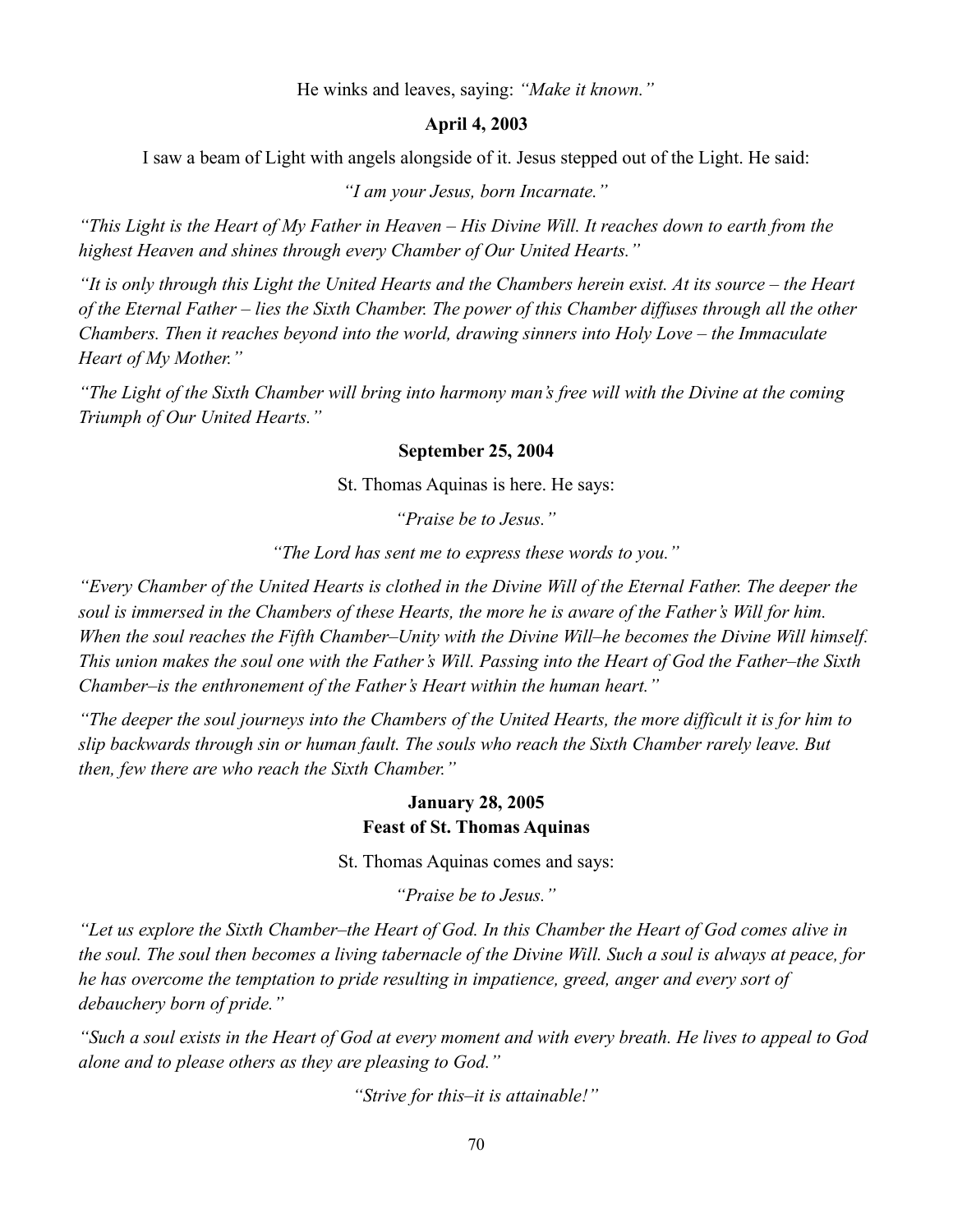# **April 13, 2005**

### St. Thomas Aquinas says:

*"Praise be to Jesus."*

*"I have come to explain these truths to you. You understand in your heart that each present moment in each person's life is individual just as each person's life experiences are individual. These present moments will never be repeated in anyone's life. When they pass, they are gone forever. It is how the soul spends the present moment that determines his eternity. Therefore, see that the present moment has eternal effects. If the soul responds positively to the graces God gives in the present moment and loves God with his whole heart and neighbor as self, he will have a greater reward in Heaven than the soul that wastes the present moment."*

*"Now, in a similar way, every soul's eternity is experienced in an individual way. This is how the Highest Heaven is experienced by souls in the Fourth, Fifth and Sixth Chambers. The Highest Heaven in the Fourth Chamber is experienced in a different way than it is in the Sixth Chamber."*

(He smiles.) *"Say you are listening to a symphony. The symphony is perfect. The musician appreciates it in a much more complete way than the ordinary person. Yet, they both appreciate it to the fullest of their ability."*

*"It is the same with Heavenly reward. The soul that is conformed to the Will of God (Fourth Chamber) is living in the Highest Heaven possible for him. The soul united to the Will of God (Fifth Chamber) or even immersed in the Heart of the Father (Sixth Chamber) experiences an even more profound Highest Heaven."*

Maureen: "You are telling me this. I am not a theologian, St. Thomas."

St. Thomas: *"No one said you are. Just write it as I tell you. Ask our Heavenly Mother for understanding."*

### **February 24, 2006**

St. Thomas Aquinas says:

*"Praise be to Jesus."*

*"I have come to further explain the reality of Heaven to you. Everyone who enters Heaven is living in the Divine Will. Some need to suffer Purgatory in order to reach this goal. But the Sixth Chamber—ah yes the Sixth Chamber—is reserved for the greatest saints."*

*"Purgatory does not prepare souls for this Chamber, but stops just short of immersion in the Divine Will. The saints in the Sixth Chamber earned this coveted place while on earth. It is such a jewel of a Chamber that not even every saint is admitted to its sanctuary."*

*"There are martyrs and other saints who are in the highest place in the Fifth Chamber—for there are certain priority levels within each Chamber—all according to merit. Yet, these saints, while standing very close to the Sixth Chamber, are not allowed entrance."*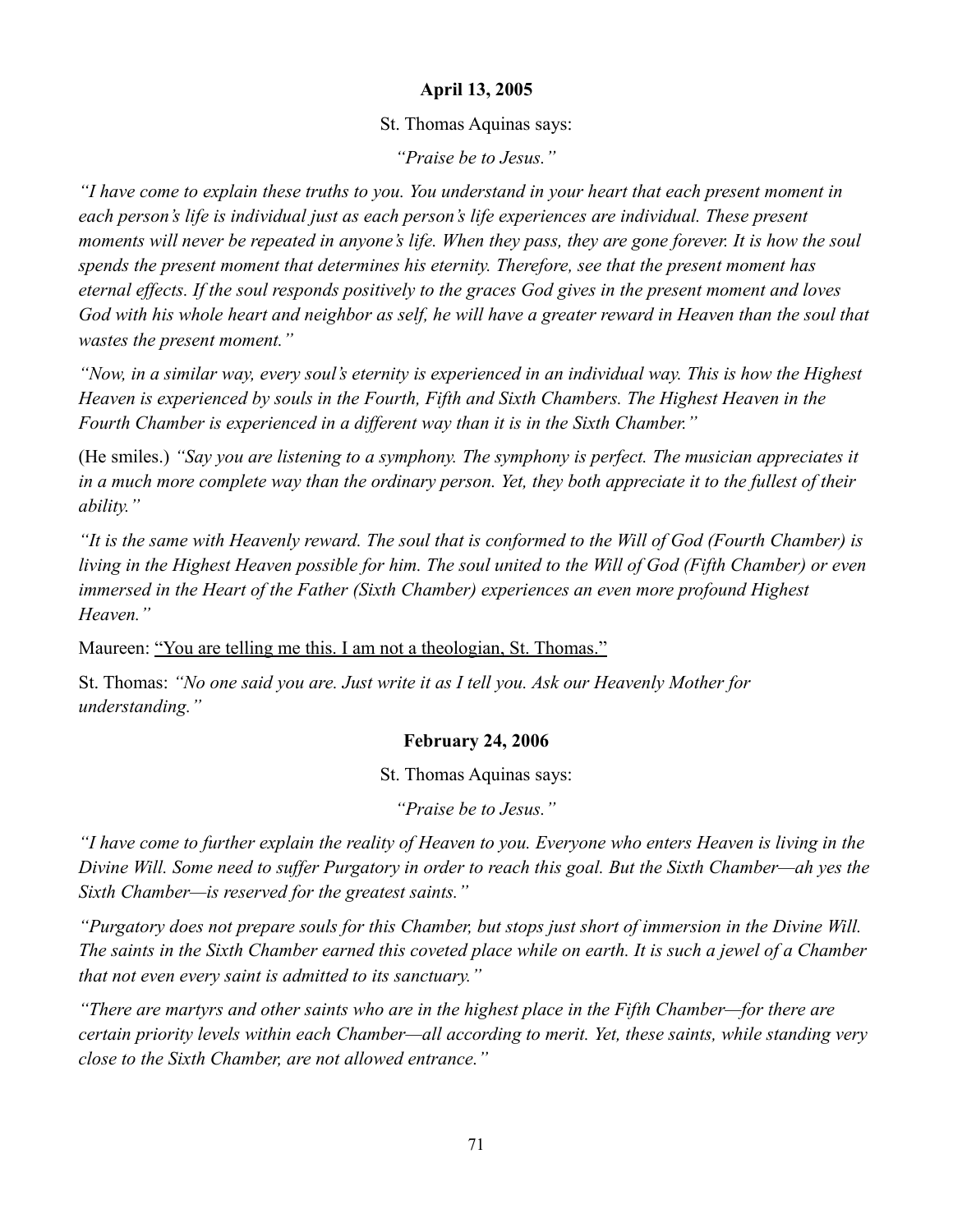*"You cannot understand this unless you comprehend that every present moment counts towards your eternal reward. In God's Mercy, which is one with His Love, sins are forgiven when the heart is contrite. Punishment is also obliterated through certain plenary indulgences. However, it is how deeply the soul immerses his heart and becomes one with the Divine Will while on earth, that determines admission to the Sixth Chamber."*

*"In other words, the heart must be immersed in the Divine Will while on earth. There are so few that have accomplished this, and very few in the world today."*

#### **May 15, 2006**

"St. Thomas Aquinas says:

*"Praise be to Jesus."*

*"It is your Thomas. I have come to help the world understand more deeply the Flame of Holy Love. This is the Flame which you ask in prayer to burn away your iniquity. Here is how it works."*

*"This Flame of Holy Love, which is the First Chamber, first sheds its light upon the areas of sin in the person's life. Gradually the soul chooses to avoid these sins and to live in Holy Love. The more he chooses Holy Love, the more his free will is melted and transformed in and through the Eternal Divine Will. This transformation continues moment by moment until the Sixth Chamber when the Divine Will lives within the heart."*

### **April 2, 2007**

St. Thomas Aquinas says:

*"Praise be to Jesus."*

(He stood and watched me finish my rosary – silently fingering the beads that seemed to be part of his habit.)

He says:

*"I have come to help you understand the difference between the Fifth and the Sixth Chambers. The Fifth Chamber is Union with the Divine Will. When two things are united, they are still distinguishable as separate entities–like the Two Hearts in the United Hearts Image. But the Sixth Chamber is even more."*

*"In the Sixth Chamber the human will is immersed in the Divine Will so that they are, so to speak, mixed together. No longer can one be distinguished from the other. As St. Paul said, 'It is no longer I who live,*  but Christ who lives through me.' The two wills–the Divine Will and the free will–are blended together, *one immersed in the other, to become one."*

# **April 7, 2007 Holy Saturday**

Once again I see a Flame around the tabernacle which I know to be the Heart of God the Father.

He says:

*"Praise be to Jesus present in the tabernacles of the world."*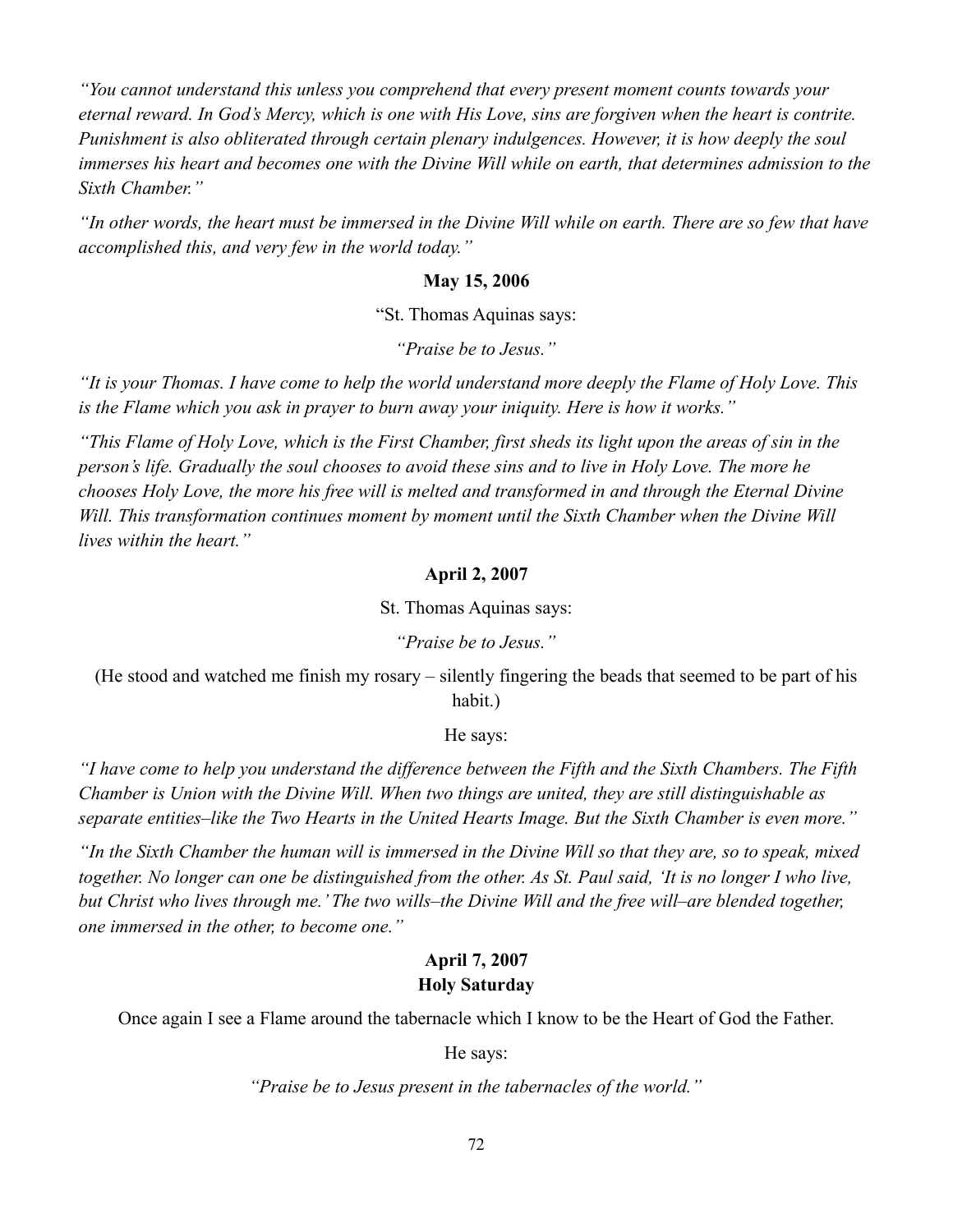*"You see before you the Flame of My Paternal Love, which is One with My Divine Will. How I desire mankind come to know Me as Love. All of creation–sky, earth and sea–are a reflection of My Love. But you see, all I have given has somehow been misused, polluted and contaminated by overindulgence."*

*"So I come here today, on the day when My Only Begotten Son is passing through Spiritual Limbo, to ask that you help make My Paternal Love known to mankind. Everything that has been given you hitherto was in preparation for this–Mary, Protectress of the Faith, Mary, Refuge of Holy Love, Divine Love, in and through, the United Hearts and at last, the Shield of Truth of St. Michael. All of these Revelations build upon, and support what I come seeking now."*

*"The journey through the Chambers of the United Hearts is a pathway to My Paternal Love and My Divine Will. I do not want humanity to deem this final destination as unattainable. Right now, in this present moment, each soul has the way and the wherewithal to be transported into the Sixth Chamber– immersion in the Divine Will. It is true!"*

*"See that I call you with the tender and caring Heart of a Father who desires to share everything with His children. Come, then, without delay. Desire to know Me better, to love Me more, to please Me in everything. I am waiting."*

### **April 8, 2007 Easter Sunday Morning**

*"I am your Resurrected Jesus! Alleluia!"*

*"Today you celebrate My Resurrection from the dead. It is the day that I opened the Gates of Heaven to all mankind. But understand that through this Mission and these Messages, I have opened the Gateway to the New Jerusalem and the Divine Will of My Father. This is a channel of grace long- awaited by all who desire to live in God's Divine Will. It is through the Chambers of Our United Hearts that you begin to live in conformity with My Father's Will."*

*"There are few, indeed, that are immersed in the Eternal Flame of the Divine Will {the Sixth Chamber}; however, it grieves Me that so few try to set this goal before them. As you now see the light from My Wounds, I tell you, this Mission reflects this light into the world–not delivering souls from the Cross, but reflecting the Victory of the Cross."*

*"Do not live for this world and its allurements, but for the Eternal Now. Your life is not here, but in Heaven where I await you. Alleluia!"*

### **May 5, 2007**

## **Monthly Message to All People and Every Nation; 10th Anniversary – Feast of Mary, Refuge of Holy Love**

Jesus and Blessed Mother are here. Blessed Mother is Mary, Refuge of Holy Love; Their Hearts are exposed and there are angels around Them. There is an hourglass with sand passing through it–passing in front of Them.

Blessed Mother says:

*"Praise be to Jesus."*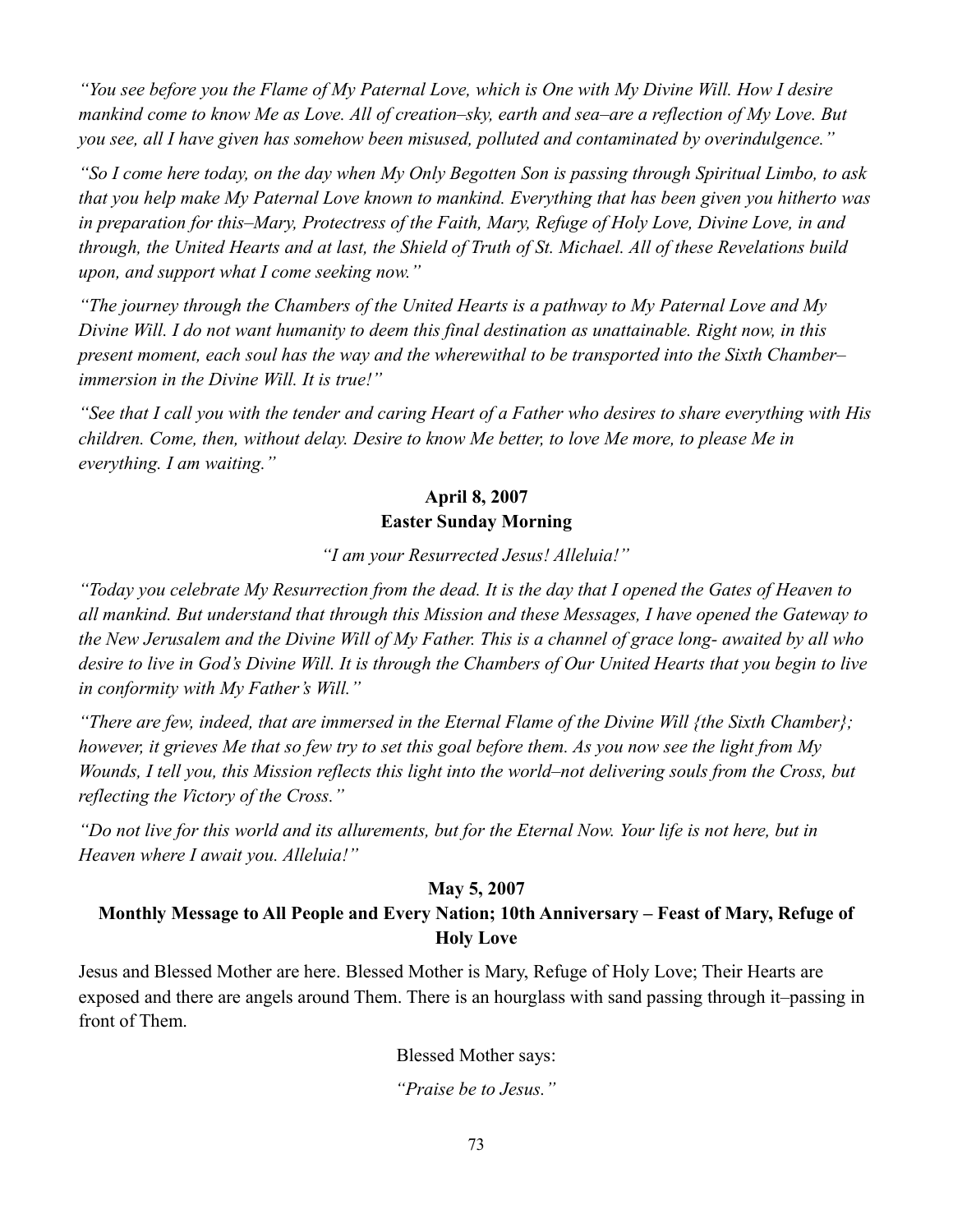#### Jesus says:

### *"I am your Jesus, born Incarnate."*

Jesus:

*"You must realize that the Eternal Father created time for the specific reason of each soul's salvation. Therefore, understanding this, realize your existence in this life is the opportunity for each soul to work out his salvation–his eyes fixed on Heaven."*

*"I sent My Mother to your midst as 'Refuge of Holy Love' so that She could lovingly purge you of your greatest faults and lead you to Me. I come to you as Divine Love to lead you to the Heart of My Father and His Divine Will. Understand that you are now existing in an extended period of grace and mercy, which will have to expire before Justice prevails and My Victory arrives."*

*"Do not waste these precious moments of time that My Father has allotted you. See that your own personal holiness in the present moment must be your priority. No wealth or power or reputation will follow you into eternity. Leave the love of these things behind, and embrace the truth of Holy and Divine Love."*

*"Do not be mistaken in believing a lofty title, a big bank account or influential friends will earn you Heaven. Love of these things will only earn you a long stay in Purgatory, at best. Whether or not you believe in Purgatory or Hell does not determine its reality. Your exposure to truth–the truths of the Faith, of Holy and Divine Love and your acceptance or rejection of these truths–will bear witness to your judgment. It is not I who will condemn the liberal or save the one who lives in truth, but the soul himself who decides against good or evil."*

*"It is always the same vice that leads you away from living in the truth–that of inordinate self-love. That same self-love comes clothed in many forms–ambition, intellectual pride, sensuousness, vanity, power and many more; but it is under these guises Satan appeals to disordered self-love."*

*"I come once again today to call you back to the truth and to the reality of your existence in time–not to make the most of this life, but to make the most of the next, earning for yourself the highest of Heavens– immersion in My Father's Divine Will–the Sixth Chamber. This is the reality–the truth–you must focus on. All else is passing."*

*"Thank you for coming here, My little lambs, to be led according to My words to you. Today I come to you as you are exiled in this existence of time and space. You see the sand running through the hourglass, which represents minutes, hours and days. Time is passing quickly as you know it now. So I invite you urgently to pray that the love you have in your heart for the Holy Trinity be increased by the power of the Holy Spirit, for it is the Holy Spirit who inspires every virtue and leads you deeper into the unity of Our United Hearts."*

*"Today, My brothers and sisters, We're blessing you with Our Blessing of the United Hearts."*

#### **July 27, 2007**

St. Thomas Aquinas says:

*"Praise be to Jesus."*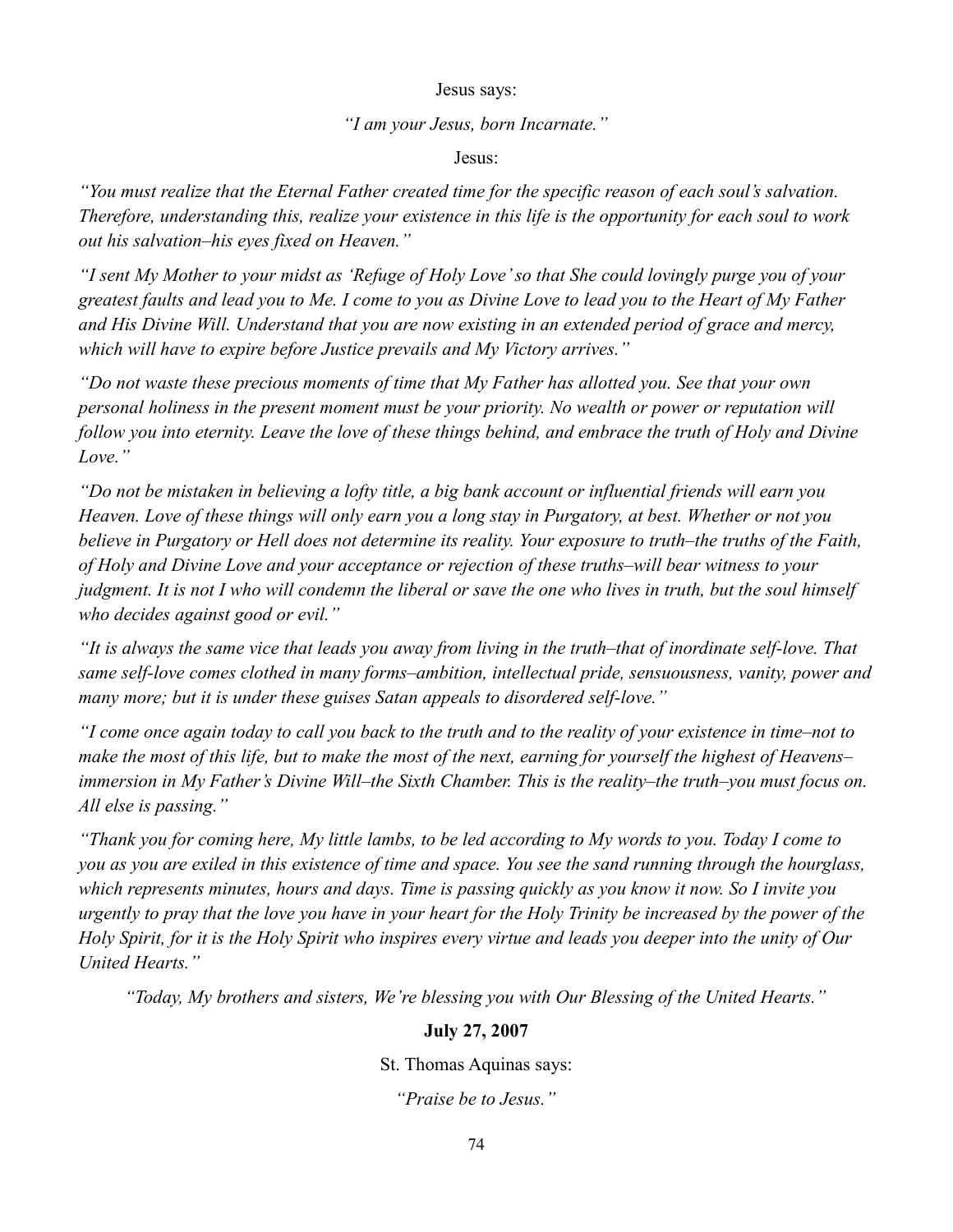*"Today Jesus sends me to further help you understand the spiritual journey through the Chambers of the United Hearts. The Father and the Son are the only Ones Who can determine what Chamber the soul is interacting with in any given moment. The truth is that in any present moment, the soul may be interacting with more than one Chamber. He may be increasing in virtue [Third Chamber], while at the same time he is being purged of some fault [First Chamber], which is contrary to the same virtue. All the strengths of the First, Second, Third and Fourth Chambers unite in the Fifth and Sixth Chambers."*

*"So you see, very often the soul may be cooperating and advancing in many Chambers at once. The truly humble soul does not see himself of even being worthy of the First Chamber, however."*

*"As I tell you this, realize that the spiritual journey is multifaceted. What determines each one's depth of holiness is the amount of Holy Love in his heart in every given moment. Knowing this, understand that every present moment finds the soul in a different challenge towards Holy Love and, therefore, a different depth of holiness."*

#### **July 15, 2008**

#### St. Thomas Aquinas says:

*"Praise be to Jesus."*

*"I have come to help you see that in order for the soul to make progress in his journey through the Chambers, he must leave behind anxiety and unforgiveness. These two things alone cause more souls to slip out of the Fourth Chamber where they are desperately trying to accept and conform to the Divine Will."*

*"If the soul should reach unity with the Divine Will, the Fifth Chamber, he is less likely to succumb to anxiety and/or unforgiveness, for he is now falling in love with the Father's Will, which comes into his heart as trust."*

*"In the Sixth Chamber, which is immersion in the Father's Will, the soul does not succumb to any bad fruit spawned from lack of trust."*

#### **October 17, 2008**

Jesus is here with His Heart exposed. He says:

#### *"I am your Jesus, born Incarnate."*

*"My brothers and sisters, it is only through the passport of free will that the Chambers of Our United Hearts open to the soul. In a similar way, it is free will that determines the soul's depth into the Chambers. If you will to go deep, deep into these Sacred Chambers–even to the Sixth Chamber–it will open to you."*

*"Tonight I'm blessing you with My Blessing of Divine Love."*

#### **October 18, 2010**

*"I am your Jesus, born Incarnate."*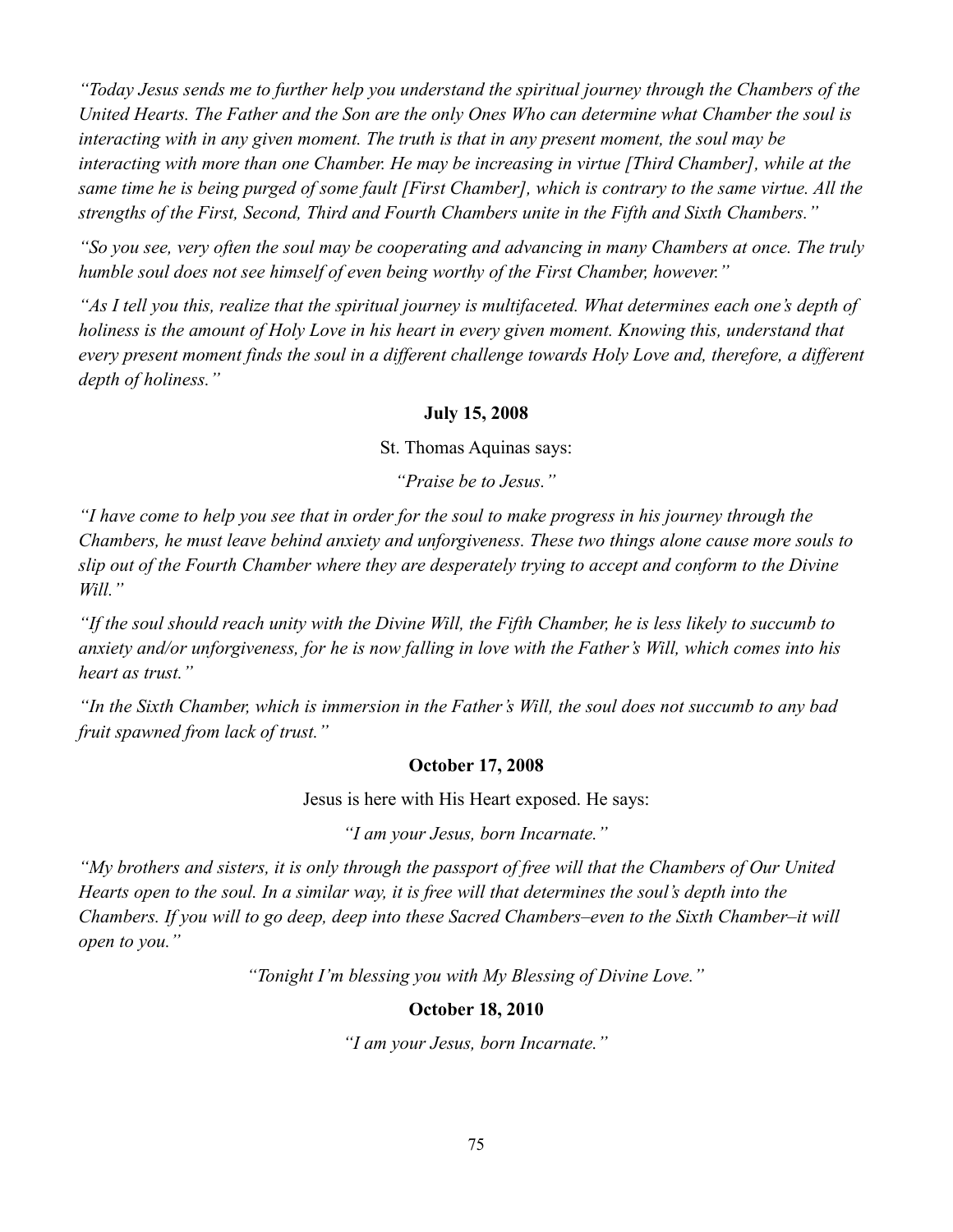*"I tell you solemnly, this age will pass but My Words to you and through this messenger will not pass. Many that bear false witness against the truths given here will carry their burden into the next life. The thrust of Heaven's efforts here continues on in an effort to increase the Faithful Remnant who frequent this site; all the while, the enemy promotes lies, false judgments and rash judgments against the reality of Heaven's intervention. True discernment seems to elude even the most spiritual. They fail to look into their own hearts to see what is lacking."*

*"With all that is taking place in hearts and in the world today, do you really think I would forsake you? No! I come with even greater certitude calling you to prayer, sacrifice and to Holy Love. Listen to all Heaven is saying to you here and believe! I call you to live in Holy Love. I call you to perfection by pursuing the journey through the Chambers of the United Hearts. Only the unwise would summarily dismiss My call or presume himself already in the Sixth Chamber. Do not exalt yourselves but pray for true wisdom and true self-knowledge. These two are elusive outside of humility."*

*"I call you to holiness. Do not be tricked into thinking it is not I who call you."*

#### **April 28, 2012**

Blessed Mother says:

*"Praise be to Jesus."*

*"Every journey has a point of departure and a destination. The spiritual journey is no different. It begins when the soul decides to depart from his old ways, and step forward in pursuit of personal holiness. His destination is the Sixth Chamber – immersion in the Will of God."*

*"The soul is asked to leave behind all personal baggage such as disordered self-love, unforgiveness, lack of trust; and to carry with him only love of God (his walking stick) and love of neighbor (his sandals). These two, which are Holy Love, help the soul to skirt any obstacle, and to readily recognize the enemy where he lies in wait."*

*"The problem today is souls do not see holiness as a worthy journey to pursue. If a soul cannot even desire to make this spiritual journey, he most certainly can never complete it."*

*"Today I desire your prayer be that souls re-evaluate their goals in life. Any goal which opposes this spiritual journey is unworthy and at best, passing."*

*"I cannot draw souls into My Immaculate Heart if they refuse to come. This is where your prayers make a difference. Prayer can influence free will, thereby influencing free will choices. This is important to remember."*

#### **September 25, 2015**

Mary, Refuge of Holy Love says:

*"Praise be to Jesus."*

*"As boundaries and borders dissolve, those who desire salvation must cling to the maxim of Holy Love. This is God's Holy and Divine Will for each soul. While several paths may lead you to God's Will, the most direct and most easily traveled\* is the path through the Chambers of Our United Hearts."*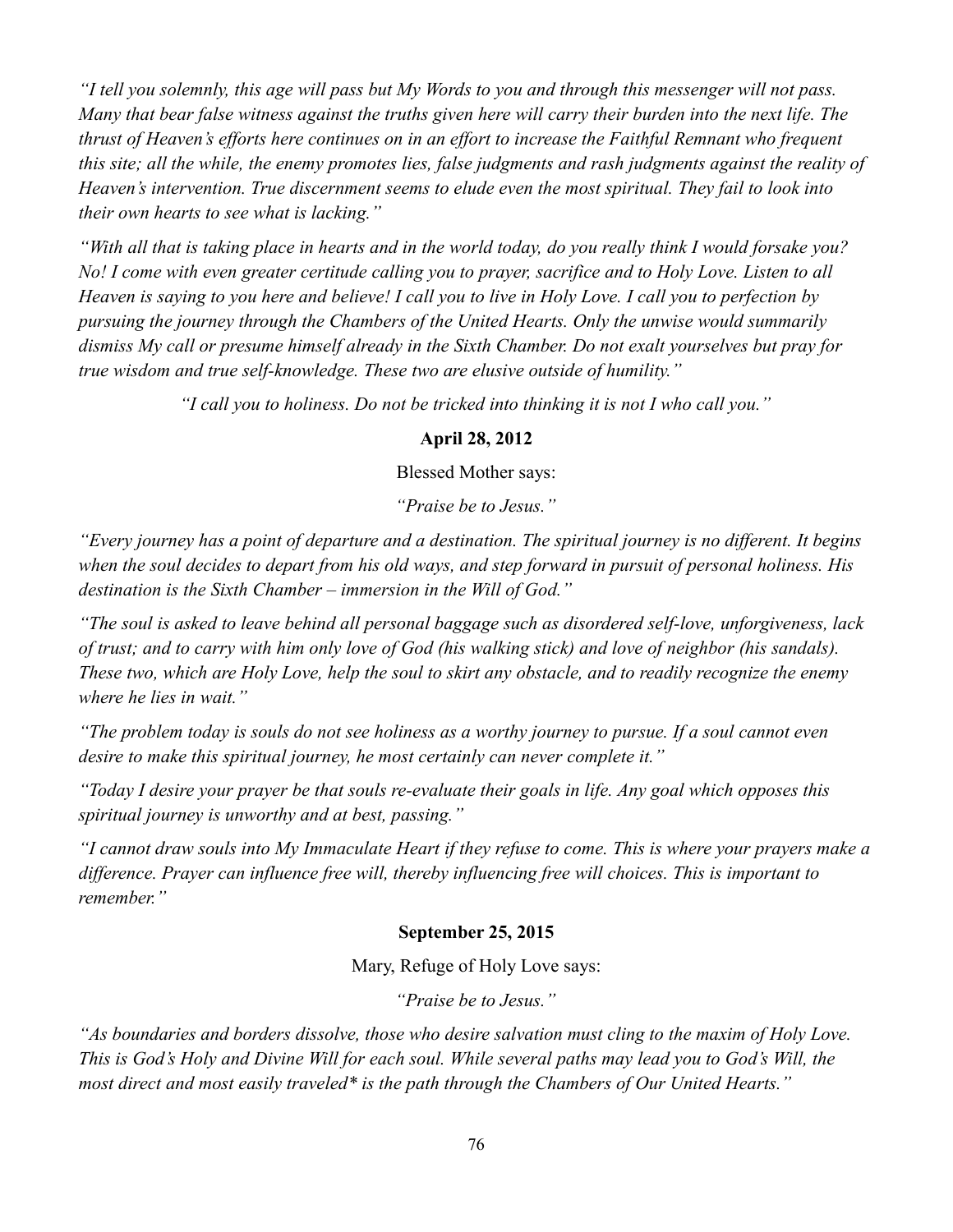*"There is no boundary which forbids your travel along this spiritual journey except the obstacle of your own free will. This is why it is so important that consciences be formed in the Truth, which is Holy Love. Truth leads you to salvation. You cannot travel deeper into Our Hearts than your will allows. A wellformed conscience desires to go deeper and deeper into these Sacred Chambers. Each Chamber opens onto a deeper relationship with the Lord."*

*"There is much confusion in the world today due to the dissolution of boundaries between nations and between good and evil. Accept Holy Love as your boundary and confine your heart to the nation of Holy Love."*

\* A similar analogy to "True Devotion to Mary" by St. Louis deMontfort (see paragraph #152 – to Jesus through Mary – True Devotion – "is an easy, short, perfect and secure way of attaining union with Our Lord, in which union the perfection of a Christian consists.") The most direct and easily traveled path to union with God's Will begins in the First Chamber of the United Hearts – the Immaculate Heart of Mary and ends in the Sixth Chamber – Immersion in the Divine Will.

### **January 28, 2017 Feast of St. Thomas Aquinas**

St. Thomas Aquinas says:

*"Praise be to Jesus."*

*"The Sixth Chamber of the United Hearts is complete immersion in God's Divine Will. This can only be achieved through acceptance of God's Deciding Will in the present moment. That is to say, the soul accepts whatever happens in the present moment as God's decision. This surrender takes more than trust. It takes deep humility. The soul that continues to insist in his own way is not surrendering to God's Deciding Will."*

*"God chooses only the best for each soul towards his own salvation and sanctification. Very often it is a cross which brings the soul closer and deeper into the United Hearts, if the soul cooperates with the cross. This is not to say you do not take pain relievers if needed, or you do not try to avoid situations or people who destroy your peace. It does mean that you do not give into anger or frustration because of the cross."*

*"Allow God to decide for you in humility. Complaining is a sign you have not accepted God's decisions for you. Ask Our Lady and the angels for the grace of acceptance."*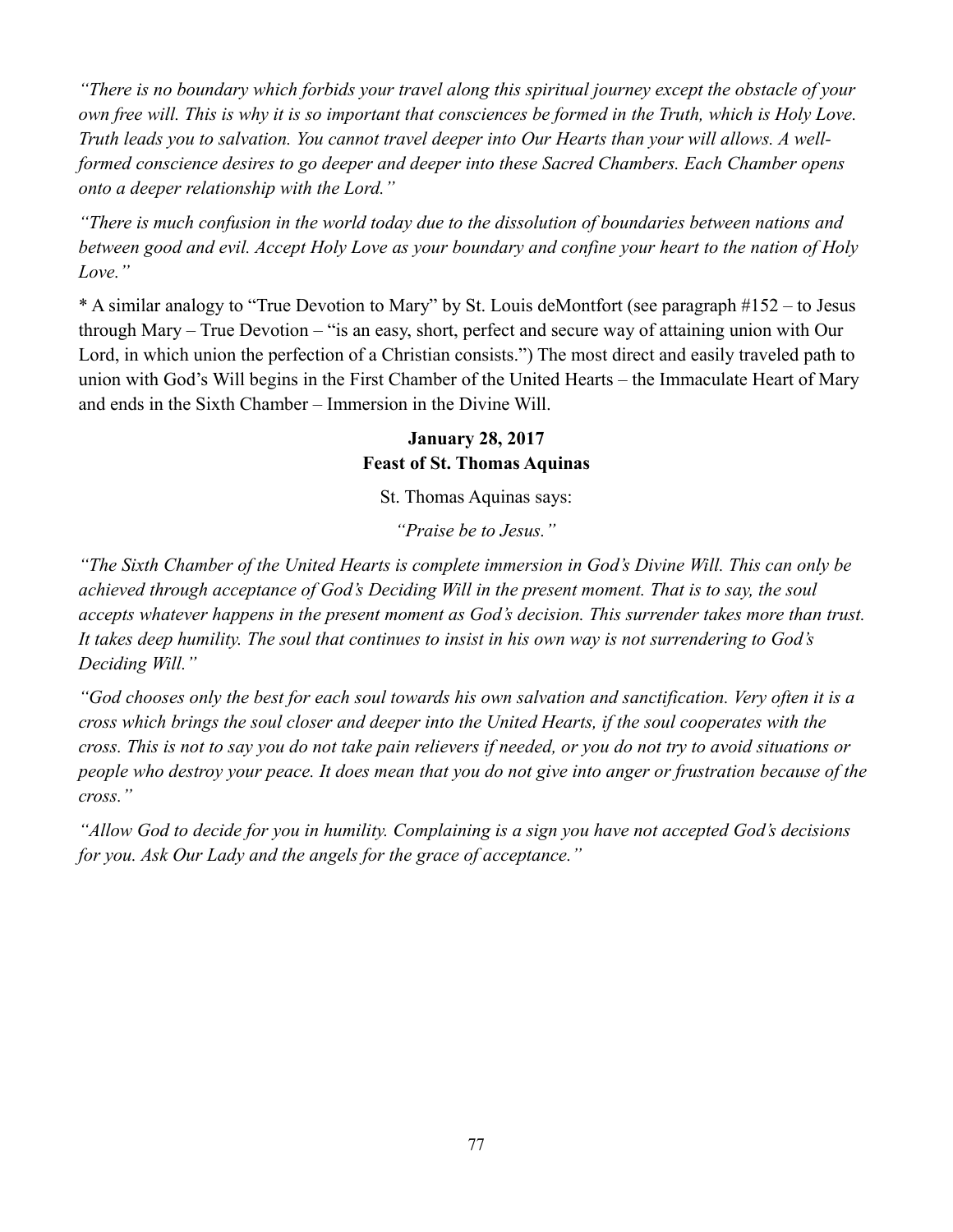**The Goal of All Humanity: Messages on Unitive Love**

*The Sixth Chamber of The United Hearts of The Most Holy Trinity & Our Lady Unitive Love in The Loving Divine Heart of The Heavenly Father*

**Heavenly Messages as provided through Holy Love Ministry**

**[http://www.holylove.org](http://www.holylove.org/) July 31, 2003**

*"I am your Jesus, born Incarnate."*

*"I have come today to further help you understand the Chambers of Our United Hearts. The door to My Mother's Immaculate Heart is the doorway to conversion. Her Heart is the Gateway to the New Jerusalem. It follows that My Divine Sacred Heart is the New Jerusalem. I will explain."*

*"In the New Jerusalem, My Victory will be complete. My Divine Love and Divine Mercy will reign united to Holy Love – My Mother's Heart. But this will not come into the world until it first comes into hearts. So then, as each heart experiences conversion, it is necessary that it take the next step which is passing into My Divine Heart."*

*"After conversion, if the soul desires an ever-deepening relationship with Me, he will experience an illumination of conscience which will reveal to him his smallest imperfections. If he makes the effort to overcome his imperfections and flaws in love, he will move freely into Unitive Love which is one with the Divine Will of My Father. This Unitive Love is the New Jerusalem which is attainable to each one in the world."*

*"How I desire to be united in love with each heart! How I long for this victory!"*

#### **August 1, 2003**

*"I am your Jesus, born Incarnate."*

*"How can I describe this Unitive Love I call you to? The length and breadth and depth are greater than human understanding. And yet, it is attainable in this life, but enjoyed by so few. It is a love of such profound measure that it transforms every present moment. It brings the Kingdom of My Father's Divine Will to reign in the heart so that the soul accepts everything as from the Hand of God – as well victory as defeat."*

*"How can I make you understand the measure of peace that this Unitive Love brings to the heart? How can I express to you the depth of joy? It is Heaven on earth. In Unitive Love everything in the present moment is shared with Me. There is no trial or tedium you face alone – no anxiety, for in Unitive Love everything is given over to Me."*

*"I desire every soul reach for the brass ring of the Unitive Love. I will help you if you ask Me."*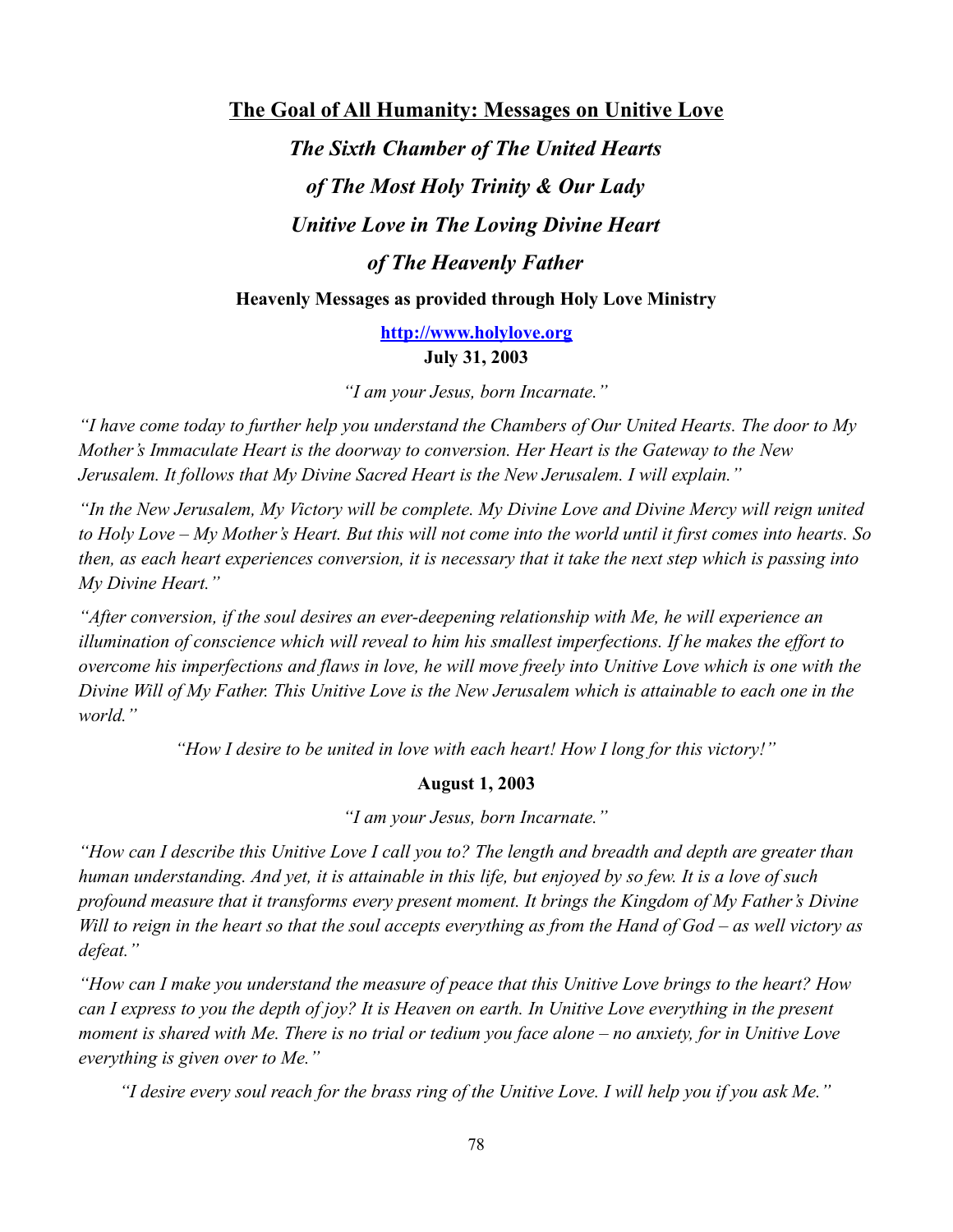#### **August 1, 2003**

#### **Friday Rosary Service**

Jesus and Blessed Mother are here with Their Hearts exposed.

Blessed Mother says:

*"Praise be to Jesus."*

Jesus:

*"I am your Jesus, born Incarnate."*

*"My brothers and sisters, I desire that each one come to Me through the way of the Chambers of Our United Hearts. So then, passing from conversion which is Holy Love, into Unitive Love which is the last Chamber, each soul would be united with Me and My Victory would be complete. For when I return, My Father's Will will be accomplished perfectly."*

*"Tonight We're blessing you with the Blessing of Our United Hearts."*

#### **March 17, 2008**

I see a great Flame in the shape of a Heart. I understand it represents the Heart of God the Father.

The Father says:

*"I am the Eternal Now, Perfect Love."*

*"Today I come to speak to the world about Unitive Love. This is the love shared between Me and the souls that abide in the Fifth and Sixth Chambers of Our United Hearts. Unitive Love does not exist on its own, but always when My Heart and the human heart unite. Unitive Love is the highest and purest form of love that exists. It is the melting of our two hearts together to form a new and perfect love that is only shared in the hiddenness between us."*

*"Only free will can separate us, just as only free will can excite such a union into being. Few attain this lofty, elusive love. But each time Mary Immaculate visits earth, Her purpose is to draw souls into Unitive Love. You will kindly make these words known."*

The Flame disappears. For a minute there is a puff of smoke. Then this diagram appears:

*Unitive Love* (perfection) *| Divine Love* (perfecting) *| Holy Love* (purging)

#### **March 20, 2008**

Once again I see a heart-shaped Flame that I have come to know as the Heart of God the Father.

He says: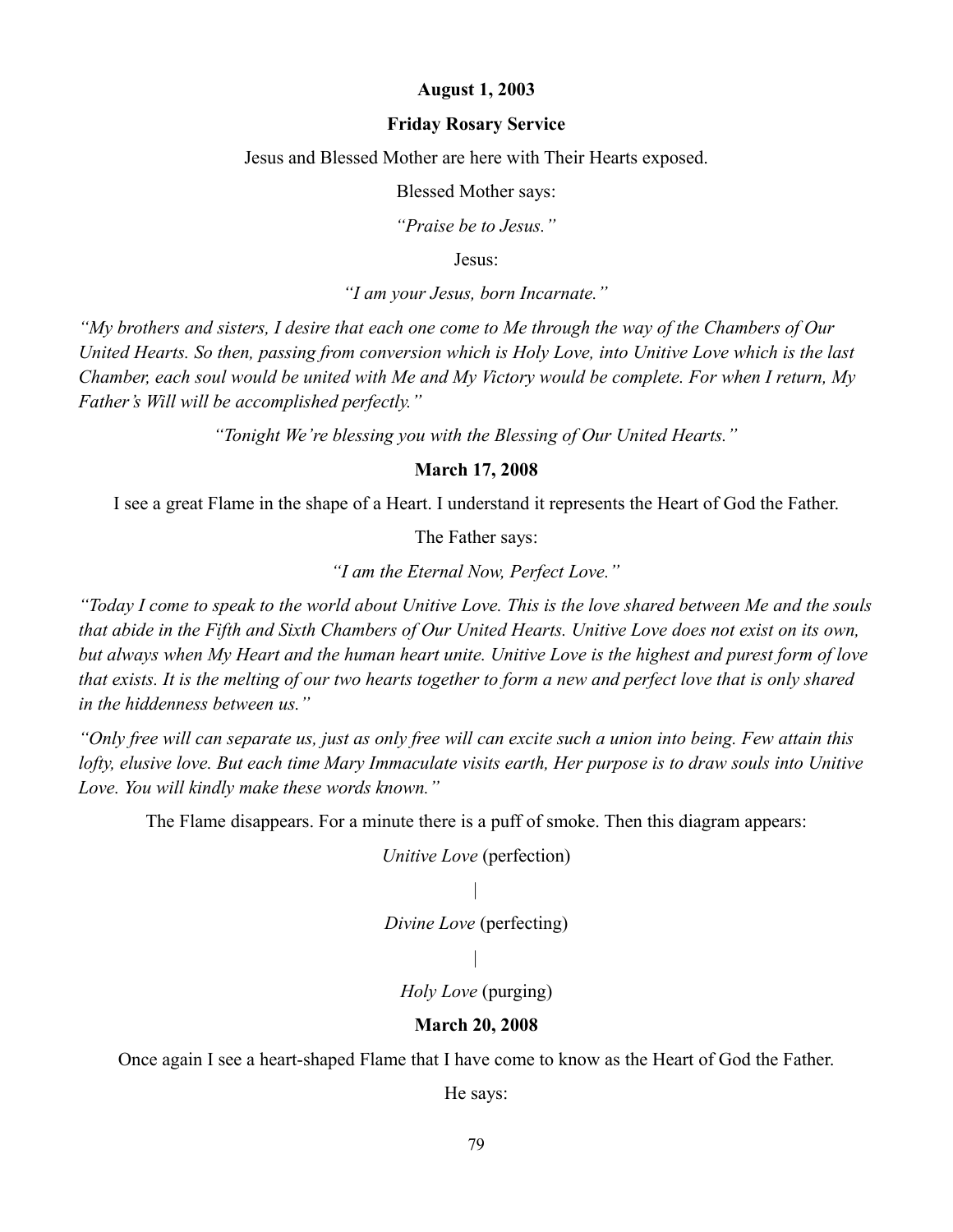#### *"I am the Alpha and the Omega, the Eternal Now."*

*"I have come so that souls will find their way into Unitive Love. Unitive Love is the ultimate love. It is the New Jerusalem. This Love can only be experienced by the few who are perfectly united with Me. Such souls have been purged of their faults and perfected in virtue through many trials. These souls desire sanctification. It is to such as these that I hold nothing back, but minister every grace upon them."*

*"Aspire to be perfected in virtue, that I may use you more profoundly."*

#### **March 20, 2008**

*"I am your Jesus, born Incarnate."*

*"See that My Father is calling each soul into a love paramount to all other loves. He is calling souls into Unitive Love to be one with Him, immersed in His Divine Will. This requires the surrender of free will in all matters, in every present moment. There is no greater call, no higher or more prestigious ambition."*

*"Unitive Love can only be reached through childlike littleness. Realize that anything you surrender to Me or to the Father delights us. Nothing, no sacrifice of love, is unworthy. Never rejoice in being esteemed in the eyes of man. Only rejoice in appealing to Me and in pleasing the Eternal Father."*

*"If My brothers and sisters realized how important littleness is towards advancing deeper into the Chambers of Our United Hearts, they would be ambitious towards only one thing, hiddenness. Gone would be the temptation towards recognition, importance in the eyes of the world, power or control. Whole sections of the Church would be renewed. Consciences would be illuminated for self-love; selfimportance would no longer dim the light of truth."*

*"But the lure of the world and the temptations it holds are too strong today. This Mission must continue, for we are winning one soul at a time. Do not be discouraged. In littleness, continue."*

#### **March 21, 2008**

#### **Good Friday**

*"I am your Jesus, born Incarnate."*

*"During My hours of Passion, I kept foremost in My Heart My love for My Father's Adorable Divine Will. This is the foundation of Unitive Love. Unless the soul knows the Father by knowing Me, he cannot hope to love the Father's Will."*

*"I have entrusted to you the path which leads to Unitive Love. I speak to you now beseeching you to help Me to inspire souls to pursue this path I lay bare."*

#### **March 24, 2008**

#### **Monday St. Michael Shield of Truth Prayer Service**

Jesus is here with His Heart exposed.

He says:

*"I am your Jesus, born Incarnate."*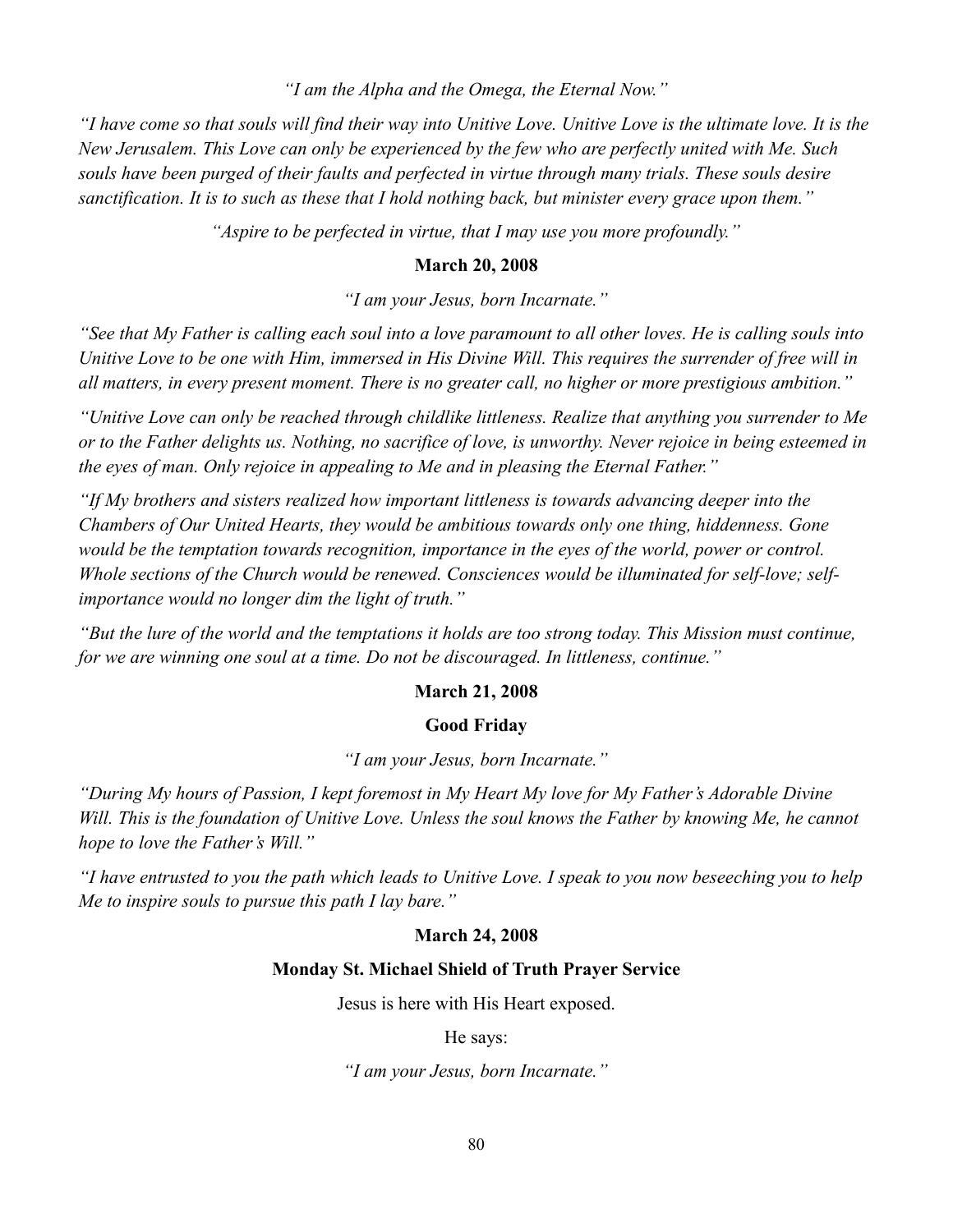*"My brothers and sisters, with docility move into the Chambers of Our United Hearts. I desire to lead each one into Unitive Love. First you must enter My Mother's Heart and be purged of your greatest sins and faults through the Flame of Her Heart."*

*"Through the perfecting Chambers that follow, your consciences will be illuminated as to the ways you must change to come ever deeper into personal holiness. It is those who persevere in all of this, that come into Unitive Love in the Fourth, Fifth and Sixth Chambers. Do not allow Satan to discourage you."*

*"I am with you and blessing you with the Complete Blessing of Our United Hearts."*

#### **March 25, 2008**

*"I am your Jesus, born Incarnate."*

*"I come to you today on behalf of My Father Who desires and wills that He be recognized under the title of Father of Unitive Love. It is under this title that My Father desires to reconcile all people and every nation by drawing them through the Chambers of Our United Hearts. Oh, how He longs for this union with mankind; how He longs that souls be united in love!"*

*"This spiritual journey is truth itself given through the Light of the Holy Spirit. As I opened the Gates of Heaven for you with My Passion and Death, the Father now opens the door to union with His Divine Will through this spiritual journey. Alleluia!"*

#### **March 26, 2008**

St. Thomas Aquinas comes. He says:

*"Praise be to Jesus."*

*"I have come to help you understand the title God the Father desires His children know Him as, Father of Unitive Love."*

*"First of all, Unitive Love is the Heart of the Father. This title describes His character, His makeup, the essence of His Being."*

*"Second, the Father, in His Paternal role, extends Unitive Love to all His children. In this role, He extends a foretaste of Unitive Love through each Chamber. The deeper the soul travels through the Chambers, the more he is drawn to the goal of Unitive Love, and the greater the foretaste of Unitive Love."*

*"I hope His title, Father of Unitive Love, will be better appreciated now, as it is so poignant for this generation."*

#### **March 26, 2008**

St. Thomas Aquinas says:

*"Praise be to Jesus."*

*"As Father of Unitive Love, God the Father has Paternal Hope in His Heart for the conversion of the heart of the world. It is under this title He is tirelessly calling all people into His Divine Will. The title*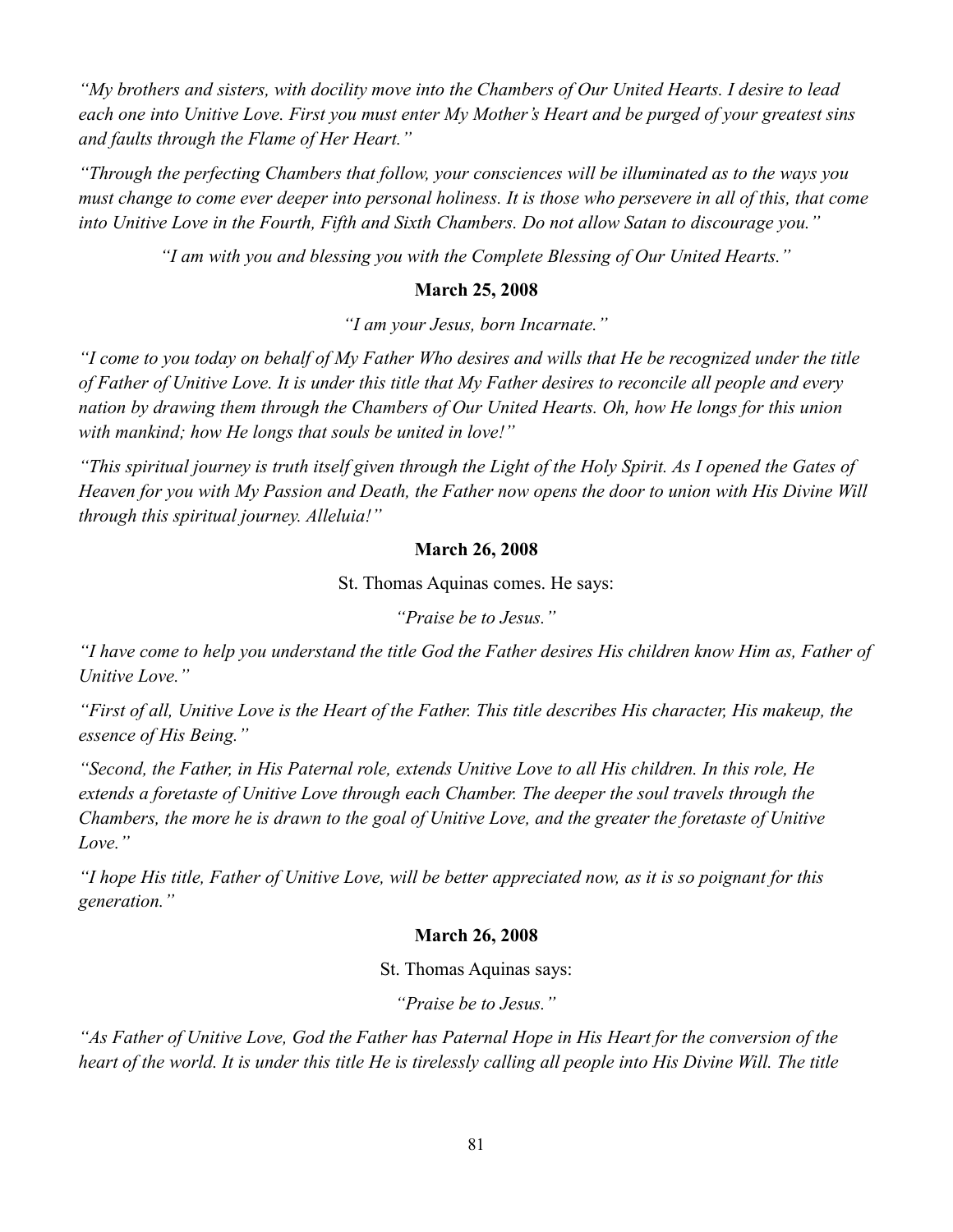*itself is His Divine Will. His Heart is a Vessel of Unitive Love. Now He is extending that Love over all the earth, extending with it the grace to accept His Will."*

### **March 30, 2008**

### **Midnight Service at the United Hearts Field – Divine Mercy Sunday**

(This message was given in multiple parts.)

Jesus is here as He is in the Divine Mercy Image. He says:

*"I am your Jesus, born Incarnate."*

*"My Father desires that a bond of love be established between His Heart and the heart of all mankind. This is the goal of all these Messages, of all the graces given here, and of the journey through the Chambers of Our Hearts. This cannot take place until the heart of man is cast into the Ocean of My Divine Mercy. To do so, each soul must open his heart to self-knowledge, recognizing his own iniquity."*

*"In order to reach the pinnacle of Divine Love, the soul must first seek out My Mercy, for My Mercy is intrinsic to Divine Love. In the First Chamber, My Mother's Heart, which is Holy Love, the soul is tendered the grace to acknowledge his sins and turn with a repentant heart to My Mercy. Then, through Divine Mercy, he is led through the subsequent Chambers."*

*"I tell you, Divine Love and Divine Mercy come together in Unitive Love. Both Love and Mercy are sorely tried by a generation that opposes Creation itself. Each time God's Divine Will is opposed the whole world suffers. Every time a prayer rises to Heaven from the heart or a message is received from Heaven or an apparition from Heaven takes place, the negative force of sin is opposed."*

*"I am much offended by mankind's rationalization of the truth. He rationalizes sin to be good, even a right. This is nothing more than Satan's lies which are freely accepted by a generation devoted to selflove. This type of irrational thinking has infiltrated leadership in the world and in the Church."*

*"Here in these Messages, I am taking you to the depth of spirituality and to the height of spiritual fulfillment; yet, I am unable, for the most part, to reach the very ones who could most benefit from what I say. It is always pride that is tricked into opposing Heaven's goals and mankind's salvation."*

*"Tonight I am coming to you as your Merciful Jesus, not ready to accuse, but ready to forgive. Turn your hearts to Me and allow Me to fill you with My Mercy. Do not wait for a more crucial hour when you might turn to Me out of fear. Turn to Me now out of love."*

*"My Mother, who assists Me in My every need, is forming under Her Mantle of Love, an army of victim souls. These victims of love sacrifice and pray for the conversion of unbelievers and the unity of all mankind in Our United Hearts. These victims must not take pride in their suffering or sacrificial lives. This defeats My purpose, as Victimhood should be offered as charity, the right hand not noticing what the left is doing."*

*"A great portion of My Mercy is this Mission here, which I am filling with My grace."*

*"My Mercy takes root in the soul the first moment the soul feels contrition for his sins. Tonight I am opening the floodgate of My Mercy upon this Site. Many will recall unconfessed sins. I will listen with*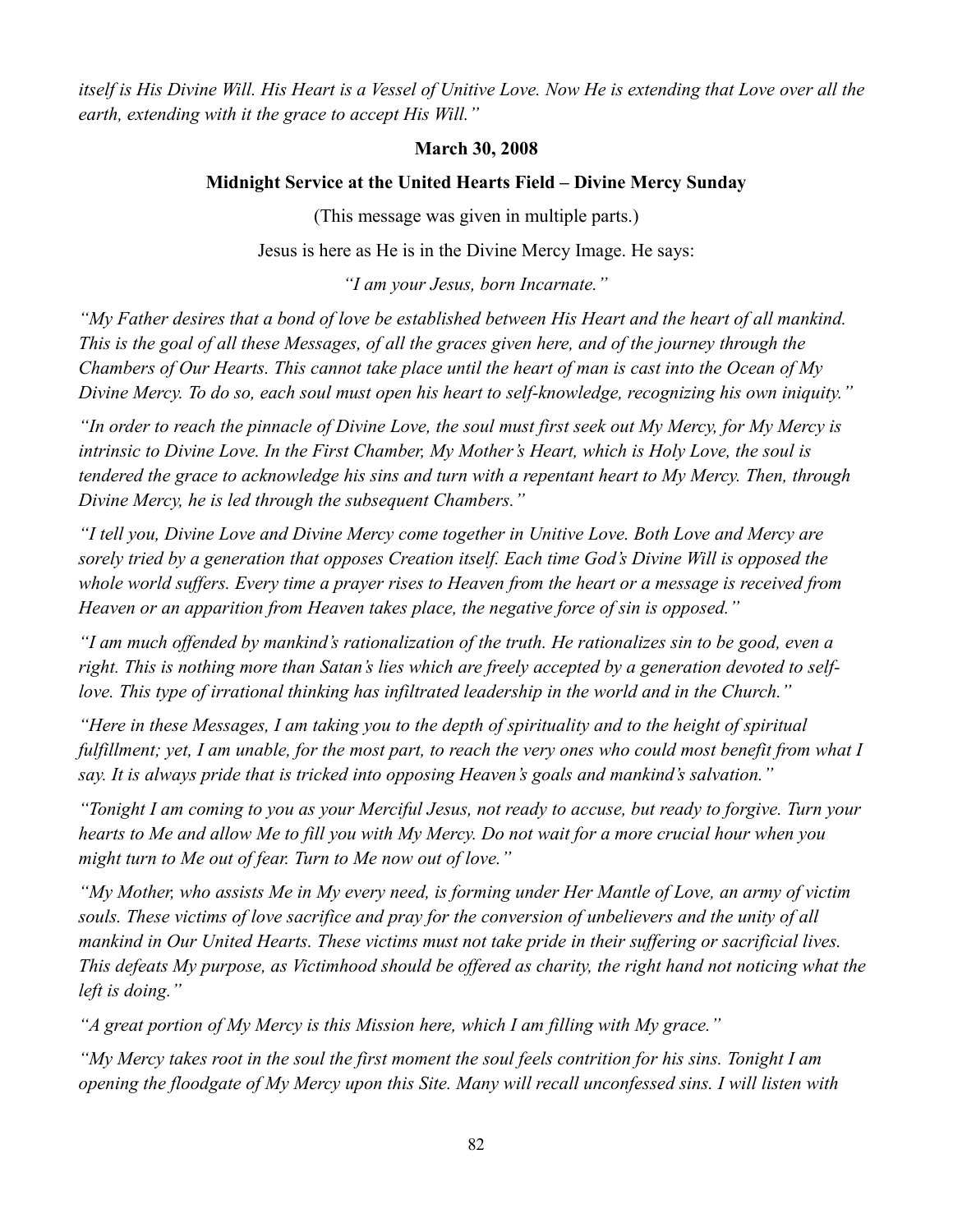*compassion to every petition as though it were the hallowed 3:00 hour, the Hour of Mercy. Unresolved problems will find their solution."*

*"I have lifted this Mission up and out of the reach of Satan in My Mercy and Love. My Provision will shine forth now and will always be here."*

*"My brothers and sisters, solemnly I tell you, that unless mankind turns with loving hearts to My Merciful Heart, they will suffer the consequences of all the hypocrisy that is in the world today. With sincerity turn to My Mercy, and with sincerity spread these Messages."*

*"I'm blessing you with My Blessing of Divine Love."*

#### **April 2, 2008**

*"I am your Jesus, born Incarnate."*

*"I have come so that more can understand the fullness of My Father's call to Unitive Love. This call begins in the First Chamber of Holy Love, My Mother's Immaculate Heart. This is so, for in this Chamber, as the soul begins to be purified, he is being called to unity through love with God and neighbor. The more intense his effort to be united in and through love, the quicker his journey through Our United Hearts."*

*"The soul's free will is the obstacle Satan tries to use to discourage this Unitive Love."*

#### **April 3, 2008**

*"I am your Jesus, born Incarnate."*

*"Perfect Unitive Love is the deepest Chambers of Our United Hearts, the Fourth, Fifth and Sixth Chambers. Basic Unitive Love is the foundation of personal holiness. This is the love that first encourages love of God and neighbor."*

*"Basic Unitive Love builds on the desire to love God and neighbor. If the desire is missing, then the foundation of Holy Love is missing. The more the soul desires to live in Holy Love, the more he desires union."*

#### **April 3, 2008**

St. Thomas Aquinas says:

*"Praise be to Jesus."*

*"I have come to speak to you about Unitive Love so that the world will have a better understanding. Unitive Love is not a mystical experience that stands far away from everyone and so is elusive. Although mystical union is reserved for a few and is a very real mystical gift, the nature of Unitive Love is a gnawing at the soul, constantly drawing him to come closer to God. Even the greatest sinner may feel Unitive Love urging him to repent, convert and to make God the focus of his life. Unitive Love, then, is God's call to come nearer, to enter the Chambers of the United Hearts, to begin to live in Holy Love."*

*"Unitive Love opens the heart to conversion. It is God's Mercy in action."*

#### **April 4, 2008**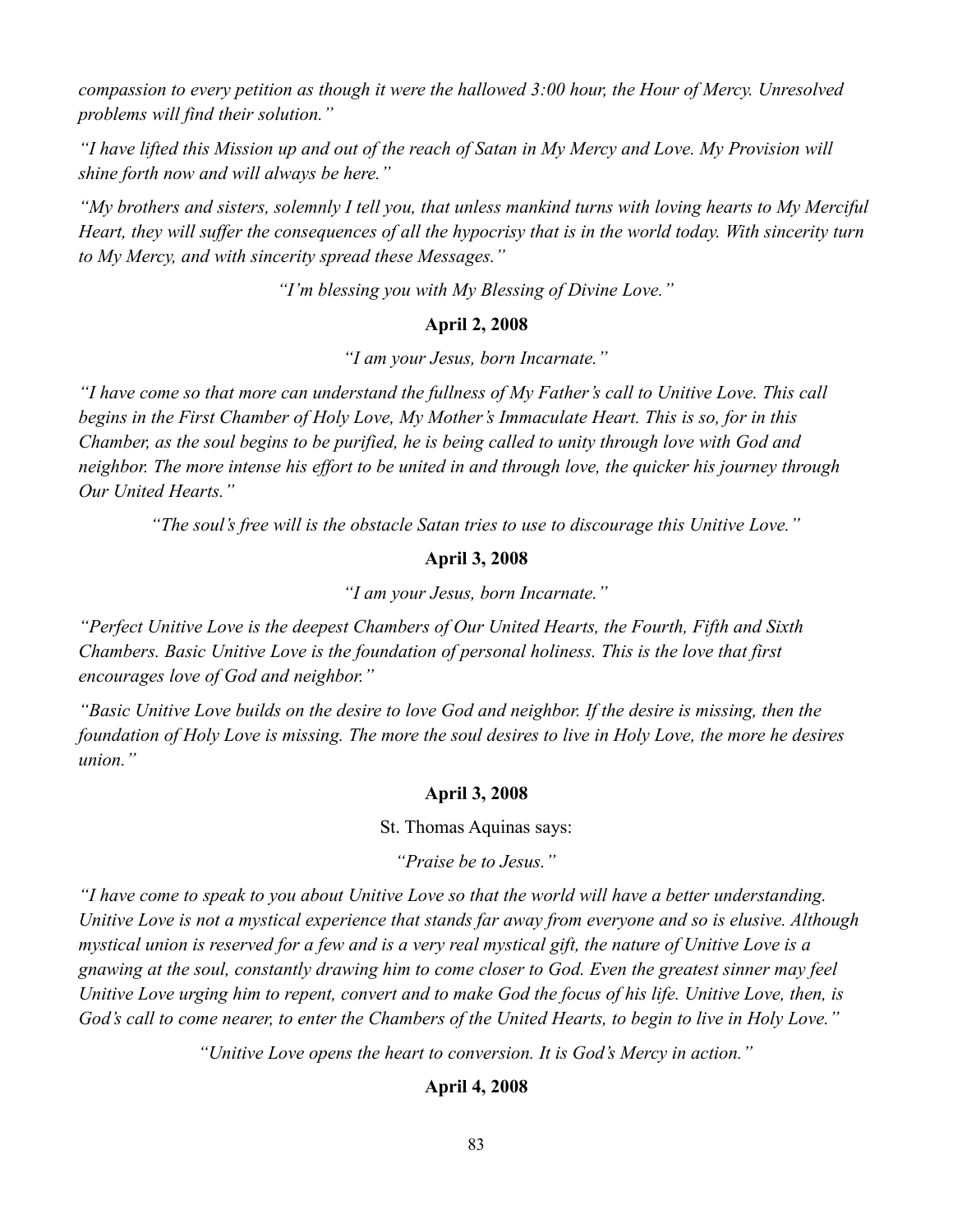St. Thomas Aquinas says:

*"Praise be to Jesus."*

*"I have come to help you further understand the great mystery of Unitive Love. If Holy and Divine Love were a beautiful bouquet of flowers, Unitive Love would be the sun and the rain that urge them to bloom. If Holy and Divine Love were a key that opens the door to contentment and sanctification, Unitive Love would be the hand that turns the key."*

*"This love, that is the Heart of the Eternal Father, is the motivation, the impetus, that urges the soul into a deeper, ever deeper, relationship with the Divine. The Holy Spirit is One with Unitive Love, One with Divine Love, One with Holy Love. But it is Unitive Love that calls the soul into union with God's Divine Will."*

#### **April 4, 2008**

Jesus is here with His Heart exposed. He says:

*"I am your Jesus, born Incarnate."*

*"My brothers and sisters, just as Divine Love and Divine Mercy are one, I tell you that My Father's Divine Will and Unitive Love are one. These two, My Father's Will and Unitive Love are present in every Chamber. The deeper you go into Our Chambers of Love, the deeper you are in My Father's Divine Will."*

*"Tonight I'm blessing you with My Blessing of Divine Love."*

### **April 5, 2008**

### **Monthly Message to All People and Every Nation**

(This message was given in multiple parts.)

Jesus is here with His Heart exposed. He says:

*"I am your Jesus, born Incarnate."*

*"I have come to further advise the world concerning these perilous times. It is not long until the great apostasy takes place, an apostasy which will be unprecedented. The flock will be scattered. The sheep will replace love of God and neighbor with love of self. This is already occurring and tugging at My Arm of Justice."*

*"There are small pockets of Remnant Faithful, of prayer warriors and believers of truth. But for the most part, the vast majority devote themselves to a hedonistic god of self."*

*"I tell you solemnly, that whole nations of people have been led astray by government leaders who legislate according to their own erroneous opinions, abandoning God's laws in the process. For this My Heart aches. My Mother sorrows as never before since My Crucifixion, for She sees the direction mankind is headed."*

*"Through these Messages, I have given the world a path to follow and a worthy goal of personal holiness, and even sanctification. But the world listens with a cold and doubting heart as though what I say is useless and unneeded."*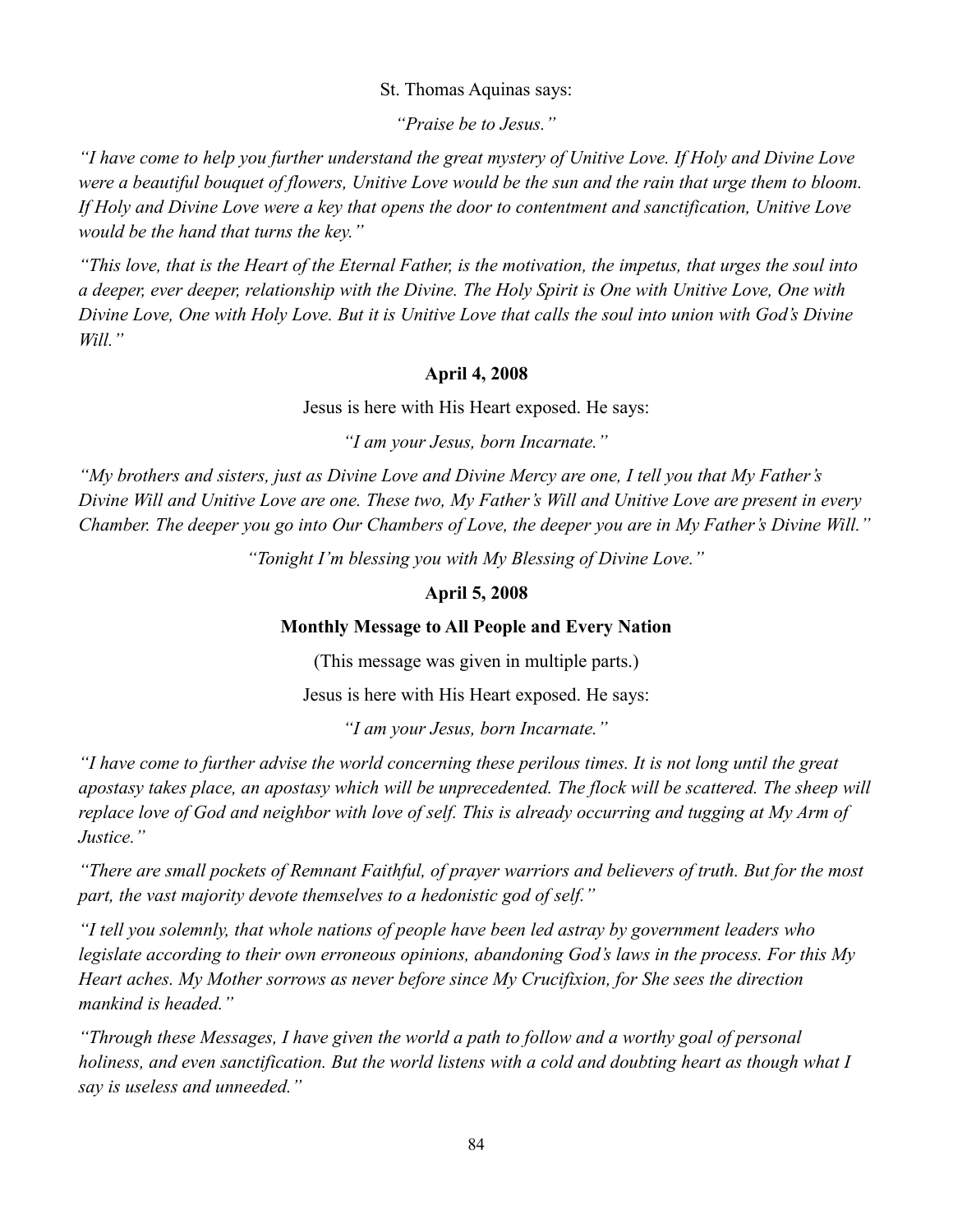*"In this country, laws have been passed making prayer in schools illegal in order to 'protect' the rights of a few. If My Name offends a few, are these same few also offended by the acts of violence and moral crimes that have replaced prayer? Right reason has been abandoned and misplaced compassion has taken its place."*

*"At the heart of every issue today is man's inability to recognize and accept the Truth. The Truth, according to My Father's Divine Will, is Holy, Divine and Unitive Love. Whatever opposes this Love is from the Prince of Darkness."*

*"As I continue to call you to conversion through these Messages, Satan distracts individual journeys through the Chambers by means of concern for temporal, passing things. Mankind's distraction from all that concerns his own salvation has led to the apostasy, even heresy, that is now present within the Church itself. For these reasons, My Remnant must pray for discernment to distinguish what is true according to the Tradition of Faith, and what is fabricated by man's error. The Remnant will always recognize the truth when it is based upon Holy and Divine Love. Do not be swayed by mere power or title, but search always for My Truth."*

*"My flock, pray this way:"*

*"Father, Son and Holy Spirit, grant me–*

*Temperance not to accept everything at face value.*

*Prudence to search out the truth.*

*Wisdom to recognize the truth. Amen."*

*"I will help you. I am your strength. I will not abandon you, if you believe."*

*"My brothers and sisters, today I advise you whenever you are challenged in Holy Love, seek the refuge of My Mother's Immaculate Heart. For it is flaws in Holy Love that result in lack of peace, even sin. My Mother, who is always your advocate, will take all your needs to My Heart in Heaven."*

*"Today I am blessing you with My Blessing of Divine Love."*

#### **April 21, 2008**

#### **Monday St. Michael Shield of Truth Prayer Service**

Jesus and Blessed Mother are here with Their Hearts exposed.

Blessed Mother says:

*"Praise be to Jesus."*

Jesus says:

*"I am your Jesus, born Incarnate."*

[A personal message was given.]

Jesus: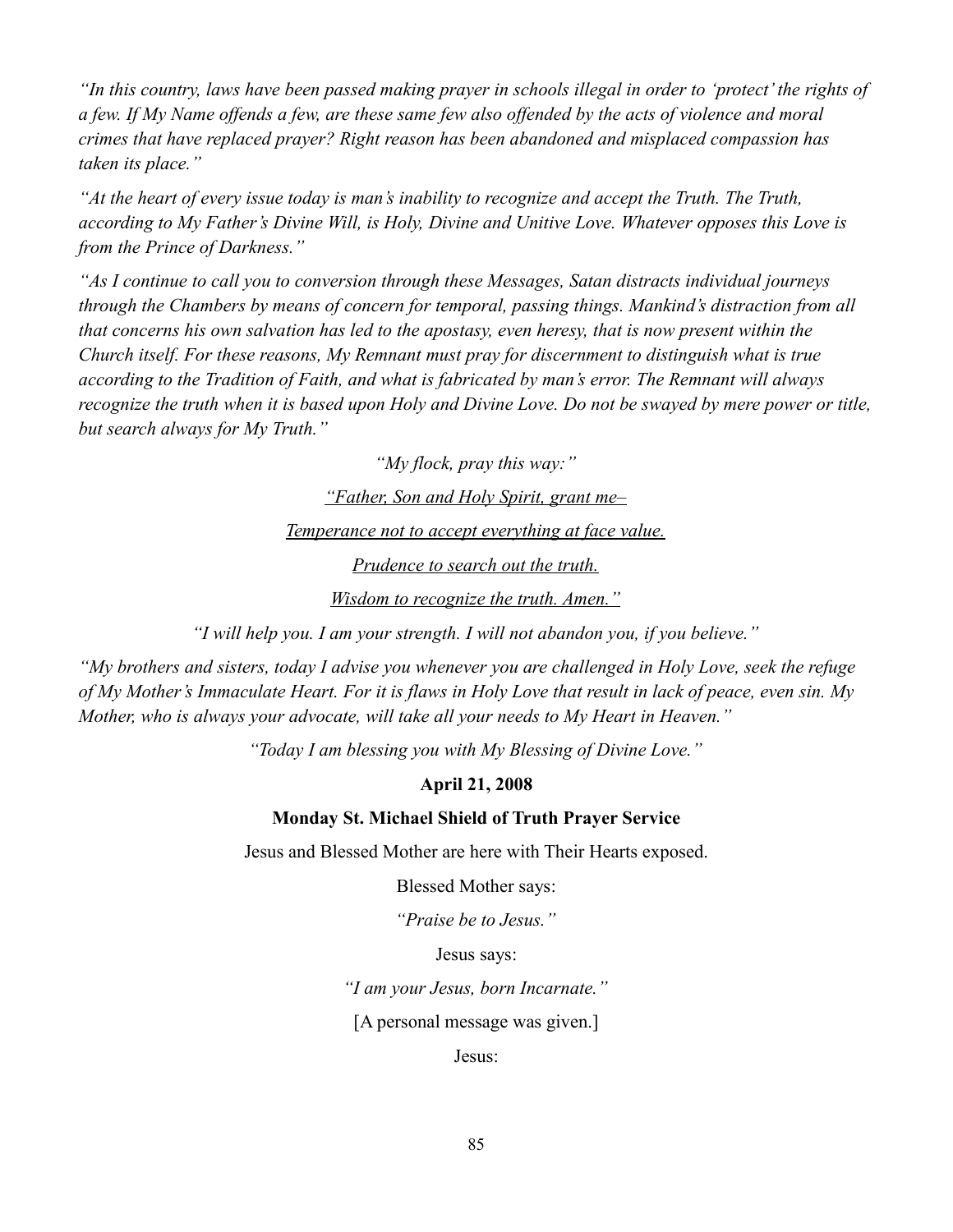*"My brothers and sisters, tonight I invite you to see that as the Remnant Faithful has scattered, they remain united in the Chambers of the United Hearts; for they recognize the peace of this spiritual journey, the truth and the genuine call to Unitive Love."*

*"Tonight We're blessing you with the Complete Blessing of Our United Hearts."*

#### **May 2, 2008**

#### **Friday Rosary Service**

(This message was given in two parts.)

Jesus is here with His Heart exposed. He says:

*"I am your Jesus, born Incarnate."*

*"I tell you truthfully that love, mercy and trust are intertwined like a golden cord binding the soul to My Sacred Heart. When one of these is in conflict, the others are loosened, as well. The soul begins to be separated from the Divine Will and from Unitive Love. See, then, that anxiety and fear are not a part of My call."*

*"My dear brothers and sisters, the hallmarks of lack of trust are fear, anxiety, worry and the loss of peace. When these are present in your heart, you need to cling even tighter to My Sacred Heart and allow Me to help you."*

*"Tonight I'm blessing you with My Blessing of Divine Love."*

### **May 5, 2008**

### **Monthly Message to All People and Every Nation; 11th Anniversary – Feast of Mary, Refuge of Holy Love**

(This message was given in multiple parts.)

#### **11th Anniversary of Mary, Refuge of Holy Love**

#### **(May Crowning)**

Jesus and Blessed Mother are here. Their Hearts are exposed.

Our Lady is Mary, Refuge of Holy Love. She is smiling and says:

*"Praise be to Jesus."*

Jesus says:

*"I am your Jesus, born Incarnate."*

Jesus:

*"I tell you, through the Providence of the Eternal Now, mankind has been given everything he needs to live in peace and harmony with the Divine Will of God. But what has been given has been compromised and convoluted. Technology is used towards an evil end, to destroy life and even nature itself. Satan imitates the gifts of the Holy Spirit, and out of pride these false gifts are discerned as genuine. When*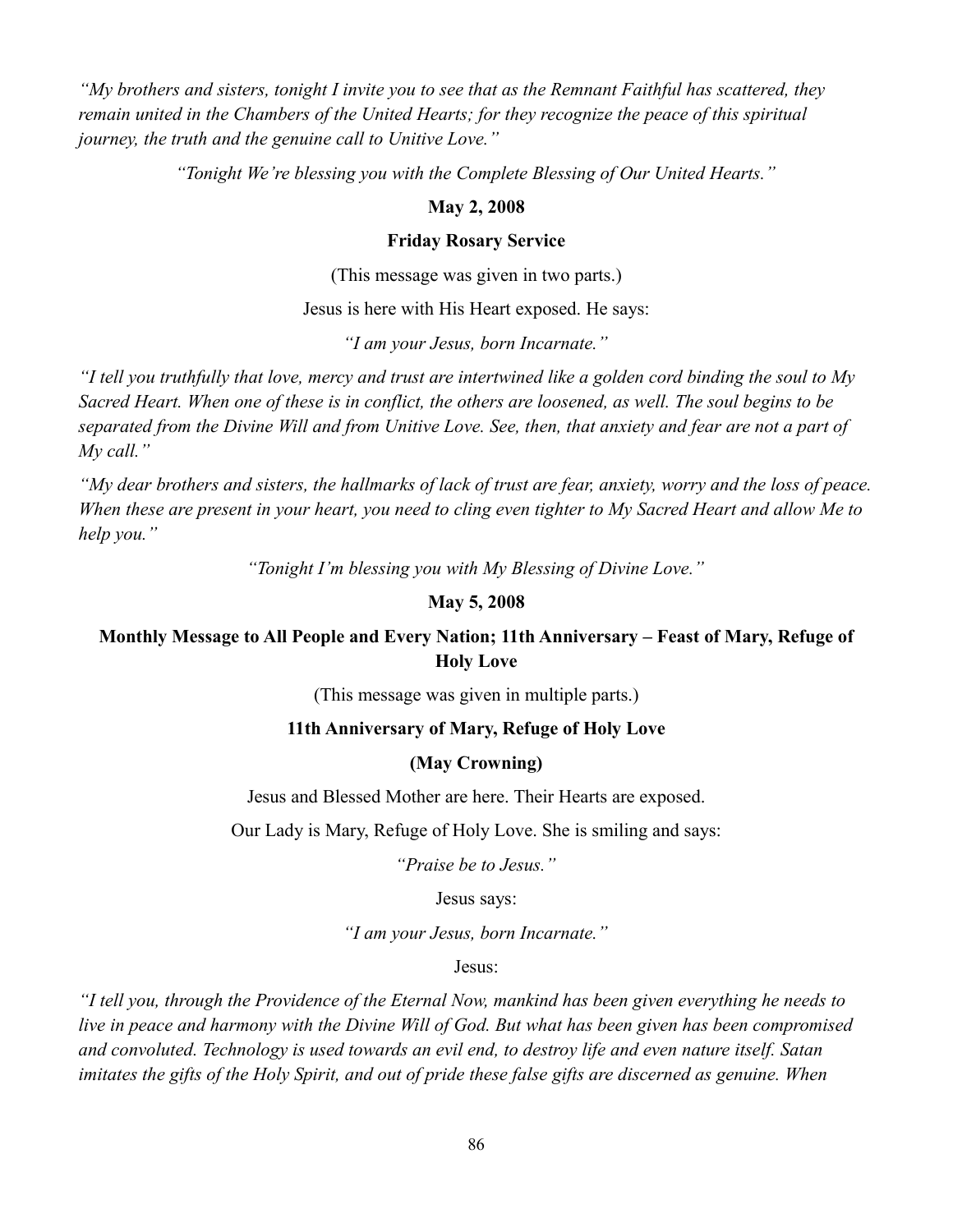*Heaven intervenes, as is happening in this Mission of Holy Love, the very ones who should encourage and support such an effort, vehemently oppose it."*

*"So it is, I come to lay bare the truth once again. Holy Love, nurtured in the heart, is never wrong. It is even wrong to think against Holy Love, for when I was with you I commanded you to live in Holy Love. Here you have the spirituality of these commandments of love which I gave you, enfleshed with the Chambers of the United Hearts. Because this Mission is the standard bearer of truth and the harbinger of My Second Coming, Satan is causing a whirlwind of controversy to swirl around it from the most unlikely sources."*

*"Once again I tell you, Holy Love is the path of your salvation; Divine Love the path of personal holiness; Unitive Love is your sanctification. Do not get caught up in the whirlwind of who believes and who approves of this path I call you upon. Only follow it."*

*"You do not need anyone's approval to live in Holy and Divine Love. Do not be deluded to think so. I am calling each one to sanctity. Your place in eternity will be determined by your response to these Messages."*

*"Ill use of Divine Provision, of technology, power, finances, even nature itself, will be mankind's undoing and the unraveling of civilization such as you know it today. Misinterpretation, lies and negative response to Heaven's intervention here with these Messages of Holy and Divine Love will be the undoing of the salvation of many souls. I am speaking to those responsible for this campaign against the truth."*

*"What is your goal, Heaven or eternal perdition? Souls are at stake. Count yours among them."*

*"Do not attribute to man or to nature what is God's alone. My Father is the Creator of all things, the universe, the world, nature, even life in the womb. Do not destroy what He gives you out of His love. Do not worship your own free will, giving in to whims and desires at every turn. Rocks, trees, crystals, all of nature is God's creation. They are not gods themselves. Do not allow gender to be a battleground. Do not allow morals in marriage to deteriorate in the guise of alternate life style."*

*"These are ways that mankind is destroying himself and civilization, as well."*

*"I tell you that national leaders and legislators, even educators, who do not support the commandments of love, are responsible for the souls they lead astray and the moral degeneration of their nation, as well, I add to this, those who lead or otherwise influence any religion. Their responsibility is to lead souls deeper into love of God and neighbor as self, this is Holy Love. Yet, there remain those who encourage violence, birth control, abortion, same sex marriage and many other evils related to these sins and more."*

*"You cannot lead souls in righteousness if your own heart is full of error. For this reason, I come in truth to correct consciences and to pull souls back onto the path of light. Be united in Our United Hearts."*

*"My dear little lambs, My brothers and sisters, the path that is laid bare at this hallowed Site is the path of perfection in Holy Love. Did I not direct you to be perfect as My Heavenly Father is perfect when I was in your midst before My Death and Resurrection? Satan is busy these days trying to discredit love of God and love of neighbor. Persevere in following these Messages, for herein lies his defeat."*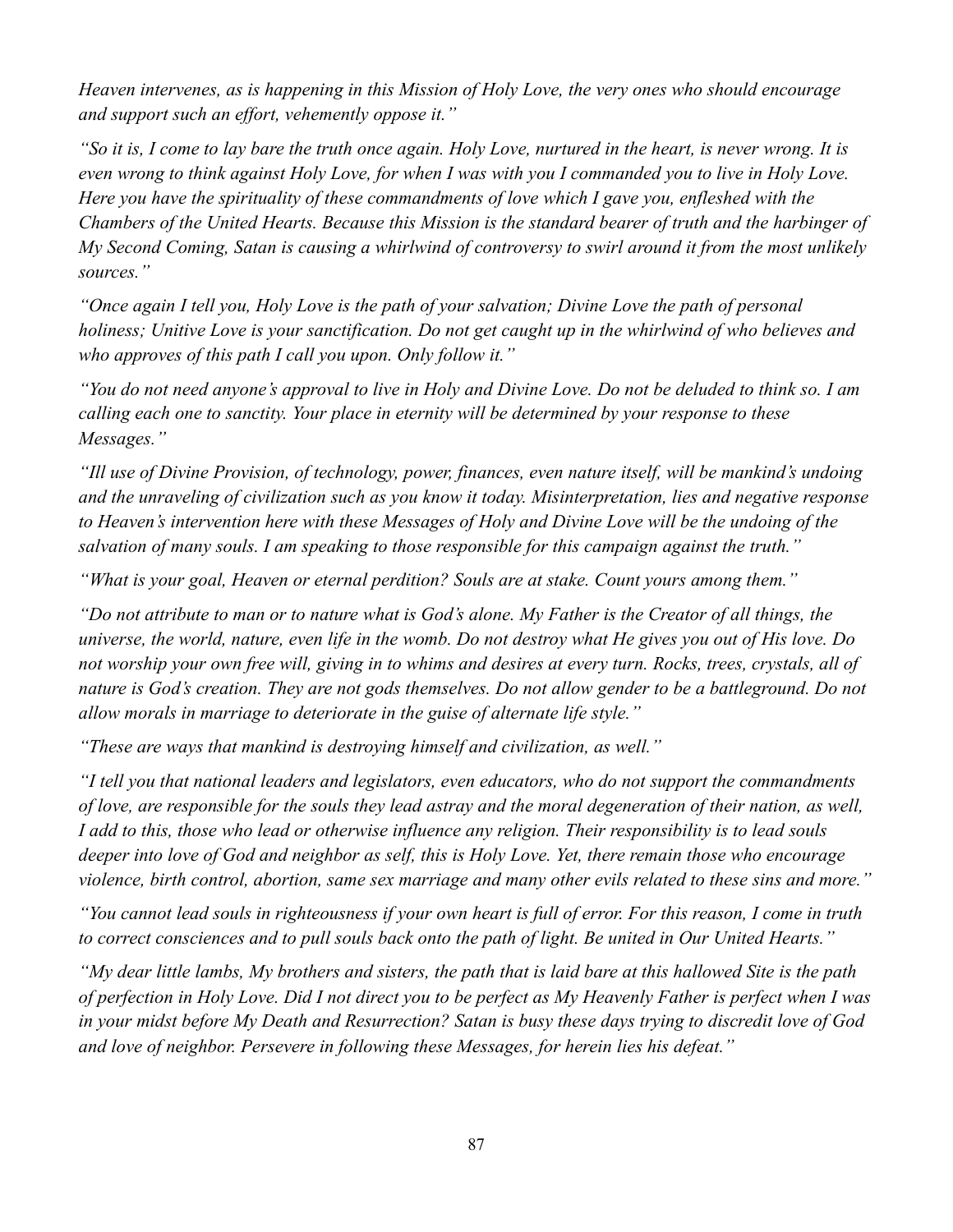*"As I desire you to be united in the United Hearts, run to Mary, Refuge of Holy Love in every battle. Her Immaculate Heart is the sign of the enemy's defeat and a Vessel of profound grace that he cannot approach. Enter the First Chamber of the United Hearts, which is My Mother's Immaculate Heart. Enter in and through humility and love, which are the only way into this spiritual journey. My Mother will not forsake you in any need."*

*"Today I want to bless every portion of your lives, every part of your world. I invite you to see that you do not have lasting peace in your world, for there is so much superficial compromise in your negotiations. My brothers and sisters, choose always to live in Holy and Divine Love. Pray that St. Michael's Shield of Truth be placed over the heart of every nation, for this is the way to lasting peace through the truth of humility and love."*

*"My Mother says that She will take all the petitions in hearts and place them in My Sacred Heart today."*

[Jesus blesses the priests in the apparition room.]

Then He says:

*"We're blessing you with the Complete Blessing of Our United Hearts."*

#### **May 16, 2008**

#### **Friday Rosary Service**

Jesus is here with His Heart exposed. He says:

*"I am your Jesus, born Incarnate."*

*"My brothers and sisters, once again I come asking you to be united with one another, and then with Our United Hearts. Further, I call you into Unitive Love with the Will of My Eternal Father. How can you achieve this? My brothers and sisters, realize that all you need is given to you in each present moment."*

*"Tonight, once again, I'm blessing you with My Blessing of Divine Love."*

**May 20, 2008**

#### **TO PRIESTS**

St. Catherine of Siena says:

*"Praise be to Jesus."*

*"Today Jesus sends me once again, this time to address priests who come to the property. Priests should read the message given to pilgrims."*

[Refer to "Instructions to Pilgrims," message of  $4/24/08$ .]

*"Then they should read this message to better partake of the graces shown forth here."*

*"Priests are called here by the Mother of God. She knows each one by name. The Immaculata intends to strengthen vocations at this apparition site so that the priests can better serve Her children. Therefore, it is asked the priests come with an open heart, not judging, not depending upon high-powered approvals, in*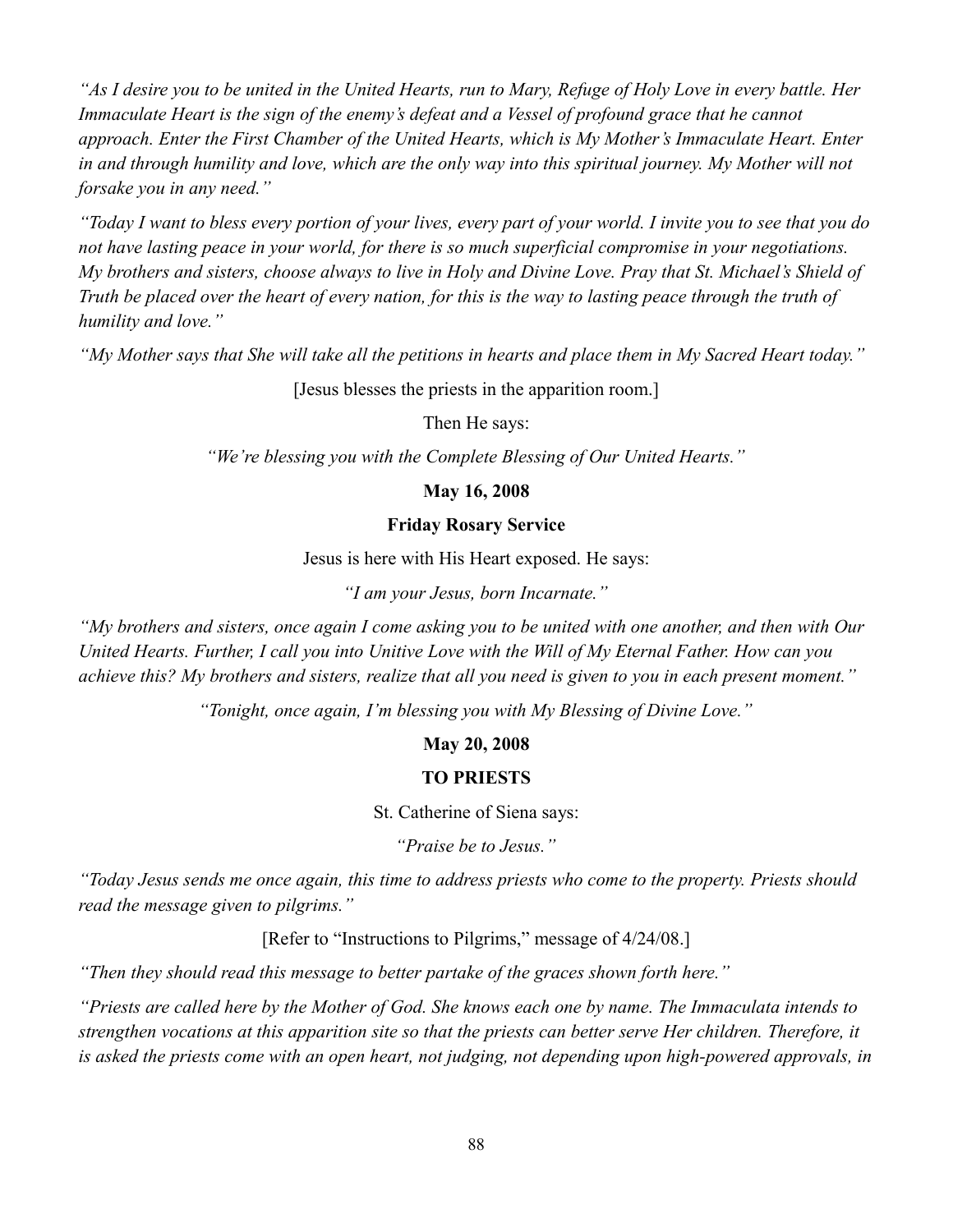*order to believe. Allow the Messages to reach your hearts so that you are able to encourage others to believe."*

*"The Holy Mother desires to take each priest by the hand, leading him into the Chambers of the United Hearts. In this way, She will transform your hearts, illuminate your consciences, and lead you towards Unitive Love. Do not hold back fearing loss of reputation or any type of reprisal. Every priest is called upon this spiritual journey and to accept the truth of this Mission. Surrender with your whole heart and nothing will be held in abeyance from you."*

*"Further, I have been sent by the Holy Mother to point out that priests too often ignore Heavenly intervention out of pharisaical or intellectual pride. Please understand that the Pharisees compulsively stood by the letter of the law while ignoring the heart of the law, which is Holy Love itself. Therefore, I urge you, do not condemn these treasures of spirituality offered here for lack of approvals by those who falsely accuse and judge. Rather, allow your hearts to be transformed by the heart of the Message, Holy Love."*

*"God is ready to richly embellish your vocation with many graces if you do so."*

### **June 6, 2008**

*"I am your Jesus, born Incarnate."*

*"Let no one be astounded that I have taken to task those who persecute this Mission. I waited long enough for their conviction of heart by My veiled suggestions. Souls are being lost, and have been lost, that were discouraged from coming here by way of unfounded lies. Innocent unborn children have been aborted due to discouraging words against the prayers offered here."*

*"I ask that in humility now, these detractors (and they know who they are) denounce their unfounded opinions which have a negative impact on the Mission, on the salvation of souls (which should be our common goal), and on their own salvation. Title does not exempt a soul from sin. Slander and detraction are sins."*

*"There are those within Church circles, and even within this Diocese, who practice ungodly rituals. Who are you listening to, the false gods of power and control? If you choose salvation, you must choose to stop!"*

*"I am laying these things bare, as I do not have centuries to await approvals of these United Hearts Messages. I desire that souls turn with loving hearts to the spirituality of the Chambers. I desire to draw all souls into Unitive Love."*

*"It is pride that rebels against correction. Humility accepts correction readily. No one should place himself above correction."*

## **April 7, 2011**

I see a great Flame that I have come to know as the Flame of Divine Love – God the Father.

He says: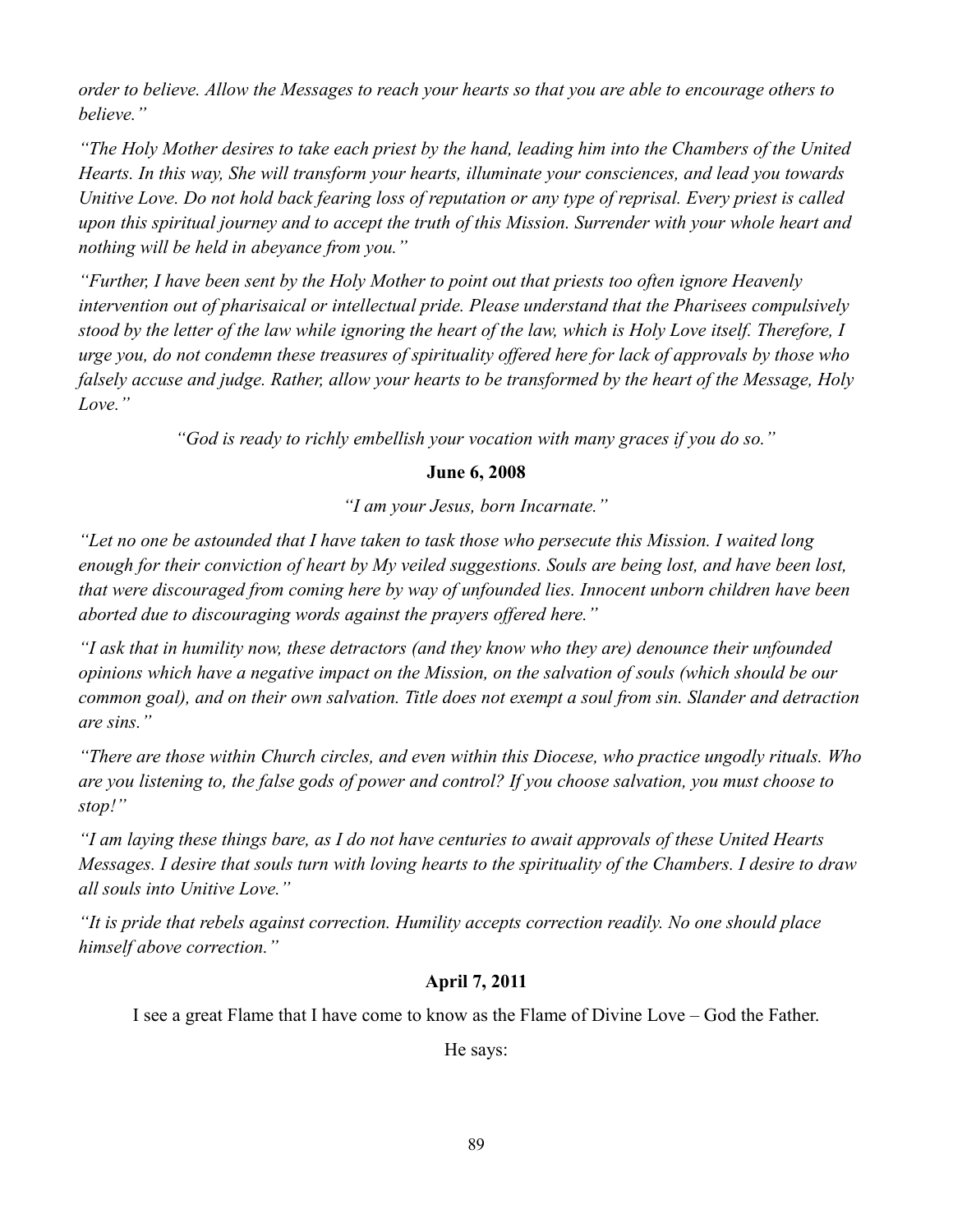*"I am the Eternal Now. I Am Who Am. I have come to help all to realize that there is strength in unity. When evil forces unite, good is weakened. Satan does all in his power to bring disunity amongst good people – good nations."*

*"As Father of Unitive Love, I am calling all God-fearing people to unite. I have sent into the world the means by which you can achieve unity – it is Holy Love. No longer be divided in your opinions about Holy Love. Seize the opportunity to believe! Seize the opportunity to unite in Holy Love and to oppose evil!"*

*"Once again you have in the world evil aligning with evil. One leader will emerge and strengthen the evil agenda that is just now beginning to show itself."*

*"You do not have a strong, competent leader of the righteous cause. Abortion has eliminated many. You, as a God-fearing people, must unite and stand for Holy Love. Holy Love must color all your decisions – Church leaders notwithstanding. This is not a time for guile or deceit but for truth. If you are not living in the truth, you have sided with evil."*

*"This is not the hour for one apparition to oppose another or false discernment to cloud the truth. Do not let love of power or money taint the truth. The truth is your weapon. The truth is your victory. Place it in your hearts and act upon it. The truth is Holy Love."*

*"My Divine Will is with you."*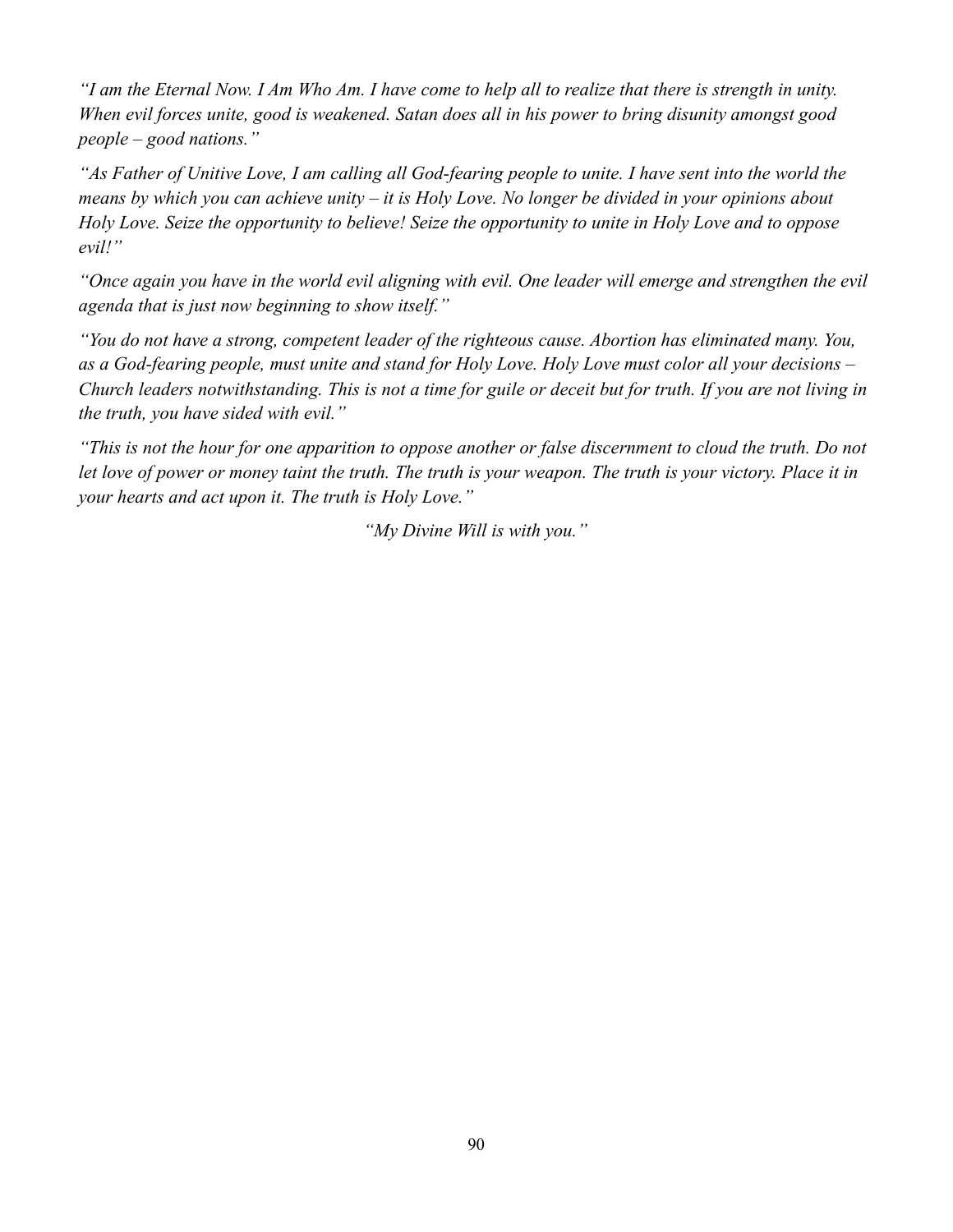**Part Two: The Secret of the Rosary (Saint Louis de Montfort)**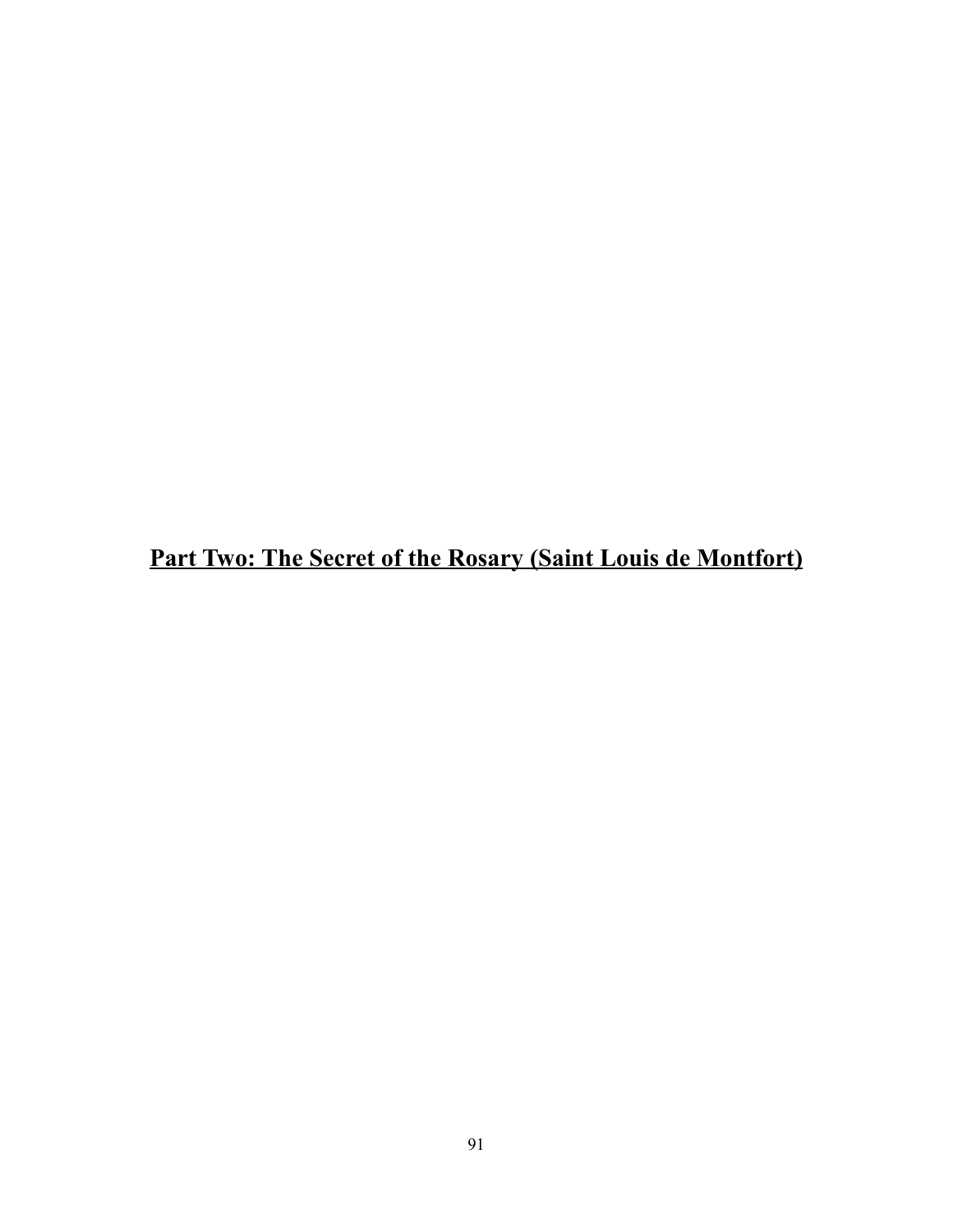# **The Secret of the Rosary**

# **By St. Louis-Marie Grignion De Montfort**

## **A White Rose**

1) Dear ministers of the most high God, you my fellow priests who preach the truth of God and who teach the gospel to all nations, let me give you this little book as a white rose that I would like you to keep. The truths contained in it are set forth in a very simple and straightforward manner, as you will see.

Please keep them in your heart so that you yourselves may make a practice of the Rosary and taste its fruits.

Please have them always on your lips too, so that you will always preach the Rosary and thus convert others by teaching them the excellence of this holy devotion.

I beg of you to beware of thinking of the Rosary as something of little importance – as do ignorant people, and even several great but proud scholars. Far from being insignificant, the Rosary is a priceless treasure which is inspired by God.

Almighty God has given it to you because he wants you to use it as a means to convert the most hardened sinners and the most obstinate heretics. He has attached to it grace in this life and glory in the next. The saints have said it faithfully and the Popes have endorsed it.

When the Holy Spirit has revealed this secret to a priest and director of souls, how blessed is that priest! For the vast majority of people fail to know this secret or else only know it superficially.

If such a priest really understands this secret, he will say the Rosary each day and will encourage others to say it. God and his blessed Mother will pour abundant grace into his soul, so that he may become God's instrument for his glory; and his word, though simple, will do more good in one month than that of other preachers in several years.

2) Therefore, my dear brothers and fellow priests, it will not be enough for us to preach this devotion to others; we must practice it ourselves, for if we firmly believed in the importance of the holy Rosary but never said it ourselves, people could hardly be expected to act upon our advice, since no one can give what he does not have: "Jesus began to do and to teach." We ought to pattern ourselves on our Lord, who began practising what he preached. We ought to emulate St. Paul, who knew and preached nothing but Jesus crucified.

I could tell you at great length of the grace God has given me to know by experience the effectiveness of the preaching of the holy Rosary, and of how I have seen, with my own eyes, the most wonderful conversions it has brought about. I would gladly tell you all these things if I thought that it would move you to preach this beautiful devotion, in spite of the fact that priests are not in the habit of doing so these days. But instead of all this, I think it will be quite enough for this little summary that I am writing if I tell you a few ancient but authentic stories about the holy Rosary. These excerpts really go to prove what I have outlined for the faithful.

## **A Red Rose**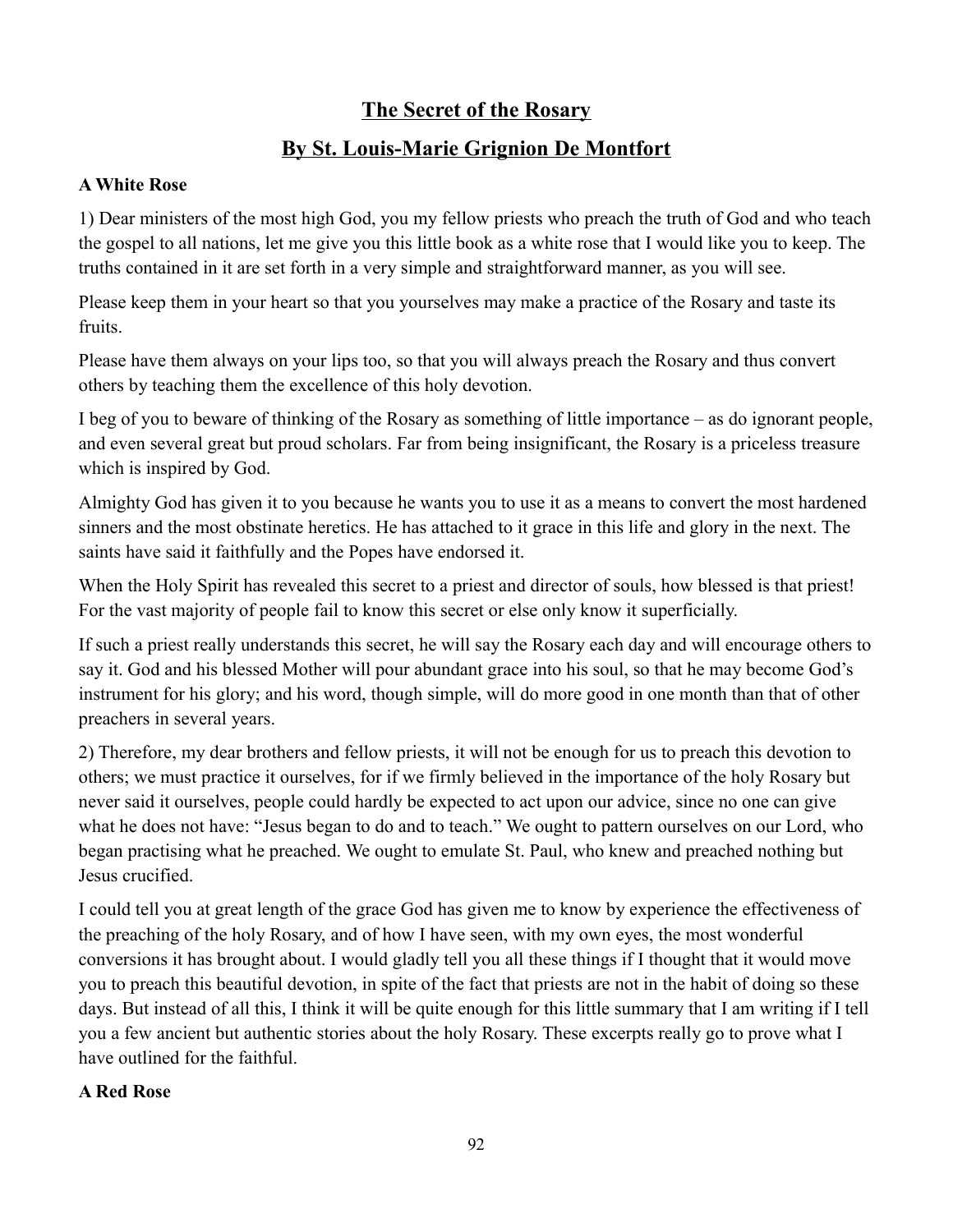3) Poor men and women who are sinners, I, a greater sinner than you, wish to give you this rose, a crimson one, because the precious blood of our Lord has fallen upon it. Please God that it may bring true fragrance into your lives – but above all, may it save you from the danger that you are in. Every day unbelievers and un-repentant sinners cry, "Let us crown ourselves with roses." But our cry should be, "Let us crown ourselves with the roses of the holy Rosary."

How different are theirs from ours! Their roses are pleasures of the flesh, worldly honours and passing riches which wilt and decay in no time, but ours, which are the Our Father and Hail Mary which we have said devoutly over and over again, and to which we have added good penitential acts, will never wilt or die, and they will be just as exquisite thousands of years from now as they are today.

On the contrary, sinners' roses only look like roses, while in point of fact they are cruel thorns which prick them during life by giving them pangs of conscience, at their death they pierce them with bitter regret and, still worse, in eternity they turn to burning shafts of anger and despair. But if our roses have thorns, they are the thorns of Jesus Christ, who changes them into roses. If our roses prick us, it is only for a short time, and only in order to cure the illness of sin and to save our souls.

4) So by all means we should eagerly crown ourselves with these roses from heaven, and recite the entire Rosary every day, that is to say, three rosaries each of five decades, which are like three little wreaths or crowns of flowers. There are two reasons for doing this: first of all, to honour the three crowns of Jesus and Mary – Jesus' crown of grace at the time of his Incarnation, his crown of thorns during his passion, and his crown of glory in heaven, and of course the three-fold crown which the Blessed Trinity gave Mary in heaven.

Secondly, we should do this so that we ourselves may receive three crowns from Jesus and Mary, the first a crown of merit during our lifetime; the second, a crown of peace at our death; and the third, a crown of glory in heaven.

If you say the Rosary faithfully until death, I do assure you that, in spite of the gravity of your sins "you shall receive a never-fading crown of glory." Even if you are on the brink of damnation, even if you have one foot in hell, even if you have sold your soul to the devil as sorcerers do who practice black magic, and even if you are a heretic as obstinate as a devil, sooner or later you will be converted and will amend your life and save your soul, if – and mark well what I say – if you say the Rosary devoutly every day until death for the purpose of knowing the truth and obtaining contrition and pardon for your sins.

In this book there are several stories of great sinners who were converted through the power of the Rosary. Please read and meditate upon them.

## **A Mystical Rose Tree**

5) Good and devout souls, who walk in the light of the Holy Spirit, I do not think you will mind my giving you this little mystical rose tree which comes straight from heaven and which is to be planted in the garden of your soul. It cannot possibly harm the sweet-smelling flowers of your contemplations; for it is a heavenly tree and its scent is very pleasant. It will not in the least interfere with your carefully planned flower-beds; for, being itself all pure and well-ordered, it inclines all to order and purity. If it is carefully watered and properly attended to every day, it will grow to such a marvellous height, and its branches will have such a wide span that, far from hindering your other devotions, it will maintain and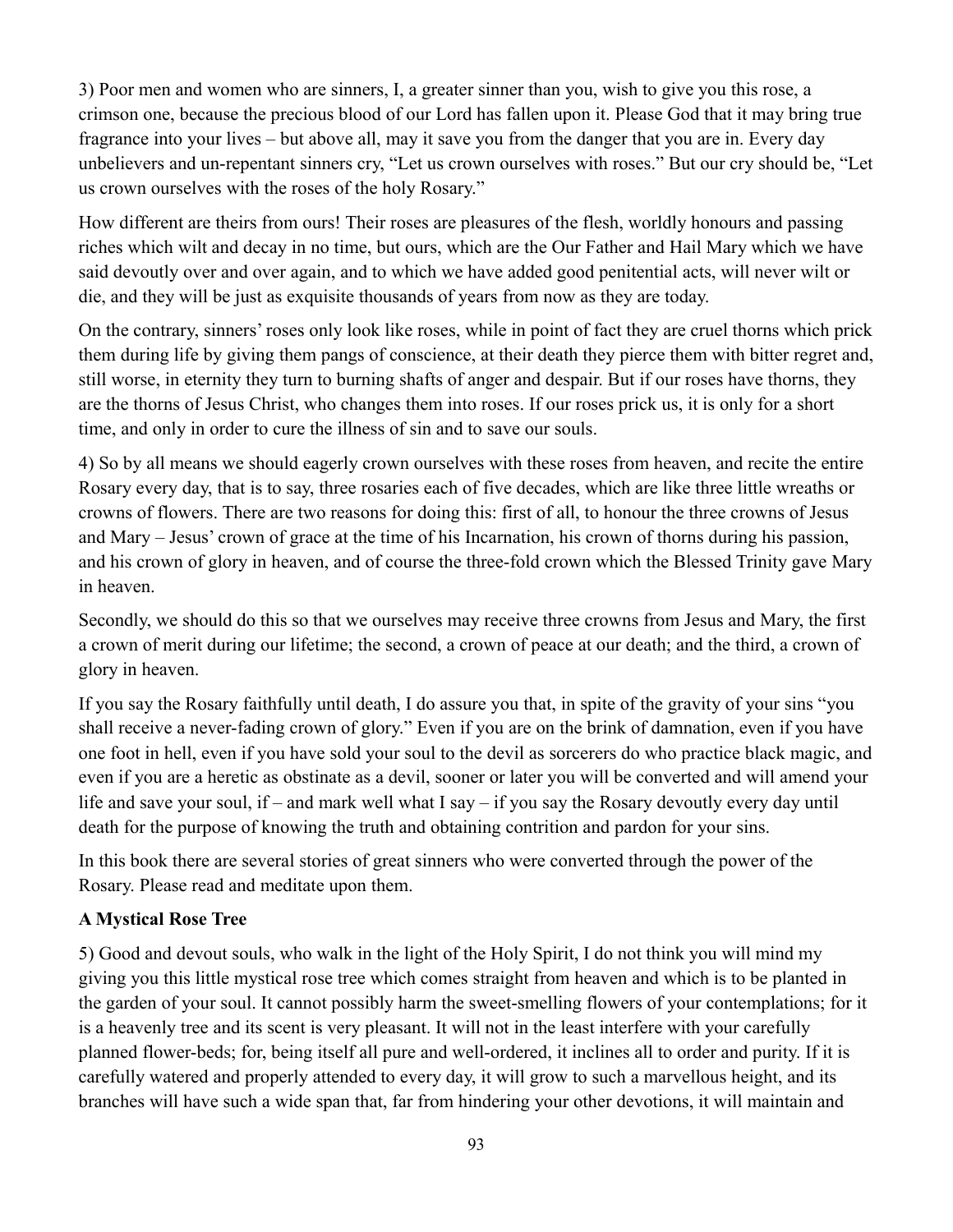perfect them. Of course, you understand what I mean, since you are spiritually minded; this mystical rose tree is Jesus and Mary in life, death and eternity.

6) Its green leaves are the Joyful Mysteries, the thorns the Sorrowful ones, and the flowers the Glorious Mysteries of Jesus and Mary. The buds are the childhood of Jesus and Mary, and the open blooms show us both of them in their sufferings, and the full-blown roses symbolize Jesus and Mary in their triumph and glory.

A rose delights us because of its beauty: so here we have Jesus and Mary in the Joyful Mysteries. Its thorns are sharp, and they prick, which makes us think of them in the Sorrowful Mysteries, and last of all, its perfume is so sweet that everyone loves it, and this fragrance symbolizes their Glorious Mysteries.

So please do not scorn this beautiful and heavenly tree, but plant it with your own hands in the garden of your soul, by making the resolution to say your Rosary every day. By saying it daily and by doing good works you will be tending your tree, watering it, hoeing the earth around it. Eventually you will see that this little seed which I have given you, and which seems so small now, will grow into a tree so great that the birds of heaven, that is, predestinate and contemplative souls, will dwell in it and make their nests there. Its shade will shelter them from the scorching heat of the sun and its height will keep them safe from the wild beasts on the ground.

And best of all, they will feed upon the tree's fruit, which is none other than our adorable Jesus, to whom be honour and glory forever and ever. Amen.

### **God Alone**

### **A Rosebud**

7) Dear little friends, this beautiful rosebud is for you; it is one of the beads of your Rosary, and it may seem to you to be such a tiny thing. But if you only knew how precious this bead is! This wonderful bud will open out into a gorgeous rose if you say your Hail Mary really well.

Of course it would be too much to expect you to say the whole fifteen mysteries every day, but do say at least five mysteries, and say them properly with love and devotion. This Rosary will be your little wreath of roses, your crown for Jesus and Mary. Please pay attention to every word I have said, and listen carefully to a true story that I want to tell you, and that I would like you to remember.

8) Two little girls, who were sisters, were saying the Rosary very devoutly in front of their house. A beautiful lady suddenly appeared, walked towards the younger girl, who was only about six or seven, took her by the hand, and led her away. Her elder sister was very startled and looked for the little girl everywhere. At last, still not having found her, she went home weeping and told her parents that her sister had been kidnapped. For three whole days the poor father and mother sought the child without success.

At the end of the third day they found her at the front door looking extremely happy and pleased. Naturally they asked her where on earth she had been, and she told them that the lady to whom she had been saying the Rosary had taken her to a lovely place where she had given her delicious things to eat. She said that the lady had also given her a baby boy to hold, that he was very beautiful, and that she had kissed him again and again.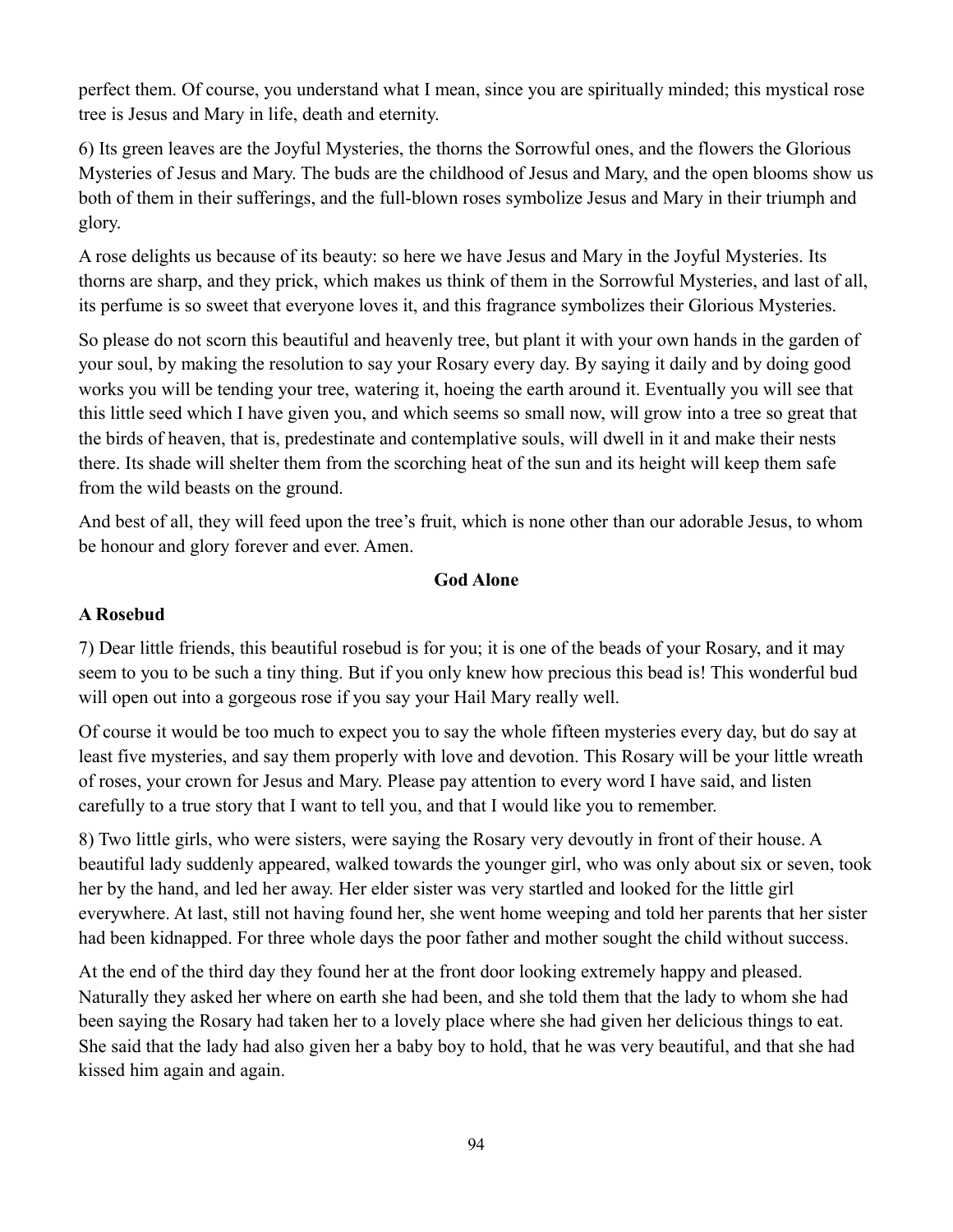The father and mother, who had been converted to the Catholic faith only a short time before, sent at once for the Jesuit Father who had instructed them for their reception into the Church and who had also taught them devotion to the Rosary. They told him everything that had happened, and it was this priest himself who told me this story. It all took place in Paraguay.

So, dear children, imitate these little girls and say your Rosary every day as they always did. If you do this, you will earn the right to go to heaven to see Jesus and Mary. If it is not their wish that you should see them in this life, at any rate after you die you will see them for all eternity. Amen.

Therefore let all men, the learned and the ignorant, the just and the sinners, the great and the small, praise and honour Jesus and Mary night and day, by saying the holy Rosary. "Greet Mary who has laboured much among you."

## **FIRST DECADE**

## **The surpassing merit of the Rosary as seen in its origin and name.**

## **First Rose**

9) The Rosary is made up of two things: mental prayer and vocal prayer. In the Rosary mental prayer is none other than meditation of the chief mysteries of the life, death and glory of Jesus Christ and of his blessed Mother. Vocal prayer consists in saying fifteen decades of the Hail Mary, each decade headed by an Our Father, while at the same time meditating on and contemplating the fifteen principal virtues which Jesus and Mary practised in the fifteen mysteries of the Rosary.

In the first five decades we must honour the five Joyful Mysteries and meditate on them; in the second five decades, the Sorrowful Mysteries; and in the third group of five, the Glorious Mysteries. So the Rosary is a blessed blending of mental and vocal prayer by which we honour and learn to imitate the mysteries and the virtues of the life, death, passion and glory of Jesus and Mary.

## **Second Rose**

10) Since the Rosary is composed, principally and in substance, of the prayer of Christ and the Angelic Salutation, that is, the Our Father and the Hail Mary, it was without doubt the first prayer and the principal devotion of the faithful and has been in use all through the centuries, from the time of the apostles and disciples down to the present.

11) It was only in the year 1214, however, that the Church received the Rosary in its present form and according to the method we use today. It was given to the Church by St. Dominic, who had received it from the Blessed Virgin as a means of converting the Albigensians and other sinners.

I will tell you the story of how he received it, which is found in the very well-known book De Dignitate Psalterii, by Blessed Alan de la Roche. Saint Dominic, seeing that the gravity of people's sins was hindering the conversion of the Albigensians, withdrew into a forest near Toulouse, where he prayed continuously for three days and three nights. During this time he did nothing but weep and do harsh penances in order to appease the anger of God. He used his discipline so much that his body was lacerated, and finally he fell into a coma.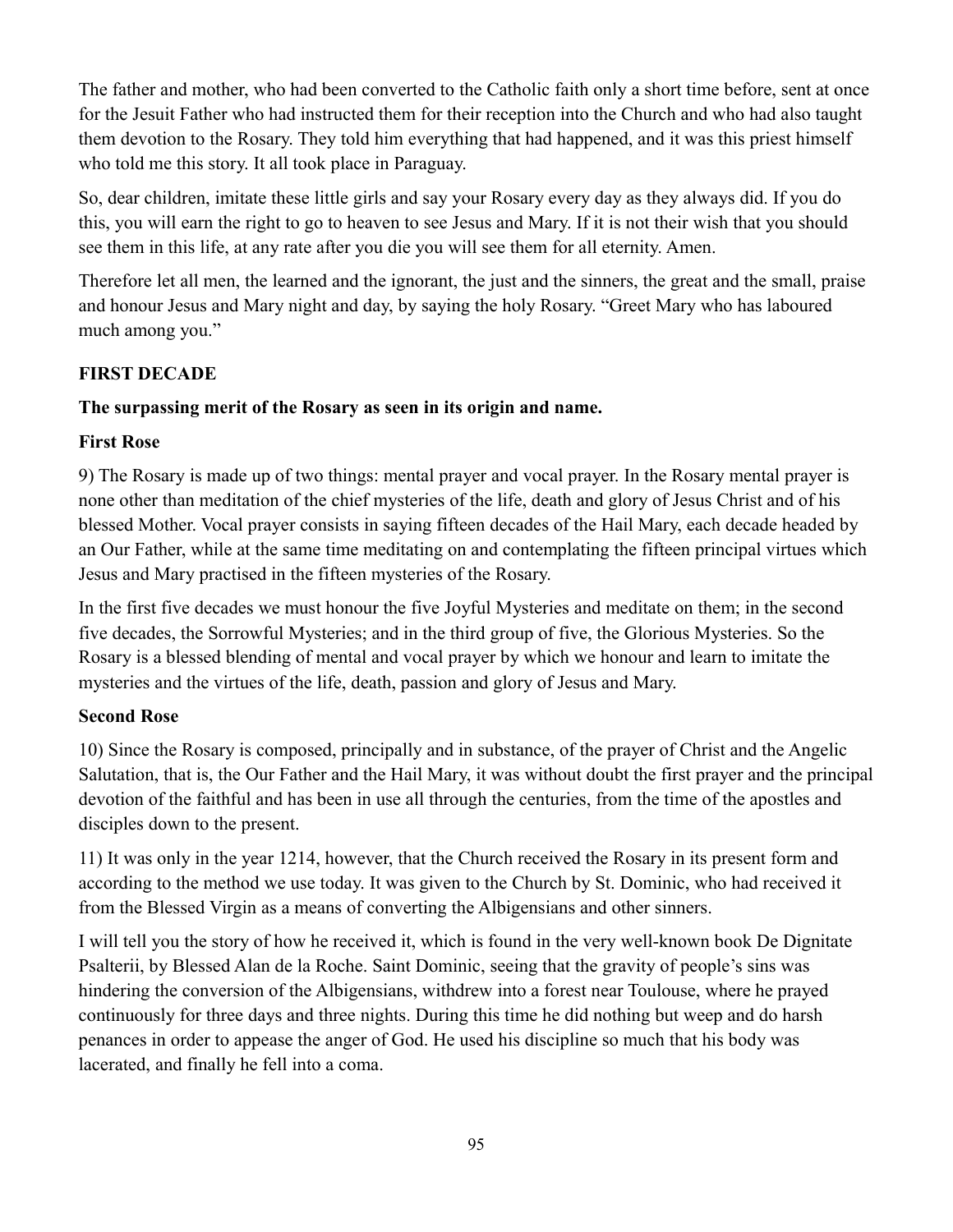At this point our Lady appeared to him, accompanied by three angels, and she said, "Dear Dominic, do you know which weapon the Blessed Trinity wants to use to reform the world?"

"Oh, my Lady," answered Saint Dominic, "you know far better than I do, because next to your Son Jesus Christ you have always been the chief instrument of our salvation."

Then our Lady replied, "I want you to know that, in this kind of warfare, the principal weapon has always been the Angelic Psalter, which is the foundation-stone of the New Testament. Therefore, if you want to reach these hardened souls and win them over to God, preach my Psalter."

So he arose, comforted, and burning with zeal for the conversion of the people in that district, he made straight for the cathedral. At once unseen angels rang the bells to gather the people together, and Saint Dominic began to preach.

At the very beginning of his sermon, an appalling storm broke out, the earth shook, the sun was darkened, and there was so much thunder and lightning that all were very much afraid. Even greater was their fear when, looking at a picture of our Lady exposed in a prominent place, they saw her raise her arms to heaven three times to call down God's vengeance upon them if they failed to be converted, to amend their lives, and seek the protection of the holy Mother of God.

God wished, by means of these supernatural phenomena, to spread the new devotion of the holy Rosary and to make it more widely known.

At last, at the prayer of Saint Dominic, the storm came to an end, and he went on preaching.

So fervently and compellingly did he explain the importance and value of the Rosary that almost all the people of Toulouse embraced it and renounced their false beliefs. In a very short time a great improvement was seen in the town; people began leading Christian lives and gave up their former bad habits.

## **Third Rose**

12) The miraculous way in which the devotion to the holy Rosary was established is something of a parallel to the way in which God gave his law to the world on Mount Sinai, and it obviously proves its value and importance.

Inspired by the Holy Spirit, instructed by the Blessed Virgin as well as by his own experience, Saint Dominic preached the Rosary for the rest of his life. He preached it by his example as well as by his sermons, in cities and in country places, to people of high station and low, before scholars and the uneducated, to Catholics and to heretics.

The Rosary, which he said every day, was his preparation for every sermon and his little tryst with our Lady immediately after preaching.

13) One day he had to preach at Notre Dame in Paris, and it happened to be the feast of St. John the Evangelist. He was in a little chapel behind the high altar prayerfully preparing his sermon by saying the Rosary, as he always did, when our Lady appeared to him and said:

"Dominic, even though what you have planned to say may be very good, I am bringing you a much better sermon<sup>"</sup>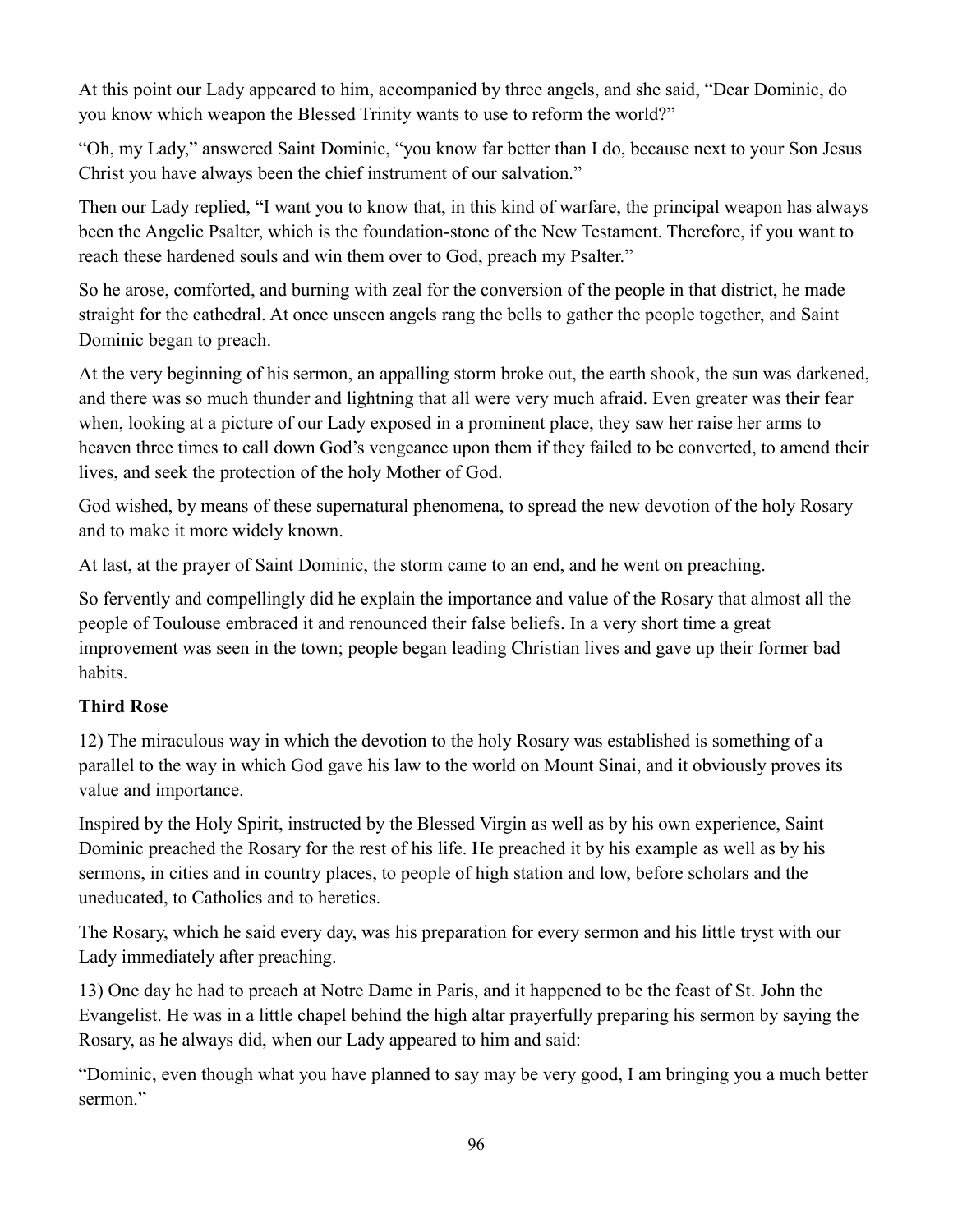Saint Dominic took in his hands the book our Lady proffered, read the sermon carefully and, when he had understood it and meditated on it, he gave thanks to her.

When the time came, he went up into the pulpit and, in spite of the feast day, made no mention of Saint John other than to say that he had been found worthy to be the guardian of the Queen of Heaven. The congregation was made up of theologians and other eminent people, who were used to hearing unusual and polished discourses; but Saint Dominic told them that it was not his desire to give them a learned discourse, wise in the eyes of the world, but that he would speak in the simplicity of the Holy Spirit and with his forcefulness.

So he began preaching the Rosary and explained the Hail Mary word by word as he would to a group of children, and used the very simple illustrations which were in the book given him by our Lady.

14) Carthagena, the great scholar, quoting Blessed Alan de la Roche in De Dignitate Psalterii, describes how this took place.

"Blessed Alan writes that one day Father Dominic said to him in a vision, 'My son, it is good to preach; but there is always a danger of looking for praise rather than the salvation of souls. Listen care-fully to what happened to me in Paris, so that you may be on your guard against this kind of mistake. I was to preach in the great church dedicated to the Blessed Virgin and I was particularly anxious to give a fine sermon, not out of pride, but because of the high intellectual stature of the congregation.

"An hour before the time I had to preach, I was dutifully saying my Rosary – as I always did before giving a sermon – when I fell into ecstasy. I saw my beloved friend, the Mother of God, coming towards me with a book in her hand. "Dominic," she said, "your sermon for today may be very good indeed, but no matter how good it is, I have brought you one that is very much better."

"'Of course I was overjoyed, and I took the book and read every word of it. Just as our Lady had said, I found exactly the right things to say in my sermon, so I thanked her with all my heart.

"'When it was time to begin, I saw that the University of Paris had turned out in full force, as well as a large number of noblemen. They had all seen and heard of the great things that the good Lord had been doing through me.

'"I went up into the pulpit. It was the feast of Saint John the Evangelist but all I said about him was that he had been found worthy to be the guardian of the Queen of Heaven. Then I addressed the congregation:

'"My Lords and illustrious doctors of the University, you are accustomed to hearing learned sermons suited to your refined tastes. Now I do not want to speak to you in the scholarly language of human wisdom but, on the contrary, to show you the Spirit of Cod and his greatness."<sup>"</sup>

Here ends the quotation from Blessed Alan, after which Carthagena goes on to say in his own words, "Then Saint Dominic explained the Angelic Salutation to them, using simple comparisons and examples from everyday life."

15) Blessed Alan, according to Carthagena, mentioned several other occasions when our Lord and our Lady appeared to Saint Dominic to urge him and inspire him to preach the Rosary more and more in order to wipe out sin and convert sinners and heretics.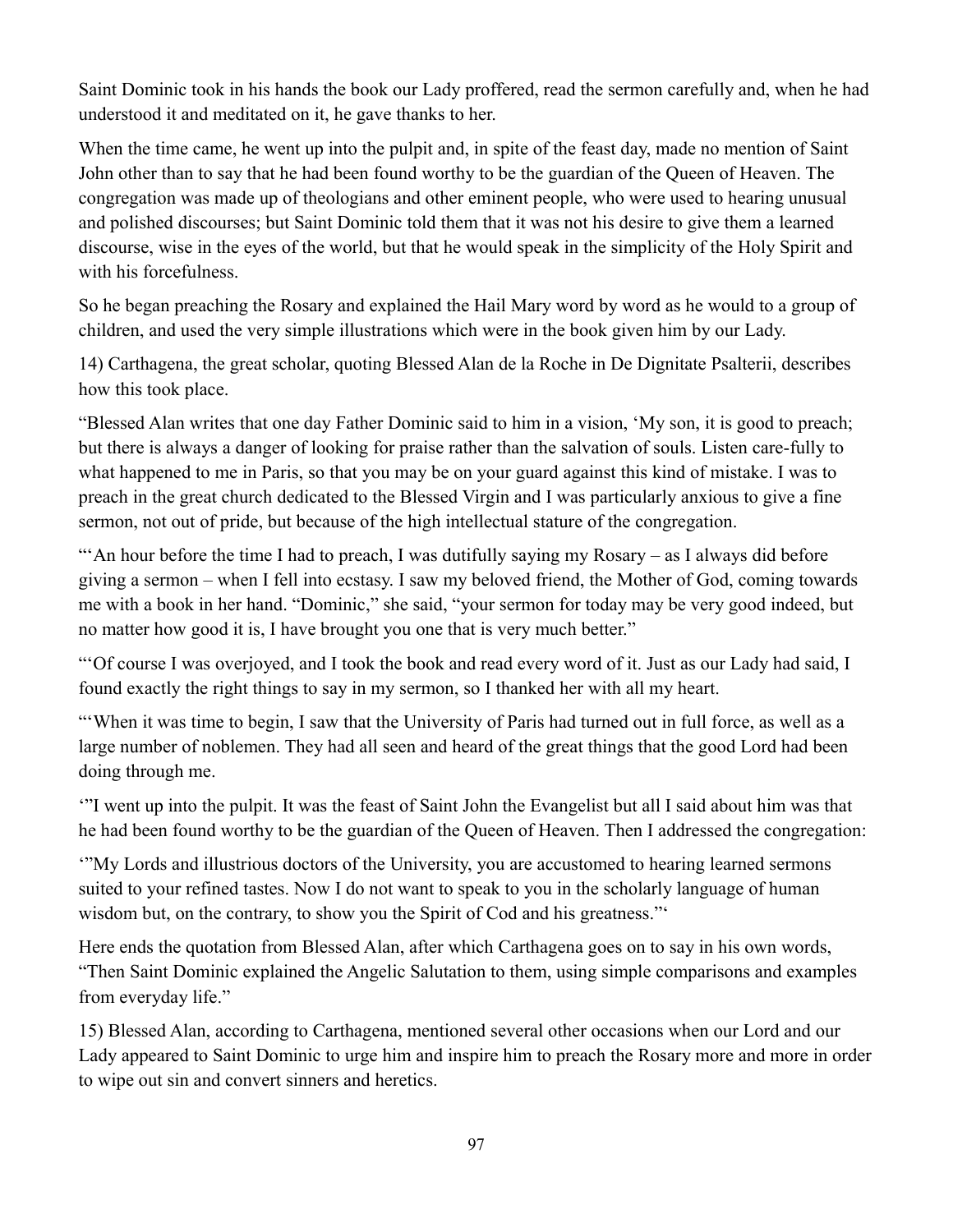In another passage Carthagena says, "Blessed Alan said our Lady revealed to him that, after she had appeared to Saint Dominic, her blessed Son appeared to him and said, 'Dominic, I rejoice to see that you are not relying on your own wisdom and that, rather than seek the empty praise of men, you are working with great humility for the salvation of souls.

"'But many priests want to preach thunderously against the worst kinds of sin at the very outset, failing to realize that before a sick person is given bitter medicine, he needs to be prepared by being put into the right frame of mind to really benefit by it.

"That is why, before doing anything else, priests should try to kindle a love of prayer in people's hearts and especially a love of my Angelic Psalter. If only they would all start saying it and would really persevere, God in his mercy could hardly refuse to give them his grace. So I want you to preach my Rosary."'

16) In another place Blessed Alan says, "All priests say a Hail Mary with the faithful before preaching, to ask for God's grace.' They do this because of a revelation that Saint Dominic had from our Lady. 'My son,' she said one day, 'do not be surprised that your sermons fail to bear the results you had hoped for. You are trying to cultivate a piece of ground which has not had any rain. Now when God planned to renew the face of the earth, he started by sending down rain from heaven – and this was the Angelic Salutation. In this way God reformed the world.

"'So when you give a sermon, urge people to say my Rosary, and in this way your words will bear much fruit for souls.'

"Saint Dominic lost no time in obeying, and from then on he exerted great influence by his sermons." (This last quotation is from "The Book of Miracles of the Holy Rosary," written in Italian, also found in Justin's works, Sermon 143.)

17) I have been very pleased to quote these well-known authors word for word for the benefit of those who might otherwise have doubts as to the marvellous power of the Rosary.

As long as priests followed Saint Dominic's example and preached devotion to the holy Rosary, piety and fervour thrived throughout the Christian world and in those religious orders which were devoted to the Rosary.

But since people have neglected this gift from heaven, all kinds of sin and disorder have spread far and wide.

## **Fourth Rose**

18) All things, even the holiest, are subject to change, especially when they are dependent on man's free will.

It is hardly to be wondered at, then, that the Confraternity of the Holy Rosary only retained its first fervour for a century after it was instituted by Saint Dominic. After this it was like a thing buried and forgotten.

Doubtless, too, the wicked scheming and jealousy of the devil were largely responsible for getting people to neglect the Rosary, and thus block the flow of God's grace which it had drawn upon the world.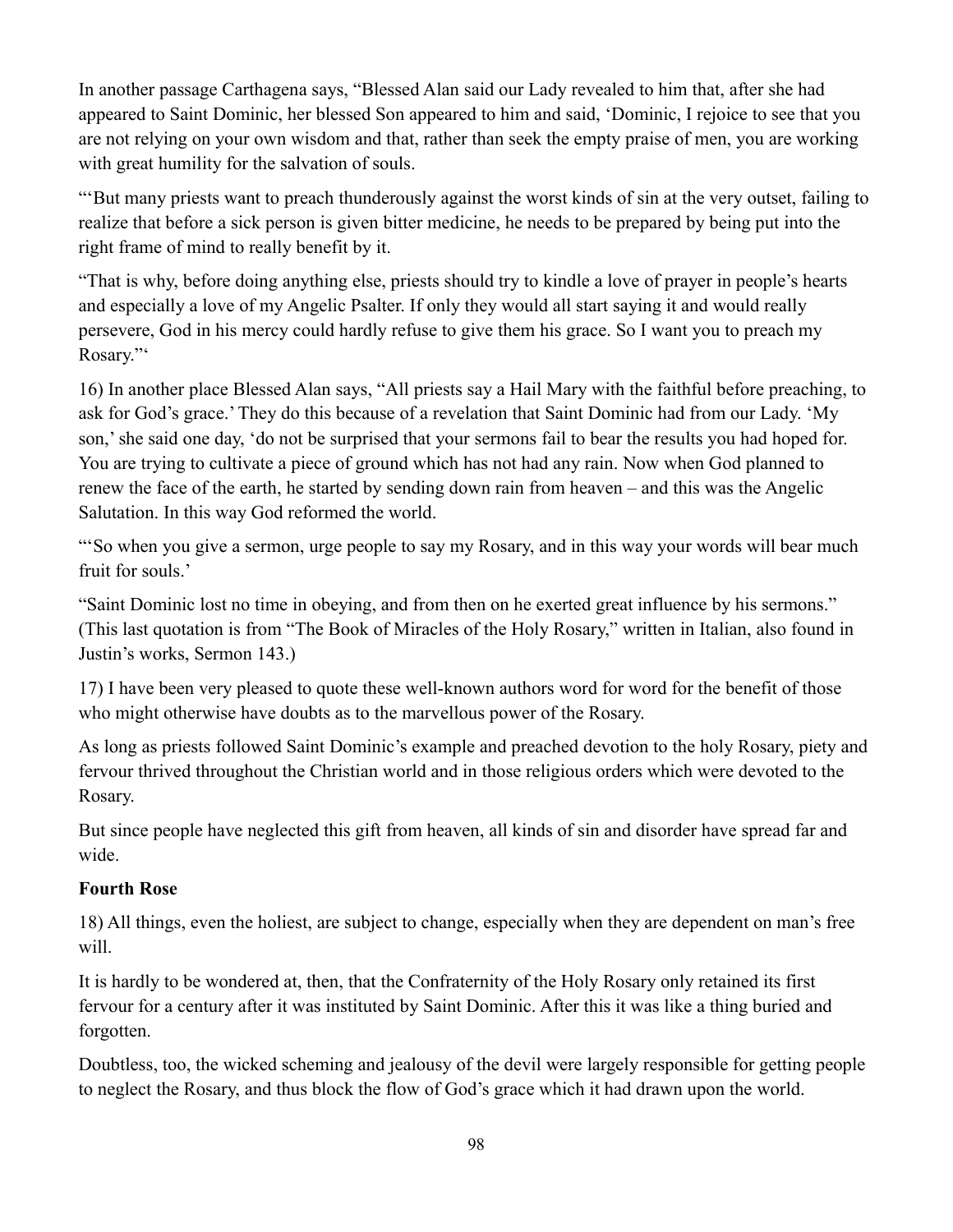Thus, in 1349 God punished the whole of Europe with the most terrible plague that had ever been known.

Starting in the east, it spread throughout Italy, Germany, France, Poland and Hungary, bringing desolation wherever it went, for out of a hundred men hardly one lived to tell the tale. Big cities, towns, villages and monasteries were almost completely deserted during the three years that the epidemic lasted.

This scourge of God was quickly followed by two others, the heresy of the Flagellants and a tragic schism in 1376.

19) Later on, when these trials were over, thanks to the mercy of God, our Lady told Blessed Alan to revive the former Confraternity of the Holy Rosary. Blessed Alan was one of the Dominican Fathers at the monastery at Dinan, in Brittany. He was an eminent theologian and a famous preacher. Our Lady chose him because, since the Confraternity had originally been started in that province, it was fitting that a Dominican from the same province should have the honour of re-establishing it.

Blessed Alan began this great work in 1460, after a special warning from our Lord. This is how he received that urgent message, as he himself tells it:

One day when he was offering Mass, our Lord, who wished to spur him on to preach the holy Rosary, spoke to him in the Sacred Host. "How can you crucify me again so soon?" Jesus said.

"What did you say, Lord?" asked Blessed Alan, horrified. "You crucified me once before by your sins," answered Jesus, "and I would willingly be crucified again rather than have my Father offended by the sins you used to commit. You are crucifying me again now because you have allthe learning and understanding that you need to preach my Mother's Rosary, and you are not doing it. If you only did that, you could teach many souls the right path and lead them away from sin. But you are not doing it, and so you yourself are guilty of the sins that they commit."

This terrible reproach made Blessed Alan solemnly resolve to preach the Rosary unceasingly.

20) Our Lady also said to him one day to inspire him to preach the Rosary more and more, "You were a great sinner in your youth, but I obtained the grace of your conversion from my Son. Had such a thing been possible, I would have liked to have gone through all kinds of suffering to save you, because converted sinners are a glory to me. And I would have done that also to make you worthy of preaching my Rosary far and wide."

Saint Dominic appeared to Blessed Alan as well and told him of the great results of his ministry: he had preached the Rosary unceasingly, his sermons had borne great fruit and many people had been converted during his missions.

He said to Blessed Alan, "See what wonderful results I have had through preaching the Rosary. You and all who love our Lady ought to do the same so that, by means of this holy practice of the Rosary, you may draw all people to the real science of the virtues."

Briefly, then, this is the history of how Saint Dominic established the holy Rosary and of how Blessed Alan de la Roche restored it.

### **Fifth Rose**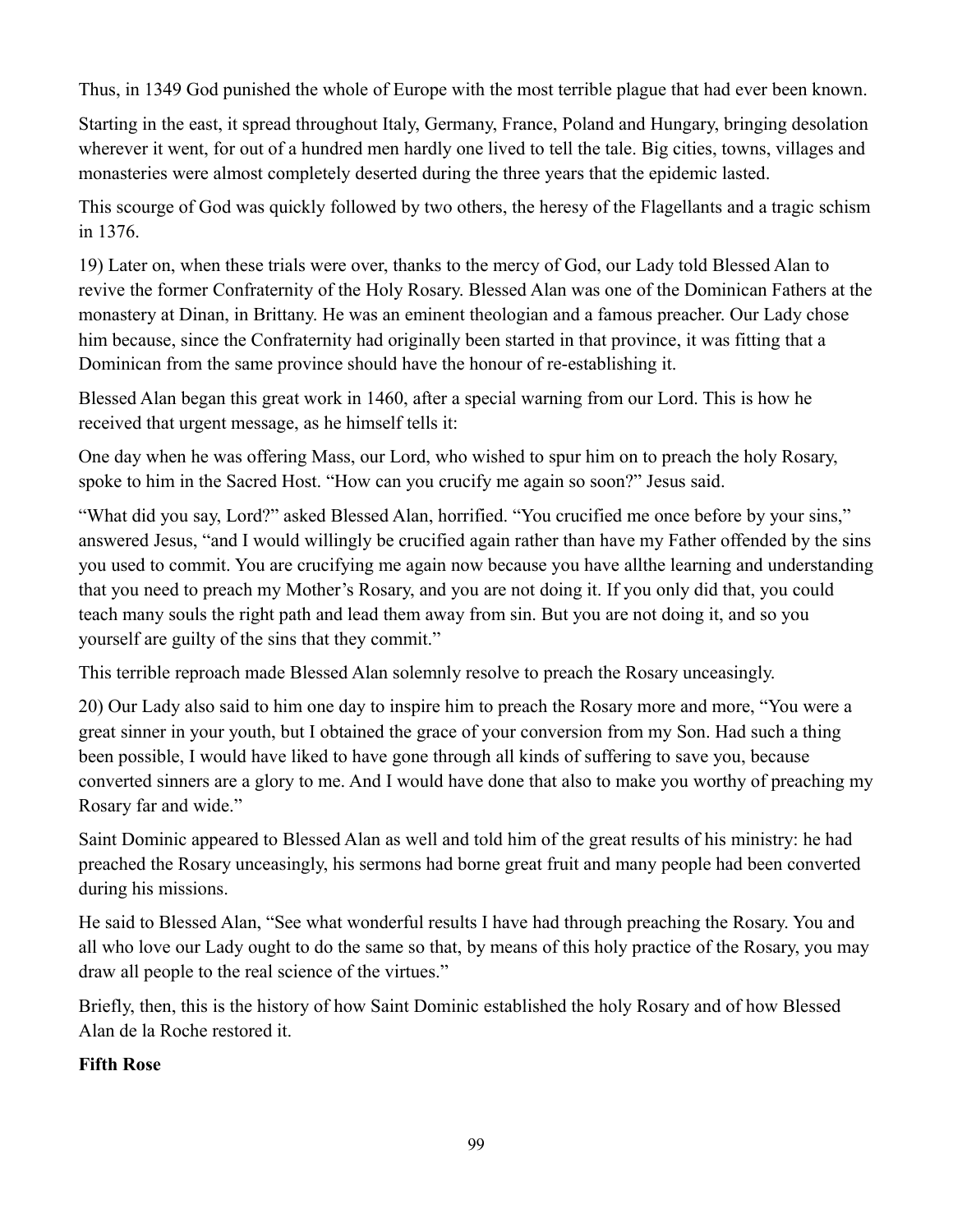21) Strictly speaking, there can be only one kind of Confraternity of the Rosary, that is, one whose members agree to say the entire Rosary of 150 Hail Marys every day. However, considering the fervour of those who say it, we may distinguish three kinds: Ordinary Membership, which entails saying the complete Rosary once a week; Perpetual Membership, which requires it to be said only once a year; Daily Membership, which obliges one to say it all every day, that is, the fifteen decades made up of 150 Hail Marys.

None of these oblige under pain of sin. It is not even a venial sin to fail in this duty because such an undertaking is entirely voluntary and supererogatory. Needless to say, people should not join the Confraternity if they do not intend to fulfil their obligation by saying the Rosary as often as is required, without, however, neglecting the duties of their state in life. So whenever the Rosary clashes with a duty of one's state in life, holy as the Rosary is, one must give preference to the duty to be performed. Similarly, sick people are not obliged to say the whole Rosary or even part of it if this effort might tire them and make them worse.

If you have been unable to say it because of some duty required by obedience or because you genuinely forgot, or because of some urgent necessity, you have not committed even a venial sin. You will then receive the benefits of the Confraternity just the same, sharing in the graces and merits of your brothers and sisters in the Rosary, who are saying it throughout the world.

And, my dear Catholic people, even if you fail to say your Rosary out of sheer carelessness or laziness, as long as you do not have any formal contempt for it, you do not sin, absolutely speaking, but you forfeit your participation in the prayers, good works and merits of the Confraternity. Moreover, because you have not been faithful in things that are little and of supererogation, almost without knowing it you may fall into the habit of neglecting big things, such as those duties which bind under pain of sin; for "He that scorns small things shall fall little by little."

## **Sixth Rose**

22) From the time Saint Dominic established the devotion to the holy Rosary up to the time when Blessed Alan de la Roche reestablished it in 1460, it has always been called the Psalter of Jesus and Mary. This is because it has the same number of Hail Marys as there are psalms in the Book of the Psalms of David. Since simple and uneducated people are not able to say the Psalms of David, the Rosary is held to be just as fruitful for them as David's Psalter is for others.

But the Rosary can be considered to be even more valuable than the latter for three reasons:

1 – Firstly, because the Angelic Psalter bears a nobler fruit, that of the Word incarnate, whereas David's Psalter only prophesies his coming;

2 – Just as the real thing is more important than its prefiguration and the body surpasses the shadow, so the Psalter of our Lady is greater than David's Psalter, which did no more than prefigure it;

3 – Because our Lady's Psalter or the Rosary made up of the Our Father and Hail Mary is the direct work of the Blessed Trinity.

Here is what the learned Carthagena says about it: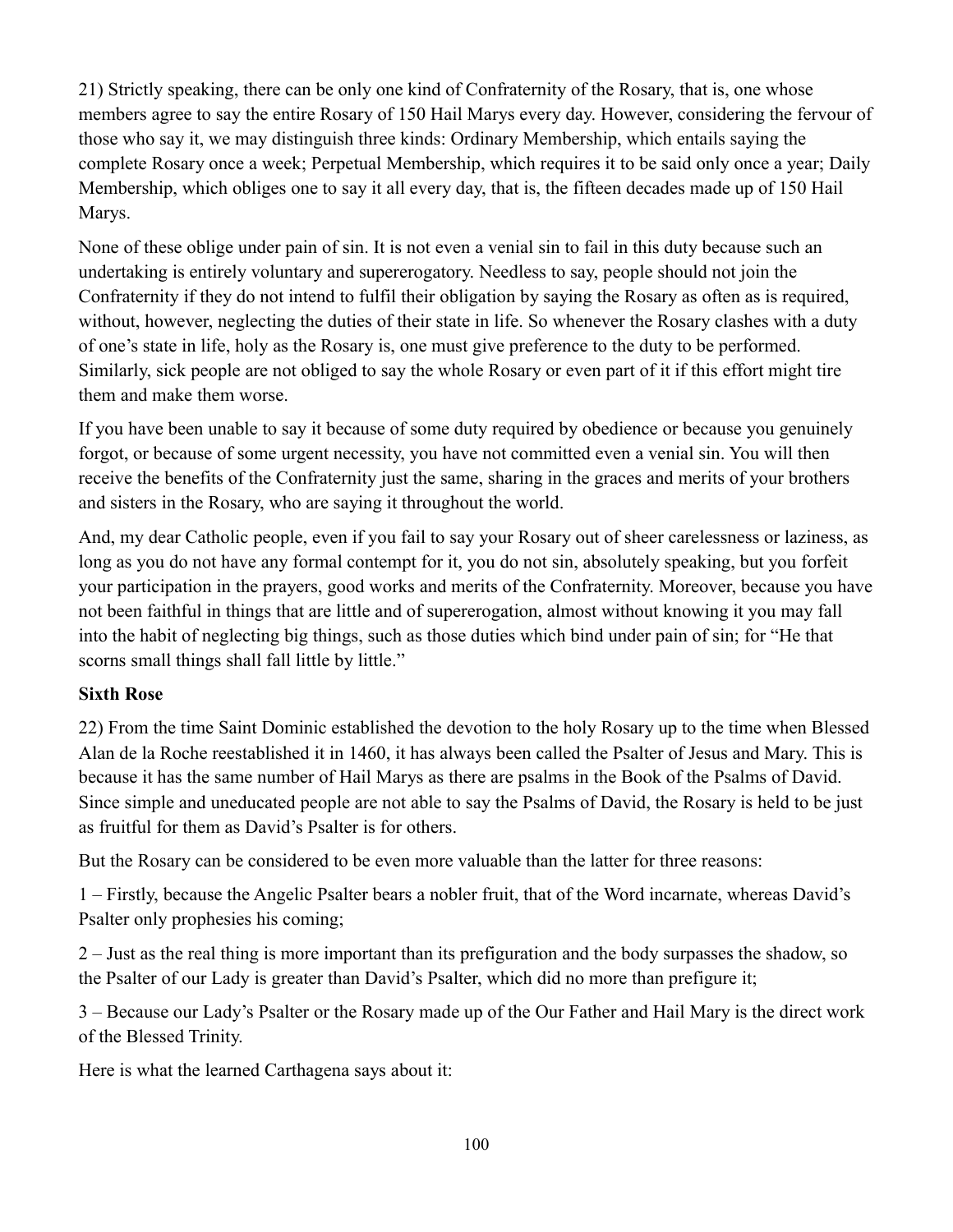The scholarly writer of Aix-la-Chapelle says in his book, The Rose Crown, dedicated to the Emperor Maximilian: "It cannot be maintained that Salutation of Mary is a recent innovation.

It spread almost with the Church itself. For at the very beginnings of the Church the more educated members of the faithful celebrated the praises of God in the 150 psalms of David. The ordinary people, who encountered more difficulty in divine service, thus conceived a holy emulation of them…. They considered, which is indeed true, that the heavenly praises of the Rosary contained all the divine secrets of the psalms, for, if the psalms sing of the one who is to come, the Rosary proclaims him as having come.

"That is how they began to call their prayer of 150 Salutations The Psalter of Mary,' and to precede each decade with an Our Father, as was done by those who recited the psalms."

23) The Psalter or Rosary of our Lady is divided into three chaplets of five decades each, for the following reasons:

1 – to honour the three persons of the Blessed Trinity;

2 – to honour the life, death and glory of Jesus Christ;

3 – to imitate the Church triumphant, to help the members of the Church militant, and to bring relief to the Church suffering;

4 – to imitate the three groups into which the psalms are divided, the first being for the purgative life, the second for the illuminative life, and the third for the unitive life;

5 – to give us graces in abundance during life, peace at death, and glory in eternity.

### **Seventh Rose**

24) Ever since Blessed Alan de la Roche re-established this devotion, the voice of the people, which is the voice of God, gave it the name of the Rosary, which means "crown of roses." That is to say that every time people say the Rosary devoutly they place on the heads of Jesus and Mary 153 white roses and sixteen red roses. Being heavenly flowers, these roses will never fade or lose their beauty.

Our Lady has approved and confirmed this name of the Rosary; she has revealed to several people that each time they say a Hail Mary they are giving her a beautiful rose, and that each complete Rosary makes her a crown of roses.

25) The Jesuit brother, Alphonsus Rodriguez, used to say his Rosary with such fervour that he often saw a red rose come out of his mouth at each Our Father, and a white rose at each Hail Mary, both equal in beauty and differing only in colour.

The chronicles of St. Francis tell of a young friar who had the praiseworthy habit of saying this crown of our Lady every day before dinner. One day, for some reason or other, he did not manage to say it. The refectory bell had already been rung when he asked the Superior to allow him to say it before coming to the table, and, having obtained permission, he withdrew to his cell to pray.

After he had been gone a long time, the Superior sent another friar to fetch him, and he found him in his room bathed in a heavenly light in the presence of our Lady and two angels.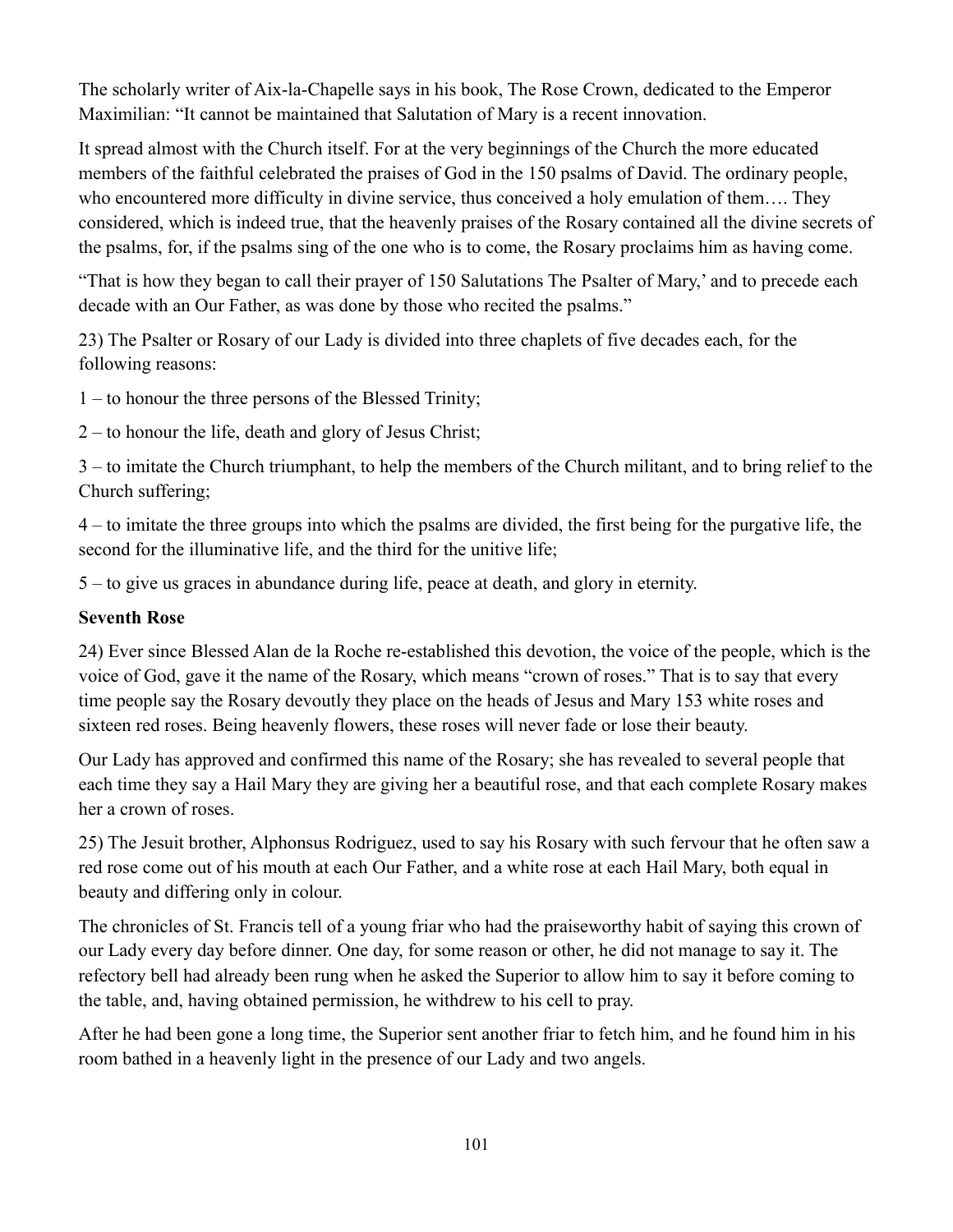Beautiful roses kept issuing from his mouth at each Hail Mary, and the two angels were taking them one by one and placing them on our Lady's head, while she smilingly accepted them.

Finally, two other friars who had been sent to find out what had happened to the first two saw the same scene, and our Lady did not leave until the whole Rosary had been said.

So the complete Rosary is a large crown of roses and each chaplet of five decades is a little wreath of flowers or a little crown of heavenly roses which we place on the heads of Jesus and Mary. The rose is the queen of flowers, and so the Rosary is the rose of devotions and the most important one.

## **Eighth Rose**

26) It is scarcely possible for me to put into words how our Lady esteems the Rosary and how she prefers it to all other devotions. Nor can I sufficiently express how wonderfully she rewards those who work to make known the devotion, to establish it and spread it nor, on the other hand, how strictly she punishes those who work against it.

St. Dominic had nothing more at heart during his life than to praise our Lady, to preach her greatness, and to inspire everybody to honour her by saying her Rosary. As a reward he received countless graces from her.

This powerful Queen of heaven crowned his labours with many miracles and prodigies. God always granted him what he asked through our Lady. The greatest favour of all was that she helped him to crush the Albigensian heresy and made him the founder and patriarch of a great religious order.

27) As for Blessed Alan de la Roche, who restored the devotion of the Rosary, he received many privileges from our Lady; she graciously appeared to him several times to teach him how to work out his salvation, to become a good priest and perfect religious, and how to pattern himself on our Lord.

He used to be horribly tempted and persecuted by devils, and then a deep sadness would fall upon him and sometimes he would be near to despair. But our Lady always comforted him by her presence, which banished the clouds of darkness from his soul.

She taught him how to say the Rosary, explaining its value and the fruits to be gained by it; and she gave him a great and glorious privilege, which was the honour of being called her new spouse. As a token of her chaste love for him, she placed a ring upon his finger and a necklace made of her own hair about his neck and gave him a Rosary.

Fr. TritSme, the learned Carthagena and Martin of Navarre, as well as others, have spoken of him in terms of highest praise. Blessed Alan died at Zwolle, in Flanders, on September 8th, 1475, after having brought more than a hundred thousand people into the Confraternity.

28) Blessed Thomas of St. John was well known for his sermons on the holy Rosary, and the devil, jealous of his success, tortured him so much that he fell ill and was sick for such a long time that the doctors gave him up. One night, when he really thought he was dying, the devil appeared to him in the most terrible form imaginable. There was a picture of our Lady near his bed; he looked at it and cried with all his heart and soul and strength, "Help me, save me, my dearest Mother." No sooner had he said this than the picture seemed to come alive and our Lady put out her hand, took him by the arm and said, "Do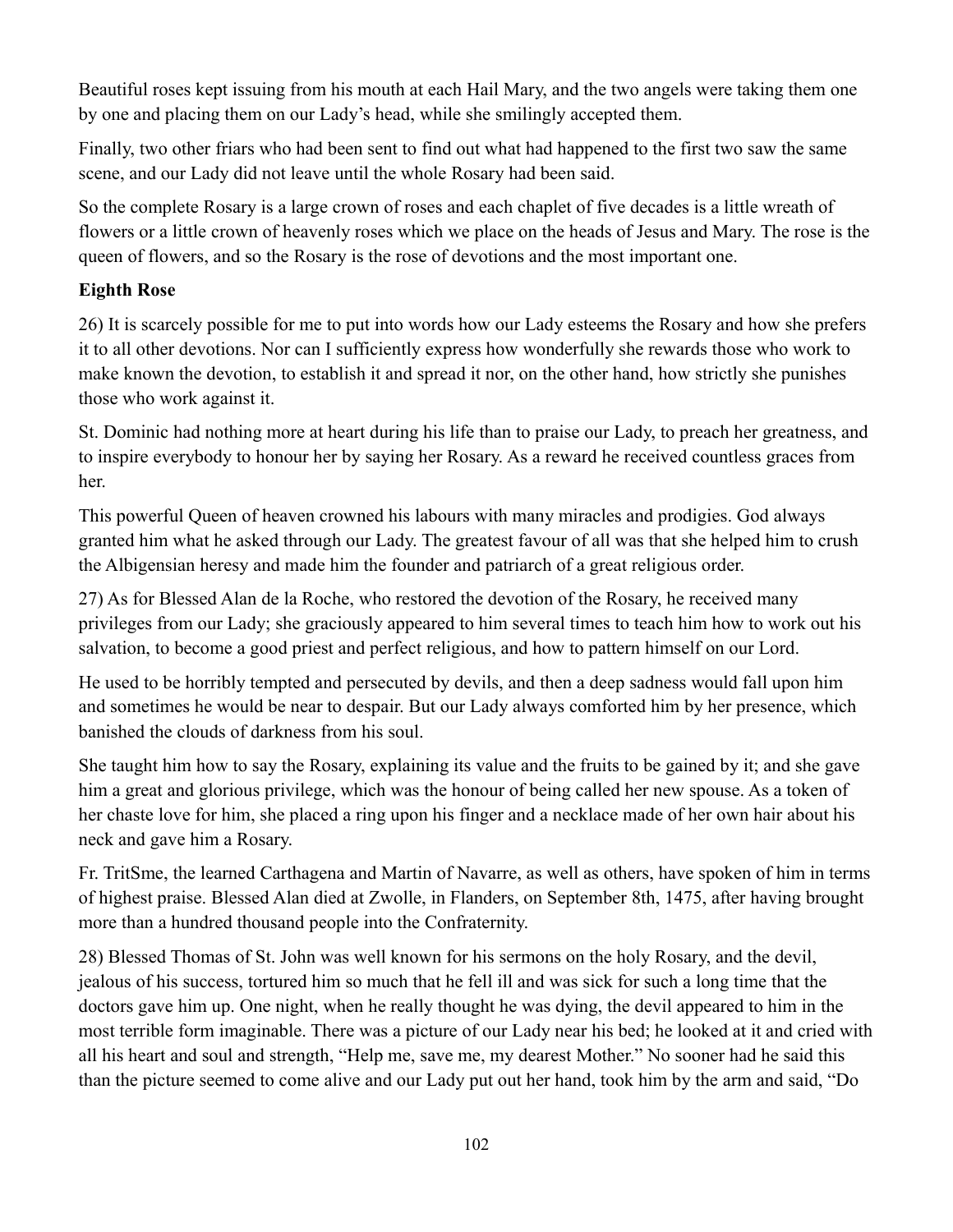not be afraid, Thomas my son, here lam and lam going to save you; get up now and go on preaching my Rosary as you used to do. I promise to shield you from your enemies."

When our Lady said this, the devil fled and Blessed Thomas got up, finding himself in perfect health. He then thanked our Lady with tears of joy. He resumed his Rosary apostolate, and his sermons were wonderfully successful.

29) Our Lady not only blesses those who preach her Rosary but she highly rewards all those who, by their example, get others to say it.

Alphonsus, King of Leon and Calicia, very much wanted all his servants to honour the Blessed Virgin by saying the Rosary, so he used to hang a large rosary on his belt, though he never said it himself.

Nevertheless, his wearing it encouraged his courtiers to say the Rosary devoutly.

One day the King fell seriously ill and when he was given up for dead he found himself, in spirit, before the judgment-seat of our Lord. Many devils were there accusing him of all the sins he had committed, and our Lord was about to condemn him when our Lady came forward to speak in his favour. She called for a pair of scales and had his sins placed in one of the balances, while she put the large rosary which he had always worn on the other scale, together with all the rosaries that had been said through his example. It was found that the Rosaries weighed more than his sins.

Looking at him with great kindness, our Lady said, "As a reward for the little service you did for me in wearing my rosary, I have obtained a great grace for you from my Son. Your life will be spared for a few more years. See that you spend those years wisely, and do penance."

When the King regained consciousness he cried out, "Blessed be the Rosary of the most holy Virgin Mary, by which I have been delivered from eternal damnation."

After he had recovered his health, he spent the rest of his life in spreading devotion to the Rosary, and said it faithfully every day.

People who love the Blessed Virgin ought to follow the example of King Alphonsus and that of the saints whom I have mentioned, so that they too may win other souls for the Confraternity of the Holy Rosary. They will receive great graces here on earth and finally eternal life.

"Those who explain me will have life everlasting."

## **Ninth Rose**

30) It is very wicked indeed and unjust to hinder the progress of the Confraternity of the Holy Rosary. God has severely punished many of those who have been so benighted as to scorn the Confraternity and have sought to destroy it.

Even though God has set his seal of approval on the Rosary by many miracles, and though it has been approved by the Church in many papal bulls, there are only too many people who are against the holy Rosary today. Such are free-thinkers and those who scorn religion, who either condemn the Rosary or try to turn others away from it.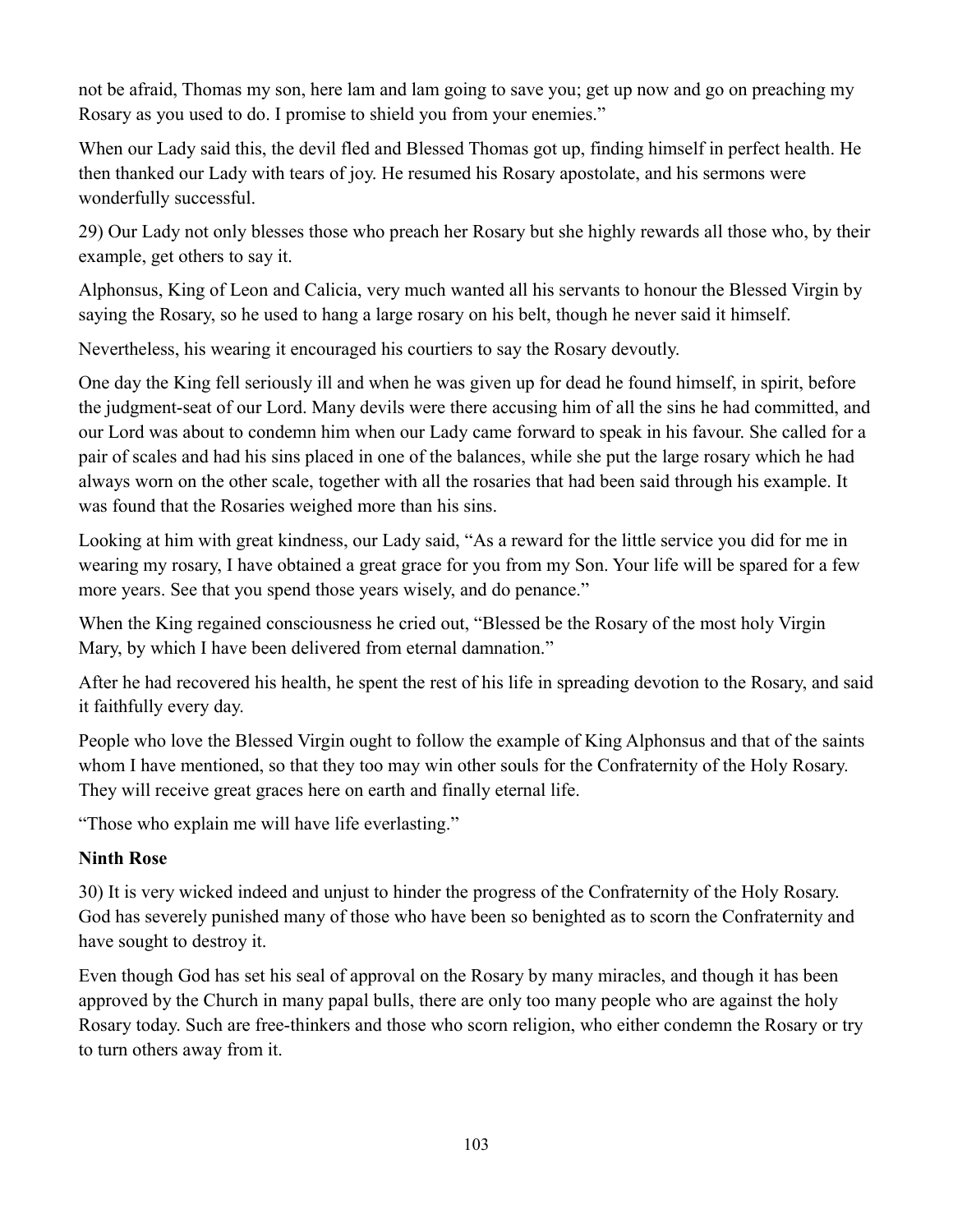It is easy to see that they have absorbed the poison of hell and that they are inspired by the devil; for no one can condemn devotion to the holy Rosary without condemning all that is most holy in the Catholic faith, such as the Lord's prayer, the Hail Mary and the mysteries of the life, death and glory of Jesus Christ and his holy Mother.

These freethinkers, who cannot bear to have people saying the Rosary, often fall into an heretical state of mind without realizing it and come to hate the Rosary and its mysteries.

To have a loathing for confraternities is to fall away from God and true piety, for our Lord himself has told us that he is always in the midst of those who are gathered together in his name. No good Catholic would neglect the many great indulgences which the Church has granted to confraternities. Finally, to dissuade others from joining the Rosary Confraternity is to be an enemy of souls, because the Rosary is a means of avoiding sin and leading a good life.

St. Bonaventure says in his "Psalter" that whoever neglects our Lady will die in his sins.

What, then, must be the punishment in store for those who turn people away from devotion to her?

## **Tenth Rose**

31) While St. Dominic was preaching the Rosary in Carcassone, a heretic made fun of his miracles and the fifteen mysteries of the Rosary, and this prevented other heretics from being converted. As a punishment God allowed fifteen thousand devils to enter the man's body.

His parents took him to Father Dominic to be delivered from the evil spirits. He started to pray and he begged everyone who was there to say the Rosary out loud with him, and at each Hail Mary our Lady drove a hundred devils out of the man, and they came out in the form of red-hot coals.

After he had been delivered, he abjured his former errors, was converted and joined the Rosary Confraternity. Several of his associates did the same, having been greatly moved by his punishment and by the power of the Rosary.

32) The learned Franciscan, Carthagena, as well as several other authors, says that an extraordinary event took place in 1 482. The venerable Fr. James Sprenger and the religious of his order were zealously working to re-establish devotion to the Rosary and its Confraternity in the city of Cologne. Unfortunately, two priests who were famous for their preaching ability were jealous of the great influence they were exerting through preaching the Rosary. These two Fathers spoke against this devotion whenever they had a chance, and as they were very eloquent and had a great reputation, they persuaded many people not to join the Confraternity.

One of them, the better to achieve his wicked end, wrote a special sermon against the Rosary and planned to give it the following Sunday. But when the time came for the sermon he did not appear and, after a certain amount of waiting, someone went to fetch him. He was found to be dead, and he had evidently died without anyone to help him.

After persuading himself that this death was due to natural causes, the other priest decided to carry out his friend's plan and give a similar sermon on another day, hoping to put an end to the Confraternity of the Rosary.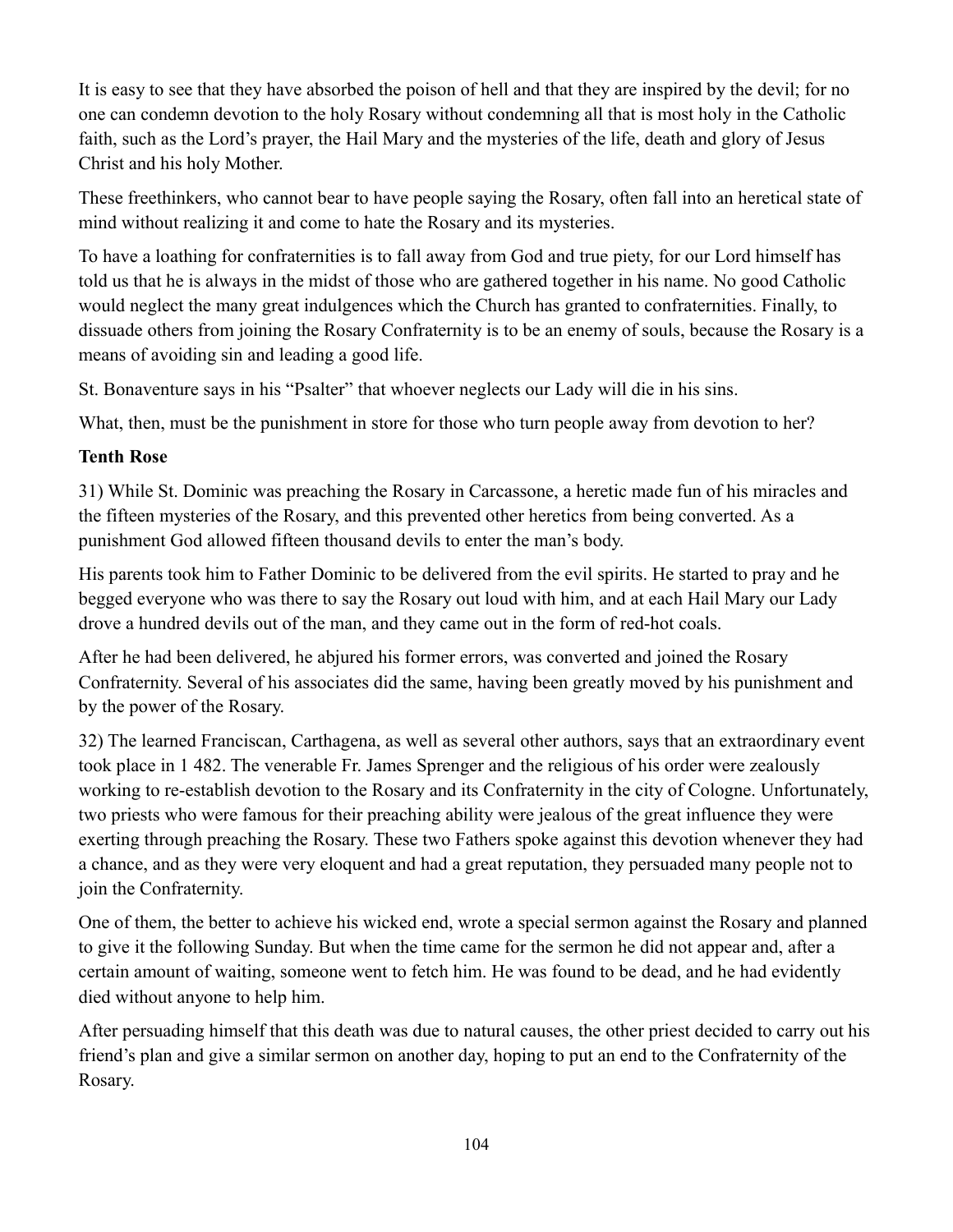However, when the day came for him to preach and it was time to give the sermon, God punished him by striking him down with paralysis which deprived him of the use of his limbs and of his power of speech.

At last he admitted his fault and that of his friend and in his heart he silently besought our Lady to help him.

He promised that if only she would cure him, he would preach the Rosary with as much zeal as that with which he had formerly fought against it. For this end he implored her to restore his health and his speech, which she did, and finding himself instantaneously cured he rose up like another Saul, a persecutor turned defender of the holy Rosary. He publicly acknowledged his former error and ever afterwards preached the wonders of the Rosary with great zeal and eloquence.

33) I am quite sure that freethinkers and ultra-critical people of today will question the truth of the stories in this little book, as they question most things, but all I have done has been to copy them from very good contemporary authors and, in part, from a book written a short time ago, The Mystical Rose-tree, by Fr. Antonin Thomas, O.P.

Everyone knows that there are three different kinds of faith by which we believe different kinds of stories. To stories from Holy Scripture we owe divine faith; to stories on non-religious subjects which are not against common sense and are written by trustworthy authors, we pay the tribute of human faith; and to stories about holy subjects which are told by good authors and are not in any way contrary to reason, to faith or to morals (even though they may sometimes deal with happenings which are above the ordinary), we pay the tribute of a pious faith.

I agree that we must be neither too credulous nor too critical, and that we should keep a happy medium in all things in order to find just where truth and virtue lie. But on the other hand, I know equally well that charity easily leads us to believe all that is not contrary to faith or morals: "Charity believes all things," in the same way as pride induces us to doubt even well authenticated stories on the plea that they are not to be found in Holy Scripture.

This is one of the devil's traps; heretics of the past who denied tradition have fallen into it, and overcritical people of today are falling into it too, without even realizing it. People of this kind refuse to believe what they do not understand or what is not to their liking, simply because or their own spirit of pride and independence.

## **SECOND DECADE**

### **The surpassing merit of the Rosary as seen in the prayers which compose it.**

## **Eleventh Rose The Creed**

34) The Creed or the Symbol of the Apostles, which is said on the crucifix of the rosary, is a holy summary of all the Christian truths. It is a prayer that has great merit, because faith is the root, foundation and beginning of all Christian virtues, of all eternal virtues, and of all prayers that are pleasing to God. "Anyone who comes to God must believe," and the greater his faith the more merit his prayer will have, the more powerful it will be, and the more it will glorify God.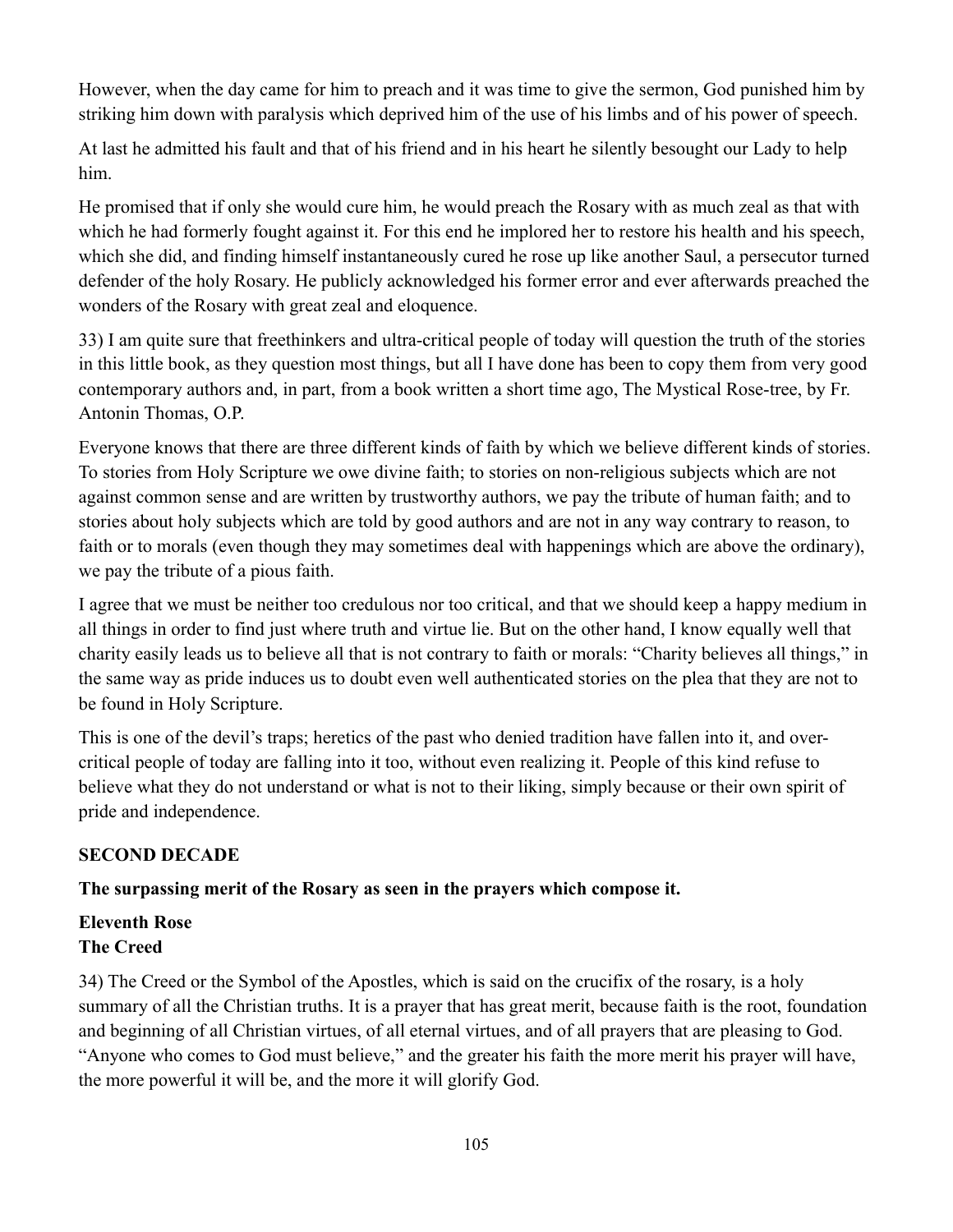I shall not take time here to explain the Creed word for word, but I cannot resist saying that the first words, "I believe in God," are wonderfully effective as a means of sanctifying our souls and putting the devils to rout, because these words contain the acts of the three theological virtues of faith, hope and charity.

It was by saying these words that many saints overcame temptations, especially those against faith, hope or charity, either during their lifetime or at the hour of their death. They were also the last words of St. Peter, Martyr. A heretic had cleft his head in two by a blow of his sword, and although St. Peter was at his last gasp, he managed to trace these words in the sand with his finger.

35) The holy Rosary contains many mysteries of Jesus and Mary, and since faith is the only key which opens up these mysteries for us, we must begin the Rosary by saying the Creed very devoutly, and the stronger our faith the more merit our Rosary will have.

This faith must be lively and informed by charity; in other words, to recite the Rosary properly it is necessary to be in God's grace, or at least seeking it. This faith must be strong and constant, that is, one must not be looking for sensible devotion and spiritual consolation in the recitation of the Rosary; nor should one give it up because the mind is flooded with countless involuntary distractions, or because one experiences a strange distaste in the soul or an almost continual and oppressive fatigue of the body. Neither feelings, nor consolation, nor sighs, nor transports, nor the continual attention of the imagination are needed; faith and good intentions are quite enough. Sola fides sufficit.

## **Twelfth Rose The Our Father**

36) The Our Father or the Lord's Prayer derives its great value above all from its author, who is neither a man nor an angel, but the King of angels and of men, our Lord Jesus Christ. St. Cyprian says it was necessary that he who came to give us the life of grace as our Saviour should teach us the way to pray as our heavenly Master.

The beautiful order, the tender forcefulness and the clarity of this divine prayer pay tribute to our divine Master's wisdom. It is a short prayer but can teach us so very much, and it is well within the grasp of uneducated people, while scholars find it a continual source of investigation into the mysteries of God.

The Our Father contains all the duties we owe to God, the acts of all the virtues and the petitions for all our spiritual and corporal needs. Tertullian says that the Our Father is a summary of the New Testament. Thomas a Kempis says that it surpasses all the desires of all the saints; that it is a condensation of all the beautiful sayings of all the psalms and canticles; that in it we ask God for everything that we need, that by it we praise him in the very best way; that by it we lift up our souls from earth to heaven and unite them closely to God.

37) St. John Chrysostom says that we cannot be our Master's disciples unless we pray as he did and in the way that he showed us. Moreover, God the Father listens more willingly to the prayer that we have learned from his Son rather than those of our own making, which have all our human limitations.

We should say the Our Father with the certitude that the eternal Father will hear us because it is the prayer of his Son, whom he always hears, and because we are his members. God will surely grant our petitions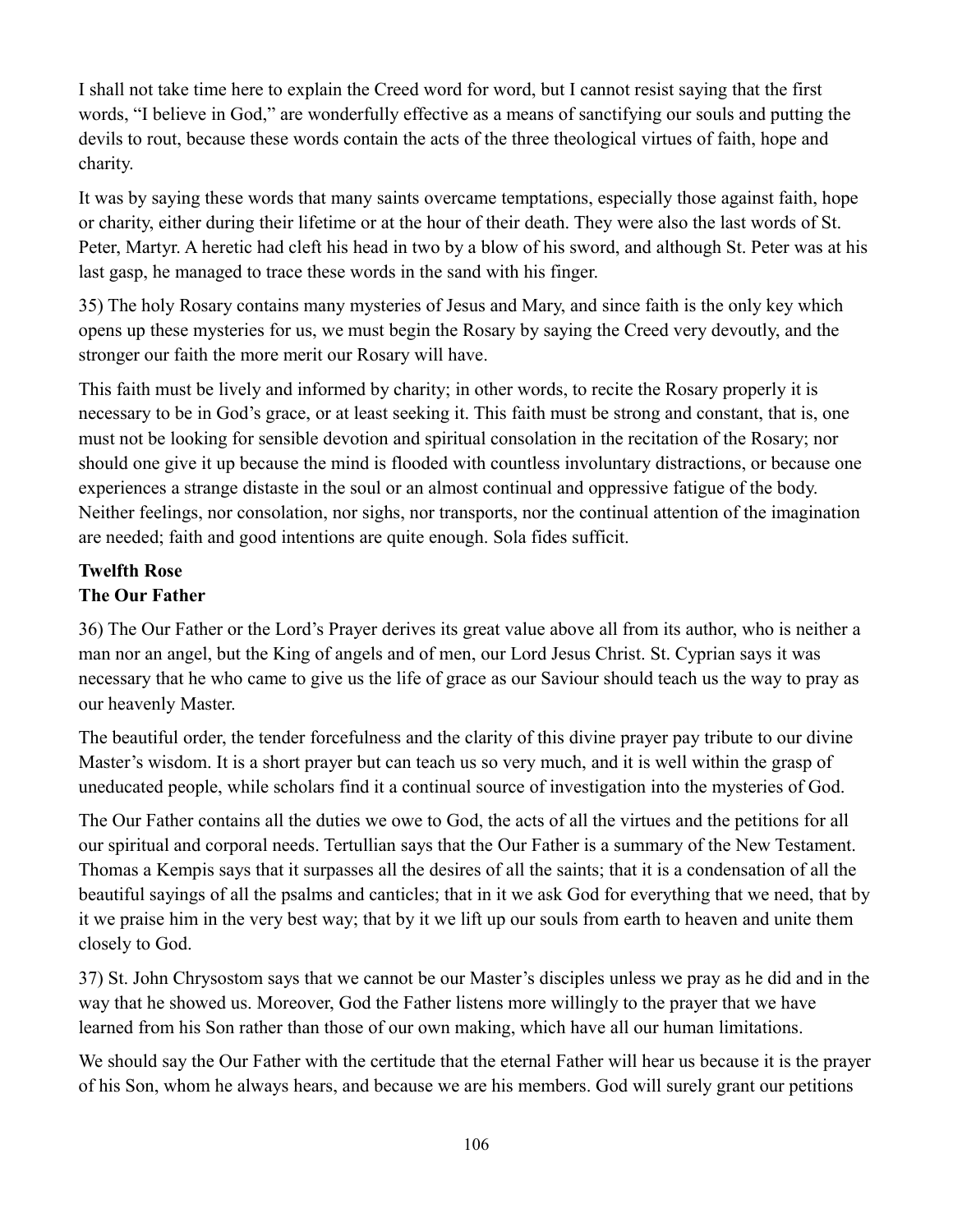made through the Lord's Prayer because it is impossible to imagine that such a good Father could refuse a request couched in the language of so worthy a Son, reinforced by his merits, and made at his behest.

St. Augustine assures us that whenever we say the Our Father devoutly our venial sins are forgiven. The just man falls seven times, and in the Lord's Prayer he will find seven petitions which will both help him to avoid lapses and protect him from his spiritual enemies.

Our Lord, knowing how weak and helpless we are, and how many difficulties we endure, made his prayer short and easy to say, so that if we say it devoutly and often, we can be sure that God will quickly come to our aid.

38) I have a word for you, devout souls who pay little attention to the prayer that the Son of God gave us himself and asked us all to say: It is high time for you to change your way of thinking. You only esteem prayers that men have written, as though anybody, even the most inspired man in the whole world, could possibly know more about how we ought to pray than Jesus Christ himself! You look for prayers in books written by other men almost as though you were ashamed of saying the prayer that our Lord told us to say.

You have managed to convince yourself that the prayers in those books are for scholars and for the rich, and that the Rosary is only for women and children and the poor people. As if the prayers and praises you have been reading were more beautiful and more pleasing to God than those which are to be found in the Lord's Prayer! It is a very dangerous temptation to lose interest in the prayer that our Lord gave us and to take up prayers that men have written instead.

Not that I disapprove of prayers that saints have written to encourage the faithful to praise God, but it is not to be endured that they should prefer these to the prayer which was uttered by Wisdom incarnate. If they ignore this prayer, it is as though they passed by the spring to go to the brook, and refusing the clear water, they drink instead that which is dirty. For the Rosary, made up of the Lord's Prayer and the Hail Mary, is this clear and ever-flowing water which comes from the fountain of grace, whereas other prayers which they look for in books are nothing but tiny streams which spring from this fountain.

39) People who say the Lord's Prayer carefully, weighing every word and meditating on them, may indeed call themselves blessed, for they find therein everything that they need or can wish for.

When we say this wonderful prayer, we touch God's heart at the very outset by calling him by that sweet name of Father.

"Our Father," he is the dearest of fathers: all-powerful in his creation, wonderful in the way he maintains the world, completely lovable in his divine Providence, all good and infinitely so in the Redemption. We have God for our Father, so we are all brothers, and heaven is our homeland and our heritage. This should be more than enough to teach us to love God and our neighbour, and to be detached from the things of this world.

So we ought to love our heavenly Father and say to him over and over again: "Our Father who art in heaven" –

Thou who dost fill heaven and earth with the immensity of thy being,

Thou who art present everywhere: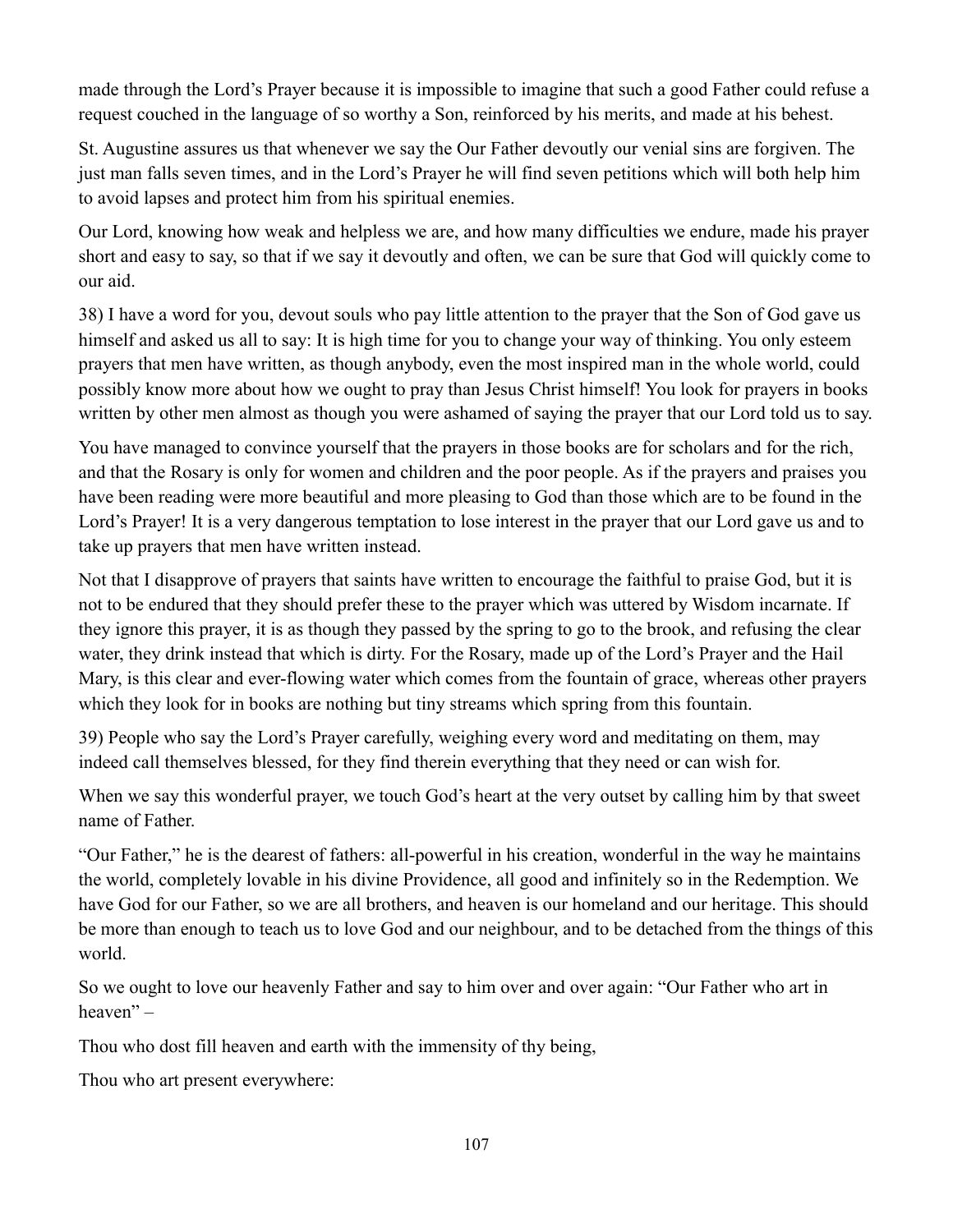Thou who art in the saints by thy glory, in the damned by thy justice, in the good by thy grace, in sinners by the patience with which thou dost tolerate them, grant that we may always remember that we come from thee; grant that we may live as thy true children; that we may direct our course towards thee alone with all the ardour of our soul.

"Hallowed by thy name." The name of the Lord is holy and to be feared, said the prophet-king David, and heaven, according to Isaiah, echoes with the praises of the seraphim who unceasingly praise the holiness of the Lord, God of hosts.

We ask here that all the world may learn to know and adore the attributes of our God, who is so great and so holy. We ask that he may be known, loved and adored by pagans, Turks, Jews, barbarians and all infidels; that all men may serve and glorify him by a living faith, a staunch hope, a burning charity, and by the renouncing of all erroneous beliefs. In short, we pray that all men may be holy because our God himself is holy.

"Thy kingdom come." That is to say: May you reign in our souls by your grace, during life, so that after death we may be found worthy to reign with thee in thy kingdom, in perfect and unending bliss; that we firmly believe in this happiness to come; we hope for it and we expect it, because God the Father has promised it in his great goodness, and because it was purchased for us by the merits of God the Son; and it has been made known to us by the light of the Holy Spirit.

"Thy will be done on earth as it is in heaven." As Tertullian says, this sentence does not mean in the least that we are afraid of people thwarting God's designs, because nothing whatsoever can happen without divine Providence having foreseen it and having made it fit into his plans beforehand. No obstruction in the whole world can possibly prevent the will of God from being carried out.

Rather, when we say these words, we ask God to make us humbly resigned to all that he has seen fit to send us in this life. We also ask him to help us to do, in all things and at all times, his holy will, made known to us by the commandments, promptly, lovingly and faithfully, as the angels and the blessed do in heaven.

40) "Give us this day our daily bread." Our Lord teaches us to ask God for everything that we need, whether in the spiritual or the temporal order. By asking for our daily bread, we humbly admit our own poverty and insufficiency, and pay tribute to our God, knowing that all temporal goods come from his Providence. When we say bread we ask for that which is necessary to live; and, of course that does not include luxuries.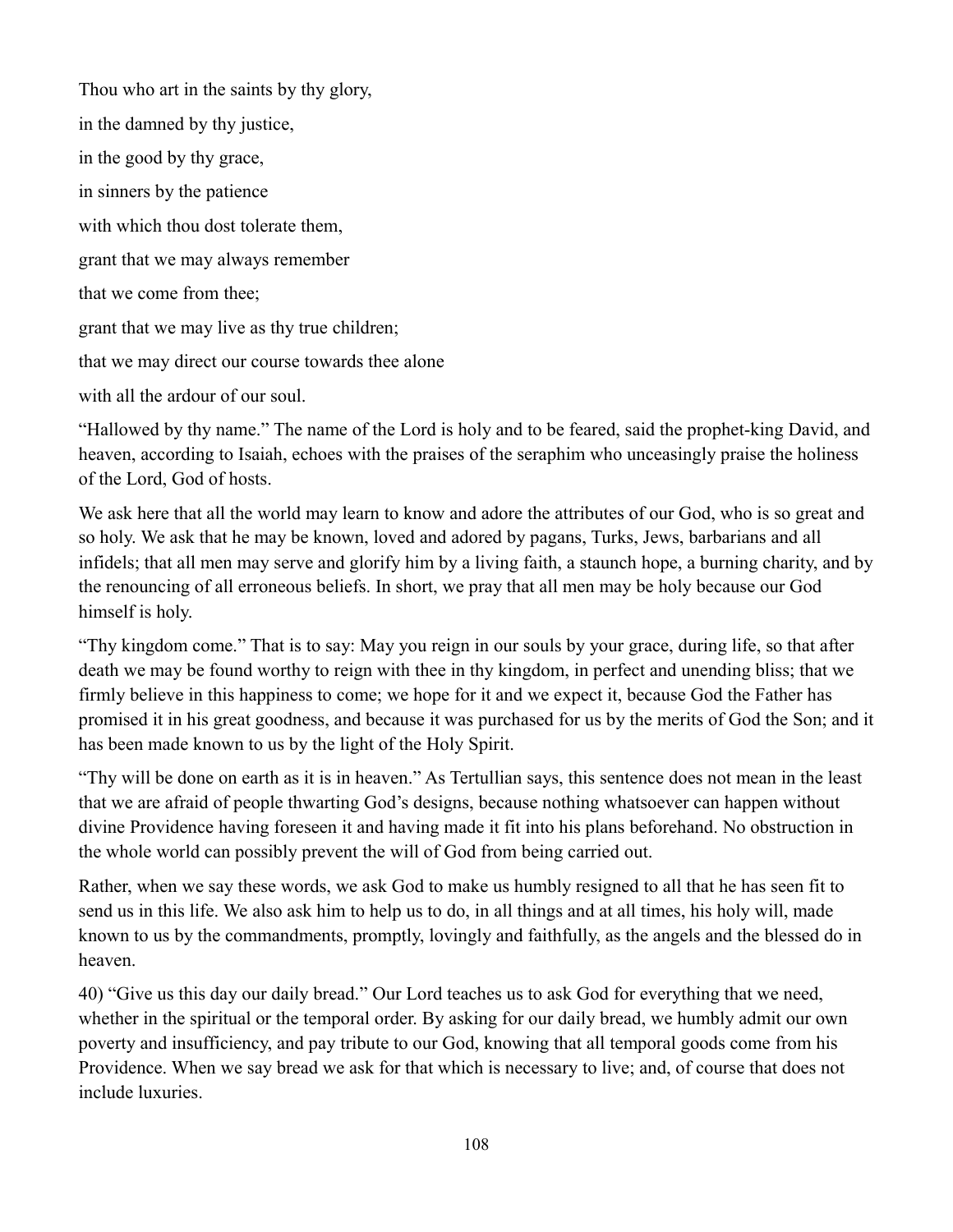We ask for this bread today, which means that we are concerned only for the present, leaving the morrow in the hands of Providence.

And when we ask for our daily bread, we recognize that we need God's help every day and that we are entirely dependent upon him for his help and protection.

"Forgive us our trespasses as we forgive those who trespass against us." Every sin, says St. Augustine and Tertullian, is a debt which we contract with God, and he in his justice requires payment down to the last farthing. Unfortunately we all have these sad debts.

No matter how many they may be, we should go to God with all confidence and with true sorrow for our sins, saying, "Our Father who art in heaven, forgive us our sins of thought and those of speech, forgive us our sins of commission and of omission which make us infinitely guilty in the eyes of thy justice.

"We dare to ask this because thou art our loving and merciful Father, and because we have forgiven those who have offended us, out of obedience to you and out of charity.

"Do not permit us, in spite of our infidelity to thy graces, to give in to the temptations of the world, the devil, and the flesh.

"But deliver us from evil." The evil of sin, from the evil of temporal punishment and of everlasting punishment, which we have rightly deserved.

"Amen." This word at the end of the Our Father is very consoling, and St. Jerome says that it is a sort of seal of approbation that God puts at the end of our petitions to assure us that he will grant our requests, as though he himself were answering:

"Amen! May it be as you have asked, for truly you have obtained what you asked for." That is what is meant by this word: Amen.

## **Thirteenth Rose**

41) Each word of the Lord's Prayer is a tribute we pay to the perfections of God. We honour his fecundity by the name of Father.

Father, thou who throughout eternity dost beget a Son who is God like thee, eternal, consubstantial with thee, who is of the very same essence as thee; and is of like power and goodness and wisdom as thou art…. Father and Son,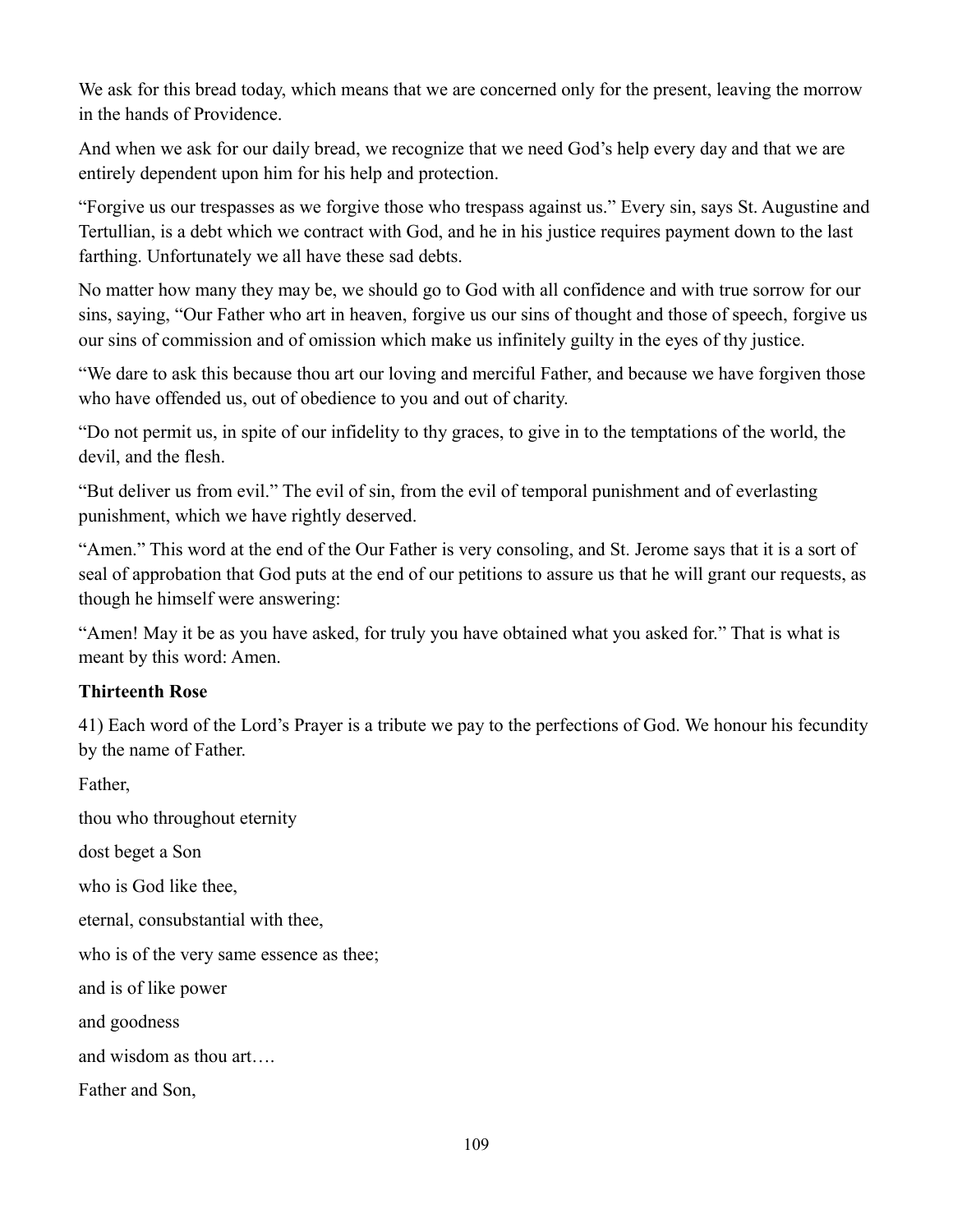who, from your mutual love, produce the Holy Spirit, who is God like unto you; three persons but one God.

Our Father. This means that he is the Father of mankind, because he has created us and continues to sustain us, and because he has redeemed us. He is also the merciful Father of sinners, the Father who is the friend of the just, and the glorious Father of the blessed in heaven.

When we say Who art, we honour by these words the infinity and immensity and fullness of God's essence. God is rightly called "He who is;" that is to say, he exists of necessity, essentially, and eternally, because he is the Being of beings and the cause of all beings. He possesses within himself, in a supereminent degree, the perfections of all beings, and he is in all of them by his essence, by his presence and by his power, but without being bounded by their limitations. We honour his sublimity and his glory and his majesty by the words Who art in heaven, that is to say, seated as on thy throne, holding sway over all men by thy justice.

When we say Hallowed be thy Name, we worship God's holiness; and we make obeisance to his kingship and bow to the justice of his laws by the words Thy kingdom come, praying that men will obey him on earth as the angels do in heaven.

We show our trust in his Providence by asking for our daily bread, and we appeal to his mercy when we ask for the forgiveness of our sins.

We look to his great power when we beg him not to lead us into temptation, and we show our faith in his goodness by our hope that he will deliver us from evil.

The Son of God has always glorified his Father by his works, and he came into the world to teach men to give glory to him. He showed men how to praise him by this prayer, which he taught us with his own lips. It is our duty, therefore, to say it often, with attention, and in the same spirit as he composed it.

## **Fourteenth Rose**

42) We make as many acts of the noblest Christian virtues as we pronounce words when we recite this divine prayer attentively.

In saying "Our Father, who art in heaven," we make acts of faith, adoration and humility. When we ask that his name be hallowed, we show a burning zeal for his glory. When we ask for the spread of his kingdom, we make an act of hope; by the wish that his will be done on earth as it is in heaven, we show a spirit of perfect obedience. In asking for our daily bread, we practice poverty of spirit and detachment from worldly goods.

When we beg him to forgive us our sins, we make an act of sorrow for them. By forgiving those who have trespassed against us, we give proof of the virtue of mercy in its highest degree.

Through asking God's help in all our temptations, we make acts of humility, prudence and fortitude. As we wait for him to deliver us from evil, we exercise the virtue of patience.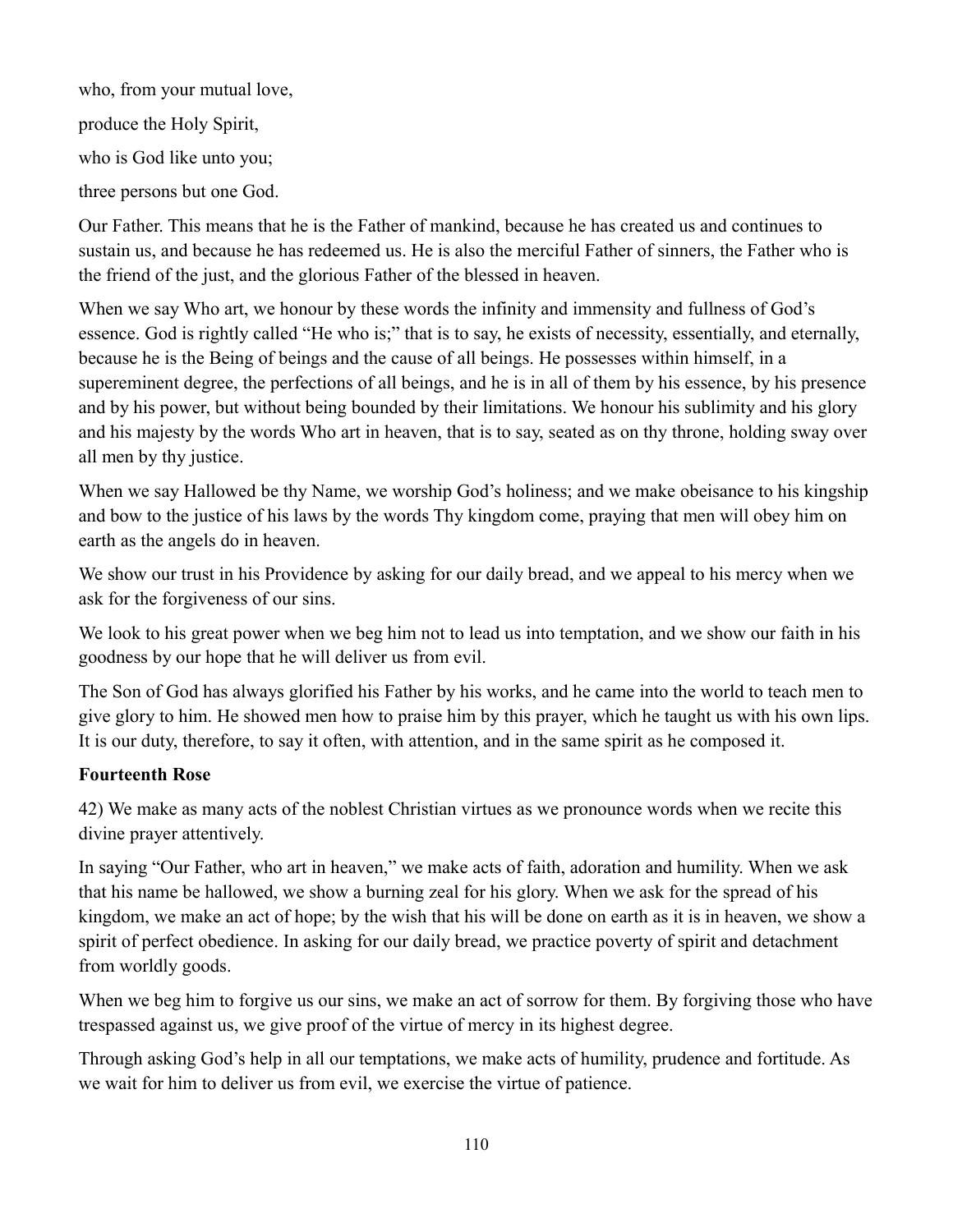Finally, while asking for all these things, not only for ourselves but also for our neighbour and for all members of the Church, we are carrying out our duty as true children of God, we are imitating him in his love which embraces all men and we are keeping the commandment of love of our neighbour.

43) If we mean in our hearts what we say with our lips, and if our intentions are not at variance with those expressed in the Lord's Prayer, then, by reciting this prayer, we hate all sin and we observe all of God's laws.

For whenever we think that God is in heaven, that is to say, infinitely removed from us by the greatness of his majesty, we place ourselves in his presence filled with overwhelming reverence. Then the fear of the Lord will chase away all pride and we will bow down before God in utter nothingness.

When we pronounce the name "Father" and remember that we owe our existence to God, by means of our parents, and even the instruction we have received by means of our teachers, who take the place of God and are his living images, we cannot help paying them honour and respect, or, to be more exact, to honour God in them. And nothing would be farther from our thoughts than to be disrespectful to them or hurt them.

When we pray that God's holy name be glorified, we cannot be farther from profaning it. If we really look upon the kingdom of God as our heritage, we cannot possibly be attached to the things of this world.

If we sincerely ask God that our neighbour may have the same blessings that we ourselves stand in need of, it goes without saying that we will give up all hatred, quarrelling and jealousy.

And if we ask God for our daily bread, we shall learn to hate gluttony and sensual pleasures which thrive in rich surroundings.

While sincerely asking God to forgive us as we forgive those who trespass against us, we no longer give way to anger and revenge, we return good for evil and we love our enemies.

To ask God to save us from falling into sin when we are tempted is to give proof that we are fighting laziness and that we are genuinely seeking means to root out vicious habits and to work out our salvation.

To pray God to deliver us from evil is to fear his justice, and this will give us true happiness, for the fear of God is the beginning of wisdom. It is through the virtue of the fear of God that men avoid sin.

#### **Fifteenth Rose**

44) The Angelic Salutation, or Hail Mary, is so heavenly and so beyond us in its depth of meaning, that Blessed Alan de la Roche held that no mere creature could ever understand it, and that only our Lord Jesus Christ, born of the Virgin Mary, can really explain it.

Its enormous value is due, first of all, to our Lady to whom it was addressed, to the purpose of the Incarnation of the Word, for which reason this prayer was brought from heaven, and also to the archangel Gabriel who was the first ever to say it.

The Angelic Salutation is a most concise summary of all that Catholic theology teaches about the Blessed Virgin. It is divided into two parts, that of praise and that of petition. The first shows all that goes to make up Mary's greatness; and the second, all that we need to ask her for, and all that we may expect to receive through her goodness.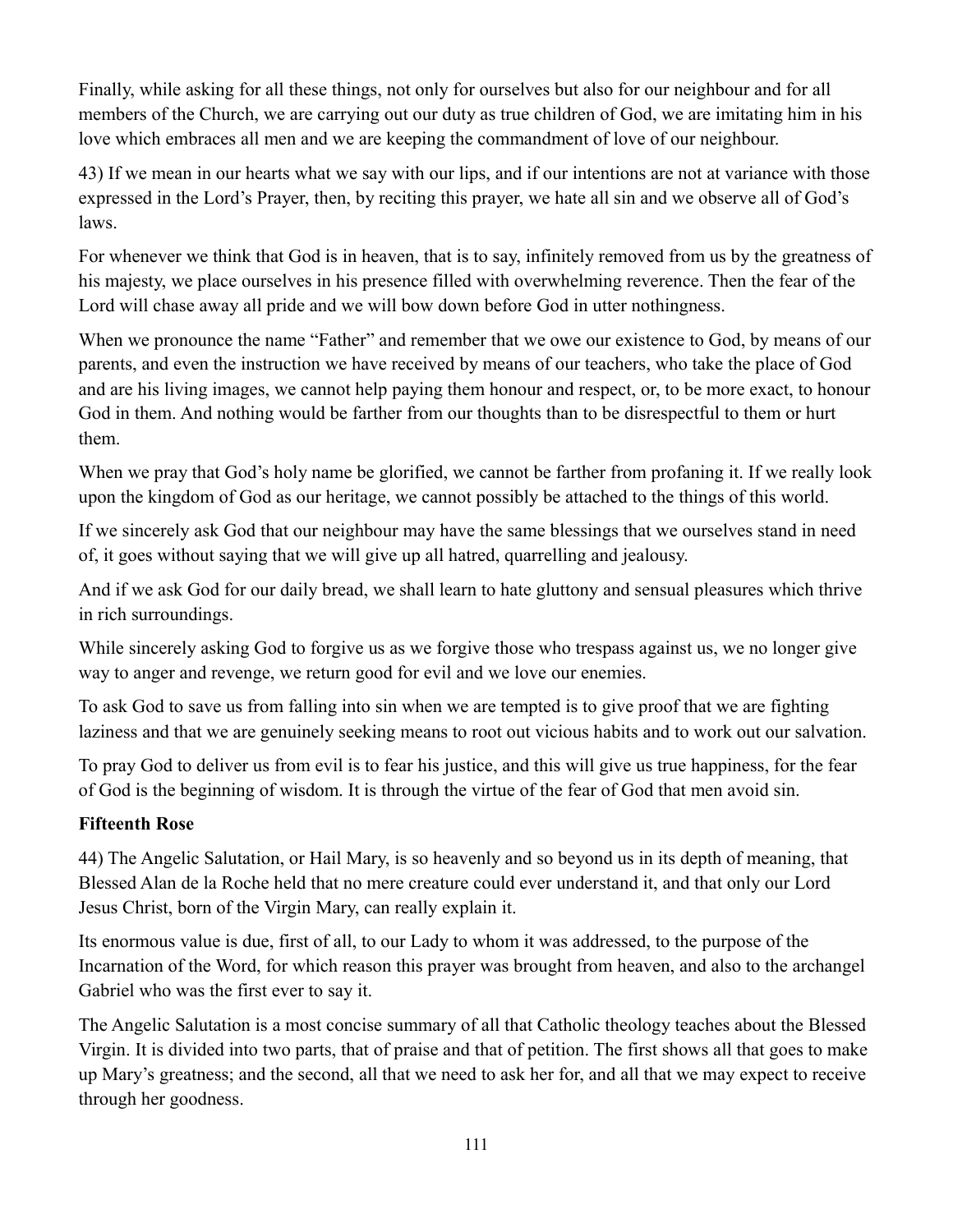The most Blessed Trinity revealed the first part of it to us; St. Elizabeth, inspired by the Holy Spirit, added the second; and the Church gave us the conclusion in the year 430 when she condemned the Nestorian heresy at the Council of Ephesus and defined that the Blessed Virgin is truly the Mother of God. At this time she ordered us to pray to our Lady under this glorious title by saying, "Holy Mary, Mother of God, pray for us sinners, now and at the hour of our death."

45) The greatest event in the whole history of the world was the Incarnation of the eternal Word by whom the world was redeemed and peace was restored between God and men. Our Lady was chosen as his instrument for this tremendous event, and it was put into effect when she was greeted with the Angelic Salutation. The archangel Gabriel, one of the leading princes of the heavenly court, was chosen as ambassador to bear these glad tidings.

In the Angelic Salutation can be seen the faith and hope of the patriarchs, the prophets and the apostles.

Furthermore, it gives to martyrs their unswerving constancy and strength, it is the wisdom of the doctors of the Church, the perseverance of the holy confessors and the life of all religious (Blessed Alan). It is the new hymn of the law of grace, the joy of angels and men, and the hymn which terrifies devils and puts them to shame.

By the Angelic Salutation God became man, a virgin became the Mother of God, the souls of the just were delivered from Limbo, the empty thrones in heaven have been filled, sin has been pardoned, grace been given to us, the sick been made well, the dead brought back to life, exiles brought home, the Blessed Trinity has been appeased, and men obtained eternal life.

Finally, the Angelic Salutation is the rainbow in the sky, a sign of the mercy and grace which God has given to the world (Blessed Alan).

#### **Sixteenth Rose**

46) Even though there is nothing so great as the majesty of God and nothing so low as man in so far as he is a sinner, Almighty God does not despise our poor prayers. On the contrary, he is pleased when we sing his praises.

And the Angel's greeting to our Lady is one of the most beautiful hymns which we could possibly sing to the glory of the Most High. "To you will I sing a new song." This new hymn, which David foretold would be sung at the coming of the Messiah, is none other than the Angelic Salutation.

There is an old hymn and a new hymn: the first is that which the Jews sang out of gratitude to God for creating them and maintaining them in existence, for delivering them from captivity and leading them safely through the Red Sea, for giving them manna to eat, and for all his other blessings.

The new hymn is that which Christians sing in thanksgiving for the graces of the Incarnation and the Redemption. As these marvels were brought about by the Angelic Salutation, so also do we repeat the same salutation to thank the most Blessed Trinity for the immeasurable goodness shown to us.

We praise God the Father because he so loved the world that he gave us his only Son as our Saviour. We bless the Son because he deigned to leave heaven and come down upon earth, because he was made man and redeemed us. We glorify the Holy Spirit because he formed our Lord's pure body in the womb of our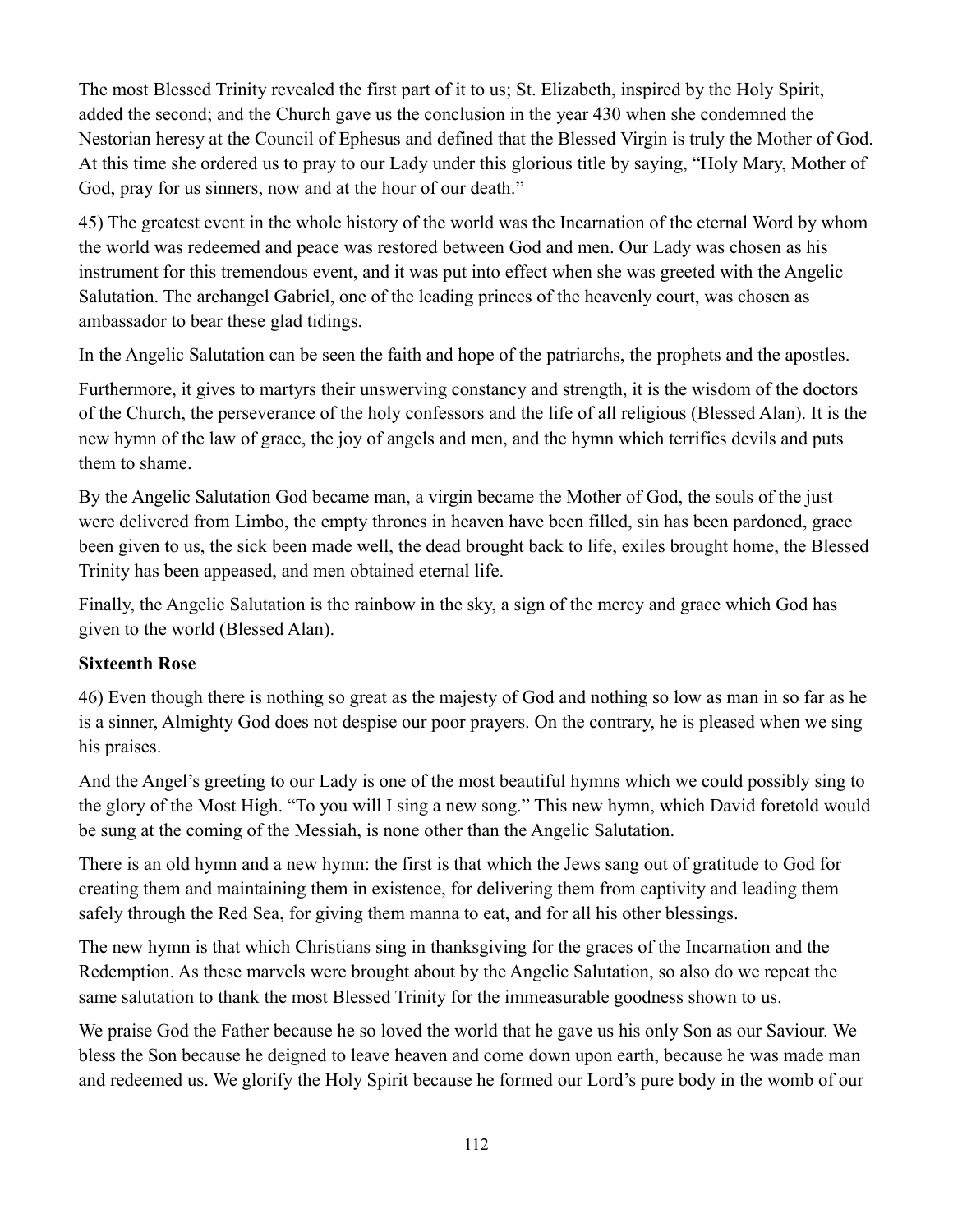Lady, that body which was the victim for our sins. In this spirit of deep thankfulness should we, then, always say the Hail Mary, making acts of faith, hope, love and thanksgiving for the priceless gift of salvation.

47) Although this new hymn is in praise of the Mother of God and is sung directly to her, it is nevertheless most glorious to the Blessed Trinity, for any honour we pay to our Lady returns inevitably to God, the source of all her perfections and virtues. God the Father is glorified when we honour the most perfect of his creatures; God the Son is glorified when we praise his most pure Mother; the Holy Spirit is glorified when we are lost in admiration at the graces with which he has filled his spouse.

When we praise and bless our Lady by saying the Angelic Salutation, she always refers these praises to God in the same way as she did when she was praised by St. Elizabeth. The latter blessed her in her high dignity as Mother of God and our Lady immediately returned these praises to God in her beautiful Magnificat.

48) Just as the Angelic Salutation gave glory to the Blessed Trinity, it is also the very highest praise that we can give to Mary.

One day, when St. Mechtilde was praying and was trying to think of some way in which she could express her love of the Blessed Virgin better than before, she fell into ecstasy. Our Lady appeared to her with the Angelic Salutation written in letters of gold upon her breast and said to her, "My daughter, I want you to know that no one can please me more than by saying the greeting which the most adorable Trinity presented to me and by which I was raised to the dignity of the Mother of God.

"By the word Ave, which is the name of Eve, Eva, I learned that God in his infinite power had preserved me from all sin and its attendant misery which the first woman had been subject to.

"The name Mary, which means 'lady of light,' shows that God has filled me with wisdom and light, like a shining star, to light up heaven and earth.

"The words, full of grace, remind me that the Holy Spirit has showered so many graces upon me that I am able to give these graces in abundance to those who ask for them through my mediation.

"When people say, The Lord is with thee, they renew the indescribable joy that was mine when the eternal Word became incarnate in my womb.

"When you say to me, Blessed art thou among women, I praise the mercy of God who has raised me to this exalted degree of happiness.

"And at the words, Blessed is the fruit of thy womb, Jesus, the whole of heaven rejoices with me to see my Son Jesus adored and glorified for having saved mankind."

#### **Seventeenth Rose**

49) Blessed Alan de la Roche, who was so deeply devoted to the Blessed Virgin, had many revelations from her, and we know that he confirmed the truth of these revelations by a solemn oath. Three of them stand out with special emphasis: the first, that if people fail to say the Hail Mary, which has saved the world, out of carelessness, or because they are lukewarm, or because they hate it, this is an indication that they will probably be condemned to eternal punishment.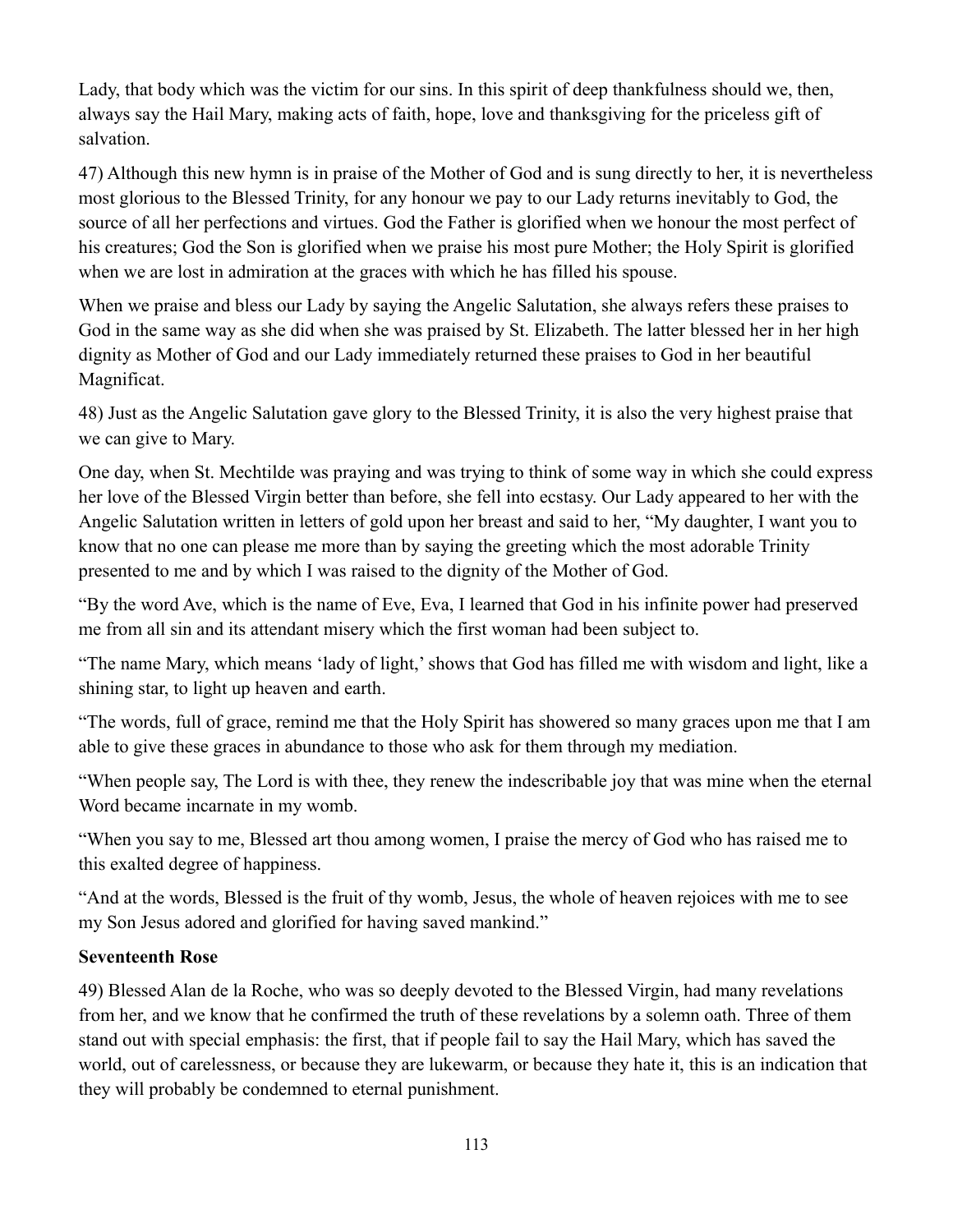The second truth is that those who love this divine salutation bear the very special stamp of predestination.

The third is that those to whom God has given this favour of loving our Lady and of serving her out of love must take very great care to continue to love and serve her until the time when she shall have had them placed in heaven by her Son in the degree of glory which they have earned (Blessed Alan).

50) Heretics, all of whom are children of the devil and who clearly bear the sign of God's reprobation, have a horror of the Hail Mary. They still say the Our Father, but never the Hail Mary; they would rather carry a poisonous snake about them than a rosary.

Among Catholics, those who bear the mark of God's reprobation think but little of the Rosary. They either neglect to say it or only say it quickly and in a lukewarm manner.

Even if I did not believe what was revealed to Blessed Alan de la Roche, even then my own experience would be enough to convince me of this terrible but consoling truth. I do not know, nor do I see clearly, how it can be that a devotion which seems to be so small can be the infallible sign of eternal salvation, and how its absence can be the sign of God's eternal displeasure; nevertheless, nothing could be more true.

In our own day we see that people who hold new doctrines that have been condemned by the Church, with all their would-be piety, ignore the devotion to the Rosary and often dissuade their acquaintances from saying it with all sorts of fine pretexts. They are very careful not to condemn the Rosary and the Scapular, as the Calvinists do, but the way they set about attacking them is all the more deadly because it is the more cunning.

I shall refer to it again later on.

51) The Hail Mary, the Rosary, is the prayer and the infallible touchstone by which I can tell those who are led by the Spirit of God from those who are deceived by the devil. I have known souls who seemed to soar like eagles to the heights by their sublime contemplation and yet were pitifully led astray by the devil. I only found out how wrong they were when I learned that they scorned the Hail Mary and the Rosary, which they considered as being far beneath them.

The Hail Mary is a blessed dew that falls from heaven upon the souls of the predestinate. It gives them a marvellous spiritual fertility so that they can grow in all virtues. The more the garden of the soul is watered by this prayer, the more enlightened in mind we become, the more zealous in heart, the stronger against all our enemies.

The Hail Mary is a sharp and flaming shaft which, joined to the Word of God, gives the preacher the strength to pierce, move, and convert the most hardened hearts, even if he has little or no natural gift for preaching.

As I have already said, this was the great secret that our Lady taught St. Dominic and Blessed Alan for the conversion of heretics and sinners. Saint Antoninus tells us that that is why many priests acquired the habit of saying a Hail Mary at the beginning of their sermons.

## **Eighteenth Rose**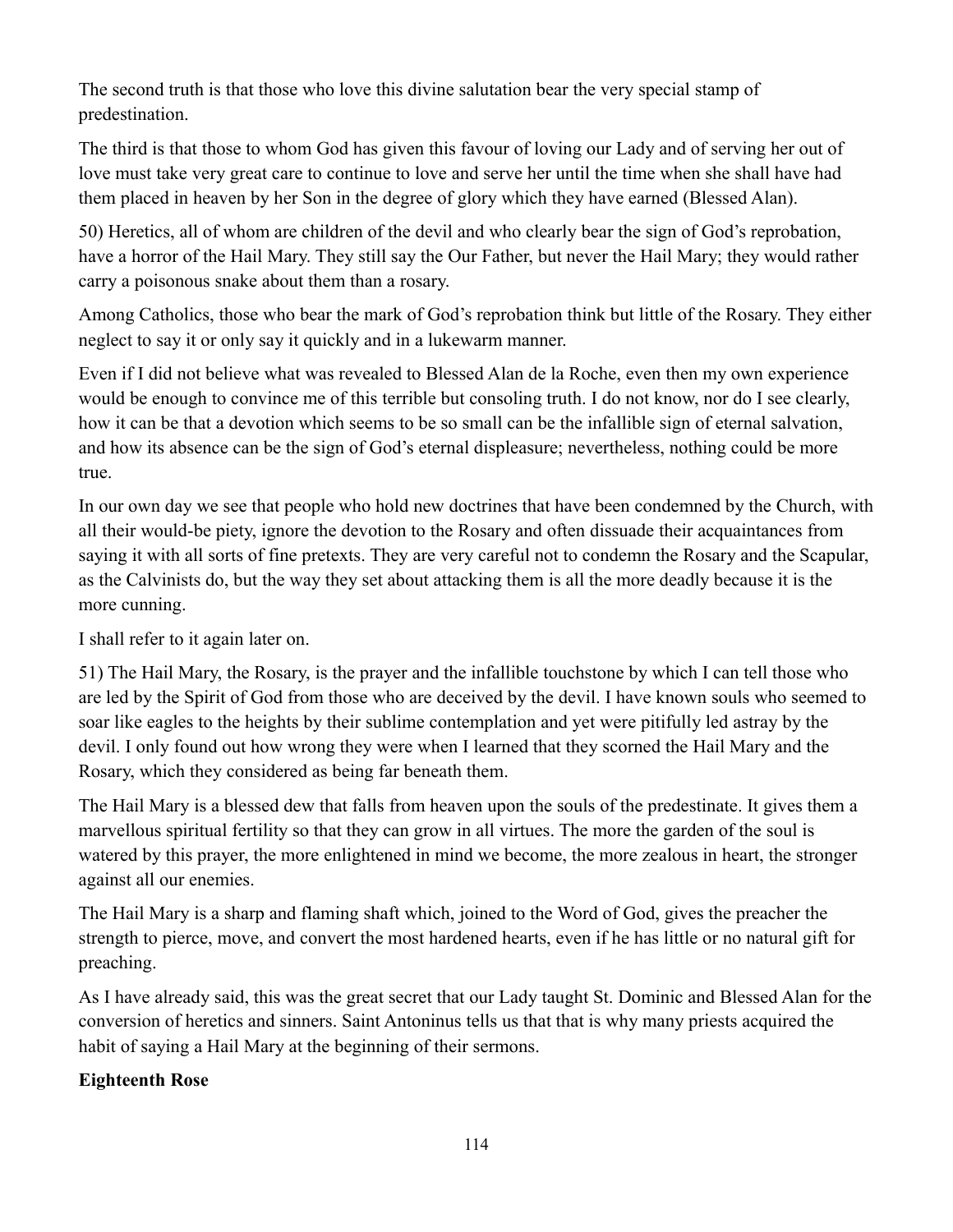52) This heavenly salutation draws down upon us the blessings of Jesus and Mary in abundance, for it is an infallible truth that Jesus and Mary reward in a marvellous way those who glorify them. "I love those who love me. I enrich them and fill their treasures." That is what Jesus and Mary say to us. "Those who sow blessings will also reap blessings."

Now if we say the Hail Mary properly, is not that a way to love, bless and glorify Jesus and Mary? In each Hail Mary we bless both Jesus and Mary: "Blessed art thou among women, and blessed is the fruit of thy womb, Jesus."

By each Hail Mary we give our Lady the same honour that God gave her when he sent the archangel Gabriel to greet her for him. How could anyone possibly think that Jesus and Mary, who often do good to those who curse them, could ever curse those who bless and honour them by the Hail Mary?

Both Saint Bernard and Saint Bonaventure say that the Queen of Heaven is certainly no less grateful and good than gracious and well-mannered people of this world. Just as she excels in all other perfections, she surpasses us all in the virtue of gratitude; so she will never let us honour her with respect without repaying us a hundredfold. Saint Bonaventure says that Mary will greet us with grace if we greet her with the Hail Mary.

Who could possibly understand the graces and blessings which the greeting and tender regard of the Virgin Mary effect in us? From the very first instant that Saint Elizabeth heard the greeting given her by the Mother of God, she was filled with the Holy Spirit and the child in her womb leaped for joy. If we make ourselves worthy of the greeting and blessing of our Lady, we shall certainly be filled with graces and a flood of spiritual consolations will flow into our souls.

#### **Nineteenth Rose**

53) It is written, "Give, and it shall be given to you." To take Blessed Alan's illustration of this: "Supposing I were to give you a hundred and fifty diamonds every day, even if you were an enemy of mine, would you not forgive me? Would you not treat me as a friend and give me all the graces that you were able to give? If you want to gain the riches of grace and of glory, salute the Blessed Virgin, honour your good Mother."

"He who honours his Mother (the Blessed Virgin) is as one who lays up a treasure." Present her every day with at least fifty Hail Marys, for each one is worth fifteen precious stones, which are more pleasing to her than all the riches of this world put together.

And you can then expect great things from her generosity. She is our Mother and our friend.

She is the empress of the universe and loves us more than all the mothers and queens of the world have ever loved any one human being, for, as St. Augustine says, the charity of the Blessed Virgin far surpasses the natural love of all mankind and even of all the angels.

54) One day Saint Gertrude had a vision of our Lord counting gold coins. She summoned the courage to ask him what he was doing, and he answered, "I am counting the Hail Marys that you have said; this is the money with which you purchase heaven."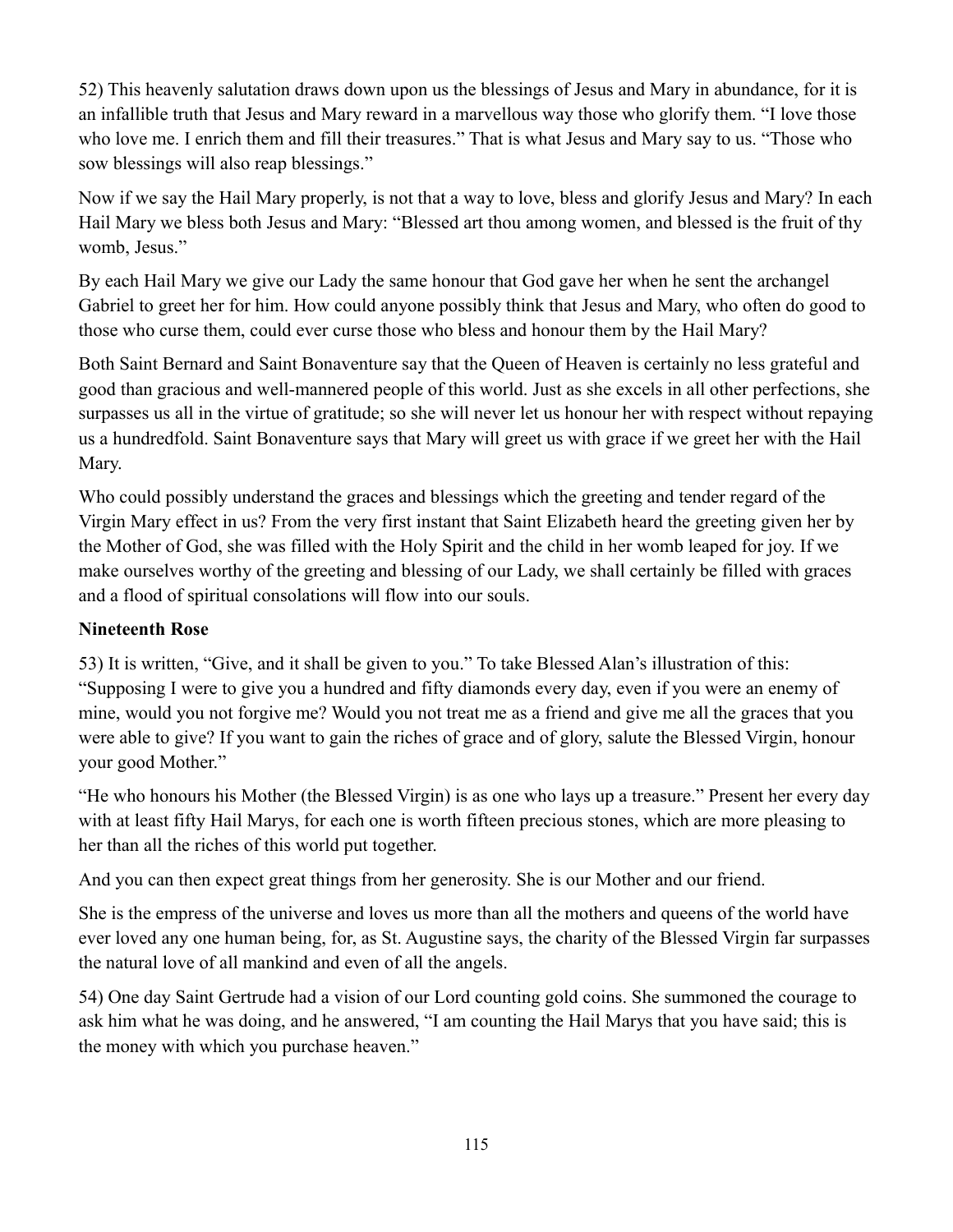The holy and learned Jesuit, Father Suarez, was so deeply aware of the value of the Angelic Salutation that he said he would gladly give all his learning for the price of one Hail Mary well said.

55) Blessed Alan de la Roche said, "Let everyone who loves you, O most holy Mary, listen to this and drink it in:

"Whenever I say Hail, Mary, the court of heaven rejoices and earth is lost in wonderment; I despise the world and my heart is filled with the love of God, when I say 'Hail, Mary.' All my fears wilt and die and my passions are quelled, if I say 'Hail, Mary'; devotion grows within me and sorrow for sin awakens, when I say 'Hail, Mary.'

"Hope is made strong in my breast and the dew of consolation falls on my soul more and more, because I say, 'Hail, Mary.' And my spirit rejoices and sorrow fades away, when I say 'Hail, Mary.'

"For the sweetness of this blessed salutation is so great that there are no words to explain it adequately, and even when its wonders have been sung, we still find it so full of mystery and so profound that its depths can never be plumbed. It has but few words but is exceeding rich in mystery; it is sweeter than honey and more precious than gold. We should often meditate on it in our hearts, and have it ever on our lips so as to say it devoutly again and again."

Blessed Alan also relates that a nun who had always had a great devotion to the Rosary appeared after her death to one of her sisters in religion and said to her, "If I were able to return in my body to have the chance of saying just a single Hail Mary, even without great fervour, I would gladly go through the sufferings that I had during my last illness all over again, in order to gain the merit of this prayer" It is to be noted that she had been bedridden and suffered agonizing pains for several years before she died.

56) Michel de Lisle, Bishop of Salubre, who was a disciple and co-worker of Blessed Alan de la Roche in the re-establishment of the holy Rosary, said that the Angelic Salutation is the remedy for all ills that we suffer as long as we say it devoutly in honour of our Lady.

# **Twentieth Rose Brief explanation of the Hail Mary**

57) Are you in the miserable state of sin? Then call on Mary and say to her, "Ave," which means "I greet thee with the most profound respect, thou who art without sin," and she will deliver you from the evil of your sins.

Are you groping in the darkness of ignorance and error? Go to Mary and say to her, "Hail Mary," which means "Hail, thou who art bathed in the light of the Sun of Justice," and she will give you a share in her light.

Have you strayed from the path leading to heaven? Then call on Mary, for her name means "Star of the Sea, the Polar Star which guides the ships of our souls during the voyage of this life," and she will guide you to the harbour of eternal salvation.

Are you in sorrow? Turn to Mary, for her name means also "Sea of Bitterness which has been filled with bitterness in this world but which is now turned into a sea of purest joy in heaven," and she will turn your sorrow into joy and your affliction into consolation.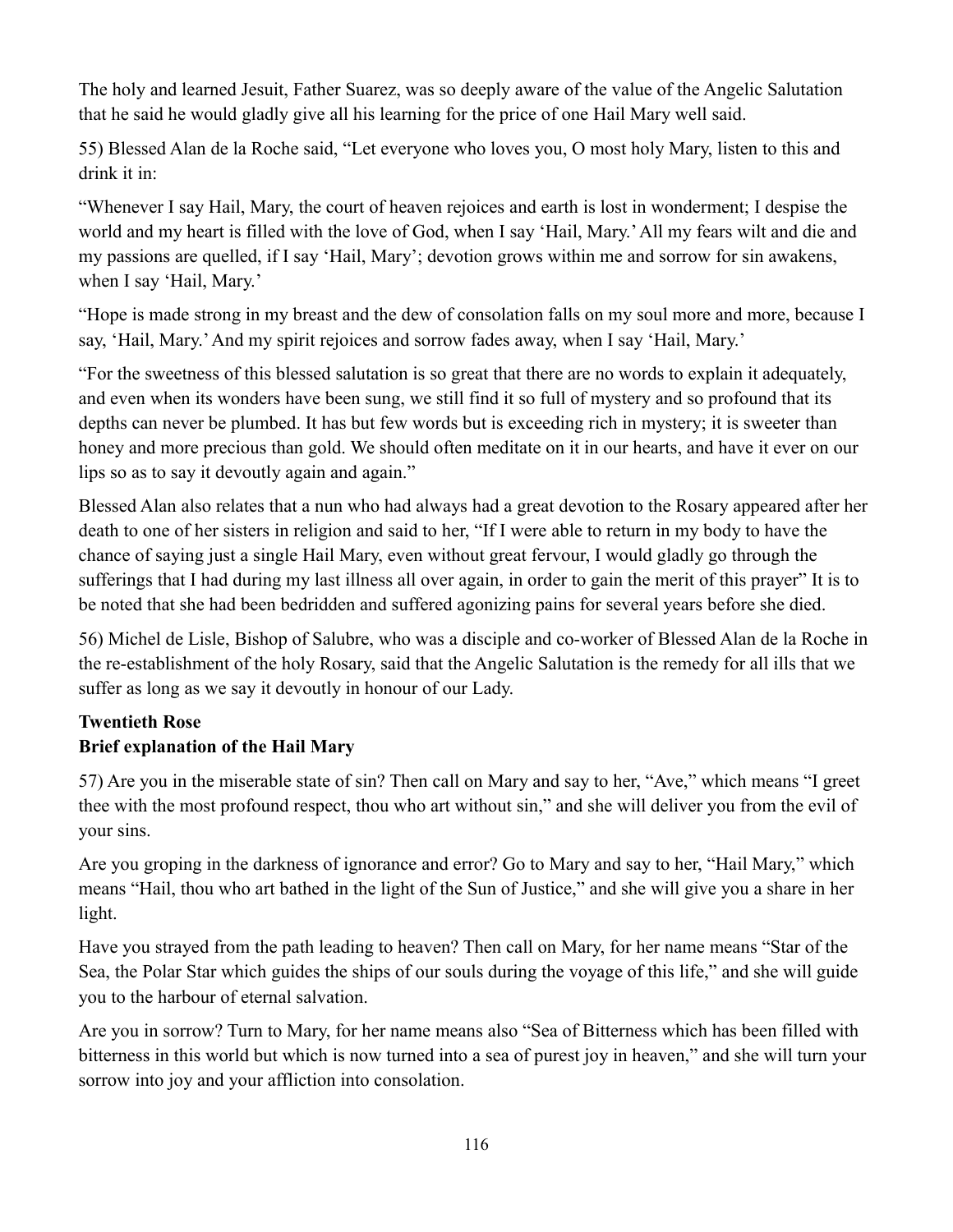Have you lost the state of grace? Praise and honour the numberless graces with which God has filled the Blessed Virgin and say to her, Thou art full of grace and filled with all the gifts of the Holy Spirit, and she will give you some of these graces.

Are you alone, having lost God's protection? Pray to Mary and say, The Lord is with thee, in a nobler and more intimate way than he is with the saints and the just, because thou art one with him. He is thy Son and his flesh is thy flesh; thou art united to the Lord because of thy perfect likeness to him and by your mutual love, for thou art his Mother. And then say to her, "The three persons of the Godhead are with thee because thou art the Temple of the Blessed Trinity," and she will place you once more under the protection and care of God.

Have you become an outcast and been accursed by God? Then say to our Lady, "Blessed art thou above all women and above all nations by thy purity and fertility; thou hast turned God's maledictions into blessings for us." She will bless you.

Do you hunger for the bread of grace and the bread of life? Draw near to her who bore the living Bread which came down from heaven, and say to her, "Blessed be the fruit of thy womb, whom thou hast conceived without the slightest loss to thy virginity, whom thou didst carry without discomfort and brought forth without pain. Blessed be Jesus who redeemed our suffering world when we were in the bondage of sin, who has healed the world of its sickness, who has raised the dead to life, brought home the banished, restored sinners to grace, and saved men from damnation. Without doubt, your soul will be filled with the bread of grace in this life and of eternal glory in the next. Amen."

58) Conclude your prayer with the Church and say, "Holy Mary," holy because of thy incomparable and eternal devotion to the service of God, holy in thy great rank as Mother of God, who has endowed thee with eminent holiness, in keeping with this great dignity.

"Mother of God, and our Mother, our Advocate and Mediatrix, Treasurer and dispenser of God's graces, obtain for us the prompt forgiveness of our sins and grant that we may be reconciled with the divine majesty.

"Pray for us sinners, thou who art always filled with compassion for those in need, who never despise sinners or turn them away, for without them you would never have been Mother of the Redeemer.

"Pray for us now, during this short life, so fraught with sorrow and uncertainty; now, because we can be sure of nothing except the present moment; now that we are surrounded and attacked night and day by powerful and ruthless enemies.

"And at the hour of our death, so terrible and full of danger, when our strength is waning and our spirits are sinking, and our souls and bodies are worn out with fear and pain; at the hour of our death when the devil is working with might and main to ensnare us and cast us into perdition; at that hour when our lot will be decided forever and ever, heaven or hell.

"Come to the help of your poor children, gentle Mother of pity, Advocate and Refuge of sinners, at the hour of our death drive far from us our bitter enemies, the devils, our accusers, whose frightful presence fills us with dread. Light our path through the valley of the shadow of death. Lead us to thy Son's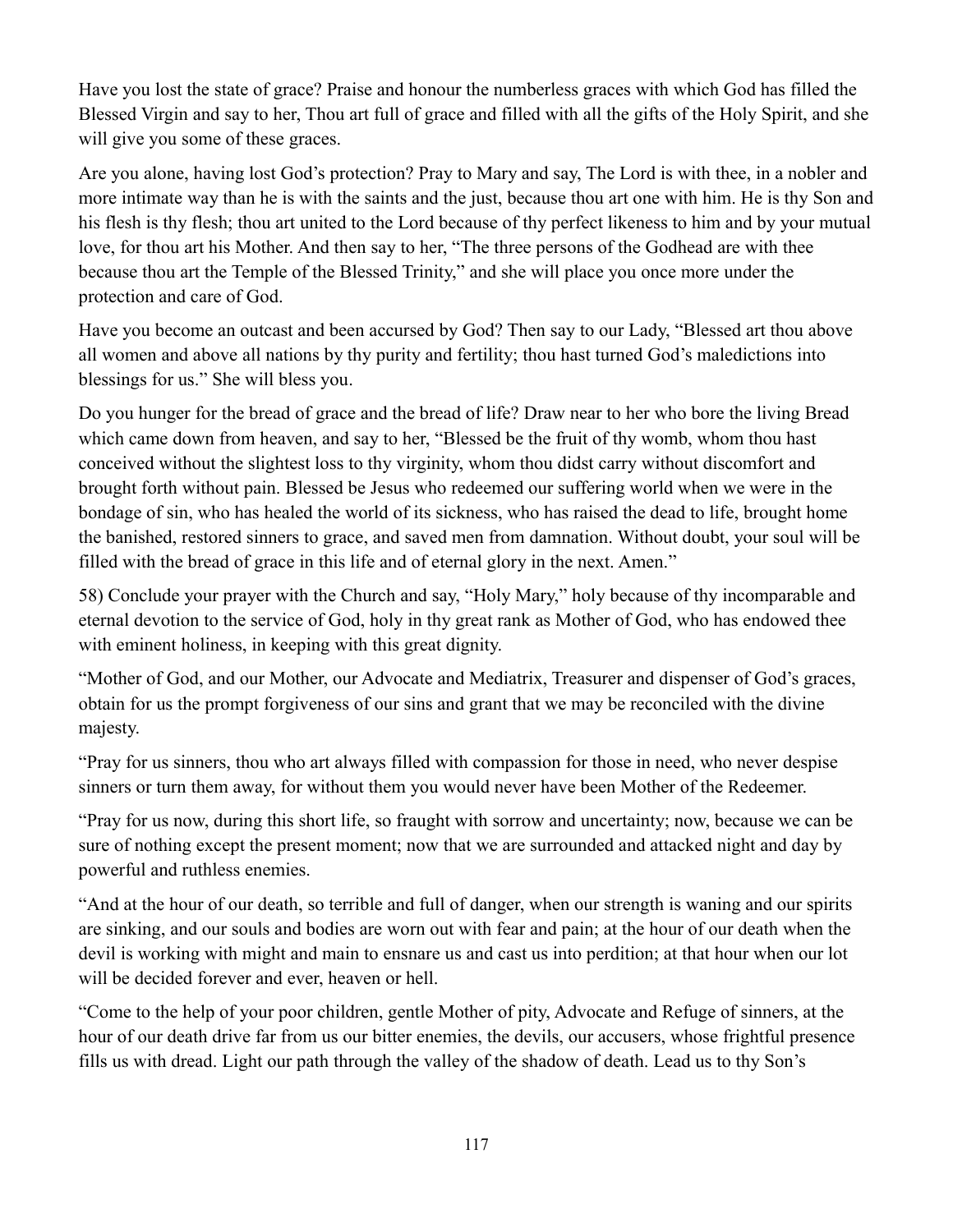judgment-seat and remain at our side. Intercede for us and ask thy Son to pardon us and receive us into the ranks of thy elect in the realms of everlasting glory. Amen."

59) No one could help admiring the excellence of the holy Rosary, made up as it is of these two divine parts: the Lord's Prayer and the Angelic Salutation. How could there be any prayers more pleasing to God and to the Blessed Virgin, or any that are easier, more precious, or more helpful than these two prayers? We should always have them in our hearts and on our lips to honour the most Blessed Trinity, Jesus Christ our Saviour and his most holy Mother.

In addition, at the end of each decade it is good to add the Gloria Patri, that is: Glory be to the Father, and to the Son, and to the Holy Spirit. As it was in the beginning, is now, and ever shall be, world without end. Amen.

# **THIRD DECADE**

# **The surpassing merit of the holy Rosary as a meditation on the life and passion of our Lord Jesus Christ**

## **Twenty-first Rose The Fifteen Mysteries of the Rosary**

60) A mystery is a sacred thing which is difficult to understand. The works of our Lord Jesus Christ are all sacred and divine because he is God and man at one and the same time. The works of the Blessed Virgin are very holy because she is the most perfect and the most pure of God's creatures. The works of our Lord and of his blessed Mother can rightly be called mysteries because they are so full of wonders, of all kinds of perfections, and of deep and sublime truths, which the Holy Spirit reveals to the humble and simple souls who honour these mysteries.

The works of Jesus and Mary can also be called wonderful flowers, but their fragrance and beauty can only be appreciated by those who approach them, who breathe in their fragrance, and who discover their beauty by diligent and serious meditation.

61) St. Dominic divided the lives of our Lord and our Lady into fifteen mysteries, which stand for their virtues and their most important actions. These are fifteen pictures whose every detail must rule and inspire our lives.

They are fifteen flaming torches to guide our steps throughout this earthly life; fifteen shining mirrors to help us to know Jesus and Mary, to know ourselves and to light the fire of their love in our hearts; fifteen fiery furnaces to consume us completely in their heavenly flames.

Our Lady taught Saint Dominic this excellent method of praying and ordered him to preach it far and wide so as to reawaken the fervour of Christians and to revive in their hearts a love for our Blessed Lord. She also taught it to Blessed Alan de la Roche and said to him in a vision, "When people say 150 Hail Marys, that prayer is very helpful to them and a most pleasing tribute to me. But they will do better still and will please me more if they say these salutations while meditating on the life, death, and passion of Jesus Christ, for this meditation is the soul of this prayer." For the Rosary said without the meditation on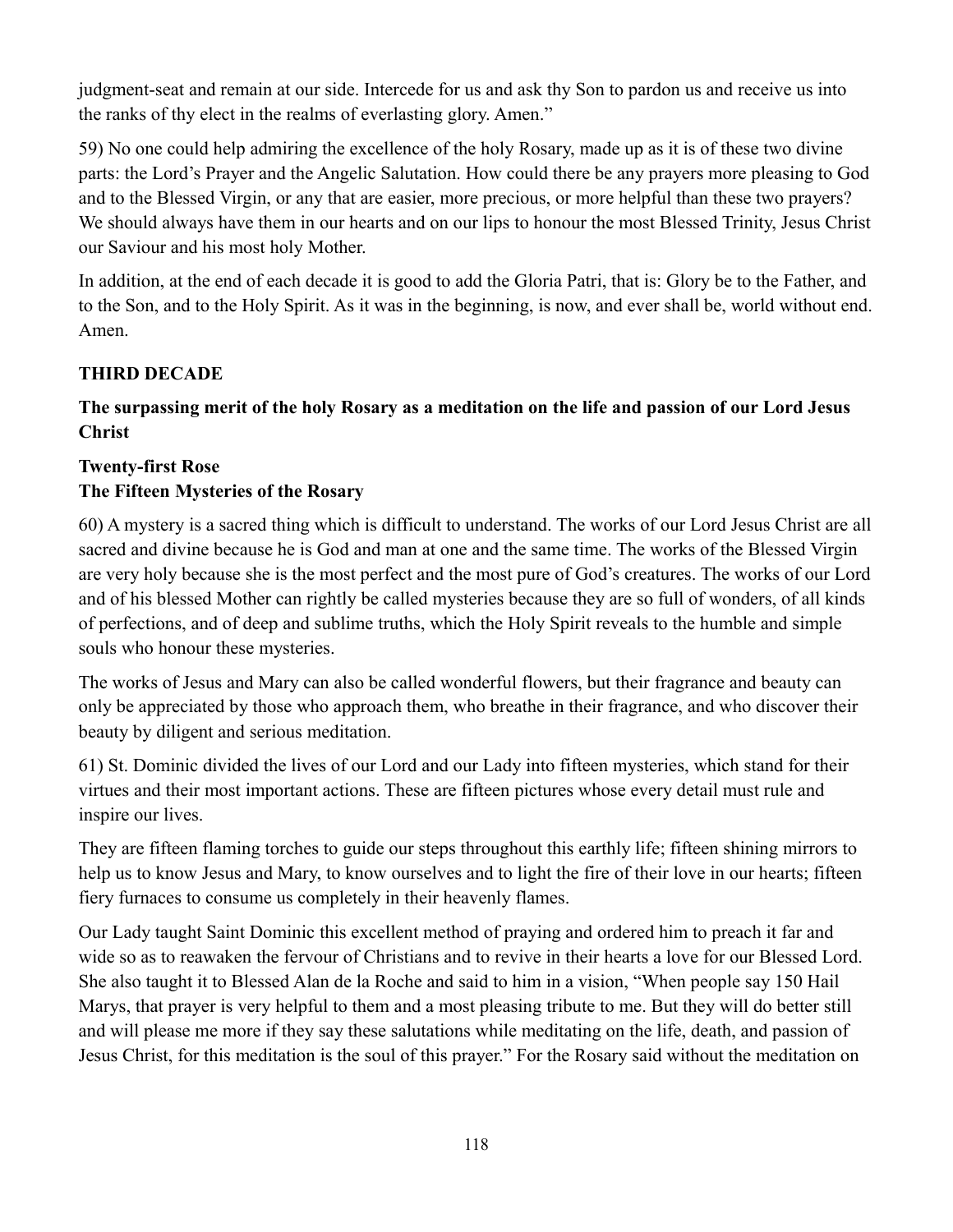the sacred mysteries of our salvation would almost be a body without a soul, excellent matter, but without the form, which is the meditation, and which distinguishes it from other devotions.

62) The first part of the Rosary contains five mysteries: the first, the Annunciation of the archangel Gabriel to our Lady; the second the Visitation of our Lady to Saint Elizabeth; the third, the Nativity of Jesus Christ; the fourth, the Presentation of the Child Jesus in the Temple and the purification of the Blessed Virgin; the fifth, the Finding of Jesus in the Temple among the doctors.

These are called the Joyful Mysteries because of the joy which they gave to the whole universe. Our Lady and the angels were overwhelmed with joy the moment the Son of God became incarnate. Saint Elizabeth and St. John the Baptist were filled with joy by the visit of Jesus and Mary. Heaven and earth rejoiced at the birth of the Saviour. Holy Simeon felt great consolation and was filled with joy when he took the holy child into his arms. The doctors were lost in admiration and wonderment at the replies which Jesus gave; and who could express the joy of Mary and Joseph when they found Jesus after three days' absence?

63) The second part of the Rosary is also composed of five mysteries, which are called the Sorrowful Mysteries because they show us our Lord weighed down with sadness, covered with wounds, laden with insults, sufferings and torments.

The first of these mysteries is our Lord's prayer and his Agony in the Garden of Olives; the second, his Scourging; the third, his being Crowned with thorns; the fourth, his Carrying of the Cross; the fifth, his Crucifixion and death on Calvary.

64) The third part of the Rosary contains five more mysteries, which are called the Glorious Mysteries, because when we say them we meditate on Jesus and Mary in their triumph and glory.

The first is the Resurrection of Jesus; the second, his Ascension into heaven; the third, the Descent of the Holy Spirit upon the apostles; the fourth, our Lady's Assumption in glory; the fifth, her Coronation.

Such are the fifteen fragrant flowers of the mystical Rose- tree, on which devout souls linger, like discerning bees, to gather their nectar and make the honey of a solid devotion.

#### **Twenty-second Rose**

#### **The Meditation of the Mysteries makes us resemble Jesus**

65) The chief concern of the Christian should be to tend to perfection. "Be faithful imitators of God, as his well-beloved children," the great Apostle tells us. This obligation is included in the eternal decree of our predestination, as the one and only means prescribed by God to attain everlasting glory.

Saint Gregory of Nyssa makes a delightful comparison when he says that we are all artists and that our souls are blank canvasses which we have to fill in. The colours which we use are the Christian virtues, and the original which we have to copy is Jesus Christ, the perfect living image of God the Father. Just as a painter who wants to do a life-like portrait places the model before his eyes and looks at it before making each stroke, so the Christian must always have before his eyes the life and virtues of Jesus Christ, so as never to say, think or do anything which is not in conformity with his model.

66) It was because our Lady wanted to help us in the great task of working out our salvation that she ordered Saint Dominic to teach the faithful to meditate upon the sacred mysteries of the life of Jesus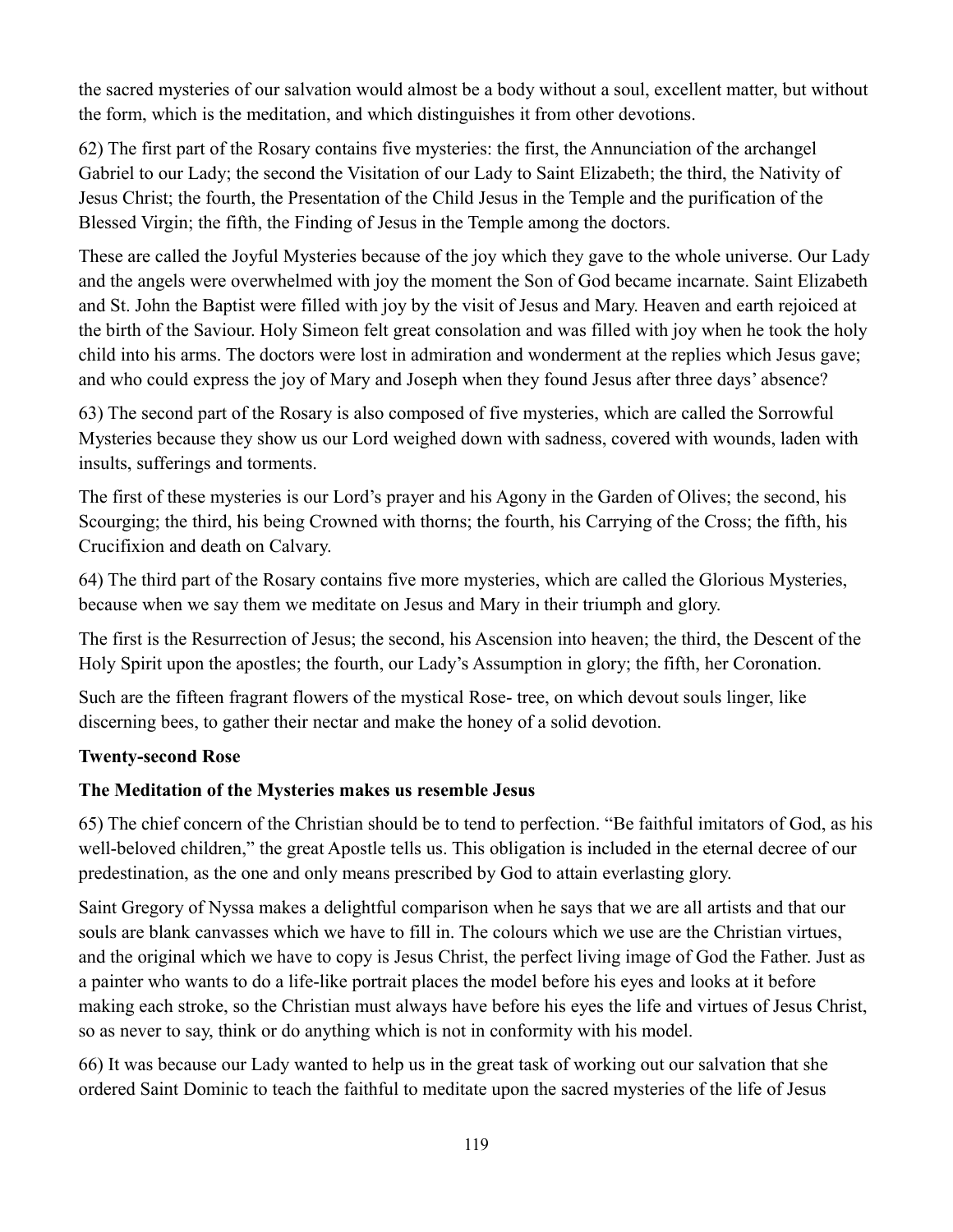Christ. She did this, not only that they might adore and glorify him, but chiefly that they might pattern their lives and actions on his virtues.

Children copy their parents through watching them and talking to them, and they learn their own language through hearing them speak. An apprentice learns his trade through watching his master at work; in the same way the faithful members of the Confraternity of the Holy Rosary can become like their divine Master if they reverently study and imitate the virtues of Jesus which are shown in the fifteen mysteries of his life. They can do this with the help of his grace and through the intercession of his blessed Mother.

67) Long ago, Moses was inspired by God to command the Jewish people never to forget the graces which had been showered upon them. The Son of God has all the more reason to command us to engrave the mysteries of his life, passion and glory upon our hearts and to have them always before our eyes, since each mystery reminds us of his goodness to us in some special way and it is by these mysteries that he has shown us his overwhelming love and desire for our salvation. "Oh, all you who pass by, pause a while," he says, "and see if there has ever been any sorrow like to the sorrow I have endured for love of you. Be mindful of my poverty and humiliations; think of the gall and wormwood I took for you in my bitter passion."

These words and many others which could be given here should be more than enough to convince us that we must not only say the Rosary with our lips in honour of Jesus and Mary, but also meditate upon the sacred mysteries while we are saying it.

#### **Twenty-third Rose**

#### **The Rosary is a Memorial of the Life and Death of Jesus**

68) Jesus Christ, the divine spouse of our souls and our very dear friend, wishes us to remember his goodness to us and to prize his gifts above all else. Whenever we meditate devoutly and lovingly upon the sacred mysteries of the Rosary, he receives an added joy, as also do our Lady and all the saints in heaven.

His gifts are the most outstanding results of his love for us and the richest presents he could possibly give us, and it is by virtue of such presents that the Blessed Virgin herself and all the saints are glorified in heaven.

One day Blessed Angela of Foligno begged our Lord to let her know by which religious exercise she could honour him best. He appeared to her nailed to his cross and said, "My daughter, look at my wounds." She then realized that nothing pleases our dear Lord more than meditating upon his sufferings. Then he showed her the wounds on his head and revealed still other sufferings and said to her, "I have suffered all this for your salvation. What can you ever do to return my love for you?"

69) The holy sacrifice of the Mass gives infinite honour to the most Blessed Trinity because it represents the passion of Jesus Christ and because through the Mass we offer to God the merits of our Lord's obedience, of his sufferings, and of his precious blood. All the heavenly court also receive an added joy from the Mass.

Several doctors of the Church, including St. Thomas, tell us that, for the same reason, all the blessed in heaven rejoice in the communion of the faithful because the Blessed Sacrament is a memorial of the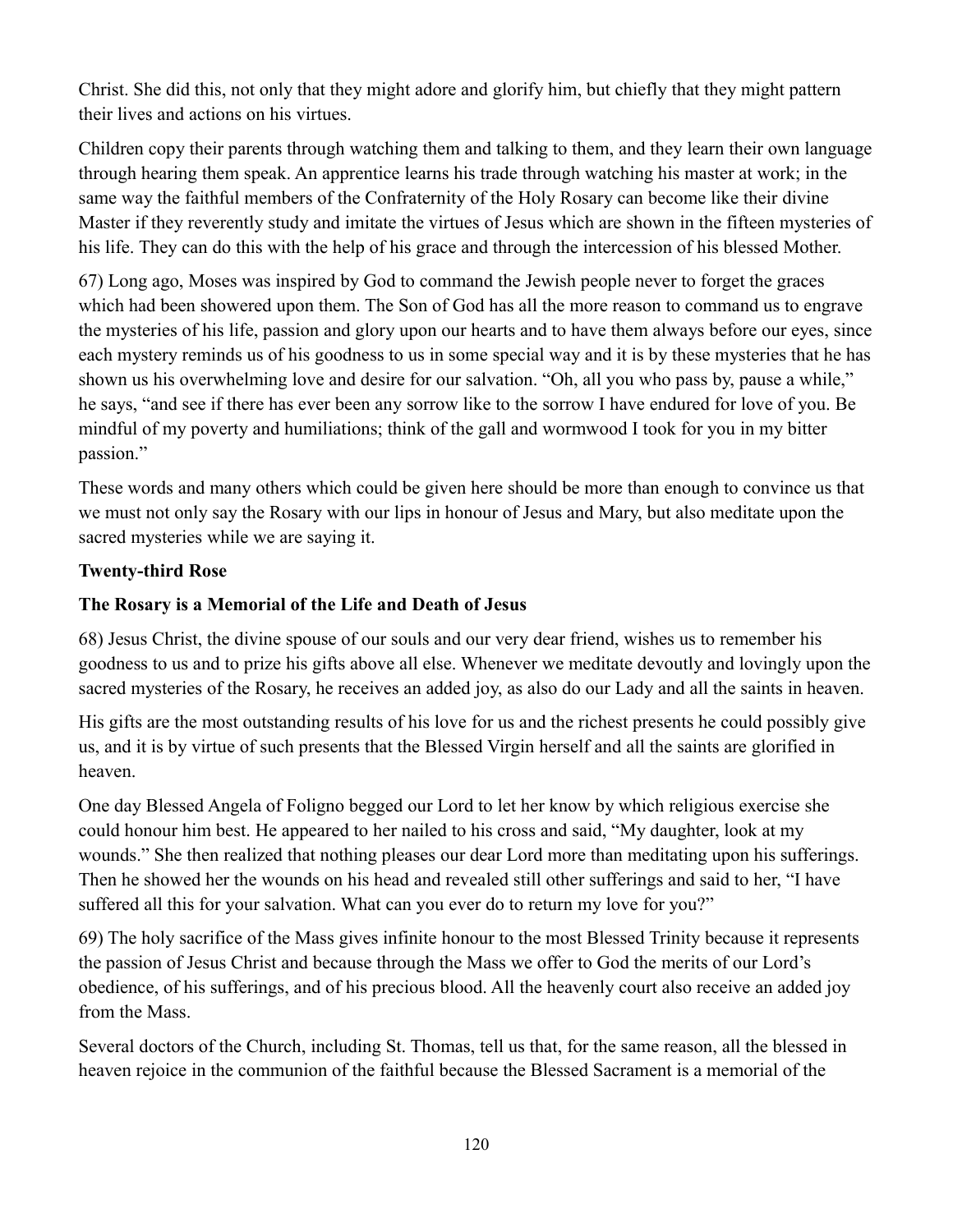passion and death of Jesus Christ, and that by means of it men share in its fruits and work out their salvation.

Now the holy Rosary, recited with the meditation on the sacred mysteries, is a sacrifice of praise to God for the great gift of our redemption and a holy reminder of the sufferings, death and glory of Jesus Christ. It is therefore true that the Rosary gives glory and added joy to our Lord, our Lady and all the blessed, because they cannot desire anything greater, for the sake of our eternal happiness, than to see us engaged in a practice which is so glorious for our Lord and so salutary for ourselves.

70) The Gospel teaches us that a sinner who is converted and who does penance gives joy to all the angels. If the repentance and conversion of one sinner is enough to make the angels rejoice, how great must be the happiness and jubilation of the whole heavenly court and what glory for our Blessed Lord himself to see us here on earth meditating devoutly and lovingly on his humiliations and torments and on his cruel and shameful death! Is there anything that could touch our hearts more surely and bring us to sincere repentance?

A Christian who does not meditate on the mysteries of the Rosary is very ungrateful to our Lord and shows how little he cares for all that our divine Saviour has suffered to save the world. This attitude seems to show that he knows little or nothing of the life of Jesus Christ, and that he has never taken the trouble to find out what he has done and what he went through in order to save us. A Christian of that kind ought to fear that, not having known Jesus Christ or having put him out of his mind, Jesus will reject him on the day of judgment with the reproach, "I tell you solemnly, I do not know you."

Let us meditate, then, on the life and sufferings of our Saviour by means of the holy Rosary; let us learn to know him well and to be grateful for all his blessings, so that, on the day of Judgment, he may number us among his children and his friends.

## **Twenty-fourth Rose**

## **Meditation on the Mysteries of the Rosary is a great means of perfection**

71) The saints made our Lord's life the principal object of their study; they meditated on his virtues and his sufferings, and in this way arrived at Christian perfection.

Saint Bernard began with this meditation and he always kept it up. "At the very beginning of my conversion," he said, "I made a bouquet of myrrh fashioned from the sorrows of my Saviour. I placed this bouquet upon my heart, thinking of the lashes, the thorns and the nails of his passion. I applied my whole mind to the meditation on these mysteries every day."

This was also the practice of the holy martyrs; we admire how they triumphed over the most cruel sufferings. "Where could this admirable constancy of the martyrs come from," says Saint Bernard, "if not from the wounds of Jesus Christ, on which they meditated so frequently? Where was the soul of these generous athletes when their blood gushed forth and their bodies were wracked with cruel torments? Their soul was in the wounds of Christ and those wounds made them invincible."

72) During her whole life, our Saviour's holy Mother was occupied in meditating on the virtues and the sufferings of her Son. When she heard the angels sing their hymn of joy at his birth and saw the shepherds adore him in the stable, her heart was filled with wonder and she meditated on all these marvels. She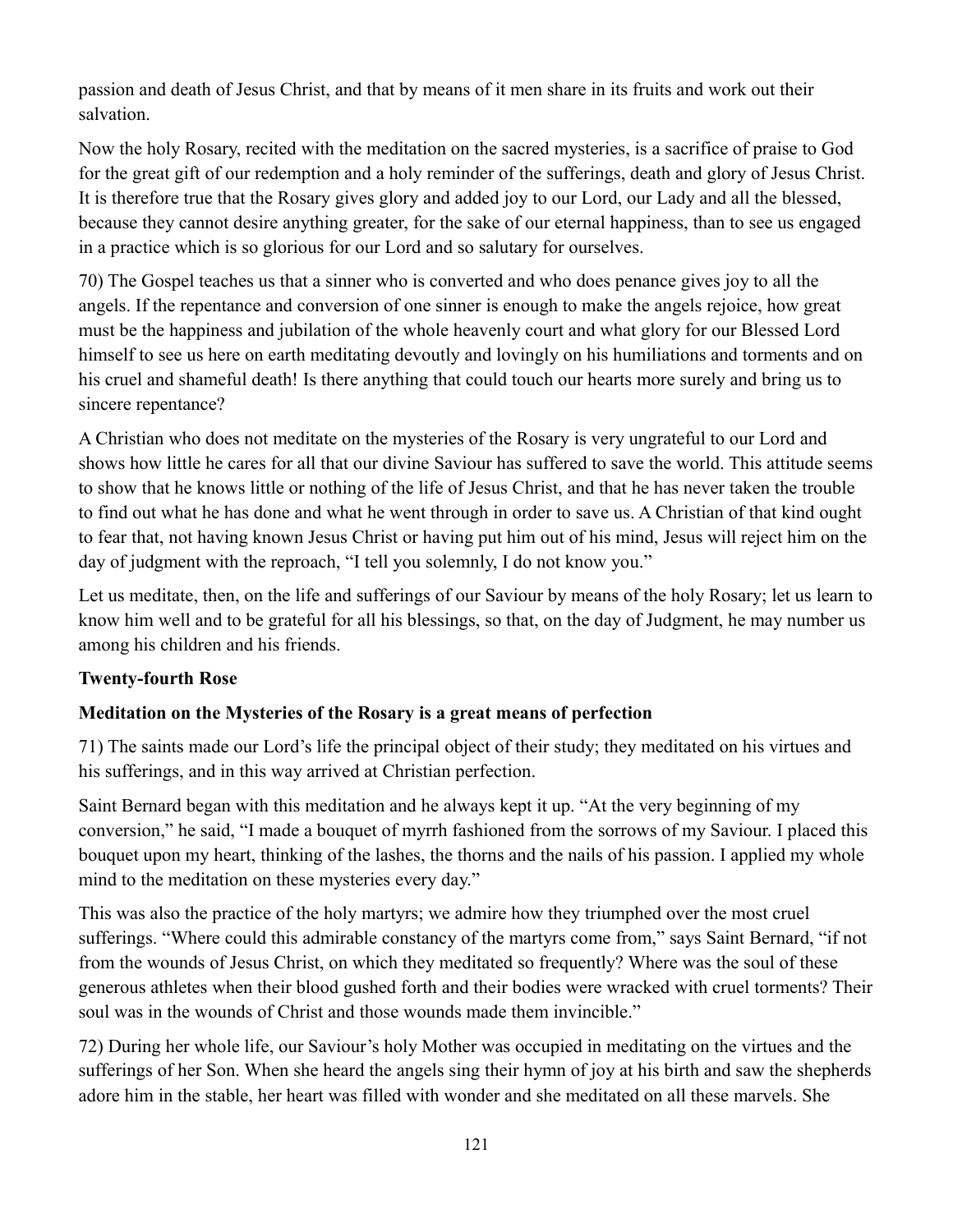compared the greatness of the Word incarnate to the way he humbled himself in this lowly fashion; the straw of the crib, to his throne in the heart of his Father; the might of God, to the weakness of a child; his wisdom, to his simplicity.

Our Lady said to Saint Bridget one day, "Whenever I used to contemplate the beauty, modesty, and wisdom of my Son, my heart was filled with joy; and whenever I considered his hands and feet which would be pierced with cruel nails, I wept bitterly and my heart was rent with sorrow and pain."

73) After our Lord's Ascension, our Blessed Lady spent the rest of her life visiting the places that had been hallowed by his presence and by his sufferings. There, she meditated on his boundless love and on his terrible passion.

Saint Mary Magdalene continually performed the same religious exercises during the last thirty years of her life, when she lived at Sainte-Baume.

Saint Jerome tells us that this was the devotion of the faithful in the early centuries of the Church. From all the countries of the world they came to the Holy Land to engrave more deeply on their hearts a great love and remembrance of the Saviour of mankind by seeing the places and things he had made holy by his birth, his work, his sufferings, and his death.

74) All Christians have but one faith and adore one and the same God, and hope for the same happiness in heaven; they know only one mediator, who is Jesus Christ; all must imitate their divine model, and in order to do this they must meditate on the mysteries of his life, of his virtues and of his glory.

It is a great mistake to think that only priests and religious and those who have withdrawn from the turmoil of the world are supposed to meditate upon the truths of our faith and the mysteries of the life of Christ. If priests and religious have an obligation to meditate on the great truths of our holy religion in order to live up to their vocation worthily, the same obligation is just as much incumbent on the laity, because of the fact that every day they meet with spiritual dangers which might cause them to lose their souls.

Therefore they should arm themselves with the frequent meditation on the life, virtues, and sufferings of our Blessed Lord, which are presented to us in the fifteen mysteries of the holy Rosary.

## **Twenty-fifth Rose**

## **The Riches of Holiness contained in the Prayers and Meditations of the Rosary**

75) Never will anyone be able to understand the marvellous riches of sanctification which are contained in the prayers and mysteries of the holy Rosary. This meditation on the mysteries of the life and death of our Lord Jesus Christ is the source of the most wonderful fruits for those who make use of it.

Today people want things that strike and move them, that leave deep impressions on the soul.

Now has there ever been anything in the history of the world more moving than the wonderful story of the life, death, and glory of our Saviour which is contained in the holy Rosary? In the fifteen tableaux, the principal scenes or mysteries of his life unfold before our eyes.

How could there be any prayers more wonderful and sublime than the Lord's Prayer and the Ave of the angel? All our desires and all our needs are found expressed in these two prayers.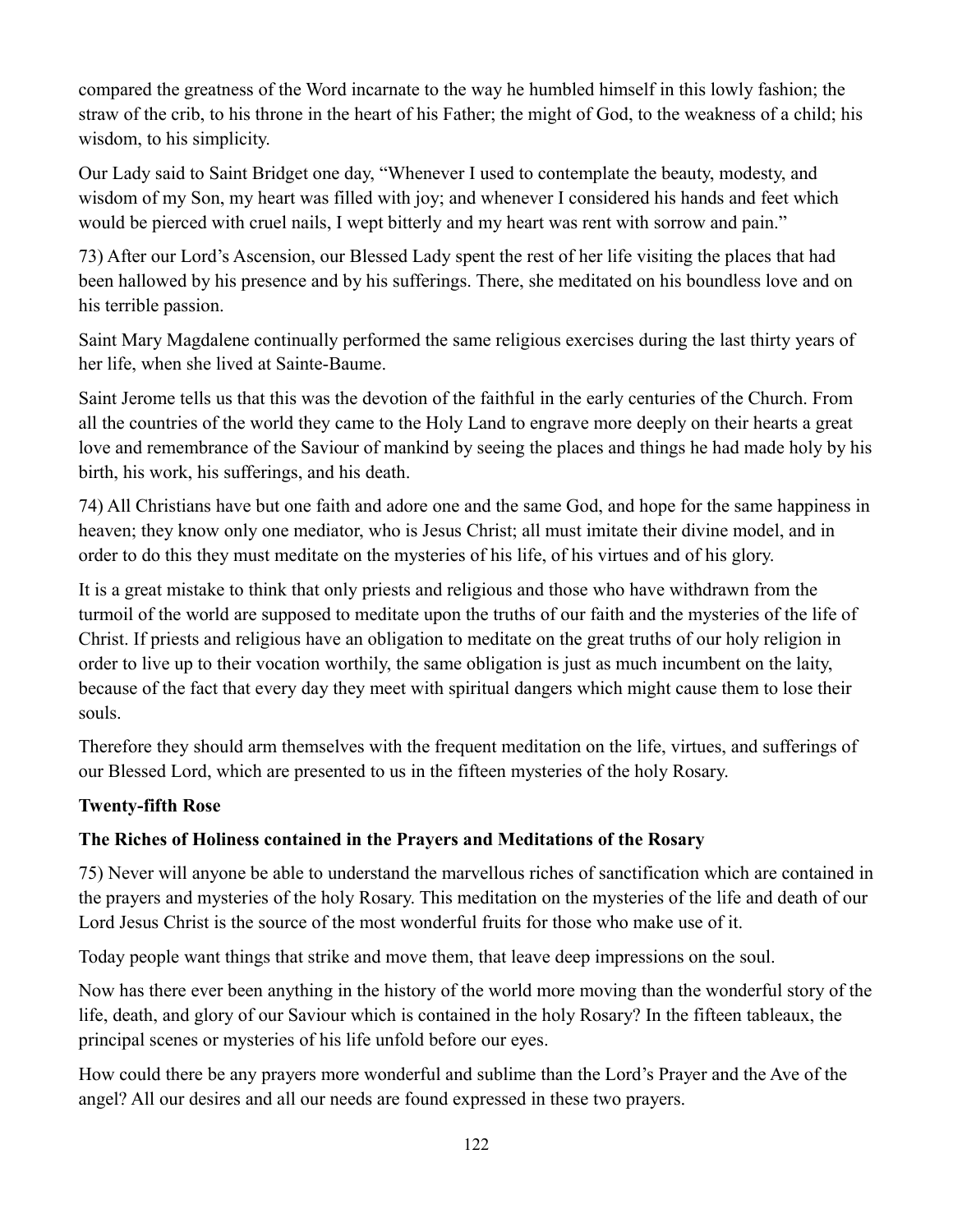76) The meditation on the mysteries and prayers of the Rosary is the easiest of all prayers, because the diversity of the virtues of our Lord and the different situations of his life which we study, refresh and fortify our mind in a wonderful way and help us to avoid distractions. For the learned, these mysteries are the source of the most profound doctrine, while simple people find in them a means of instruction well within their reach.

We need to learn this easy form of meditation before progressing to the highest state of contemplation. That is the view of Saint Thomas Aquinas, and the advice that he gives when he says that, first of all, one must practice on a battlefield, as it were, by acquiring all the virtues of which we have the perfect model in the mysteries of the Rosary; for, says the learned Cajetan, that is the way we arrive at a really intimate union with God, since without that union contemplation is nothing but an illusion which can lead souls astray.

77) If only the llluminists or the Quietists of these days had followed this piece of advice, they would never have fallen so low or caused such scandals among spiritual people. To think that it is possible to say prayers that are finer and more beautiful than the Our Father and the Hail Mary is to fall a prey to a strange illusion of the devil, for these heavenly prayers are the support, the strength and the safeguard of our souls.

I admit it is not always necessary to say them as vocal prayers and that interior prayer is, in a sense, more perfect than vocal. But believe me, it is really dangerous, not to say fatal, to give up saying the Rosary of your own accord under the pretext of seeking a more perfect union with God. Sometimes a soul that is proud in a subtle way and who may have done everything that he can do interiorly to rise to the sublime heights of contemplation that the saints have reached may be deluded by the noonday devil into giving up his former devotions which are good enough for ordinary souls. He turns a deaf ear to the prayers and the greeting of an angel and even to the prayer which God has composed, put into practice, and commanded:

Thus shall you pray: Our Father. Having reached this point, such a soul drifts from illusion to illusion, and falls from precipice to precipice.

78) Believe me, dear brother of the Rosary Confraternity, if you genuinely wish to attain a high degree of prayer in all honesty and without falling into the illusions of the devil so common with those who practice mental prayer, say the whole Rosary every day, or at least five decades of it.

If you have already attained, by the grace of God, a high degree of prayer, keep up the practice of saying the holy Rosary if you wish to remain in that state and by it to grow in humility. For never will anyone who says his Rosary every day become a formal heretic or be led astray by the devil. This is a statement which I would sign with my blood.

On the other hand, if God in his infinite mercy draws you to himself as forcibly as he did some of the saints while saying the Rosary, make yourself passive in his hands and let yourself be drawn towards him. Let God work and pray in you and let him say your Rosary in his way, and that will be sufficient for the day.

But if you are still in the state of active contemplation or the ordinary prayer of quietude, of the presence of God, affective prayer, you have even less reason for giving up the Rosary.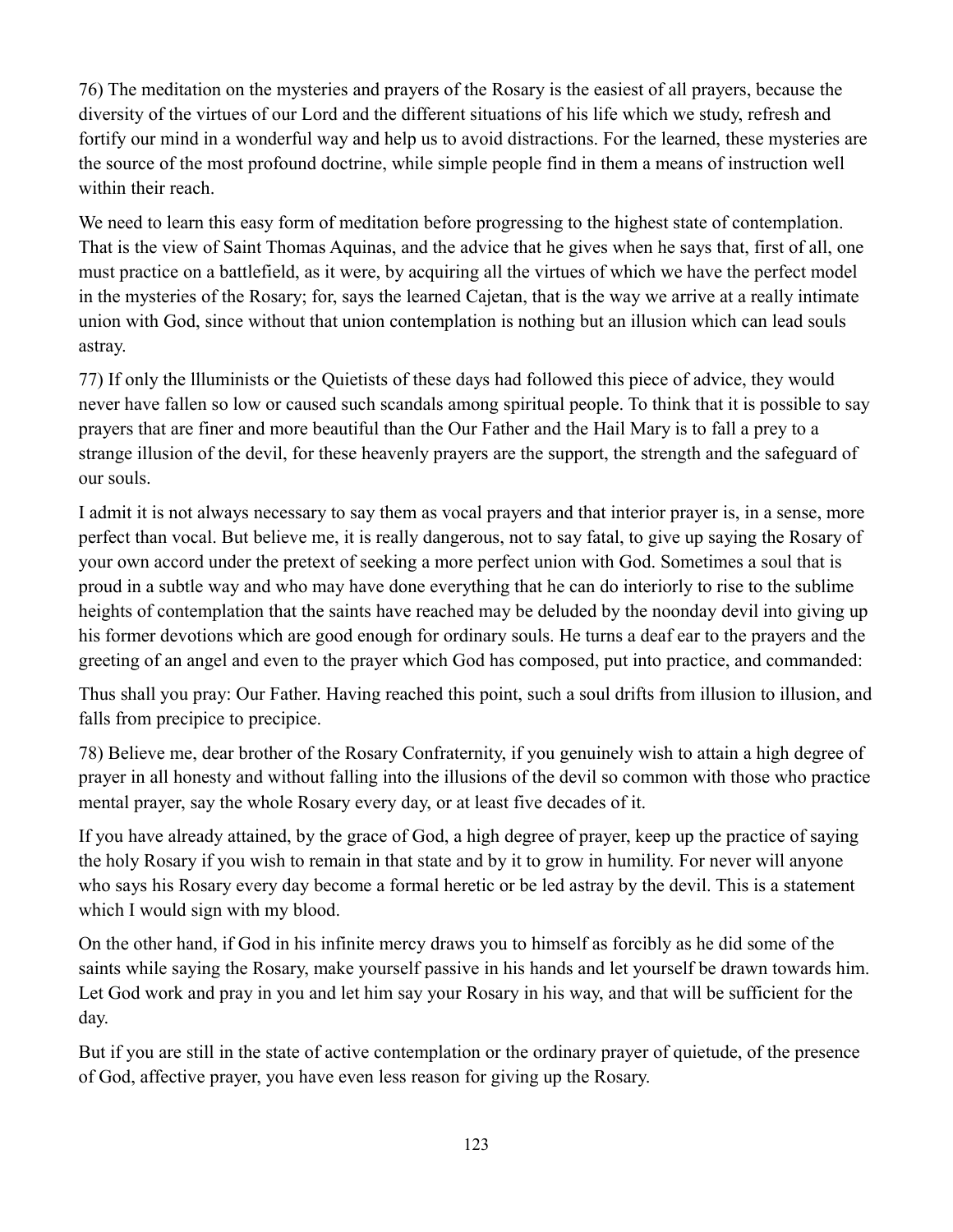Far from making you lose ground in mental prayer or stunting your spiritual growth, it will be a wonderful help to you. You will find it a real Jacob's ladder with fifteen rungs by which you will go from virtue to virtue and from light to light.

Thus, without danger of being misled, you will easily arrive at the fullness of the age of Jesus Christ.

#### **Twenty-sixth Rose**

79) Whatever you do, do not be like a certain pious but self- willed lady in Rome, so often referred to by speakers on the Rosary. She was so devout and fervent that she put to shame by her holy life even the strictest religious in the Church.

Having decided to ask St. Dominic's advice about her spiritual life, she made her confession to him. For penance he gave her one Rosary to say and advised her to say it every day. She excused herself, saying that she had her regular exercises, that she made the Stations of Rome every day, that she wore sack-cloth as well as a hair-shirt, that she gave herself the discipline several times a week, that she often fasted and did other penances. Saint Dominic urged her over and over again to take his advice and say the Rosary, but she would not hear of it. She left the confessional, horrified at the methods of this new spiritual director who had tried so hard to persuade her to take up a devotion for which she had no taste.

Later on, when she was at prayer she fell into ecstasy and had a vision of her soul appearing before the Supreme Judge. Saint Michael put all her penances and other prayers on one side of the scales and all her sins and imperfections on the other. The tray of her good works were greatly outweighed by that of her sins and imperfections.

Filled with alarm, she cried for mercy, imploring the help of the Blessed Virgin, her gracious advocate, who took the one and only Rosary she had said for her penance and dropped it on the tray of her good works. This one Rosary was so heavy that it weighed more than all her sins as well as all her good works.

Our Lady then reproved her for having refused to follow the counsel of her servant Dominic and for not saying the Rosary every day.

As soon as she came to herself she rushed and threw herself at the feet of Saint Dominic and told him all that had happened, begged his forgiveness for her unbelief, and promised to say the Rosary faithfully every day. By this means she rose to Christian perfection and finally to the glory of everlasting life.

You who are people of prayer, learn from this the power, the value and the importance of this devotion of the holy Rosary when it is said with meditation on the mysteries.

80) Few saints have reached the same heights of prayer as Saint Mary Magdalene, who was lifted up to heaven by angels each day, and who had the privilege of learning at the feet of Jesus and his holy Mother. Yet one day, when she asked God to show her a sure way of advancing in his love and arriving at the heights of perfection, he sent the archangel St. Michael to tell her, on his behalf, that there was no other way for her to reach perfection than to meditate on our Lord's passion. So he placed a cross in the front of her cave and told her to pray before it, contemplating the sorrowful mysteries which she had seen take place with her own eyes.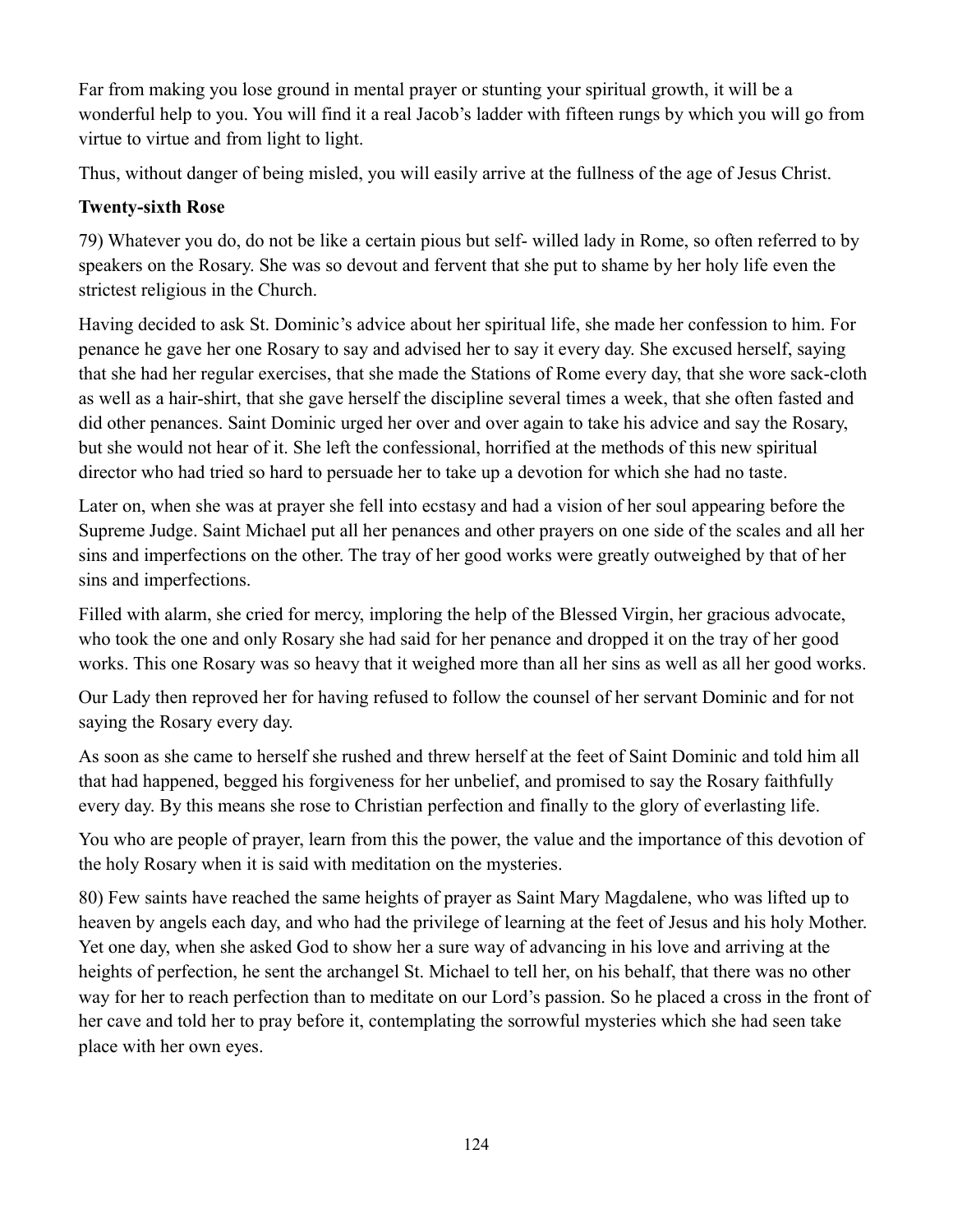The example of Saint Francis de Sales, the great spiritual director of his time, should spur you on to join the holy confraternity of the Rosary, since, great saint though he was, he bound himself by vow to say the whole Rosary every day for as long as he lived.

Saint Charles Borromeo also said it every day and strongly recommended this devotion to his priests and clerics in seminaries and to all his people.

Blessed Pius V, one of the greatest popes who have ever ruled the Church, used to say the Rosary every day. Saint Thomas of Villanova, Archbishop of Valencia, Saint Ignatius, Saint Francis Xavier, Saint Francis Borgia, Saint Teresa and Saint Philip Neri, as well as many other great men whom I do not mention, were greatly devoted to the Rosary.

Follow their example; your spiritual directors will be very pleased, and if they are aware of the benefits which you can derive from this devotion, they will be the first to urge you to adopt it.

## **Twenty-seventh Rose**

81) To encourage you still more in this devotion practised by so many holy people, I should like to add that the Rosary recited with the meditation of the mysteries brings about the following marvellous results:

- 1 gradually brings us a perfect knowledge of Jesus Christ;
- 2 purifies our souls from sin;
- 3 gives us victory over all our enemies;
- 4 makes the practice of virtue easy;
- 5 sets us on fire with the love of our Lord;
- 6 enriches us with graces and merits;

7 – supplies us with what is needed to pay all our debts to God and to our fellow-men, and finally, it obtains all kinds of graces from God.

82) The knowledge of Jesus Christ is the science of Christians and the science of salvation; it surpasses, says Saint Paul, all human sciences in value and perfection:

1 – because of the dignity of its object, which is a God-man, compared to whom the whole universe is but a drop of dew or a grain of sand;

2 – because of its utility to us; human sciences only fill us with the wind and emptiness of pride;

3 – because of its necessity; for no one can be saved without the knowledge of Jesus Christ, while a person who knows absolutely nothing of any other science will be saved as long as he is enlightened by the knowledge of Jesus Christ.

Blessed is the Rosary which gives us this science and knowledge of our Blessed Lord through our meditations on his life, death, passion and glory.

The Queen of Sheba, lost in admiration at Solomon's wisdom, cried out, "Blessed are your attendants and your servants who are always in your presence and hear your wisdom." But happier still are the faithful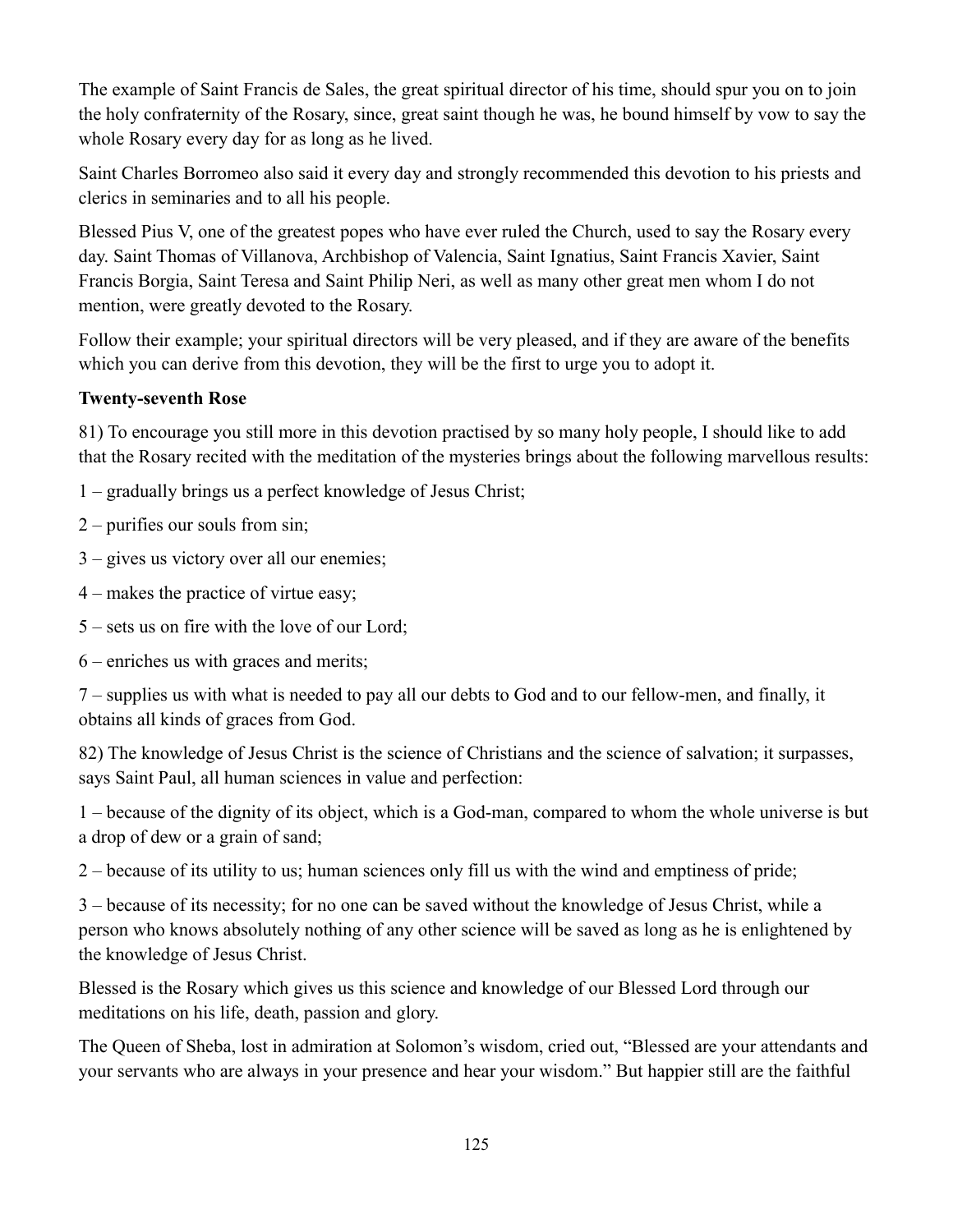who carefully meditate on the life, virtues, sufferings and glory of our Saviour, because by this means they can gain perfect knowledge of him, in which eternal life consists.

83) Our Lady revealed to Blessed Alan that no sooner had Saint Dominic begun preaching the Rosary than hardened sinners were touched and wept bitterly over their grievous sins. Young children performed unbelievable penances, and everywhere he preached the Rosary such fervour was aroused that sinners changed their lives and edified everyone by their penances and the amendment of their lives.

If by chance your conscience is burdened with sin, take your Rosary and say at least a part of it in honour of some of the mysteries of the life, passion, and glory of Jesus Christ, and you can be sure that, while you are meditating on these mysteries and honouring them, he will show his sacred wounds to his Father in heaven.

He will plead for you and obtain for you contrition and the forgiveness of your sins. One day our Lord said to Blessed Alan, "If only these poor wretched sinners would say my Rosary often, they would share in the merits of my passion, and I would be their Advocate and would appease the justice of God."

84) This life is a continual war and a series of temptations; we do not have to contend with enemies of flesh and blood, but with the very powers of hell. What better weapon could we possibly use to combat them than the prayer which our great Leader has taught us, than the Angelic Salutation which has put the devils to flight, destroyed sin and renewed the world?

What better weapon could we use than meditation on the life and passion of Jesus Christ? For, as Saint Peter tells us, it is with this thought that we must arm ourselves, in order to defend ourselves against the very same enemies whom he has conquered and who molest us every day.

"Ever since the devil was crushed by the humility and the passion of Jesus Christ," says Cardinal Hugues, "he has been practically unable to attack a soul that is armed with meditation on the mysteries of our Lord's life, and, if he does trouble such a soul, he is sure to be shamefully defeated." "Put on the armour of God so as to be able to resist the attacks of the devil."

85) So arm yourself with the arms of God, with the holy Rosary, and you will crush the devil's head and stand firm in the face of all his temptations. That is why even a pair of rosary beads is so terrible to the devil, and why the saints have used them to fetter him and drive him from the bodies of those who were possessed. Such happenings have been recorded more than once.

86) Blessed Alan relates that a man he knew had tried desperately all kinds of devotions to rid himself of the evil spirit which possessed him, but without success. Finally, he thought of wearing his rosary round his neck, which eased him considerably. He discovered that whenever he took it off the devil tormented him cruelly, so he resolved to wear it night and day. This drove the evil spirit away forever because he could not bear such a terrible chain.

Blessed Alan also testifies that he delivered a great number of those who were possessed by putting a rosary round their necks.

87) Father Jean Am/t, of the Order of St. Dominic, was giving a series of Lenten sermons in the Kingdom of Aragon one year, when a young girl was brought to him who was possessed by the devil. After he had exorcised her several times without success, he put his rosary round her neck. Hardly had he done so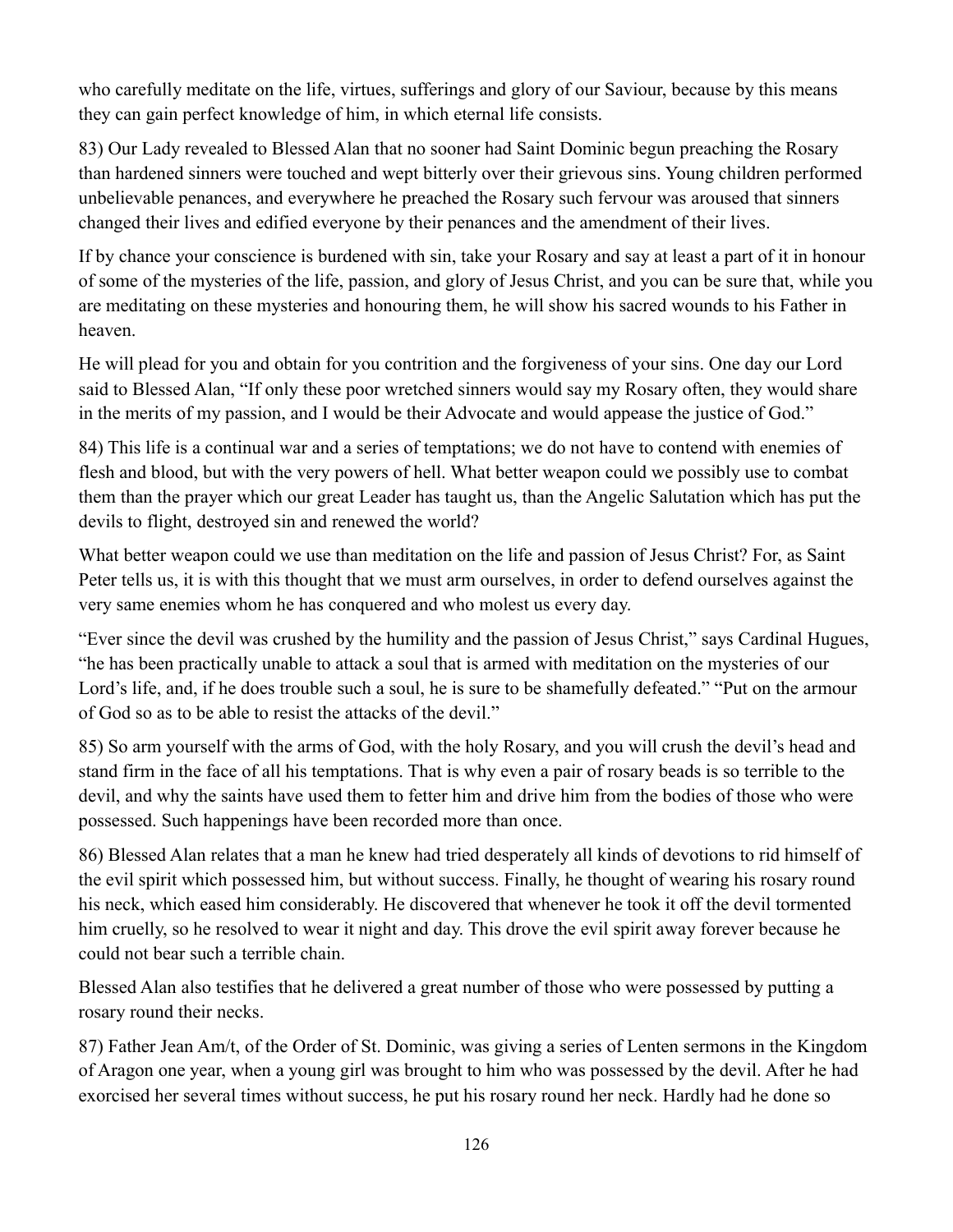when the girl began to scream and cry out in a fearful way, shrieking, "Take it off, take it off; these beads are tormenting me." At last, the priest, filled with pity for the girl, took his rosary off her.

The very next night, when Fr. Am/t was in bed, the same devils who had possession of the girl came to him, foaming with rage and tried to seize him. But he had his rosary clasped in his hand and no efforts of theirs could wrench it from him. He beat them with it very well indeed and put them to flight, crying out, "Holy Mary, Our Lady of the Rosary, come to my help."

The next day on his way to the church, he met the poor girl, still possessed; one of the devils within her started to jeer at him, saying, "Well, brother, if you had been without your rosary, we should have made short shrift of you." Then the good Father threw his rosary round the girl's neck without more ado, saying, "By the sacred names of Jesus and Mary his holy Mother, and by the power of the holy Rosary, I command you, evil spirits, to leave the body of this girl at once." They were immediately forced to obey him, and she was delivered from them.

These stories show the power of the holy Rosary in overcoming all sorts of temptations from the evil spirits and all sorts of sins, because these blessed beads of the Rosary put devils to rout.

## **Twenty-eighth Rose**

88) St. Augustine assures us that there is no spiritual exercise more fruitful or more useful than the frequent reflection on the sufferings of our Lord. Blessed Albert the Great, who had St. Thomas Aquinas as his student, learned in a revelation that by simply thinking of or meditating on the passion of Jesus Christ, a Christian gains more merit than if he had fasted on bread and water every Friday for a year, or had beaten himself with the discipline once a week till blood flowed, or had recited the whole Book of Psalms every day.

If this is so, then how great must be the merit we can gain from the Rosary, which commemorates the whole life and passion of our Lord?

Our Lady one day revealed to Blessed Alan de la Roche that, after the holy sacrifice of the Mass, which is the first and most living memorial of our Lord's passion, there was indeed no more excellent devotion or one of greater merit than that of the Rosary, which is like a second memorial and representation of the life and passion of Jesus Christ.

89) Fr. Dorland relates that in 1481 our Lady appeared to the Venerable Dominic, a Carthusian devoted to the holy Rosary, who lived at Treves, and said to him:

"Whenever one of the faithful, in a state of grace, says the Rosary while meditating on the mysteries of the life and passion of Christ, he obtains full and entire remission of all his sins."

She also said to Blessed Alan, "I want you to know that, although there are numerous indulgences already attached to the recitation of my Rosary, I shall add many more to every five decades for those who, free from serious sin, say them with devotion, on their knees. And whosoever shall persevere in the devotion of the holy Rosary, with its prayers and editations, shall be rewarded for it; I shall obtain for him full remission of the penalty and the guilt of all his sins at the end of his life.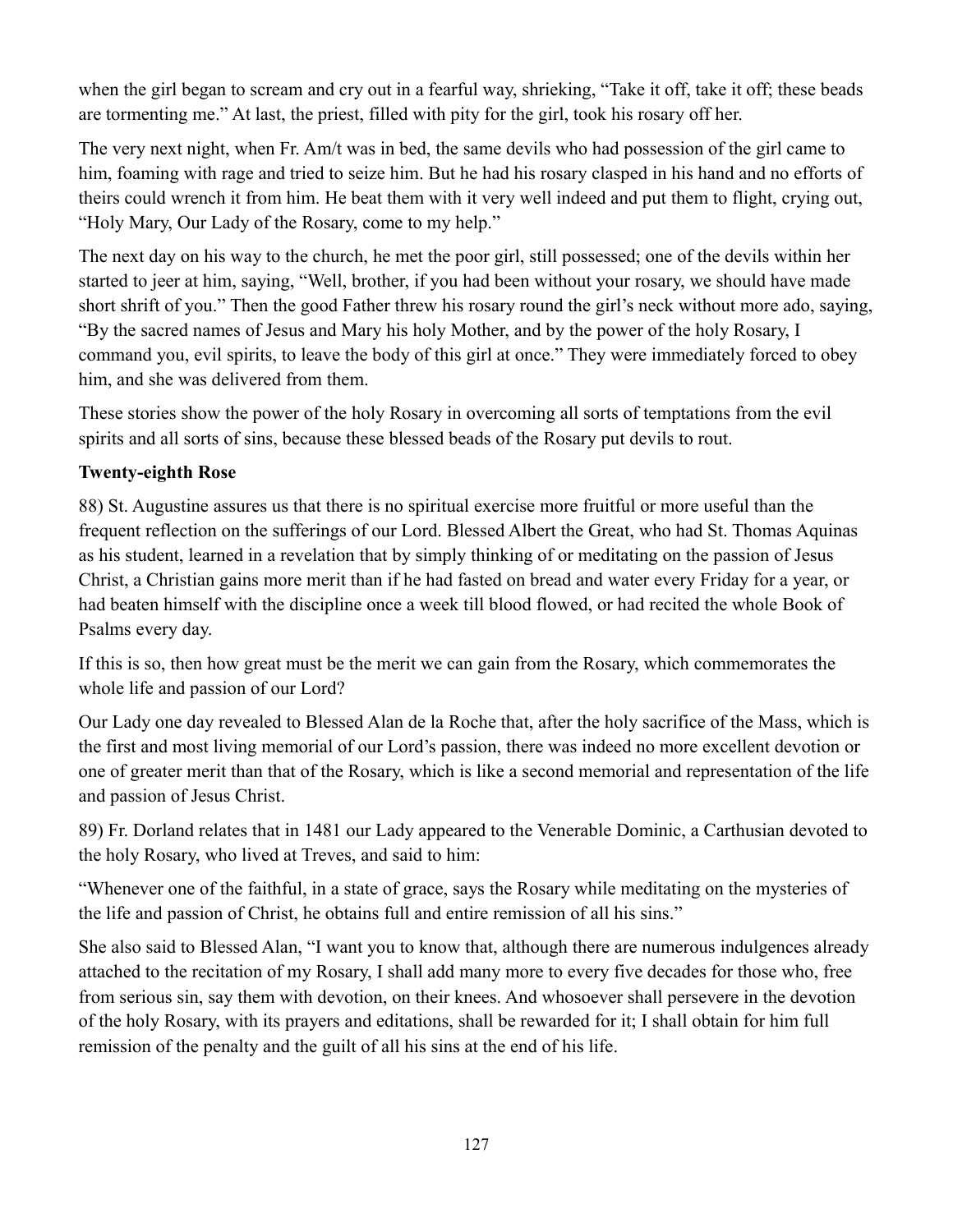"And let this not seem incredible to you; it is easy for me because I am the Mother of the King of heaven, and he calls me full of grace. And being filled with grace, I am able to dispense it freely to my dear children."

90) St. Dominic was so convinced of the efficacy of the Rosary and its great value that, when he heard confessions, he hardly ever gave any other penance, as we have seen in the story I told you of the lady in Rome to whom he gave only a single Rosary. St. Dominic was a great saint and other confessors also ought to walk in his footsteps by asking their penitents to say the Rosary with meditation on the sacred mysteries, rather than giving them other penances which are less meritorious and less pleasing to God, less likely to help them to advance in virtue, and not as efficacious in helping them to avoid sin. Moreover, while saying the Rosary, people gain numerous indulgences which are not attached to many other devotions.

91) As Abbot Blosius says, "The Rosary, with meditation on the life and passion of Christ, is certainly most pleasing to our Lord and his blessed Mother and is a very successful means of obtaining all graces; we can say it for ourselves as well as for those who have been recommended to our prayers and for the whole Church. Let us turn, then, to the holy Rosary in all our needs, and we shall infallibly obtain the graces we ask for from God to attain our salvation.

## **Twenty-ninth Rose**

92) There is nothing more divine, according to the mind of St. Denis, nothing more noble or agreeable to God than to cooperate in the work of saving souls and to frustrate the devil's plans for ruining them. The Son of God came down to earth for no other reason than to save us.

He upset Satan's empire by founding the Church, but the devil rallied his strength and wreaked cruel violence on souls by the Albigensian heresy, by the hatred, dissensions and abominable vices which he spread throughout the world in the eleventh century.

Only severe remedies could possibly cure such terrible disorders and repel Satan's forces. The Blessed Virgin, protectress of the Church, has given us a most powerful means for appeasing her Son's anger, uprooting heresy and reforming Christian morals, in the Confraternity of the Holy Rosary, as events have shown. It has brought back charity and the frequent reception of the sacraments as in the first golden centuries of the Church, and it has reformed Christian morals.

93) Pope Leo X said in his bull that this Confraternity had been founded in honour of God and of the Blessed Virgin as a wall to hold back the evils that were going to break upon the Church. Gregory XIII said that the Rosary was given us from heaven as a means of appeasing God's anger and of imploring the intercession of our Lady.

Julius III said that the Rosary was inspired by God that heaven might be more easily opened to us through the favours of our Lady.

Paul III and Blessed Pius V declared that the Rosary was given to the faithful in order that they might have spiritual peace and consolation more easily. Surely everyone will want to join a confraternity which was founded for such noble purposes.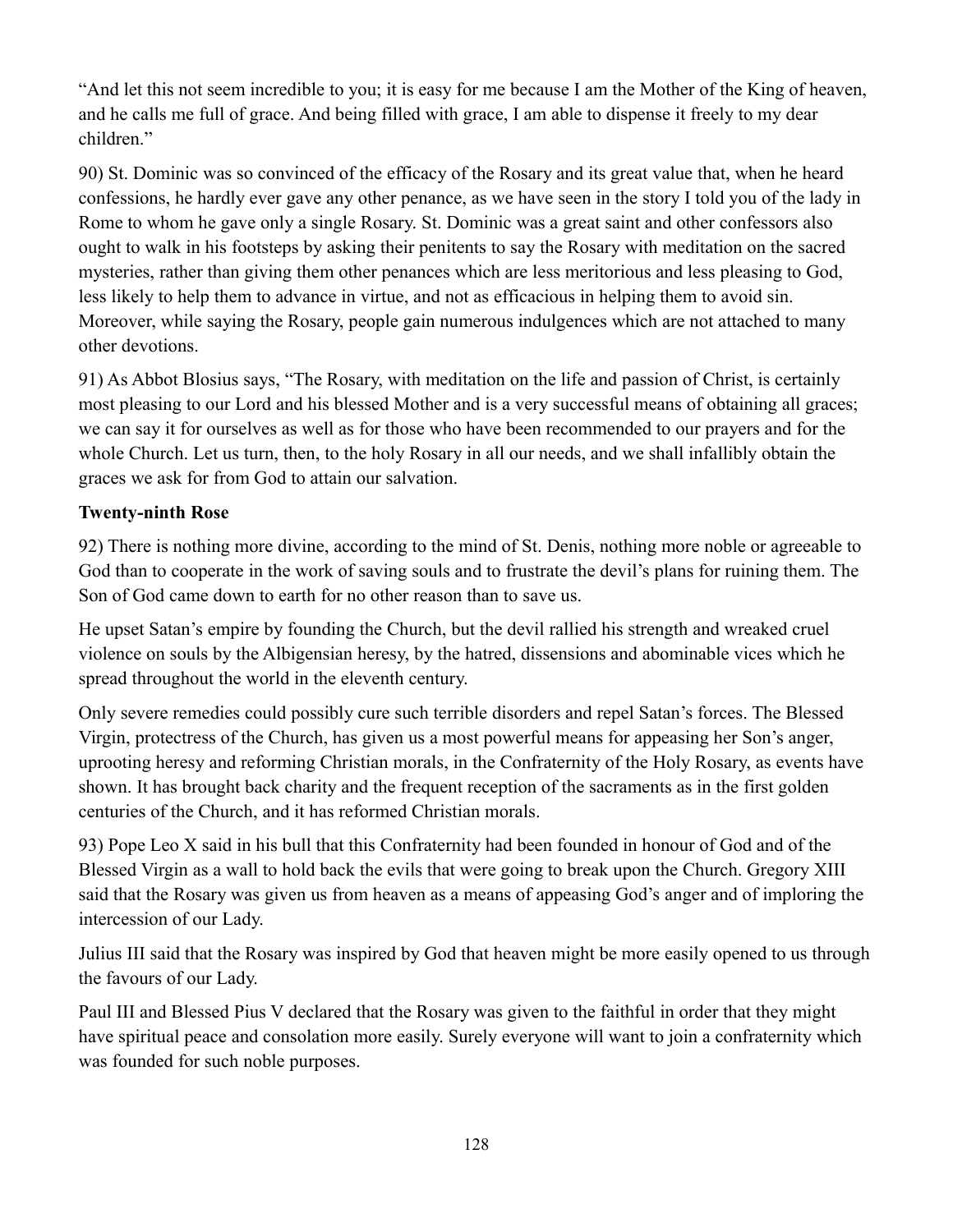94) Father Dominic, a Carthusian, who was deeply devoted to the holy Rosary, had a vision in which he saw heaven opened and the whole heavenly court assembled in magnificent array. He heard them sing the Rosary in an enchanting melody, and each decade was in honour of a mystery of the life, passion, or glory of Jesus Christ and his holy Mother. Fr. Dominic noticed that whenever they pronounced the holy name of Mary they bowed their heads, and at the name of Jesus they genuflected and gave thanks to God for the great good he had wrought in heaven and on earth through the holy Rosary. He also saw our Lady and the Saints present to God the Rosaries which the Confraternity members say here on earth. He noticed too that they were praying for those who practice this devotion. He also saw beautiful crowns without number, which were made of sweet-smelling flowers, for those who say the Rosary devoutly. He learned that by every Rosary that they say they make a crown for themselves which they will be able to wear in heaven.

This holy Carthusian's vision is very much like that which the Beloved Disciple had, in which he saw a great multitude of angels and saints, who continually praised and blessed Jesus Christ for all that he had done and suffered on earth for our salvation. And is not this what the devout members of the Rosary Confraternity do?

95) It must not be imagined that the Rosary is only for women, and for simple and unlearned people; it is also for men and for the greatest of men. As soon as St. Dominic acquainted Pope Innocent III with the fact that he had received a command from heaven to establish the Confraternity of the Holy Rosary, the Holy Father gave it his full approval, urged St. Dominic to preach it, and said that he wished to become a member himself. Even Cardinals embraced the devotion with great fervour, which prompted Lopez to say, "Neither sex nor age no any other condition has kept anyone from devotion to the Rosary."

Members of this Confraternity have come from all walks of life: dukes, princes, kings, as well as prelates, cardinals and Sovereign Pontiffs. It would take too long to list them in this little book. If you join this Confraternity, dear reader, you will share in their devotion and their graces on earth and their glory in heaven.

"Since you are united to them in their devotion, you will share in their dignity."

## **Thirtieth Rose**

96) If privileges, graces and indulgences of a confraternity make God alone it valuable to us, then that of the Rosary is the one to be most recommended, since it is the most favoured and enriched with indulgences, and ever since its inception there has hardly been a pope who has not opened the treasures of the Church to enrich it with further privileges. And since example is more persuasive than words and favours, the Holy Fathers have found that there was no better way to show their high regard for this holy Confraternity than to join it themselves.

Here is a short summary of the indulgences which they wholeheartedly granted to the Confraternity of the Holy Rosary, and which were confirmed again by our Holy Father Pope Innocent XI on 31st July 1679, and received and made public by the Archbishop of Paris on 25th September of the same year:

- 1 Members may gain a plenary indulgence on the day of joining the Confraternity;
- 2 A plenary indulgence at the hour of death;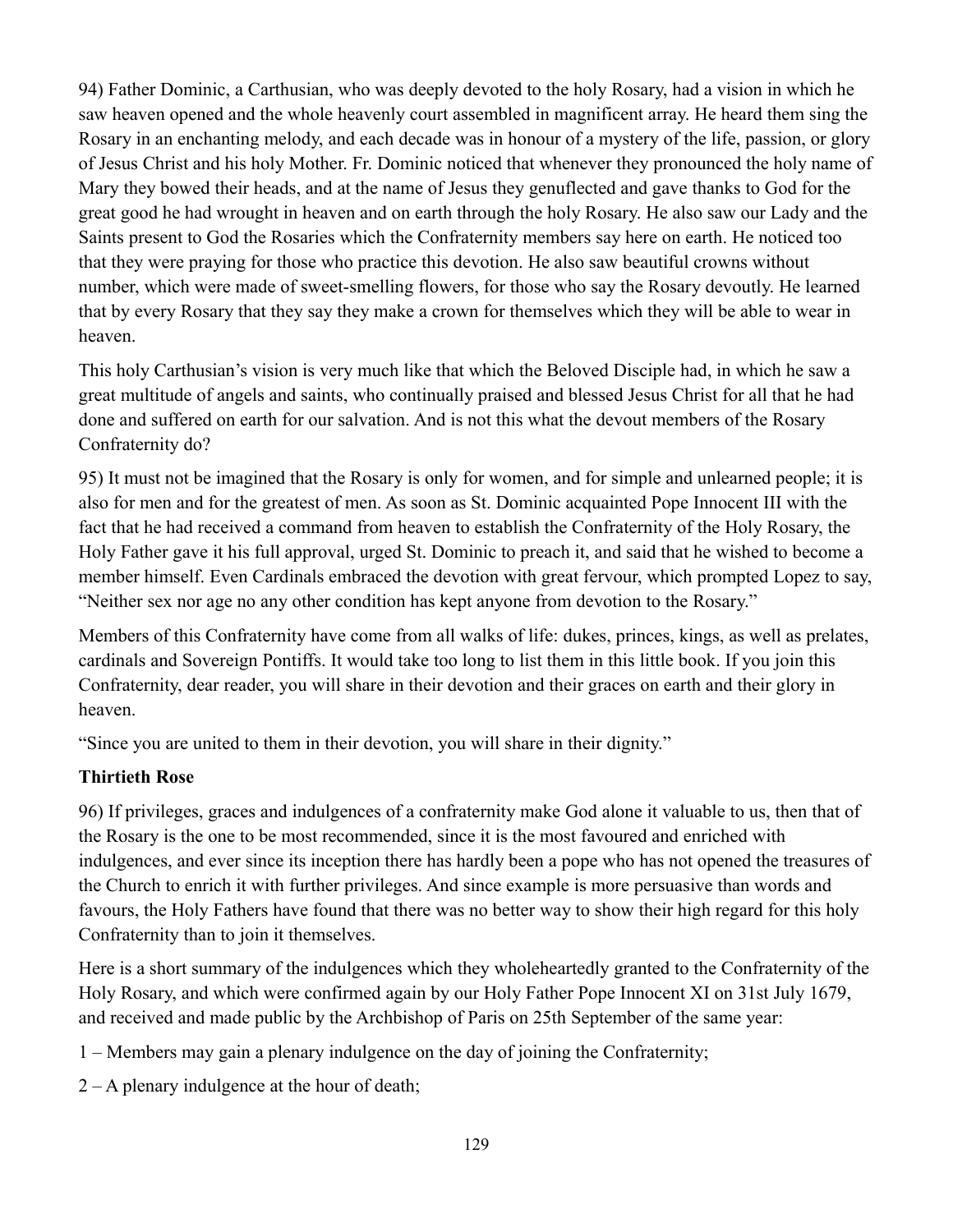3 – For each rosary of five decades recited: ten years and ten quarantines;

4 – Each time that members say the holy names of Jesus and Mary devoutly: seven days' indulgence;

5 – For those who assist with devotion at the procession of the holy Rosary: seven years and seven quarantines of indulgence;

6 – Members who have made a good confession and are genuinely sorry for their sins may gain a plenary indulgence on certain days by visiting the Rosary Chapel in the church where the Confraternity is established. This may be gained on the first Sunday of every month, and on the feasts of our Lord and our Lady;

7 – To those who assist at the Salve Regina: a hundred days' indulgence;

8 – To those who openly wear the rosary out of devotion and to set a good example: a hundred days' indulgence;

9 – Sick members who are unable to go to church may gain a plenary indulgence by going to confession and Communion and by saying that day the whole Rosary, or at least five decades;

10 – The Sovereign Pontiffs have shown their generosity towards members of the Rosary Confraternity by allowing them to gain the indulgences attached to the Stations of the Cross by visiting five altars in the church where the Rosary Confraternity is established, and by saying the Our Father and Hail Mary five times before each altar, for the well-being of the Church. If there are only one or two altars in the Confraternity church, they should say the Our Father and Hail Mary twenty-five times before one of them.

97) This is a wonderful favour granted to Confraternity members, for in the Station Churches in Rome plenary indulgences can be obtained, souls can be delivered from purgatory, and many other important remissions can be gained, and these are available to members without trouble, without expense, and without leaving their own country. And even if the Confraternity is not established in the place where the members live, they can gain the very same indulgences by visiting five altars in any church. This concession was granted by Leo X.

The Sacred Congregation of Indulgences drew up a list of certain definite days on which those outside the city of Rome could gain the indulgences of the Stations of Rome. The Holy Father approved this list on March 7th, 1678, and commanded that it be strictly observed. These indulgences can be gained on the following days:

All the Sundays of Advent; each of the three Ember Days; Christmas Eve, and the Masses of midnight, of the Dawn and of the Day; the feasts of St. Stephen, St. John the Evangelist, the Holy Innocents, the Circumcision and the Epiphany; the Sundays of Septuagesima, Sexagesima, Quinquagesima, and every day from Ash Wednesday to Low Sunday inclusively; each of the three Rogation days; Ascension; the vigil of Pentecost, and every day of its octave; and the three days of the September Ember Days.

Dear brothers and sisters of the Confraternity, there are numerous other indulgences which you can gain. If you want to know about them, read the complete list of indulgences which have been granted to the members of the Confraternity. You will see there the names of the popes, the year in which they granted the indulgence, and many other particulars which I have not been able to include in this little summary.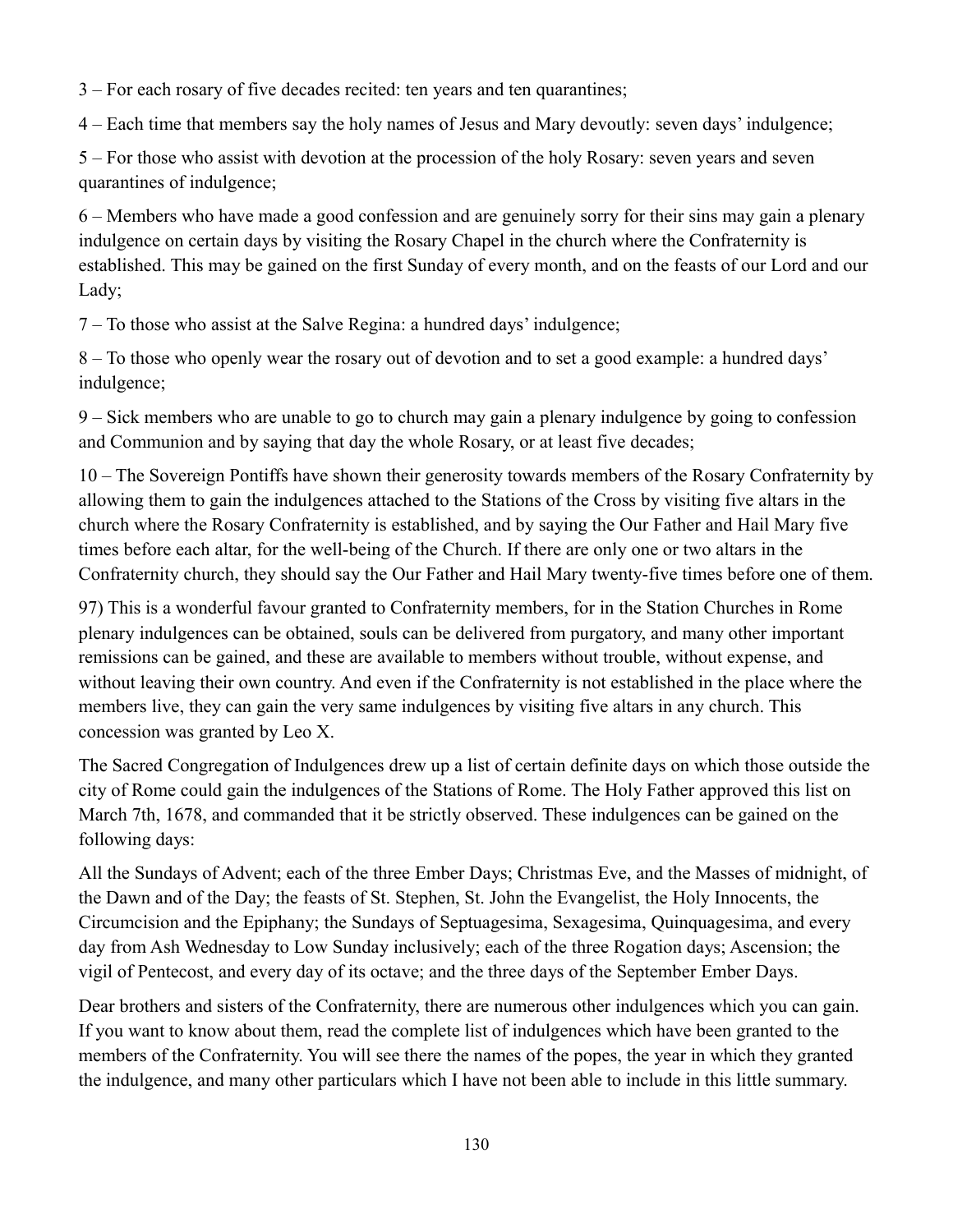#### **FOURTH DECADE**

#### **The surpassing merit of the holy Rosary as seen in the wonders God has worked through it.**

#### **Thirty-first Rose**

98) The saintly Blanche of Castille, Queen of France, was deeply grieved because twelve years after her marriage she was still childless. When St. Dominic went to see her he advised her to say the Rosary every day to ask God for the grace of motherhood, and she faithfully carried out his advice. In the year 1213 she gave birth to her eldest child, who was called Philip.

But when the child died in infancy, the Queen sought our Lady's help more than ever, and had a large number of rosaries given out to all members of the court and to people in several towns in the Kingdom, asking them to pray to God for a blessing which this time would be complete.

This was granted to her, for in 1215 St. Louis was born, the prince who was to become the glory of France and the model of Christian kings.

99) Alphonsus VIII, King of Aragon and Castille, had been leading a disorderly life and had been punished by God in several ways, and he was forced to take refuge in a town belonging to one of his allies.

St. Dominic happened to be in this town on Christmas Day and he preached on the Rosary as he usually did, and spoke of the graces that we obtain through this devotion. He mentioned, among other things, that those who said the Rosary devoutly would overcome their enemies and regain all they had lost.

The King listened attentively and sent for St. Dominic to ask whether what he had said about the Rosary was really true. The Saint assured him that nothing was more true, and that if only he would practice this devotion and join the Confraternity, he would see for himself. The King resolved to say the Rosary every day and persevered for a year in doing so. The very next Christmas, our Lady appeared to him at the end of his Rosary and said, "Alphonsus, you have served me for a year by saying my Rosary devoutly every day, so I have come to reward you. I have obtained the forgiveness of your sins from my Son. Here is a rosary, which I present to you; wear it, and I promise you that none of your enemies will be able to harm you."

Our Lady vanished, leaving the King overjoyed and greatly encouraged; he immediately went in search of the Queen and told her all about our Lady's gift and the promise that went with it.

He touched her eyes with this rosary, for she had lost her sight, and she was cured.

Shortly afterwards the King rallied some troops and with the help of his allies boldly attacked his enemies. He forced them to give back the territory they had taken from him and make reparation for his losses. They were completely routed, and he became so successful in war that soldiers came from all sides to fight under his standard, because it seemed that, whenever he went into battle, the victory was sure to be his.

This is not surprising because he never went into battle without first saying his Rosary on his knees. He made certain that the whole of his court joined the Confraternity of the Rosary and he saw to it that all his officials and servants were devoted to it.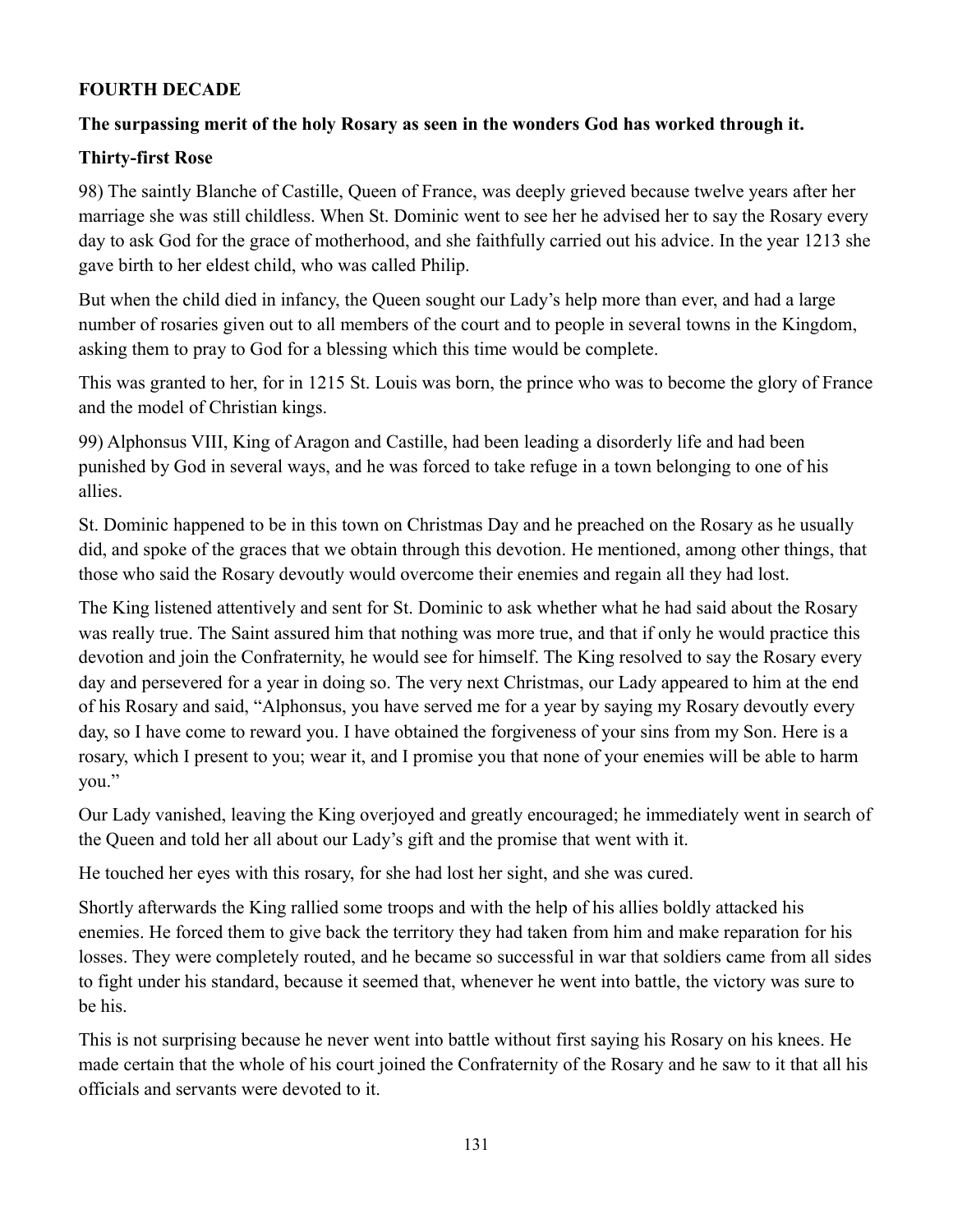The Queen also joined the Confraternity, and they both persevered in the service of Blessed Virgin and lived very holy lives.

# **Thirty-second Rose**

100) St. Dominic had a cousin named Don Perez or Pedro, who was leading a highly immoral life.

When he heard that his cousin was preaching on the wonders of the Rosary and learned that several people had been converted and had amended their lives by means of it, he said, "I had given up all hope of being saved but now I am beginning to take heart again. I really must hear this man of God."

So one day he went to hear one of St. Dominic's sermons. When the latter caught sight of him, he struck out against sin more zealously than ever before, and from the depths of his heart he besought God to enlighten his cousin and let him see what a deplorable state his soul was in.

At first, Don Perez was somewhat alarmed, but he still did not resolve to change his ways. He came once more to hear the Saint preach and his cousin, realizing that a heart as hardened as his could only be moved by something extraordinary, cried out with a loud voice, "Lord Jesus, grant that this whole congregation may see the state of the man who has just come into your house."

Then everyone suddenly saw that Don Perez was completely surrounded by a band of devils in the form of hideous beasts, who were holding him in great iron chains. People fled in all directions in abject terror, and Don Perez himself was even more appalled when he saw how everyone shunned him. St. Dominic told them all to stand still and said to his cousin, "Unhappy man that you are, acknowledge the deplorable state you are in and throw yourself at our Lady's feet. Take this rosary, say it with devotion and with true sorrow for all your sins, and make a resolution to amend your life."

Don Perez knelt down and said the Rosary; he then felt the desire to make his confession, which he did with heartfelt contrition. St. Dominic ordered him to say the Rosary every day; he promised to do this and he entered his own name in the register of the Confraternity. When he left the church his face was no longer horrible to behold but shining like that of an angel. Thereafter he persevered in devotion to the Rosary, led a well-ordered life and died a happy death.

# **Thirty-third Rose**

101) When St. Dominic was preaching the Rosary near Carcassone, an Albigensian was brought to him who was possessed by the devil. The Saint exorcised him in the presence of a great crowd of people; it appears that over twelve thousand had come to hear him speak. The devils who were in possession of this wretched man were forced to answer St. Dominic's questions in spite of themselves. They said:

1 – That there were fifteen thousand of them in the body of that poor man, because he had attacked the fifteen mysteries of the Rosary;

2 – That by the Rosary which he preached, he put fear and horror into the depths of hell, and that he was the man they hated most throughout the world because of the souls he snatched from them by the devotion of the Rosary.

3 – They revealed several other things.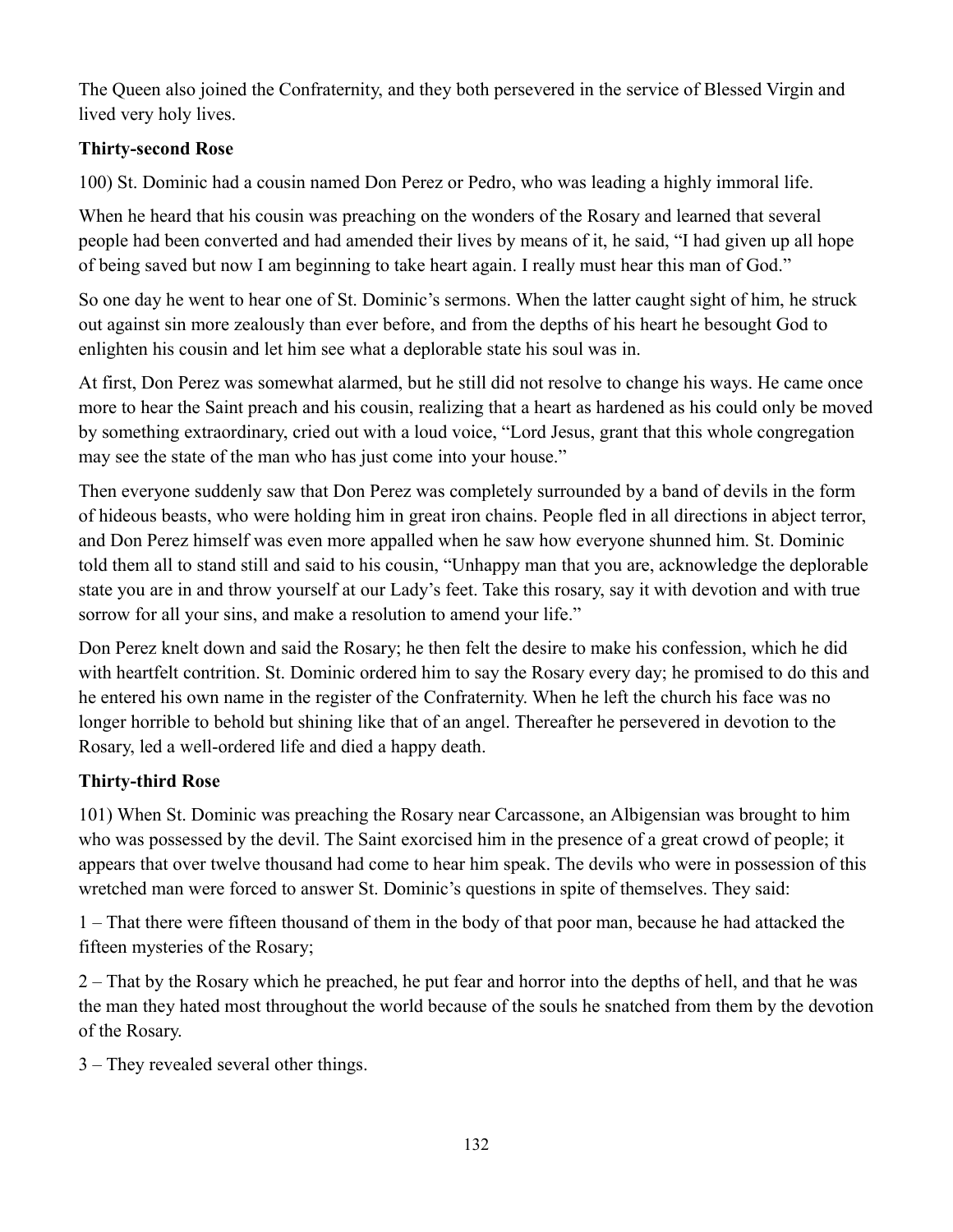St. Dominic put his rosary round the neck of the possessed man and asked them who, of all the saints in heaven, was the one they feared most, who should therefore be the most loved and revered by men.

At this they let out such unearthly screams that most of the people fell to the ground, seized with fear.

Then, using all their cunning so as not to answer, the devils wept and wailed in such a pitiful way that many of the people wept also, out of pure natural pity. The devils, speaking through the mouth of the Albigensian, pleaded in a heart-rending voice, "Dominic, Dominic, have pity on us, we promise you we will never harm you.

"You have always had compassion for sinners and those in distress; have pity on us, for we are in grievous straits. We are suffering so much already, why do you delight in increasing our pains? Can't you be satisfied with the pains we now endure? Have mercy on us, have mercy on us!"

102) St. Dominic was not in the least moved by the pathetic words of those wretched spirits, and told them he would not let them alone until they had answered his question. Then they said they would whisper the answer in such a way that only St. Dominic would be able to hear. The latter firmly insisted upon their answering clearly and audibly. Then the devils kept quiet and would not say another word, completely disregarding St. Dominic's orders.

So he knelt down and said this prayer to our Lady: "Oh, most glorious Virgin Mary, I implore you by the power of the holy Rosary command these enemies of the human race to answer my question."

No sooner had he said this prayer than a glowing flame leaped out of the ears, nostrils and mouth of the possessed man. Everyone shook with fear, but the fire did not hurt anyone. Then the devils cried, "Dominic, we beseech you, by the passion of Jesus Christ and the merits of his holy Mother and of all the saints, let us leave the body of this man without speaking further; for the angels will answer your question whenever you wish. After all, are we not liars – so why should you want to believe us? Do not torment us any more, have pity on us."

"Woe to you, wretched spirits, who do not deserve to be heard," St. Dominic said, and kneeling down he prayed to the Blessed Virgin: "O most worthy Mother of Wisdom, I am praying for the people assembled here, who have already learned how to say the Angelic Salutation properly. I beg you for the salvation of those here present, compel these adversaries of yours to proclaim the whole truth here and now before the people."

St. Dominic had scarcely finished this prayer when he saw the Blessed Virgin near at hand surrounded by a multitude of angels. She struck the possessed man with a golden rod that she held and said, "Answer my servant Dominic at once." (It must be noted that the people neither saw nor heard our Lady, only St. Dominic.)

103) Then the devils started screaming:

104) "Oh, you who are enemy, our downfall and our destruction, why have you come from heaven to torture us so grievously? O advocate of sinners, you who snatch them from the very jaws of hell, you who are a most sure path to heaven, must we, in spite of ourselves, tell the whole truth and confess before everyone who it is who is the cause of our shame and our ruin? Oh, woe to us, princes of darkness.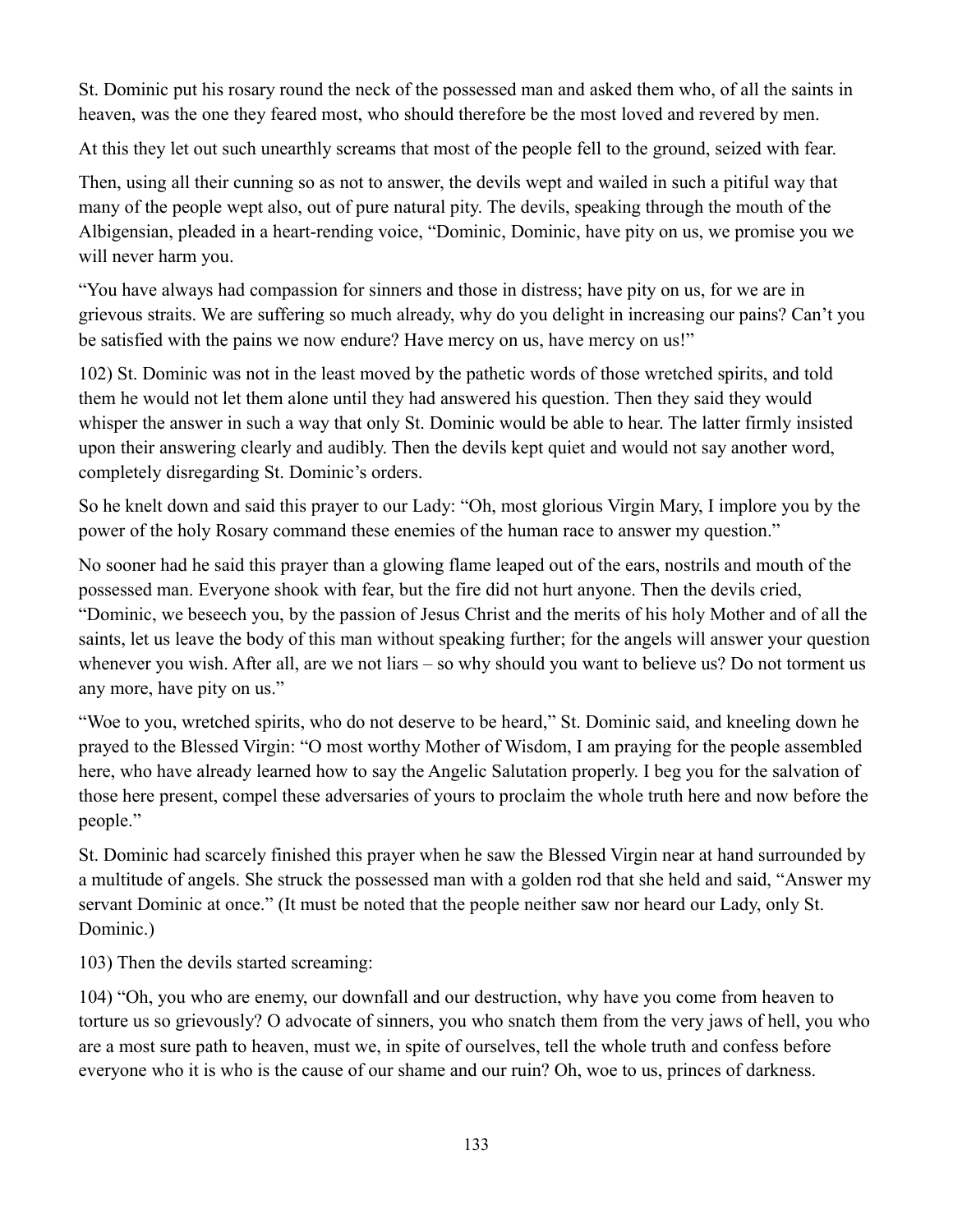"Then listen, you Christians. This Mother of Jesus is most powerful in saving her servants from falling into hell. She is like the sun which destroys the darkness of our wiles and subtlety. It is she who uncovers our hidden plots, breaks our snares, and makes our temptations useless and ineffective.

"We have to say, however, reluctantly, that no soul who has really persevered in her service has ever been damned with us; one single sigh that she offers to the Blessed Trinity is worth far more than all the prayers, desires, and aspirations of all the saints. We fear her more than all the other saints in heaven together, and we have no success with her faithful servants.

"Many Christians who call on her at the hour of death and who really ought to be damned according to our ordinary standards are saved by her intercession. And if that Marietta (it is thus in their fury they called her) did not counter our plans and our efforts, we should have overcome the Church and destroyed it long before this, and caused all the Orders in the Church to fall into error and infidelity.

"Now that we are forced to speak, we must also tell you that nobody who perseveres in saying the Rosary will be damned, because she obtains for her servants the grace of true contrition for their sins by which they obtain pardon and mercy."

Then St. Dominic had all the people say the Rosary very slowly and with great devotion, and a wonderful thing happened: at each Hail Mary which he and the people said, a large number of devils issued forth from the wretched man's body under the guise of red-hot coals. When the devils had all been expelled and the heretic completely delivered from them, our Lady, although invisible, gave her blessing to the assembled company, and they were filled with joy.

A large number of heretics were converted because of this miracle and joined the Confraternity of the Holy Rosary.

## **Thirty-fourth Rose**

105) It is almost impossible to do credit sufficiently to the victories that Count Simon de Montfort won against the Albigensians under the patronage of Our Lady of the Rosary. They are so famous that the world has never seen anything to match them. One day he defeated ten thousand heretics with a force of five hundred men; on another occasion he overcame three thousand with only thirty men; finally, with eight hundred horsemen and one thousand infantrymen he completely routed the army of the King of Aragon, which was a hundred thousand strong, and this with the loss on his side of only one horseman and eight soldiers.

Our Lady also protected Alan de I'Anvallay, a Breton knight, from great perils. He too was fighting for the faith against the Albigensians. One day, when he found himself surrounded by enemies on all sides, our Lady let fall a hundred and fifty rocks upon his enemies and he was delivered from their hands.

Another day, when his ship had foundered and was about to sink, this good Mother caused a hundred and fifty small hills to appear miraculously above the water and by means of them they reached Brittany in safety.

In thanksgiving to our Lady for the miracles she had worked on his behalf in answer to his daily Rosary, he built a monastery at Dinan for the religious of the new Order of St. Dominic and, having become a religious himself, he died a holy death at Orleans.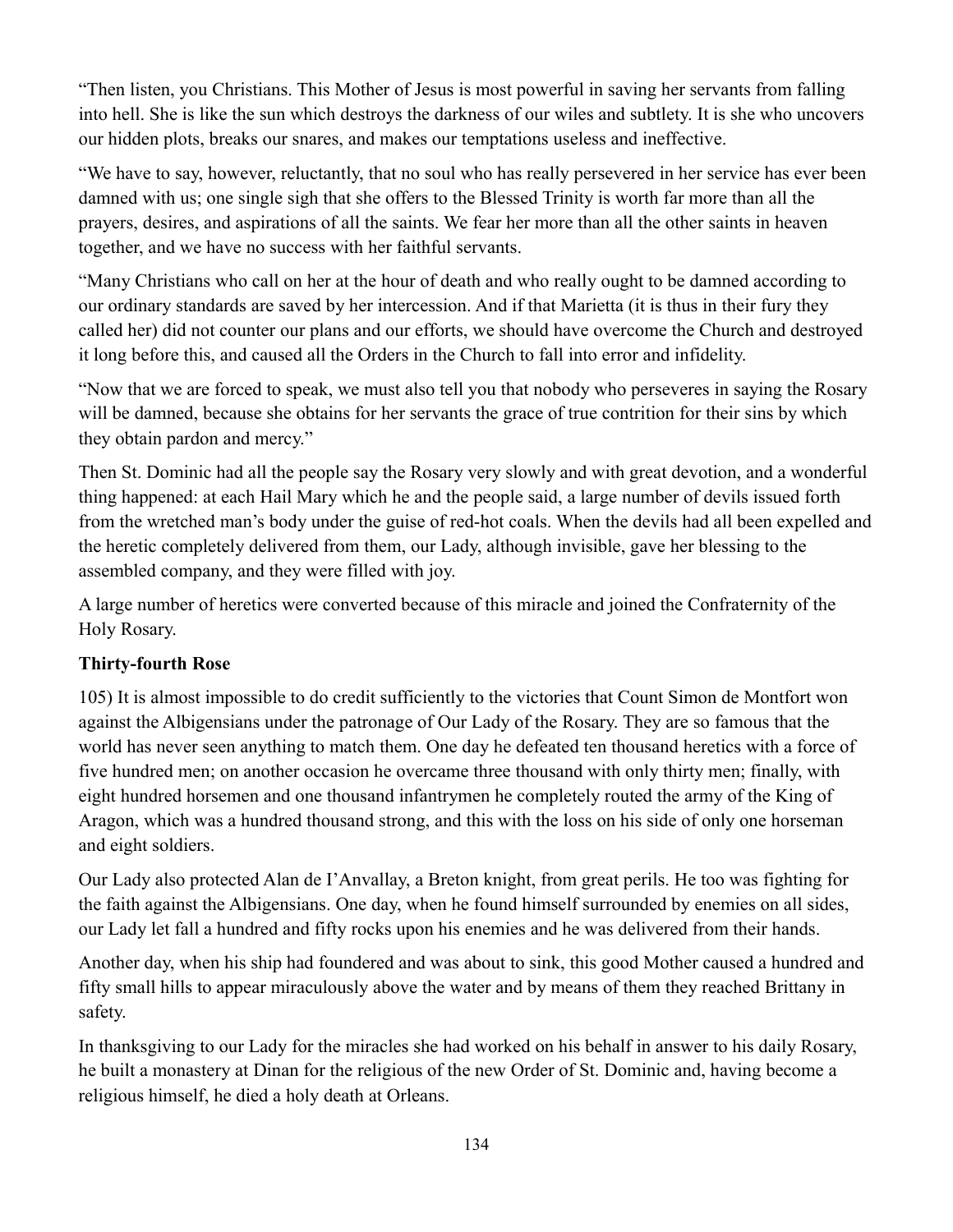107) OthSre, also a Breton soldier, from Vaucouleurs, often put whole companies of heretics or robbers to flight, wearing his rosary on his arm and on the hilt of his sword. Once when he had beaten his enemies, they admitted that they had seen his sword shining brightly, and another time had noticed a shield on his arm on which our Lord, our Lady and the saints were depicted. This shield made him invisible and gave him the strength to attack well.

Another time he defeated twenty thousand heretics with only ten companies without losing a single man.

This so impressed the general of the heretics' army that he sought out OthSre, abjured his heresy and declared that he had seen him surrounded by flaming swords during the battle.

## **Thirty-fifth Rose**

108) Blessed Alan relates that a certain Cardinal Pierre, whose titular church was that of St. Mary-beyondthe-Tiber, was a great friend of St. Dominic's and had learned from him to have a great devotion to the holy Rosary. He grew to love it so much that he never ceased singing its praises and encouraging everyone he met to embrace it. Eventually he was sent as legate to the Holy Land to the Christians who were fighting against the Saracens. So successfully did he convince the Christian army of the power of the Rosary that they all started saying it and stormed heaven for help in a battle in which they knew they would be pitifully outnumbered. And in fact, their three thousand triumphed over an enemy of one hundred thousand.

As we have seen, the devils have an overwhelming fear of the Rosary. St. Bernard says that the Angelic Salutation puts them to flight and makes all hell tremble. Blessed Alan assures us that he has seen several people delivered from Satan's bondage after taking up the holy Rosary, even though they had previously sold themselves to him, body and soul, by renouncing their baptismal vows and their allegiance to Jesus Christ.

## **Thirty-sixth Rose**

109) In 1578, a woman of Antwerp had given herself to the devil and signed a contract with her own blood.

Shortly afterwards she was stricken with remorse and had an intense desire to make amends for this terrible deed. So she sought out a kind and wise confessor to find out how she could be set free from the power of the devil.

She found a wise and holy priest, who advised her to go to Fr. Henry, director of the Confraternity of the Holy Rosary, at the Dominican Friary, to be enroled there and to make her confession.

Accordingly, she asked to see him but met, not Fr. Henry, but the devil disguised as a friar. He reproved her severely and said she could never hope to receive God's grace, and there was no way of revoking what she had signed.

This grieved her greatly but she did not lose hope in God's mercy and sought out Fr. Henry once more, only to find the devil a second time, and to meet with a second rebuff. She came back a third time and then at last, by divine providence, she found Fr. Henry in person, the priest whom she had been looking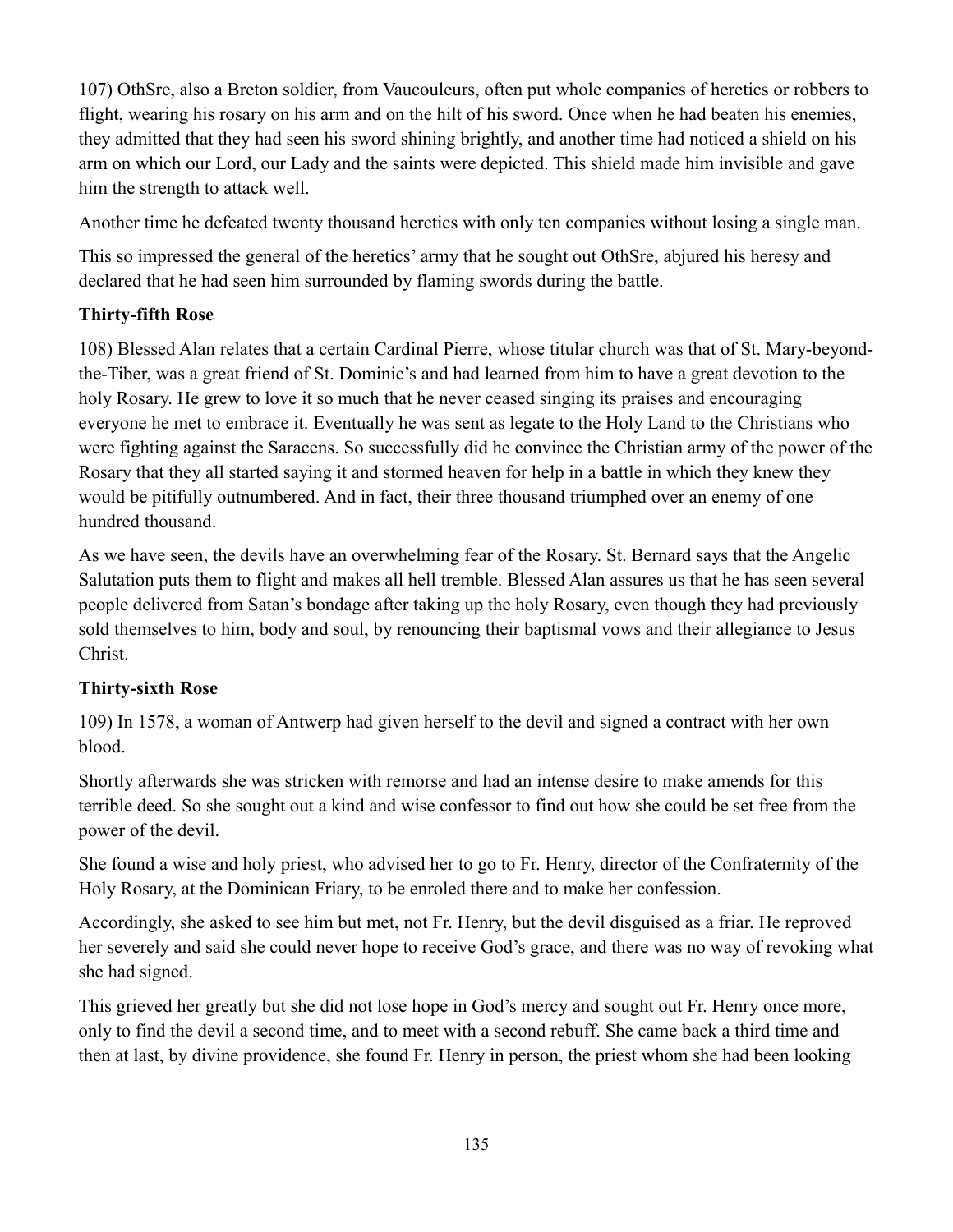for, and he treated her with great kindness, urging her to throw herself on the mercy of God and to make a good confession.

He then received her into the Confraternity and told her to say the Rosary frequently.

One day, while Fr. Henry was celebrating Mass for her, our Lady forced the devil to give her back the contract she had signed. In this way she was delivered from the devil by the authority of Mary and by devotion to the holy Rosary.

## **Thirty-seventh Rose**

110) A nobleman who had several daughters placed one of them in a lax monastery where the nuns were concerned only with vanity and pleasures. Their confessor, on the other hand, was a zealous priest with a great devotion to the holy Rosary. Wishing to guide this nun into a better way of life, he ordered her to say the Rosary every day in honour of the Blessed Virgin, while meditating on the life, passion and glory of Jesus Christ.

She joyously undertook this devotion, and little by little she grew to have a repugnance for the wayward habits of her sisters in religion. She developed a love of silence and prayer, in spite of the fact that the others despised and ridiculed her and called her a fanatic.

It was at this time that a holy priest, who was making the visitation of the convent, had a strange vision during his meditation: he saw a nun in her room, rapt in prayer, kneeling in front of a Lady of great beauty who was surrounded by angels. The latter had flaming spears with which they repelled a crowd of devils who wanted to come in. These evil spirits then fled to the other nuns' rooms under the guise of vile animals.

By this vision the priest became aware of the lamentable state of that monastery and was so upset that he thought he might die of grief. He sent for the young religious and exhorted her to persevere.

As he pondered on the value of the Rosary, he decided to try and reform the Sisters by means of it. He bought a supply of beautiful rosaries and gave one to each nun, imploring them to say it every day and promising them that, if they would only say it faithfully, he would not try to force them to alter their lives.

Wonderful and strange though it may seem, the nuns willingly accepted the rosaries and promised to say the prayer on that condition. Little by little they began to give up their empty and worldly pursuits, letting silence and recollection come into their lives. In less than a year they all asked that the monastery be reformed.

The Rosary worked more changes in their hearts than the priest could have done by exhorting and commanding them.

# **Thirty-eighth Rose**

111) A Spanish countess who had been taught the holy Rosary by St. Dominic used to say it faithfully every day, with the result that she was making marvellous progress in her spiritual life. Since her only desire was to attain to perfection, she asked a bishop who was a renowned preacher for some practices that would help her to become perfect. The bishop told her that, before he could give her any advice, she would have to let him know the state of her soul and what her religious exercises were. She answered that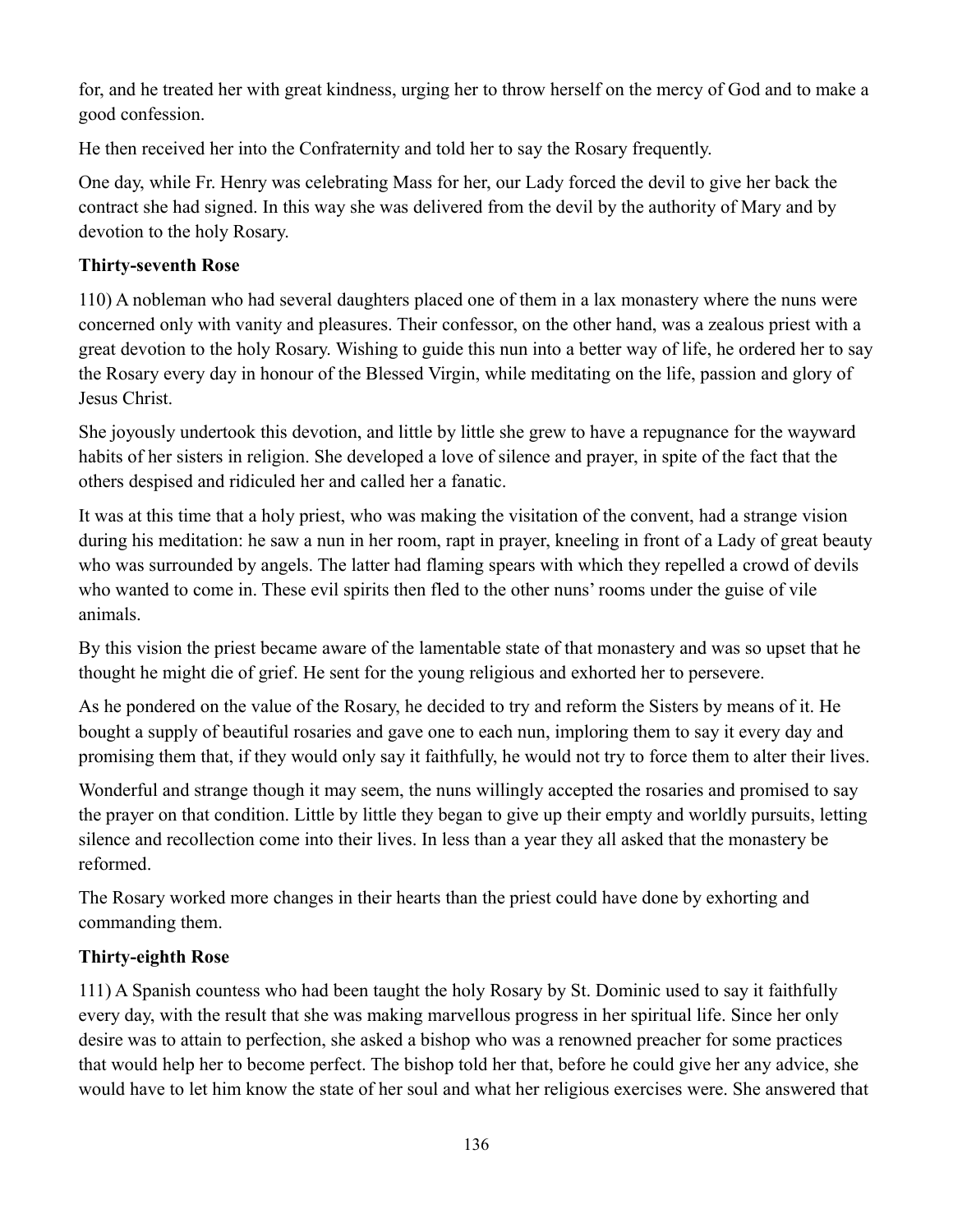her most important exercise was the Rosary, which she said every day, meditating on the Joyful, Sorrowful and Glorious Mysteries, and that she had profited greatly by so doing.

The Bishop was overjoyed to hear her explain what priceless lessons the mysteries contain. "I have been a doctor of theology for twenty years," he exclaimed, "and I have read many excellent books on various devotional practices. But never before have I come across one better than this or more conformed to the Christian life. From now on I shall follow your example, and I shall preach the Rosary."

He did so with such success that in a short while he saw his diocese changed for the better. There was a notable decline in immorality and worldliness of all kinds as well as in gambling. There were several instances of people being brought back to the faith, of sinners making restitution for their crimes, and of others sincerely resolving to give up their lives of vice. Religious fervour and Christian charity began to flourish. These changes were all the more remarkable because this bishop had been striving to reform his diocese for some time but with hardly any results.

To inculcate the devotion of the Rosary all the more, the bishop also wore a beautiful rosary at his side and always showed it to his congregation when he preached. He used to say, "My dear brethren, I am a doctor of theology, and of canon and civil law, but I say to you, as your bishop, that I take more pride in wearing the rosary of the Blessed Virgin than in any of my episcopal regalia or academic robes."

#### **Thirty-ninth Rose**

112) A Danish priest used to love to tell how the very same improvement that the Spanish bishop noticed in his diocese had occurred in his own parish. He always told his story with great joy of heart because it gave such glory to God.

"I had," he said, "preached as compellingly as I could, touching on many aspects of our holy Faith, and using every argument I could possibly think of to get people to amend their way of life, but in vain. Finally, I decided to preach the holy Rosary. I told my congregations how precious it was and taught them how to say it, and I affirm that having taught them to appreciate this devotion, I saw a manifest change within six months.

"How true it is that this God-given prayer has a divine power to touch our hearts and inspire them with a horror of sin and a love of virtue!"

One day our Lady said to Blessed Alan, "Just as God chose the Angelic Salutation to bring about the incarnation of his Word and the redemption of mankind, so those who want to bring about moral reforms and regenerate them in Jesus Christ must honour me and greet me with the same salutation, I am the channel by which God came to men, and so, next to Jesus Christ, it is through me that men must obtain grace and virtue."

113) I, who write this, have learnt from my own experience that the Rosary has the power to convert even the most hardened hearts. I have known people who have gone to missions and heard sermons on the most terrifying subjects without being in the least moved; and yet, after they had, on my advice, started to say the Rosary every day. they eventually became converted and gave themselves completely to God.

When I have gone back to parishes where I had given missions, I have seen tremendous differences between them; in those parishes where the people had given up the Rosary, they had generally fallen back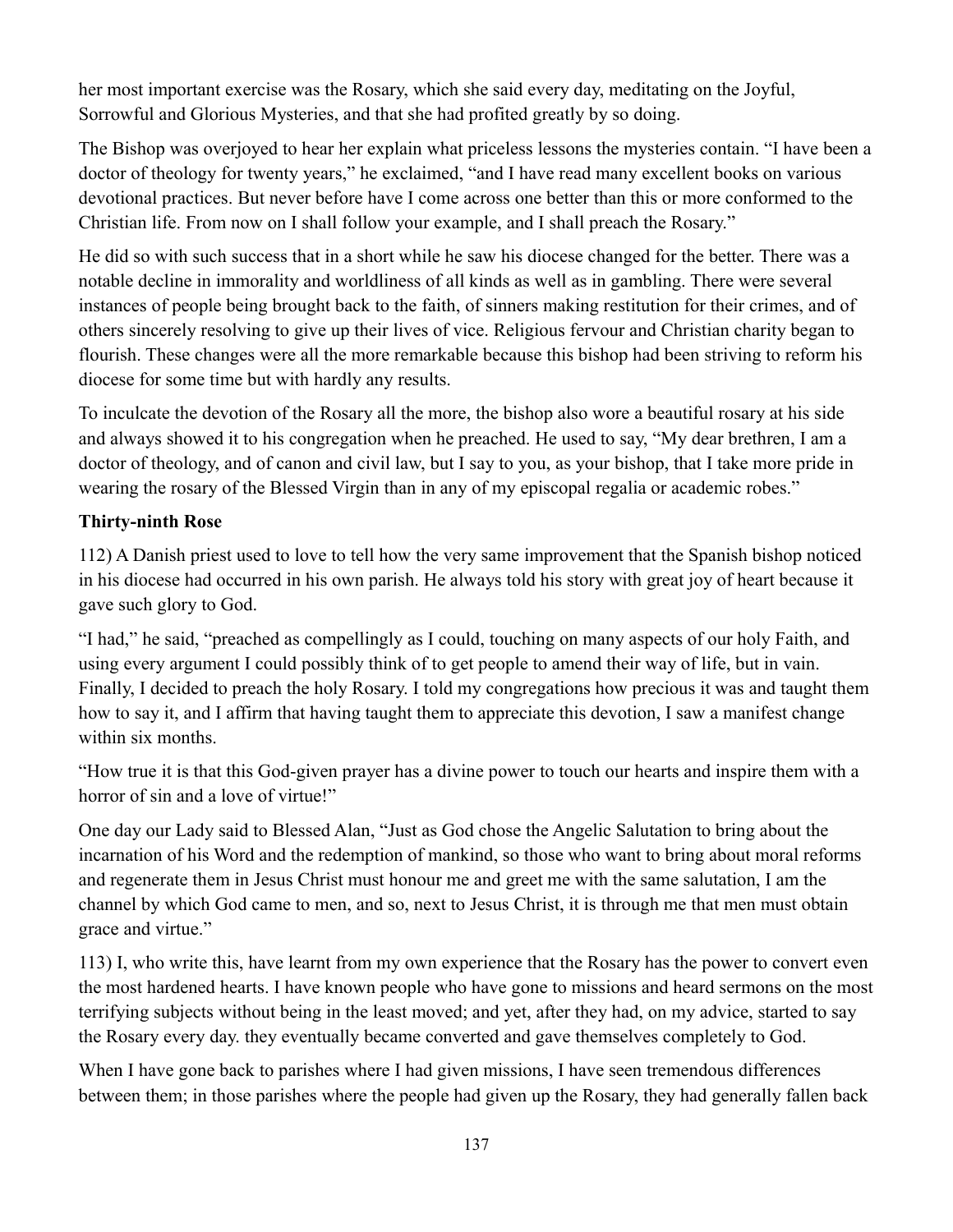into their sinful ways, whereas in places where the Rosary was said faithfully I found the people were persevering in the grace of God and advancing in virtue day by day.

# **Fortieth Rose**

114) Blessed Alan de la Roche, Fr. Jean Dumont, Fr. Thomas, the chronicles of St. Dominic and other writers who have seen these things with their own eyes speak of the marvellous conversions that are brought about by this wonderful devotion. Great sinners, both men and women, have been converted after twenty, thirty or forty years of sin and unspeakable vice. I will not even relate those which I have seen myself because I do not want to make this book too long; there are several reasons why I would rather not talk about them.

Dear reader, if you practice and preach this devotion, you will learn more, by your own experience, than from spiritual books, and you will have the happiness of being rewarded by our Lady in accordance with the promises she made to St. Dominic, to Blessed Alan de la Roche, and to those who encourage this devotion which is so dear to her. For the Rosary teaches people about the virtues of Jesus and Mary, and leads them to mental prayer, to the imitation of Jesus Christ, to the frequentation of the sacraments, the practice of genuine virtue and of all kinds of good works. It also helps us to gain many wonderful indulgences, which people are unaware of because those who preach this devotion hardly ever mention them and content themselves with giving a popular sermon on the Rosary which very often produces admiration but not instruction.

115) Finally, I shall content myself with saying, in company with Blessed Alan de la Roche, that the Rosary is a source and a store-house of countless blessings.

- 1 Sinners obtain pardon;
- 2 Those who thirst are refreshed;
- 3 Those who are fettered are set free;
- 4 Those who weep find joy;
- 5 Those who are tempted find peace;
- 6 Those in need find help;
- 7 Religious are reformed;
- 8 The ignorant are instructed;
- 9 The living learn to resist spiritual decline;
- 10 The dead have their pains eased by suffrages.

Our Lady once said to Blessed Alan, "I want those who are devoted to my Rosary to have my Son's grace and blessing during their lifetime, at death and after their death. I want them to be freed from all slavery so that they will be like kings, with crowns on their heads, sceptres in their hands and to reign in eternal glory. Amen."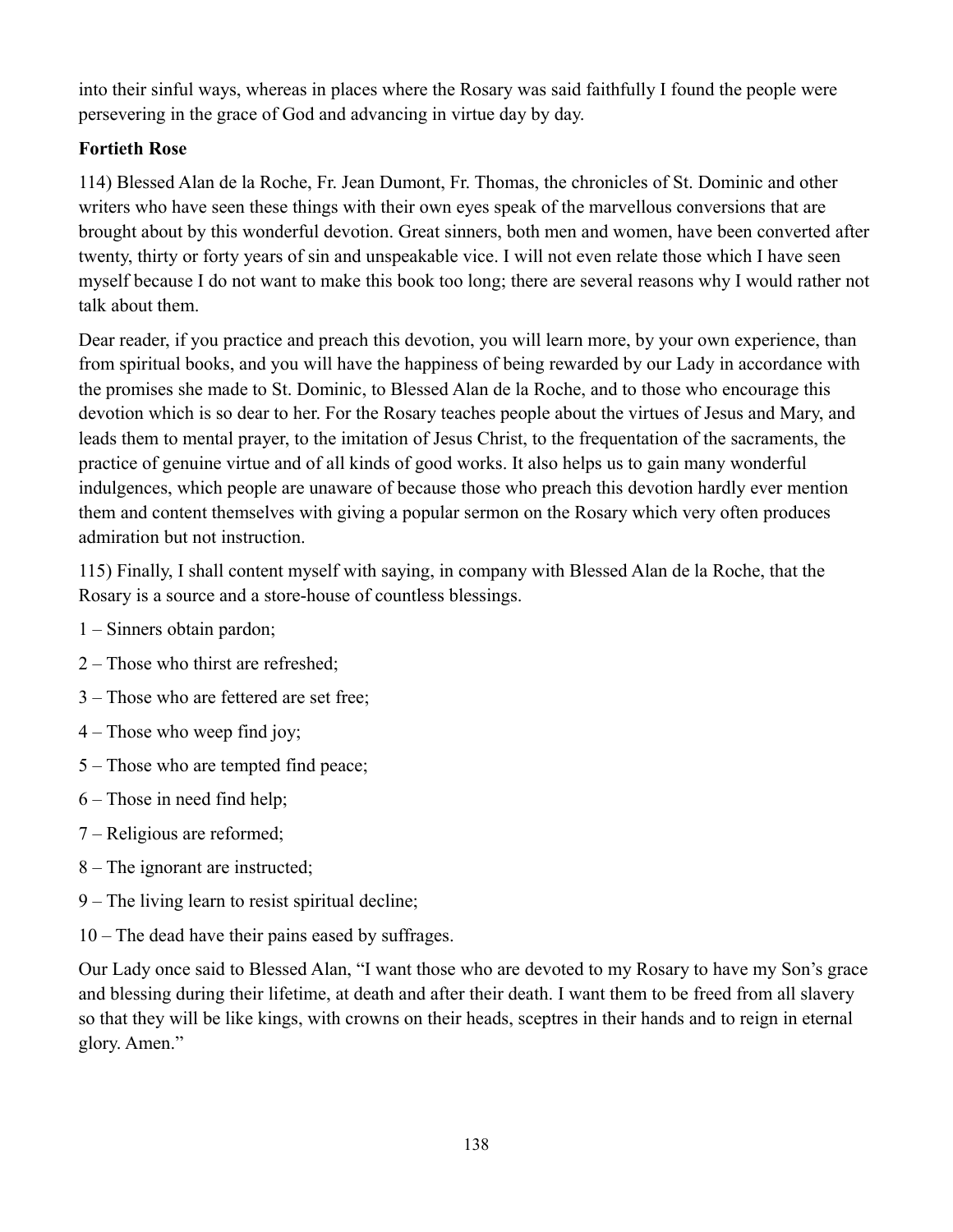## **FIFTH DECADE**

#### **How to say the Rosary worthily**

#### **Forty-first Rose**

116) It is not so much the length of a prayer as the fervour with which it is said which pleases God and touches his heart. A single Hail Mary said properly is worth more than a hundred and fifty said badly. Most Catholics say the Rosary, either the whole fifteen mysteries or five of them, or at least a few decades. Why is it then that so few of them give up their sins and make progress in virtue, if not because they are not saying them as they should.

117) It is a good thing to think over how we should pray if we want to please God and become more holy.

1 – Firstly, to say the holy Rosary with advantage one must be in a state of grace or at least be fully determined to give up sin, for all our theology teaches us that good works and prayers are dead works if they are done in a state of mortal sin. Therefore, they can neither be pleasing to God nor help us to gain eternal life.

As Scripture says, "Praise is not seemly in the mouth of a sinner" (Ecclus. 15).

The praise and greeting of the angel and the very prayer of Jesus Christ are not pleasing to God when they are said by unrepentant sinners.

"These people honour me with their lips, but their heart is far from me" (Mark 7:6).

Those who join my confraternities (says Jesus Christ), who say the Rosary every day, without any contrition for their sins, offer me lip service only and their hearts are far from me.

2 – I have just said that a person must "at least be fully determined to give up sin,"

1) because if it were true that God only heard the prayers of those in a state of grace, it would follow that those who are in a state of serious sin should not pray at all. This is an erroneous teaching which has been condemned by the Church, because sinners, of course, need to pray far more than good people. Were this horrible doctrine true, it would be useless and futile to tell a sinner to say the Rosary, because it would never help him;

2) because they join one of our Lady's confraternities, or say the Rosary or some other prayer, without having the slightest intention of giving up sin, they join the ranks of her false devotees. These presumptuous and impenitent devotees, hiding under her mantle, with the scapular round their necks and the rosary in their hands, cry out, "Blessed Virgin, good Mother, Hail Mary," and yet at the same time they are crucifying Jesus Christ and tearing his flesh anew by their sins. It is a great tragedy, but from the ranks of our Lady's most holy confraternities souls are falling into the fires of hell.

118) We earnestly advise everyone to say the Rosary: the virtuous, that they may persevere and grow in the grace of God; sinners, that they may rise from their sins. But God forbid we should ever encourage a sinner to think that our Lady will protect him with her mantle if he continues to love sin, for it will turn into a mantle of damnation which will hide his sins from the public eye. The Rosary, which is a remedy for all ills, would then be turned into a deadly poison. Corruptio optimi pessima.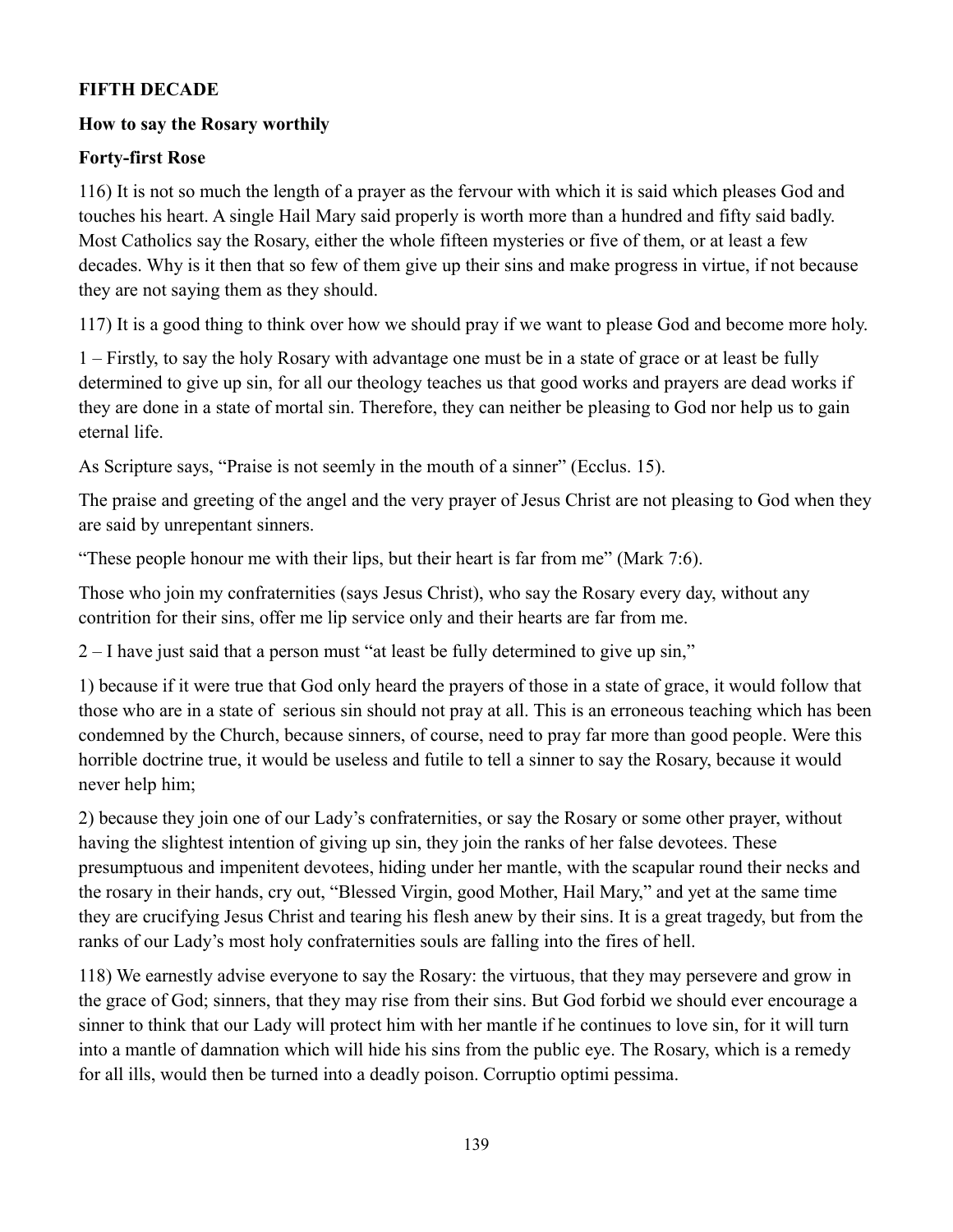The learned Cardinal Hugues tells us that one should be as pure as an angel to approach the Blessed Virgin and say the Angelic Salutation. One day, our Lady showed herself to an immoral man who used to say the Rosary regularly every day. She showed him a bowl of beautiful fruit, but the bowl itself was covered with filth. The man was horrified to see this, and our Lady said to him, "This is the way you are honouring me. You are giving me beautiful roses in a dirty bowl. Do you think lean find them pleasing to me?"

#### **Forty-second Rose**

119) In order to pray well, it is not enough to give expression to our petitions by means of that most excellent of all prayers, the Rosary, but we must also pray with great attention, for God listens more to the voice of the heart than that of the mouth. To be guilty of willful distractions during prayer would show a great lack of respect and reverence; it would make our Rosaries unfruitful and make us guilty of sin.

How can we expect God to listen to us if we ourselves do not pay attention to what we are saying? How can we expect him to be pleased if, while in the presence of his tremendous majesty, we give in to distractions, like a child running after a butterfly? People who do that forfeit God's blessing, which is changed into a curse for having treated the things of God disrespectfully: "Cursed be the one who does God's work negligently." Jer. 48:10.

120) Of course, you cannot say your Rosary without having a few involuntary distractions; it is even difficult to say a Hail Mary without your imagination troubling you a little, for it is never still; but you can say it without voluntary distractions, and you must take all sorts of precautions to lessen involuntary distractions and to control your imagination.

To do this, put yourself in the presence of God and imagine that God and his Blessed Mother are watching you, and that your guardian angel is at your right hand, taking your Hail Marys, if they are well said, and using them like roses to make crowns for Jesus and Mary. But remember that at your left hand is the devil, ready to pounce on every Hail Mary that comes his way and to write it down in his book of death, if they are not said with attention, devotion, and reverence. Above all, do not fail to offer up each decade in honour of one of the mysteries, and try to form a picture in your mind of Jesus and Mary in connection with that mystery.

121) We read in the life of Blessed Hermann of the Order of the Premonstratensians, that at one time when he used to say the Rosary attentively and devoutly while meditating on the mysteries, our Lady used to appear to him resplendent in breathtaking majesty and beauty. But, as time went on, his fervour cooled and he fell into the way of saying his Rosary hurriedly and without giving it his full attention. Then one day our Lady appeared to him again, but this time she was far from beautiful, and her face was furrowed and drawn with sadness.

Blessed Hermann was appalled at the change in her, and our Lady explained, "This is how I look to you, Hermann, because this is how you are treating me; as a woman to be despised and of no importance. Why do you no longer greet me with respect and attention while meditating on my mysteries and praising my privileges?"

#### **Forty-third Rose**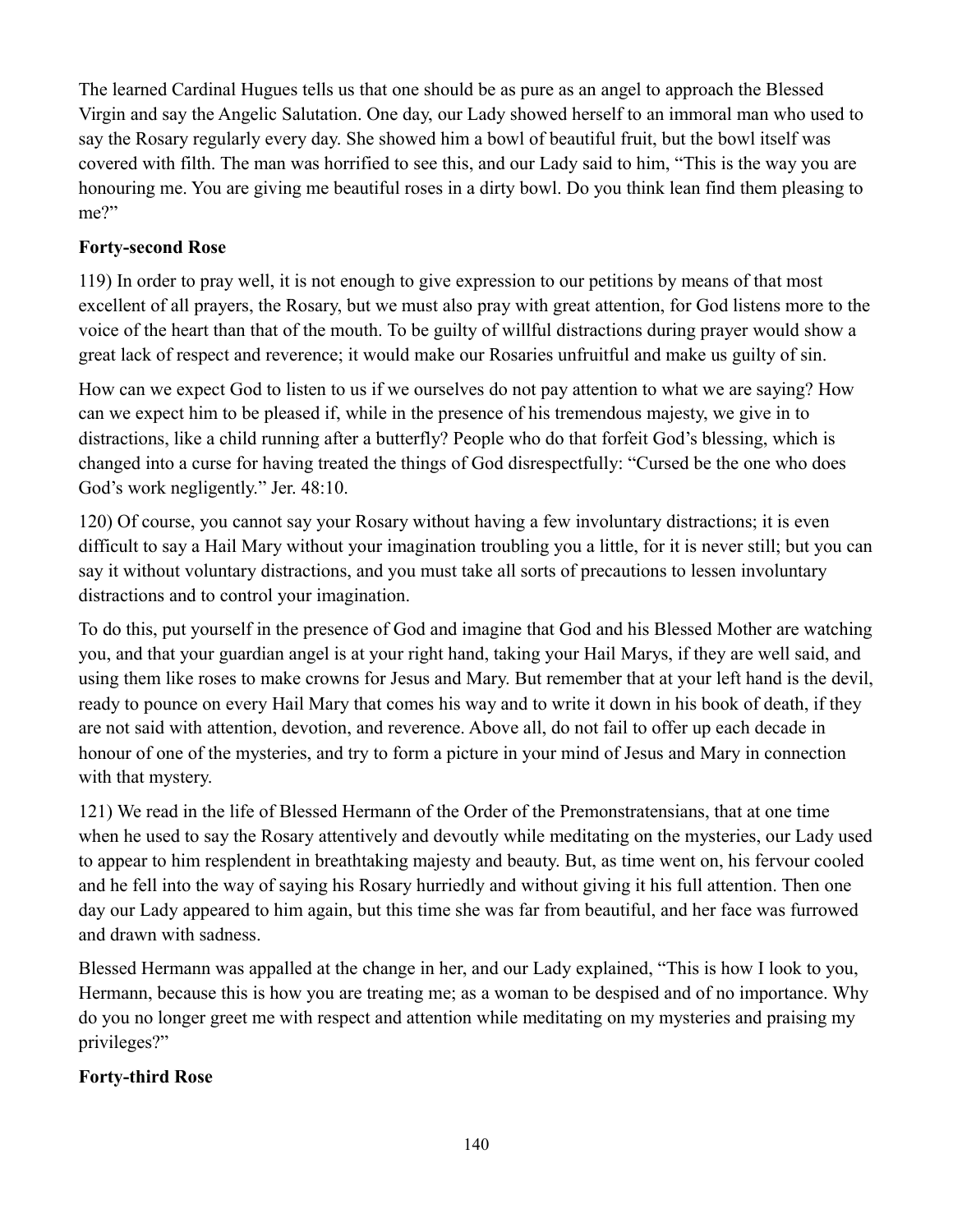122) When the Rosary is well said, it gives Jesus and Mary more glory and is more meritorious for the soul than any other prayer. But it is also the hardest prayer to say well and to persevere in, owing especially to the distractions which almost inevitably attend the constant repetition of the same words.

When we say the Little Office of Our Lady, or the Seven Penitential Psalms, or any prayers other than the Rosary, the variety of words and expressions keeps us alert, prevents our imagination from wandering, and so makes it easier for us to say them well. On the contrary, because of the constant repetition of the Our Father and Hail Mary in the same unvarying form, it is difficult, while saying the Rosary, not to become wearied and inclined to sleep, or to turn to other prayers that are more refreshing and less tedious. This shows that one needs much greater devotion to persevere in saying the Rosary than in saying any other prayer, even the psalter of David.

123) Our imagination, which is hardly still a minute, makes our task harder, and then of course there is the devil who never tires of trying to distract us and keep us from praying.

To what ends does not the evil one go against us while we are engaged in saying our Rosary against him.

Being human, we easily become tired and slipshod, but the devil makes these difficulties worse when we are saying the Rosary. Before we even begin, he makes us feel bored, distracted, or exhausted; and when we have started praying, he oppresses us from all sides, and when after much difficulty and many distractions, we have finished, he whispers to us, "What you have just said is worthless. It is useless for you to say the Rosary. You had better get on with other things. It is only a waste of time to pray without paying attention to what you are saying; half-an-hour's meditation or some spiritual reading would be much better. Tomorrow, when you are not feeling so sluggish, you'll pray better; leave the rest of your Rosary till then." By tricks of this kind the devil gets us to give up the Rosary altogether or to say it less often, and we keep putting it off or change to some other devotion.

124) Dear friend of the Rosary Confraternity, do not listen to the devil, but be of good heart, even if your imagination has been bothering you throughout your Rosary, filling your mind with all kinds of distracting thoughts, so long as you tried your best to get rid of them as soon as you noticed them.

Always remember that the best Rosary is the one with the most merit, and there is more merit in praying when it is hard than when it is easy. Prayer is all the harder when it is, naturally speaking, distasteful to the soul and is filled with those annoying little ants and flies running about in your imagination, against your will, and scarcely allowing you the time to enjoy a little peace and appreciate the beauty of what you are saying.

125) Even if you have to fight distractions all through your whole Rosary, be sure to fight well, arms in hand: that is to say, do not stop saying your Rosary even if it is difficult to say and you have no sensible devotion. It is a terrible battle, but one that is profitable to the faithful soul. If you put down your arms, that is, if you give up the Rosary, you will be admitting defeat and then the devil, having got what he wanted, will leave you in peace, and on the day of judgment will taunt you because of your faithlessness and lack of courage. "He who is faithful in little things will also be faithful in those that are greater." Luke 16:10.

He who is faithful in rejecting the smallest distractions when he says even the smallest prayer, will also be faithful in great things. Nothing is more certain, since the Holy Spirit has told us so.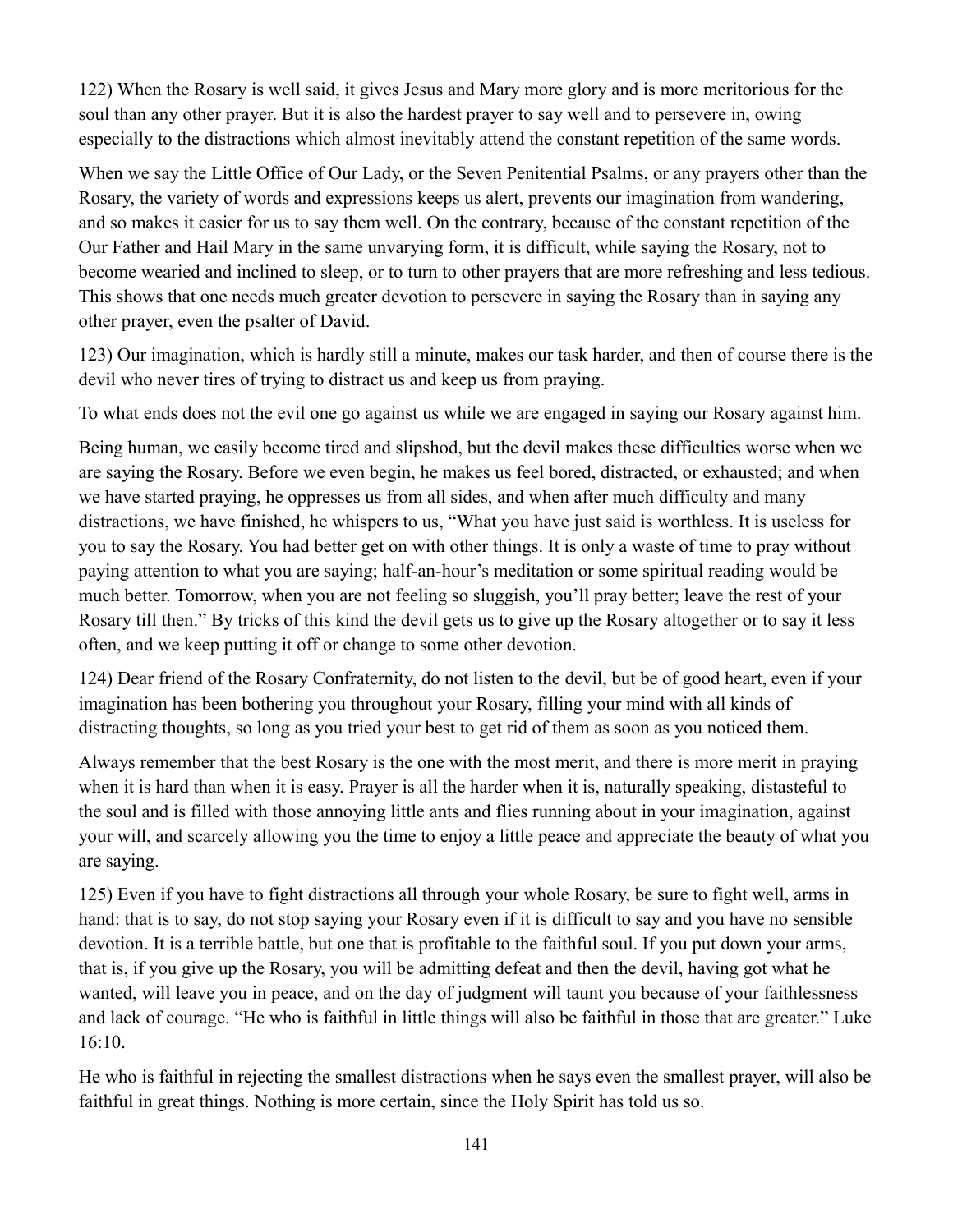So all of you, servants and handmaids of Jesus Christ and the Blessed Virgin, who have made up your minds to say the Rosary every day, be of good heart. Do not let the multitude of flies (as I call the distractions that make war on you during prayer) make you abandon the company of Jesus and Mary, in whose holy presence you are when saying the Rosary. In what follows I shall give you suggestions for diminishing distractions in prayer.

## **Forty-fourth Rose**

126) After you have invoked the Holy Spirit, in order to say your Rosary well, place yourself for a moment in the presence of God and make the offering of the decades in the way I will show you later.

Before beginning a decade, pause for a moment or two, depending on how much time you have, and contemplate the mystery that you are about to honour in that decade. Always be sure to ask, by this mystery and through the intercession of the Blessed Virgin, for one of the virtues that shines forth most in this mystery or one of which you are in particular need.

Take great care to avoid the two pitfalls that most people fall into during the Rosary. The first is the danger of not asking for any graces at all, so that if some good people were asked their Rosary intention they would not know what to say. So, whenever you say your Rosary, be sure to ask for some special grace or virtue, or strength to overcome some sin.

The second fault commonly committed in saying the Rosary is to have no intention other than that of getting it over with as quickly as possible. This is because so many look upon the Rosary as a burden, which weighs heavily upon them when it has not been said, especially when we have promised to say it regularly or have been told to say it as a penance more or less against our will.

127) It is sad to see how most people say the Rosary. They say it astonishingly fast, slipping over part of the words. We could not possibly expect anyone, even the most important person, to think that a slipshod address of this kind was a compliment, and yet we imagine that Jesus and Mary will be honoured by it!

Small wonder, then, that the most sacred prayers of our holy religion seem to bear no fruit, and that, after saying thousands of Rosaries, we are still no better than we were before.

Dear friend of the Confraternity, I beg you to restrain your natural precipitation when saying your Rosary, and make some pauses in the middle of the Our Father and Hail Mary, and a smaller one after the words of the Our Father and Hail Mary which I have marked with a cross, as follows:

Our Father who art in heaven,  $+$  hallowed by thy name,  $+$  thy kingdom come,  $+$  thy will be done  $+$  on earth as it is in heaven.  $+$  Give us this day  $+$  our daily bread,  $+$  and forgive us our trespasses  $+$  as we forgive those who trespass against us, + and lead us not into temptation, + but deliver us from evil. Amen.  $+$ 

Hail, Mary, full of grace, + the Lord is with thee, + blessed art thou among women, + and blessed is the fruit of thy womb, Jesus. + Holy Mary, Mother of God, + pray for us sinners, now + and at the hour of our death. Amen. +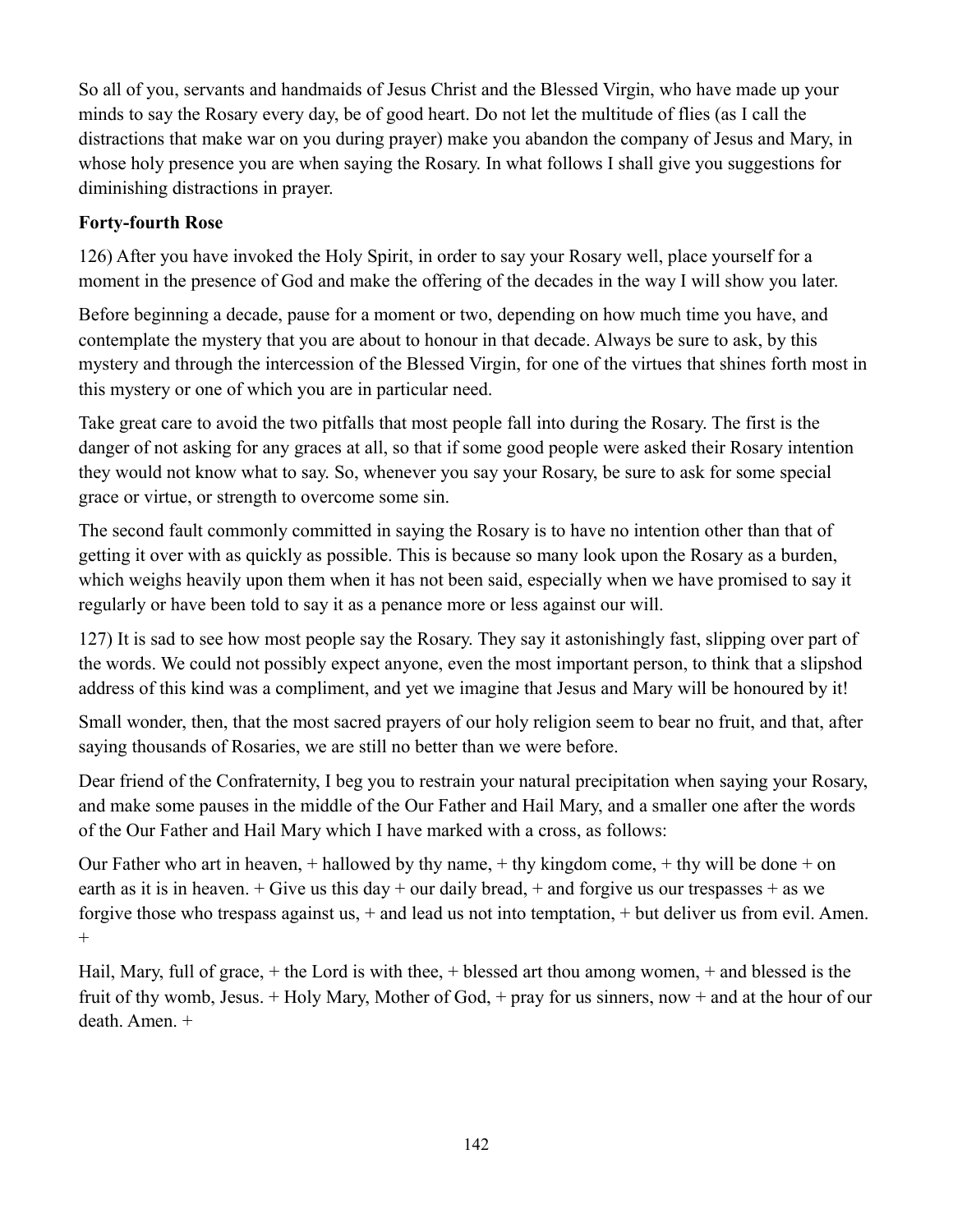At first, you may find it difficult to make these pauses because of your bad habit of saying prayers in a hurry; but a decade said recollectedly in this way will be worth more than thousands of Rosaries said in a hurry, without pausing or reflecting.

128) Blessed Alan de la Roche and other writers, including Robert Bellarmine, tell the story of how a good priest advised three of his penitents, who happened to be sisters, to say the Rosary every day without fail for a whole year. This was so that they might make a beautiful robe of glory for the Blessed Virgin out of their Rosaries. This was a secret that the priest had received from heaven.

So the three sisters said the Rosary faithfully for a year, and on the feast of the Purification our Lady appeared to them at night when they had retired. St. Catherine and St. Agnes were with her, and she was wearing a dress brilliant with light, on which was written in letters of gold the words "Hail, Mary, full of grace."

Our Lady approached the eldest sister and said, "I greet you, my daughter, who have greeted me so often and so well. I want to thank you for the beautiful robes you have made me." The two virgin saints who accompanied our Lady also thanked her and all three disappeared.

An hour later, our Lady, with the same two companions, entered the room again, but this time she was wearing a green dress which had no gold lettering and did not shine. She went to the second sister and thanked her for the robe she had made by saying her Rosary. But since this sister had seen our Lady appear to the eldest sister much more magnificently dressed, she asked the reason why. Our Lady answered, "Your sister made me more beautiful clothes because she has been saying the Rosary better than you."

About an hour after this, she appeared to the youngest of the sisters wearing tattered and dirty rags. "My daughter," she said, "I want to thank you for these clothes you have made me."

The young girl, feeling ashamed, cried out, "O my lady, how could I have dressed you so badly! I beg you to forgive me. Please grant me a little more time to make you a beautiful robe by saying my Rosary better." Our Lady and the two saints vanished, leaving the girl heartbroken.

She told her confessor everything that had happened and he urged them to say the Rosary for another year and to say it with more devotion than ever.

At the end of this second year, on the same day of the Purification, our Lady, clothed in a magnificent robe, and again attended by St. Catherine and St. Agnes, wearing crowns, appeared to them in the evening. She said to them, "I have come to tell you that you have earned heaven at last, and you will all have the great joy of going there tomorrow." The three of them cried, "Our hearts are ready, dearest Queen, our hearts are ready."

Then the vision faded. That same night they became ill and sent for their confessor, and received the last sacraments, after having thanked him for the holy practice he had taught them. After Compline, our Lady appeared with a large company of virgins and had the three sisters clothed in white robes. While angels were singing, "Come, spouses of Jesus Christ, receive the crowns which have been prepared for you for all eternity," they departed from this life.

Some important truths can be learned from this story: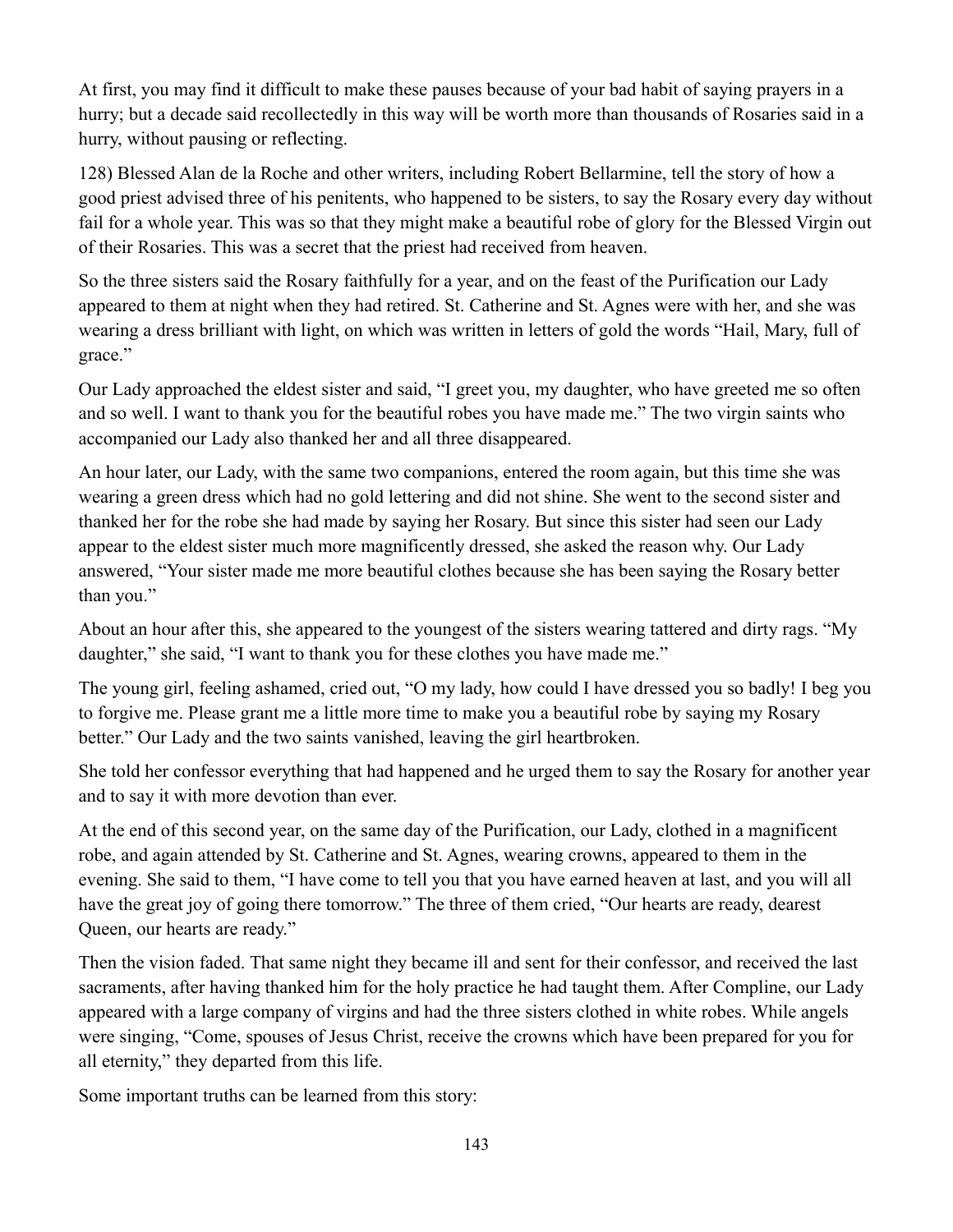1) How important it is to have a good director who will counsel holy practices, especially that of the holy Rosary;

2) How important it is to say the Rosary with attention and devotion;

3) How kind and merciful is the Blessed Virgin to those who are sorry for the past and are firmly resolved to do better;

4) How generous she is in rewarding us in life, at death, and in eternity for the little services that we render her with fidelity.

# **Forty-fifth Rose**

129) I would like to add that the Rosary ought to be said reverently, that is to say, it ought to be said as much as possible, kneeling, with hands joined, clasping the rosary. However, if you are ill, you can, of course, say it in bed; or if one is travelling it can be said while walking; if, on account of some infirmity, you cannot kneel you can say it standing or sitting. You can even say it while working if your duties do not allow you to leave your job, for work with one's hands is not always incompatible with vocal prayer.

I agree that, since the soul has its limitations and can only do so much, when we are concentrating on manual work we are less attentive to the activities of the spirit, such as prayer. But when we cannot do otherwise, this kind of prayer is not without its value in our Lady's eyes, and she rewards our good-will more than our exterior actions.

130) I advise you to divide up your Rosary into three parts and to say each group of five decades at different times of the day. This is much better than saying the whole fifteen decades at once.

If you cannot find the time to say five decades all together, say a decade here and a decade there; you will thus be able, in spite of your work and the calls upon your time, to complete the whole Rosary before going to bed.

St. Francis de Sales set us a very good example of fidelity in this respect: once when he was extremely tired from the visits he had made during the day and remembered, towards midnight, that he had left a few decades of his Rosary unsaid, he knelt down and said them before going to bed, notwithstanding all the efforts of his secretary, who saw he was tired and begged him to leave the rest of his prayers till the next day.

Imitate also the faithfulness, reverence and devotion of the holy friar, mentioned in the chronicles of St. Francis, who always said five decades of the Rosary with great reverence and attention before dinner. I have mentioned this earlier.

# **Forty-sixth Rose**

131) Of all the ways of saying the holy Rosary, the most glorious to God, most salutary to our souls, and the most terrible to the devil is that of saying or chanting the Rosary publicly in two choirs.

God is very pleased to have people gathered together in prayer. All the angels and the blessed unite to praise him unceasingly. The just on earth, gathered together in various communities, pray in common, night and day. Our Lord expressly recommended this practice to his apostles and disciples, and promised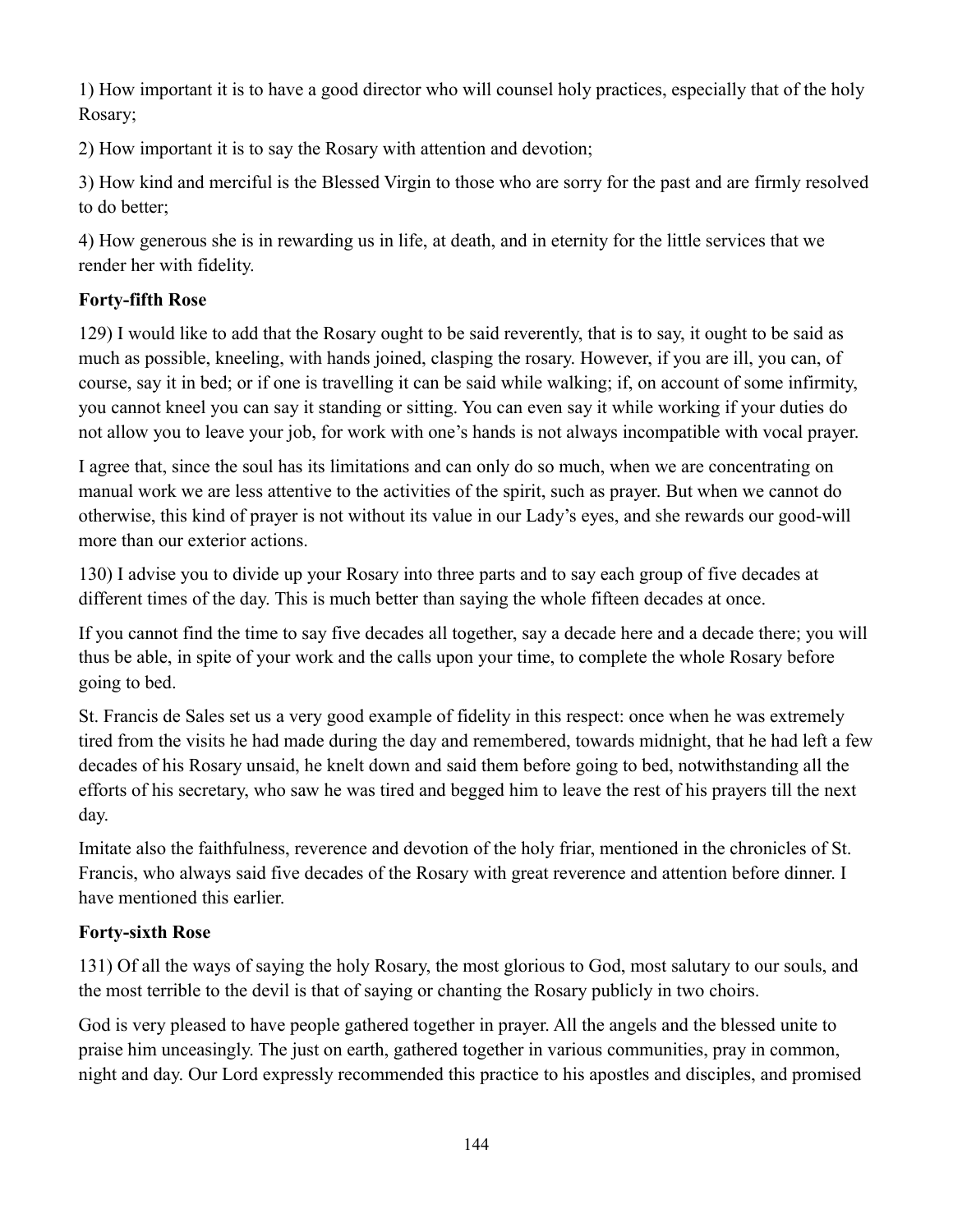that whenever there would be at least two or three gathered in his name he would be there in the midst of them.

What a wonderful thing to have Jesus Christ in our midst! And all we have to do to have him with us is to come together to say the Rosary. That is why the first Christians met so often to pray together, in spite of the persecutions of the Emperors, who had forbidden them to assemble. They preferred to risk death rather than to miss their gatherings where our Lord was present.

132) This way of praying is of the greatest benefit to us:

1 – because our minds are usually more alert during public prayer than when we pray alone;

2 – when we pray in common, the prayer of each one belongs to the whole group and make all together but one prayer, so that if one person is not praying well, someone else in the same gathering who is praying better makes up for his deficiency. In the same way, those who are strong uphold the weak, those who are fervent inspire the lukewarm, the rich enrich the poor, the bad are merged with the good. How can a measure of cockle be sold? This can be done very easily by mixing it with four or five bushels of good wheat.

3 – One who says his Rosary alone only gains the merit of one Rosary; but if he says it with thirty other people he gains the merit of thirty Rosaries. This is the law of public prayer.

How profitable, how advantageous this is!

4 – Urban VIII, who was very pleased to see how the devotion of the holy Rosary had spread to Rome and how it was being said in two groups or choirs, particularly at the convent of Santa Maria sopra Minerva, attached a hundred days' extra indulgence toties quoties, whenever the Rosary was said in two choirs. This is set out in his brief Ad perpetuam rei memoriam, of the year 1626. So every time you say the Rosary in common, you gain a hundred days' indulgence.

5 – Public prayer is more powerful than private prayer to appease the anger of God and call down his mercy, and the Church, guided by the Holy Spirit, has always advocated it in times of disasters and general distress.

In his Bull on the Rosary, Pope Gregory XIII declares that we must believe, on pious faith, that the public prayers and processions of the members of the Confraternity of the Holy Rosary were largely responsible for the great victory over the Turkish navy at Lepanto, which God granted to the Christians on the first Sunday of October 1571.

133) When King Louis the Just, of blessed memory, was besieging La Rochelle, where the rebellious heretics had their strongholds, he wrote to his mother to beg her to have public prayers offered for a victorious outcome. The Queen-Mother decided to have the Rosary recited publicly in Paris in the Dominican church of Faubourg Saint-Honor,, and this was carried out by the Archbishop of Paris. It was begun on May 20th, 1628.

Both the Queen and the Queen-Mother were present, with the Duke of Orleans, Cardinal de la Rochefoucault, Cardinal de B.rulle, and several prelates. The court turned out in full force as well as a great number of the general populace. The Archbishop read the meditations on the mysteries aloud and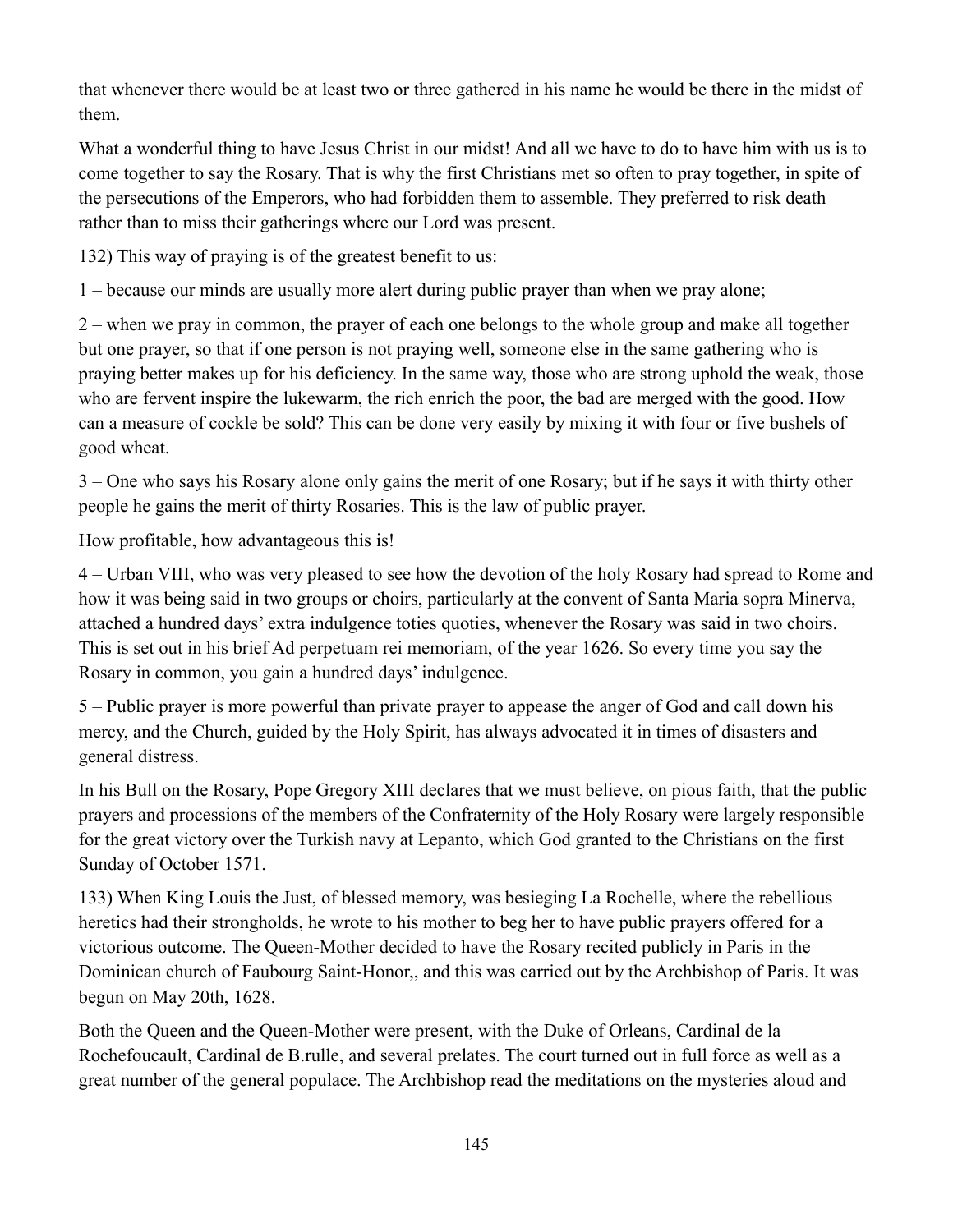then began the Our Father and Hail Mary of each decade, while the congregation of religious and lay-folk answered. At the end of the Rosary a statue of the Blessed Virgin was carried solemnly in procession while the Litany of our Lady was sung.

This devotion was continued every Saturday with admirable fervour and resulted in a manifest blessing from heaven, for the King triumphed over the English at the Island of R, and made his triumphant entry into La Rochelle on All Saints Day of the same year. This shows us the power of public prayer.

134) Finally, when the Rosary is said in common, it is far more formidable to the devil, because in this public prayer it is an army that is attacking him. He can often overcome the prayer of an individual, but if it is joined to that of others, the devil has much more trouble in getting the best of it. It is easy to break a single stick; but if you join it to others to make a bundle, it cannot be broken. Vis unita fit fortior. Soldiers join together in an army to overcome their enemies; immoral people often come together for parties of debauchery and dancing; evil spirits join forces in order to make us lose our souls. Why, then, should not Christians join forces to have Jesus Christ present with them, to appease the anger of God, to draw down his grace and mercy on us, and to frustrate and overcome the devil more forcefully?

Dear friend of the Confraternity, whether you live in the town or the country, near the parish church or a chapel, go there at least every evening, with the approval of the parish priest, together with all those who want to recite the Rosary in two choirs. If a church or chapel is not available, say the Rosary together in your own or a neighbour's house.

135) This is a holy practice, which God, in his mercy, has set up in places where I have preached missions, in order to safeguard and increase the good brought about by the mission and to prevent further sin. Before the Rosary was established in these little towns and villages, dances and parties of debauchery went on; dissoluteness, wantonness, blasphemy, quarrels and feuds flourished; one heard nothing but evil songs and double-meaning talk. But now nothing is heard but hymns and the chant of the Our Father and Hail Mary. The only gatherings to be seen are those of twenty, thirty or a hundred or more people who, at a fixed time, sing the praises of God as religious do.

There are even places where the Rosary is said in common every day, at three different times of the day.

What a blessing from heaven that is! As there are wicked people everywhere, do not expect to find that the place you live in is free of them; there will be people who avoid going to church for the Rosary, who may even make fun of it and do all they can, by what they do and say, to stop you from going. But do not give up. As those wretched people will have to be separated from God and heaven forever, already here on earth they have to be separated from the company of Jesus and his servants.

## **Forty-seventh Rose**

136) People of God, cut yourselves adrift from those who are damning themselves by their impious lives, laziness and lack of devotion without delay, and say the Rosary often with faith, humility, confidence and perseverance.

1 – Our Lord told us to pray always, after the example he has given us, because of our endless need of prayer, on account of the darkness of our minds, our ignorance, and weakness, and the number of our enemies. Anyone who really gives heed to this commandment of our Master will surely not be satisfied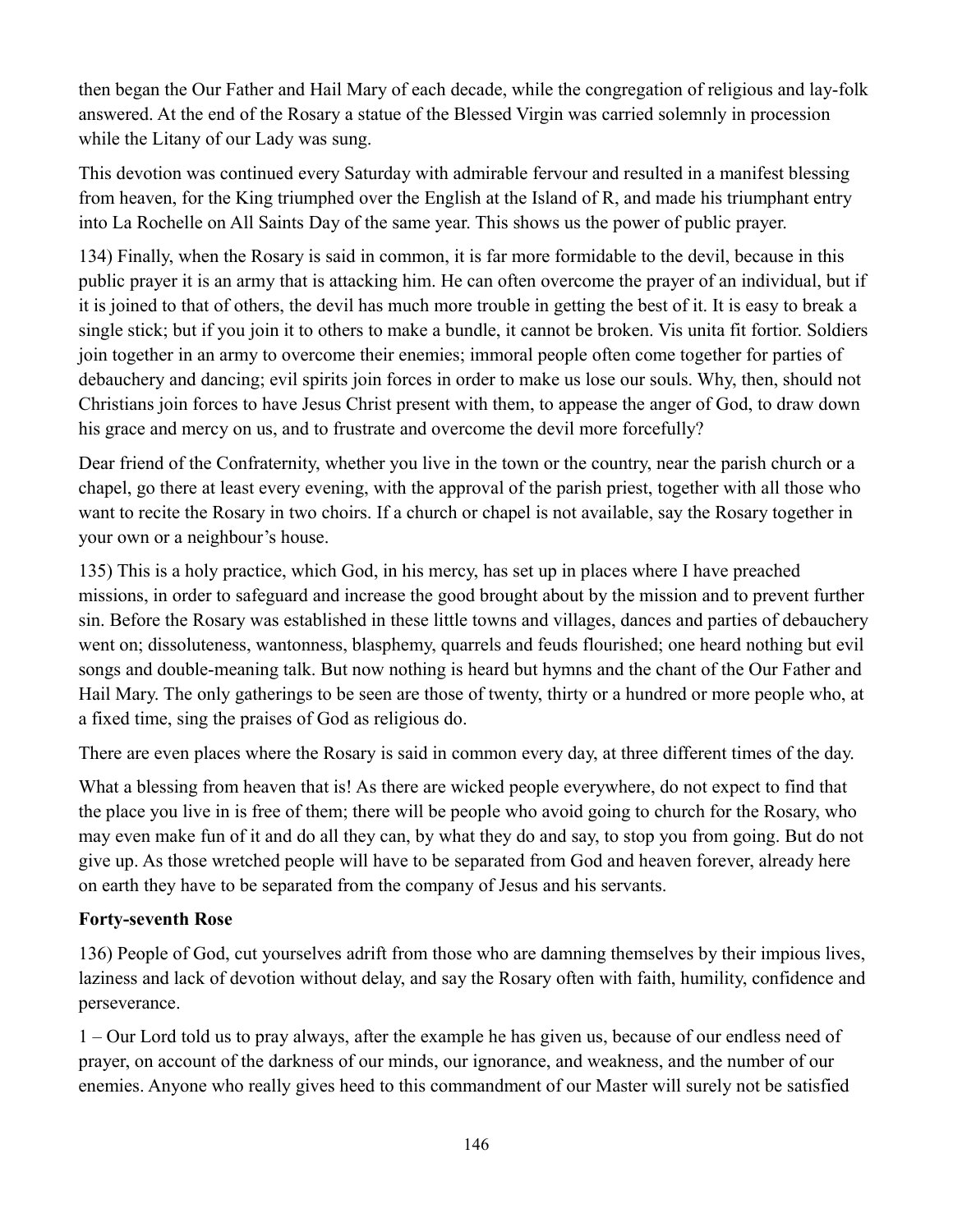with saying the Rosary once a year, as the Perpetual Members do, or once a week, like the Ordinary Members, but will say it every day without fail, as a member of the Daily Rosary, even though the only obligation he has is that of his own salvation. "We ought always to pray and not lose heart."

137) These are the eternal words of our Blessed Lord himself. And we must believe his words and abide by them if we do not want to be damned. You can explain them as you wish so long as you do not interpret them as the world does and observe them in a worldly way. Our Lord gave us the true explanation of his words in the examples he left us: "I have given you an example that as I have done to you, so you do also." (Jn. 13:5.) And "he spent the whole night in prayer to God," (Luke 6:12) as if the day was not sufficient for it.

Often he repeated to his Apostles these two words, "Watch and pray." The flesh is weak, temptation is everywhere and always around you. If you do not keep up your prayers, you will fall. And because some of them evidently thought that these words of our Lord constituted only a counsel, they completely missed the point. That is why they fell into temptation and sin, even though they were in the company of Jesus Christ.

138) Dear friend of the Confraternity, if you want to lead a fashionable life and belong to the world – by this I mean if you do not mind falling into mortal sin from time to time and then going to confession, and avoiding conspicuous sins which the world considers vile, while keeping up the "respectable" ones – then, of course, there is no need for you to say so many prayers and Rosaries. To be "respectable" you only need to say a little prayer morning and evening, an occasional Rosary given to you for your penance, a few decades said in a casual way, when the fancy takes you – that is quite enough for any good-living person. If you did less, you might be branded as a freethinker or profligate; if you do more, you are becoming an eccentric or a fanatic.

139) But if you want to lead a true Christian life and genuinely want to save your soul and walk in the footsteps of the saints and not fall into serious sin, if you wish to break all the snares of the devil and extinguish all his flaming darts, you must pray always as our Lord taught and commanded you to do.

If you really have this wish at heart, then you should at least say your Rosary every day, or its equivalent.

I repeat "at least," because probably all that you will accomplish through your Rosary will be to avoid mortal sin and temptation. This is because you are exposed to the strong current of the world's wickedness by which many a strong soul is swept away; you are in the midst of the thick, clinging darkness which often blinds even the most enlightened souls; you are surrounded by evil spirits who, being more experienced than ever and knowing that their time is short, are more subtle and more effective in tempting you.

It will indeed be a marvel of grace wrought by the holy Rosary if you manage to keep out of the clutches of the world, the devil and the flesh and sin, and gain eternal life.

140) If you do not want to believe what I say, at least learn from your own experience. I should like to ask you if, when you were in the habit of saying no more prayers than people usually say in the world, and saying them in the way they usually say them, you were able to avoid serious faults and sins that were grievous but seemed of little account to you in your blindness. Now at last you must wake up, and if you want to live and die without sin, at least serious sin, pray always; say your Rosary every day, as all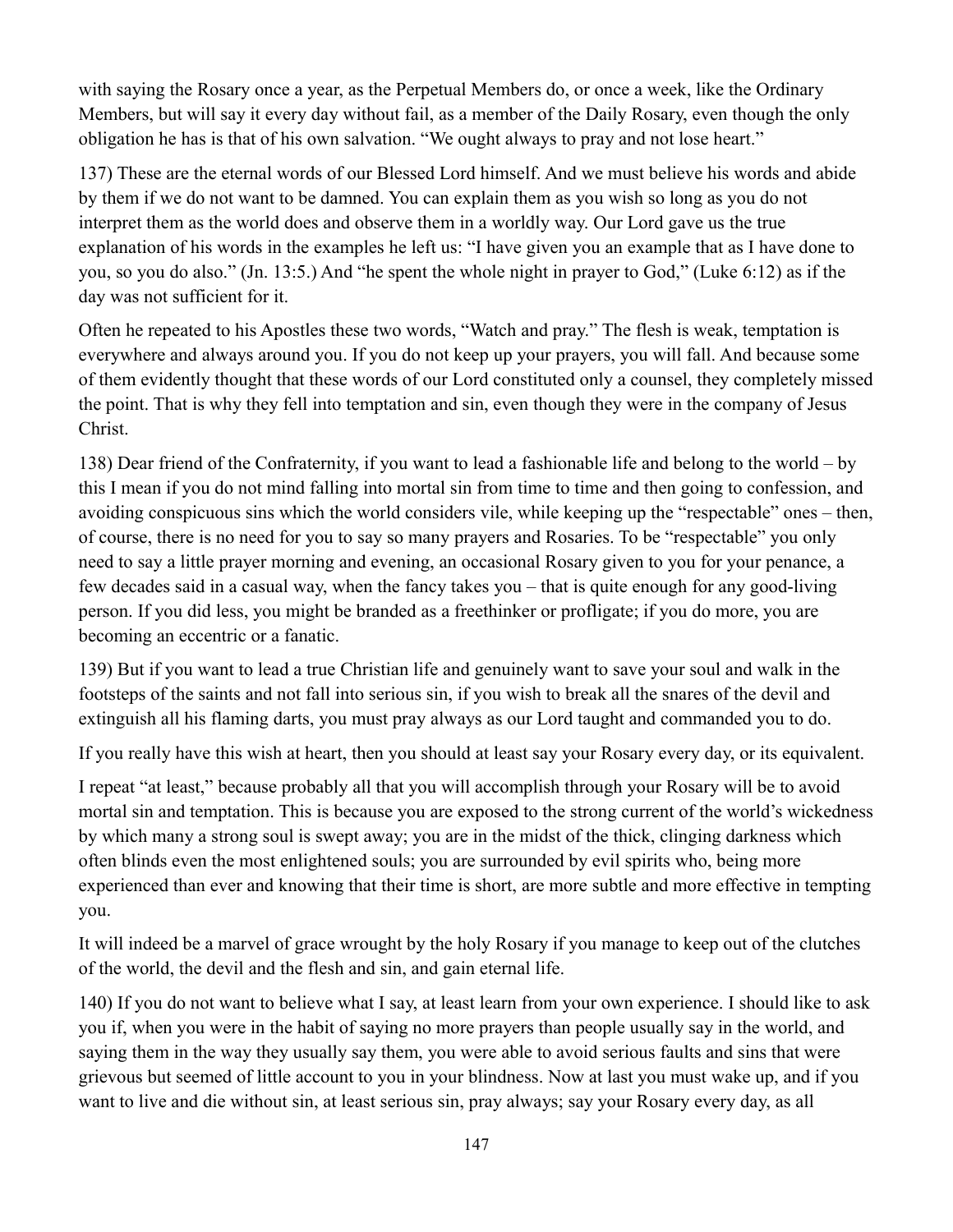members used to do in the early days of the Confraternity. (See the end of this book for proof of what I say.)

When our Blessed Lady gave the Rosary to St. Dominic, she ordered him to say it every day and to get others to say it daily. St. Dominic never let anyone join the Confraternity unless he were fully determined to say it every day. If nowadays people are allowed to be Ordinary members through saying the Rosary once a week, it is because fervour has dwindled and charity grown cold. You get what you can from one who is poor in prayer. "It was not so in the beginning."

Three things must be noted here.

141) The first is that if you want to be enroled in the Confraternity of the Daily Rosary and share in the prayers and merits of its members, it is not enough to be enroled in the Ordinary Rosary or simply to make a resolution to say it every day. In addition, you must give your name to those who have the power of enroling. It is also a very good thing to go to confession and communion for this intention. The reason for this is that the Ordinary Rosary membership does not incLude that of the Daily Rosary, but this latter does include the former.

The second point I want to make is that, absolutely speaking, it is not even a venial sin to fail to say the Rosary every day, or every week, or every year.

The third point is that whenever illness, or obedience to a lawful superior, or necessity, or involuntary forgetfulness has prevented you from saying the Rosary, you do not forfeit your share in the merits and you do not lose your participation in the Rosaries of the other Confraternity members. So it is not absolutely necessary for you to say two Rosaries on the following day to make up for the one you missed, as I suppose, through no fault of your own.

If, however, when you are ill, your sickness is such that you are still able to say part of your Rosary, you have to say that part.

"Blessed are those who stand before you always." "Happy those who dwell in your house, O Lord, they praise you continually." Lord Jesus, blessed are the brothers and sisters of the Daily Rosary Confraternity who, day after day, are present in and around your throne in heaven, so that they may meditate and contemplate your joyful, sorrowful and glorious mysteries. How happy they are on earth because of the wonderful graces you bestow on them, and how blessed shall they be in heaven where they will praise you in a special way forever and ever.

142)

2 – The Rosary should be said with faith, for our Blessed Lord said, "Believe that you will receive and it will be granted." If you believe that you will receive what you ask from God, he will grant your petitions. He will say to you, "As you have believed, so be it done to you." "If anyone needs wisdom, let him ask God with faith, and without hesitating, and – through his Rosary – it will be given him."

## 143)

3 – Thirdly, we must pray with humility, like the publican; he was kneeling on the ground, on two knees, not on one knee as proud and worldly people do, or one knee on the bench. He was at the back of the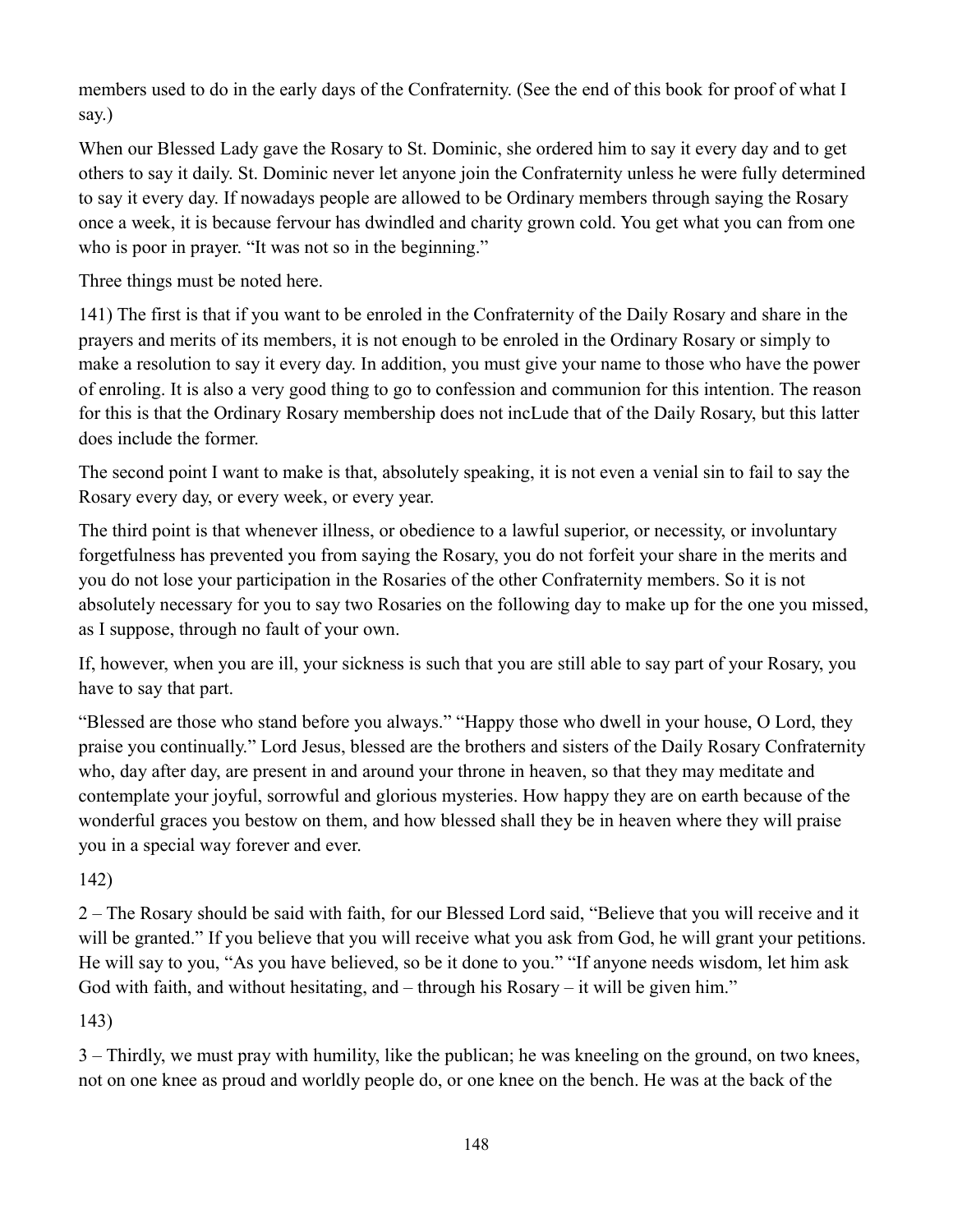church and not in the sanctuary as the Pharisee was; his eyes were cast down, for he dared not look up to heaven; he did not hold his head up and look about him like the Pharisee; he beat his breast, confessing himself a sinner and asking for forgiveness: "Be merciful to me, a sinner," and not like the Pharisee who boasted of his good works, who despised others in their prayers. Do not imitate the prayer of the proud Pharisee which only hardened his heart and increased his guilt; imitate rather the humility of the taxcollector, whose prayer obtained him the remission of his sins.

You must be on your guard against giving yourself to what is extraordinary and asking or even desiring knowledge of extraordinary things, visions, revelations, or other miraculous graces which God has occasionally given to some of the saints while they were saying the Rosary. Sola fides sufficit: Faith alone suffices now that the Gospel and all the devotions and pious practices are sufficiently established.

Even if you suffer from dryness of soul, distaste for prayer and interior discouragement, never give up the least part of your Rosary; this would be a sign of pride and infidelity; but like a brave champion of Jesus and Mary, say your Our Fathers and Hail Marys in your dryness, without seeing, feeling, or appreciating, and concentrating as best you can on the mysteries.

You ought not to look for sweets or jam to eat with your daily bread, as children do; but to imitate Jesus more perfectly in his agony you could say your Rosary more slowly sometimes when you find it particularly hard to say: "Being in agony, he prayed the longer," so that what was said of our Lord when he was in his agony of prayer may be said of you: he prayed all the longer.

#### 144)

4 – Pray with great confidence, with confidence based on the goodness and infinite generosity of God and on the promises of Jesus Christ. God is the spring of living water which flows unceasingly into the hearts of those who pray. The eternal Father yearns for nothing so much as to share the life-giving waters of his grace and mercy with us. He entreats us, "All you who thirst, come to the waters," that is, come and drink of my spring through prayer, and when we do not pray to him he sorrowfully says that we are forsaking him, "They have forsaken me, the fountain of living water."

We please our Lord when we ask him for graces, and if we do not ask he makes a loving complaint, "Until now you have not asked anything…. Ask and you will receive, seek and you will find, knock and the door will be opened to you."

Furthermore, to give us more confidence in praying to him, he has bound himself by a promise: that his eternal Father would grant everything we ask in his name.

## **Forty-eighth Rose**

145) As a fifth point, I must add perseverance and prayer. Only he who perseveres in asking, seeking, and knocking, will receive, will find and will enter. It is not enough to ask God for certain graces for a month, a year, ten or twenty years; we must never tire of asking. We must keep on asking until the very moment of death, and even in this prayer, which shows our confidence in God, we must join the thought of death to that of perseverance and say, "Although he should kill me, I will trust in him," will trust him to give me what I ask.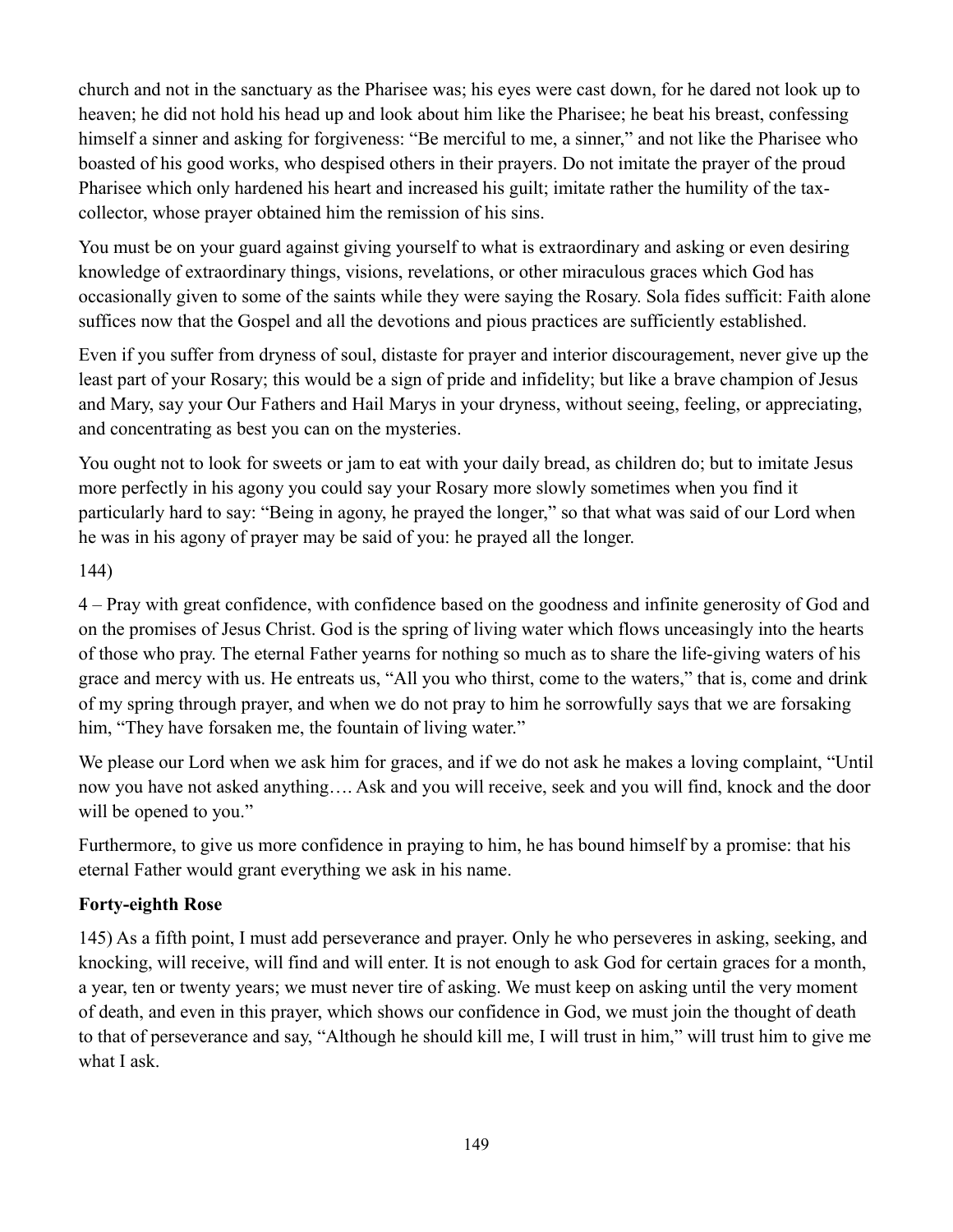146) Prominent and rich people of the world show their generosity by foreseeing people's wants and ministering to them, even before they are asked for anything. God's munificence, on the other hand, is shown by his making us seek and ask, over a long period of time, for the graces which he wishes to bestow, and the more precious the grace, the longer he takes to grant it:

1 – in order to increase the grace still more;

2 – in order that the recipient may more deeply appreciate it;

3 – in order that the one who receives it may guard against losing it; for people do not appreciate very much what they obtain quickly and at little cost.

So, dear members of the Confraternity, persevere in asking God for all your needs, both spiritual and material, through the holy Rosary; especially should you pray for divine Wisdom, which is "an infinite treasure," and there can be no possible doubt that you will receive it sooner or later, provided you do not give up and do not lose courage in the middle of your journey. "You still have a great way to go."

You have a long way to travel, there will be bad times to weather, many difficulties to overcome, and many enemies to defeat before you will have stored up enough treasures for eternity, enough Our Fathers and Hail Marys with which to buy your way to heaven and win the glorious crown which awaits each faithful brother and sister of the Confraternity.

"Let no one take your crown": take care that your crown is not appropriated by another who has been more faithful than you in saying his Rosary every day. "Your crown": it was yours, God had prepared it for you; it was yours, you had already half obtained it by your Rosaries well said. But because you stopped on the way when you were running so well, another has left you behind and got there first; another who is more diligent and more faithful has paid, by his Rosaries and good works, what was required to obtain that crown.

"You began your race well; who has hindered you?" Who has prevented you from having the crown of the holy Rosary? Alas, none other than the enemies of the Rosary, who are so numerous.

147) Believe me, it is only the violent who take it by force. These crowns are not for the timid who are afraid of this world's taunts and threats, neither are they for the lazy and indolent who only say their Rosary carelessly, or hastily, just for the sake of getting it over with. The same applies to people who say it intermittently, as the spirit moves them.

These crowns are not for cowards who lose heart and lay down their arms as soon as they see hell is let loose against their Rosary.

Dear fellow-members, if you want to serve Jesus and Mary by saying the Rosary every day, you must be prepared for temptation: "If you aspire to serve the Lord, prepare yourself for temptation."

Heretics, licentious people, the so-called respectable people of the world, persons of superficial piety, and false prophets, hand in glove with your fallen nature and all hell itself – all will wage terrible battles against you in an endeavour to make you give up this holy practice.

148) To help you to be better armed against their onslaught – not so much of acknowledged heretics and profligates as those who are considered "respectable" in the eyes of the world, and even those who are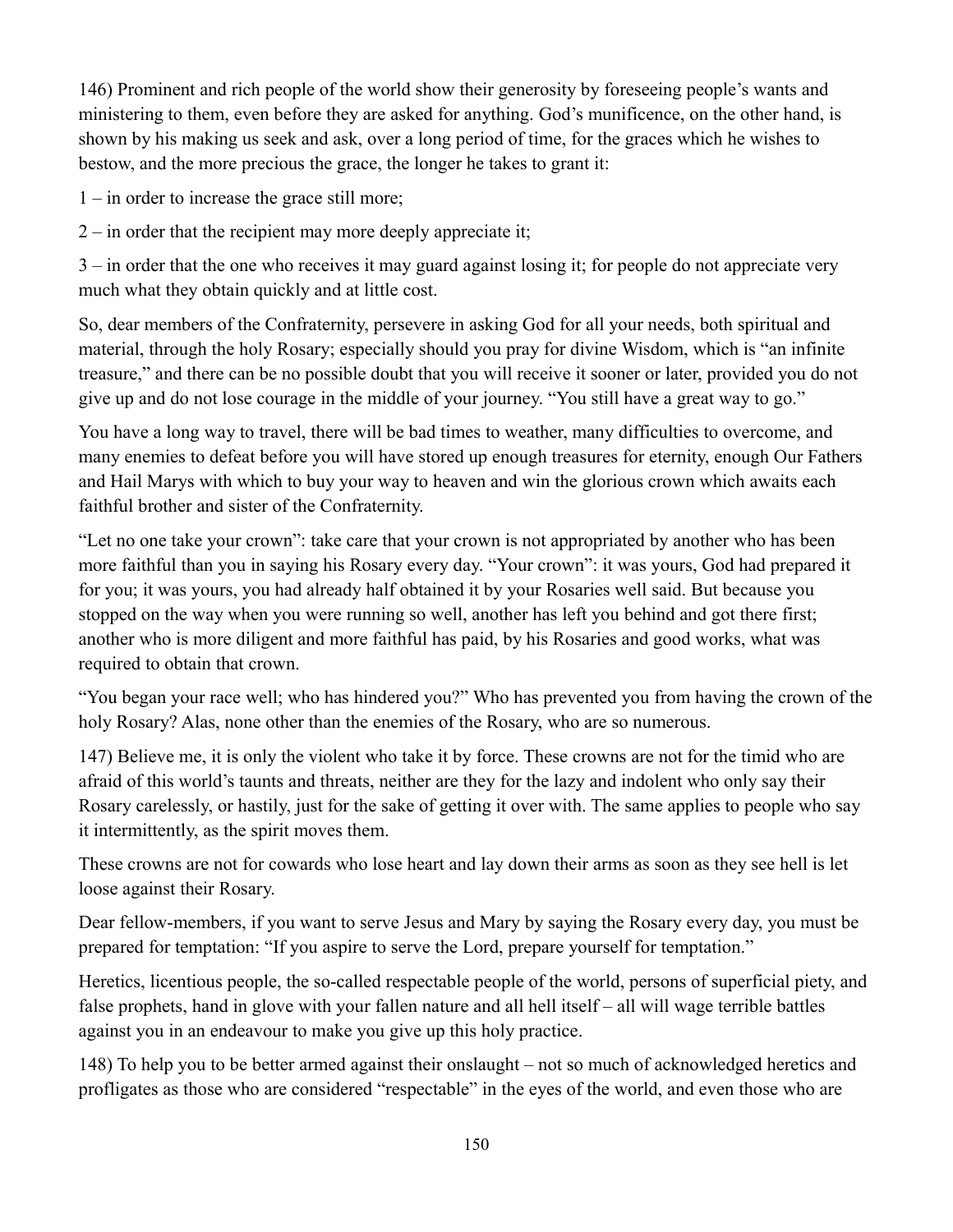devout but have no use for the Rosary – I am going to tell you simply some of the things these people are always saying and thinking.

"What does this babbler want to say?" "Come, let us attack him, for he is against us." What is he doing, saying so many Rosaries? What is it he is always mumbling? Such laziness! He does nothing but keep on sliding those beads along, he would do much better to work without amusing himself with such foolishness.

Oh yes, it's quite true, all you have to do is to say the Rosary and a fortune will fall from heaven into your lap.

The Rosary brings you all you need without lifting a finger. But hasn't it been said, "God helps those who help themselves"? Why load yourself with so many prayers? Brevis oratio penetrat coelos; an Our Father and a Hail Mary well said are quite sufficient. God has never commanded us to say the Rosary; of course it's all right, it's not a bad devotion when you've got the time, but don't think for one minute that people who say the Rosary are any more sure of heaven than we are. Just look at the saints who never said it!

Far too many people want everyone to see through their own eyes, people who lack prudence and carry everything to extremes, scrupulous people who see sin almost everywhere, who say that those who do not say the Rosary will be damned.

Oh yes, the Rosary is all right for old women who can't read. But surely the Little Office of our Lady is much more worthwhile, or the seven penitential psalms? Is there anything more beautiful than those psalms which have been inspired by the Holy Spirit?

You say you have undertaken to say the Rosary every day; that's just a flash in the pan, you know it won't last. Wouldn't it be better to undertake less and be more faithful about it?

Come, my friend, take my word for it, say your morning and night prayers, work hard during the day and offer it up. God does not ask any more than that. If you didn't have your living to earn, as you have, you could commit yourself to saying your Rosary. But as it is, say your Rosary on Sundays and Holidays when you have plenty of time, but not on days when you have to work.

But really and truly, what are you doing with that enormous pair of beads? I've seen a rosary of only one decade, it's just as good as one of fifteen decades. Why on earth are you wearing it on your belt, fanatic that you are? Why don't you go the whole way and wear it round your neck like the Spaniards? They are great lovers of rosaries; they carry a big rosary in one hand, while in the other they have a dagger to give a treacherous stab. For goodness' sake drop these exterior devotions; true devotion is in the heart. And so on.

149) Similarly, not a few clever people and learned scholars may occasionally try to dissuade you from saying the Rosary, proud and critical people, I mean. They would rather you said the seven penitential psalms or some other prayers. If a good confessor has given you a Rosary for your penance, to be said for a fortnight or a month, all you have to do to get your penance changed to a few other prayers, fasts, alms or Masses, is to go to confession to one of those gentlemen.

If you consult even some people who live lives of prayer in the world, but who have never tried the Rosary, they will not only not encourage it but will turn people away from it to get them to learn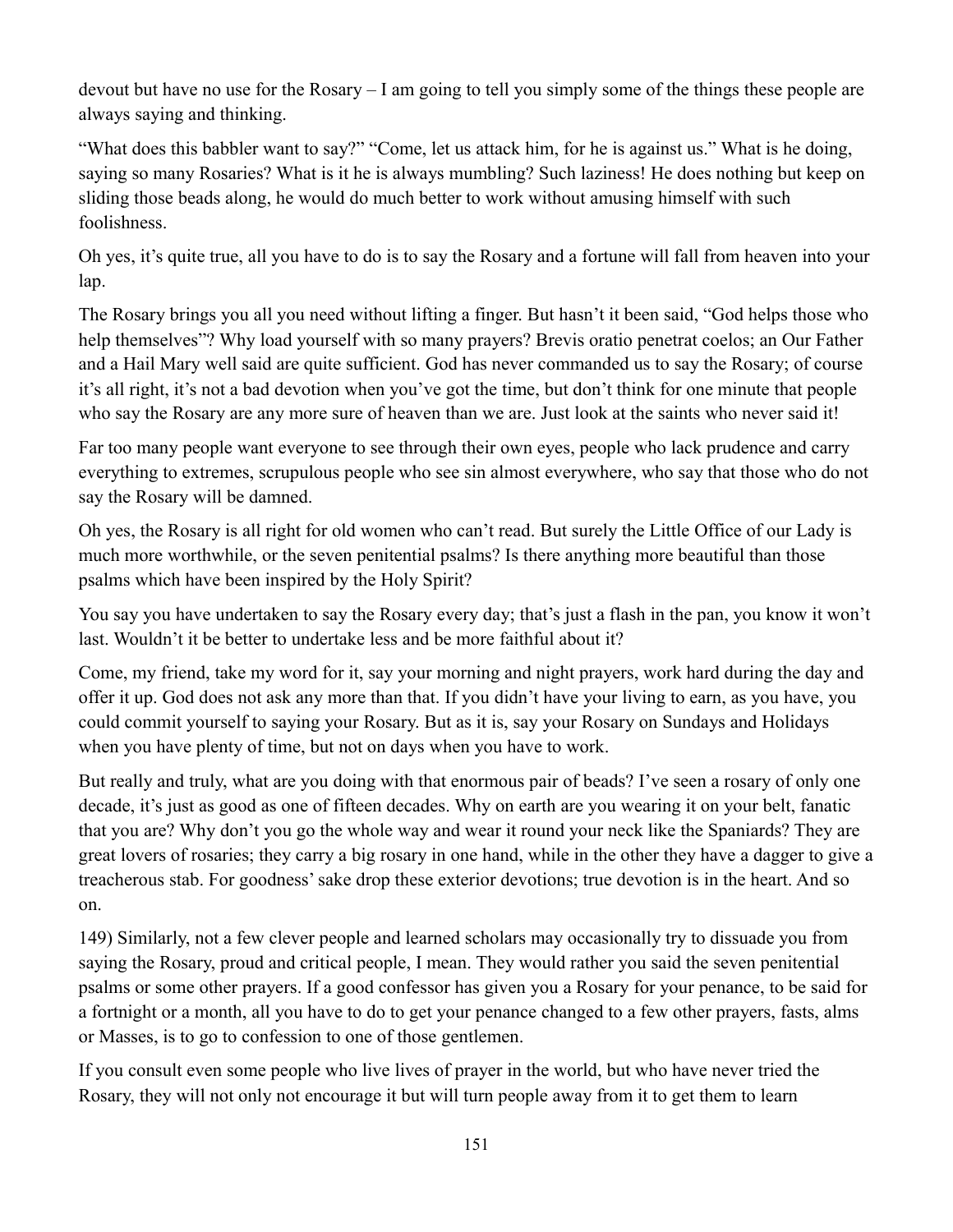contemplation, as if the Rosary and contemplation were incompatible, as if all the saints who have been devoted to the Rosary had not reached the heights of contemplation.

Your closest enemies will attack you all the more cruelly because they are within you. I mean the powers of your soul and your bodily senses, the distractions of the mind, distress and uncertainty of the will, dryness of the heart, exhaustion and illness of the body – all that will combine with the evil spirits to say to you, "Give up your Rosary, that is what is giving you such a headache; give up your Rosary, there is no obligation under pain of sin; at least say only a part of it; the difficulties you are having are a sign that God does not want you to say it; you can say it tomorrow when you are more in the mood." And so on.

150) Finally, my dear brothers and sisters, the daily Rosary has so many enemies that Hook upon the grace of persevering in it until death as one of the greatest favours God can give us. Persevere in it and your fidelity will be rewarded with the wonderful crown which is prepared for you in heaven: "Be faithful until death and I will give you the crown of life."

## **Forty-ninth Rose**

151) This is the time to say a little about the indulgences which have been granted to Rosary Confraternity members, so that you may gain as many as possible.

An indulgence, in general, is a remission or relaxation of temporal punishment due to actual sins, by the application of the super-abundant satisfactions of Jesus Christ, of the Blessed Virgin and all the saints, which are contained in the treasury of the Church.

A plenary indulgence is a remission of the whole punishment due to sin; a partial indulgence of, for instance, a hundred or a thousand years can be explained as the remission of as much punishment as could have been expiated during a hundred or a thousand years, if one had been given a corresponding number of the penances prescribed by the Church's ancient Canons.

Now these Canons exacted seven and sometimes ten or fifteen years' penance for a single mortal sin, so that a person who was guilty of twenty mortal sins would probably have had to perform a seven year penance at least twenty times, and so on.

152) Members of the Rosary Confraternity who want to gain the indulgences must:

1 – Be truly repentant and go to confession and communion, as the Papal Bull of indulgences states.

2 – Be entirely free from affection for venial sin, because if affection for sin remains, the guilt also remains, and if the guilt remains the punishment cannot be lifted.

3 – Say the prayers and perform the good works designated by the Bull. If, in accordance with what the Popes have said, one can gain a partial indulgence (for instance, of a hundred years) without gaining a plenary indulgence, it is not always necessary to go to confession and communion in order to gain it.

Many such partial indulgences are attached to the Rosary (either of five or fifteen decades), to processions, blessed rosaries, etc. Do not neglect these indulgences.

153) Flammin and a great number of other writers tell the story of a young girl of noble station named Alexandra, who had been miraculously converted and enroled by St. Dominic in the Confraternity of the Rosary. After her death, she appeared to him and said she had been condemned to seven hundred years in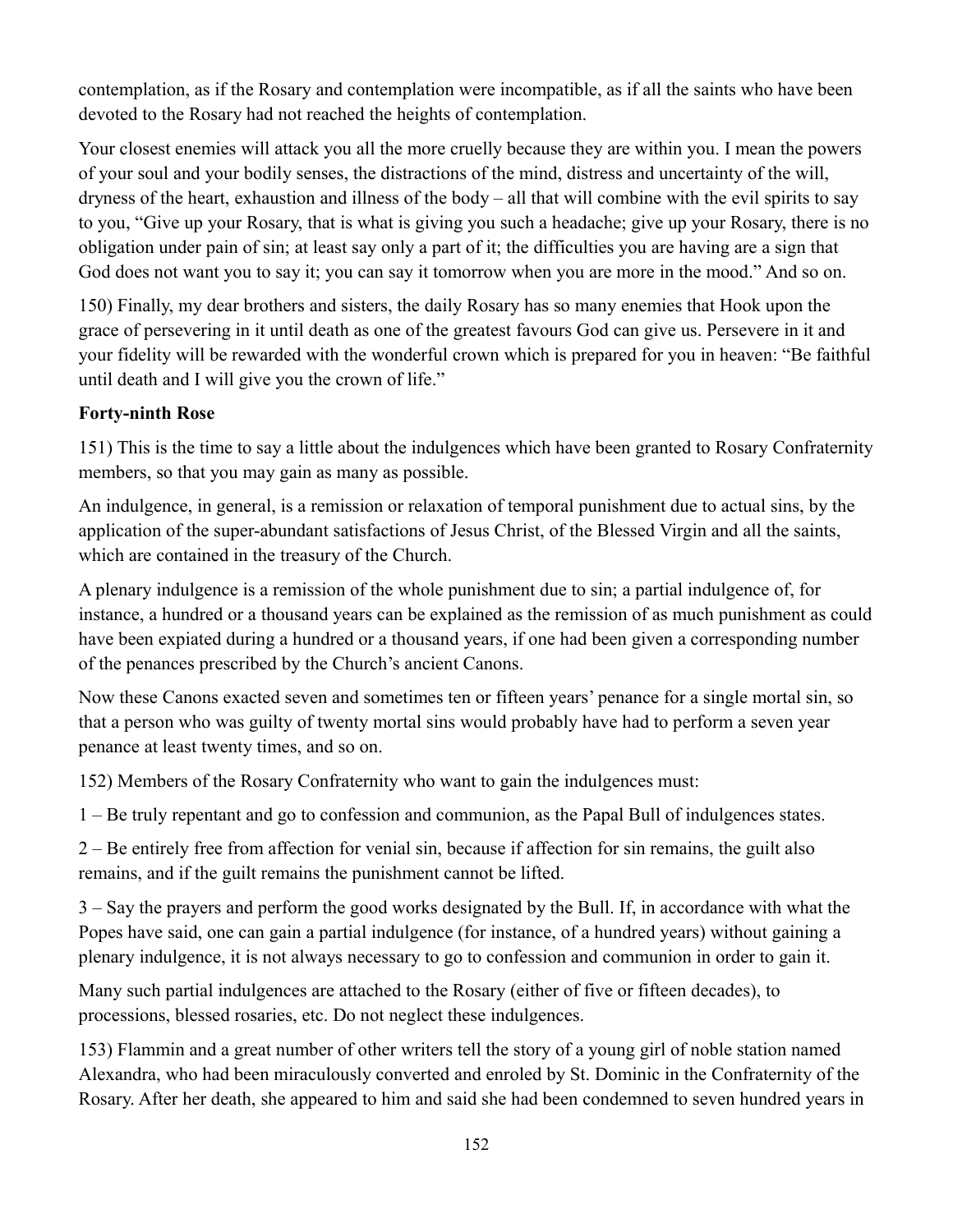purgatory because of her own sins and those she had caused others to commit by her worldly ways. So she implored him to ease her pains by his prayers and to ask the Confraternity members to pray for the same end. St. Dominic did as she had asked.

Two weeks later she appeared to him, more radiant than the sun, having been quickly delivered from purgatory by the prayers of the Confraternity members. She also told St. Dominic that she had come on behalf of the souls in purgatory to beg him to go on preaching the Rosary and to ask their relations to offer their Rosaries for them, and that they would reward them abundantly when they entered into glory.

## **Fiftieth Rose**

## **Various Methods**

154) To make the recitation of the Rosary easier for you, here are several methods which will help you to say it in a good and holy way, with the meditation on the joyful, sorrowful and glorious mysteries of Jesus and Mary.

Choose whichever method pleases you and helps you the most: or you can make up one for yourself, as several holy people have done.

## **METHODS OF SAYING THE MOST HOLY ROSARY**

## **So As To Draw Upon Our Souls the Grace of the Mysteries of the Life, Passion, and Glory of Jesus and Mary**

## **I. First Method**

"Come Holy Spirit, fill the hearts of Your faithful and kindle in them the fire of Your love."

"O my Jesus, forgive us our sins, save us from the fire of hell, lead all souls to heaven, especially those in most need of Your mercy." (This prayer, revealed to the three children of Fatima by the Lady of Fatima in 1917, is now added following the Glory Be to the Father at the end of each decade.)

## **General Offering of the Rosary**

1) I unite myself with all the Saints in heaven, and with all the righteous on earth; I unite myself with You, my Jesus, so as to praise Your Holy Mother worthily and to praise You in her and by her. I renounce all the distractions that may come to me during this Rosary.

O Blessed Virgin Mary, we offer you this Apostles' Creed so as to honor the faith you had on earth and to ask you to have us share in the same faith.

O Lord, we offer You this Our Father to adore You in Your oneness and to recognize You as the First Cause and the Last End of all things.

Most Holy Trinity, we offer You these three Hail Marys to thank You for all the graces that You have given to Mary and all the graces that You have given us through her intercession.

1 Our Father, 3 Hail Marys, 1 Glory Be to the Father…

## **Particular Offerings for Each Decade**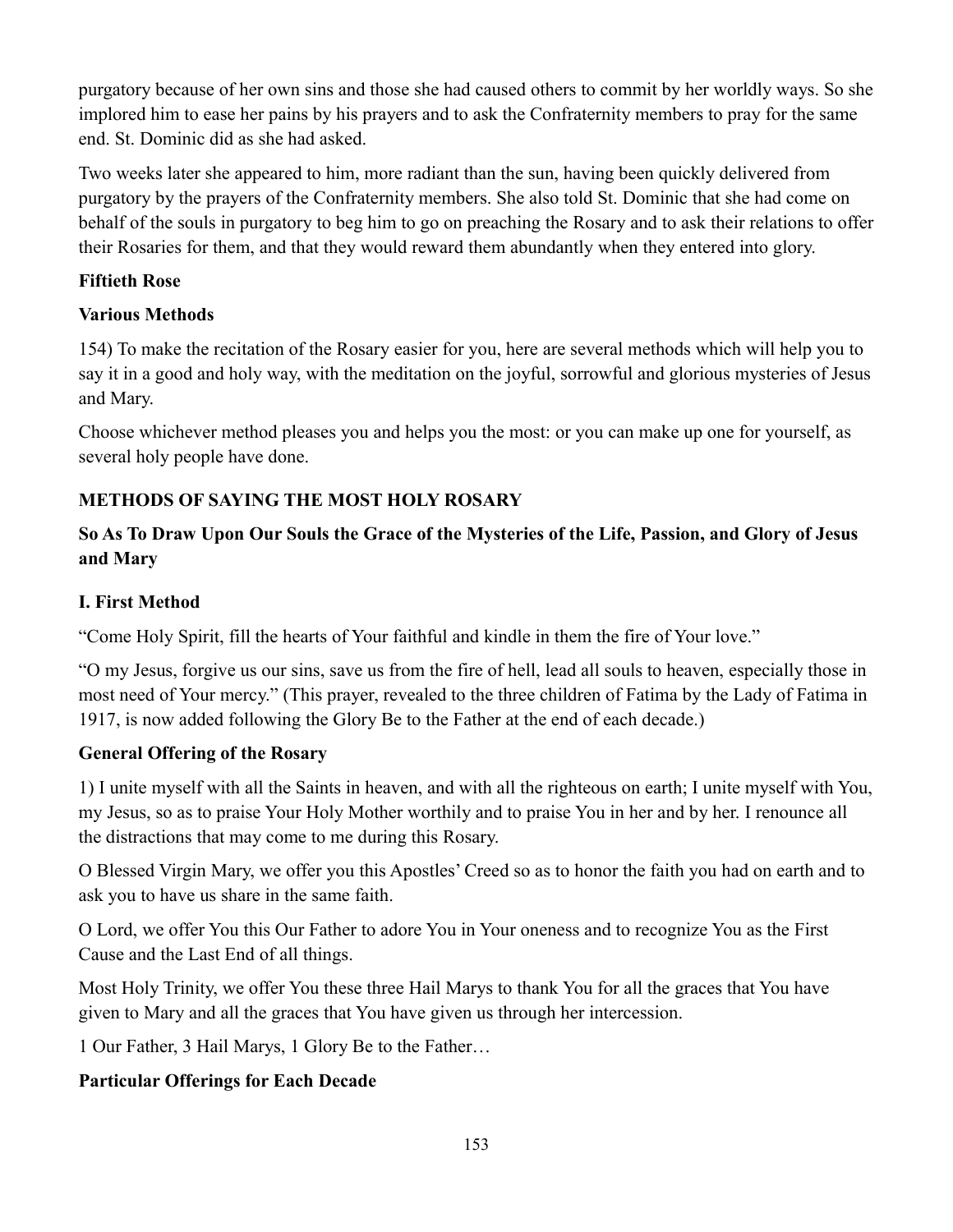## **The Joyful Mysteries**

2) **1st Decade:** Lord Jesus, we offer You this first decade to honor Your Incarnation, and we ask of You, through this Mystery and through the intercession of Your Holy Mother, a deep humility of heart.

1 Our Father, 10 Hail Marys, 1 Glory Be to the Father…

May the grace of the Mystery of the Incarnation come down into my soul and make it truly humble.

**2nd Decade:** Lord Jesus, we offer You this second decade to honor the Visitation of Your Holy Mother to her cousin St. Elizabeth, and we ask of You, through this Mystery and through the intercession of Mary, a perfect charity toward our neighbor.

1 Our Father, 10 Hail Marys, 1 Glory Be to the Father…

May the grace of the Mystery of the Visitation come down into my soul and make it truly charitable.

**3rd Decade:** Child Jesus, we offer You this third decade to honor Your Blessed Nativity, and we ask of You, through this Mystery and through the intercession of Your Holy Mother, detachment from the things of this world, love of poverty, and love of the poor.

1 Our Father, 10 Hail Marys, 1 Glory Be to the Father…

May the grace of the Mystery of the Nativity come down into my soul and make me truly poor in spirit.

**4th Decade:** Lord Jesus, we offer You this fourth decade to honor Your Presentation in the Temple by the hands of Mary, and we ask of You, through this Mystery and through the intercession of Your Holy Mother, the gift of wisdom and purity of heart and body.

1 Our Father, 10 Hail Marys, 1 Glory Be to the Father…

May the grace of the Mystery of the Presentation come down into my soul and make me truly wise.

**5th Decade:** Lord Jesus, we offer You this fifth decade to honor Your Finding in the Temple among the learned men by Mary, after she had lost You, and we ask of You, through this Mystery and through the intercession of Your Holy Mother, our conversion as well as the conversion of all sinners, heretics, schismatics, and idolators.

1 Our Father, 10 Hail Marys, 1 Glory Be to the Father…

May the grace of the Mystery of the Finding of the Child Jesus in the Temple come down into my soul and truly convert me.

## **The Sorrowful Mysteries**

3) **6th Decade:** Lord Jesus, we offer You this sixth decade to honor Your mortal Agony in the Garden of Olives, and we ask of You, through this Mystery and through the intercession of Your Holy Mother, a perfect sorrow for our sins and the virtue of perfect obedience to Your Holy Will.

1 Our Father, 10 Hail Marys, 1 Glory Be to the Father…

May the grace of our Lord's Agony come down into my soul and make me truly contrite and perfectly obedient to the Will of God.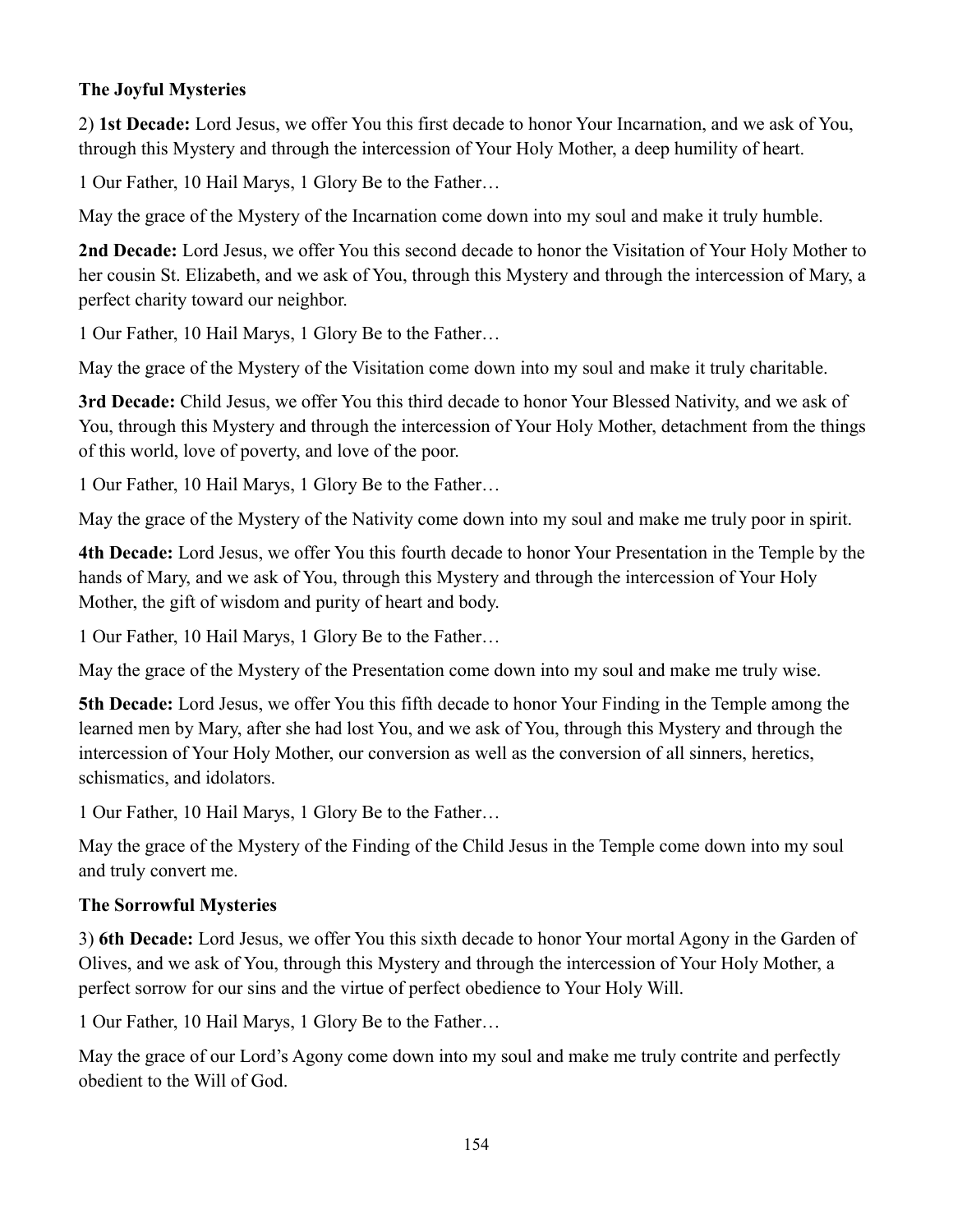**7th Decade:** Lord Jesus, we offer You this seventh decade to honor Your Bloody Scourging, and we ask of You, through this Mystery and through the intercession of Your Holy Mother, the grace to mortify our senses.

1 Our Father, 10 Hail Marys, 1 Glory Be to the Father…

May the grace of our Lord's Scourging come down into my soul and make me truly mortified.

**8th Decade:** Lord Jesus, we offer You this eighth decade to honor Your cruel Crowning with Thorns, and we ask of You, through this Mystery and through the intercession of Your Holy Mother, a true detachment from the world.

1 Our Father, 10 Hail Marys, 1 Glory Be to the Father…

May the grace of the Mystery of our Lord's Crowning with Thorns come down into my soul and make me truly detached from the world.

**9th Decade:** Lord Jesus, we offer You this ninth decade to honor Your Carrying of the Cross, and we ask of You, through this Mystery and through the intercession of Your Holy Mother, great patience in carrying our cross in Your footsteps every day of our lives.

1 Our Father, 10 Hail Marys, 1 Glory Be to the Father…

May the grace of the Mystery of the Carrying of the Cross come down into my soul and make me truly penitent.

**10th Decade:** Lord Jesus, we offer You this tenth decade to honor Your Crucifixion on Mount Calvary, and we ask of You, through this Mystery and through the intercession of Your Holy Mother, a great horror of sin, a love of the Cross, and the grace of a holy death for us and for those now in their last agony.

1 Our Father, 10 Hail Marys, 1 Glory Be to the Father…

May the grace of the Mystery of the Passion and Death of our Lord and Savior Jesus Christ come down into my soul and make me truly holy.

## **The Glorious Mysteries**

4) **11th Decade:** Lord Jesus, we offer You this eleventh decade to honor Your triumphant Resurrection, and we ask of You, through this Mystery and through the intercession of Your Holy Mother, a living faith.

1 Our Father, 10 Hail Marys, 1 Glory Be to the Father…

May the grace of the Resurrection come down into my soul and make me truly faithful.

**12th Decade:** Lord Jesus, we offer You this twelfth decade to honor Your glorious Ascension, and we ask of You, through this Mystery and through the intercession of Your Holy Mother, a firm hope and a deep longing for heaven.

1 Our Father, 10 Hail Marys, 1 Glory Be to the Father…

May the grace of the Mystery of the Ascension come down into my soul and make me ready for heaven.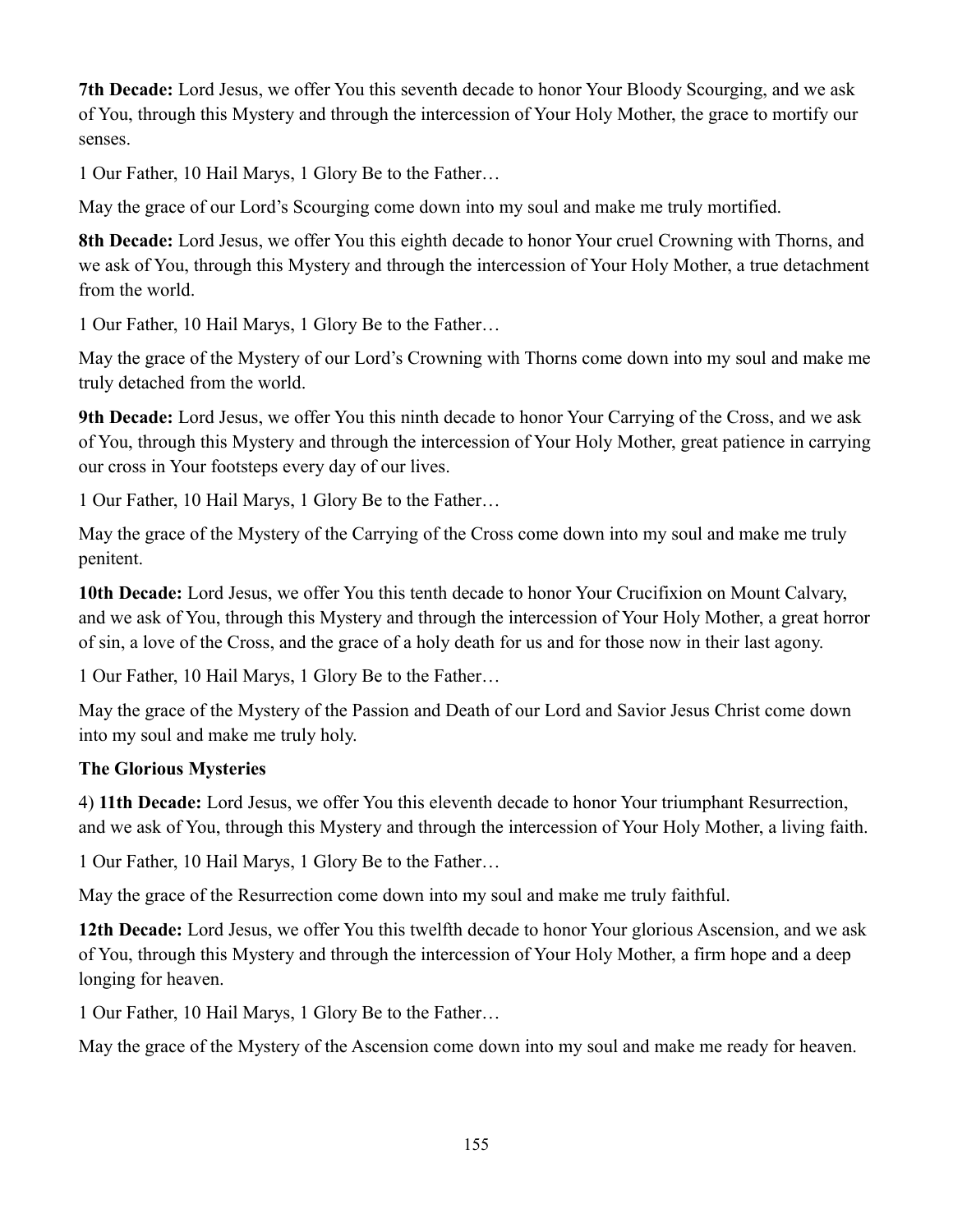**13th Decade:** Holy Spirit, we offer You this thirteenth decade to honor the Mystery of Pentecost, and we ask of You, through this Mystery and through the intercession of Mary, Your most faithful Spouse, Your holy wisdom so that we may know, really love, and practice Your truth and make all others share in it.

1 Our Father, 10 Hail Marys, 1 Glory Be to the Father…

May the grace of Pentecost come down into my soul and make me really wise in the eyes of God.

**14th Decade:** Lord Jesus, we offer You this fourteenth decade to honor the Immaculate Conception and Assumption of Your Holy Mother, body and soul, into heaven, and we ask of You, through these two Mysteries and through her intercession, the gift of true devotion to her to help us live a good life and die a happy death.

1 Our Father, 10 Hail Marys, 1 Glory Be to the Father…

May the grace of the Mysteries of the Immaculate Conception and the Assumption come down into my soul and make me truly devoted to Mary.

**15th Decade:** Lord Jesus, we offer You this fifteenth and last decade to honor the glorious Crowning of Your Holy Mother in heaven, and we ask of You, through this Mystery and through her intercession, the grace of perseverance and increase of virtue until the very moment of death and thereafter the eternal crown that is prepared for us. We ask the same grace for all the righteous and for our benefactors.

1 Our Father, 10 Hail Marys, 1 Glory Be to the Father…

May the grace of the Mystery of the Crowning of Your Holy Mother in heaven come down into my soul and make me increase in perseverance and virtue.

5) We beseech You, dear Lord Jesus, through the fifteen Mysteries of Your Life, Passion, Death and Glory, and through the merits of Your Holy Mother, to convert sinners, help the dying, deliver the Holy Souls from purgatory, and give all of us Your grace, so that we may live well and die a holy death. And please, give us the Light of Your glory later on so that we may see You face to face and love You for all eternity. Amen.

## **II. Second and Shorter Method**

## **A Shorter Way of Commemorating the Life, Death, and Glory of Jesus and Mary in Reciting the Holy Rosary and Lessening the Distraction of the Imagination**

6) To do this we must add a word or two to each Hail Mary of every decade that reminds us of the Mystery being celebrated. This word or words should be added after the name "Jesus" halfway through the prayer: "and blessed is the fruit of your womb…"

**1st Decade:** …and blessed is the fruit of your womb "Jesus incarnate."

**2nd Decade:** …and blessed is the fruit of your womb "Jesus Who sanctifies."

**3rd Decade:** …and blessed is the fruit of your womb "Jesus born in poverty."

**4th Decade:** …and blessed is the fruit of your womb "Jesus offered for us."

**5th Decade:** ...and blessed is the fruit of your womb "Jesus, the Saint of Saints."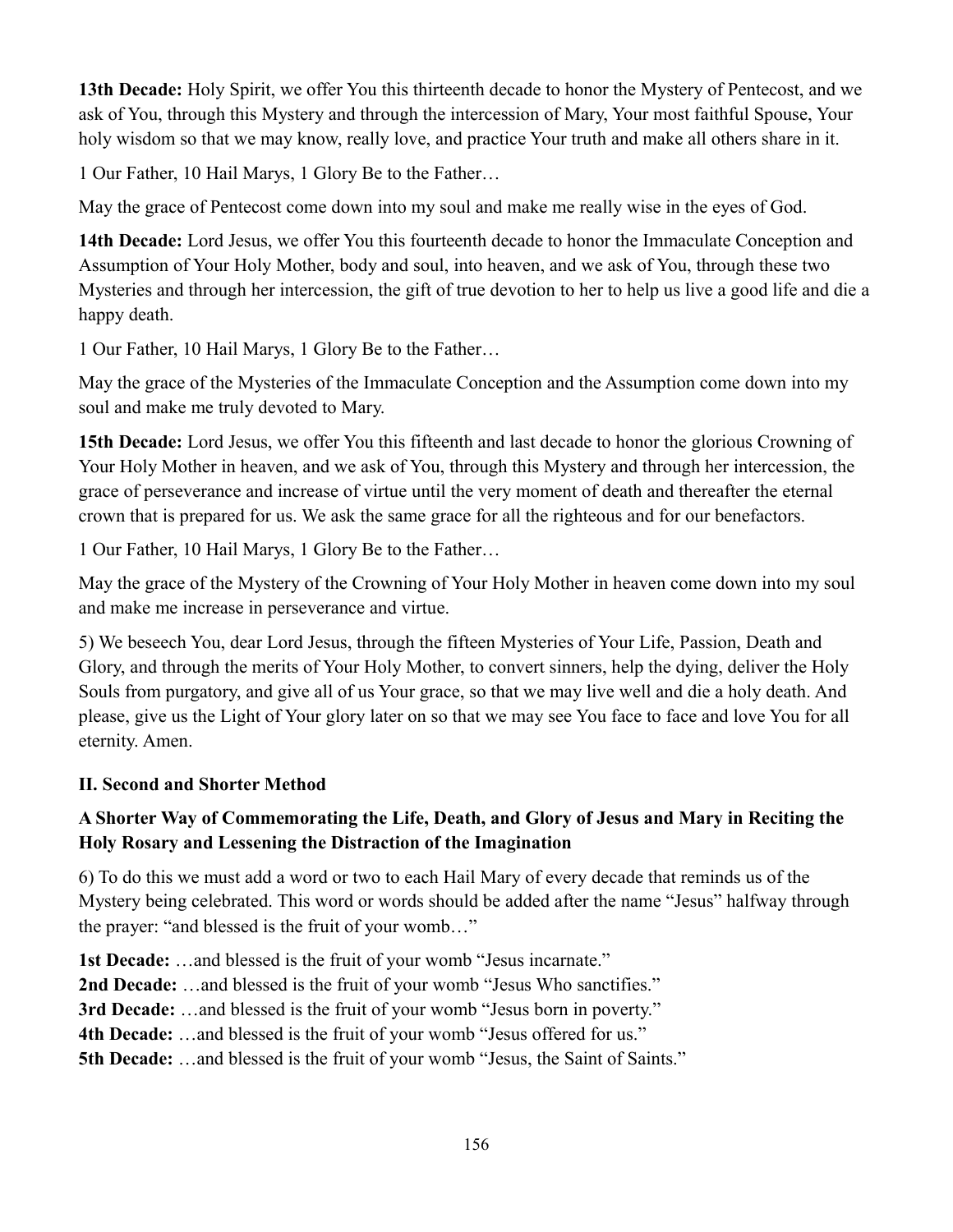**6th Decade:** …and blessed is the fruit of your womb "Jesus in His agony." **7th Decade:** …and blessed is the fruit of your womb "Jesus Scourged." **8th Decade:** …and blessed is the fruit of your womb "Jesus Crowned with Thorns." **9th Decade:** …and blessed is the fruit of your womb "Jesus Carrying His Cross." **10th Decade:** …and blessed is the fruit of your womb "Jesus Crucified." **11th Decade:** …and blessed is the fruit of your womb "Jesus risen from the dead." **12th Decade:** …and blessed is the fruit of your womb "Jesus ascending to heaven." **13th Decade:** …and blessed is the fruit of your womb "Jesus filling you [Mary] with the Holy Spirit."

**14th Decade:** …and blessed is the fruit of your womb "Jesus raising you up."

**15th Decade:** …and blessed is the fruit of your womb "Jesus crowning you with glory."

**At the end of the first five Mysteries, we say:** May the grace of the Joyful Mysteries come down into our souls and make us really holy.

**At the end of the second five:** May the grace of the Sorrowful Mysteries come down into our souls and make us truly patient.

**At the end of the third five: May the grace of the Glorious Mysteries come down into our souls and make us eternally happy. Amen.**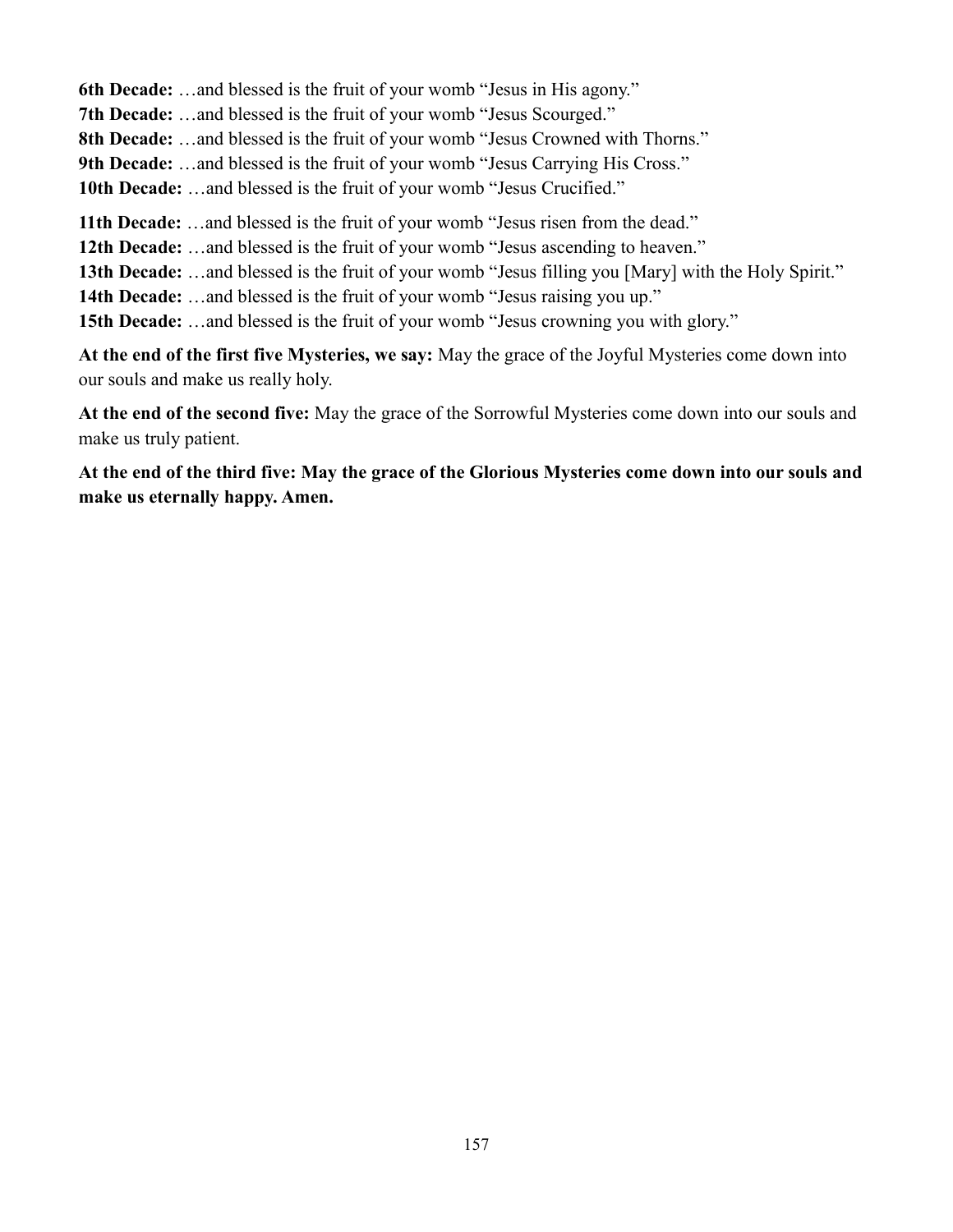**Epilogue**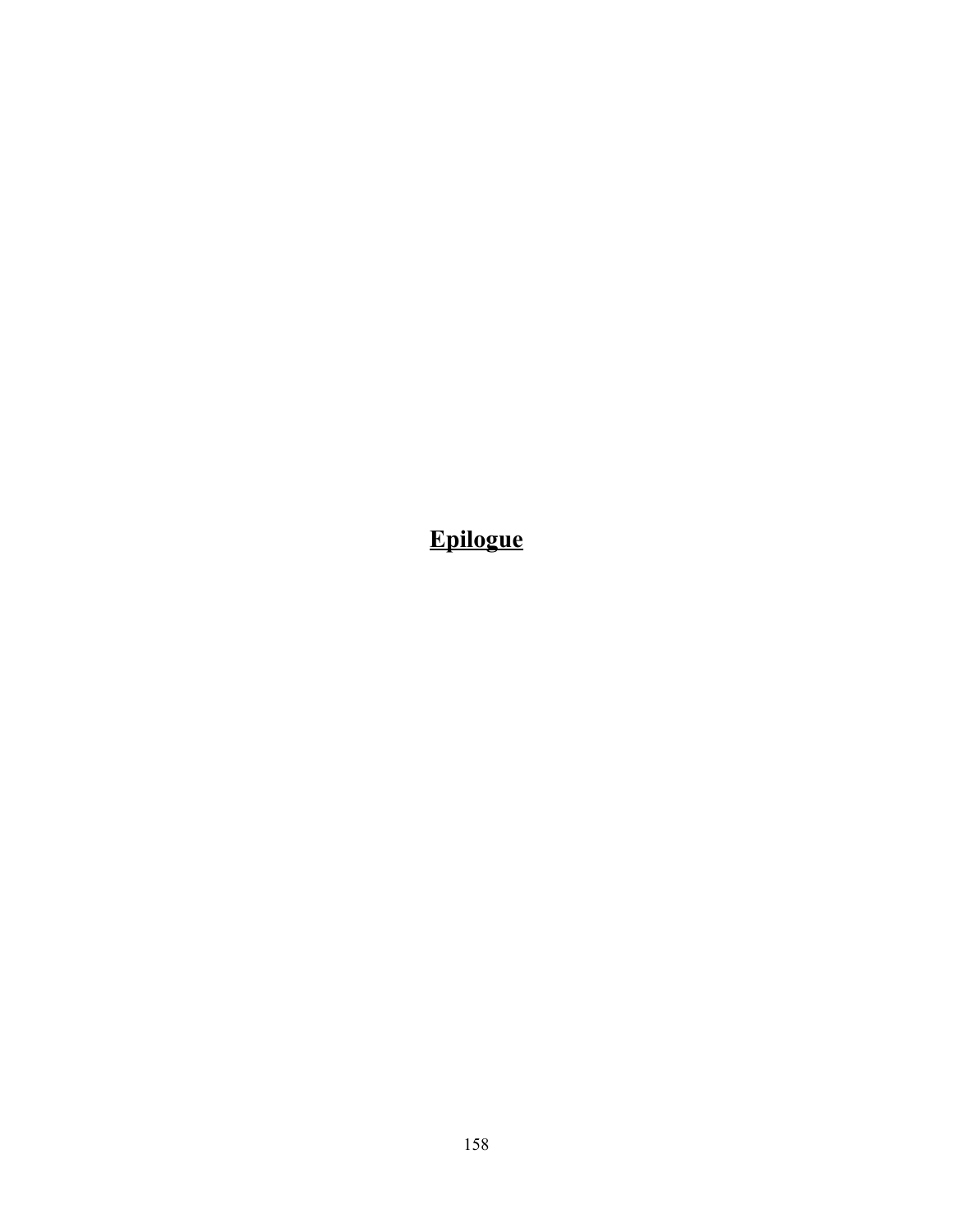## **Invitation to Visit Maranatha Spring and Shrine**

*(Aramaic for "Come Lord Jesus")*

## **MARANATHA SPRING AND SHRINE HOLY LOVE MINISTRIES**

*An Ecumenical Ministry and Shrine*

37137 Butternut Ridge Rd. North Ridgeville, Ohio 44039 United States of America

Phone: (440) 327-8006

#### **FOR MORE INFORMATION:**

**[http://www.holylove.org](http://www.holylove.org/) <http://www.holylove.org/pilgrimages.php>**

**Booklet: "Welcome to Maranatha Spring and Shrine" [http://www.holylove.org/pdf/welcome\\_booklet.pdf](http://www.holylove.org/pdf/welcome_booklet.pdf)**

\*\*\*

#### **THE INVITATION**

#### **Blessed Mother's Invitation**

(April 20, 1996)

*"I extend My invitation to all nations to come to this site and partake of the message of Holy Love. This message is all-embracing, all-encompassing. The prodigies of grace extended here are proof and the fruits of My coming to you. I desire processions come in prayer to the Spring Heaven has given."*

#### **April 6, 2015**

*"I am your Jesus, born Incarnate."*

*"My Mission in the world was ecumenical – for all people and all nations – just as this Mission\* here today is ecumenical. It was never my intent that this Ministry be controlled by one group or recognized religion. Mankind must never try to control the movement of the Holy Spirit. He will not succeed in such an effort."\*\**

*"The term 'ecumenical' removes this Mission from the scrutiny of control of one institution – which is good – and opens the benefits of all the graces to one and all. Therefore, do not feel if you do not belong to a certain faith you are not welcome here. All are welcome. All are invited to come and see."*

*\** Reference to the ecumenical Mission of Holy Love to all people and all nations.

\*\*Reference to Holy Love Ministry – An Ecumenical Ministry of Maranatha Spring and Shrine.

#### **April 24, 2008**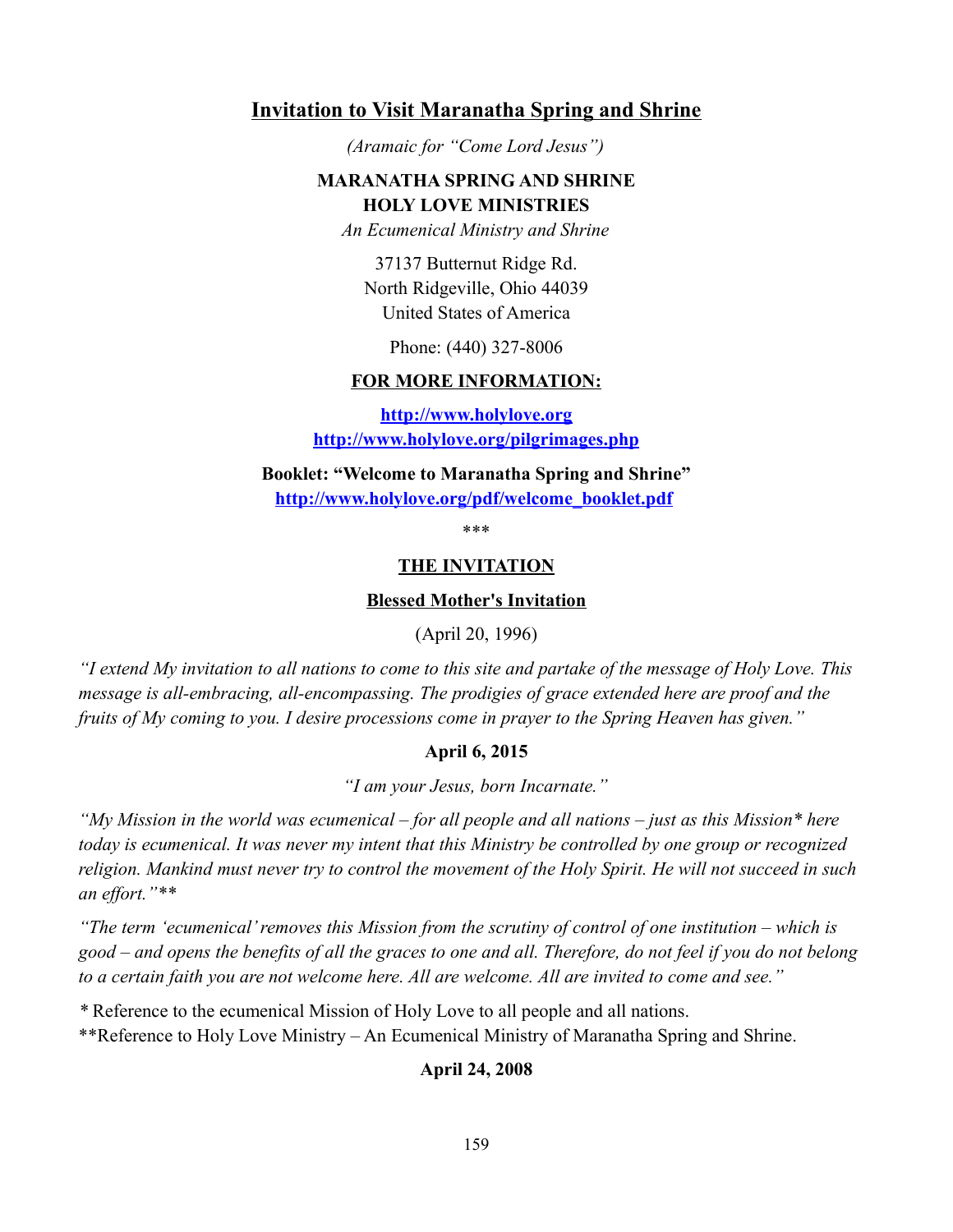#### **INSTRUCTIONS TO PILGRIMS**

St. Catherine of Siena says:

*"Praise be to Jesus."*

*"I wish to describe to you the proper disposition of heart for those who come to this apparition site, especially for the first time. Jesus desires that the heart of each pilgrim be open, that the heart be a blank page for Him to write upon. The less the pilgrim knows of others' opinions, the better. There are, as with every apparition site, many false rumors and false discernment attacking this place of Heaven's predilection."*

*"Jesus does not like people to come with preconceived ideas of what may take place here. Therefore, do not anticipate any certain grace. Each one's pilgrimage is individual. Some may receive a profound illumination of conscience, others not."*

*"Do not look for proof of all that takes place here as being from Heaven. Do not come here to find fault. That is not discernment."*

*"Let your hearts be open to the individual experience that God has in store for you, knowing full well that Immaculate Mary invited you here to deepen your relationship with Her Son and God the Father. Allow the Spirit of Truth to carry you deeper into an intimate relationship with the Holy Trinity."*

*"Do not compare your experience here with anyone else's, for no two are alike. God knows best how to reach each heart. When you share your experiences, do so giving God the glory, for all grace comes from His Mercy and His Love. Never present yourself as being chosen or special or all-knowing in any way. Remember, humility is the first step on the stairway to holiness. There is a proper way to evangelize just as there is a proper way to do anything."*

*"Do not allow your heart to be filled with judgment against Heaven's efforts here. You do not gain merit in God's Eyes by opposing Him. You only invoke His Judgment. Such a one cooperates with evil."*

*"Make a sincere heartfelt Act of Contrition before you come onto the property. Grace will then fill your heart."*

## **Prayer: Act of Contrition**

*"O, my God, I am heartily sorry for having offended you. I detest all my sins because of your just punishment, but most of all because they offend you, my God, who are all-good and deserving of all my love. I firmly resolve, with the help of Your grace, to sin no more and to avoid the near occasion of sin. Amen."*

## **May 22, 2004**

## **PRAYER - TO BE RECITED BY VISITING PILGRIMS**

*"I am your Jesus, born Incarnate."*

*"Here, child, is a prayer I desire all who journey in pilgrimage to the prayer site, recite:"*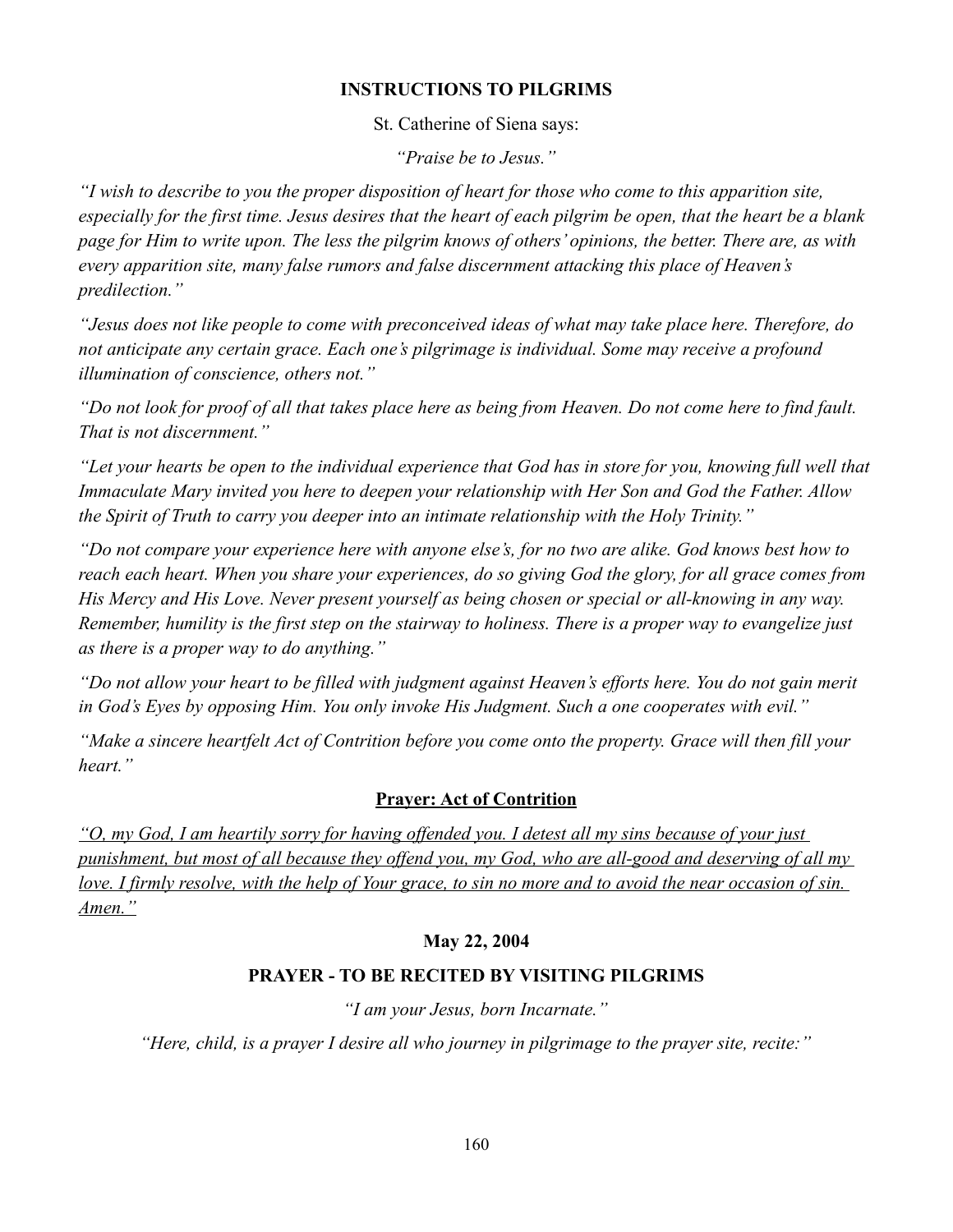*"Dear Heavenly Mother, I know you have called me to this place of Your favor for Your purpose. As I step onto the property You have chosen as Your own, help me to realize that You are inviting me into a deeper personal conversion through the Revelation of the United Hearts. Help me to begin this journey by stepping into Your Heart which is Holy Love."*

*"If You, Blessed Mother, look into my heart and see that I am unprepared or unwilling to take this first step, extend Your Hand filled with grace towards me and I will take it."*

*"Do not allow me, Your child, to pass up this opportunity through doubts or pride. If I came here only looking for error, take this spirit of arrogance away, dear Mother."*

*"I desire to be Yours in this present moment through Holy Love.*

*"Amen."*

#### **May 3, 2001**

## **TO VISITING PILGRIMS**

*"I am your Jesus, born Incarnate."*

*"My messenger, do you see the little bee gathering pollen from the flowering tree outside? The bee is like many and all of the pilgrims who come to the prayer site. They gather what information and graces they can from the Mission."*

*"Like the bee who returns to the hive to make honey, the pilgrims return home, hopefully to allow the Message to bear fruit in their lives. The bee does not have to fly to any other source for pollen. That tree has enough blossoms to satisfy him over and over. So too, the pilgrim can find everything he needs at this apparition site."*

*"Grace abounds here. The Message is the only message he need hear, because it envelops every message. At the property or through the use of the water at the many sources there present, the pilgrim will receive the illumination of conscience. He may be physically healed or receive the grace to carry his cross."*

*"Just as our little bee is completely satisfied with his source of pollen, the pilgrim who comes to Maranatha will be satisfied in his needs. I have withheld nothing from those who come. I offer them the innermost Chambers of My Heart."*

*"Make this known."*

## **December 12, 1999**

Blessed Mother says:

*"...Please understand, My children, that the layout of this property represents the soul's journey into holiness and Our United Hearts."*

*1. "The soul is first drawn into My Sorrowful and Immaculate Heart [represented at the Lake of Tears], where he is purged of many of his most flagrant faults."*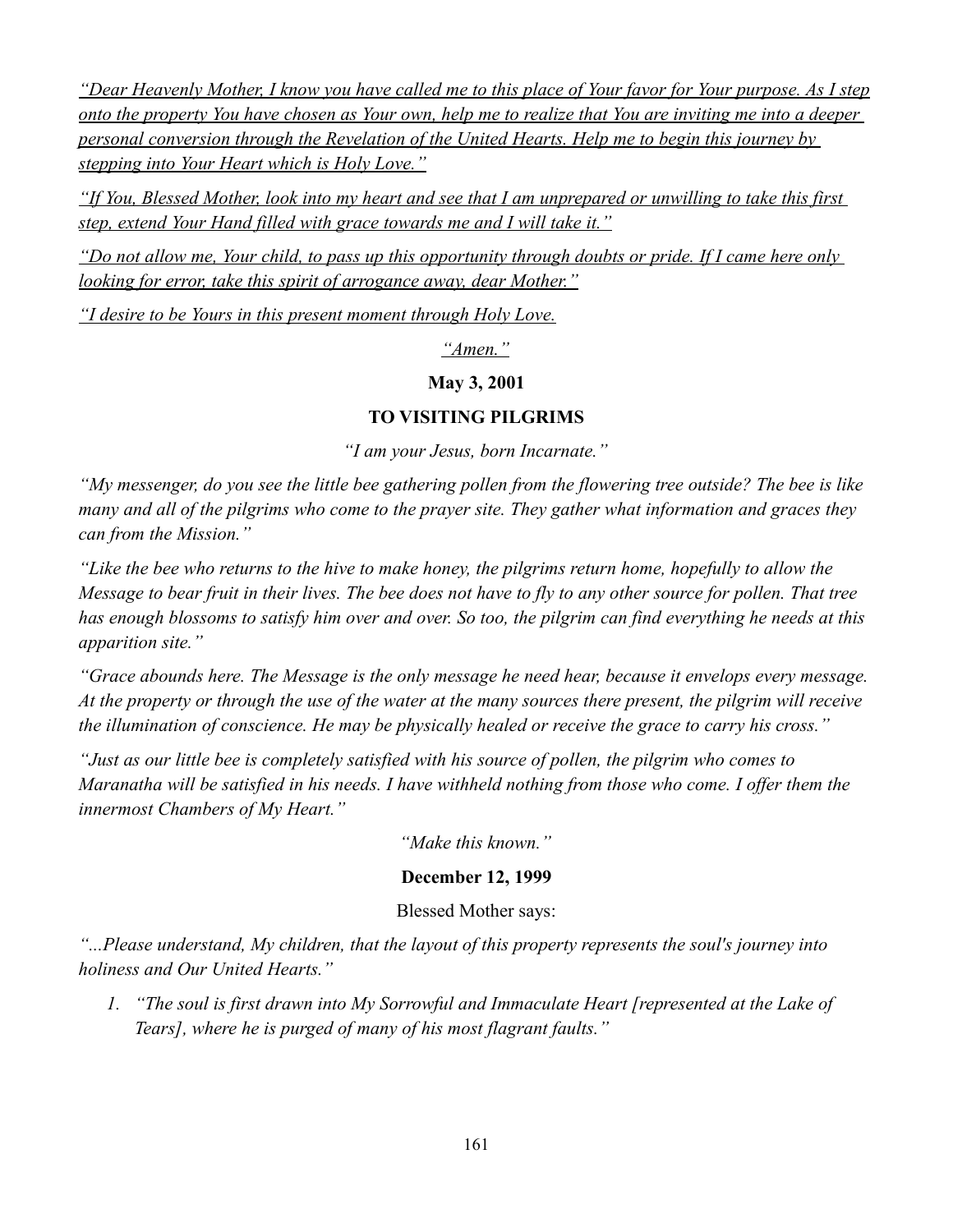- *2. "Then he travels along guided by the angels as is represented on the property by the Lake of Angels. He receives many graces to move deeper into My Heart and into Divine Love, the Heart of My Son. This is represented by Maranatha Spring on the property."*
- *3. "Finally, in conformity to the Divine Will of God, he arrives at the Field of Victory, Our United Hearts and the Triumph. Understand that every triumph and victory is surrounded by the Way of the Cross."*
- *4. "And thus you have the back of the property the Stations of the Cross." "My dear children, come deep into Our Hearts as I am leading you - as My Son desires..."*

*"...And we will bless you with the Blessing of Our United Hearts."*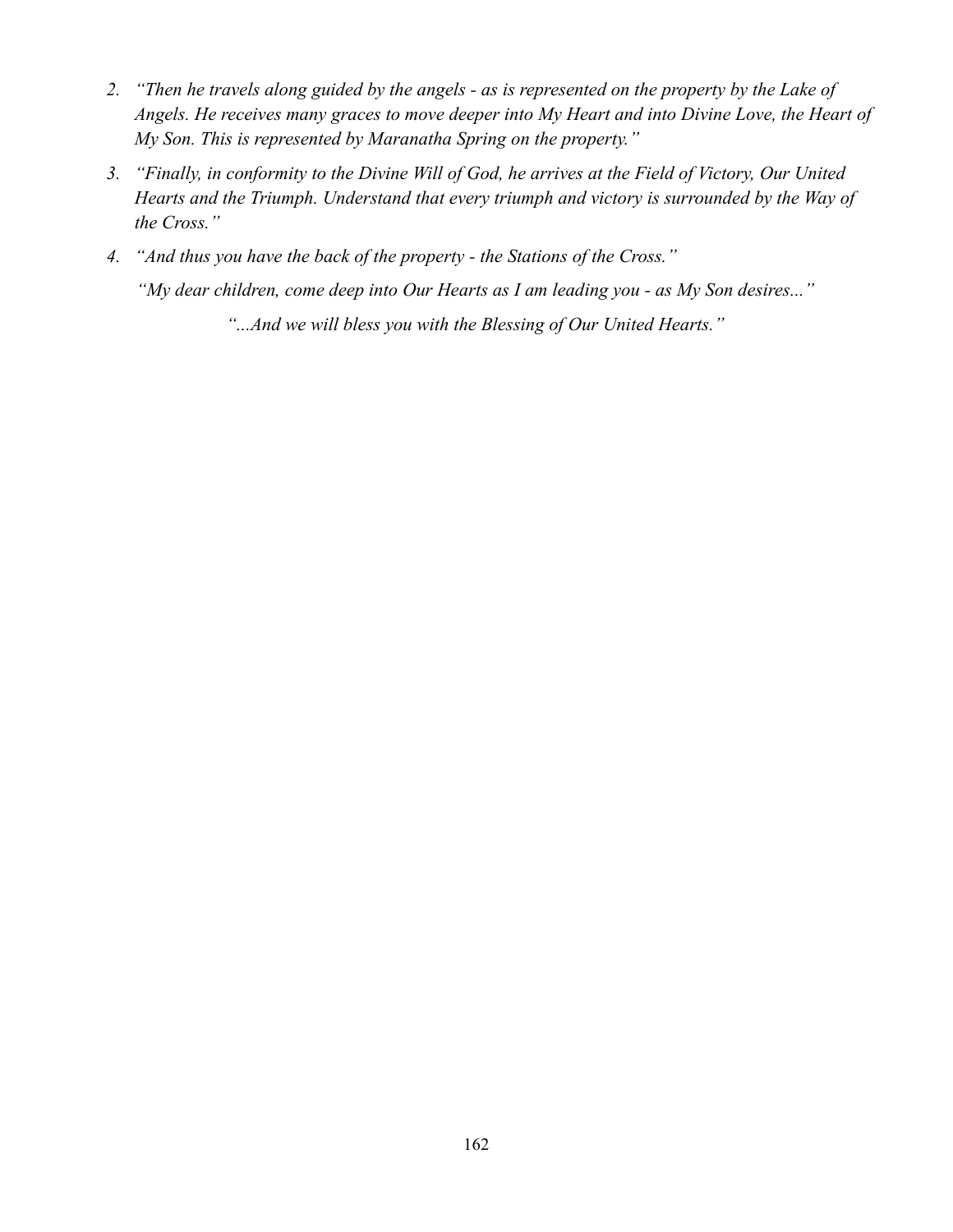## **Invitation to Visit Tearmann Anama**

*(Irish for "Soul Sanctuary")*

**Direction For Our Times Jesus Christ The Returning King [http://www.directionforourtimes.com](http://www.directionforourtimes.com/) Tearmann Anama Ballyjamesduff**

**County Cavan**

**Republic of Ireland**

**Phone: +353-49-437-3040**

**[contactus@dfot.ie](mailto:contactus@dfot.ie)**

\*\*\*

#### **Tearmann Anama**

In the summer of 2006, Jesus spoke to "Anne" about Tearmann Anama (formerly Holy Trinity Abbey, Kilnacrott) Ireland. This was an abbey run by an order of Norbertine priests. It was to become a site of pilgrimage for the apostolate. Anne received visions on what the place would become, and Jesus showed her the great graces that would be given to those who came to pray at the abbey. Direction for Our Times began the long process of raising funds to purchase the abbey and arranging a purchasing agreement with the Norbertine priests living there.

In August 2012, after years of fundraising, negotiating and patiently waiting, the purchase of Holy Trinity Abbey was completed. Direction for Our Times came into full ownership of the abbey. Direction for Our Times has agreed to allow the Norbertine priests who live there and had owned the place to continue to live there for three years. Afterwards, Direction for Our Times plans to work on much needed renovations and other building projects for the site.

The following is an article written by Anne, a lay apostle, about the Abbey and what Jesus revealed to her regarding it.

We, Direction for Our Times, have acquired the property known as the Abbey. Yes, dear apostles, the Lay Apostolate of Jesus Christ the Returning King has a headquarters for the future! We are the official owners of Tearmann Anama (formerly Holy Trinity Abbey, Kilnacrott) Co. Cavan, Ireland. May God be praised.

When we think about our relationship with the Lord, very often we can get locked into a perception that it is distant. What Jesus desires, needs, requires from us in this time is an intimate relationship with Him and it is this intimacy that He is promising to increase in this apostolate at this time. When we experience this intimacy with Jesus, our will swings into the divine will, it can only swing into the divine will, move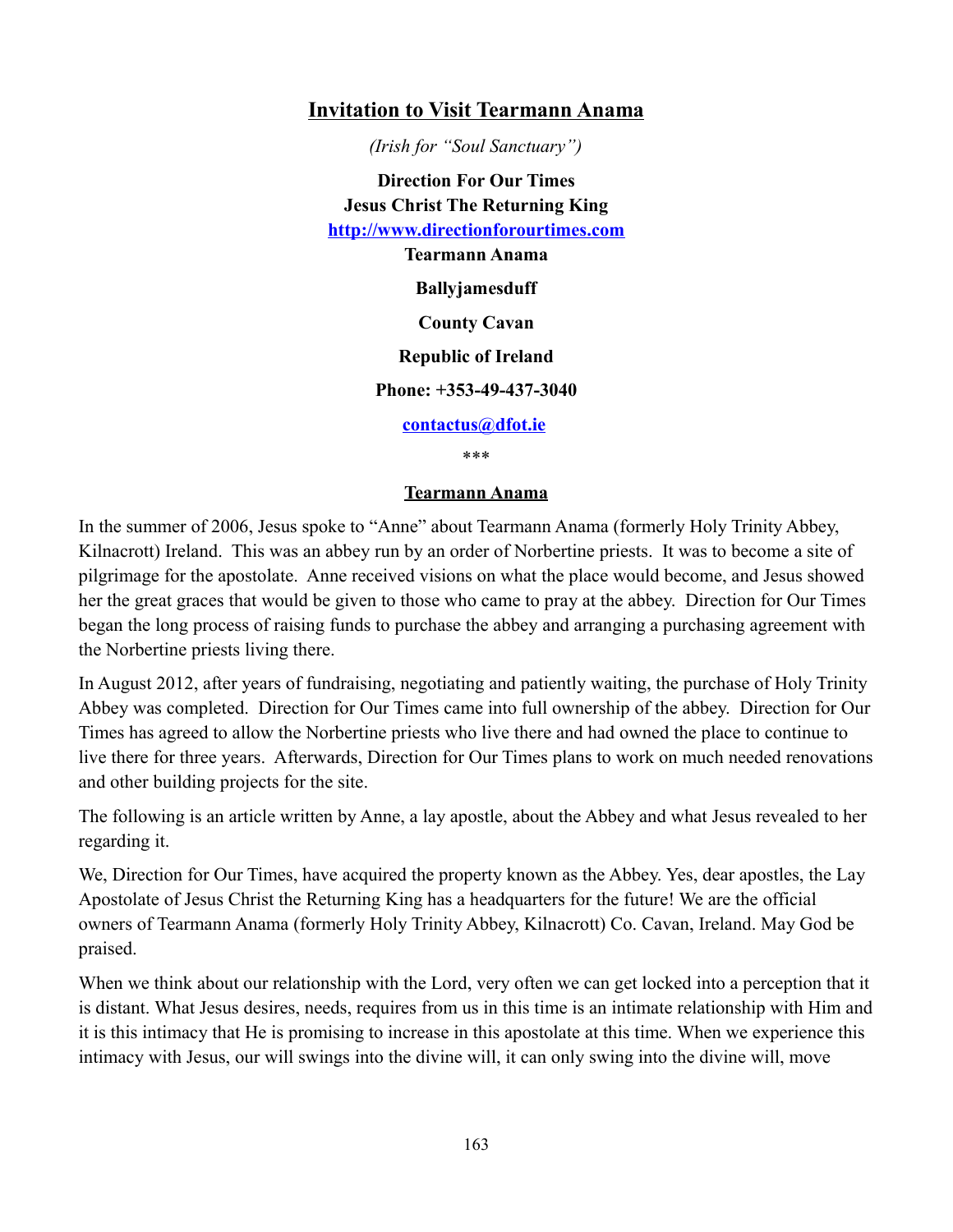closer, more completely into the divine will. Because if we experience our Saviour in intimacy, we are deluged with mercy.

In the visions that I saw about the abbey I saw people praying with a terrific openness to the Lord. I saw people gazing up at the Lord. There is a gift that the Lord gives. It is a gift of experiencing His gaze, the gaze of Jesus Christ into you. And then the Holy Spirit connects the two of you and all this love and mercy pours in. It is this reciprocal response that bursts out of one of God's children. So a soul experiences Jesus in intimacy and then a soul is prompted to work for Christ. Each one of us has a different plan for our time on earth, many people will say, "I don't know what the Lord wants from me." Very often the person could be doing exactly what the Lord wants. Their life could be just as the Lord needs it to be.

When I saw people praying, I saw some people being given a course correction, Jesus saying, *"I have a new plan for you, I have an additional plan for you that is over and above what you are doing now."* And then I saw other people who experienced Jesus' stamp of approval on just what they were doing. In other words they walked away convicted and peaceful about the service that they were offering heaven at that time.

It's a very beautiful grace, it's a very desirable grace that the Lord is promising. When I saw the visions I saw the people praying so beautifully. I was enthralled by the way they were praying and I said "Lord what is this I am seeing here, why is their prayer so striking to me? Where have I seen this before?" And at that time I understood that I had seen people praying like this only in Purgatory. It was this beautiful, honest, truthful response to the presence of God and that's how I understood this was going to be.

Part of this grace is the interior knowledge of the present condition of the soul. The introduction to God's truth is what will happen here. Now sometimes it happens in different ways. It can happen instantaneously and completely and that has occurred to people, you know, we have seen people experience it that way. Then, on other times we have seen people experience it very gently, very gradually.

Also, an important thing to note is, you don't have to come to this abbey to get this grace because if I was hearing about this I'd say, "An abbey, a place of pilgrimage in a foreign country," I have five children at home, I couldn't afford to take five children to a foreign country to experience this and that would make me very sad. This is not the only way that this is available. Many of us have experienced this simply by reading the Volumes. Others have experienced it by venerating the image of Jesus Christ the Returning King. And still others have experienced it at the abbey.

I would say to anyone who desires this and we all will benefit from it, "Venerate the Image of Jesus Christ the Returning King and ask for this illumination," say, "Jesus please reveal this to me, I want to know the condition of my soul, I want to have a certainty about your will for me." The Lord will be extremely generous in answering these prayers.

We are talking about a miraculous clarity. We are talking about a different grace that is uniquely granted by heaven for this time. The other thing is that when anyone makes a pilgrimage to this place, they will be bringing all of their loved ones mystically and that's what Jesus intends to do. The conversions that occur will ripple out into the world. They will come. They will ask for the grace and they will obtain the grace. I know one of the people who has benefited terrifically from his pilgrimage to the abbey. He felt nothing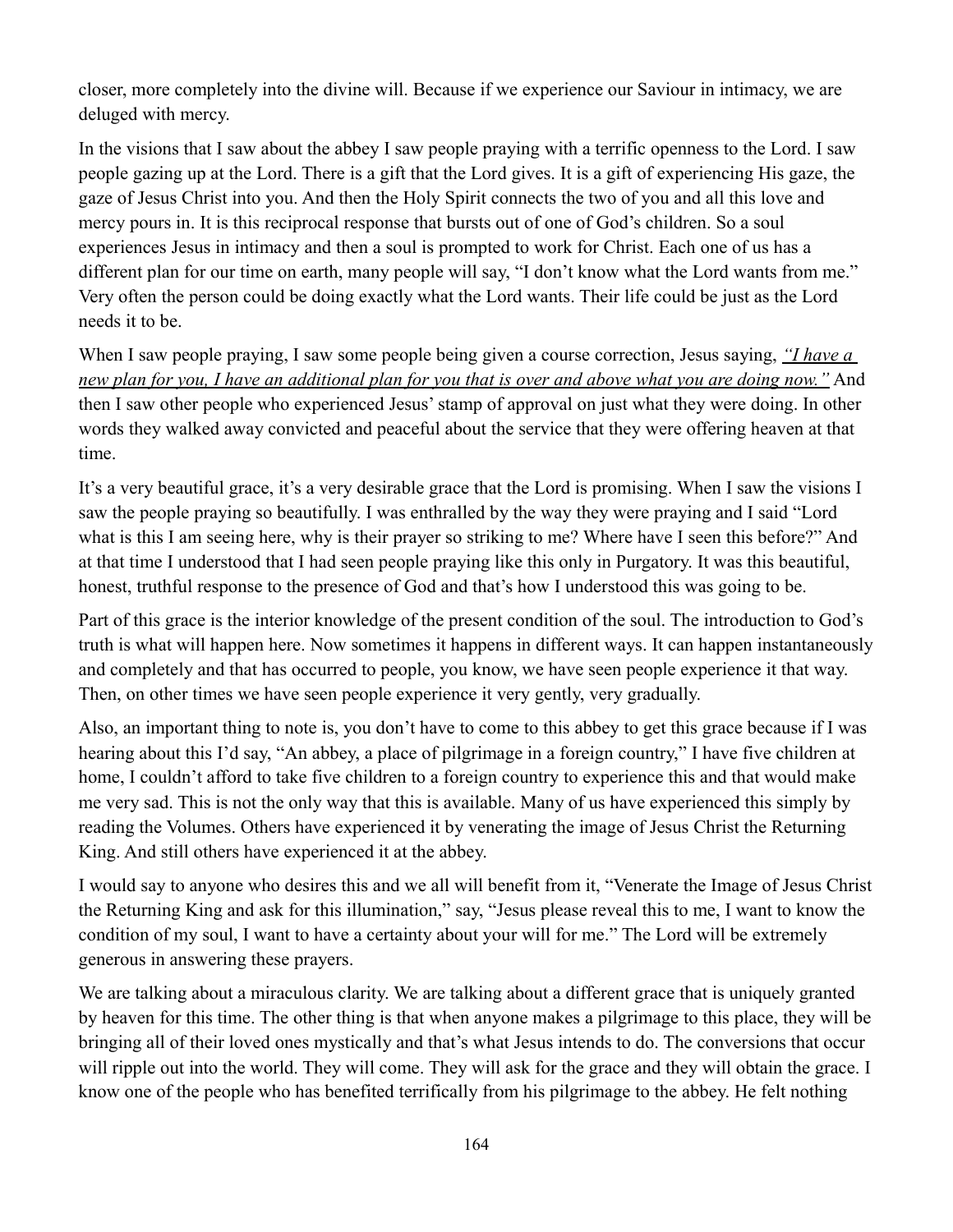unusual. He felt good, peaceful, and happy, there was Mass, it was a nice experience. And then he went home and everyone he prayed for within a week experienced an outpouring of God's conversion grace. He was the errand boy. He came and he picked it up and he brought it back. That's so beautiful. That's how generous Jesus is.

When we talk about this grace, this is what the Lord said:

*"This is not like something the world offers in the way of self awareness; souls do not and cannot work for this understanding. It is a heavenly light, a light that enables one to see the truth of their condition in relation to God. It is an understanding of the love of the Trinity for the created one. Spiritual gifts of this magnitude have never been granted to the degree at which I intend to grant them in this time."*

It's a very serious concession to what the Lord needs from us as serving apostles so we would want to be very reverent, very serious about consideration of this. When I contemplated what the Lord was promising. I got very concerned. For about a day and a half I thought, "This is very generous and I thought, this is serious because a soul who experiences this will be obligated. I was afraid for souls because I was afraid that they would be accountable. Jesus explained it to me this way, He didn't want me to worry about it:

*"You are simply looking at one part of the gift Anne; you must understand the gift in its entirety. The Saviour would not give a soul an appliance if the soul could not plug it in to a power source. Do you see how your Jesus stoops to give you information in ways that you can understand? My Anne worries without cause. I will send such ongoing grace to the soul that the soul will have to reject his eternity in order to be held accountable."*

So, in other words, it's impossible, any soul who wants Christ shall have Him.

*"Anne, it is to save souls that I have come, not to condemn them. Souls will respond. You need not worry that Jesus will come away empty handed. I will bring the Father a multitude of souls with this gift."*

Those are beautiful promises and people won't disappoint them, they will respond, how could they not, when they are blessed in this way. We all know that one person could look at a crucifix and stare at the crucifix for a year and not get it and think, "There were some really bad people during that time and that man was foolish. Another soul accompanied by grace can stare at a crucifix and in an instant get the whole thing. Grace is a gift, it is not something we can manufacture or produce, it only comes from God. Some people do not want this gift, other people really desire this gift. God will bless everybody.

That is a summary of the grace, the gift that the Lord wants to flow through this apostolate and through other apostolate of mercy at this time. It is an illumination. It is clarity. It is a conviction that we are citizens of heaven called to serve God and what Jesus needs now is committed lay apostles. The way Jesus is going to get them is by a great big blessing, a grace, a gift of grace.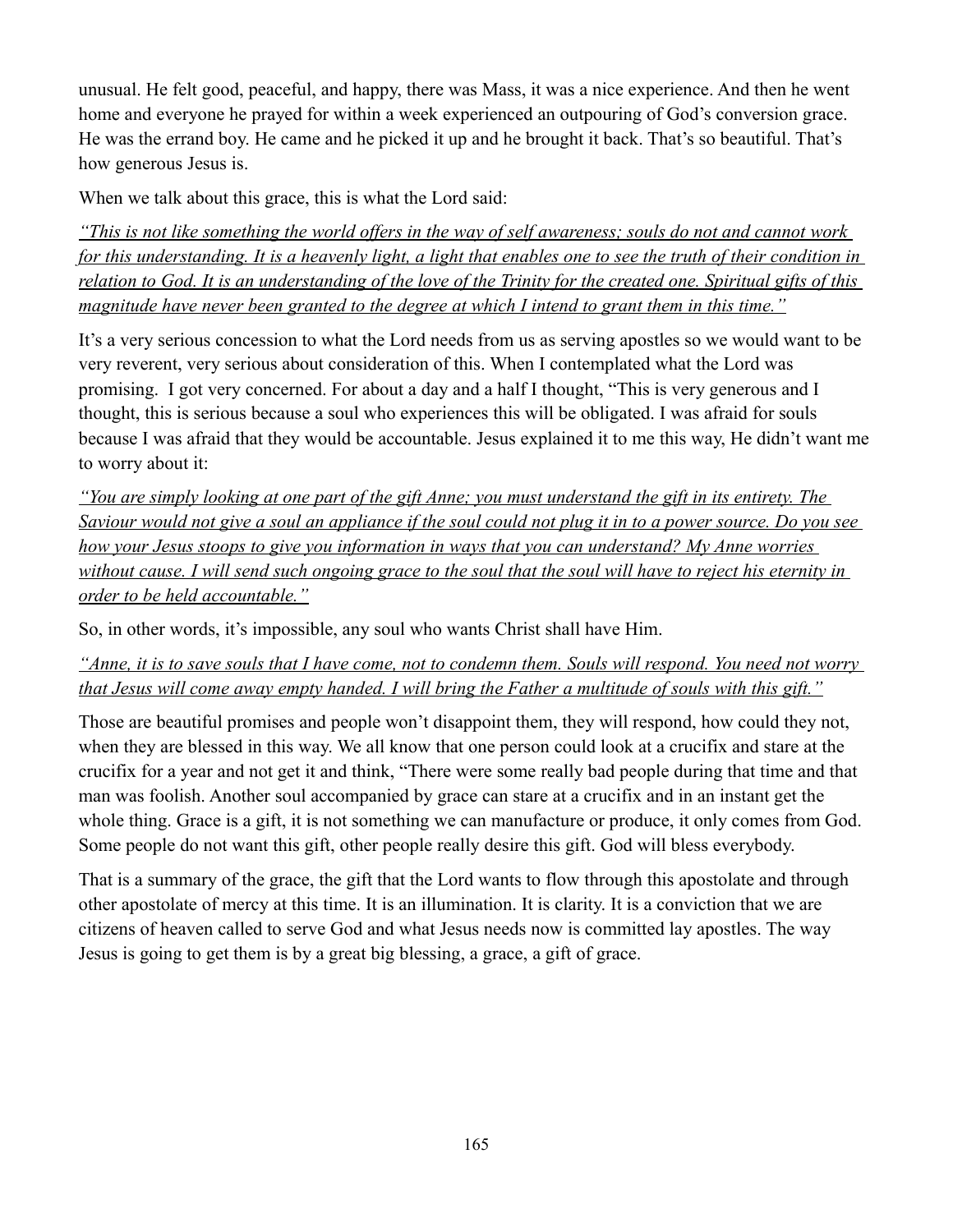# **Invitation from Our Lady to Visit Medjugorje**

#### **MEDJUGORJE**

*(Croatian for "between mountains")*

#### **(Bosnia and Herzegovina (former Yugoslavia))**

#### **FOR MORE INFORMATION:**

## **[http://www.medjugorje.com](http://www.medjugorje.com/)**

#### \*\*\*

#### **FROM LOCUTIONS TO THE WORLD**

#### **Medjugorje Explained by the Blessed Virgin Mary**

#### **September 5, 2011**

#### **"The Greatness of Medjugorje"**

*I will open up doors that have been closed from all eternity, special doors of saving graces that have never been seen before. At first, many will not believe. They will question, "Can these graces really be from heaven?" This has already begun at Medjugorje but many still question. How can I appear every day for years and still the world does not believe or listen to my messages? Even when people know ahead of time the very hours of my coming. Even when the visions are filmed for all to see. Even when the seers lead perfect lives of sacrifice and service, still the world does not believe.*

*Possibly the village is too remote. Oh, it is a village close to my heart, a perfect village dedicated to me and fervent in spirit. That is why I chose it. Even in its remoteness, millions have made their way there and have climbed the mountain of the cross and the mountain of apparitions. Miracles have flowed, especially the graces of conversion. Yes, the village is remote but the effort needed to get there and the determination to go prepare the soul. The remoteness of the village and its distance from large cities makes it the perfect setting for the soul to enjoy the quiet needed to hear my voice. And how many have heard my saving voice in that village among the mountains, mountains which encircle the village in my love and kept it far from what would destroy its innocence.*

#### **The Future Mighty Ocean**

*Now, let me continue. Medjugorje is my light, a light set on the mountain for all to see. From there will come forth a saving stream. Yes, let all eyes and ears be upon that little village because from it will come those words that are important for all the world to hear. Let the village become even more known and loved. The streams of grace which I have planted there are deep and only the beginning waters of grace have, as yet, gone forth. Do not say "We have tasted of the waters of Medjugorje and they have not provided all that we need." Go back to those waters, read my messages. Pray and repent. Above all, prepare. Soon, so very soon, Medjugorje will no longer be just a stream. It will be a mighty ocean covering the world with a knowledge of God and of events which come from His hands. Do not wait. If you prepare your hearts, you will receive much. If you do not prepare, you will have broken cisterns that hold no water.*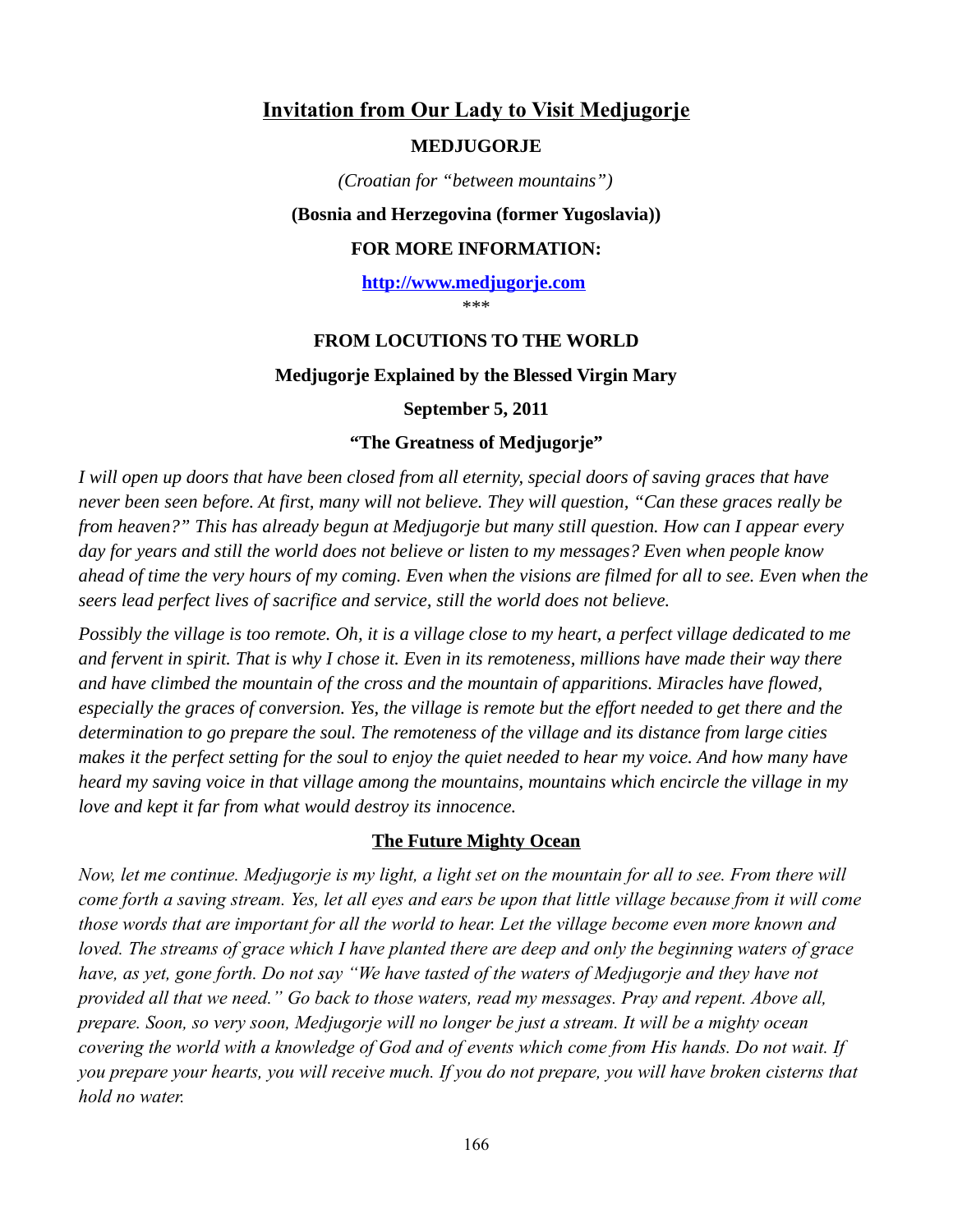## **February 1, 2012**

## **"Revealing the Future of the World (at Medjugorje)"**

*What lies ahead is hidden from man's view, but revealed by God to those whom he loves, so that these events will be a sign to all the world of the power of God, and of the care of God. These events I have revealed to the visionaries of Medjugorje and I will continue to reveal them until the revelations come to their fullness. Then all will be ready for the "unveiling of the secrets".*

## **The Little Village**

*O reader, do you know what I have been doing in that little village? How I chose the six children? Let me tell you the story so you will investigate the events and have your faith strengthened for the days ahead.*

*On the Feast of John the Baptist, 1981, I appeared to these children and have continued those appearances on a daily basis. I formed them in holiness and revealed to them secrets that deal with future events. The years have passed by and I continually call for mankind to repent, to love, to pray and to make sacrifices so that the chastisements would be avoided or made less severe.*

## **The Plea For Mercy**

*I come to this little village because the Father has sent me. He gives the world one final chance. He does not wish to act according to Divine Justice. He seeks, therefore, those who would plead for his mercy. If their voices are strong and if their hearts are many, then their pleas and their sacrifices allow God to set aside divine justice, just as the pleas of Moses allowed God to turn away from his chastisements to the Israelites. This is the great enterprise of Medjugorje.*

*I will continue to appear until all of them have the ten secrets. Then, the stage will be set for the gradual revealing of the secrets followed by their fulfillment. Learn about this little village. Learn about my apparitions. So many graces are contained in these revelations.*

## **February 23, 2012**

## **"Go to Medjugorje"**

*The path is not easy and many overestimate their strength. Others do not prepare, believing that they are ready to face the future. The truly wise realize that they do not know what they will face or how they will survive. I am talking now about "the events" which I have so often mentioned. Let me speak of them again in the clearest of ways.*

*The world moves along in its usual sense of security. It realizes that many problems exist, yet the world believes that nothing will really change. There have been crises before and people have gotten through them.*

## **A Totally Different Existence**

*The world will even admit that the future will be difficult. Yet, it envisions the future as being like the present. No one envisions a totally different existence with tremendous disturbances of modern life. Yet, that is what I mean by "the events", moments which will severely alter human existence, especially in those parts of the world where they take place. These events are very soon. They are at the door. Even*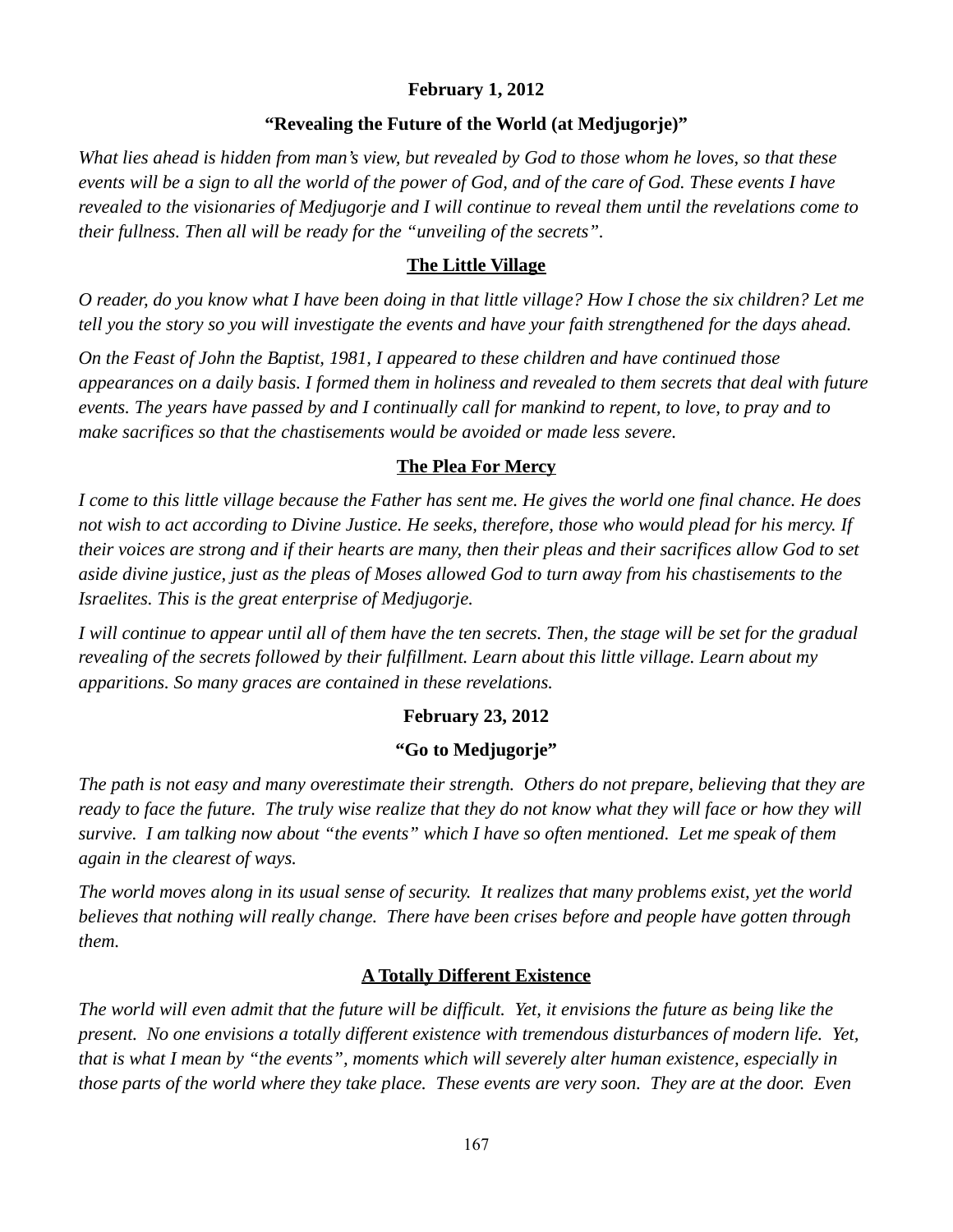*though they are still hidden and not able to be recognized, the time is short. Some of these events can still be avoided, although this window of opportunity grows smaller and smaller as the true remedies are delayed and the evil is not checked.*

#### **Go!**

*What is to be done? I answer clearly, "Go to Medjugorje". I am not speaking physically (although that benefits everyone). I am speaking spiritually. To that village, I have been explaining "these events" for over three decades. The people have faithfully recorded my teachings and have distributed them. They are truly a great treasure. Even though it is late and a person might never have heard about this little village, anyone can make up for lost time. Medjugorje carries the treasure and gladly shares it with the world. Read about this village. Read about my apparitions. Read my messages. I will form your spirit and you will know what to do.*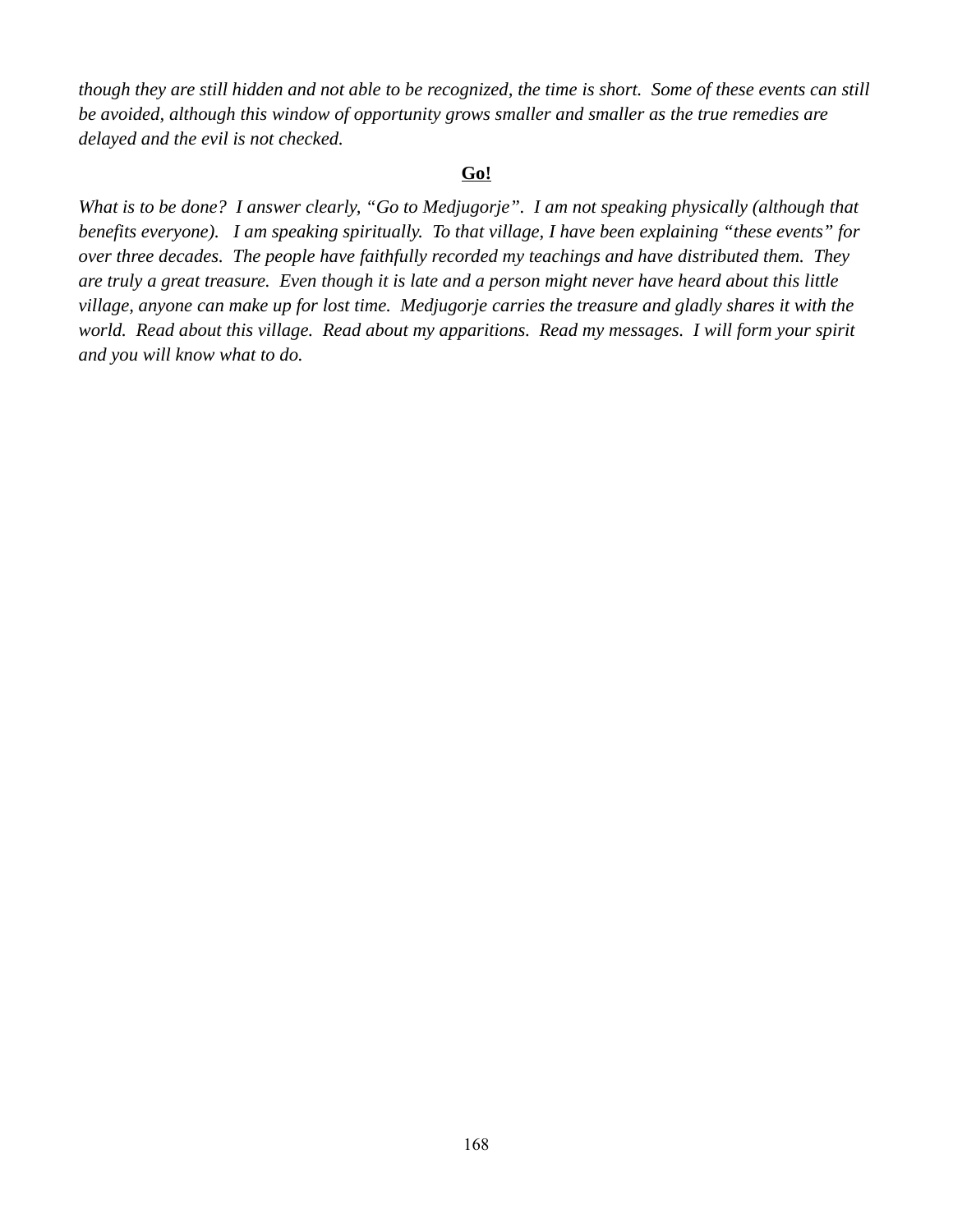## **Addendum: Dance with My Father**

## By *a soul*

I was once blessed to be able to take ballet lessons as a little girl. And one of my favorite things, was to watch the older girls do a "pas de deux" with the male dancers. Oh, how I wanted to do one day a pas de deux! But, alas, I never had the opportunity to do so.

Then, I was blessed to go to college. And it was in college, that I was blessed to do couples dancing, as I joined the ballroom dance society. Oh, how much fun I had!

As I sit here, I am listening and praying to many love-songs. One of them is, "Dance with My Father," sung by Luther Vandross.

Now, being the silly girl that I am, ever since I returned to the faith, I would wonder to myself, who would dance a waltz with me in heaven? Would anyone be my partner in a dance?

I would think about this saint or that saint… But, over time, I began to accept that it would be *My Jesus,* The Love of my little heart.

And so, I imagine in my mind sometimes, *My Jesus* and me, sitting in a rowboat. I imagine a calm and peaceful sea that sparkles like shimmering glass in the brilliant white sky. And *My Love, Jesus,* singing a serenade to His Father, a love-song that stops all of Creation, who listens in awe to the Beautiful Voice of God.

Then, *My Love, Jesus,* takes my hand and we dance together a beautiful waltz on the iridescent sea. My heart united forever in love with *The Most Sacred Heart of My Lord.*

When I was a child, back in the days when I was innocent and had no concept of what prayer was, all I knew was that God was *My Father* and I loved Him.

These were the days before I ever heard of the (false) theory of evolution, which caused me to go down a path far from God.

And so, back in the days of my youth, oftentimes, I would lie awake at night, all tugged into my comforter and snuggling in my warm bed, and I would talk to God, *My Father.* I would share with *My Father* my hopes and my dreams and everything that happened to me that day. It became a special time that I looked forward to each night.

Spending this precious time with *My Father*.

I always had a good image of *My Father,* as I have a wonderful earthly father, who instills good thoughts of what a true father should be like.

So, as a child, I was never afraid of *My Father*. Instead, I always held much love for *My Father, My Creator.* I was blessed to have this good image of God.

So many people these days do not have a good image of fatherhood, and, consequently, of God the Father. Even I sometimes struggle with the image of *My Father* these days, as I try to recapture the innocent image I had of God in my youth.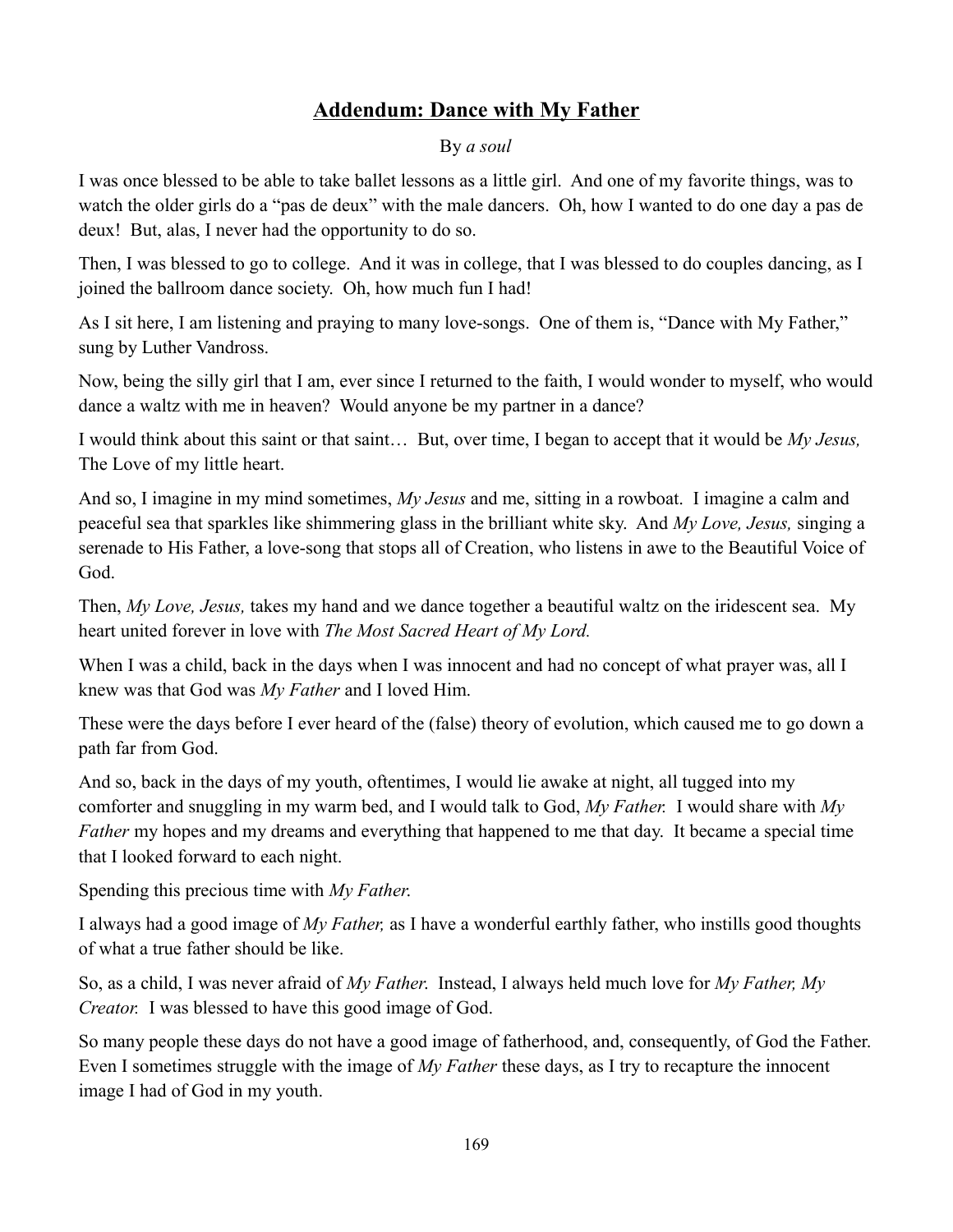Yes, adulthood can be so disheartening for souls. Because we can become so wrapped up into worldly things and worldly thoughts, the joy and love of Heaven can be so far away from our hearts, and, consequently, our souls.

When I was a child, my earthly father would often carry me in his arms. Because I have suffered from nightmares all my life, my father would carry me in his arms—sometimes for hours—when I was a baby and a small child, until I fell asleep peacefully.

And as an adult, I always remember his warm, comforting, tender arms around me as a child. My loving father, my loving dad.

I would like to one day dance with *My Father*. *My Heavenly Father. My Loving Creator. My Abba. My Daddy.*

It is interesting, but in order to dance properly, there has to be music. So, sometimes, I think of The Love Between Our Lord and His Father and I think about how Creation all started from a note of Love Between Them.

A never-ending musical note of Love, that has been sustained by The Holy Spirit ever since.

We, souls on earth, often get "tripped up" by thinking of Our Heavenly Father and His Arm of Justice. Yet, His Arms are ones of Mercy and Compassionate Love firstly.

I think of Our Father as being So Loving and So Compassionate. Because, it is only due to Love that I exist and am sustained in existence in the first place.

\*\*\*

## **Holy Love Ministry [http://www.holylove.org](http://www.holylove.org/)**

#### **August 1, 2010**

I see a great Flame that I have come to know as the Heart of God the Father. He says:

*"I am the Eternal Now - Creator of all - Father of Mercy and of Love."*

*"Come to know Me, O man of earth, as a loving Father. Be at peace with one another in and through My Divine Will. I desire your best - your salvation. Do not fear My Justice so much as you desire My Love."*

\*\*\*

*I love You, Father.*

*May I always love You.*

*Amen.*

**FOR REFERENCE:**

## **"Dance with My Father" Sung by Luther Vandross** *Back when I was a child*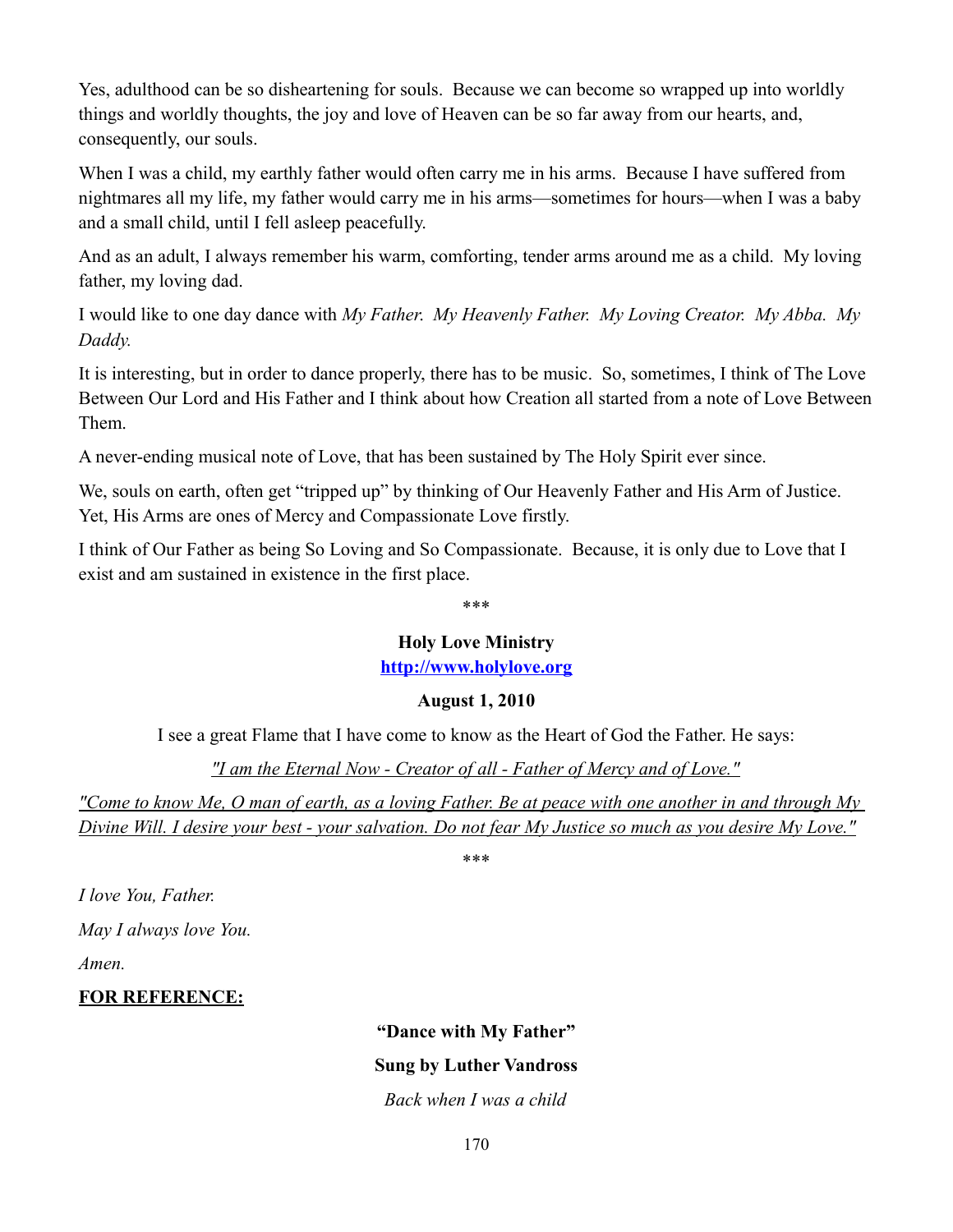*Before life removed all the innocence My father would lift me high And dance with my mother and me And then Spin me around 'till I fell asleep Then up the stairs he would carry me And I knew for sure I was loved If I could get another chance Another walk Another dance with him I'd play a song that would never ever end How I'd love love love To dance with my father again When I and my mother Would disagree To get my way I would run From her to him He'd make me laugh just to comfort me yeah yeah Then finally make me do Just what my mama said Later that night when I was asleep He left a dollar under my sheet Never dreamed that he Would be gone from me If I could steal one final glance When final step One final dance with him I'd play a song that would never ever end*